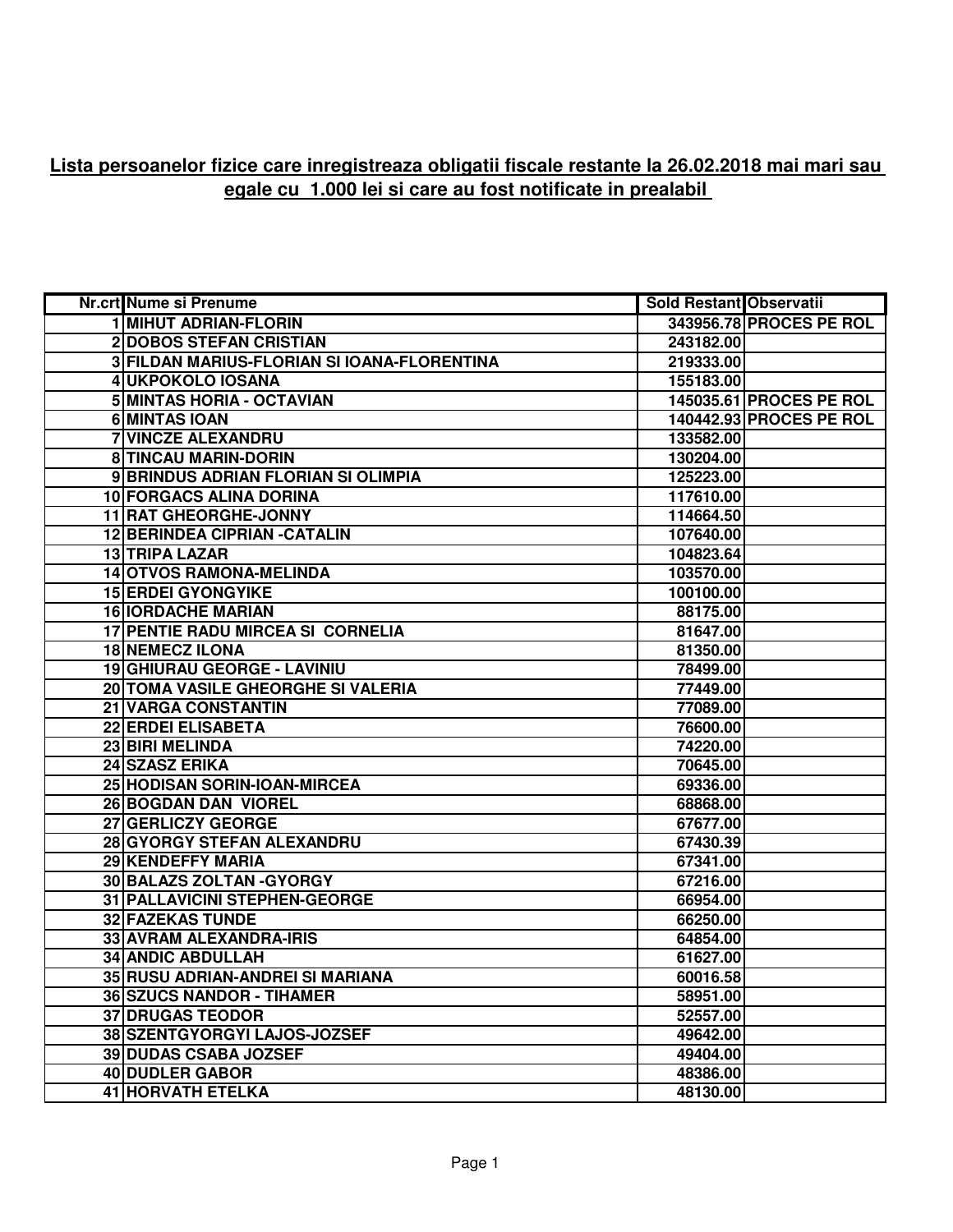| Nr.crt Nume si Prenume                    | <b>Sold Restant Observatii</b> |                        |
|-------------------------------------------|--------------------------------|------------------------|
| 42 GABOR STEFAN SI TEREZIA                | 47168.00                       |                        |
| <b>43 MORAR DANUT EMIL</b>                | 46189.00                       |                        |
| 44 MADUTA IOANA ADINA                     | 44863.00                       |                        |
| <b>45 BERKE VASILE-MARIUS SI LAURA</b>    | 43718.50                       |                        |
| 46 GHIURO IOAN                            | 42946.00                       |                        |
| <b>47 TRIFA CALIN-CIPRIAN</b>             | 41989.26                       |                        |
| 48 BOGDAN CRISTIAN DAN                    | 41926.00                       |                        |
| <b>49 RAITA CALIN SI ALINA</b>            | 41617.00                       |                        |
| 50 FAUR NICUSOR-DARIUS                    | 41276.00                       |                        |
| 51 HILANI RADWAN                          | 40649.00                       |                        |
| 52 DOBAI MARIUS DAN                       | 40608.97                       |                        |
| 53 CAPOTA PAVEL SI MARIA                  | 40567.96                       |                        |
| 54 BEKE ZOLTAN                            | 40544.00                       |                        |
| 55 KEREZSI EVA-KATALIN                    | 40434.00                       |                        |
| 56 BLAGA DELIA                            | 40000.00                       |                        |
| 57 CIUCA ILIE                             | 40000.00                       |                        |
| 58 PRODAN RIVANA                          | 39240.00                       |                        |
| 59 PETREA HOREA COSMIN                    | 38371.00                       |                        |
| 60 VAIDA RAUL FLAVIU                      | 38171.00                       |                        |
| 61 TAUT SERGIU-CLAUDIU                    | 38125.00                       |                        |
| 62 CLOPCE GAVRIL SI LUCIA                 | 38043.00                       |                        |
| 63 COITA FLOARE-AURICA                    | 37468.00                       |                        |
| 64 IVANOV C-TIN DANIEL-VASADI MAGD.       | 37379.00                       |                        |
| 65 TUDORAN MARCEL MARIUS                  | 37095.00                       |                        |
| 66 CSAKI KALMAN                           | 36546.00                       |                        |
| 67 COZMA NICOLAIE-TEODOR                  | 36544.02                       |                        |
| 68 FRINC CALIN DORU                       | 36393.00                       |                        |
| 69 BAICAN AUREL                           | 35646.00                       |                        |
| <b>70 LUPSE NICOLAE</b>                   | 35534.00                       |                        |
| 71 GYORGY-CSAKI ERNEST SI IBOLYA          | 34907.00                       |                        |
| <b>72 ROSTAS DITA</b>                     | 34177.44                       |                        |
| 73 TASNADI LEVENTE SI CORINA              | 33860.10                       |                        |
| 74 GALEA FLORIAN CALIN SI ENIKO           | 33579.00                       |                        |
| <b>75 BABO KALMAN</b>                     | 33556.46                       |                        |
| <b>76 DEMETER ALEXANDRU</b>               | 33448.00                       |                        |
| 77 PERRIA CAMELIA-RAMONA                  | 33276.40                       |                        |
| <b>78 SABAU DANIEL-IOSIF</b>              | 33217.00                       |                        |
| <b>79 MATEIAS IOAN</b>                    | 33196.00                       |                        |
| 80 MARTIN DUMITRU                         | 33087.00                       |                        |
| 81 MOS ALINA LACRIMIOARA                  | 32877.00                       |                        |
| 82 LUCUTA CONSTANTIN-STEFAN               | 32533.00                       |                        |
| 83 CHIRILA ADRIAN FLORIN                  | 32500.00                       |                        |
| <b>84 BOGDAN GHEORGHE</b>                 | 32477.00                       |                        |
| 85 BAUMANN VALERIA                        | 32224.00                       |                        |
| 86 MANEA ROMOLUT SI FLOARE                | 31258.00                       |                        |
| 87 MANEA DARIUS-FLAVIUS                   | 31243.00                       |                        |
| 88 BOCA MARIAN MARCEL SI MIRELA           | 31169.80                       |                        |
| 89 BALOG LADISLAU                         | 30466.00                       |                        |
| 90 PINTEA EMILIA-VIORICA SI BLAGA DUMITRU |                                | 30459.76 PROCES PE ROL |
| 91 MIHALCEA VASILE                        | 30434.00                       |                        |
| 92 SORODOC IONEL VIOREL                   | 30226.50                       |                        |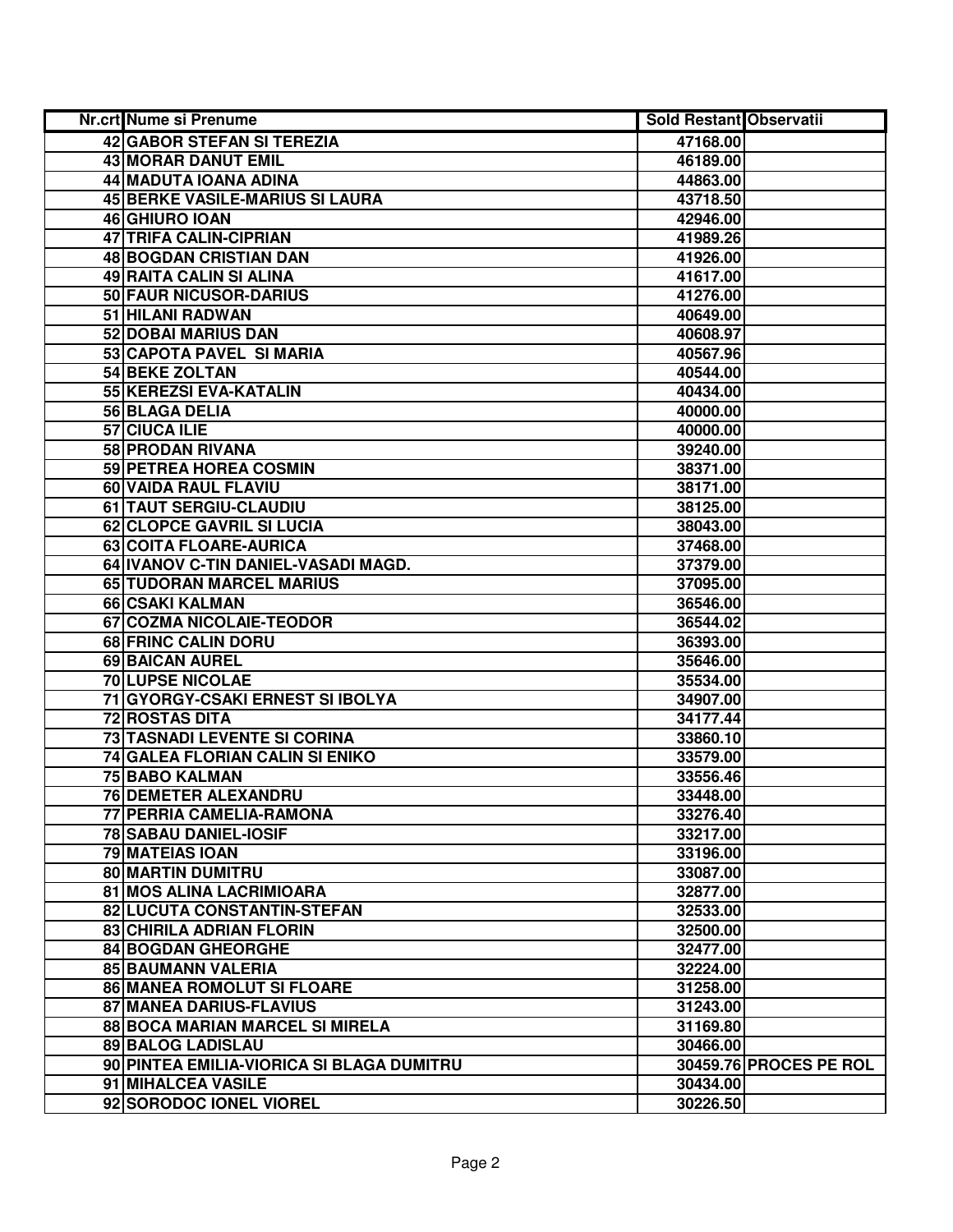| Nr.crt Nume si Prenume                      | <b>Sold Restant Observatii</b> |  |
|---------------------------------------------|--------------------------------|--|
| 93 LAKATOS ERZSEBET                         | 30030.00                       |  |
| 94 FILIP AUREL                              | 30000.00                       |  |
| 95 TESLARU TRAIAN                           | 30000.00                       |  |
| 96 POPA ADRIAN                              | 29999.00                       |  |
| 97 HORVATH SANDOR                           | 29942.00                       |  |
| 98 BALOGH BOBI-SZABOLCS                     | 29685.00                       |  |
| 99 ERDEI ROMULUS MODIGLIANI                 | 29636.00                       |  |
| <b>100 BARANKA RUPI</b>                     | 29460.00                       |  |
| <b>101 STERIU VIOREL</b>                    | 29448.00                       |  |
| <b>102 MUDURA LEONTIN SANDU SI MIRELA</b>   | 29201.66                       |  |
| 103 MORGOS ADRIAN                           | 29199.00                       |  |
| <b>104 CHIS FLORIAN DAN</b>                 | 29022.00                       |  |
| <b>105 MARICESCU GABRIEL IOAN</b>           | 28815.00                       |  |
| 106 VARGA MARGIT                            | 28800.00                       |  |
| <b>107 FREUNDLICH SAMUEL ADAM</b>           | 28742.00                       |  |
| <b>108 MIHOC SILVIAN</b>                    | 28698.00                       |  |
| <b>109 COTUNA NICOLAE CRISTIAN</b>          | 28692.00                       |  |
| 110 CAVESTRO ANTONIO- GABRIELE              | 28581.00                       |  |
| <b>111 RACOLTA MARIUS SORIN</b>             | 28562.00                       |  |
| <b>112 FILIMON CALIN CLAUDIU</b>            | 28362.00                       |  |
| 113 LACATOS PAMELA                          | 28355.00                       |  |
| <b>114 BUHAS CARMEN-LAURA</b>               | 28336.00                       |  |
| 115 PUSCAS AVRAM SI LIDIA                   | 28187.50                       |  |
| 116 MORTAN GHEORGHE-SORIN                   | 28112.00                       |  |
| <b>117 VIDICAN IOAN</b>                     | 27840.12                       |  |
| <b>118 KONCSAG ARTHUR</b>                   | 27534.00                       |  |
| <b>119 GABOR MATEI</b>                      | 27443.50                       |  |
| <b>120 TODERICI DORIN-CORNEL</b>            | 27428.92                       |  |
| <b>121 SIMION DANIEL-NICOLAE SI CLAUDIA</b> | 27214.00                       |  |
| <b>122 HODUT NORBERT JANOS</b>              | 26696.00                       |  |
| <b>123 NANASSY NORBERT CSABA</b>            | 26688.50                       |  |
| <b>124 ROSTAS MIHALY</b>                    | 26656.00                       |  |
| <b>125 TUDOR CONSTANTIN-SEBASTIAN</b>       | 26617.00                       |  |
| <b>126 SIMINIC CALIN CIPRIAN</b>            | 26145.00                       |  |
| <b>127 BELU ADRIAN</b>                      | 26063.00                       |  |
| <b>128 ROSTAS JAN</b>                       | 26041.00                       |  |
| <b>129 PUCHIANU DOREL</b>                   | 25693.00                       |  |
| <b>130 TIRON ANDREEA-ALINA</b>              | 25480.00                       |  |
| <b>131 TUDOSE MIRCEA</b>                    | 25286.00                       |  |
| 132 BOCSA LILIANA MONICA                    | 25216.00                       |  |
| <b>133 MATEIAS TEODOR MARIUS</b>            | 25206.00                       |  |
| 134 MUT VASILE                              | 25190.00                       |  |
| 135 BUT ADRIAN-GYORGY                       | 25181.00                       |  |
| 136 PFA MOS ALEXANDRU                       | 25000.00                       |  |
| <b>137 BUDURA VASILE SI SILVIA</b>          | 24980.00                       |  |
| 138 BRIZZI PAOLO                            | 24969.00                       |  |
| <b>139 HANSEN JUHAS CORNEL</b>              | 24939.00                       |  |
| 140 KHAWALED ISSA                           | 24671.00                       |  |
| <b>141 SFERLE DANUT</b>                     | 24669.40                       |  |
| 142 KHALFALLAH SAMI BEN KHALFALLAH          | 24532.00                       |  |
| 143 PORTAN CALIN-IOAN CABINET DE AVOCAT     | 24386.00                       |  |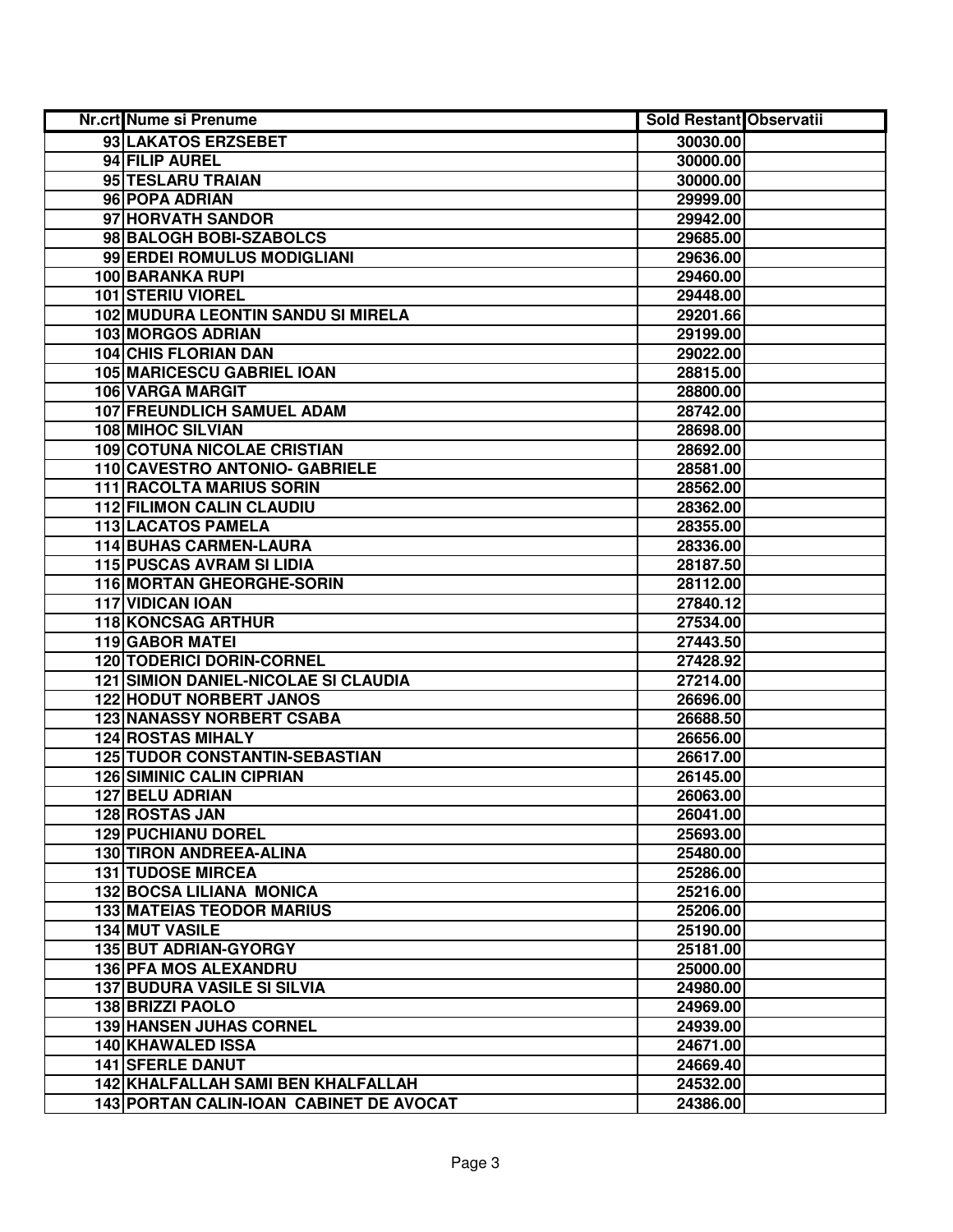| <b>Nr.crt Nume si Prenume</b>                | <b>Sold Restant Observatii</b> |                        |
|----------------------------------------------|--------------------------------|------------------------|
| <b>144 GANTNER IUDITA IRINA SI CAROL</b>     | 24371.00                       |                        |
| 145 SAVAN AUGUSTIN-SEBASTIAN                 | 24192.01                       |                        |
| 146 POPESCU COSTEL                           | 24169.00                       |                        |
| 147 AVRAM DANIEL RADU                        | 23972.00                       |                        |
| 148 GABOR IOAN                               | 23773.00                       |                        |
| <b>149 REPCIUC SEBASTIAN</b>                 | 23618.00                       |                        |
| 150 MERCE-SABAU DANIEL-LUCIAN                | 23447.00                       |                        |
| <b>151 BALAWI ISSAM</b>                      | 23425.00                       |                        |
| <b>152 CUCIULA ADRIAN-LEONTIN</b>            | 23230.00                       |                        |
| <b>153 GABOR MATEI</b>                       | 23078.00                       |                        |
| <b>154 CIUCIU DUMITRU</b>                    | 22710.00                       |                        |
| <b>155 CIMERDEAN RARES - MIREL SI KLARA</b>  | 22688.00                       |                        |
| <b>156 GHIURO RAUL-FABIAN</b>                | 22602.00                       |                        |
| 157 UNGVARI GYULA ZOLTAN                     | 22600.00                       |                        |
| <b>158 OPRIS OVIDIU</b>                      | 22565.00                       |                        |
| 159 RADU IOAN                                | 22310.00                       |                        |
| 160 RATKAI ZOLTAN                            | 22301.00                       |                        |
| 161 BODO NORBERT-ZSOLT                       | 22206.00                       |                        |
| <b>162 DUDLER DAN-IOSIF</b>                  | 22110.00                       |                        |
| 163 MELEG CSABA                              | 22046.14                       |                        |
| <b>164 BALIBAN MARCEL</b>                    | 21822.00                       |                        |
| <b>165 GABOR DUMITRU</b>                     | 21549.00                       |                        |
| 166 KALLO ALBERT                             | 21234.00                       |                        |
| <b>167 SERES JANOS ZSOLT</b>                 | 21197.00                       |                        |
| <b>168 ALBU INGRID BEATRIX</b>               | 21155.00                       |                        |
| <b>169 NAGY DAVID-CRISTIAN</b>               | 21100.00                       |                        |
| 170 CEARNAU OVIDIU DANIEL                    | 21035.00                       |                        |
| 171 ZSISKU LAJOS                             | 20955.00                       |                        |
| 172 BELETCHI SIMONA                          | 20833.00                       |                        |
| <b>173 CRISTEA TRAIAN SI ANA</b>             |                                | 20816.00 PROCES PE ROL |
| <b>174 TROISTA ION</b>                       | 20774.00                       |                        |
| <b>175 MUDURE VICTOR SI ADRIANA</b>          | 20471.00                       |                        |
| 176 FISCUTEAN TIBERIU-OCTAVIAN SI DANA-IOANA | 20443.00                       |                        |
| <b>177 TIRLA NICOLAE</b>                     | 20418.00                       |                        |
| <b>178 COVACI IOAN SI ELISABETA</b>          | 20356.00                       |                        |
| <b>179 COVACI MIRCEA-MIHAI</b>               | 20327.00                       |                        |
| 180 GUBA PAUL-CAROL SI CSILLA-ANGELA         | 20272.00                       |                        |
| <b>181 LAKATOS MONIKA EVA</b>                | 20259.00                       |                        |
| <b>182 GABOR GAVRIL</b>                      | 20161.00                       |                        |
| <b>183 PATER SORIN</b>                       | 20136.00                       |                        |
| <b>184 ABRUDAN IOAN ADRIAN</b>               | 20000.00                       |                        |
| <b>185 ROSCA LUCIA</b>                       | 20000.00                       |                        |
| <b>186 SZTOJKA ISTVAN</b>                    | 19990.00                       |                        |
| <b>187 RUJE FLORIN DANIEL</b>                | 19981.00                       |                        |
| <b>188 PORTAN PAVEL-LUCIAN</b>               | 19966.00                       |                        |
| <b>189 FECHETE ZINA-MARIOARA</b>             | 19835.00                       |                        |
| <b>190 ISZTOJKA GAVRIL</b>                   | 19802.00                       |                        |
| <b>191 BRAUNSTAIN IACOV</b>                  | 19714.00                       |                        |
| 192 GAL IOAN                                 | 19632.00                       |                        |
| <b>193 MOISIL PAMFIL SI NASTASIA</b>         | 19616.00                       |                        |
| 194 CAB. AV. MARINAU FLORIN                  | 19585.00                       |                        |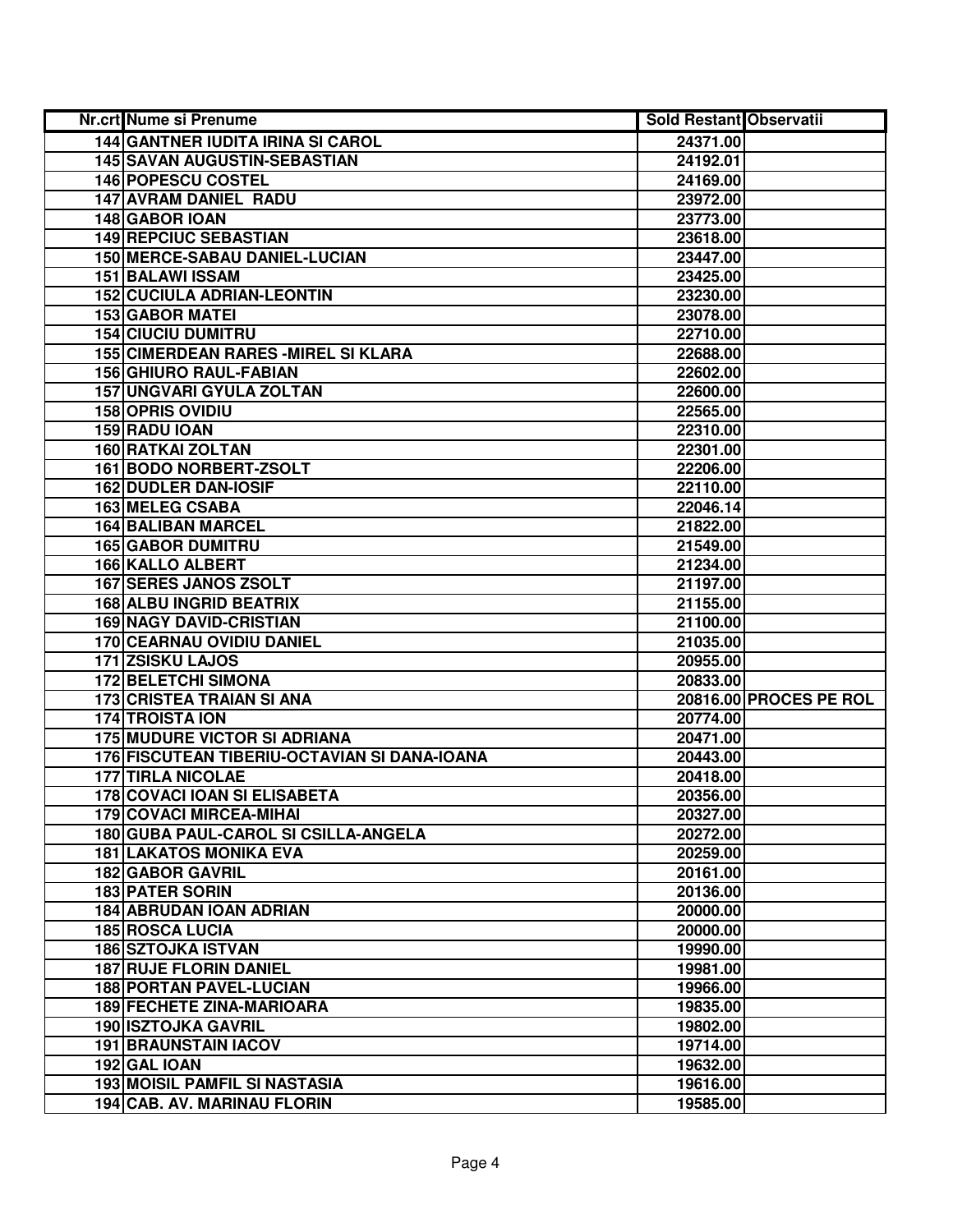| Nr.crt Nume si Prenume                                   | Sold Restant Observatii |  |
|----------------------------------------------------------|-------------------------|--|
| <b>195 COMAN VASILE</b>                                  | 19477.00                |  |
| <b>196 ZAHARIA MARIUS</b>                                | 19355.05                |  |
| <b>197 BUNGAU FLORIN</b>                                 | 19337.50                |  |
| 198 CARJAN DANIEL                                        | 19285.00                |  |
| 199 MOGYOROSI IULIANNA SI BIHARI PIROSKA SI PENZES IRENE | 19267.00                |  |
| 200 LITA ANDREI                                          | 19230.00                |  |
| 201 MANGRA PETRU-LIVIU                                   | 19197.00                |  |
| 202 MITU CONSTANTIN                                      | 19151.00                |  |
| 203 IGNATESCU EDIT-SAROLTA                               | 19053.00                |  |
| <b>204 TIRLEA LOREDANA</b>                               | 19042.00                |  |
| 205 ANTOCI IOAN                                          | 19031.66                |  |
| <b>206 GABOR MATEI</b>                                   | 19018.00                |  |
| <b>207 HEPES FLORIN CLAUDIU</b>                          | 18993.00                |  |
| 208 LAKATOS ETELKA                                       | 18930.00                |  |
| 209 GABOR IOAN                                           | 18852.51                |  |
| 210 BARA CLAUDIA                                         | 18809.00                |  |
| 211 USVAT ADRIAN                                         | 18809.00                |  |
| 212 KOVACS ELVIRA                                        | 18760.00                |  |
| 213 MURASAN VLAD CRISTIAN                                | 18750.00                |  |
| 214 SZALACSI ENIKO                                       | 18740.00                |  |
| 215 MERCE-PASCA MARIUS-LUCIAN                            | 18738.00                |  |
| 216 HORVATH NORBERT                                      | 18622.00                |  |
| 217 MURVAI NORBERT-EUGEN                                 | 18576.00                |  |
| 218 OPREA LACRAMIOARA-MARIANA                            | 18555.00                |  |
| 219 LAKATOS SANDOR                                       | 18510.00                |  |
| 220 PLATONA IULIA                                        | 18464.88                |  |
| 221 ISZTOIKA MARIA                                       | 18446.00                |  |
| 222 MERTE CRISTIAN-DORU                                  | 18432.00                |  |
| 223 IUHAS GHEORGHE SI FLOARE                             | 18398.00                |  |
| 224 BACIU HOREA-SABIN                                    | 18284.00                |  |
| <b>225 HIRTEA CRISTIAN GABRIEL</b>                       | 18265.00                |  |
| <b>226 SUPURAN CIPRIAN-ROMEO</b>                         | 18252.00                |  |
| 227 TIGAN MIHAELA-ANAMARIA                               | 18102.00                |  |
| 228 CSEH MELANIA NADIA                                   | 18060.00                |  |
| 229 HEBRISTYAN MIA-OLIMPIA                               | 18059.00                |  |
| 230 CORNEA GABRIEL                                       | 18026.81                |  |
| 231 AVRAM GAVRIL                                         | 17968.00                |  |
| 232 PRODAN ZAHARIA-ZOLTAN                                | 17958.00                |  |
| <b>233 SPRIDON CRISTIAN</b>                              | 17936.00                |  |
| 234 GABOR IANCU                                          | 17920.00                |  |
| 235 KISS ROTH MONICA SI LAJOS                            | 17881.00                |  |
| 236 VARGA ERIKA ILDIKO                                   | 17837.00                |  |
| 237 SALAJAN CIPRIAN                                      | 17818.00                |  |
| 238 SZTUFLIAK PETER                                      | 17800.00                |  |
| 239 MATE SZUZSANNA                                       | 17790.00                |  |
| 240 CIURAR ANTON                                         | 17776.50                |  |
| 241 FABANELLI GIOVANNI                                   | 17692.00                |  |
| 242 ROMOCEA DAN MIRCEA                                   | 17662.00                |  |
| 243 MICULESCU DACIAN MIRCEA                              | 17635.15                |  |
| 244 STANA VASILE-CALIN SI DANA-JANINA                    | 17621.00                |  |
| 245 GABOR IOSIF SI SUSANA                                | 17557.00                |  |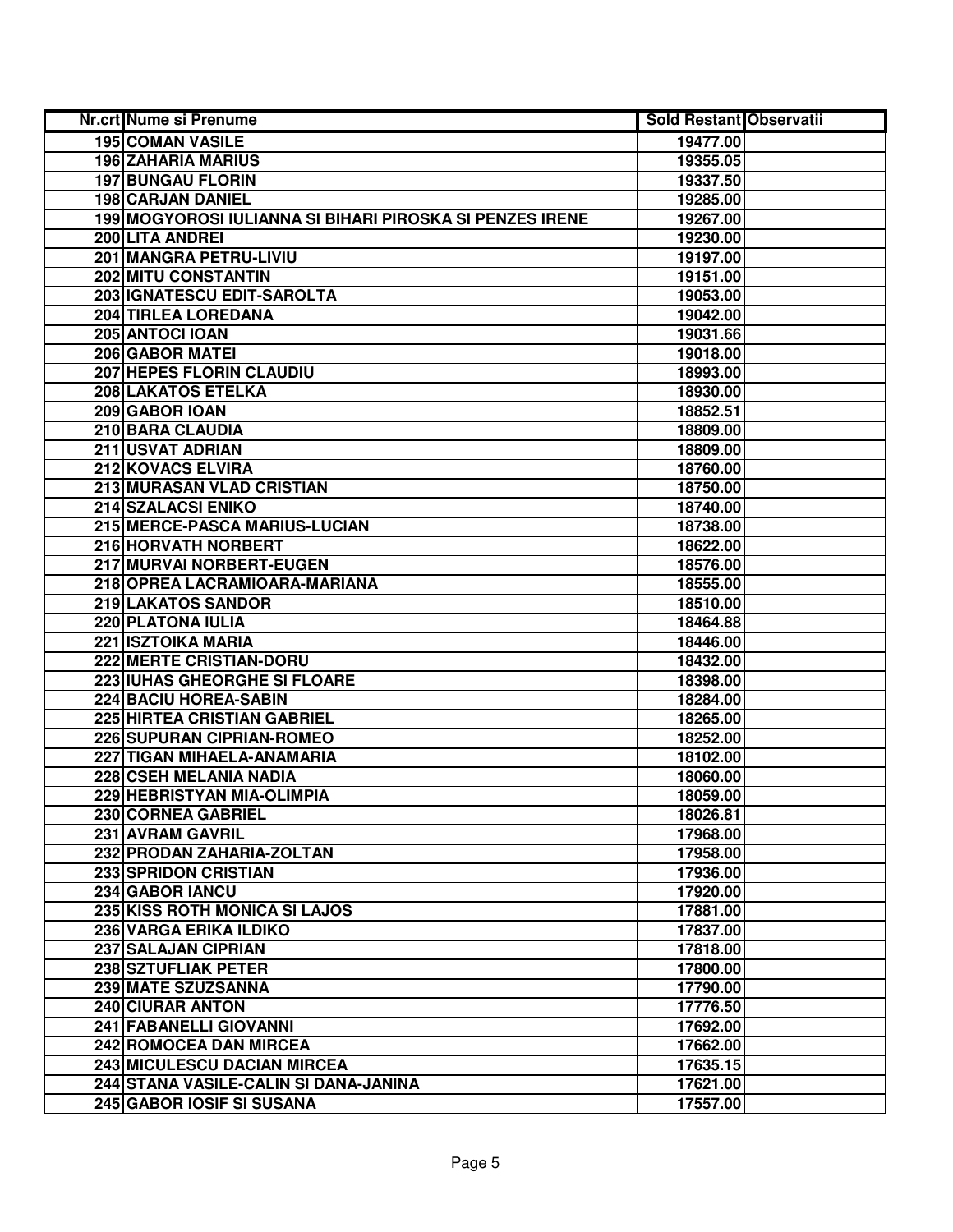| Nr.crt Nume si Prenume                             | Sold Restant Observatii |  |
|----------------------------------------------------|-------------------------|--|
| <b>246 VIDICAN ELENA-OLIMPIA</b>                   | 17526.00                |  |
| 247 BOSNYAK OTTO                                   | 17483.00                |  |
| 248 BOGDAN JONAS-CSABA-OTTILA                      | 17481.00                |  |
| 249 TODERICI MIHAIU SI GEORGETA                    | 17427.00                |  |
| <b>250 COTRAU CORNELIA</b>                         | 17420.00                |  |
| 251 GUIAS SERGIU-EMANUEL                           | 17419.00                |  |
| <b>252 BADEA SIMONA</b>                            | 17390.00                |  |
| 253 SAIDI NADER                                    | 17356.00                |  |
| <b>254 GABOR STEFAN</b>                            | 17340.00                |  |
| <b>255 ZBIRCEA RADU-CRISTIAN SI CORNELIA</b>       | 17226.00                |  |
| 256 LAZAR IOAN                                     | 17208.00                |  |
| 257 FAZEKAS LEVENTE-ERVIN                          | 17199.00                |  |
| 258 PETRESCU CRISTIAN-GHEORGHE                     | 17160.05                |  |
| 259 APOSTOAEI PAUL-PETRU                           | 17100.00                |  |
| 260 COSTEA OVIDIU CABINET DE AVOCAT                | 17099.00                |  |
| 261 GABOR AMBRUS                                   | 17067.45                |  |
| <b>262 PAUNESCU NICOLAE</b>                        | 17053.00                |  |
| 263 DUDLER JANOS GYULA                             | 17000.00                |  |
| <b>264 ABRAHAM CALIN</b>                           | 16999.00                |  |
| 265 DEMIAN ISTVAN CSABA                            | 16984.00                |  |
| 266 JURJAK PAUL-DAN                                | 16978.00                |  |
| <b>267 BUSANU VERONICA</b>                         | 16861.53                |  |
| 268 JUDEA CORNELIA-CARMEN                          | 16855.00                |  |
| 269 ROSTAS VALERIAN                                | 16845.00                |  |
| 270 KULCSAR STEFAN                                 | 16798.00                |  |
| 271 INDRIES MIRCEA SERGIU                          | 16783.00                |  |
| 272 ISZTOIKA EVA                                   | 16769.96                |  |
| 273 PETROI SAMUIL                                  | 16767.00                |  |
| 274 RUGE IOAN                                      | 16753.00                |  |
| 275 POPA OCTAVIAN                                  | 16712.00                |  |
| 276 BRISCAN CALIN SORIN                            | 16701.00                |  |
| 277 FRENTIU CRISTIAN                               | 16670.00                |  |
| 278 CERCEL FLORIN-GHEORGHE SI RENATA               | 16601.00                |  |
| 279 SZABO ANA                                      | 16587.00                |  |
| 280 NICA LAURA SI EUGEN                            | 16582.00                |  |
| 281 COSTIN FLORIN ALIN                             | 16570.00                |  |
| <b>282 ROSTAS RUMITA</b>                           | 16555.00                |  |
| 283 BARTA MIKLOS-ATTILA                            | 16513.00                |  |
| <b>284 SEUCHE LUCIAN-GHEORGHE</b>                  | 16491.00                |  |
| 285 OPREA SEBASTIAN<br>286 KOSZTA SANDOR - ATTILA  | 16454.00                |  |
|                                                    | 16440.00                |  |
| <b>287 TANASE MARIANA</b>                          | 16400.00                |  |
| 288 BARANKA MINDRA                                 | 16361.00                |  |
| 289 LATA FLORIN                                    | 16281.00                |  |
| 290 SUCIU GAVRIL SI CLAUDIA-GHEORGHINA             | 16255.23                |  |
| 291 MOGA CORINA SANDA<br>292 TOTH ATTILA           | 16225.00                |  |
|                                                    | 16000.00                |  |
| 293 RATIU ADRIAN-CRISTIAN<br>294 BLAGA LUCIAN-IOAN | 15895.00<br>15890.00    |  |
| 295 TODERICI IOAN OVIDIU                           | 15867.00                |  |
| 296 BODIU BOGDAN RADU                              | 15859.70                |  |
|                                                    |                         |  |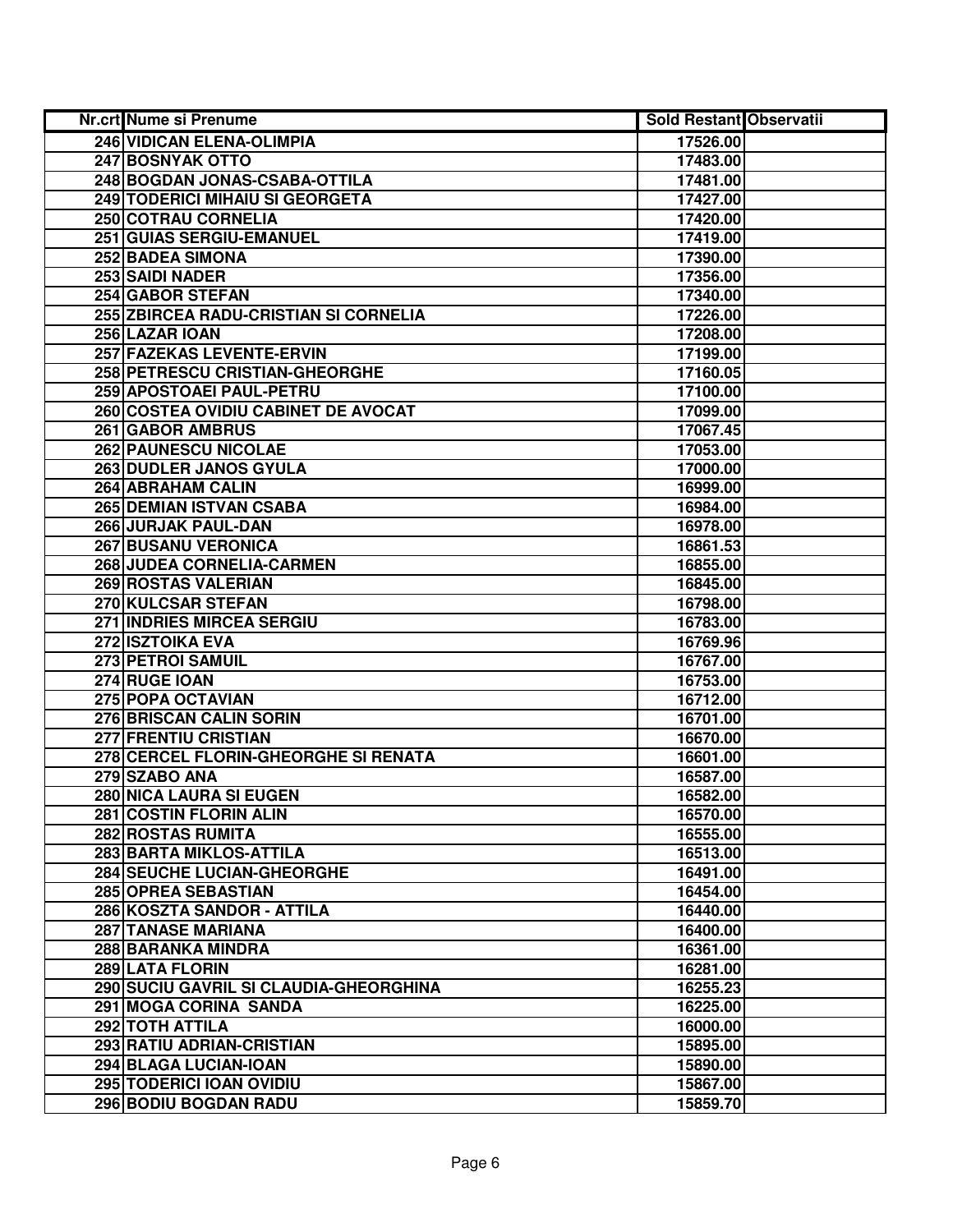| Nr.crt Nume si Prenume                   | Sold Restant Observatii |                        |
|------------------------------------------|-------------------------|------------------------|
| 297 GHERMAN IOAN                         | 15841.00                |                        |
| 298 PISCOTI VALENTIN                     |                         | 15810.00 PROCES PE ROL |
| 299 ISTOIKA MATE                         | 15805.00                |                        |
| 300 GLIGOR LAZAR-FLORIAN                 | 15728.26                |                        |
| 301 ROSTAS REMUS                         | 15607.00                |                        |
| 302 LINGURAR GETA                        | 15605.00                |                        |
| 303 AMBRO CIPRIAN                        | 15583.00                |                        |
| <b>304 COPIL FLORIAN</b>                 | 15576.00                |                        |
| 305 BLAGA VIOREL                         | 15539.00                |                        |
| 306 STOIKA RADU                          | 15505.00                |                        |
| <b>307 FUSCAS NICOLAE</b>                | 15494.00                |                        |
| 308 CHIRILA ALEXANDRA-MARIA              | 15487.00                |                        |
| 309 SZABO IBOLYA                         | 15482.00                |                        |
| 310 MEER IOAN-PAUL                       | 15471.00                |                        |
| 311 PANTEA ARTHUR CORNEL                 | 15458.00                |                        |
| 312 OLAH IOAN-IOSIF                      | 15419.00                |                        |
| 313 SIMAN MARIUS-MIHAIL SI ANAMARIA      | 15323.00                |                        |
| 314 MOCA VIOREL SI VIORICA               | 15308.14                |                        |
| 315 BAT FLORICA                          | 15266.00                |                        |
| 316 HOSSZU DANIEL                        | 15241.00                |                        |
| 317 MARIAN FLORIN-MIRCEA-LUCIAN SI GRETA | 15194.65                |                        |
| 318 GABOR CRISTIAN FLORIN                | 15192.00                |                        |
| 319 ROSTAS AUGUSTIN                      | 15180.00                |                        |
| 320 ROSTAS ANDRONICA SI AUGUSTIN         | 15164.00                |                        |
| 321 GUETARI RAZI                         | 15138.00                |                        |
| 322 HULE OCTAVIAN-VALENTIN               | 15113.00                |                        |
| 323 MIKLOS GABOR                         | 15097.00                |                        |
| 324 CHIRILA IOAN                         | 15094.00                |                        |
| 325 PETRUCA IOAN ALEXANDRU               | 15000.00                |                        |
| 326 MOLDOVAN CALIN-GHEORGHE              | 14995.00                |                        |
| 327 GABOR IOAN                           | 14989.00                |                        |
| 328 POP ALEXANDRU-SORIN                  | 14969.00                |                        |
| <b>329 POPA RADU ADRIAN</b>              | 14949.00                |                        |
| 330 OPRIS CORNELIA-MIRELA                | 14915.00                |                        |
| 331 DUME VASILE-CORNELIU SI CORNELIA     | 14885.00                |                        |
| 332 BOCHIS CALIN PETRU                   | 14881.00                |                        |
| 333 KOZMA DENES-ANTAL                    | 14867.00                |                        |
| 334 PANTIS GHEORGHE-CORNEL               | 14862.00                |                        |
| 335 ARON TIBOR                           | 14844.00                |                        |
| 336 BOCA KALMAN JOZSEF                   | 14844.00                |                        |
| 337 ROSU VASILE                          | 14841.00                |                        |
| 338 COROI LUCIAN-MIRCEA                  | 14816.00                |                        |
| 339 VARGA KRISTIAN                       | 14810.50                |                        |
| 340 BUZATU MARIAN-NISTOR                 | 14805.00                |                        |
| 341 PUSCAU CORNEL                        | 14790.00                |                        |
| 342 IANCU LORIN                          | 14789.96                |                        |
| 343 GAVRILAS MIRELA-SILVIA               | 14778.00                |                        |
| 344 SABAU SORIN                          | 14767.34                |                        |
| 345 STANA OCTAVIAN                       | 14747.50                |                        |
| 346 HORVATH COLOMAN                      | 14683.00                |                        |
| 347 GYENGE ISTVAN-ATTILA                 | 14650.00                |                        |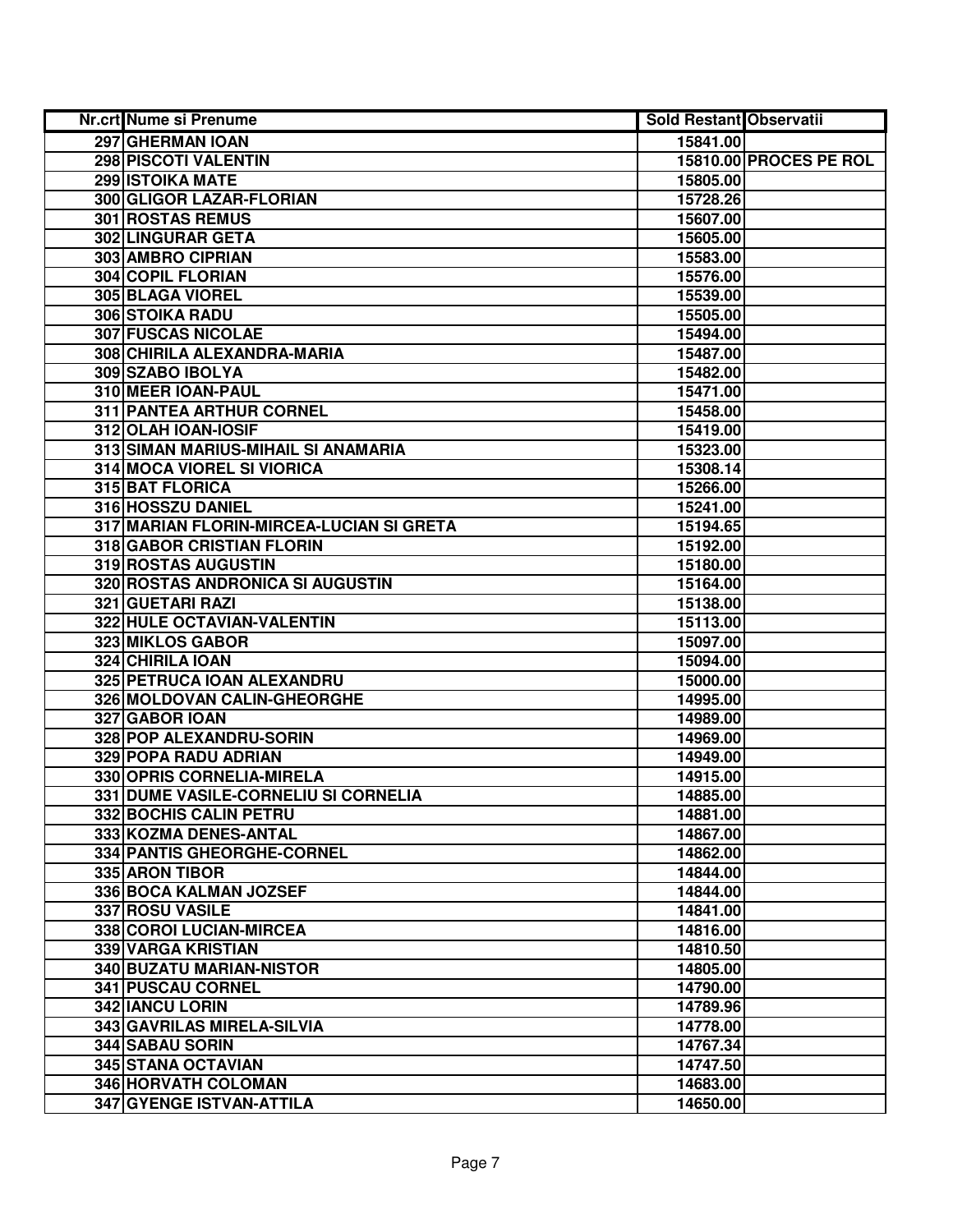| Nr.crt Nume si Prenume                                  | <b>Sold Restant Observatii</b> |  |
|---------------------------------------------------------|--------------------------------|--|
| 348 FABIAN MONIKA-ZSUZSANNA                             | 14631.00                       |  |
| <b>349 NICULESCU TRAIAN</b>                             | 14616.00                       |  |
| 350 VARGA BELA IULIU                                    | 14616.00                       |  |
| 351 GEBER TUNDE                                         | 14565.00                       |  |
| 352 VARGA ALEXANDRU-VALENTIN-SEBASTIAN                  | 14535.00                       |  |
| 353 GHIT PETRU-ALEXANDRU                                | 14500.00                       |  |
| 354 TRIPON ADRIAN-CAPRIAN                               | 14467.00                       |  |
| 355 B.E.J. - ARDELEAN FELIX - FLORIN                    | 14457.00                       |  |
| 356 MANAILA COSMIN-EUGEN                                | 14445.00                       |  |
| 357 COTRAU GEORGE-REMUS                                 | 14438.00                       |  |
| <b>358 TICHILA FLORIAN</b>                              | 14418.00                       |  |
| 359 KERESZTESY ROMEO-EMIL                               | 14375.00                       |  |
| 360 RUSU NICOLAE-ALEXANDRU                              | 14245.99                       |  |
| <b>361 SCUTURICI VASILE</b>                             | 14237.00                       |  |
| <b>362 TENTEA CSEPEI SANDOR</b>                         | 14190.00                       |  |
| 363 GIURA DUMITRU SI MINODORA                           | 14140.24                       |  |
| <b>364 PAHONTU CRISTIAN</b>                             | 14126.00                       |  |
| 365 SAS SORIN ADRIAN                                    | 14097.00                       |  |
| 366 PIHENI ISTVAN                                       | 14093.00                       |  |
| 367 TARLEA HORATIU RAZVAN                               | 14074.00                       |  |
| 368 ROSTAS AUGUSTIN                                     | 14045.00                       |  |
| 369 FARKAS ALEXANDRU                                    | 14032.00                       |  |
| 370 MUNDRUCZ FLAMINGO-TONI                              | 14028.00                       |  |
| 371   HALMAGEAN MIHAELA RODICA                          | 14016.00                       |  |
| 372 GABOR ZSUZSA                                        | 14006.00                       |  |
| 373 MARCUTIU LEONTIN                                    | 14000.00                       |  |
| <b>374 SABAU REMUS-ADRIAN</b>                           | 13977.00                       |  |
| 375 SILAGHI SORIN-SILVIU                                | 13948.00                       |  |
| 376 ZETOCHA RAUL                                        | 13941.00                       |  |
| 377 UNGUR GHEORGHE-DANIEL                               | 13896.00                       |  |
| 378 BOROS IONEL-ALEXANDRU                               | 13892.00                       |  |
| 379 MUDURA RAZVAN-MIRCEA                                | 13857.00                       |  |
| 380 OROS DACIAN                                         | 13843.00                       |  |
| 381 SZALAI CLAUDIUS-FELIX                               | 13824.00                       |  |
| 382 BERECZKI CSABA-IOSIF                                | 13792.00                       |  |
| 383 TUDOR GHEORGHE SI HORTENSIA GABRIELA                | 13787.46                       |  |
| 384 CARLIG ILDIKO-CSILLA                                | 13737.00                       |  |
| 385 FODOR PETER-LASZLO                                  | 13730.00                       |  |
| <b>386 ASZTALOS ILDIKO</b>                              | 13675.00                       |  |
| <b>387 SMEIRAT AHMAD NAYEF AHMAD</b>                    | 13628.00                       |  |
| 388 GABOR GITA                                          | 13500.00                       |  |
| 389 POPOVICIU RADU-FLORIN                               | 13462.00                       |  |
| 390 COMAN TIMEA-REBEKA                                  | 13458.00                       |  |
| 391 SZENTGYORGYI JOZSEF SI ERZSEBET                     | 13415.00                       |  |
| 392 CIOCAN RAYMOND                                      | 13388.00                       |  |
| 393 GALIS VIOREL                                        | 13381.00                       |  |
| 394 SOCIETATE PROF. NOTARIALA PANA FLORIN SI PANA LAURA | 13367.00                       |  |
| <b>395 PALOS FLORIN-MIHAI</b>                           | 13354.00                       |  |
| 396 FAZACAS DUMITRU CIPRIAN                             | 13352.92                       |  |
| <b>397 NEDELCU ANDREI</b>                               | 13317.00                       |  |
| 398 PATAKI EVA                                          | 13311.00                       |  |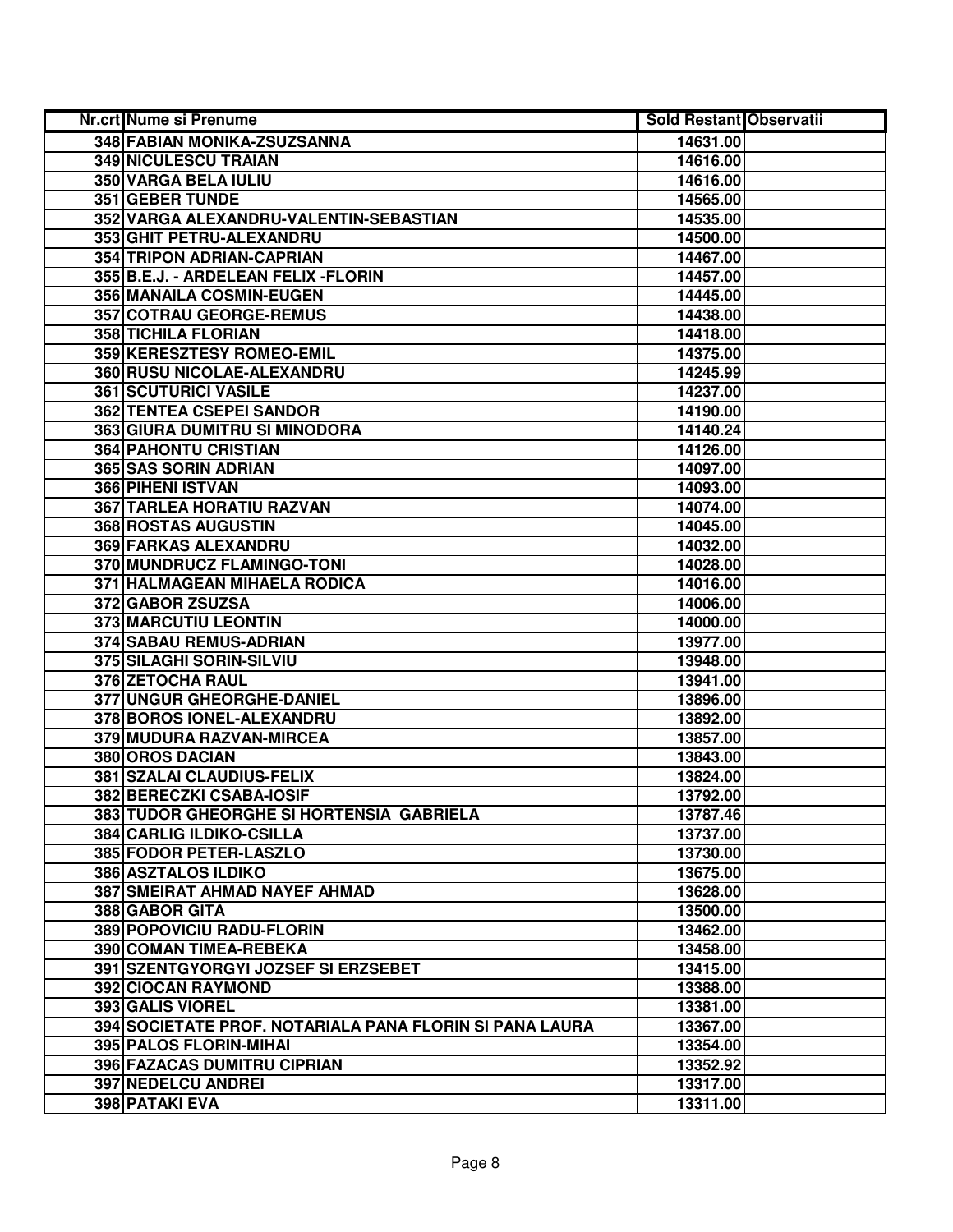| Nr.crt Nume si Prenume                   | <b>Sold Restant Observatii</b> |  |
|------------------------------------------|--------------------------------|--|
| 399 VARGA MIKLOS-GABOR                   | 13279.21                       |  |
| 400 CSASZAR TAMAS                        | 13279.00                       |  |
| 401 GOLDEMBERG CRISTIAN-RADU             | 13275.00                       |  |
| <b>402 GABOR TEREZIA</b>                 | 13250.00                       |  |
| 403 DASCAL ALEXANDRU DUMITRU             | 13239.00                       |  |
| 404 DRIMBA MIHAI - SEBASTIAN             | 13237.00                       |  |
| 405 BERE MUGUREL                         | 13212.72                       |  |
| 406 ZECHERIU DANIEL-CONSTANTIN           | 13186.00                       |  |
| 407 MANGRA ADINA FLORINA                 | 13140.00                       |  |
| <b>408 PORCAR DUMITRU</b>                | 13123.00                       |  |
| <b>409 GABOR RUPERT</b>                  | 13109.00                       |  |
| 410 GYONGYOSI IOAN                       | 13100.00                       |  |
| <b>411 ROSTAS AUGUSTIN</b>               | 13099.00                       |  |
| 412 TICU CONSTANTIN-IONEL                | 13088.00                       |  |
| 413 COSTEA EUGEN-PETRU                   | 13080.00                       |  |
| 414 BARNA CALIN MARIUS                   | 13035.00                       |  |
| <b>415 HAITA FLORIAN-GAVRIL</b>          | 13027.00                       |  |
| 416 FILIP MARIUS CORNEL                  | 13022.00                       |  |
| 417 ARDAI ALBERT-GYULA                   | 12986.30                       |  |
| <b>418 MOCSAR LADISLAU</b>               | 12980.00                       |  |
| 419 PETRUT IOAN                          | 12979.00                       |  |
| 420 DAVID CORNEL                         | 12966.00                       |  |
| 421 BIGASZ IOSIF                         | 12915.00                       |  |
| 422 BAK MARIA                            | 12906.00                       |  |
| 423 POPA MARIANA                         | 12905.00                       |  |
| 424 CLEPE FLORIN-SABIN                   | 12900.00                       |  |
| 425 VASADI CORNELIU-DANIEL SI LIDIA      | 12879.00                       |  |
| 426 TATAR ADRIAN-DACIAN                  | 12878.54                       |  |
| 427 HALUSKA ROBERT                       | 12840.30                       |  |
| 428 LUPSA CIPRIAN - DUMITRU SI MIHAELA   | 12838.66                       |  |
| 429 FECHETE OCTAV LUCRETIU               | 12819.00                       |  |
| 430 NAGY DANIIL                          | 12792.00                       |  |
| <b>431 BURCSA RADU</b>                   | 12783.00                       |  |
| 432 IGNAT MIHAI-MARIUS SI FELICIA-CARMEN | 12747.00                       |  |
| <b>433 VEKERDI LEVENTE-CSABA</b>         | 12730.00                       |  |
| <b>434 BEKO ANDRAS</b>                   | 12703.00                       |  |
| 435 PAPP CONSTANTIN-RADU                 | 12700.00                       |  |
| <b>436 TARR MAGDOLNA BEATA</b>           | 12700.00                       |  |
| <b>437 GHEREG FLORIN-SORIN</b>           | 12675.00                       |  |
| 438 STOJKA GAVRIL                        | 12670.00                       |  |
| 439 VESE FLORIAN SI ROSTAS FRANCISC.     | 12633.00                       |  |
| 440 TAKACS GEOSEFINA                     | 12600.00                       |  |
| 441 FARTEA EDINA                         | 12599.00                       |  |
| 442 PARA CLAUDIU-CRISTIAN                | 12524.00                       |  |
| 443 HAISAN COSTICA                       | 12513.00                       |  |
| 444 SILAGHI COSMIN-EMANUEL               | 12507.00                       |  |
| 445 BAR MARIOARA                         | 12500.00                       |  |
| 446 SERES GHIZELA                        | 12500.00                       |  |
| 447 ZAHARI ELENA                         | 12500.00                       |  |
| 448 BOSZORMENY MALVINA                   | 12490.00                       |  |
| 449 POPA VASILE                          | 12410.00                       |  |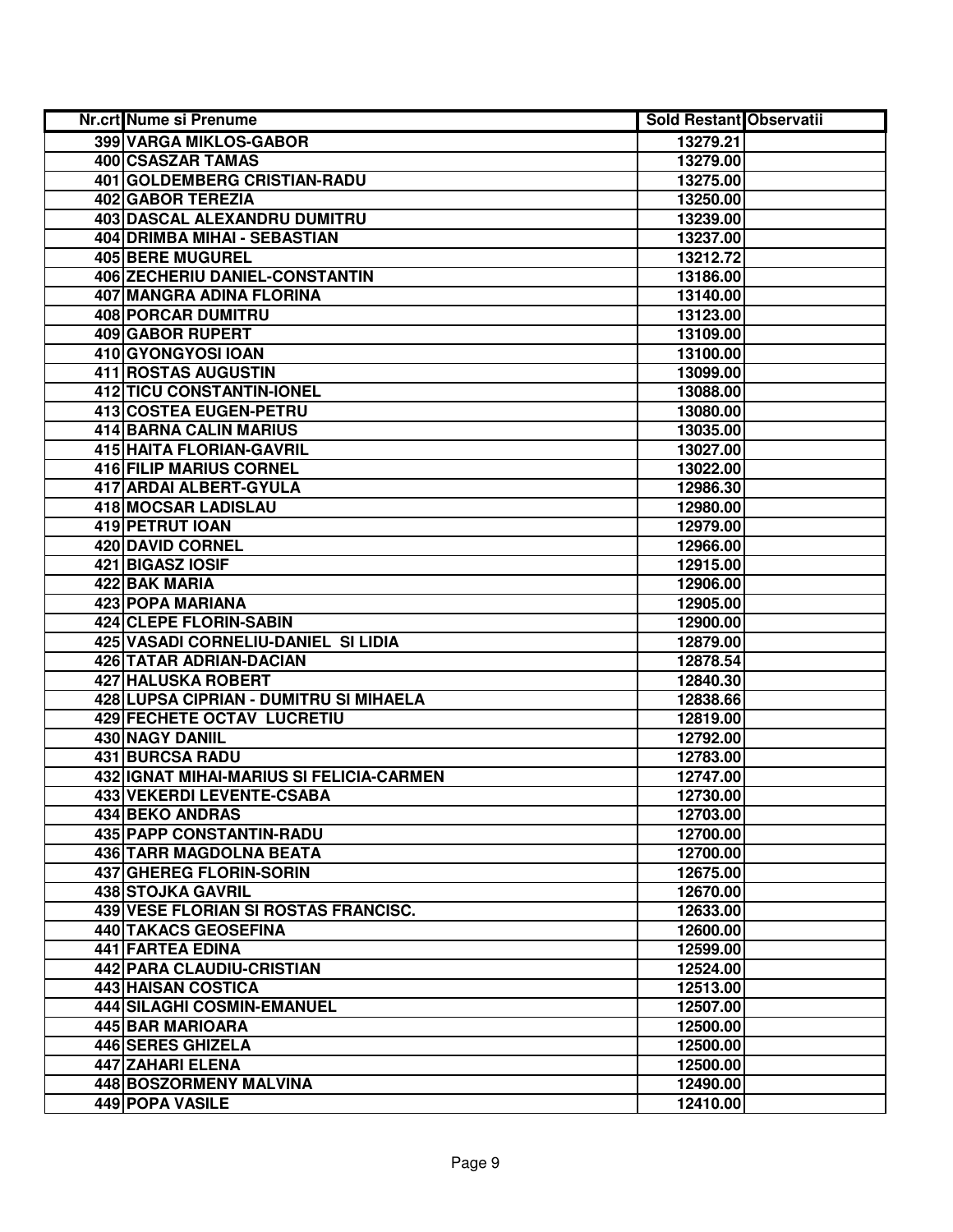| Nr.crt Nume si Prenume                    | <b>Sold Restant Observatii</b> |  |
|-------------------------------------------|--------------------------------|--|
| 450 MARTIN CRISTIAN PAUL                  | 12400.90                       |  |
| <b>451 MOCA FLORENTINA-ELENA</b>          | 12363.00                       |  |
| 452 NOVAK NORBERT                         | 12360.00                       |  |
| 453 RUJE - TUDOR CECILIA SI EUGEN         | 12351.00                       |  |
| 454 GABOR LUDOVIC                         | 12333.00                       |  |
| 455 BALOGH OLGA                           | 12320.00                       |  |
| 456 COVACIU ANGELA                        | 12300.00                       |  |
| 457 VARGA IOAN                            | 12298.00                       |  |
| 458 VARGA STEFAN                          | 12262.00                       |  |
| <b>459 SZTOJKA LAJOS</b>                  | 12235.00                       |  |
| 460 FETEA IOAN                            | 12225.00                       |  |
| <b>461 SZENTIVANYI ELISABETA-ANDREA</b>   | 12200.86                       |  |
| 462 GABOR IANCU                           | 12200.00                       |  |
| 463 FARKAS CAROL-ROBERT                   | 12190.00                       |  |
| <b>464 GABOR DUMITRU GABOR TEREZIA</b>    | 12158.00                       |  |
| 465 MURESAN JOAN                          | 12158.00                       |  |
| <b>466 MAJER FELIX SI EDINA</b>           | 12124.28                       |  |
| <b>467 BONDOR CORNEL-VALENTIN-GABRIEL</b> | 12118.72                       |  |
| 468 CIOBOTARIU CRISTIAN SI CLAUDIA        | 12116.00                       |  |
| <b>469 BOSNYAK CSILLA-KATALIN</b>         | 12100.00                       |  |
| 470 SANDIKCI KASIM                        | 12095.00                       |  |
| 471 PANTIS AUREL                          | 12048.00                       |  |
| 472 GALIS LAZAR                           | 12038.00                       |  |
| 473 NAGY IMRE                             | 12000.00                       |  |
| 474 SIMONYI GYORGY                        | 12000.00                       |  |
| 475 VARGA OVIDIU-FLORIN                   | 12000.00                       |  |
| <b>476 RICCIO ROBERTO</b>                 | 11986.00                       |  |
| 477 BERCEA FLAVIUS-ROBERT                 | 11950.00                       |  |
| 478 GABOR BANO                            | 11906.00                       |  |
| 479 CRISAN GHEORGHE DANIEL                | 11901.00                       |  |
| 480 SCHITTENHELM LASZLO-ATTILA            | 11900.00                       |  |
| 481 SEICA IOANA-CODRUTA-EVA               | 11900.00                       |  |
| 482 GACEU GABRIEL ALIN                    | 11893.00                       |  |
| 483 GABOR IANCU                           | 11890.00                       |  |
| <b>484 BURLE DUMITRU SI VICTORIA</b>      | 11885.00                       |  |
| <b>485 RISNOVEANU VLAD</b>                | 11865.00                       |  |
| 486 HARAGOS RENE LASZLO                   | 11854.00                       |  |
| <b>487 TODORAN MARCEL-MARIUS</b>          | 11851.00                       |  |
| 488 CRISAN FLORIN-VIOREL                  | 11843.00                       |  |
| 489 PELE CALIN OVIDIU                     | 11814.00                       |  |
| 490 BAUMAN RAYMOND                        | 11750.00                       |  |
| 491 GABOR STEFAN                          | 11744.40                       |  |
| 492 BONACIU LUCIAN-GHEORGHE SI FLOARE     | 11740.00                       |  |
| 493 CHIRICHEU DACIAN SI DANA              | 11689.00                       |  |
| 494 LUNG AURELIAN MIHAITA                 | 11663.00                       |  |
| 495 BALAZS ANDREEA                        | 11645.00                       |  |
| 496 GHEMIS MONICA-FLORINA                 | 11632.00                       |  |
| 497 KULCSAR JENO-ELEMER                   | 11618.00                       |  |
| 498 MOLNAR ATTILA-JANOS                   | 11618.00                       |  |
| 499 GOGAN CLAUDIU - CRISTIAN              | 11600.00                       |  |
| 500 PUSKAS ALEXANDRU                      | 11600.00                       |  |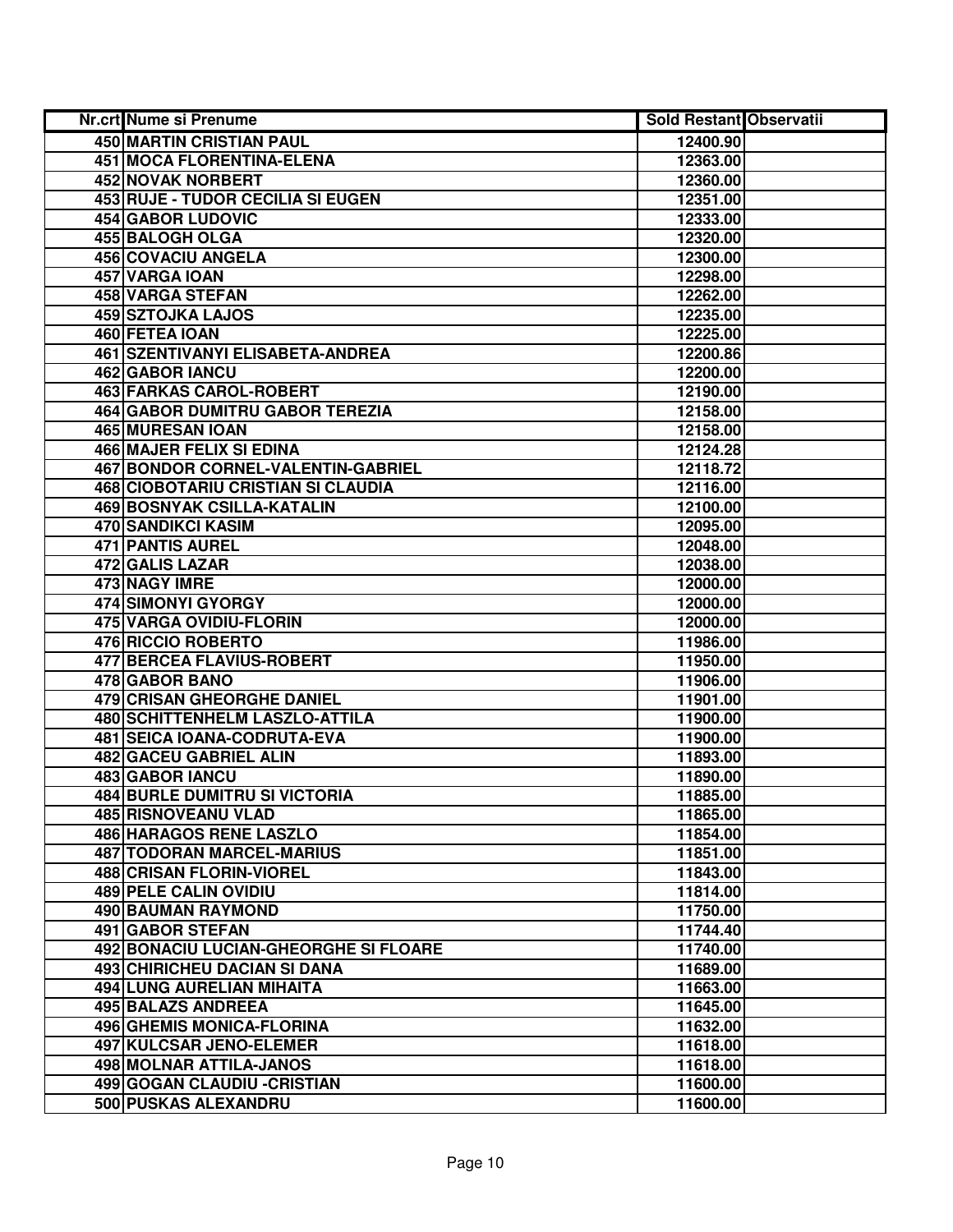| Nr.crt Nume si Prenume                   | Sold Restant Observatii |                        |
|------------------------------------------|-------------------------|------------------------|
| 501 GABOR GABOR                          | 11597.00                |                        |
| 502 ABRUDAN ADRIAN                       | 11567.00                |                        |
| 503 MICLOS GHEORGHINA                    | 11529.00                |                        |
| 504 SABAU MIHAELA-FLORINA                | 11520.00                |                        |
| 505 TARAU DAFIN - ANDREI                 | 11514.49                |                        |
| 506 CACIAUNU VALENTIN COSMIN             | 11495.00                |                        |
| 507 MOISI TEODOR-DOREL                   | 11488.00                |                        |
| 508 GOVOREANU ION SI MIHAELA             | 11485.24                |                        |
| 509 ROMOSAN IOAN-DOREL CABINET DE AVOCAT | 11448.00                |                        |
| 510 AVRAM DINU-CATALIN                   | 11445.00                |                        |
| <b>511 FODOR MIRCEA</b>                  | 11426.00                |                        |
| 512 IENCIU NICOLAE                       | 11425.00                |                        |
| 513 JUNC IOAN                            | 11415.50                |                        |
| 514 BODOG TEOFIL-PAVEL                   | 11409.00                |                        |
| 515 BUNGO ANDRAS                         | 11399.00                |                        |
| 516 HRINCA COSTICA                       | 11375.00                |                        |
| 517 BIVOL GHENADIE                       | 11374.16                |                        |
| 518 LUNG - MITRICA DORU                  | 11370.00                |                        |
| 519 DERECICHEI RAUL-VIOREL               | 11366.00                |                        |
| 520 BORZ IOAN-VASILE                     | 11365.00                |                        |
| 521 POPOVICI GHEORGHE-FLORIAN            | 11350.00                |                        |
| 522 POPA MIHAI                           | 11325.00                |                        |
| 523 I.IND. ANTAL ROBERT                  | 11318.00                |                        |
| 524 FARKAS MARIA                         | 11314.00                |                        |
| 525 GABOR GABRIEL                        | 11310.00                |                        |
| 526 BAJOR NORBERT                        | 11308.00                |                        |
| 527 ADORJAN TIBERIU ALEXANDRU SI ILDIKO  | 11306.00                |                        |
| 528 MADA DAN                             | 11279.94                |                        |
| 529 MATES MARIAN                         | 11279.00                |                        |
| 530 BACIU-POPA IOAN                      | 11275.99                |                        |
| 531 BORBELY MAGDALENA SI LUDOVIC         | 11263.00                |                        |
| 532 PETRUT DANIEL-CIPRIAN                | 11260.00                |                        |
| 533 ISZTOIKA MATEI                       |                         | 11255.00 PROCES PE ROL |
| <b>534 SZALKAI GHEORGHE</b>              | 11250.00                |                        |
| 535 BUDAI DAN                            | 11243.00                |                        |
| 536 KOCSIS ATTILA-ROMULUS                | 11230.00                |                        |
| 537 ENACHE MELANIA-ANTONIA               | 11224.96                |                        |
| 538 SAJO LASZLO                          | 11194.00                |                        |
| 539 RACZ IOSIF                           | 11185.50                |                        |
| 540 KOSZTIN VASILE-ANDREI                | 11180.00                |                        |
| 541 MESAROS GABRIELA-MARCELA             | 11171.00                |                        |
| 542 TODA CRISTIAN                        | 11157.17                |                        |
| 543 TOTH SANDOR                          | 11157.00                |                        |
| 544 MLADIN COSMIN GHEORGHE               | 11143.07                |                        |
| 545 BELENESI GHEORGHE GABRIEL CIPRIAN    | 11126.00                |                        |
| 546 ISTOICA LUDOVIC                      | 11123.01                |                        |
| 547 CABAU ANDREI-VLAD                    | 11121.00                |                        |
| 548 SANDOR CRISTIAN                      | 11114.00                |                        |
| 549 POP VASILE                           | 11113.00                |                        |
| 550 BIRTA IONUT-VALENTIN                 | 11110.00                |                        |
| 551 GABOR STEFAN                         | 11098.00                |                        |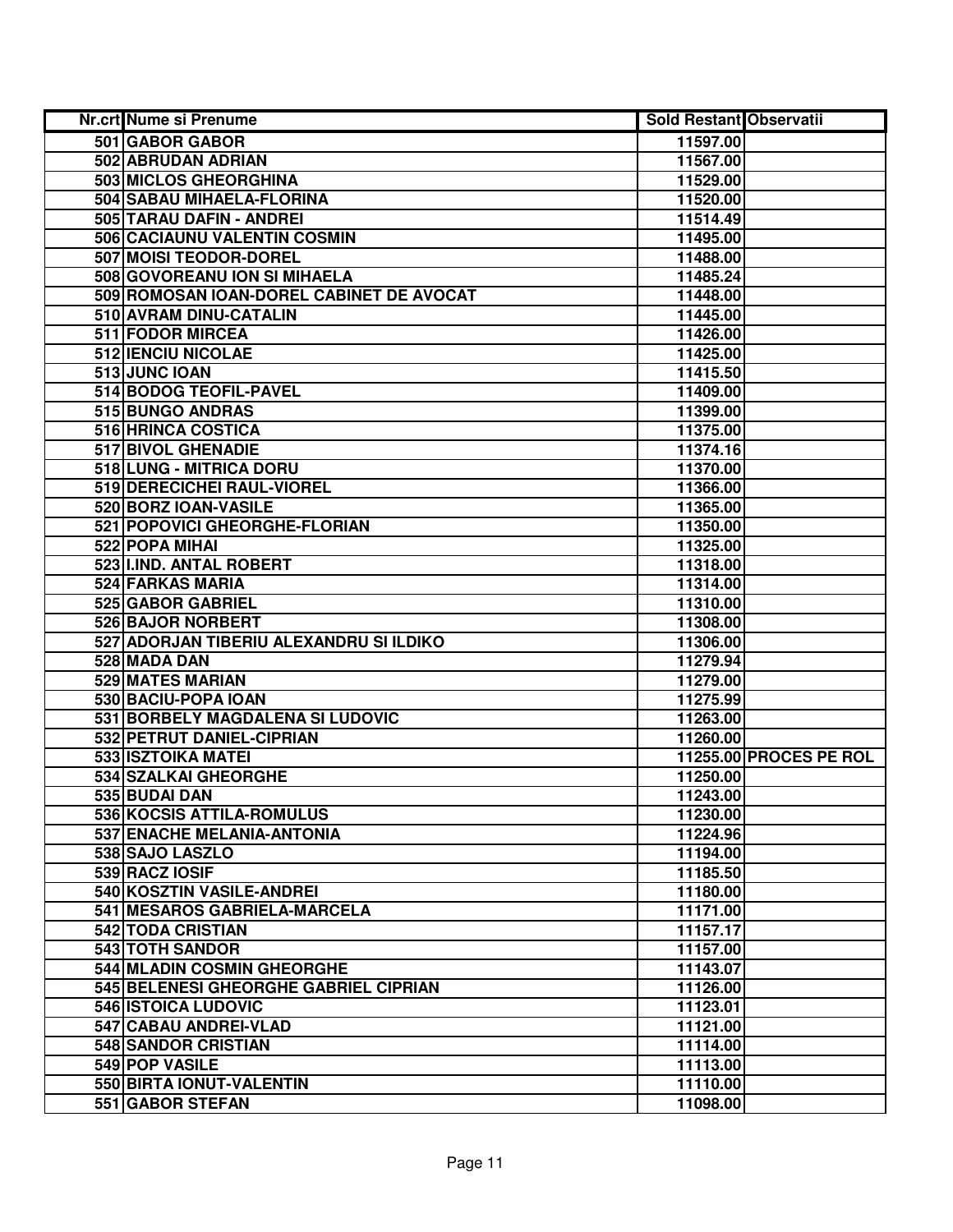| <b>Nr.crt Nume si Prenume</b>     | <b>Sold Restant Observatii</b> |  |
|-----------------------------------|--------------------------------|--|
| 552 PUIE RAZVAN-GEORGE            | 11071.00                       |  |
| 553 COSMA OVIDIU SORIN            | 11067.49                       |  |
| 554 VASARI ILEANA-VERONICA        | 11066.00                       |  |
| 555 BUDAU DANIEL                  | 11048.00                       |  |
| 556 LUNKA ERIKA                   | 11040.00                       |  |
| 557 MARTIN IONEL-PAUL SI LENUTA   | 11022.00                       |  |
| 558 COZAC IOAN SI CONSTANTA LUCIA | 11018.00                       |  |
| 559 MIHUT CRISTIAN-MARIAN         | 11017.00                       |  |
| 560 TAUT DUMITRU NICOLAE          | 11015.00                       |  |
| <b>561 GHIT NICOLETA</b>          | 11000.00                       |  |
| 562 GYORGY-CSAKI JANOS            | 10998.17                       |  |
| 563 SLEIDER NORBERT-ISTVAN        | 10996.00                       |  |
| 564 BULGARU VIOREL NUTU           | 10980.00                       |  |
| 565 BUT PETRU-FRANCISC            | 10970.00                       |  |
| 566 MOROCA MARIA                  | 10965.00                       |  |
| 567 REMES AUREL                   | 10904.00                       |  |
| 568 GHIT GHEORGHE MIRCEA          | 10902.00                       |  |
| 569 SAS MARIA GABRIELA            | 10900.00                       |  |
| 570 SZILAGYI FLORIN               | 10899.00                       |  |
| 571 SIRB AGOTA                    | 10871.00                       |  |
| 572 ZANCA IONUT-MARIUS            | 10863.00                       |  |
| 573 RUSU ANDREI                   | 10848.00                       |  |
| 574 TIPLEA COSMIN-NICOLAE         | 10823.29                       |  |
| 575 VARGA ADRIAN-IOAN SI MARIA    | 10800.00                       |  |
| 576 GALEA DORINA SI LAZAR         | 10775.00                       |  |
| 577 LAKATOS ERZSEBET              | 10775.00                       |  |
| 578 NEGRUT-CHIPE CARMEN-DALIA     | 10750.00                       |  |
| 579 RASCU LAURENTIU-PETRE         | 10744.00                       |  |
| 580 POPOVICI RADU-DUMITRU         | 10740.00                       |  |
| 581 DOCZI SIGHISMUND              | 10720.00                       |  |
| 582 TURCAS LIVIU                  | 10720.00                       |  |
| 583 GAVRUTA MARIANA SILVIA        | 10716.00                       |  |
| 584 BONDAR ALEXANDRU-RAZVAN       | 10710.00                       |  |
| 585 COPIL DANIEL-EMIL             | 10710.00                       |  |
| <b>586 BOT FLORINA</b>            | 10701.00                       |  |
| 587 VARGA IOAN                    | 10700.00                       |  |
| <b>588 BIRAU CRISTIAN</b>         | 10638.50                       |  |
| 589 PAUL GERARDO-ROMULUS          | 10600.00                       |  |
| <b>590 PUIEA FELICIA</b>          | 10590.00                       |  |
| 591 MARC IOSIF                    | 10586.00                       |  |
| 592 COSTACHE NICOLAE-ADRIAN       | 10582.00                       |  |
| <b>593 MARIN ION SI EMILIA</b>    | 10582.00                       |  |
| 594 LAZAR ARDELEAN SI LENUTA      | 10560.00                       |  |
| 595 TURCUT SERGIU-BOGDAN          | 10560.00                       |  |
| 596 POP TEODORA MARINELA          | 10556.00                       |  |
| 597 NAGY NICOLAE-ALEXANDRU        | 10539.00                       |  |
| 598 VADAS CSABA-IMRE              | 10528.00                       |  |
| 599 BIRAU CRISTIAN                | 10526.50                       |  |
| 600 BAKO ZOLTAN                   | 10509.00                       |  |
| 601 CORBUT DANIEL                 | 10500.00                       |  |
| 602 KEREKES ZOLTAN SI MAGDOLNA    | 10500.00                       |  |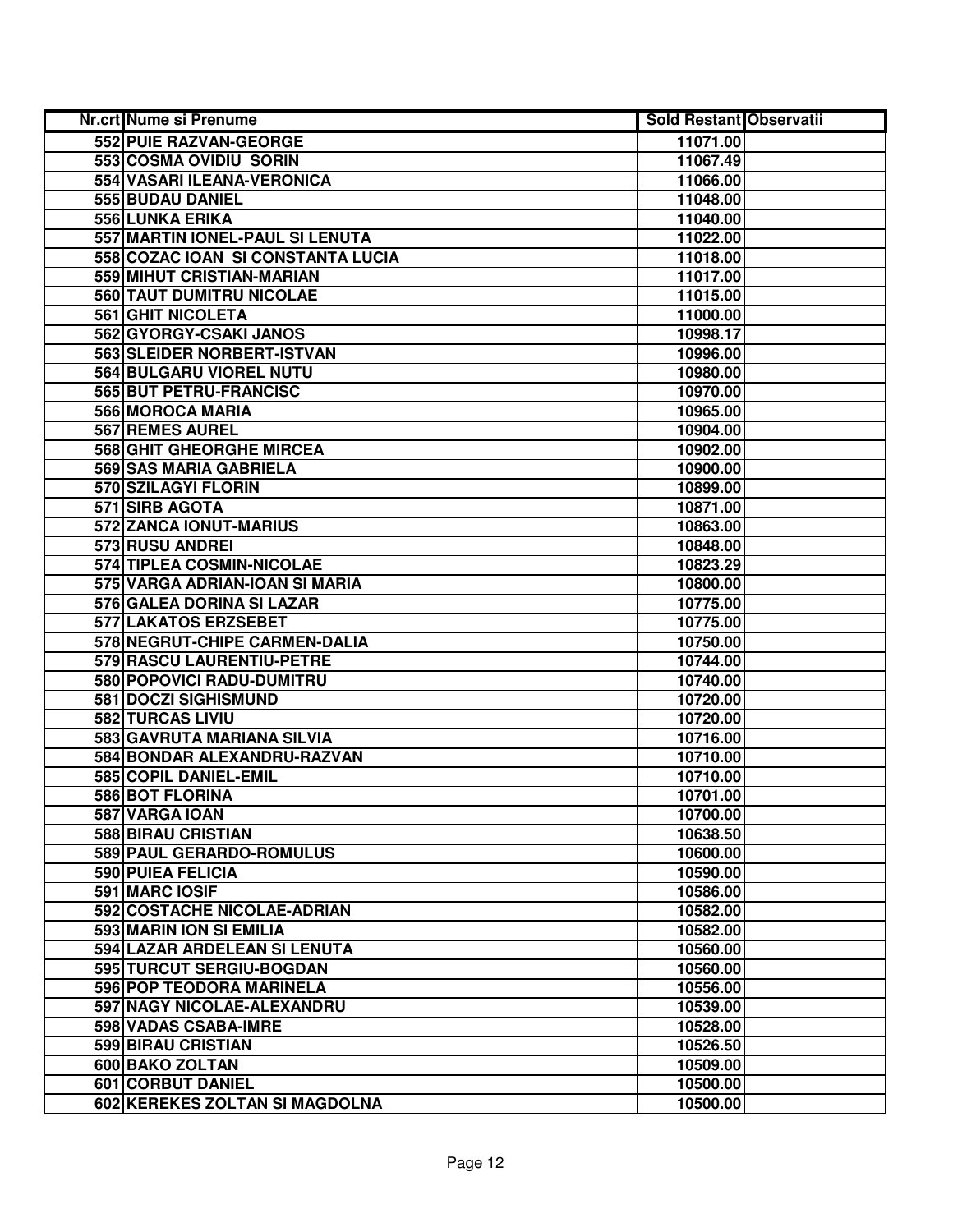| Nr.crt Nume si Prenume                        | <b>Sold Restant Observatii</b> |  |
|-----------------------------------------------|--------------------------------|--|
| 603 PIERSUNARU CRISMARITA                     | 10500.00                       |  |
| 604 ROBOS DORIN FLORIN                        | 10500.00                       |  |
| 605 APOSTOL CELUS TIBERIUS                    | 10476.00                       |  |
| 606 VASILE ANITA                              | 10468.00                       |  |
| 607 BISTRAN NICOLAE-VALENTIN                  | 10458.00                       |  |
| 608 ZBIRCEA MIRCEA-NICOLAE SI CORINA-NICOLETA | 10450.79                       |  |
| 609 MOLDOVAN GHEORGHE-CRISTIAN                | 10440.00                       |  |
| 610 ROSTAS CODRUT                             | 10435.00                       |  |
| 611 FARKAS GUSZTAV                            | 10427.00                       |  |
| <b>612 DUNAI CRISTIAN SI GABRIELA</b>         | 10419.00                       |  |
| 613 POP FLORINA-CRISTINA                      | 10408.46                       |  |
| 614 TARAU CLAUDIU-FLORENTIN                   | 10394.00                       |  |
| 615 MATEI MADALINA GEORGIANA                  | 10390.00                       |  |
| 616 RACZ ELVIRA                               | 10385.00                       |  |
| 617 POPOVICI LIVIU NICOLAE                    | 10382.00                       |  |
| 618 GABOR GHIZELA                             | 10380.00                       |  |
| 619 NAGY SANDOR-RICHARD                       | 10378.00                       |  |
| 620 BRIZZI MICHELE                            | 10377.00                       |  |
| 621 TAU IONEL-SORIN                           | 10371.00                       |  |
| 622 ISZTOIKA GAVRIL                           | 10356.00                       |  |
| 623 POPA TEOFIL-DANIEL                        | 10348.00                       |  |
| 624 DEMETER FLORINA                           | 10335.00                       |  |
| 625 PAUR NORBERT ATTILA                       | 10316.14                       |  |
| 626 BOSCA SERGIU                              | 10300.00                       |  |
| 627 OROSZ FERENC                              | 10300.00                       |  |
| 628 CHIRICA EMERIC ZSOLT                      | 10280.00                       |  |
| 629 PASALAU (FOSTA MERCA) DANIELA             | 10271.00                       |  |
| 630 OPREA NICOLAE-DUMITRU SI LOREDANA-MARIANA | 10256.00                       |  |
| 631 SABAU RAMONA-CAMELIA                      | 10250.00                       |  |
| 632 BUTCOVAN LIVIU-IONEL                      | 10246.00                       |  |
| <b>633 IUHAS MARIANA</b>                      | 10240.00                       |  |
| 634 HERCUT VIOREL                             | 10239.00                       |  |
| 635 CATANA MIHAIL                             | 10234.00                       |  |
| 636 OLAH EMERIC                               | 10230.00                       |  |
| 637 MAGHIAR TRAIAN SI GABRIELA NICOLETA       | 10205.00                       |  |
| 638 AL HOSIN GHAZIE                           | 10200.00                       |  |
| 639 BANCIU ALINA                              | 10200.00                       |  |
| 640 GORAN NARCISA MADALINA                    | 10200.00                       |  |
| <b>641 ILIES THOMAS BECKET</b>                | 10192.00                       |  |
| 642 BIRTAS SANDU IOAN                         | 10183.00                       |  |
| 643 BARBURAS PAUL-MIRCEA                      | 10178.00                       |  |
| 644 MOS TEODOR                                | 10176.00                       |  |
| 645 COLOSVARI VIORICA                         | 10173.00                       |  |
| <b>646 GEUDENS PHILIPPE</b>                   | 10165.00                       |  |
| 647 PUSZTAI ISTVAN-JOZSEF                     | 10165.00                       |  |
| 648 VENTEL ALEXANDRU                          | 10161.00                       |  |
| 649 LUNKA ADAM-NORBERT                        | 10160.00                       |  |
| 650 SECARA CORIOLAN                           | 10121.00                       |  |
| 651 ZIGA EMANUEL-VIOREL                       | 10120.00                       |  |
| 652 SCHOLLER IOSIF LEVENTE                    | 10111.62                       |  |
| 653 LESAC ROBERT                              | 10100.00                       |  |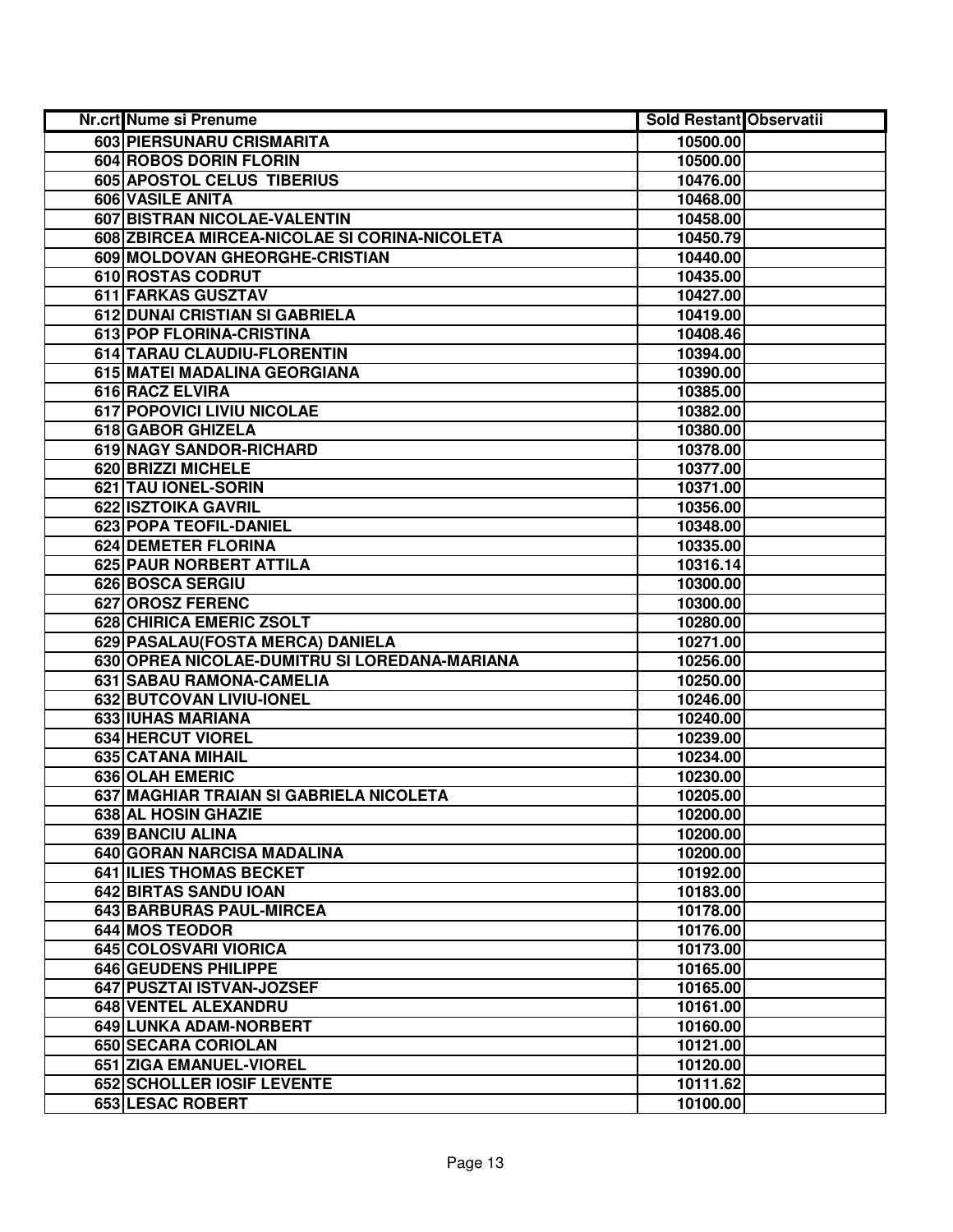| Nr.crt Nume si Prenume                     | <b>Sold Restant Observatii</b> |  |
|--------------------------------------------|--------------------------------|--|
| 654 RIF MARIN SI SIMONA-FLORENTINA         | 10099.00                       |  |
| 655 TOMA SILVIU-MARIAN                     | 10069.00                       |  |
| 656 BOROS ZOLTAN                           | 10055.00                       |  |
| 657 GABOR DUMITRU                          | 10039.00                       |  |
| 658 LUNCAN AXENIA                          | 10015.00                       |  |
| 659 BARANYKA IANOS                         | 10013.00                       |  |
| 660 CSORBA CAROL                           | 10007.00                       |  |
| 661 COVACI MIHAI                           | 10000.00                       |  |
| <b>662 CUCCIA FLORICA</b>                  | 10000.00                       |  |
| 663 FAGADAR DAVID-AVRAM                    | 10000.00                       |  |
| 664 FARCAS CORNELIA-FLORINA                | 10000.00                       |  |
| 665 HANIS ALEXANDRU                        | 10000.00                       |  |
| 666 MARTON CSABA                           | 10000.00                       |  |
| 667 MIHELE LIDIA-ANA                       | 10000.00                       |  |
| 668 ONET CONSTANTIN                        | 10000.00                       |  |
| 669 PETRAR CRISTINA                        | 10000.00                       |  |
| 670 PETRICAU MIHAELA-CRISTINA              | 10000.00                       |  |
| 671 SZABO BEATRIX- IVETT                   | 10000.00                       |  |
| 672 TIAR IOANA-MARIANA                     | 10000.00                       |  |
| 673 TOCAI FLORICA                          | 10000.00                       |  |
| 674 TONT VIOREL                            | 10000.00                       |  |
| 675 VANCEA VIOREL                          | 10000.00                       |  |
| 676 ZALAI EDITH                            | 10000.00                       |  |
| <b>677 BALINT ARPAD</b>                    | 9997.00                        |  |
| 678 MERCEA ADRIAN SI SANDA                 | 9991.45                        |  |
| 679 KERESZTURI GABRIELA                    | 9991.00                        |  |
| 680 MIRON TRAIAN REMUS SI IOANA            | 9974.00                        |  |
| 681 ULICI FOCSA RUXANDRA                   | 9960.00                        |  |
| 682 KOSZEGHI VIOREL SI FLOARE              | 9953.00                        |  |
| 683 BLAGA FLORENTINA-ANGELA SI VIOREL-IOAN | 9934.00                        |  |
| 684 BORRI SATURNO                          | 9909.00                        |  |
| 685 VANCEA CORNELIA                        | 9903.00                        |  |
| 686 KOVACS ECATERINA                       | 9900.00                        |  |
| 687 GAVRILAS ALIN-SORIN SI RENATA-ALINA    | 9899.00                        |  |
| 688 BORZA LILIANA DORINA                   | 9898.00                        |  |
| 689 TARNOVETCHI GEORGE-IOAN                | 9872.00                        |  |
| 690 COBIRZAN CLAUDIA-CRISTINA              | 9867.00                        |  |
| 691 BOCHIS VALENTIN FLORIN                 | 9861.00                        |  |
| 692 ISTOICA MATEI                          | 9850.00                        |  |
| 693 TOIA VIOREL                            | 9838.00                        |  |
| 694 BALOG DUMITRU ANDREI                   | 9810.00                        |  |
| 695 CRETU VIOREL SORIN                     | 9803.00                        |  |
| 696 BOCRA MIRCEA                           | 9790.00                        |  |
| 697 KISS FERENC                            | 9780.00                        |  |
| 698 PADUREAN MARIN FLORIN                  | 9764.00                        |  |
| 699 TOIE GEORGIANA-BIANCA                  | 9751.00                        |  |
| 700 FALUB COSMIN-BIR. IND. DE ARHITECTURA  | 9744.00                        |  |
| <b>701 SUCIU HOREA MIHAI</b>               | 9728.00                        |  |
| 702 JURGIU TIBERIU SI ROZALIA CORINA       | 9703.00                        |  |
| 703 COMAN LUCIAN VALENTIN                  | 9696.00                        |  |
| 704 PASKA MARIAN-VIRGIL                    | 9691.00                        |  |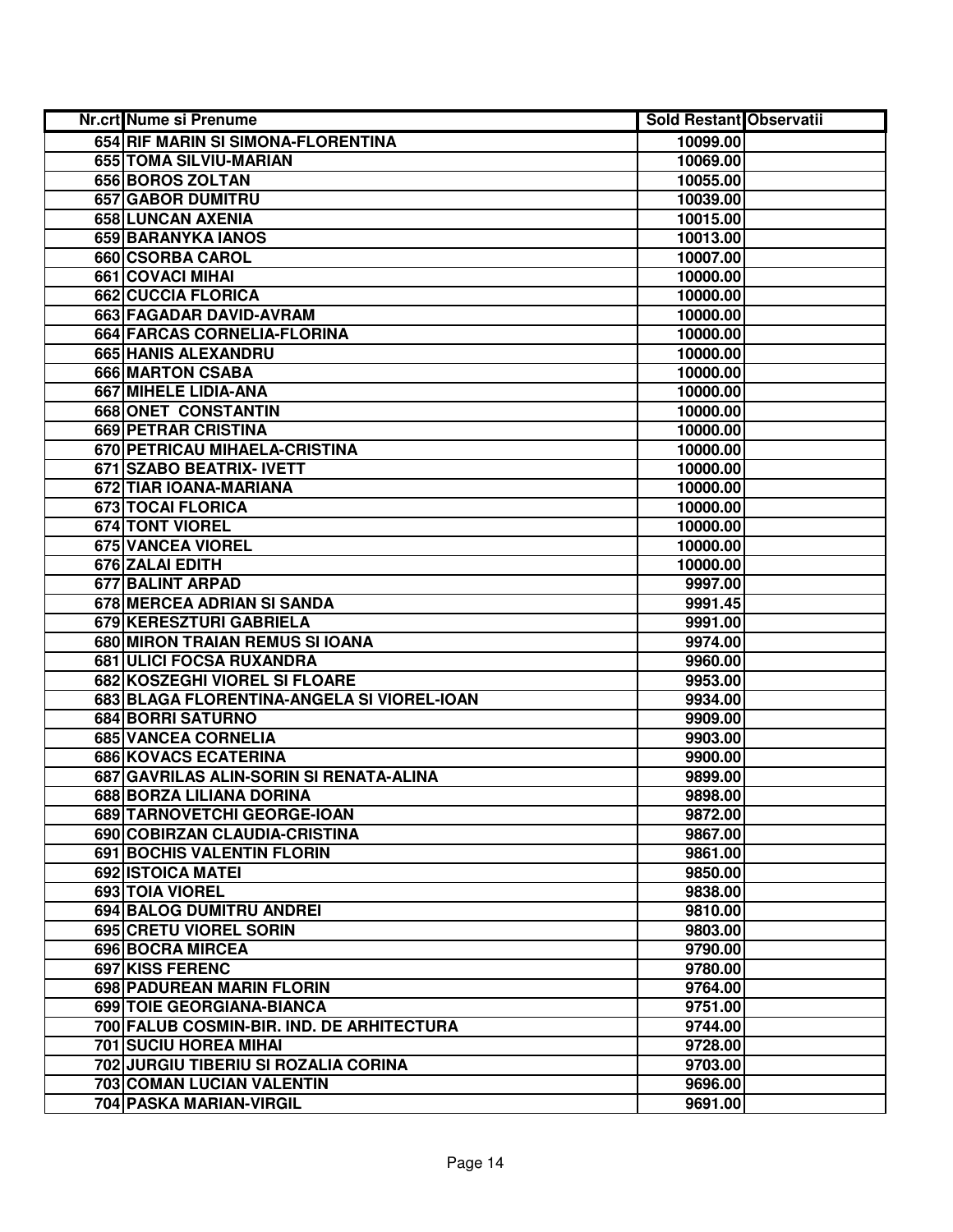| Nr.crt Nume si Prenume                | Sold Restant Observatii |  |
|---------------------------------------|-------------------------|--|
| 705 NAGY LORANT                       | 9683.00                 |  |
| <b>706 BIROUAS RADU</b>               | 9674.00                 |  |
| 707 SZABO LASZLO-IOZSEF               | 9668.00                 |  |
| 708 COPIL PETRU-MARIUS                | 9658.00                 |  |
| 709 ISZTOIKA STEFAN                   | 9650.00                 |  |
| 710 ISZTOIKA RUPI                     | 9647.00                 |  |
| 711 BORBELYI ALEXANDRU                | 9644.00                 |  |
| <b>712 POPOVICI ANNA-MARIA</b>        | 9631.00                 |  |
| <b>713 DEMIAN GAVRIL</b>              | 9618.00                 |  |
| 714 JUSCA VIRGIL-VASILE               | 9600.00                 |  |
| 715 STAN MARIN                        | 9586.00                 |  |
| 716 VARGA ZOLTAN                      | 9563.36                 |  |
| 717 SICOE NELU DORU                   | 9557.00                 |  |
| 718 COSTEA ION                        | 9532.00                 |  |
| 719 SARACUT CLAUDIA MONICA            | 9525.00                 |  |
| 720 SECARA MIRCEA-EMIL                | 9509.00                 |  |
| <b>721 VARY ELISABETA SI GHERASIM</b> | 9501.00                 |  |
| 722 COZAC ANDREA-SIDONIA              | 9500.00                 |  |
| <b>723 MIERLUT VALENTIN</b>           | 9500.00                 |  |
| 724 SATRAN CAROL                      | 9500.00                 |  |
| 725 GABOR STEFAN                      | 9498.00                 |  |
| 726 CHIRODEA CRISTIAN                 | 9459.00                 |  |
| 727 ORBAI LUCIAN-FLORIN               | 9457.00                 |  |
| 728 BACIU IRINA                       | 9455.97                 |  |
| 729 GABOR MATE                        | 9442.00                 |  |
| 730 GALIS DELIA-ELENA                 | 9388.00                 |  |
| 731 TOIA GHEORGHE                     | 9373.00                 |  |
| 732 IGNAT MONICA-DELIA SI ADRIAN      | 9365.00                 |  |
| 733 SIM REMUS VIOREL                  | 9360.00                 |  |
| 734 KHALFALLAH MOSBAH                 | 9355.30                 |  |
| 735 VILHAM GABRIELLA-ENIKO            | 9350.00                 |  |
| <b>736 BABOS ERZSEBET</b>             | 9346.00                 |  |
| 737 TASEDAN CIPRIAN-IOAN              | 9340.00                 |  |
| 738 LASCU PETRU-FLORIN                | 9332.00                 |  |
| 739 BAROTI ALEXANDRU SI GABRIELA      | 9311.00                 |  |
| 740 DERECICHEI FLORIN                 | 9298.00                 |  |
| 741 MIHUT AUREL                       | 9287.00                 |  |
| 742 BUDA RUBEN                        | 9280.00                 |  |
| 743 OPRIS RADU OVIDIU                 | 9274.00                 |  |
| 744 MIKO JANOS                        | 9269.00                 |  |
| 745 BARANYKA CLARA                    | 9260.00                 |  |
| <b>746 LATA IOAN ALEXANDRU</b>        | 9249.00                 |  |
| 747 NEAGA NICOLETA-FELICIA            | 9242.00                 |  |
| 748 LINGURAR PAITRINAL                | 9240.00                 |  |
| 749 GYONGYOSI NORBERT                 | 9230.00                 |  |
| <b>750 NICORUT FLORICA</b>            | 9228.00                 |  |
| 751 ROSTAS ANTON                      | 9207.00                 |  |
| 752 DERBAN FLORIN-NICOLAE             | 9202.00                 |  |
| 753 BOCSAN GELU                       | 9192.00                 |  |
| 754 ISZTOIKA EVA                      | 9190.69                 |  |
| 755 MIHELE FLORIAN                    | 9186.00                 |  |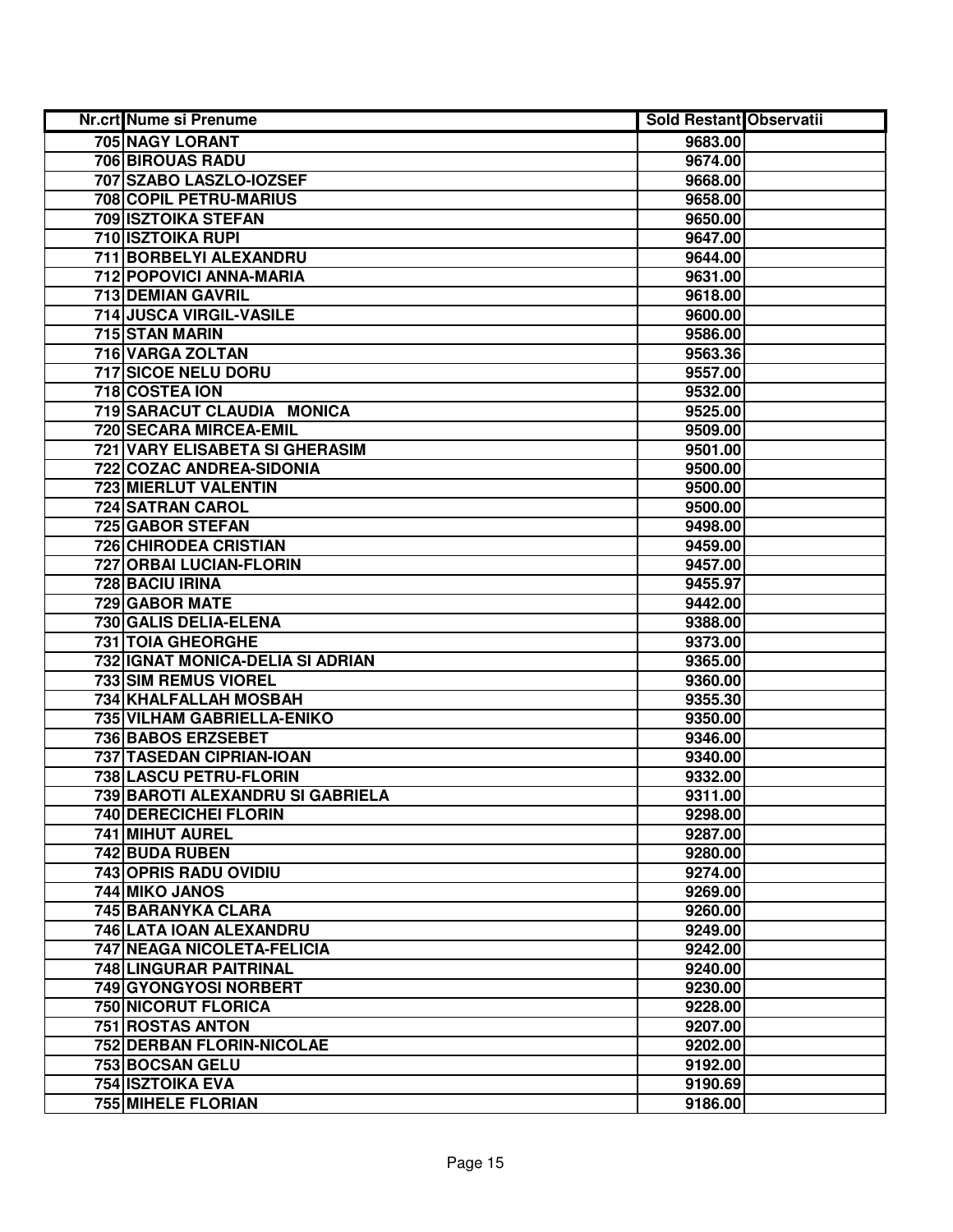| Nr.crt Nume si Prenume              | <b>Sold Restant Observatii</b> |  |
|-------------------------------------|--------------------------------|--|
| 756 GABOR ROZALIA                   | 9182.00                        |  |
| <b>757 URS LIDIA-FLORICA</b>        | 9175.00                        |  |
| 758 POPESCU EMIL MIHAIL             | 9165.00                        |  |
| <b>759 CRET OVIDIU NICOLAE</b>      | 9159.50                        |  |
| <b>760 PAL LUDOVIC</b>              | 9150.98                        |  |
| 761 RADOI NICOLAE                   | 9141.00                        |  |
| 762 NUTAS ANTONIA-BIANCA            | 9137.00                        |  |
| <b>763 LUKACS IOSIF</b>             | 9120.00                        |  |
| <b>764 TURCAN EUGENIU</b>           | 9113.00                        |  |
| 765 POP ANUTA                       | 9112.00                        |  |
| <b>766 PLATONA NICOLAE MARIUS</b>   | 9097.00                        |  |
| <b>767 ROSTAS FRANCISC</b>          | 9080.00                        |  |
| 768 PANC PETRU                      | 9079.00                        |  |
| 769 LAPUSCA VALENTIN                | 9068.00                        |  |
| 770 BIRTA VASILE-CATALIN            | 9062.00                        |  |
| 771 VARGA GYULA                     | 9037.00                        |  |
| 772 ASZTALOS ZSOLT-FERENCZ          | 9035.00                        |  |
| 773 REZMUVES ROBERT                 | 9030.00                        |  |
| 774 GHENGHIU IOAN-DANUT             | 9029.00                        |  |
| 775 BORSI EDIT                      | 9028.00                        |  |
| <b>776 CIOACA FLORINEL</b>          | 9025.29                        |  |
| <b>777 ROSU COSMIN</b>              | 9021.00                        |  |
| 778 BUDA FLORENTINA LENUTA          | 9020.00                        |  |
| 779 MIHAI MARIUS                    | 9014.00                        |  |
| 780 BLAGUTA ZOLTAN GABOR            | 9000.00                        |  |
| 781 BOLDIS MONICA-IRINA             | 9000.00                        |  |
| 782 CIRLE ALIN ADRIAN               | 9000.00                        |  |
| 783 IANOSDAN ANAMARIA-RAMONA        | 9000.00                        |  |
| <b>784 CHIRCEA SORIN SI ANDREEA</b> | 8975.00                        |  |
| 785 CORA CRISTIAN-IOAN              | 8973.00                        |  |
| 786 BERE VIOREL                     | 8970.00                        |  |
| 787 COSTIN CRISTIAN                 | 8970.00                        |  |
| 788 GOINA VASILE                    | 8968.00                        |  |
| 789 TINCAU LIVIU-CORNEL SI ELZA     | 8958.49                        |  |
| <b>790 GABOR GAVRIL</b>             | 8942.50                        |  |
| 791 LASZLO ISTVAN                   | 8935.00                        |  |
| <b>792 ECSEDI STEFAN-EMERIC</b>     | 8930.64                        |  |
| 793 ISZTOIKA GABOR SI EVA           | 8929.40                        |  |
| <b>794 ACHIM RODICA-DANA</b>        | 8929.00                        |  |
| 795 VAIDA FLORIN - EMANUEL          | 8927.00                        |  |
| <b>796 CIOTIR CIPRIAN GEORGE</b>    | 8922.00                        |  |
| 797 GANA IONUT-GABRIEL              | 8918.00                        |  |
| 798 ROSTAS MIRCEA SI LUCRETIA       | 8914.00                        |  |
| 799 MOLDOVAN FLORIN ANDREI          | 8913.00                        |  |
| 800 KOTVAN ELISABETA                | 8902.00                        |  |
| 801 HOTEA ADRIAN MIRCEA             | 8899.00                        |  |
| 802 ROMANIUC ADRIAN-NICOLAE         | 8885.95                        |  |
| 803 BOROS BUJOR-DENUT               | 8872.00                        |  |
| 804 GAIDOS SAMUEL SIMION            | 8870.00                        |  |
| 805 VERES TIBERIU                   | 8869.00                        |  |
| 806 GRAUR CSABA-ALEXANDRU           | 8863.00                        |  |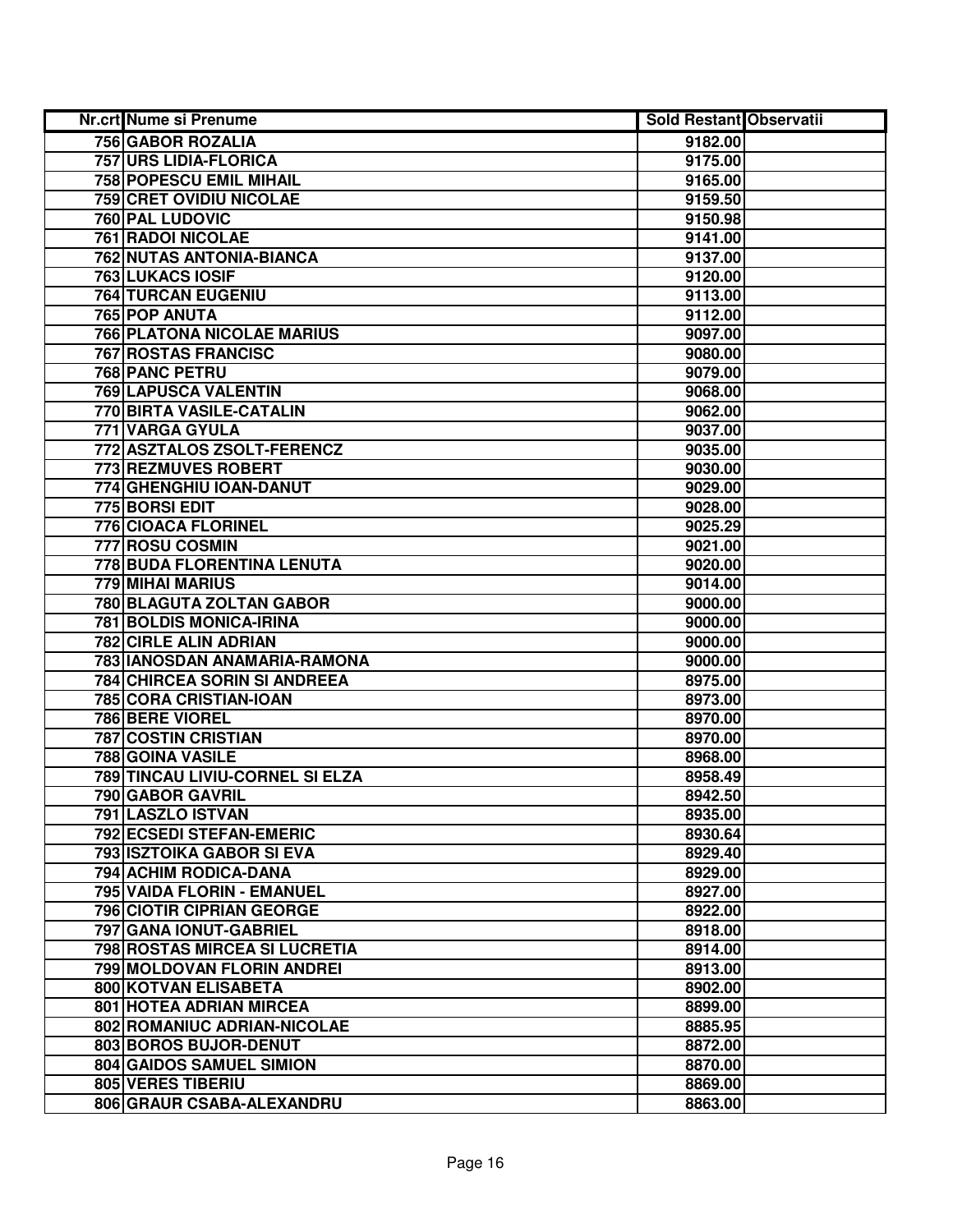| Nr.crt Nume si Prenume                | <b>Sold Restant Observatii</b> |  |
|---------------------------------------|--------------------------------|--|
| 807 POPA HORIA-RADU SI MIHAELA        | 8863.00                        |  |
| 808 BULZAN VIOREL-CALIN               | 8857.00                        |  |
| 809 BUZGUTA OVIDIU IOAN               | 8852.00                        |  |
| 810 ISZTOICA IANCU                    | 8839.00                        |  |
| 811 ONACA LUMINITA-CARMEN             | 8839.00                        |  |
| 812 ERDEI TIBERIU                     | 8835.00                        |  |
| 813 NAGY SANDOR                       | 8834.00                        |  |
| 814 BOLDIS CALIN-MIHAI                | 8818.50                        |  |
| 815 PALATIN ILEANA                    | 8800.00                        |  |
| 816 SZABADOS ALEXANDRU                | 8790.00                        |  |
| 817 VARGA IDA                         | 8780.00                        |  |
| 818 MURESAN AURELIAN                  | 8778.00                        |  |
| 819 CIURAR NUTU                       | 8775.00                        |  |
| <b>820 GENCSI ATTILA</b>              | 8774.00                        |  |
| 821 ROSTAS IOAN-DOLAR                 | 8770.00                        |  |
| 822 JUHASZ ILDIKO                     | 8765.00                        |  |
| 823 MICLE GHEORGHE                    | 8763.00                        |  |
| 824 PIERSUNARU DUMITRU                | 8752.00                        |  |
| <b>825 MALEK MARTON</b>               | 8750.00                        |  |
| 826 GABOR LAJOS                       | 8740.00                        |  |
| 827 FLORIAN GHEORGHE                  | 8724.00                        |  |
| 828 HOMOLYA EMERIC                    | 8715.00                        |  |
| 829 MOLDOVAN FLORIN-EUGEN             | 8700.00                        |  |
| 830 SCORTE PAUL-MARIUS                | 8685.00                        |  |
| 831 FEHER PIROSCA                     | 8676.00                        |  |
| 832 IUHAS GAVRIL                      | 8662.00                        |  |
| 833 BURCSA JANKO SI GITA              | 8653.00                        |  |
| 834 DARABAN DOREL PETRU               | 8632.00                        |  |
| 835 VALCEANU ALEXANDRU-VLAD           | 8610.00                        |  |
| 836 LELE CLAUDIU-MARIUS               | 8608.00                        |  |
| 837 DEM COLOMAN                       | 8596.89                        |  |
| 838 CHERECHES RAZVAN-ARMAND           | 8595.00                        |  |
| 839 GABEL RARES STEFAN                | 8573.00                        |  |
| 840 HALASZ STEFAN MARIA               | 8569.00                        |  |
| 841 ONIGA(FOSTA HIRIS) LOREDANA-MARIA | 8569.00                        |  |
| 842 MAILAT CORNEL                     | 8560.00                        |  |
| 843 BODNAR CARMEN-ILDIKO              | 8555.00                        |  |
| 844 SZEKRENYES LAJOS                  | 8553.00                        |  |
| <b>845 ROSTAS LUCRETIA</b>            | 8550.00                        |  |
| 846 TUDORAN ILIE-MARCEL               | 8543.00                        |  |
| 847 OROSZ SANDOR SI VIOLETA           | 8541.00                        |  |
| 848 BAICAN PETRU CORNEL SI MARIA      | 8537.00                        |  |
| 849 FOCOS GABRIEL-RAZVAN              | 8533.17                        |  |
| 850 KELEMEN LASZLO                    | 8530.00                        |  |
| 851 BALINT FLORIN-CALIN               | 8529.00                        |  |
| 852 MATEI MARIANA                     | 8522.00                        |  |
| 853 FURTOS STELIAN ADRIAN             | 8520.00                        |  |
| 854 VIDICAN RAZVAN - SERGIU           | 8517.50                        |  |
| 855 IONESCU GABRIEL RAZVAN            | 8516.00                        |  |
| 856 MALAN MARIUS SI CARMEN            | 8515.00                        |  |
| 857 LIBANT KATALIN SAROLTA            | 8514.97                        |  |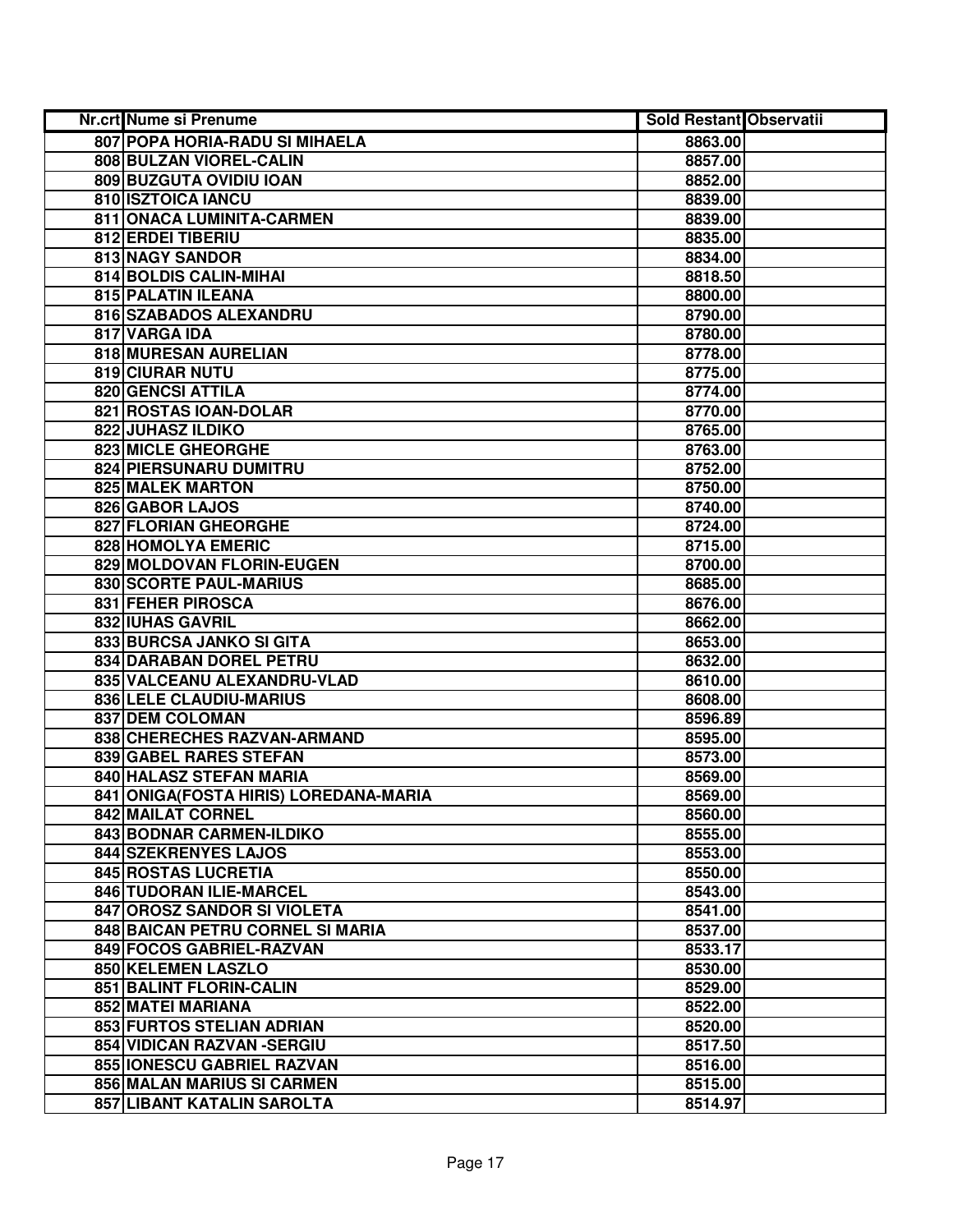| Nr.crt Nume si Prenume                                | Sold Restant Observatii |  |
|-------------------------------------------------------|-------------------------|--|
| 858 BOGDAN ADRIAN-FLORIN                              | 8511.50                 |  |
| 859 CIRNU RAUL-TIBERIU                                | 8510.00                 |  |
| 860 POSZTOS ZSOLT-FERENCZ                             | 8505.00                 |  |
| 861 STRUGAREANU ANGELA                                | 8501.00                 |  |
| 862 BARANYKA ECATERINA                                | 8500.00                 |  |
| 863 LELEA VIOREL                                      | 8500.00                 |  |
| 864 LUCA IONUT-BOGDAN                                 | 8500.00                 |  |
| 865 BICA ANGELA-CLAUDIA                               | 8480.00                 |  |
| 866 COSTEA FLORIAN DAVID                              | 8477.00                 |  |
| 867 MOCA SORIN-VICTOR                                 | 8475.00                 |  |
| <b>868 POPA OCTAVIAN</b>                              | 8475.00                 |  |
| 869 JOUNAS ANTAL-FRANCISC                             | 8468.40                 |  |
| 870 POPA OCTAVIAN                                     | 8459.00                 |  |
| 871 DOBAI MADONA                                      | 8450.00                 |  |
| 872 BOZGA VASILE                                      | 8449.00                 |  |
| 873 VARGA ISTVAN JOZSEF                               | 8436.27                 |  |
| 874 MAGHIAR DIANA CAMELIA                             | 8409.00                 |  |
| 875 BONDICI CRINA-FELICIA                             | 8405.04                 |  |
| 876 FARKAS TIBOR                                      | 8405.00                 |  |
| 877 COSTA MIRCEA-ADRIAN                               | 8400.00                 |  |
| 878 MINDRUT TEODOR                                    | 8400.00                 |  |
| 879 SZANI ALEXANDRU LIVIU                             | 8400.00                 |  |
| 880 FEKETE-BANDI-PISTA NARCIS                         | 8390.00                 |  |
| 881 SIMO MARIA-MAGDALENA                              | 8390.00                 |  |
| 882 IUONAS DANA-MIRELA, VIVIEN SI MARK                | 8376.50                 |  |
| 883 CHEREGI GEORGE RAZVAN                             | 8360.50                 |  |
| 884 GHIT IONUT-ALEXANDRU                              | 8350.00                 |  |
| 885 MATIU SIMONA DORINA SI OVIDIU                     | 8343.00                 |  |
| 886 KISS NORBERT                                      | 8335.00                 |  |
| 887 LENCAR IOAN-CALIN                                 | 8322.00                 |  |
| 888 NYIKA CRISTIAN-MARCEL                             | 8318.00                 |  |
| <b>889 DEAC OLIMPIU</b>                               | 8312.00                 |  |
| 890 KOVARI JOZSEF-CSABA                               | 8305.00                 |  |
| 891 SATMARI VIRGIL                                    | 8302.00                 |  |
| 892 MARIAN CALIN OLIVIU                               | 8301.00                 |  |
| 893 KOVACS ISTVAN                                     | 8295.00                 |  |
| 894 VAKAR MARIA-LIANA                                 | 8290.00                 |  |
| 895 CIRGE GHEORGHE JUN                                | 8271.00                 |  |
| 896 FECHETE DACIAN                                    | 8250.00                 |  |
| <b>897 SIMON ANDREI</b>                               | 8250.00                 |  |
| <b>898 CARAIANI BENONI MARIAN</b>                     | 8249.00                 |  |
| 899 SOLOMIE IONUT GABRIEL                             | 8247.00                 |  |
| 900 PINTEAN GHEORGHE                                  | 8243.35                 |  |
| 901 MACZKO LASZLO SI KATALIN                          | 8239.00                 |  |
| 902 STOICA LUDOVIC                                    | 8237.00                 |  |
| 903 ARDELEAN IOANA - MARIA                            | 8234.00                 |  |
| 904 SILAGHI MARIUS-GHEORGHE<br>905 MOT TEODOR-FLORIAN | 8234.00                 |  |
| 906 KARABULUT YILMAZ                                  | 8228.00<br>8220.00      |  |
| 907 MARNEA DAN-FLORIN                                 | 8211.00                 |  |
| 908 DAVID VASILE LUCIAN                               | 8206.00                 |  |
|                                                       |                         |  |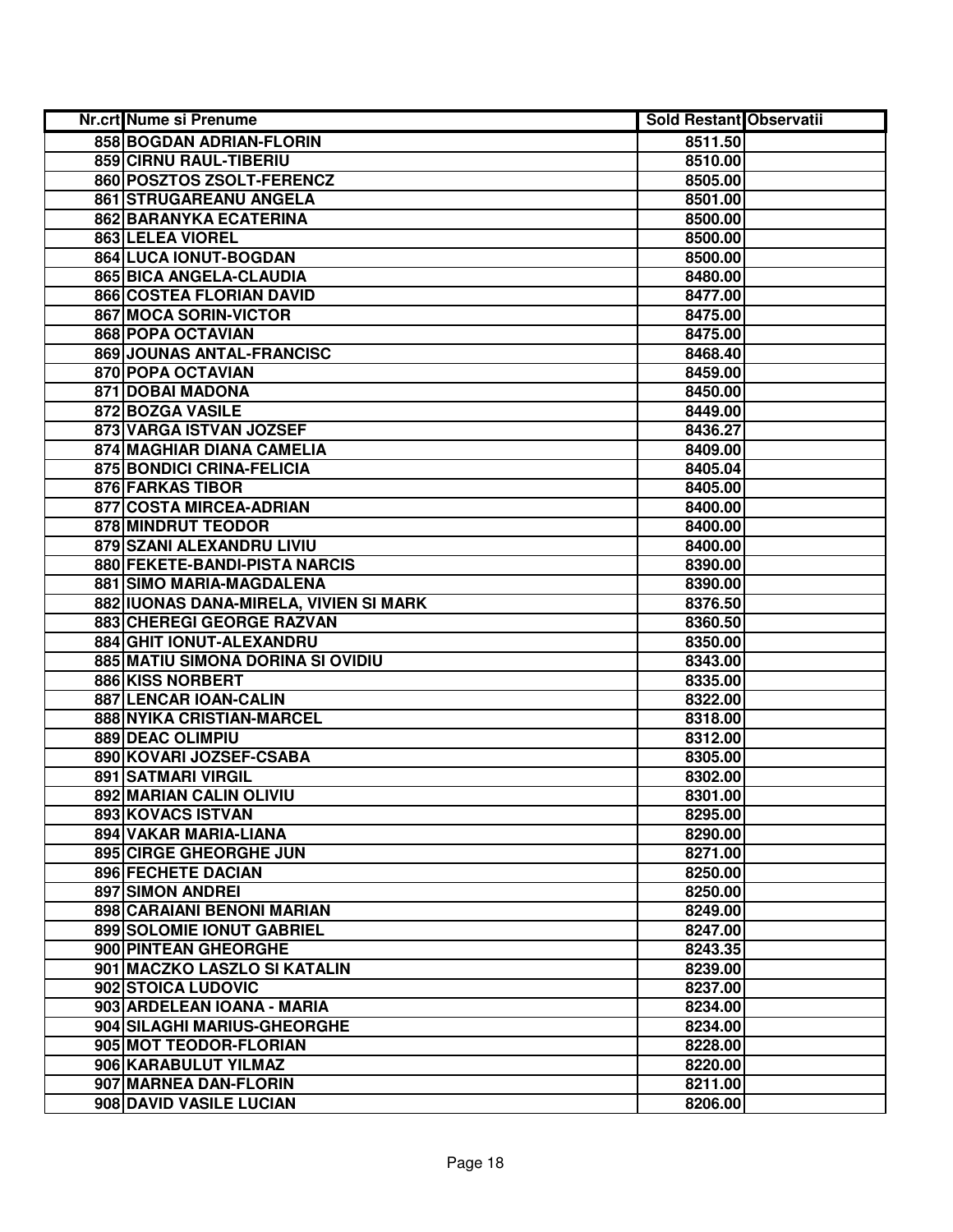| Nr.crt Nume si Prenume                      | <b>Sold Restant Observatii</b> |  |
|---------------------------------------------|--------------------------------|--|
| 909 FERARU ANNAMARIA-GABRIELLA              | 8193.00                        |  |
| 910 CICORTAS DORINICA                       | 8190.00                        |  |
| 911 BALAZS ALEXANDRU-LADISLAU               | 8180.00                        |  |
| 912 ERDEI ADALBERT EMERIC                   | 8180.00                        |  |
| 913 CELIK BIROL                             | 8165.00                        |  |
| 914 UNGUR GYORGY-JOZSEF                     | 8160.00                        |  |
| 915 GRAMA PAUL-OVIDIU                       | 8154.00                        |  |
| 916 SUTA VASILE-SEBASTIAN                   | 8150.50                        |  |
| 917 POGAN ADRIAN SEVER                      | 8148.00                        |  |
| 918 IUONAS VIVIEN-VANDA                     | 8140.00                        |  |
| 919 PASCA FLORIN                            | 8134.50                        |  |
| 920 GABOR LUJZA, GABOR, IANCU, MATEI, LUIZA | 8132.00                        |  |
| 921 SZULCSIK ISTVAN                         | 8129.00                        |  |
| 922 CSERVAK MIKLOS ZSOLT                    | 8128.00                        |  |
| 923 LAJOS ANDREA - NICULINA                 | 8120.00                        |  |
| 924 DRAGAN HORATIU-CHRISTIAN                | 8116.00                        |  |
| 925 GONCZE ATTILA-BELA                      | 8111.00                        |  |
| 926 BANDICI MARCEL-GEORGE                   | 8110.00                        |  |
| 927 GABOR IOAN ADRIAN                       | 8106.24                        |  |
| 928 MOCEAN AUGUSTIN GABRIEL                 | 8103.48                        |  |
| 929 KOVACS RICHARD ZSOLT                    | 8101.00                        |  |
| 930 BONTA LUCIAN-FLORIN                     | 8100.00                        |  |
| 931 DRIMBA ADRIAN-MIHAI                     | 8100.00                        |  |
| 932 KISS MARIA-MAGDALENA                    | 8100.00                        |  |
| 933 MADA ELISABETA                          | 8100.00                        |  |
| 934 GABOR MINDRA                            | 8092.00                        |  |
| 935 RATIU IOAN ADRIAN                       | 8088.00                        |  |
| 936 BARTA ANDREA-MONIKA                     | 8077.00                        |  |
| 937 CSATARY ERZSEBET-GABRIELA               | 8065.00                        |  |
| 938 VARGA OVIDIU MARIAN                     | 8065.00                        |  |
| 939 CIORBA MARIUS                           | 8061.00                        |  |
| 940 BACIU LIVIA-NICOLETA                    | 8033.00                        |  |
| 941 ZAFIU MARIAN                            | 8025.00                        |  |
| 942 HAINAL LUCIAN-CALIN                     | 8021.00                        |  |
| 943 URUGIUC-APATI LIVIU-PAUL                | 8020.00                        |  |
| 944 MEZE DANIELA-VIORICA                    | 8012.35                        |  |
| 945 BAGHE MARIA                             | 8000.00                        |  |
| 946 BALAN IOAN-CRISTIAN                     | 8000.00                        |  |
| 947 BIRTA CRISTINA-IOANA                    | 8000.00                        |  |
| 948 BODNAR DANIELA                          | 8000.00                        |  |
| 949 BODNAR GAVRIL EUGEN                     | 8000.00                        |  |
| 950 CIOCANARU HOREA-ALEXANDRU               | 8000.00                        |  |
| 951 CONTINI SILVIA-GEORGETA                 | 8000.00                        |  |
| 952 COZMA MARIANA                           | 8000.00                        |  |
| 953 CSER JANOS-ATTILA                       | 8000.00                        |  |
| 954 CSETE ZOLTAN IANOS                      | 8000.00                        |  |
| 955 DOCA IOAN                               | 8000.00                        |  |
| 956 EPUREANU DORIN                          | 8000.00                        |  |
| 957 GERZON RUDOLF                           | 8000.00                        |  |
| 958 GIBOI EMILIA                            | 8000.00                        |  |
| 959 GOIA ANGELA-HAJNALKA                    | 8000.00                        |  |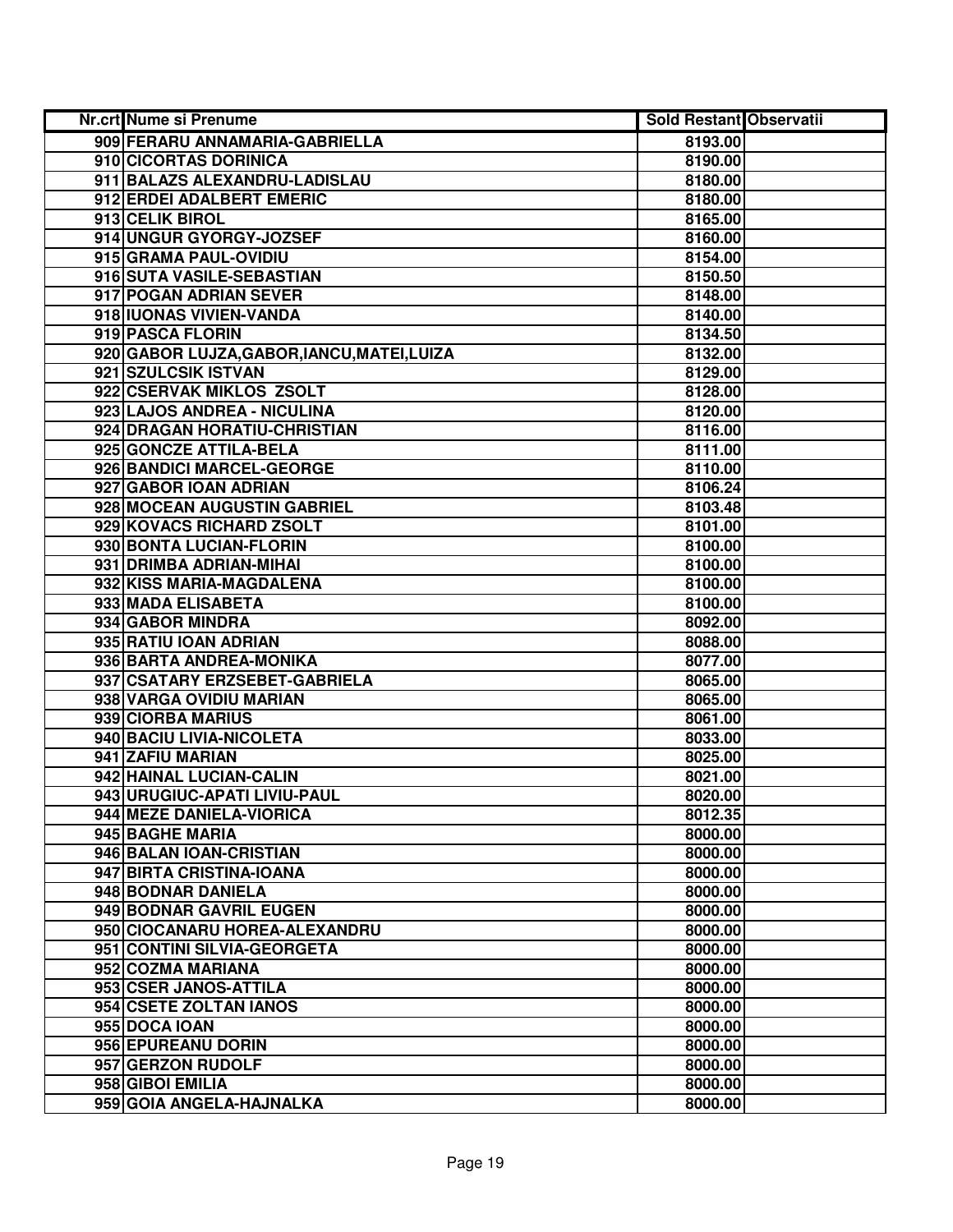| Nr.crt Nume si Prenume                      | <b>Sold Restant Observatii</b> |  |
|---------------------------------------------|--------------------------------|--|
| 960 HALASZ GYONGYI                          | 8000.00                        |  |
| 961 HARAGOS ORSOLYA                         | 8000.00                        |  |
| 962 IOVA MARTA                              | 8000.00                        |  |
| 963 ISZTOIKA JANCU                          | 8000.00                        |  |
| 964 KORPAS FLORIN                           | 8000.00                        |  |
| 965 LAKATOS SANDOR                          | 8000.00                        |  |
| 966 LICOIU LUDOVIC-ATTILA                   | 8000.00                        |  |
| 967 MEZEI PETRU FRANCISC                    | 8000.00                        |  |
| 968 OKOS ISTVAN-JOZSEF                      | 8000.00                        |  |
| 969 PASCUT-BALAIAN FLORINA-CRISTINA         | 8000.00                        |  |
| 970 PUSCAS ALINA-TATIANA                    | 8000.00                        |  |
| 971 SARAZ ANGELA                            | 8000.00                        |  |
| 972 SIFT GABRIELA-CORINA                    | 8000.00                        |  |
| 973 SZABO JOZSEF                            | 8000.00                        |  |
| 974 SZILAGYI ANIKO                          | 8000.00                        |  |
| 975 VASILE DIANA-ANCA                       | 8000.00                        |  |
| 976 STOIKA GABOR                            | 7999.00                        |  |
| 977 SZALAI LASZLO                           | 7998.00                        |  |
| 978 PALLO IZABELLA                          | 7985.00                        |  |
| 979 BARNA PETRU-GHEORGHE                    | 7983.00                        |  |
| 980 STOICA PAUL SORIN                       | 7980.00                        |  |
| 981 BURCSA MIHAI                            | 7975.00                        |  |
| 982 ISZTOIKA MATEI                          | 7960.00                        |  |
| 983 STAFIE SORIN                            | 7959.17                        |  |
| 984 CHEREGI RAMONA-VETA                     | 7959.00                        |  |
| 985 BOLONI EMANUELA-MONICA                  | 7955.00                        |  |
| 986 ISZTOIKA STEFAN                         | 7943.00                        |  |
| 987 IONESCU STEFAN-MARIAN                   | 7932.00                        |  |
| 988 SZUTOR EVA                              | 7932.00                        |  |
| 989 SIMON JULIETA-LACRIMIOARA               | 7926.00                        |  |
| 990 MITAN NICOLAE                           | 7923.00                        |  |
| 991 LASZLO CSABA                            | 7911.00                        |  |
| 992 BUCIAS MARGIT                           | 7900.00                        |  |
| 993 CIGAN CATALINA MARIA                    | 7900.00                        |  |
| 994 POP RAZVAN                              | 7900.00                        |  |
| 995 VISOVAN CIPRIAN                         | 7900.00                        |  |
| 996 SIMON ROBERT                            | 7895.00                        |  |
| 997 CABA CALIN FLORENTIN                    | 7886.00                        |  |
| 998 SULUGIUC SADCO-GEORGE SI RALUCA CODRUTA | 7879.00                        |  |
| 999 ILAS MIREL-ALIN                         | 7878.00                        |  |
| 1000 ISAK ADAM                              | 7877.00                        |  |
| 1001 BOLONI ARON                            | 7872.00                        |  |
| 1002 COSMA LENNON-LEVENTE-KRISZTIAN         | 7868.75                        |  |
| <b>1003 TRIFAN DUMITRU</b>                  | 7848.00                        |  |
| 1004 DAN NICOLAE                            | 7845.00                        |  |
| <b>1005 ISZTOIKA LUDOVIC</b>                | 7837.00                        |  |
| 1006 SAPI JANOS                             | 7837.00                        |  |
| 1007 GALCA DUMITRU-NICOLAE-DAN              | 7832.00                        |  |
| 1008 VAKAR LUCIAN-MIHAI                     | 7825.00                        |  |
| <b>1009 ROSTAS CONSTANTIN</b>               | 7822.00                        |  |
| 1010 BACIU RAZVAN-COSMIN                    | 7812.89                        |  |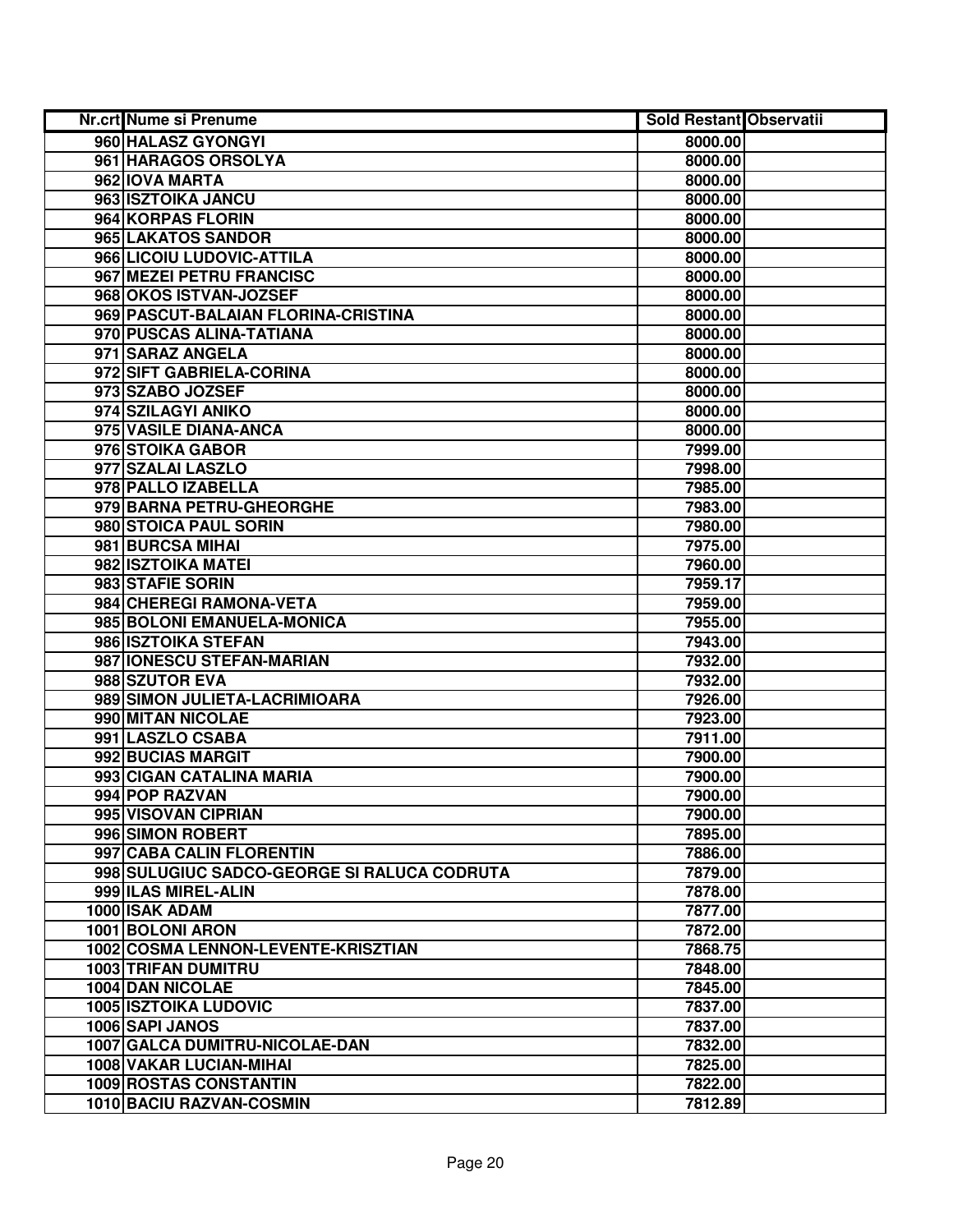| <b>Nr.crt Nume si Prenume</b>                    | <b>Sold Restant Observatii</b> |                       |
|--------------------------------------------------|--------------------------------|-----------------------|
| 1011 TINC ALIN-FLORIN                            | 7812.00                        |                       |
| <b>1012 MORUS CRISTIAN CLAUDIU</b>               | 7803.00                        |                       |
| 1013 BLEJAN OCTAVIAN AUGUSTIN                    | 7783.00                        |                       |
| 1014 SAITOS-COFAR OCTAVIAN-PETRU                 | 7767.00                        |                       |
| 1015 REDNIC LYNDA                                | 7756.00                        |                       |
| 1016 HEREDEA DANIEL                              | 7752.00                        |                       |
| 1017 ONICA ADRIAN-DORU                           | 7745.00                        |                       |
| 1018 TIVADAR GAVRIL                              | 7744.00                        |                       |
| 1019 BAICAN FLAVIU-AUREL SI CAMELIA - SIMONA     |                                | 7718.00 PROCES PE ROL |
| <b>1020 MALAIES OCTAVIAN</b>                     | 7717.00                        |                       |
| 1021 PETRILA IOAN-DUMITRU                        | 7704.00                        |                       |
| 1022 PONTOS IOANA-MONICA                         | 7704.00                        |                       |
| <b>1023 POPA ADRIAN CRISTIAN</b>                 | 7700.00                        |                       |
| 1024 MOTOS MIHAI                                 | 7685.00                        |                       |
| <b>1025 TURCAS DANIEL MARIUS</b>                 | 7684.00                        |                       |
| 1026 COSTIN ALEXANDRU IOSIF                      | 7678.82                        |                       |
| 1027 ISTOICA IOAN                                | 7678.50                        |                       |
| <b>1028 FISCHER ROBERT CLAUDIU</b>               | 7678.00                        |                       |
| <b>1029 TENT MIRCEA SI MARIA</b>                 | 7678.00                        |                       |
| 1030 MANEA ADRIAN SI FELICIA                     | 7672.00                        |                       |
| 1031 POP VALERIA                                 | 7667.00                        |                       |
| 1032 MIRZA DARIUS-GELU                           | 7657.00                        |                       |
| 1033 APOSTOL CORNEL                              | 7644.00                        |                       |
| 1034 KISS GEZA BOBI                              | 7642.00                        |                       |
| 1035 BUKSA STEFAN OVIDIU                         | 7640.00                        |                       |
| 1036 IUDEAN RAMONA-CLAUDIA                       | 7633.00                        |                       |
| 1037 POPESCU OCTAVIAN                            | 7633.00                        |                       |
| 1038 IONESCU DORIN SI GABRIELA                   | 7627.00                        |                       |
| 1039 ZARAU GABRIEL                               | 7624.00                        |                       |
| 1040 TUFA VASILE                                 | 7616.00                        |                       |
| 1041 SAS IONUT-ANDREI                            | 7615.00                        |                       |
| 1042 LEU ZOLTAN-DAN                              | 7602.00                        |                       |
| <b>1043 BOT CALIN ARON</b>                       | 7593.47                        |                       |
| <b>1044 BACIU DACIAN-CONSTANTIN</b>              | 7591.00                        |                       |
| <b>1045 LAKATOS TIBOR</b>                        | 7590.00                        |                       |
| 1046 MALAIES NICOLAE, MALAIES SUSANA, LAZAR MINA | 7579.00                        |                       |
| 1047   IGNATESCU-SABAU ALBERT-CSABA              | 7576.00                        |                       |
| 1048 GABOR RUPI                                  | 7570.00                        |                       |
| 1049 LAKATOS ERZSEBET-NOEMI                      | 7569.00                        |                       |
| 1050 PETRICAU ALINA-VASILICA                     | 7564.00                        |                       |
| <b>1051 MOLDOVAN VASILE</b>                      | 7559.00                        |                       |
| <b>1052 CIGAN CRISTIAN VASILE</b>                | 7550.00                        |                       |
| 1053 POP RODICA-ANDREEA                          | 7550.00                        |                       |
| 1054 BRATA MARIA                                 | 7548.00                        |                       |
| 1055 URSU MIHAI-ADRIAN                           | 7547.50                        |                       |
| <b>1056 TIPOS NICOLAE</b>                        | 7545.30                        |                       |
| <b>1057 LAKATOS VIORICA</b>                      | 7532.00                        |                       |
| 1058 BACIU CORNEL-CIPRIAN                        | 7531.00                        |                       |
| 1059 TEM STEFAN-PETRU-EMERIC                     | 7529.53                        |                       |
| 1060 SABAU KAROLY                                | 7520.00                        |                       |
| <b>1061 SAMU SORIN MIHAI</b>                     | 7511.00                        |                       |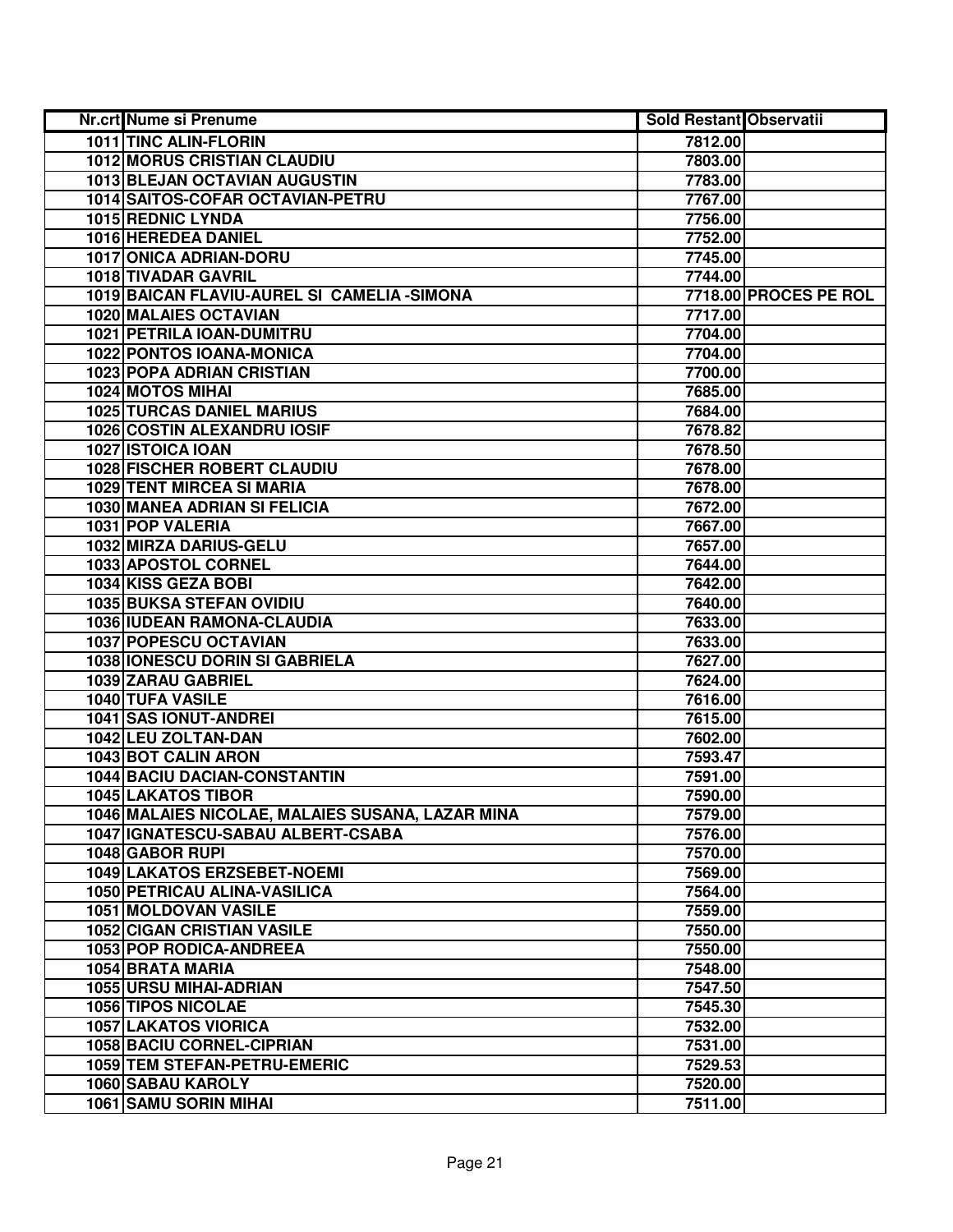| Nr.crt Nume si Prenume            | <b>Sold Restant Observatii</b> |  |
|-----------------------------------|--------------------------------|--|
| <b>1062 BOLOCA CRISTIAN</b>       | 7510.00                        |  |
| 1063 CHILBA DENISA-KRISZTINA      | 7500.00                        |  |
| 1064 DOBAI LAURA-LACRIMIOARA      | 7500.00                        |  |
| 1065 ERDEI CSILLA                 | 7500.00                        |  |
| 1066 LASCAU IOANA-PATRICIA        | 7500.00                        |  |
| 1067 TARAU TEODOR                 | 7485.00                        |  |
| <b>1068 HOMMER SANDOR ZOLTAN</b>  | 7461.00                        |  |
| <b>1069 OTVOS CLAUDIU PETRU</b>   | 7455.00                        |  |
| <b>1070 SCHUSTER HANZ</b>         | 7448.00                        |  |
| <b>1071 MILLE ROMEO</b>           | 7445.00                        |  |
| 1072 BLAGA GHEORGHE SI ELISAVETA  | 7444.00                        |  |
| 1073 VARGA IOZSEF                 | 7436.00                        |  |
| 1074 BREAZ SORIN-MIHAI            | 7435.86                        |  |
| <b>1075 TOROK IULIU SI ILONA</b>  | 7432.15                        |  |
| 1076 CIORA NICUSOR-NELU           | 7417.50                        |  |
| 1077 BOGDAN OCTAVIAN STEFAN       | 7414.00                        |  |
| <b>1078 BIRTAS MIHAI GABRIEL</b>  | 7401.00                        |  |
| 1079 DAN REMUS-CLAUDIU            | 7397.00                        |  |
| 1080 MARTIN FLORICA-MARIOARA      | 7397.00                        |  |
| 1081 BOLOCAN CRISTIAN             | 7396.36                        |  |
| 1082 BENTA OCTAVIAN-OVIDIU        | 7394.50                        |  |
| <b>1083 DEIBEL SIEGFRIED-UWE</b>  | 7392.00                        |  |
| 1084 BALOGH IOSIF                 | 7387.00                        |  |
| <b>1085 VARGA GHEORGHE</b>        | 7380.00                        |  |
| 1086 ROSCA TIBERIU SI MIOARA      | 7374.33                        |  |
| 1087 NOVAK ZSOLT-ISTVAN           | 7370.00                        |  |
| 1088 IOVAN IOAN                   | 7345.00                        |  |
| 1089 HAISZLER ATTILA-ZSOLT        | 7340.00                        |  |
| 1090 GABOR ISTVAN                 | 7329.00                        |  |
| 1091 HEREDEA DANIEL IONUT         | 7326.00                        |  |
| 1092 STIOP CALIN IONEL            | 7320.95                        |  |
| <b>1093 BUDA CRISTIAN AUREL</b>   | 7319.00                        |  |
| 1094 KISS CSABA                   | 7306.00                        |  |
| <b>1095 LASCAU MARINA-LUCICA</b>  | 7300.00                        |  |
| 1096 CZEGLEDI NORBERT             | 7291.00                        |  |
| 1097 MLADIN MIHAELA ANCA          | 7281.00                        |  |
| 1098 GABOR SUSANA                 | 7270.00                        |  |
| 1099 PASCA IOAN                   | 7265.50                        |  |
| 1100 ALEXA MIRCEA                 | 7256.00                        |  |
| <b>1101 BERINDE RADU SI DIANA</b> | 7251.50                        |  |
| 1102 BERINDEI PETRU               | 7251.00                        |  |
| 1103 BLAGA GAVRIL SI MARIA        | 7240.00                        |  |
| 1104 DASCALESCU ADELA-ELENA       | 7222.00                        |  |
| 1105 BUHAS CALIN-OVIDIU           | 7216.00                        |  |
| 1106 BODEA DANIEL-TIBERIU         | 7213.24                        |  |
| 1107 NYUZO JANOS                  | 7213.00                        |  |
| 1108 ANDOR ALIN-IOAN              | 7210.50                        |  |
| 1109 DEZSI GEZA                   | 7210.00                        |  |
| 1110 CRACIUN CALIN-IONEL          | 7207.00                        |  |
| <b>1111 DOMOCOS FLORIN</b>        | 7201.00                        |  |
| 1112 IZSAK JOZSEF                 | 7200.00                        |  |
|                                   |                                |  |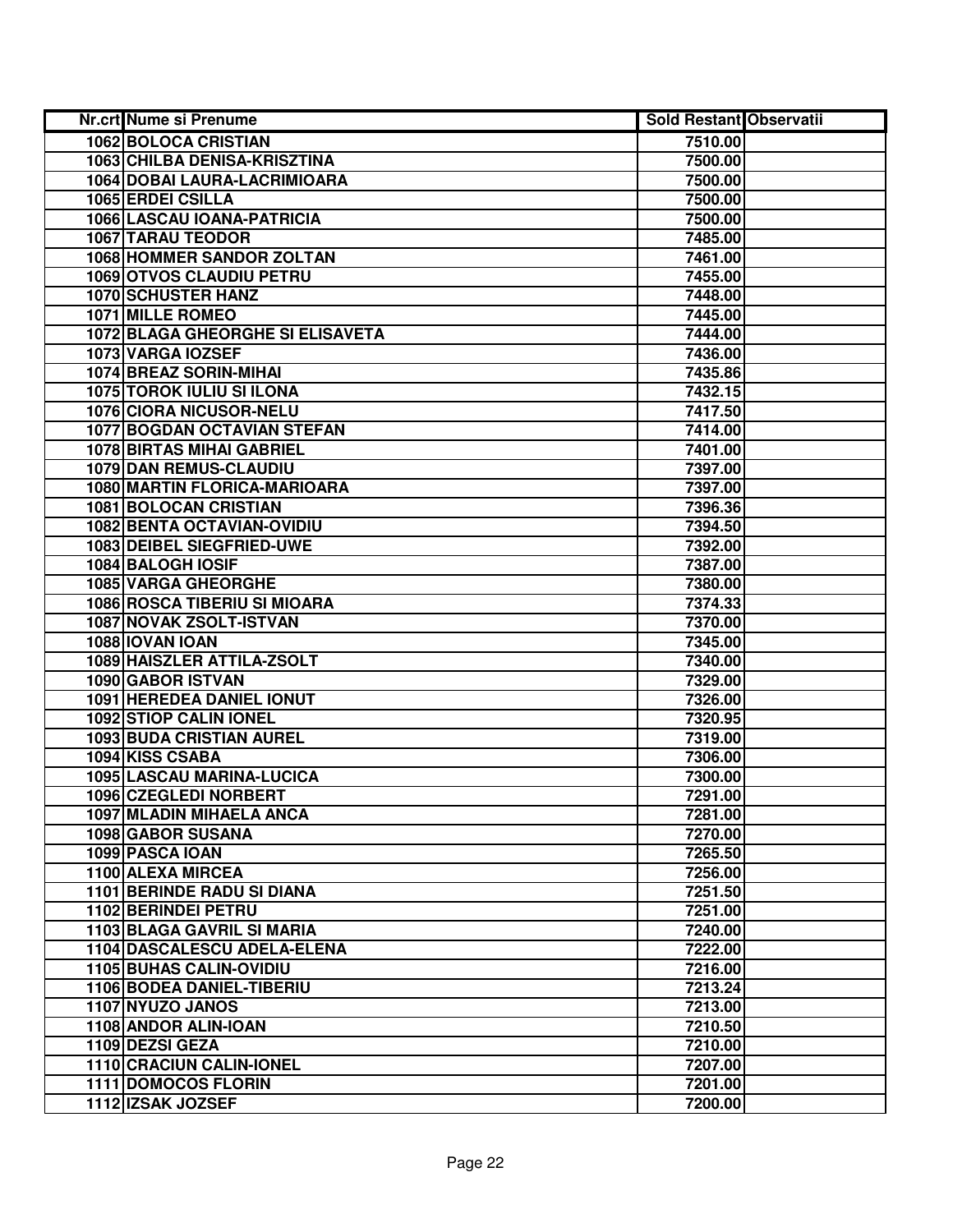| Nr.crt Nume si Prenume                     | <b>Sold Restant Observatii</b> |  |
|--------------------------------------------|--------------------------------|--|
| <b>1113 SERE VASILE</b>                    | 7200.00                        |  |
| <b>1114 ROSTAS CODRUT</b>                  | 7195.00                        |  |
| 1115 ROSTAS CODRUT                         | 7178.50                        |  |
| 1116 GABOR CLARA                           | 7175.00                        |  |
| <b>1117 TIRIL RADU-MARIUS</b>              | 7161.00                        |  |
| 1118 MUNTEAN IULIU                         | 7155.00                        |  |
| 1119 BOB IOAN RADU                         | 7148.00                        |  |
| <b>1120 STOIA BOGDAN-MIHAI</b>             | 7146.00                        |  |
| <b>1121 MOLCSAN TAMAS</b>                  | 7145.00                        |  |
| <b>1122 GAVITA GABRIEL</b>                 | 7131.00                        |  |
| 1123 GILAU GHEORGHE-CAROL                  | 7125.00                        |  |
| 1124 GABOR STEFAN                          | 7120.00                        |  |
| 1125 SARBU MIHAI                           | 7110.00                        |  |
| 1126 HEGEDUS LASZLO                        | 7091.00                        |  |
| 1127 BARBONTA CORINA IOANA                 | 7085.00                        |  |
| 1128 POP NADIA-ILEANA                      | 7078.00                        |  |
| <b>1129 PATAKI-HASAS EMIL</b>              | 7070.00                        |  |
| <b>1130 NECULAI DANIEL</b>                 | 7067.07                        |  |
| 1131 BULZAN MARIA                          | 7066.00                        |  |
| 1132 BARA MIRELA AURELIA                   | 7065.00                        |  |
| 1133 CODRIEANU IOAN                        | 7060.00                        |  |
| 1134 LAZAR GHEORGHE                        | 7053.00                        |  |
| 1135 MIHAI DOREL-CONSTANTIN                | 7050.00                        |  |
| 1136 STAN VIOREL                           | 7050.00                        |  |
| 1137 SANDOR-BARLEA ZOLTAN                  | 7048.00                        |  |
| 1138 ILUTA FLORIN                          | 7040.00                        |  |
| 1139 MICLOS MIRCEA SI GHEORGHINA           | 7039.00                        |  |
| 1140 GABOR MATEI                           | 7038.44                        |  |
| 1141 LESAK SANDOR                          | 7027.00                        |  |
| 1142 SERB IOAN-AURELIAN                    | 7026.00                        |  |
| 1143 ZACH VASILE                           | 7025.00                        |  |
| <b>1144 CURA EDINA-ERZSEBET</b>            | 7018.00                        |  |
| <b>1145 MIKUCZ MATILDA</b>                 | 7015.67                        |  |
| 1146 ROMOSAN IOAN DOREL SI FLORICA LILIANA | 7010.00                        |  |
| <b>1147 STROIU TANASE</b>                  | 7003.00                        |  |
| 1148 BRETAN MARIA                          | 7000.00                        |  |
| <b>1149 CSOKA ATTILA</b>                   | 7000.00                        |  |
| 1150 DRAGAN ANTONIO-DANIEL                 | 6986.00                        |  |
| <b>1151 MAKAI CAROL</b>                    | 6970.00                        |  |
| <b>1152 MICH AGNETA</b>                    | 6964.00                        |  |
| 1153 BALAN SERGIU-VIRGIL                   | 6961.00                        |  |
| 1154 RAT SORIN                             | 6959.00                        |  |
| <b>1155 CIUCA CRISTIAN-ADRIAN</b>          | 6957.00                        |  |
| <b>1156 BELENES TRAIAN</b>                 | 6956.90                        |  |
| 1157 TARLEA ANCA-LIANA                     | 6956.00                        |  |
| 1158 SZABO ARPAD-NORBERT                   | 6948.00                        |  |
| <b>1159 BUTUC ADELA IOANA</b>              | 6929.00                        |  |
| 1160 SEBESTYEN MARIN                       | 6925.00                        |  |
| 1161 BAN FLORIAN                           | 6919.00                        |  |
| 1162 BORZA EMILIAN                         | 6915.00                        |  |
| 1163 RACHITA ANDI-ALIN                     | 6908.00                        |  |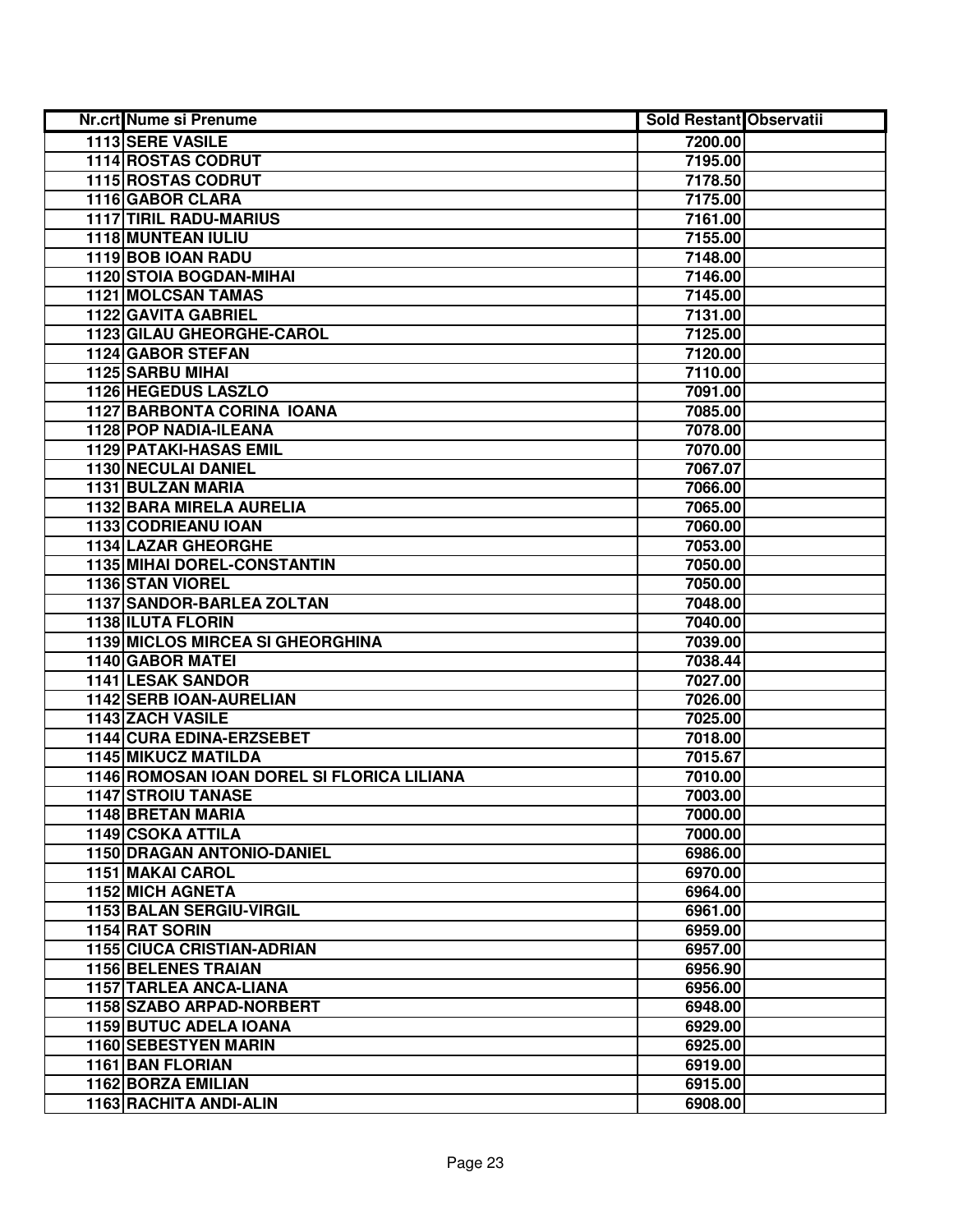| Nr.crt Nume si Prenume                  | <b>Sold Restant Observatii</b> |  |
|-----------------------------------------|--------------------------------|--|
| 1164 CAPOTA OVIDIU                      | 6904.22                        |  |
| <b>1165 ROSTAS EMANUEL</b>              | 6902.00                        |  |
| <b>1166 HALACU TITUS SIMION</b>         | 6899.00                        |  |
| 1167 TODA MARIA                         | 6897.00                        |  |
| 1168 DAN MARTIAN                        | 6894.00                        |  |
| 1169 CIURAR RADU                        | 6891.00                        |  |
| 1170 NYUZO ERZSEBET                     | 6890.00                        |  |
| <b>1171 CABA DANIELA</b>                | 6889.00                        |  |
| 1172 KISS LAJOS                         | 6886.00                        |  |
| 1173 GABOR PETRU                        | 6884.00                        |  |
| 1174 IUGA MARIA                         | 6875.00                        |  |
| <b>1175 GERGELY VIOLETA</b>             | 6874.00                        |  |
| <b>1176 RAZVANTA COSMIN PAUL</b>        | 6870.00                        |  |
| 1177 KOVACS LUMINITA SI IONESCU MUGUREL | 6868.00                        |  |
| 1178 MIKLOS IANCU                       | 6861.00                        |  |
| 1179 VIDICAN COSMIN-MARIUS              | 6861.00                        |  |
| 1180 AVRAM DANUT-TRAIAN SI MARIANA      | 6856.00                        |  |
| 1181 ISTOICA IOAN SI TEREZ              | 6847.00                        |  |
| 1182 DELCZEG CSABA                      | 6840.00                        |  |
| 1183 NEMES ALEXANDRU                    | 6840.00                        |  |
| <b>1184 SILAGHI ANA INTREP.FAM</b>      | 6830.00                        |  |
| 1185 GABOR GABOR                        | 6823.02                        |  |
| 1186 HURMUZ SURAJ                       | 6815.00                        |  |
| 1187 BALOGH TIBOR                       | 6813.50                        |  |
| 1188 FIZESAN RAMONA NICOLETA            | 6808.40                        |  |
| 1189 ALBUTIU DOREL-DUMITRU              | 6799.00                        |  |
| 1190 DAVID DANIEL-VIRGIL                | 6798.00                        |  |
| 1191 GABOR GAVRIL                       | 6784.00                        |  |
| 1192 HOTOPAN LOREDANA-MARIANA           | 6783.00                        |  |
| 1193 LEURINTIU GAVRIL                   | 6779.00                        |  |
| 1194 ROSTAS FLORIN                      | 6775.00                        |  |
| 1195 IOSIF VASILE-FLORIN SI NATALIA     | 6773.00                        |  |
| <b>1196 SIMON ANCUTA</b>                | 6767.00                        |  |
| <b>1197 VAIDA DORIN SI DANIELA</b>      | 6758.00                        |  |
| <b>1198 ERDEI IOSIF CRISTIAN</b>        | 6751.00                        |  |
| 1199 PORTAN CALIN IOAN                  | 6750.00                        |  |
| <b>1200 VESA DANIEL</b>                 | 6737.00                        |  |
| <b>1201 ANDOR ALEXANDRU DAN</b>         | 6736.00                        |  |
| <b>1202 ROSTAS RIBILA</b>               | 6724.50                        |  |
| <b>1203 URSACHE IONUT-BOGDAN</b>        | 6722.00                        |  |
| <b>1204 MUTIU CRISTIAN</b>              | 6716.00                        |  |
| 1205 ZANONI PAOLO                       | 6705.00                        |  |
| <b>1206 BERES STEFAN SI ILEANA</b>      | 6693.00                        |  |
| <b>1207 SALAGEAN DANIEL-OLIMPIU</b>     | 6693.00                        |  |
| <b>1208 ZAHARIE TIBOR</b>               | 6680.00                        |  |
| <b>1209 DUMITRESCU RAVECA</b>           | 6674.00                        |  |
| 1210 PAP ZSOLT PETER                    | 6674.00                        |  |
| <b>1211 SABAU CARMEN-VIORICA</b>        | 6674.00                        |  |
| <b>1212 SANDOR TEODOR MIHAI</b>         | 6674.00                        |  |
| <b>1213 BOGDAN FELIX ROLAND</b>         | 6670.00                        |  |
| 1214 GHENGHIU LAURENTIU-RADU            | 6668.08                        |  |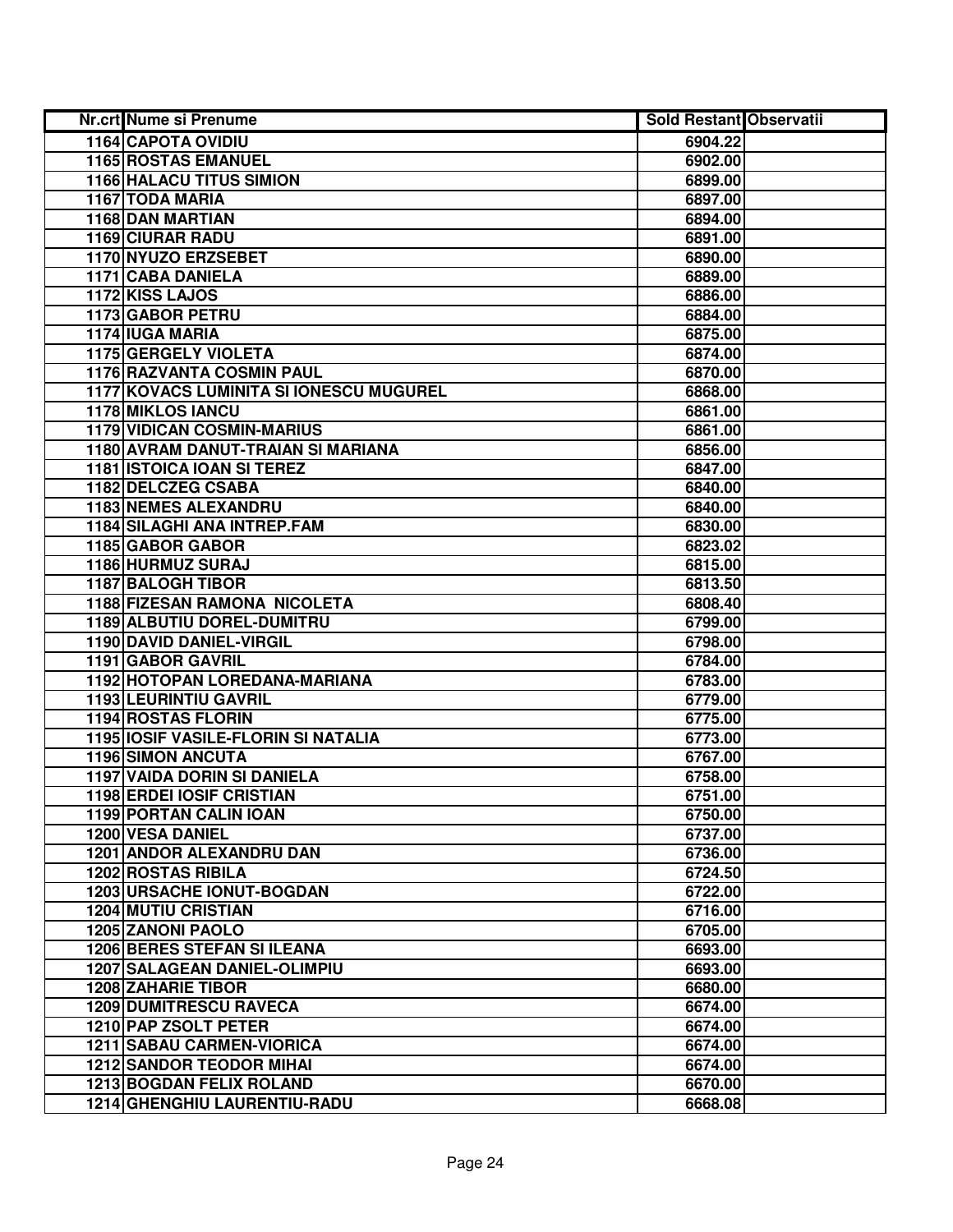| Nr.crt Nume si Prenume                       | <b>Sold Restant Observatii</b> |  |
|----------------------------------------------|--------------------------------|--|
| <b>1215 SZTOJKA DEMETER</b>                  | 6668.00                        |  |
| 1216 ANDREI CATALIN-GAVRIL                   | 6666.39                        |  |
| 1217 KOPAR ROBERT-NICOLAE                    | 6657.00                        |  |
| 1218 HANIS ZSOLT                             | 6650.00                        |  |
| 1219 GABOR STEFAN                            | 6634.00                        |  |
| 1220 POP ROBERT                              | 6621.00                        |  |
| 1221 POTRA IOAN - INTREPRINDERE INDIVIDUALA  | 6618.00                        |  |
| <b>1222 ROZS MONIKA</b>                      | 6610.00                        |  |
| <b>1223 BUCUR ADRIAN SI FLORICA</b>          | 6605.00                        |  |
| <b>1224 GABOR DUMITRU</b>                    | 6603.00                        |  |
| <b>1225 ORAS GHEORGHE-VASILE</b>             | 6602.00                        |  |
| <b>1226 ALBUTIU ANGELA</b>                   | 6600.00                        |  |
| <b>1227 MOISIN ALEXANDRU</b>                 | 6600.00                        |  |
| <b>1228 MATE RUDOLF</b>                      | 6598.00                        |  |
| <b>1229 SUCIU VIOREL FLORIN</b>              | 6590.00                        |  |
| 1230 KAJCZA ANTON GIULIO                     | 6588.00                        |  |
| 1231 BRATIS IACOB-CORNEL                     | 6575.73                        |  |
| 1232 KUKLA ISTVAN ROBERT                     | 6569.00                        |  |
| 1233 KAPALAI LORANT BELA                     | 6555.00                        |  |
| <b>1234 BORZA AUREL MARIUS</b>               | 6552.00                        |  |
| <b>1235 MATICAS IOAN-EMILIAN</b>             | 6552.00                        |  |
| 1236 VULCAN GABRIELA                         | 6549.97                        |  |
| 1237 GABOR RUPI                              | 6543.98                        |  |
| <b>1238 CIOCAN FLORIAN LUCIAN</b>            | 6542.00                        |  |
| 1239 CHIOREAN-VAGNER MARIUS-OVIDIU           | 6532.00                        |  |
| 1240 IUONAS CORNELIU-REMUS SI ILDIKO GYONGYI | 6525.00                        |  |
| <b>1241 JUCA IOAN-DORIN</b>                  | 6522.00                        |  |
| <b>1242 TIRITEU FRANCISC</b>                 | 6520.53                        |  |
| <b>1243 EDDO INNOCENT OLUWALONIMI</b>        | 6516.00                        |  |
| <b>1244 PATAKI MAGDALENA SI ENIKO</b>        | 6513.00                        |  |
| <b>1245 TAKACS RENATTA-EDINA</b>             | 6513.00                        |  |
| <b>1246 GABOR TEREZ</b>                      | 6512.00                        |  |
| 1247 AGH FERENCZ OSZKAR                      | 6500.00                        |  |
| 1248 BUDAI IOSIF                             | 6500.00                        |  |
| <b>1249 DASCAL VIVIANA-IOANA</b>             | 6500.00                        |  |
| 1250 NAGY EVA                                | 6500.00                        |  |
| 1251 OSAN ALIN                               | 6500.00                        |  |
| 1252 SASS SANDOR-JOZSEF                      | 6500.00                        |  |
| <b>1253 SILAGHI ARPAD</b>                    | 6500.00                        |  |
| <b>1254 GAVRUTA GAVRAS TEODOR MARIUS</b>     | 6498.00                        |  |
| <b>1255 LAKATOS AUGUSTIN</b>                 | 6480.00                        |  |
| 1256 BLAGOE-BREDICEANU CRISTIAN-FLAVIUS      | 6467.00                        |  |
| <b>1257 CIURAR ROBERT</b>                    | 6460.00                        |  |
| <b>1258 TIRTIU REMUS-CRISRIAN</b>            | 6460.00                        |  |
| 1259 ALFOLDI SERGIU ALIN                     | 6455.66                        |  |
| <b>1260 SUCIU EVA VIORICA</b>                | 6450.00                        |  |
| 1261 KHAN FARAZ                              | 6449.00                        |  |
| <b>1262 CIUCIUMIS STEFAN-DUMITRU</b>         | 6442.00                        |  |
| 1263 POPAN IOAN                              | 6440.00                        |  |
| 1264 POPA VIOREL                             | 6439.00                        |  |
| <b>1265 COSTEA FLAVIU</b>                    | 6422.50                        |  |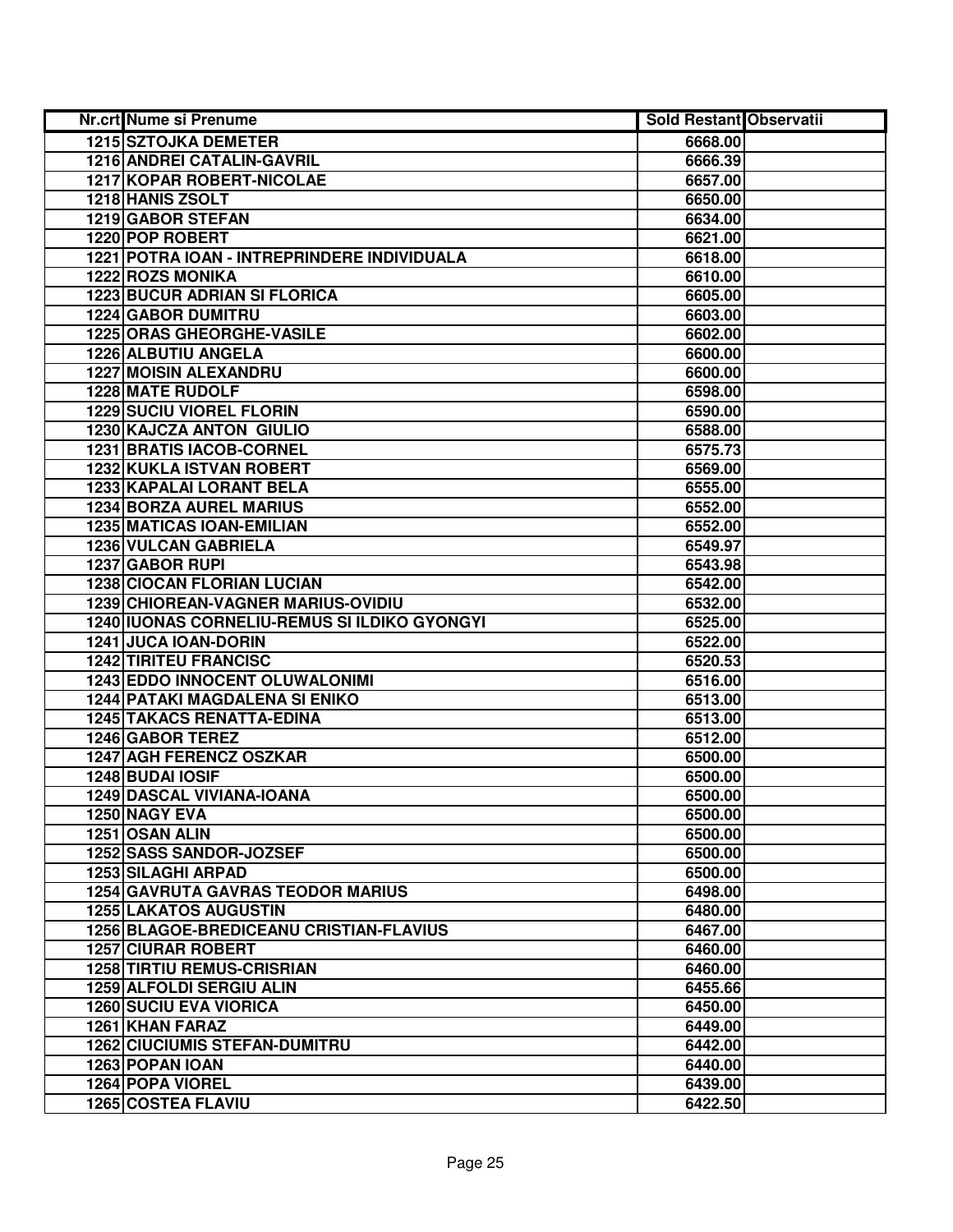| Nr.crt Nume si Prenume                  | <b>Sold Restant Observatii</b> |  |
|-----------------------------------------|--------------------------------|--|
| <b>1266 MIHAI GHEORGHE</b>              | 6420.00                        |  |
| <b>1267 CATAUDELLA GIORGIO</b>          | 6415.00                        |  |
| <b>1268 BUNGAU VIOREL</b>               | 6402.00                        |  |
| 1269 COVACIU ALEXANDRU                  | 6401.00                        |  |
| 1270 GABOR GABRIEL                      | 6395.00                        |  |
| 1271 PAP ZOLTAN IULIU                   | 6393.00                        |  |
| <b>1272 PINTYE BRIGITTE-ANTONIA</b>     | 6387.00                        |  |
| <b>1273 FERENT EDUARD</b>               | 6383.45                        |  |
| <b>1274 LASCU MIHAI-CALIN</b>           | 6383.00                        |  |
| 1275 MOGA SORIN-HORATIU-IOAN            | 6383.00                        |  |
| 1276 MEDVE IOAN                         | 6382.66                        |  |
| <b>1277 ARDELEAN GHEORGHE-SORIN</b>     | 6382.00                        |  |
| 1278 ROSCA ANA MARIA GALINA             | 6377.00                        |  |
| <b>1279 GIURGIU ALINA DOINITA IOANA</b> | 6373.00                        |  |
| <b>1280 SFERLE FLORIAN-SEBASTIAN</b>    | 6371.50                        |  |
| 1281 BARNA LASZLO-AURELIAN              | 6363.00                        |  |
| <b>1282 FORT IONUT-CRISTIAN</b>         | 6361.00                        |  |
| <b>1283 NICORUT FLORIN</b>              | 6359.00                        |  |
| 1284 GABOR GABOR                        | 6355.28                        |  |
| <b>1285 FERARIU BOGDAN IOAN</b>         | 6351.50                        |  |
| <b>1286 KARACSONYI MARGARETA</b>        | 6351.00                        |  |
| <b>1287 GABOR MATEI</b>                 | 6332.00                        |  |
| 1288 CORBUT PAUL-SEBASTIAN              | 6330.00                        |  |
| 1289 HUSZAR ATTILA                      | 6325.00                        |  |
| <b>1290 PATCAS CRISTIAN BOGDAN</b>      | 6320.00                        |  |
| 1291 CALAU DUMITRU                      | 6317.00                        |  |
| <b>1292 MIKLOS ELISABETA</b>            | 6314.00                        |  |
| <b>1293 SIMINIC MARIA</b>               | 6314.00                        |  |
| <b>1294 PALL CSABA SANDOR</b>           | 6308.00                        |  |
| 1295 GAVRILAS COSMIN                    | 6305.86                        |  |
| 1296 MOCANU OLIMPIU SI VALERIA          | 6300.00                        |  |
| <b>1297 SILAGHI ADRIAN-GABRIEL</b>      | 6298.00                        |  |
| 1298 CIURAR LAIE                        | 6294.00                        |  |
| 1299 POP DANUT-AUREL                    | 6294.00                        |  |
| <b>1300 POP MARIUS</b>                  | 6292.00                        |  |
| 1301 MUNTEANU NELU-MIRCEA               | 6280.00                        |  |
| <b>1302 NICA EUGEN-CATALIN</b>          | 6279.00                        |  |
| <b>1303 MICLE CONSTANTIN</b>            | 6274.50                        |  |
| 1304 GANEA DORIN-ADRIAN                 | 6273.00                        |  |
| <b>1305 GABOR LUDOVIC</b>               | 6256.00                        |  |
| 1306 LEUCA VIOREL                       | 6251.00                        |  |
| <b>1307 BIGASZ MAGDALENA ROZALIA</b>    | 6250.00                        |  |
| 1308 SIMU GELU-VOICU-MARIN              | 6250.00                        |  |
| 1309 ZVAGYURA ZSIROS                    | 6250.00                        |  |
| 1310 SARB ADRIAN-DANIEL                 | 6247.00                        |  |
| <b>1311 TROFIMOV CLAUDIA</b>            | 6243.00                        |  |
| 1312 INDRIE GHEORGHE-FLORIN             | 6236.00                        |  |
| 1313 ONITA DANIEL                       | 6230.42                        |  |
| <b>1314 INDRIES PATRICIA-TEODORA</b>    | 6221.00                        |  |
| <b>1315 HORVATH KALMAN</b>              | 6214.78                        |  |
| 1316 ANGHELUTA GEORGETA                 | 6208.00                        |  |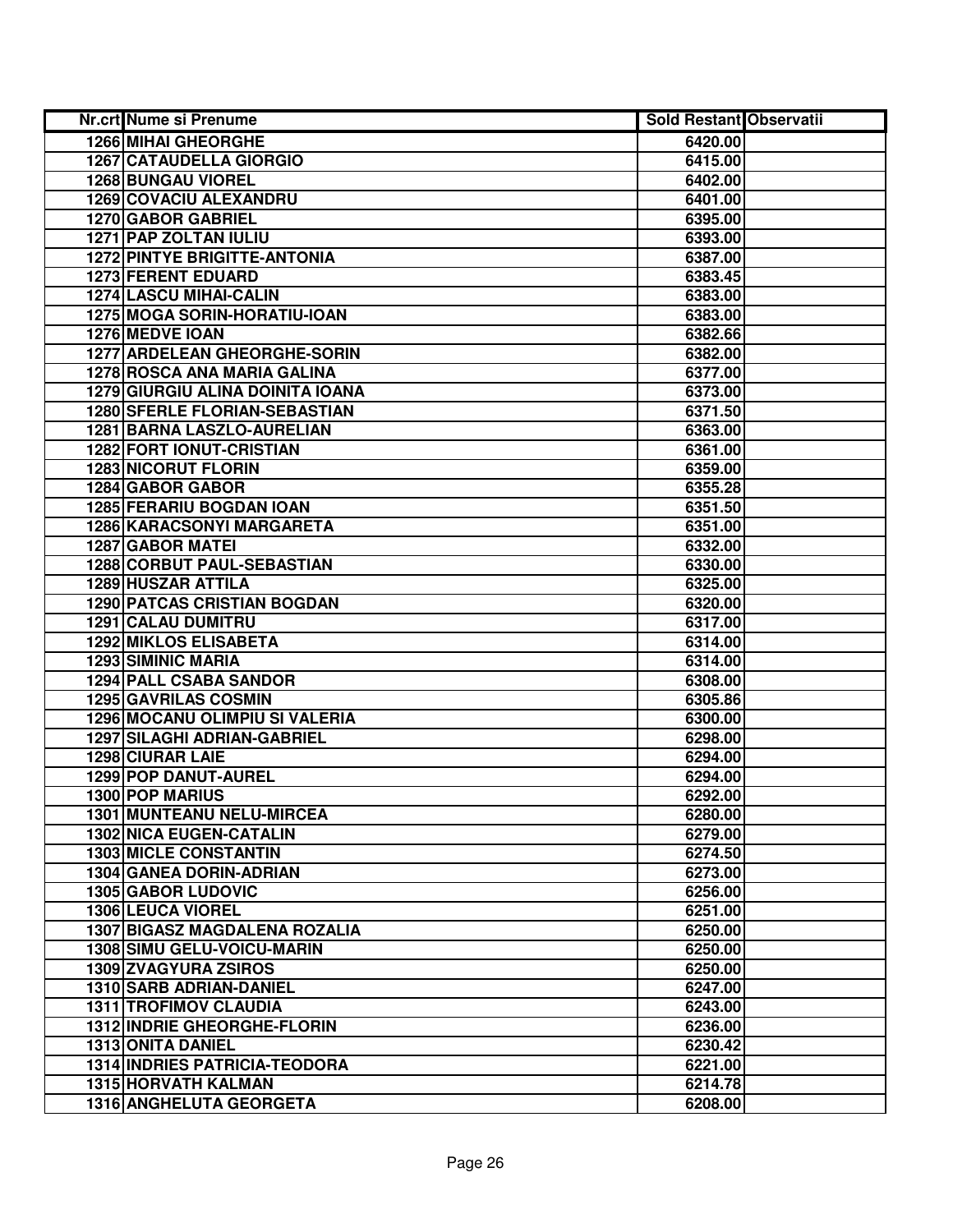| Nr.crt Nume si Prenume                          | <b>Sold Restant Observatii</b> |  |
|-------------------------------------------------|--------------------------------|--|
| <b>1317 DUDOMA IOSIF</b>                        | 6208.00                        |  |
| 1318 POPA VIRGIL-VALERIAN SI VIORICA            | 6207.00                        |  |
| <b>1319 UR IOSIF</b>                            | 6206.00                        |  |
| 1320 STATE VASILE                               | 6203.03                        |  |
| 1321 ASTEFANOAEI LUCIAN-FLORENTIN               | 6200.00                        |  |
| 1322 FLONTA DANIEL                              | 6200.00                        |  |
| 1323 HAVRINCEA DANIEL-NONY                      | 6200.00                        |  |
| <b>1324 ANCSAN VASILE CIPRIAN SI AURICA</b>     | 6192.00                        |  |
| <b>1325 ROMOCEA-MORAR IONEL</b>                 | 6187.00                        |  |
| <b>1326 VIDICAN GABRIEL-OVIDIU</b>              | 6184.00                        |  |
| <b>1327 VARGA ALEXANDRU SI PIROSKA</b>          | 6175.00                        |  |
| 1328 GHIURO DINU SORIN                          | 6170.00                        |  |
| <b>1329 FLORIAN GHEORGHE</b>                    | 6160.00                        |  |
| 1330 IHAB M.I.ABUALKHIR                         | 6160.00                        |  |
| 1331 PUSKAS MIKLOS-ZOLTAN                       | 6160.00                        |  |
| 1332 CABAU GABRIEL BENIAMIN                     | 6159.11                        |  |
| 1333 BORSI MIHAELA-VIRGINIA                     | 6158.00                        |  |
| <b>1334 TARLEA LIANA VICTORIA SI IONITA</b>     | 6155.00                        |  |
| 1335 GHIT ALEXANDRU                             | 6154.00                        |  |
| 1336 SOCA ADRIAN-FLORIN                         | 6148.00                        |  |
| 1337 GABOR GAVRIL                               | 6145.00                        |  |
| 1338 FRUNZA ANDREI-MARIAN                       | 6139.00                        |  |
| 1339 NAGY-PRATA ZOLTAN GYORGY                   | 6138.00                        |  |
| 1340 GHITA STELIAN MIRCEA                       | 6131.00                        |  |
| 1341 VARGA RUDOLF                               | 6126.00                        |  |
| 1342 BALOGH CARLA - ETELKA                      | 6116.00                        |  |
| 1343 GABOR STEFAN                               | 6115.00                        |  |
| 1344 TENT IOAN                                  | 6106.00                        |  |
| 1345 BOJANI SORIN GHEORGHE                      | 6100.00                        |  |
| <b>1346 ISZTOYKA GABOR</b>                      | 6100.00                        |  |
| <b>1347 GANTOUS BSHARA</b>                      | 6097.00                        |  |
| 1348 AMBUDAN ILONA                              | 6095.00                        |  |
| 1349 ROVERS ADRIANUS-MATHEUS-PETRUS             | 6094.00                        |  |
| <b>1350 STROE MIRCEA-DANIEL SI RAMONA TEREZ</b> | 6093.52                        |  |
| <b>1351 LINGURAR MARIN</b>                      | 6091.00                        |  |
| <b>1352 LAZAR DORU-CRISTIAN</b>                 | 6090.00                        |  |
| <b>1353 REZMIVES SAMUIL</b>                     | 6084.00                        |  |
| 1354 RUGAN IOAN                                 | 6080.00                        |  |
| 1355 HAJZER GEZA                                | 6074.00                        |  |
| 1356 KOVACS MIRCEA-IOAN SI CODRUTA              | 6074.00                        |  |
| <b>1357 ISZTOIKA LUDOVIC</b>                    | 6073.00                        |  |
| 1358 DAROCZI VASILE                             | 6068.00                        |  |
| 1359 POPA FLORICA                               | 6066.00                        |  |
| 1360 BUT DACIANA MIHAELA SI VOLSITZ PAUL        | 6065.00                        |  |
| 1361 DE SMET MEDA                               | 6065.00                        |  |
| 1362 SIMOC SILVIA                               | 6064.00                        |  |
| 1363 POP OVIDIU-DORIN                           | 6060.53                        |  |
| 1364 OLTEANU FLAVIUS-DECEBAL                    | 6055.00                        |  |
| <b>1365 CRACIUN VIOREL-MARIUS</b>               | 6045.00                        |  |
| 1366 BABO GHEORGHE                              | 6043.00                        |  |
| <b>1367 PATRASCU NATALIA</b>                    | 6034.00                        |  |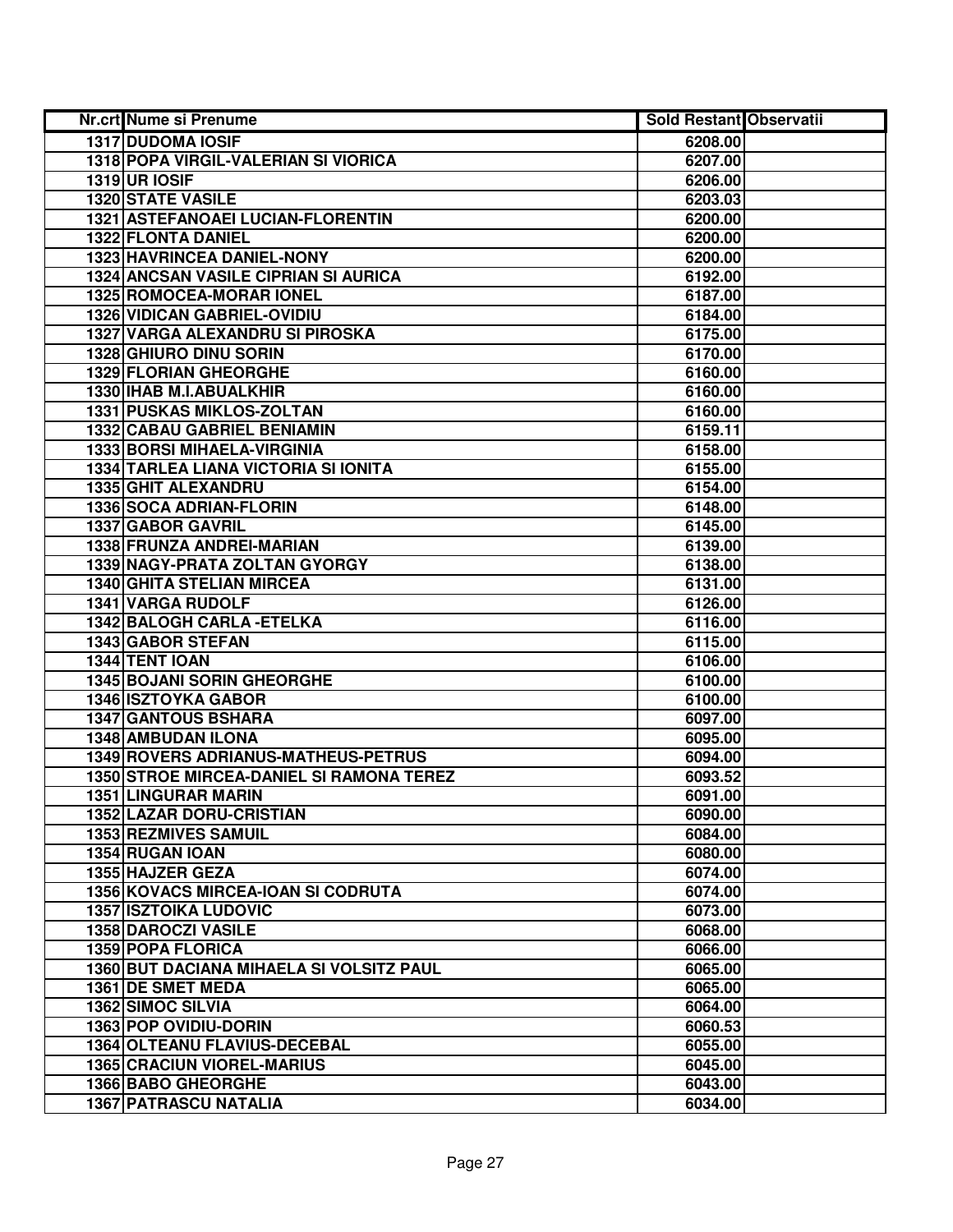| Nr.crt Nume si Prenume                    | <b>Sold Restant Observatii</b> |  |
|-------------------------------------------|--------------------------------|--|
| 1368 FORGACIU SEBASTIAN                   | 6018.00                        |  |
| 1369 SALAJAN IOAN MARIN                   | 6015.00                        |  |
| 1370 KATONA FRANCISC                      | 6012.00                        |  |
| 1371 FARKAS ATTILA-NORBERT                | 6009.00                        |  |
| 1372 VLAD DUMITRU                         | 6004.53                        |  |
| 1373 POPESCU-BALAZS FLORIN                | 6003.00                        |  |
| 1374 LUNGU VIRGIL SI IBOLYA               | 6001.00                        |  |
| 1375 AL EZZEH TAREQ AHMAD TALAB           | 6000.00                        |  |
| <b>1376 AMBRUS CLAUDIA</b>                | 6000.00                        |  |
| 1377 APOSTOL LETITIA-MIHAELA              | 6000.00                        |  |
| <b>1378 BODNAR IOANA TEODORA</b>          | 6000.00                        |  |
| <b>1379 BORBEL RODICA SI PETRU MARIAN</b> | 6000.00                        |  |
| 1380 BOTH ZSOLT                           | 6000.00                        |  |
| <b>1381 BRINDUS OLIMPIA</b>               | 6000.00                        |  |
| 1382 BRONT VIORICA-ALINA                  | 6000.00                        |  |
| 1383 BUDAI KAROLY-ROBERT                  | 6000.00                        |  |
| 1384 BULGARU FLORIN                       | 6000.00                        |  |
| 1385 CALIN ANITA                          | 6000.00                        |  |
| <b>1386 CAVASDAN REMUS</b>                | 6000.00                        |  |
| <b>1387 COLCER CORINA</b>                 | 6000.00                        |  |
| 1388 DAROCZI ERZSEBET                     | 6000.00                        |  |
| 1389 DEAK ISTVAN                          | 6000.00                        |  |
| 1390 DOMJAN CAROL ZSOLT                   | 6000.00                        |  |
| 1391 FOIT DANUT VIOREL                    | 6000.00                        |  |
| 1392 GERGELY KAROLY                       | 6000.00                        |  |
| 1393 GLATZ SANDOR-JOZSEF                  | 6000.00                        |  |
| 1394 HANGA GEANINA-CLAUDIA                | 6000.00                        |  |
| 1395 KILINC MARIA                         | 6000.00                        |  |
| 1396 KIS ROZALIA-IZABELA                  | 6000.00                        |  |
| 1397 LASZLO ILDIKO MARIA                  | 6000.00                        |  |
| 1398 LAZA FLOARE                          | 6000.00                        |  |
| 1399 LAZAR- POJEGA CRISTIAN IOAN          | 6000.00                        |  |
| 1400 LECHINTEANU EUGEN                    | 6000.00                        |  |
| <b>1401 LELE MARCEL HORIA</b>             | 6000.00                        |  |
| <b>1402 LOCSEI ZSOLT ARPAD</b>            | 6000.00                        |  |
| 1403 MAGHIAR SPERANTA-ADINA               | 6000.00                        |  |
| 1404 MIHANCEA FLORINA-MARINA              | 6000.00                        |  |
| <b>1405 MIHUTA PETRU-SORIN</b>            | 6000.00                        |  |
| <b>1406 MOTOS MARCEL</b>                  | 6000.00                        |  |
| 1407 MUDURA MIRELA                        | 6000.00                        |  |
| 1408 MUNTEAN IRINA                        | 6000.00                        |  |
| <b>1409 PATCAS CRINA NARCISA</b>          | 6000.00                        |  |
| 1410 PLES FLORINEL                        | 6000.00                        |  |
| 1411 POP IOAN-GHEORGHE                    | 6000.00                        |  |
| 1412 POPA FLORIN-GHEORGHE                 | 6000.00                        |  |
| 1413 POPA GEORGETA                        | 6000.00                        |  |
| <b>1414 POPA NICOLAE CALIN</b>            | 6000.00                        |  |
| 1415 POPA RAMONA-IOANA                    | 6000.00                        |  |
| 1416 RODA PAOLO                           | 6000.00                        |  |
| <b>1417 ROSTAS MARIA</b>                  | 6000.00                        |  |
| 1418 SAMANIEGO SOTO EDUARDO ARMANDO       | 6000.00                        |  |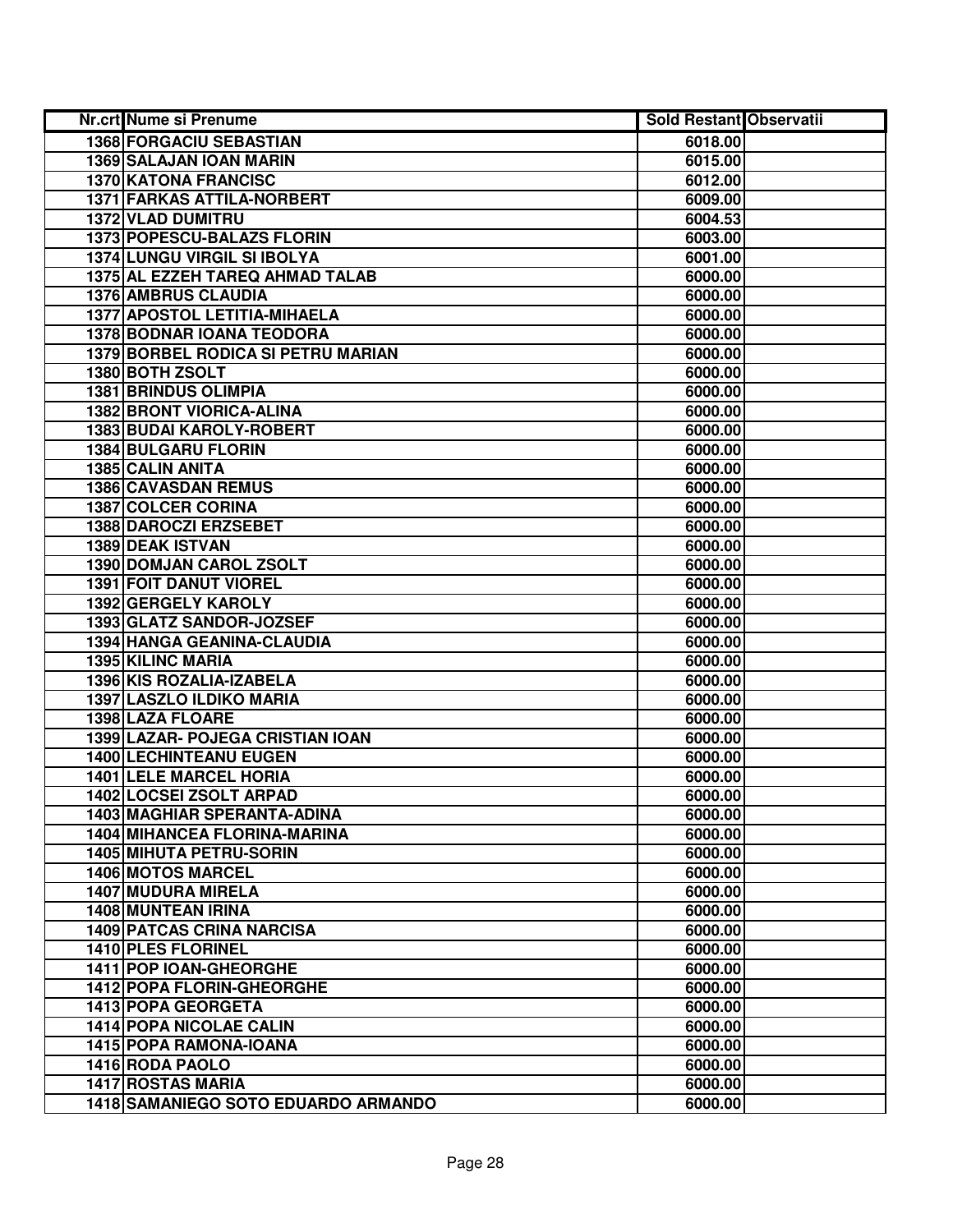| Nr.crt Nume si Prenume                          | <b>Sold Restant Observatii</b> |                       |
|-------------------------------------------------|--------------------------------|-----------------------|
| <b>1419 STANCIU EUGEN</b>                       | 6000.00                        |                       |
| 1420 TABUS TANIA-GEORGETA-IOANA                 | 6000.00                        |                       |
| 1421 TOROK LEVENTE-LORANT                       | 6000.00                        |                       |
| <b>1422 VAN GELEEN ELENA CRISTINA</b>           | 6000.00                        |                       |
| <b>1423 VARDAI ANDREEA MARIA</b>                | 6000.00                        |                       |
| 1424 VICAS FLORIN                               | 6000.00                        |                       |
| <b>1425 VIGLIONE MICHELLE</b>                   | 6000.00                        |                       |
| 1426 LUPU IBOLYA                                | 5998.00                        |                       |
| <b>1427 NEMETH GABOR</b>                        | 5997.68                        |                       |
| <b>1428 SOLYOM ADAM LASZLO</b>                  | 5995.50                        |                       |
| <b>1429 ALB MONICA</b>                          | 5995.00                        |                       |
| 1430 BARA CIPRIAN-CLAUDIU                       | 5995.00                        |                       |
| 1431 DUCA EMILIA                                | 5995.00                        |                       |
| <b>1432 HODIS RODICA</b>                        | 5995.00                        |                       |
| 1433 NAGY LAJOS                                 | 5993.00                        |                       |
| 1434 BUT IOANA-GHEORGHINA                       | 5990.00                        |                       |
| 1435 GABOR SUSANA                               | 5990.00                        |                       |
| 1436 PELE DOREL FLORIN SI RODICA                | 5990.00                        |                       |
| <b>1437 MURGULY JOZSEF</b>                      | 5988.88                        |                       |
| <b>1438 PETRIS PATRICIA</b>                     | 5988.00                        |                       |
| 1439 OLAH EMMA                                  | 5983.00                        |                       |
| 1440 BALOGH DORINA SI GHEORGHE                  | 5982.00                        |                       |
| 1441 MATEAS ALIN FLORIN SI ROZALIA              | 5978.00                        |                       |
| <b>1442 PUSKAS MIKLOS</b>                       | 5978.00                        |                       |
| <b>1443 BURCSA MATEI</b>                        | 5976.00                        |                       |
| 1444 KOVACS-SZALAKNAI ESZTER SI LUDOVIC         | 5975.00                        |                       |
| <b>1445 MATEI CATALIN NICOLAE</b>               | 5974.00                        |                       |
| 1446 HUBERT JOZSEF                              | 5967.20                        |                       |
| 1447 IVASCA IOAN - DANIEL                       | 5963.00                        |                       |
| 1448 GHETEA ANA                                 | 5958.00                        |                       |
| 1449 BERENDE NELA-GAFIA                         | 5954.00                        |                       |
| <b>1450 BULC GHEORGHE CRISTIAN</b>              | 5949.00                        |                       |
| 1451 FARKAS CLAUDIA-MIHAELA, INTREP.INDIVIDUALA | 5949.00                        |                       |
| 1452 TORZSA IOSIF                               | 5943.00                        |                       |
| <b>1453 TURCUT LUCIAN-FLORIN</b>                | 5942.00                        |                       |
| 1454 GABOR JANOS                                | 5940.00                        |                       |
| <b>1455 VIDICAN MELANIA</b>                     | 5940.00                        |                       |
| <b>1456 CHISE SERBAN-CATALIN</b>                | 5935.00                        |                       |
| <b>1457 MANCI FLORENTINA-ALINA</b>              | 5933.00                        |                       |
| 1458 MATIUT LAVINIU-VALERIU                     | 5905.00                        |                       |
| <b>1459 MICH TEOFIL</b>                         | 5901.00                        |                       |
| <b>1460 POPA DANIEL-CIPRIAN</b>                 | 5897.54                        |                       |
| <b>1461 MIHOC DANIEL ANDREI</b>                 | 5889.00                        |                       |
| 1462 MOT RELU SEBASTIAN                         | 5887.00                        |                       |
| <b>1463 MOISE GHEORGHE</b>                      | 5882.00                        |                       |
| 1464 HEBRISTEAN VIOREL-LAURIAN                  | 5881.00                        |                       |
| 1465 GYORGY-CSAKI IBOLYA                        | 5880.00                        |                       |
| 1466 OLAR SIMONA-FLORENTINA INT. IND            | 5880.00                        |                       |
| 1467 SAITI SAMUIEL-LUCIAN                       | 5870.00                        |                       |
| <b>1468 TOTH STEFAN SI KATALIN</b>              |                                | 5870.00 PROCES PE ROL |
| 1469 CORDA IONAS                                | 5868.00                        |                       |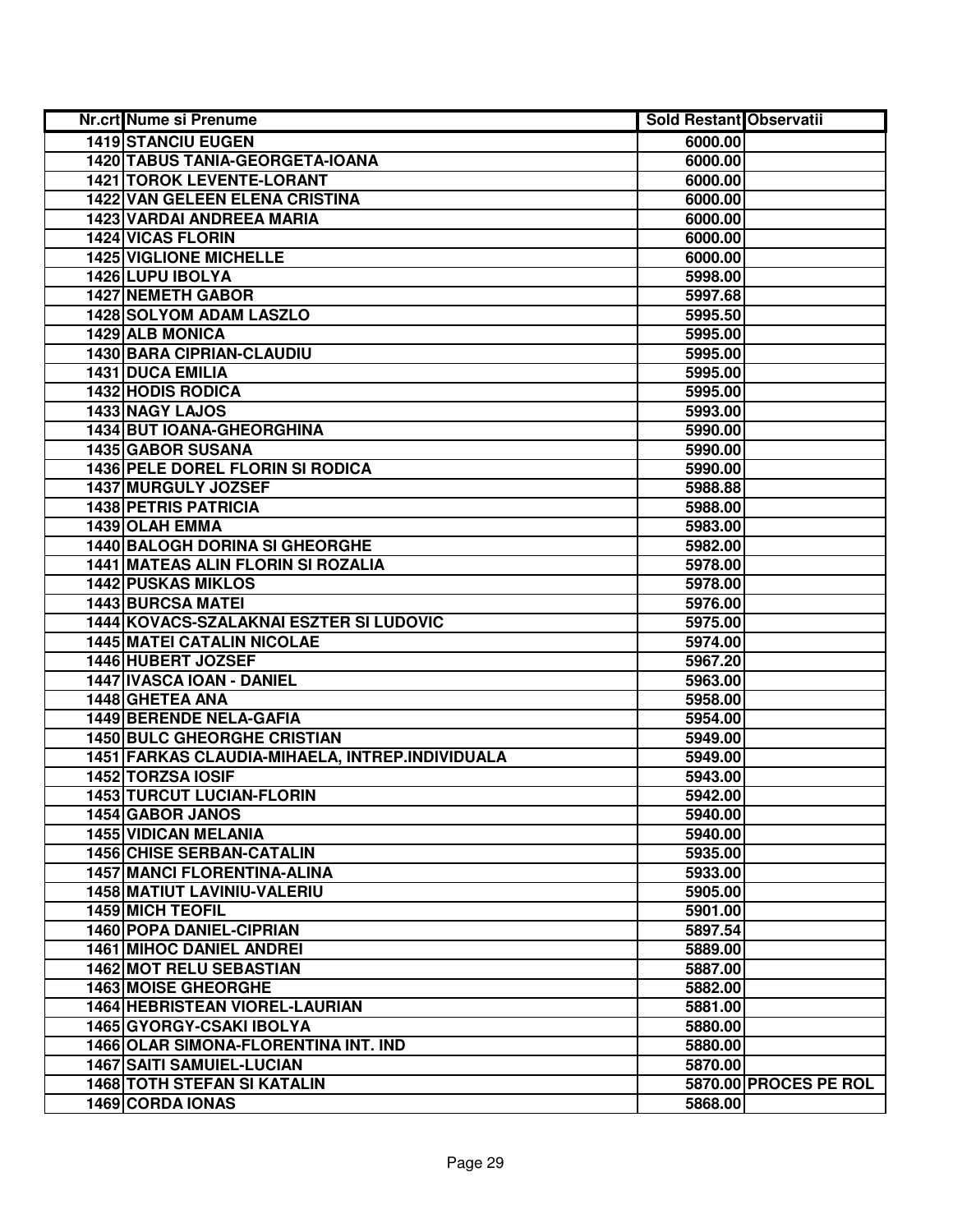| <b>Nr.crt Nume si Prenume</b>        | <b>Sold Restant Observatii</b> |  |
|--------------------------------------|--------------------------------|--|
| 1470 MACAVEI PAUL ANDREI             | 5865.00                        |  |
| 1471 RUSKA-BANDA LASZLO              | 5865.00                        |  |
| 1472 LES NICUSOR VIOREL              | 5859.00                        |  |
| 1473 MOTEI CONSTANTIN                | 5847.54                        |  |
| 1474 DOMOCOS CRISTIAN-VLAD           | 5846.00                        |  |
| <b>1475 MEDREA COSMIN-GABRIEL</b>    | 5838.00                        |  |
| 1476 CABA CORNEL                     | 5830.00                        |  |
| <b>1477 LANGMAR KINGA</b>            | 5827.00                        |  |
| <b>1478 CORENIUC CLAUDIU-EMIL</b>    | 5820.00                        |  |
| <b>1479 NEMET BENIAMIN</b>           | 5811.00                        |  |
| 1480 PAP HAJNALKA                    | 5804.00                        |  |
| <b>1481 SANDRA LUCIAN-NICOLAE</b>    | 5803.00                        |  |
| <b>1482 TICOSI MIRCEA-CALIN</b>      | 5800.00                        |  |
| 1483 POPA DORU-ADRIAN-IOAN           | 5798.00                        |  |
| 1484 SECARA NELA-MIRELA              | 5797.00                        |  |
| 1485 VARGA BARNA ATTILA              | 5794.00                        |  |
| <b>1486 MIHUT ECATERINA-CARMEN</b>   | 5793.26                        |  |
| 1487 POP BOGDAN-MIRCEA               | 5793.00                        |  |
| 1488 BAR GABRIEL                     | 5781.00                        |  |
| 1489 SZUCS ARPAD JOZSEF              | 5777.50                        |  |
| <b>1490 BELKO JANOS ZOLTAN</b>       | 5765.00                        |  |
| 1491 BARANYKA GABRIEL                | 5760.00                        |  |
| <b>1492 CRET MIHAI SI EUGENIA</b>    | 5756.00                        |  |
| 1493 ALDEA ADRIAN-CONSTANTIN         | 5753.50                        |  |
| <b>1494 SIMON ADRIAN-EMIL</b>        | 5750.00                        |  |
| 1495 SUCIU SEBASTIAN                 | 5750.00                        |  |
| 1496 BODEA NORBERT                   | 5745.00                        |  |
| 1497 MOCSAR JOZSEF                   | 5743.00                        |  |
| 1498 JEBEREAN ALINA IOANA            | 5740.00                        |  |
| 1499 APETREI DANIEL                  | 5734.00                        |  |
| <b>1500 ROSTAS CRISAN</b>            | 5733.00                        |  |
| 1501 FURTOS ANDREI-VALENTIN          | 5729.00                        |  |
| <b>1502 MAGHIAR CATALIN-GEORGE</b>   | 5727.44                        |  |
| 1503 ALEXA CORNELIA-FLORICA          | 5722.00                        |  |
| <b>1504 POP MARCEL CRISTIAN</b>      | 5715.00                        |  |
| <b>1505 DE MUCCI LUIGI</b>           | 5707.00                        |  |
| <b>1506 IANTO ARPAD-CSONGOR</b>      | 5702.00                        |  |
| <b>1507 COSMA FLORIN-CALIN</b>       | 5701.00                        |  |
| <b>1508 GABOR IANOS</b>              | 5700.00                        |  |
| <b>1509 STURZ MIRCEA CLAUDIU</b>     | 5700.00                        |  |
| 1510 UNGUR FLORIN-GHEORGHE           | 5693.00                        |  |
| <b>1511 SALAJAN SORIN-REMUS</b>      | 5692.00                        |  |
| <b>1512 POP GHEORGHE SI MARIA</b>    | 5688.00                        |  |
| <b>1513 CAPRIS TEODORESCU-VIRGIL</b> | 5687.00                        |  |
| <b>1514 DOBRESCU MIRELA-LOREDANA</b> | 5686.00                        |  |
| 1515 CHEREJI GEORGE-DORIN            | 5684.00                        |  |
| 1516 HEGEDUS CORNELIA-IOANA          | 5683.00                        |  |
| 1517 MURESAN ALIN IOAN               | 5682.00                        |  |
| <b>1518 BALINT ADRIANA-FELICIA</b>   | 5671.00                        |  |
| 1519 KOZAK ADRIAN                    | 5667.50                        |  |
| 1520 GABOR MATE                      | 5667.00                        |  |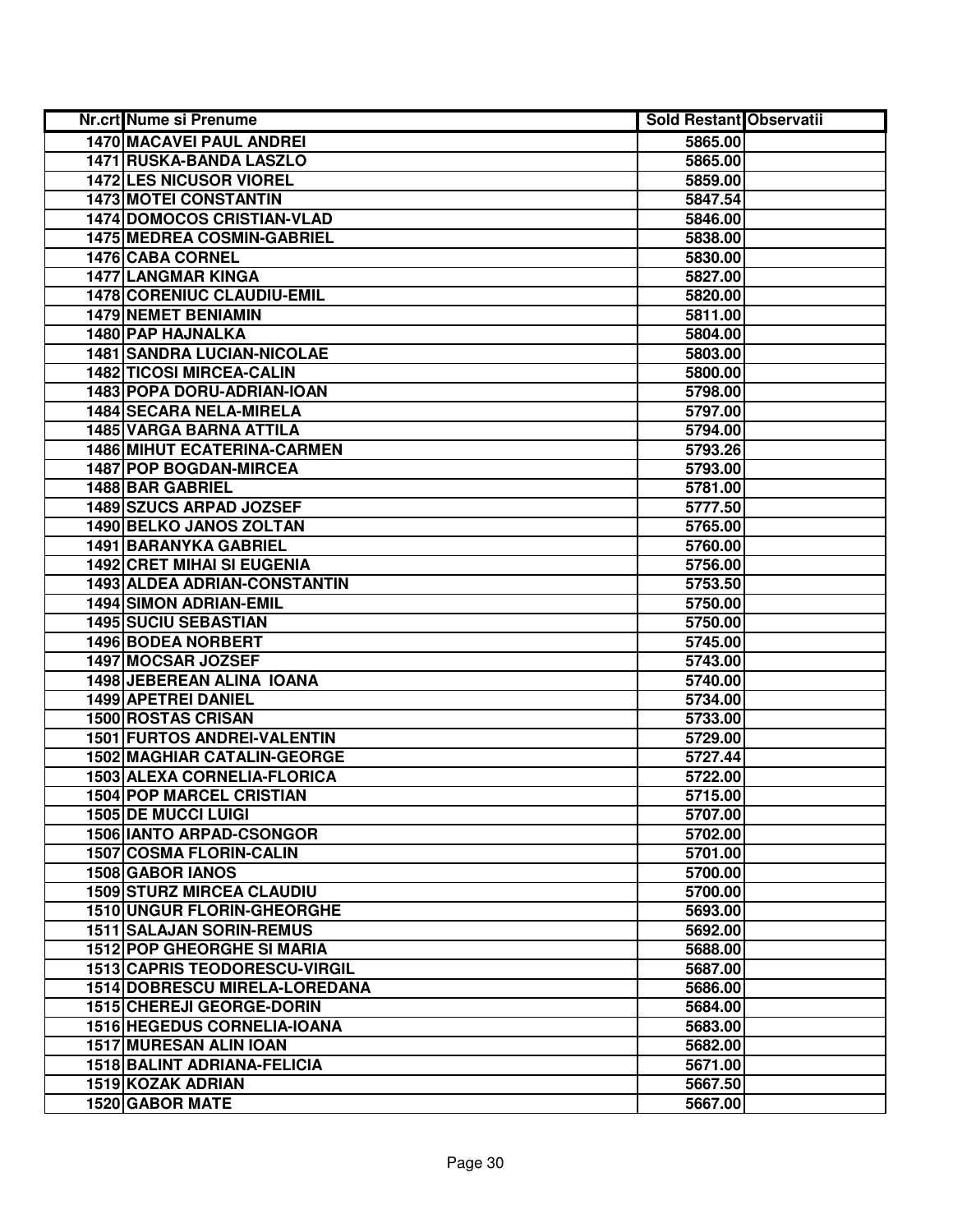| Nr.crt Nume si Prenume                         | <b>Sold Restant Observatii</b> |  |
|------------------------------------------------|--------------------------------|--|
| 1521 SZILAGY JANOS-IMRE                        | 5664.00                        |  |
| 1522 PAP SANDOR-JOZSEF                         | 5661.00                        |  |
| <b>1523 BADEA FLORIN-GABRIEL</b>               | 5660.00                        |  |
| 1524 VAD MARIN-LASZLO                          | 5656.00                        |  |
| <b>1525 ISZTOICA PETRU</b>                     | 5650.00                        |  |
| 1526 POPA SILVIA IOANA                         | 5645.00                        |  |
| <b>1527 VEG LADISLAU-EMERIC</b>                | 5637.00                        |  |
| <b>1528 LACZKO FRANCISC</b>                    | 5636.00                        |  |
| <b>1529 SPIRU ANGELICA-LUCIA</b>               | 5634.78                        |  |
| 1530 GHILEA FLORIAN-GHEORGHE SI DORINA-DANIELA | 5634.00                        |  |
| <b>1531 MOCIAN GHEORGHE</b>                    | 5616.00                        |  |
| <b>1532 BUDAI ISTVAN</b>                       | 5611.00                        |  |
| 1533 LUPSE IONEL                               | 5611.00                        |  |
| 1534 MOS MARIA                                 | 5610.00                        |  |
| 1535 CABA FLORICA-DANIELA                      | 5609.00                        |  |
| 1536 MIHAILA DAN                               | 5603.00                        |  |
| <b>1537 SANDOR TRAIAN-ANTONIU</b>              | 5600.00                        |  |
| 1538 HORVATH GHEORGHE                          | 5585.00                        |  |
| 1539 MINDRUTIU MARIUS                          | 5584.00                        |  |
| 1540 DUDAS IMRE-LASZLO                         | 5570.00                        |  |
| <b>1541 SOFINET VASILE-MARIUS</b>              | 5558.00                        |  |
| <b>1542 KOVACS VINTEA</b>                      | 5557.00                        |  |
| <b>1543 GHETI RAUL-EMANUEL</b>                 | 5555.00                        |  |
| 1544 HALMAJAN PETRU ADRIAN                     | 5555.00                        |  |
| 1545 PETRUT VASILE                             | 5550.00                        |  |
| 1546 BUDAI MELINDA                             | 5548.00                        |  |
| <b>1547 MANCI DANIEL</b>                       | 5542.25                        |  |
| <b>1548 TRUBACS MARTA</b>                      | 5540.00                        |  |
| 1549 PFA APATI NICOLETA                        | 5534.00                        |  |
| 1550 BOLDUT IONEL-CLAUDIU                      | 5521.00                        |  |
| 1551 DEAC DOREL                                | 5521.00                        |  |
| <b>1552 AGOSTON EMIL IOAN</b>                  | 5520.00                        |  |
| 1553 LERNER FRIDA                              | 5505.00                        |  |
| <b>1554 SELICEANU OLIVIU DANIEL</b>            | 5504.00                        |  |
| <b>1555 GABOR IANCU</b>                        | 5503.00                        |  |
| 1556 GABOR IOAN                                | 5500.00                        |  |
| <b>1557 GROZE TRAIAN</b>                       | 5500.00                        |  |
| <b>1558 GYONGYOSI FERDINAND-GHEORGHE</b>       | 5500.00                        |  |
| <b>1559 SIMON EUGEN-ROMEO</b>                  | 5500.00                        |  |
| 1560 LACATUS ALINA-FELICIA                     | 5491.59                        |  |
| <b>1561 KOSZTIN LEVENTE TIBOR</b>              | 5490.00                        |  |
| <b>1562 HEGYI NORBERT</b>                      | 5478.00                        |  |
| <b>1563 STANA GHEORGHE</b>                     | 5473.00                        |  |
| 1564 SILAGHI PAUL-FLORIN                       | 5472.50                        |  |
| <b>1565 CORDOVAN JENO</b>                      | 5470.00                        |  |
| <b>1566 ISTOIKA EVA</b>                        | 5467.00                        |  |
| 1567 IANCAU IOAN                               | 5464.00                        |  |
| <b>1568 RADUCANU VASILE RAJ</b>                | 5463.00                        |  |
| 1569 OROSZ IOAN                                | 5462.00                        |  |
| <b>1570 COSTE RADU MIRCEA SI ELVIRA</b>        | 5450.00                        |  |
| 1571 GAL EMERIC                                | 5450.00                        |  |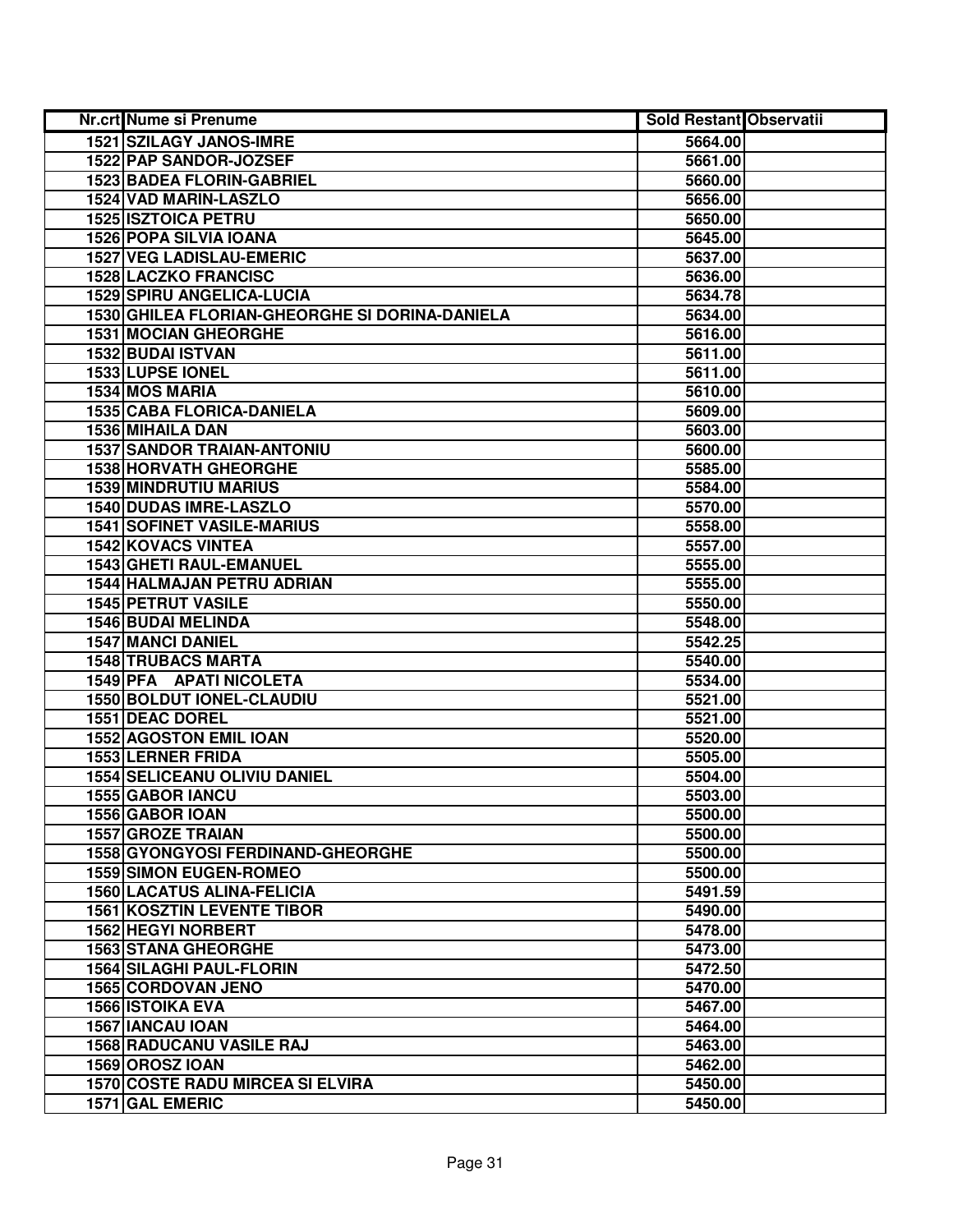| Nr.crt Nume si Prenume                | <b>Sold Restant Observatii</b> |  |
|---------------------------------------|--------------------------------|--|
| <b>1572 HODISAN ELISABETA</b>         | 5448.00                        |  |
| <b>1573 ANDOR STEFAN</b>              | 5445.00                        |  |
| <b>1574 BALINT FLORIAN</b>            | 5436.00                        |  |
| <b>1575 GORDAN DANIEL</b>             | 5432.00                        |  |
| 1576 KATI ALEXANDRU                   | 5429.00                        |  |
| 1577 MARIAN MIRCEA                    | 5427.00                        |  |
| <b>1578 TAUT AURELIA</b>              | 5425.00                        |  |
| <b>1579 ONUT-TOMA PETRU</b>           | 5420.00                        |  |
| <b>1580 TOTORAN FLORINA</b>           | 5416.14                        |  |
| <b>1581 GABOR MARCO</b>               | 5415.00                        |  |
| 1582 ARI ATTILA                       | 5412.00                        |  |
| <b>1583 PORUMB CORNELIA</b>           | 5400.18                        |  |
| 1584 VIDICAN DAN                      | 5400.00                        |  |
| <b>1585 IUHAS ECATERINA</b>           | 5398.00                        |  |
| <b>1586 FILIP GHEORGHE DOREL</b>      | 5396.00                        |  |
| 1587 GABOR IANCU                      | 5387.00                        |  |
| 1588 CSONGRADI IMRE                   | 5375.00                        |  |
| <b>1589 VERZEA IONUT</b>              | 5370.00                        |  |
| <b>1590 GABOR EVA</b>                 | 5368.00                        |  |
| 1591 LINGURAR IOAN-CALIN              | 5367.00                        |  |
| <b>1592 MARIE RUBEN EUGEN</b>         | 5359.00                        |  |
| 1593 BUZ CORINA-MARIA                 | 5358.00                        |  |
| 1594 TATAR IONEL-LAVINIU              | 5352.00                        |  |
| <b>1595 BAROTI ATTILA</b>             | 5350.00                        |  |
| <b>1596 TRIFU MIRCEA MARIUS</b>       | 5335.00                        |  |
| <b>1597 BERNATH CATALINA</b>          | 5333.00                        |  |
| <b>1598 KUCHEL REMUS</b>              | 5320.00                        |  |
| <b>1599 BARANKA GAVRIL</b>            | 5310.00                        |  |
| 1600 POPESCU IONUT                    | 5278.00                        |  |
| <b>1601 NEMES DUMITRU SI VIORICA</b>  | 5256.90                        |  |
| <b>1602 CALIN ALINA-BRANDUSA</b>      | 5250.00                        |  |
| <b>1603 CRISTIAN DANIEL</b>           | 5250.00                        |  |
| 1604 KEREZSI REMUS                    | 5250.00                        |  |
| <b>1605 UNGUR CLAUDIU-LIVIU</b>       | 5246.00                        |  |
| <b>1606 GHERMAN VASILE CRISTIAN</b>   | 5236.00                        |  |
| 1607 SAVA FLORIN-IOAN                 | 5231.00                        |  |
| <b>1608 GABOR RUPI SI CATALINA</b>    | 5219.00                        |  |
| <b>1609 JURCA MIRELA-CLAUDIA</b>      | 5213.00                        |  |
| 1610 BALAZS GYULA                     | 5210.00                        |  |
| <b>1611 HARSAN EUGEN ANDREI</b>       | 5210.00                        |  |
| 1612 LINGURAR AUREL                   | 5207.00                        |  |
| <b>1613 BANES JESSIE-RUXANDRA</b>     | 5205.00                        |  |
| <b>1614 NAGY SANDOR</b>               | 5205.00                        |  |
| <b>1615 CAMPAN OCTAVIAN-IOAN</b>      | 5202.00                        |  |
| 1616 ANECHIFORESEI CATALIN-CONSTANTIN | 5200.00                        |  |
| 1617 DANO GYORGY-KALMAN               | 5200.00                        |  |
| <b>1618 ISZTOIKA DUMITRU</b>          | 5200.00                        |  |
| 1619 KOMAREK GYULA-MIHALY             | 5200.00                        |  |
| <b>1620 SZILAGYI ROBERT</b>           | 5200.00                        |  |
| <b>1621 LUCUTA VICTOR IONEL</b>       | 5196.00                        |  |
| 1622 LORINCZ LAJOS                    | 5191.00                        |  |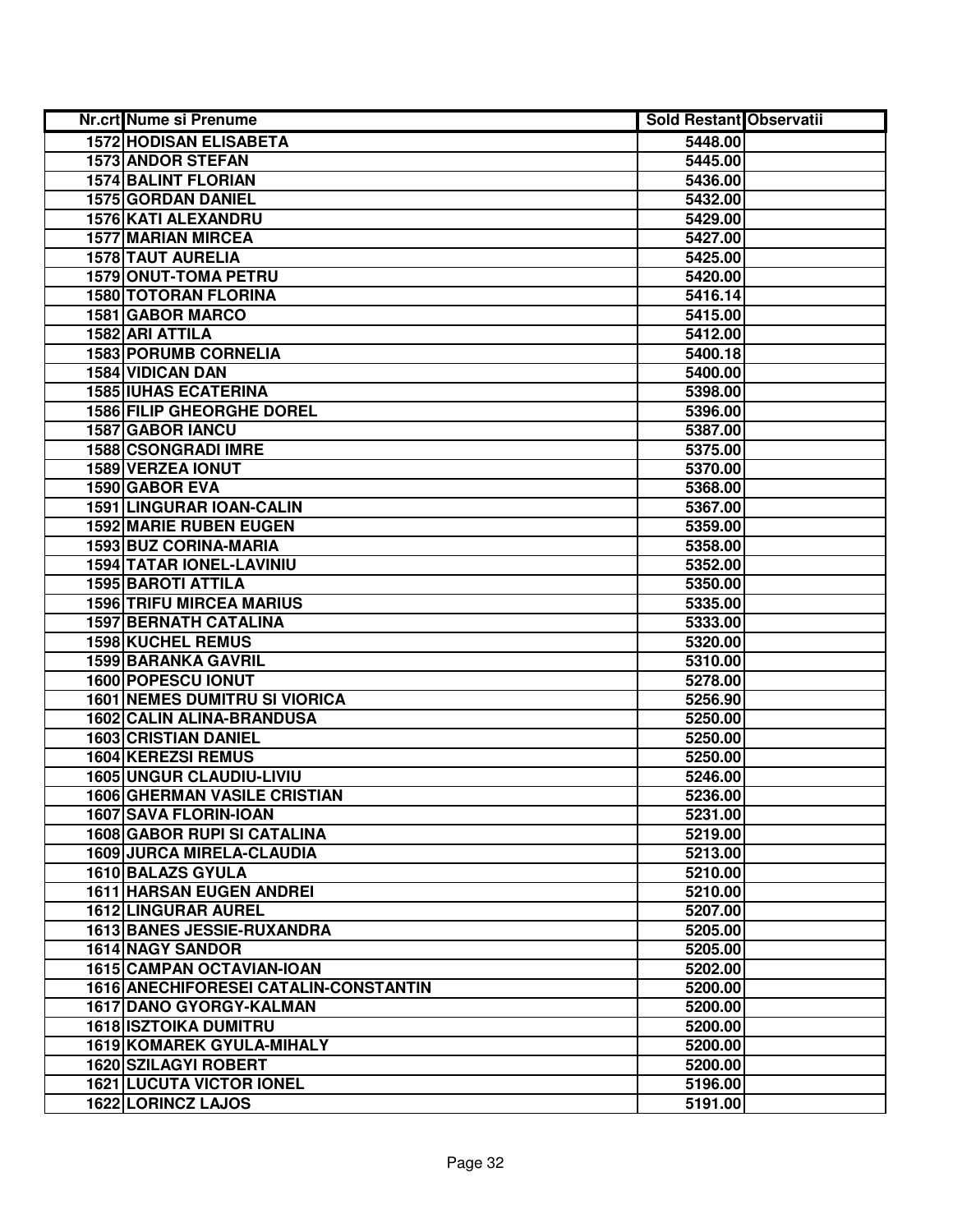| Nr.crt Nume si Prenume                     | <b>Sold Restant Observatii</b> |  |
|--------------------------------------------|--------------------------------|--|
| <b>1623 CIOLOS CRISTIAN-VICTOR</b>         | 5190.00                        |  |
| <b>1624 MIKLOS GABOR</b>                   | 5188.00                        |  |
| 1625 DEBELKA BOGLARKA LILLA                | 5184.00                        |  |
| 1626 MEZEI PAMELA IULIANA                  | 5180.00                        |  |
| <b>1627 VARGA SANDOR</b>                   | 5180.00                        |  |
| 1628 EDU DORINEL                           | 5171.00                        |  |
| 1629 GUZMANN SANDOR-JOZSEF                 | 5170.00                        |  |
| 1630 ISTOICA IOAN                          | 5151.00                        |  |
| <b>1631 UNGUR CRACIUN</b>                  | 5150.50                        |  |
| <b>1632 BENTAN CONSTANTIN</b>              | 5150.00                        |  |
| <b>1633 PANTEA DAVID-CIPRIAN SI RAMONA</b> | 5142.00                        |  |
| <b>1634 BORBOLA GYULA SI GABRIELA</b>      | 5141.00                        |  |
| <b>1635 STRATULAT MIHAELA-LETITIA</b>      | 5141.00                        |  |
| 1636 PATAI CAROL                           | 5140.00                        |  |
| 1637 MOLNAR ISTVAN-ALBERT                  | 5136.00                        |  |
| 1638 SULYOK ILDIKO-EVA                     | 5127.00                        |  |
| 1639 COPIL FLORIAN                         | 5124.00                        |  |
| <b>1640 DAVID DACIAN IONUT</b>             | 5123.00                        |  |
| <b>1641 EMBER RAMONA-GABRIELA</b>          | 5123.00                        |  |
| <b>1642 MURVAI SERGIU RAZVAN</b>           | 5122.00                        |  |
| 1643 PARASCHIVA CONSTANTIN-EMIL            | 5122.00                        |  |
| 1644 TOLAS MARIA - ANGELICA                | 5122.00                        |  |
| <b>1645 VARGA MIRCEA-GIONI</b>             | 5121.00                        |  |
| <b>1646 FARTEA ZSOLT ATTILA</b>            | 5116.00                        |  |
| 1647 CIARNAU IOAN                          | 5110.00                        |  |
| 1648 EGYED-DACZ ZOLT-TIBOR                 | 5110.00                        |  |
| 1649 PAPP FLORIN-EMANUEL                   | 5108.00                        |  |
| <b>1650 BABAU LUCICA</b>                   | 5104.00                        |  |
| 1651 SFARLEA SEBASTIAN                     | 5103.00                        |  |
| <b>1652 DUMITRIU STEFAN</b>                | 5100.00                        |  |
| 1653 PRAJA LEVENTE-VASILE                  | 5100.00                        |  |
| 1654 BOROD GHEORGHE                        | 5095.00                        |  |
| 1655 IOVAN ALEXANDRU                       | 5090.00                        |  |
| <b>1656 LAZAR DORIN IOAN</b>               | 5084.74                        |  |
| <b>1657 CIUHANDU BOGDAN-DANUT</b>          | 5084.00                        |  |
| <b>1658 SIMUT FLORIN</b>                   | 5082.00                        |  |
| <b>1659 HORVATH JENO ZOLTAN</b>            | 5079.00                        |  |
| <b>1660 MISTOR SORIN - CRISTINEL</b>       | 5075.00                        |  |
| 1661 BABA MARIA                            | 5073.00                        |  |
| 1662 GALIS ALIN-HADRIAN                    | 5070.00                        |  |
| <b>1663 MACARIE NORBERT</b>                | 5064.00                        |  |
| 1664 NEGRUT-CHIPE DANIEL                   | 5060.00                        |  |
| 1665 FARKAS ANNAMARIA-MAGDALENA            | 5052.00                        |  |
| 1666 TRIF LIVIU                            | 5050.00                        |  |
| <b>1667 SZUCS ROBERT-KAROLY</b>            | 5042.00                        |  |
| <b>1668 SZANTO MARIA-REGINA</b>            | 5040.00                        |  |
| <b>1669 ISZTOIKA CAROL</b>                 | 5035.00                        |  |
| 1670 POP GHEORGHE CLAUDIU                  | 5032.00                        |  |
| <b>1671 MASCAS GEORGES-TEODOR</b>          | 5030.00                        |  |
| <b>1672 FOGHIS CATALIN-VIOREL</b>          | 5027.50                        |  |
| 1673 MUSCA IOSIF ANTON                     | 5026.00                        |  |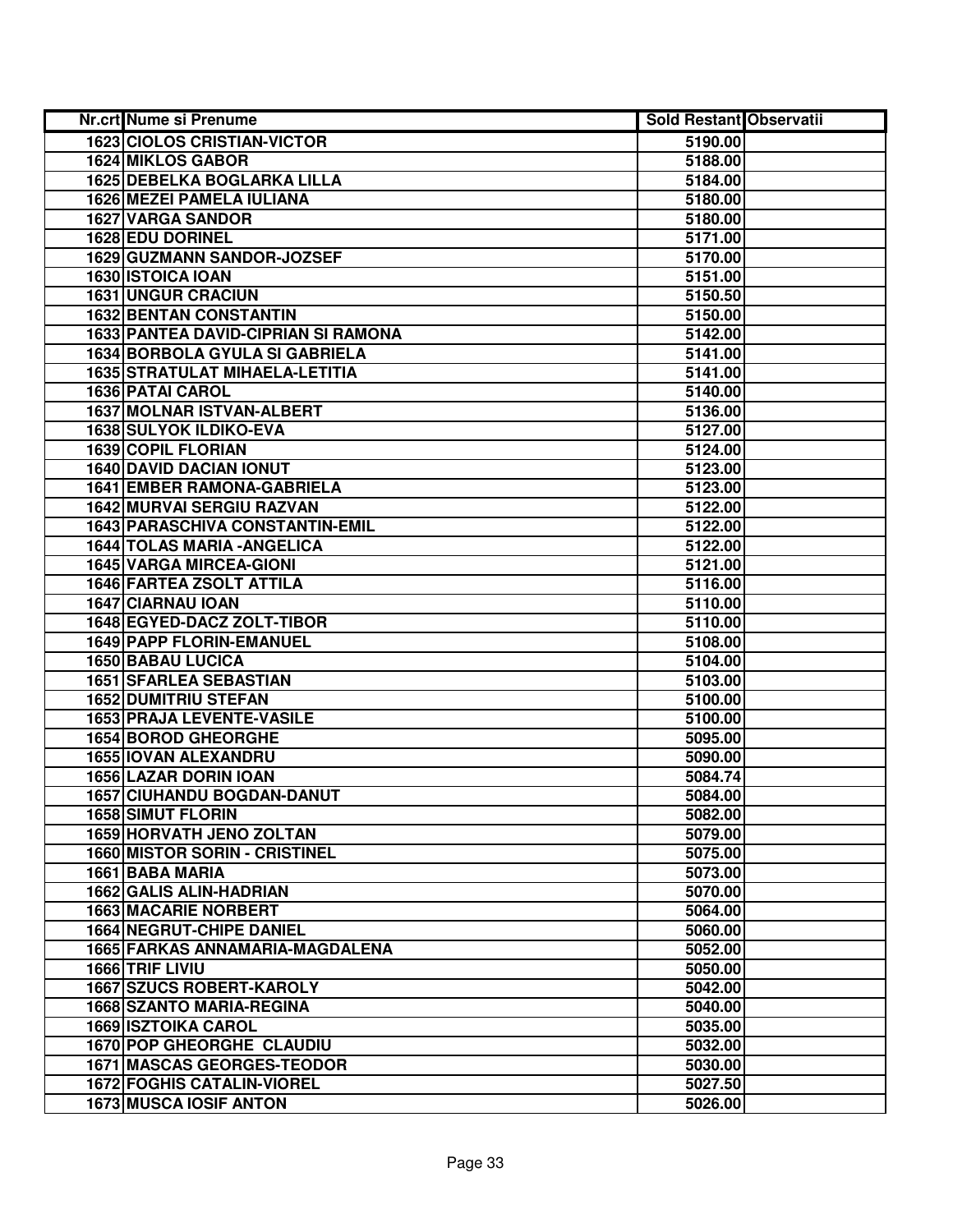| <b>Nr.crt Nume si Prenume</b>              | <b>Sold Restant Observatii</b> |  |
|--------------------------------------------|--------------------------------|--|
| <b>1674 TINCAU MARINA-FLORENTINA</b>       | 5025.00                        |  |
| 1675 POPOVICI IOANA                        | 5022.00                        |  |
| <b>1676 ISZTOIKA MANDRA</b>                | 5016.00                        |  |
| 1677 CALAU FLORIN-DORIN                    | 5012.00                        |  |
| <b>1678 VOLGYESI ROBERT-ATTILA</b>         | 5011.00                        |  |
| <b>1679 VAKAR CLAUDIU-NOEL</b>             | 5002.00                        |  |
| <b>1680 DOBAI CONSTANTIN SI ELISABETA</b>  | 5000.00                        |  |
| 1681 FLORIAN CSILLA                        | 5000.00                        |  |
| <b>1682 LACATOS FLORIAN</b>                | 5000.00                        |  |
| <b>1683 MOHAN DUMITRU-MIHAI</b>            | 5000.00                        |  |
| <b>1684 NOVERO RICCARDO DANILO</b>         | 5000.00                        |  |
| 1685 PANTEA MARIANA-DANIELA                | 5000.00                        |  |
| <b>1686 PASCA FLORIN SI MIRELA-VIOLETA</b> | 5000.00                        |  |
| 1687 SARARU NICOLAE IOAN SI DANIELA LIANA  | 5000.00                        |  |
| <b>1688 SILAGHI VASILE</b>                 | 5000.00                        |  |
| <b>1689 STROE AURELIAN GHEORGHE</b>        | 5000.00                        |  |
| <b>1690 BELCEA ECATERINA</b>               | 4998.00                        |  |
| 1691 GADOLA RADU-DAN                       | 4994.00                        |  |
| 1692 LAKATOS EUGEN                         | 4992.00                        |  |
| 1693 JURGIU LENUTA-MARIA                   | 4988.91                        |  |
| 1694 ROSTAS DOLI                           | 4987.00                        |  |
| 1695 DAT ALIN FLAVIU                       | 4980.00                        |  |
| <b>1696 MAILINGER IOSIF</b>                | 4979.00                        |  |
| <b>1697 PUPAZA CRISTIAN</b>                | 4979.00                        |  |
| 1698 RADULESCU ANDREI                      | 4970.00                        |  |
| 1699 CAMPAN CRISTIAN-FLORIN                | 4963.00                        |  |
| 1700 POP EMIL-GAVRIL                       | 4955.00                        |  |
| <b>1701 DAMICS FERENC-SANDOR</b>           | 4950.00                        |  |
| 1702 ROMOCEA ROXANA-NICOLETA               | 4945.00                        |  |
| 1703 ROSTAS NUTU                           | 4935.00                        |  |
| 1704 BALLA LAURA CLAUDIA                   | 4932.00                        |  |
| 1705 POPOVICIU MARIUS-TEODOR-TRAIAN        | 4932.00                        |  |
| <b>1706 BLINDAS MARK-GABOR</b>             | 4928.00                        |  |
| 1707 STEF IOAN                             | 4926.00                        |  |
| <b>1708 PETRILA CRISTIAN-OVIDIU</b>        | 4920.00                        |  |
| 1709 KAHILOGULLARI SEDAT                   | 4918.00                        |  |
| <b>1710 GABOR MATEI</b>                    | 4915.00                        |  |
| <b>1711 KOVARI TIBERIU</b>                 | 4914.00                        |  |
| <b>1712 OCHIS DUMITRU</b>                  | 4912.00                        |  |
| <b>1713 ROSTAS MATEI</b>                   | 4905.00                        |  |
| 1714 GEREBENES EVA                         | 4900.00                        |  |
| 1715 SZABO IOZSEF                          | 4900.00                        |  |
| 1716 SIPOS STEFAN ( MIRONESCU FLORICA )    | 4897.00                        |  |
| 1717 IACOBESCU GEORGE IUSTIN               | 4893.00                        |  |
| 1718 COLOSVARI ALEXANDRA                   | 4881.00                        |  |
| 1719 VERES GEORGETA                        | 4880.00                        |  |
| 1720 GAVRUTA ADRIAN                        | 4879.00                        |  |
| 1721 PLESA NICOLAE-DORIN                   | 4877.00                        |  |
| 1722 BADOIU EUGEN-VALENTIN                 | 4875.00                        |  |
| 1723 CHEREGI GHEORGHE - ADRIAN             | 4868.00                        |  |
| <b>1724 ISZTOIKA MANDRA</b>                | 4868.00                        |  |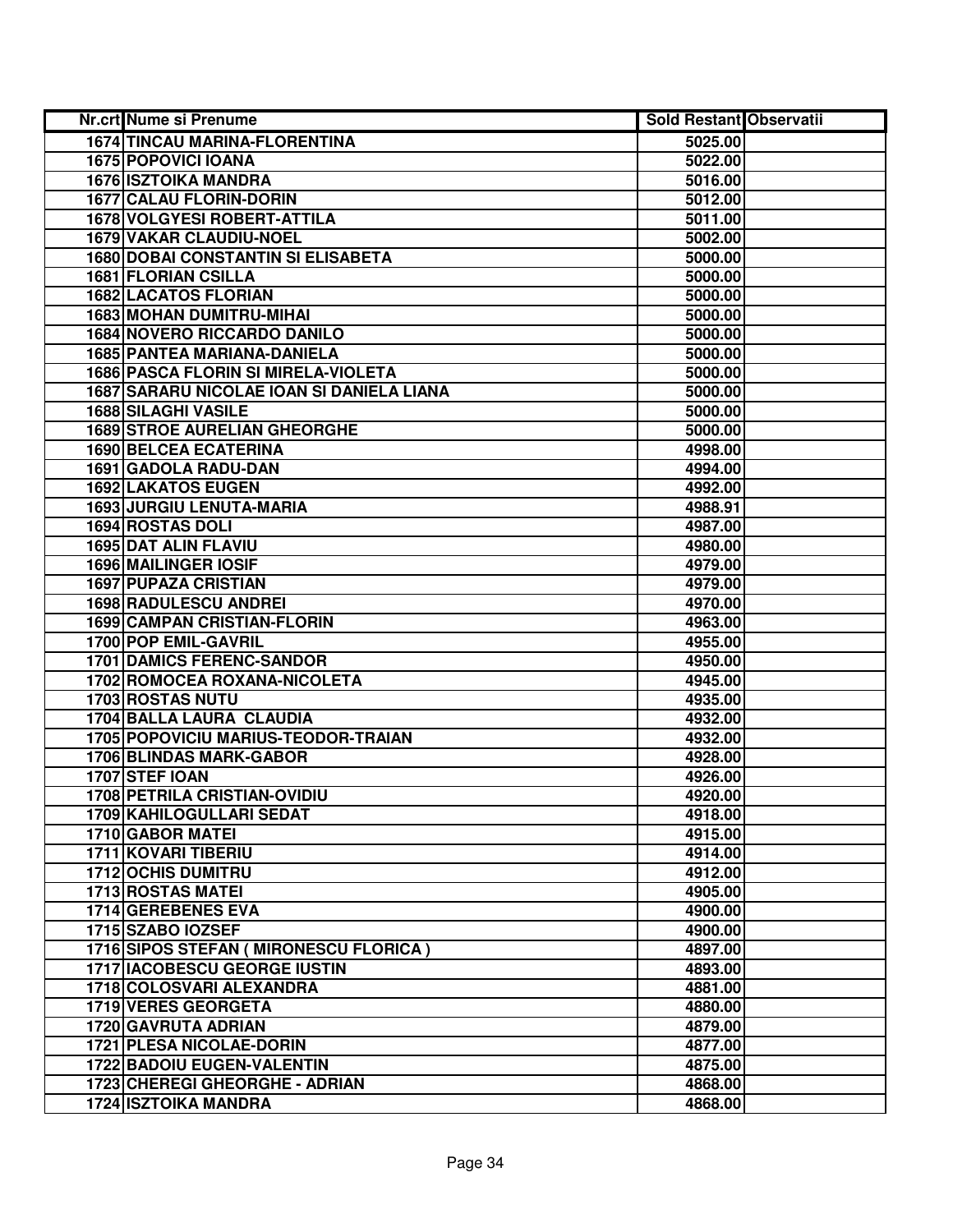| <b>Nr.crt Nume si Prenume</b>              | <b>Sold Restant Observatii</b> |  |
|--------------------------------------------|--------------------------------|--|
| 1725 ZEMBREA CARMEN-MONICA                 | 4864.00                        |  |
| <b>1726 POPA EDUARD-CRISTIAN</b>           | 4861.50                        |  |
| <b>1727 NUT IOAN</b>                       | 4854.00                        |  |
| 1728 CORMOS-PAP ANDREA                     | 4852.00                        |  |
| 1729 ZSEBE ARPAD SI ERZSEBET               | 4852.00                        |  |
| 1730 IZSAK GHEORGHE                        | 4849.00                        |  |
| 1731 GALL ISTVAN CSABA                     | 4846.00                        |  |
| <b>1732 TATAR MARIAN-GEORGE</b>            | 4837.00                        |  |
| 1733 GABOR RUPI                            | 4835.00                        |  |
| 1734 BARANOSCHI MIHAI-FLORIN               | 4833.00                        |  |
| 1735 TOMA COSMIN-SILVIU                    | 4833.00                        |  |
| <b>1736 HAS RICHARD-TEODOR</b>             | 4832.00                        |  |
| <b>1737 PRAHOVEANU CRISTINA</b>            | 4832.00                        |  |
| 1738 RACZ SANDOR                           | 4832.00                        |  |
| 1739 GABOR RUPERT                          | 4830.00                        |  |
| 1740 POP OLIMPIA LOREDANA                  | 4825.00                        |  |
| <b>1741 BANO TUNDE VIORICA</b>             | 4822.00                        |  |
| 1742 KIS CARMEN                            | 4819.00                        |  |
| 1743 MOCIAN OVIDIU                         | 4816.00                        |  |
| <b>1744 MARGINEAN CORNELIA</b>             | 4811.00                        |  |
| 1745 BACIU DANIEL                          | 4807.00                        |  |
| <b>1746 CIRNU MARIOARA SI RAUL TIBERIU</b> | 4806.00                        |  |
| <b>1747 SIME RADU HORIA</b>                | 4805.00                        |  |
| 1748 BERE GHEORGHE-MADALIN                 | 4804.00                        |  |
| <b>1749 FORGACIU DUMITRU ROMICA</b>        | 4803.00                        |  |
| 1750 FLORIEAN MIHAI                        | 4800.00                        |  |
| 1751 CHEREJI ANA                           | 4798.00                        |  |
| <b>1752 PORCAR FLORIN CORNEL</b>           | 4793.59                        |  |
| <b>1753 CIMERDEAN KLARA</b>                | 4792.06                        |  |
| 1754 BONCA DAN-FLORIN                      | 4791.52                        |  |
| 1755 KLANICZA MARGIT                       | 4791.00                        |  |
| <b>1756 CRETU VIOREL REMUS</b>             | 4789.00                        |  |
| <b>1757 DARABAN MARIUS MIHAI</b>           | 4786.84                        |  |
| <b>1758 BUMBUI MIHAI CATALIN</b>           | 4780.00                        |  |
| <b>1759 BORSE ALEXANDRU</b>                | 4778.00                        |  |
| 1760 MAIORESCU IOANA MADALINA              | 4776.00                        |  |
| <b>1761 HARAGOS MONICA-FLORENTINA</b>      | 4772.00                        |  |
| 1762 CABA DOINA                            | 4771.00                        |  |
| <b>1763 FORIS EDE CSONGOR</b>              | 4771.00                        |  |
| 1764 IONESCU MARIN                         | 4771.00                        |  |
| <b>1765 ILE DORIN-ILIE</b>                 | 4770.00                        |  |
| 1766 DEMIAN TRAIAN-DANIEL SI NICOLETA      | 4763.00                        |  |
| <b>1767 ISZTOIKA GAVRIL</b>                | 4762.00                        |  |
| <b>1768 MATE KAROLY IMRE</b>               | 4758.00                        |  |
| <b>1769 BOLDIS GEORGE-ANDREI</b>           | 4750.00                        |  |
| 1770 GABOR BANO                            | 4750.00                        |  |
| 1771 HERMAN IOAN                           | 4748.30                        |  |
| 1772 GORGOZ SERVET                         | 4744.00                        |  |
| <b>1773 BINET GIORGIAN SERBAN STEFAN</b>   | 4742.00                        |  |
| 1774 LAZAR SEBASTIAN MIHAI ANDREI          | 4740.00                        |  |
| 1775 PAMFILOIU LUCIAN                      | 4739.00                        |  |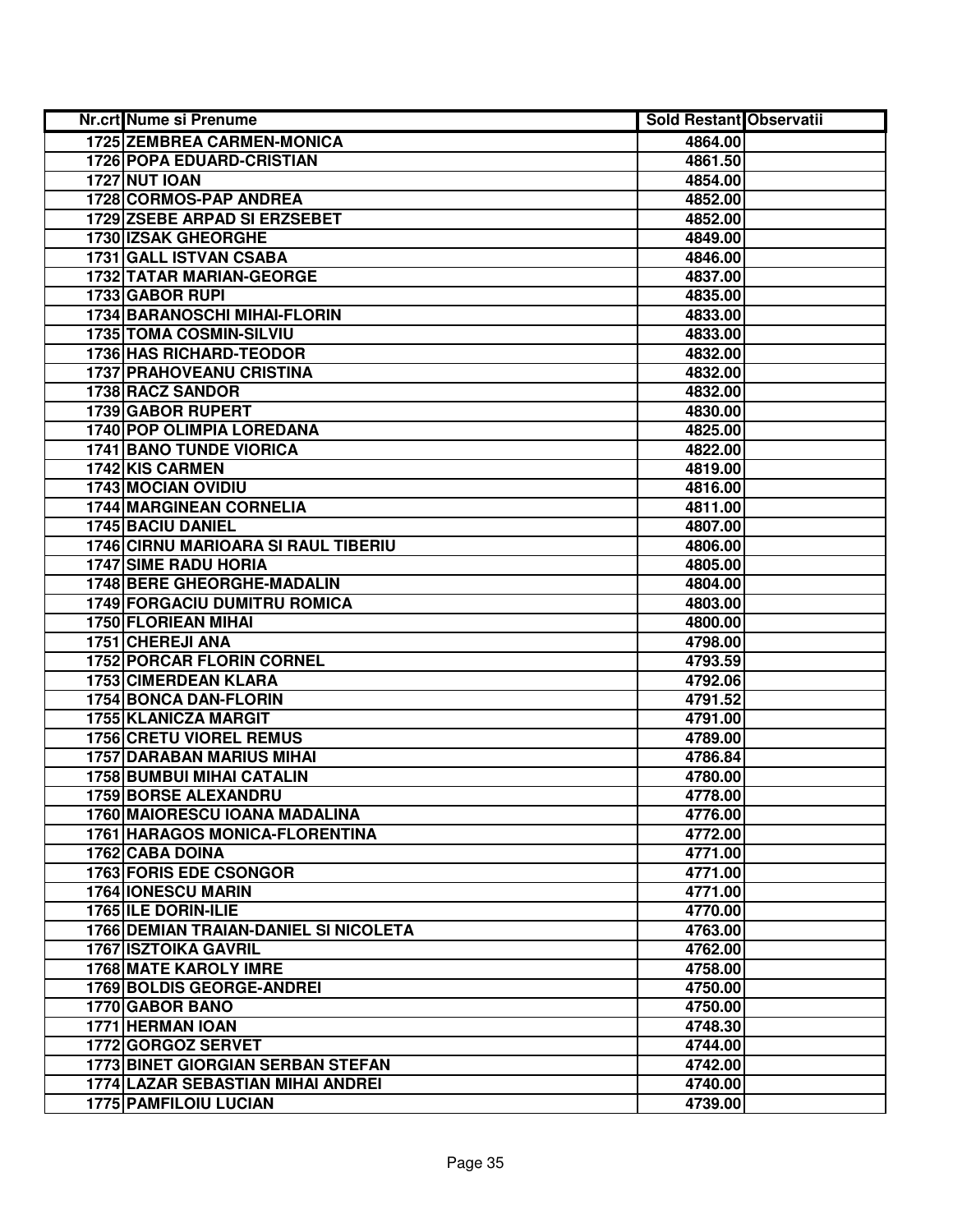| <b>Nr.crt Nume si Prenume</b>                           | <b>Sold Restant Observatii</b> |  |
|---------------------------------------------------------|--------------------------------|--|
| 1776 ARNOCZKI EUGEN                                     | 4734.00                        |  |
| <b>1777 CHIRITOIU OVIDIU</b>                            | 4729.00                        |  |
| 1778 KANALOS IOAN RADU                                  | 4720.00                        |  |
| 1779 BODOG ALIN FLORIN                                  | 4715.00                        |  |
| 1780 KEREZSI BELLA - ANGELO                             | 4712.50                        |  |
| 1781 LEABU CARLA-LAURA                                  | 4705.99                        |  |
| 1782 FOTA SEBASTIAN-EUGEN                               | 4700.00                        |  |
| 1783 GABOR GABOR                                        | 4700.00                        |  |
| <b>1784 LAKATOS SURAJ</b>                               | 4700.00                        |  |
| <b>1785 NEGRU RAUL-AUGUSTIN</b>                         | 4700.00                        |  |
| 1786 KISS IBOJ                                          | 4695.00                        |  |
| <b>1787 STOICA JANOS SI EVA</b>                         | 4693.00                        |  |
| 1788 TOMA ALEXANDRU                                     | 4692.00                        |  |
| 1789 GEREBENES ZSUZSANNA                                | 4690.00                        |  |
| 1790 OLAH ALEXANDRU IOAN                                | 4690.00                        |  |
| 1791 BREK GAVRIL-ZOLTAN                                 | 4682.00                        |  |
| <b>1792 CRISTE MIHAI-ANDREI</b>                         | 4680.00                        |  |
| 1793 DEHELEAN ALIN-SEBASTIAN SI GEORGETA-AURELIA        | 4679.00                        |  |
| <b>1794 MATARU DUMITRU</b>                              | 4676.00                        |  |
| 1795 DRAJAN BOGDAN ALEXANDRU                            | 4673.00                        |  |
| <b>1796 BORSI ARMOND ROMULUS</b>                        | 4663.00                        |  |
| <b>1797 SIMON RODICA-RAMONA</b>                         | 4656.00                        |  |
| 1798 BLAGE SERGIU-FLORIN                                | 4647.00                        |  |
| 1799 FENCEA VIOREL-DOREL                                | 4647.00                        |  |
| 1800 HUSZTI VASILE                                      | 4646.37                        |  |
| <b>1801 BRAJER IANOS GYORGY</b>                         | 4643.00                        |  |
| 1802 TIRLEA GHEORGHE-DACIAN                             | 4642.00                        |  |
| <b>1803 SABAU FLORIN-MARIUS</b>                         | 4641.00                        |  |
| <b>1804 GABOR DUMITRU</b>                               | 4640.00                        |  |
| <b>1805 MIKLOS TEREZ MARGIT</b>                         | 4640.00                        |  |
| <b>1806 COLTA ROZALIA</b>                               | 4639.00                        |  |
| 1807 MADA GHEORGHE - ADRIAN                             | 4635.00                        |  |
| <b>1808 VERES CRISTIAN</b>                              | 4630.16                        |  |
| <b>1809 BULACA RAUL COSMIN</b>                          | 4621.00                        |  |
| 1810 PERRIA ALESSANDRO                                  | 4621.00                        |  |
| 1811 MORARET CARMEN SI CORNEL                           | 4614.00                        |  |
| 1812 KAYMAZ AKANSEL                                     | 4609.00                        |  |
| 1813 RADEANU COSTEL                                     | 4607.00                        |  |
| <b>1814 KOCIS MARIA</b>                                 | 4606.00                        |  |
| 1815 SZABO ROBERT                                       | 4606.00                        |  |
| 1816 POSTOVEANU PETRU-CLAUDIU                           | 4602.00                        |  |
| 1817 VARGA PAULA                                        | 4602.00                        |  |
| 1818 HEGHEDUS PETRU-ADRIAN                              | 4600.00                        |  |
| <b>1819 STIUBE LUCIAN</b>                               | 4600.00                        |  |
| 1820 POPA FLORIAN SI EVA                                | 4598.00                        |  |
| <b>1821 STANCU MARINELA</b>                             | 4595.31                        |  |
| <b>1822 ISZTOIKA GAVRIL</b>                             | 4594.00                        |  |
| 1823 FEKETE DOREL                                       | 4588.00                        |  |
| <b>1824 PERNES IOAN CALIN</b>                           | 4587.75                        |  |
| 1825 ZAHA NICOLAE-IONUT                                 | 4586.00                        |  |
| 1826 IGNATESCU CIPRIAN-CONSTANTIN SI MARINA-ALEXANDRINA | 4583.88                        |  |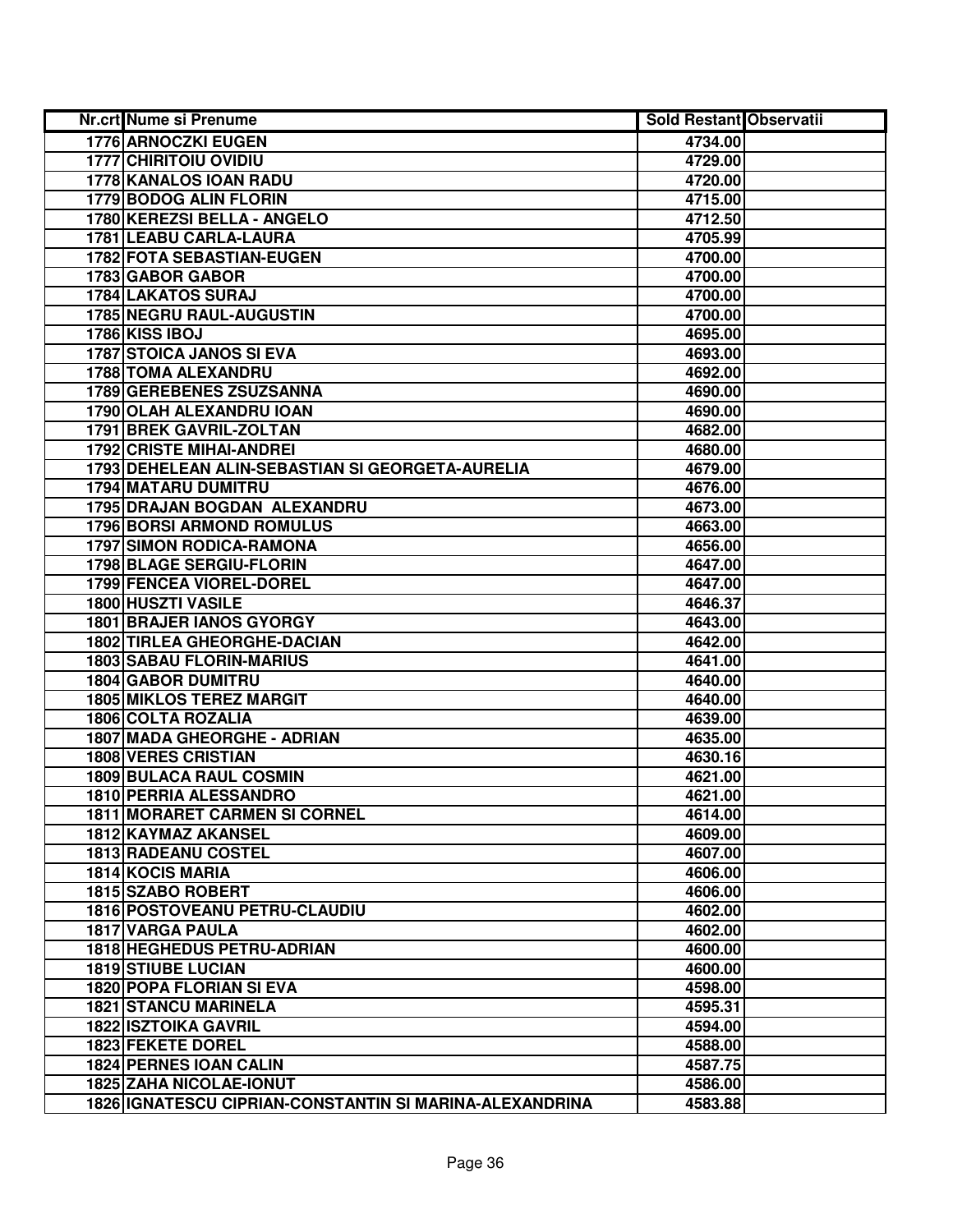| Nr.crt Nume si Prenume                    | <b>Sold Restant Observatii</b> |  |
|-------------------------------------------|--------------------------------|--|
| <b>1827 BURCA LAURA-CRISTINA</b>          | 4573.00                        |  |
| <b>1828 SGINDAR DANIEL</b>                | 4564.50                        |  |
| 1829 TEGLAS MARIA                         | 4563.00                        |  |
| 1830 GABOR GABRIEL                        | 4560.00                        |  |
| 1831 GABOR MARIA                          | 4560.00                        |  |
| 1832 SZABO ISTVAN VALENTIN                | 4560.00                        |  |
| 1833 BODEA DANA-ANCA                      | 4553.60                        |  |
| <b>1834 COSTE ALEXANDRU VASILE</b>        | 4553.00                        |  |
| <b>1835 NAGY FRANCISC</b>                 | 4551.00                        |  |
| 1836 KISKASZA ROBERT                      | 4548.00                        |  |
| 1837 FILIP SIMINA-ANAMARIA                | 4543.00                        |  |
| <b>1838 STROIU VASILE</b>                 | 4539.00                        |  |
| 1839 BARANYKA RUPERT                      | 4536.00                        |  |
| <b>1840 ISZTOIKA LUDOVIC</b>              | 4535.00                        |  |
| <b>1841 LUNG-MITRICA NICHITA</b>          | 4534.00                        |  |
| 1842 MOGA CALIN-PETRICA                   | 4534.00                        |  |
| <b>1843 KOZMA SANDOR LASZLO</b>           | 4533.00                        |  |
| <b>1844 ORBAI EUSEBIU</b>                 | 4530.00                        |  |
| 1845 GROSU CONSTANTIN                     | 4527.00                        |  |
| 1846 HURMUZ DAN                           | 4526.00                        |  |
| <b>1847 BOGARIU ADRIAN-IONEL</b>          | 4520.00                        |  |
| 1848 KERI ZSOLT                           | 4514.00                        |  |
| <b>1849 BIRTA SORIN VASILE SI CLAUDIA</b> | 4509.00                        |  |
| <b>1850 FODOR TIBERIU IOSIF</b>           | 4505.00                        |  |
| 1851 SLAVESCU DAN-ALEXANDRU SI GERZON DA  | 4503.00                        |  |
| 1852 TANC VLAD                            | 4501.00                        |  |
| <b>1853 COCIS CONSTANTIN</b>              | 4500.00                        |  |
| <b>1854 DRUGAS CRISTINA</b>               | 4500.00                        |  |
| <b>1855 HOTEA IONUT-CIPRIAN</b>           | 4500.00                        |  |
| 1856 MURVAI ERZSEBET                      | 4500.00                        |  |
| <b>1857 NEDELCU GEORGIAN</b>              | 4500.00                        |  |
| <b>1858 OTVOS REMUS TIBERIU</b>           | 4500.00                        |  |
| <b>1859 PANTAZI NICOLETA</b>              | 4500.00                        |  |
| <b>1860 SIMON MONIKA-ILONA</b>            | 4500.00                        |  |
| <b>1861 TODINCA ANDREA-MARIA</b>          | 4500.00                        |  |
| 1862 VARGA ILEANA                         | 4500.00                        |  |
| 1863 ISAI OLIMPIU                         | 4496.00                        |  |
| <b>1864 ISTOICA MATEL</b>                 | 4495.00                        |  |
| 1865 GAVRUTA-GAVRAS ALEXANDRA             | 4483.00                        |  |
| <b>1866 KUPE FRANCISC TEODOR</b>          | 4481.00                        |  |
| <b>1867 MATYASI GABOR-ISTVAN</b>          | 4472.00                        |  |
| <b>1868 LAZAR MITICA-FLORENTIN</b>        | 4471.00                        |  |
| 1869 LETEA GHEORGHE CAB. AV.              | 4466.00                        |  |
| 1870 GABOR STEFAN                         | 4465.00                        |  |
| <b>1871 PURIS SIMONA-MIHAELA</b>          | 4464.00                        |  |
| <b>1872 BODOGAI FLORIN-VASILE</b>         | 4456.00                        |  |
| 1873 SION IOAN                            | 4454.00                        |  |
| <b>1874 BOGOSI TIBERIU</b>                | 4451.00                        |  |
| <b>1875 NISTOR JANOS</b>                  | 4449.00                        |  |
| <b>1876 MATYAS IOSIF</b>                  | 4440.00                        |  |
| <b>1877 BALOG GABRIELA LEONTINA</b>       | 4437.00                        |  |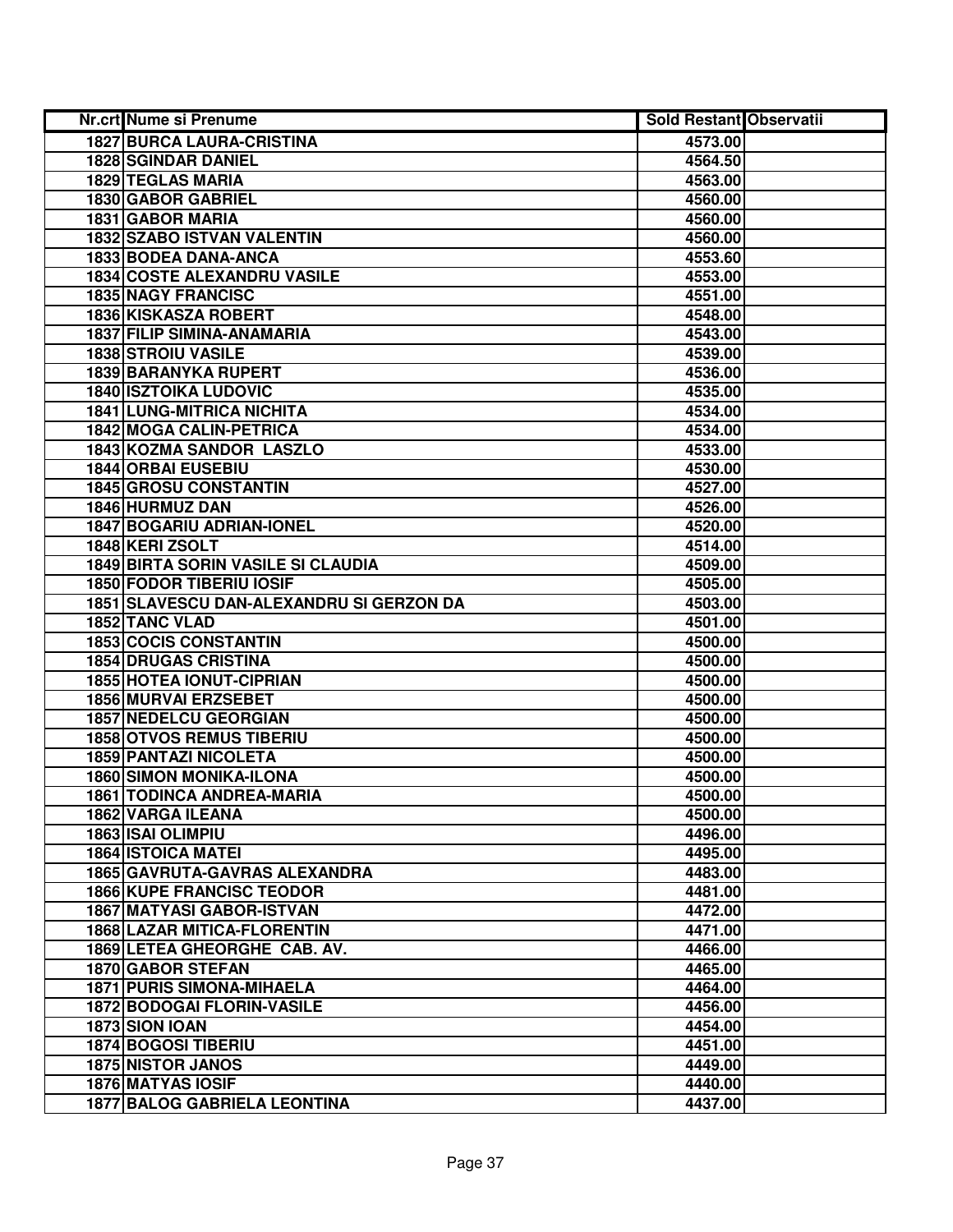| Nr.crt Nume si Prenume                          | <b>Sold Restant Observatii</b> |  |
|-------------------------------------------------|--------------------------------|--|
| 1878 BODEA MARCEL                               | 4434.00                        |  |
| 1879 COTRO VLAD-TUDOR                           | 4432.18                        |  |
| 1880 GABOR RUDI                                 | 4430.00                        |  |
| <b>1881 RAIZI CONSTANTIN CALIN</b>              | 4429.00                        |  |
| <b>1882 DANCIU ADRIAN-CRISTIAN</b>              | 4428.67                        |  |
| 1883 ISZTOICA STEFAN                            | 4423.00                        |  |
| <b>1884 SECAN DANIEL</b>                        | 4423.00                        |  |
| 1885 HAMZA MARIA                                | 4422.41                        |  |
| <b>1886 BOAMBA CRISTIAN OCTAVIAN COSMIN</b>     | 4420.00                        |  |
| <b>1887 MINDRUTIU ROVINO</b>                    | 4420.00                        |  |
| 1888 SZABO SZABOLCS-NORBERT                     | 4420.00                        |  |
| <b>1889 BONATIU MIHAELA SI GHEORGHE</b>         | 4411.00                        |  |
| 1890 OVANESCU CONSTANTIN-CIPRIAN                | 4408.00                        |  |
| <b>1891 HOSU DANIELA</b>                        | 4402.00                        |  |
| 1892 SZASZ PAUL                                 | 4402.00                        |  |
| 1893 KALLAI EVA-PIROSKA                         | 4400.00                        |  |
| 1894 LUNCAN PETRU SORIN                         | 4400.00                        |  |
| 1895 VANDICI IOAN                               | 4400.00                        |  |
| <b>1896 ZAHARIA GRIGORE</b>                     | 4399.50                        |  |
| 1897 SALL MARTA                                 | 4399.00                        |  |
| 1898 NAZIR IRFAN                                | 4395.15                        |  |
| 1899 SABAU LIVIU-MARIAN                         | 4394.00                        |  |
| 1900 CAMPEANU ADRIAN SI MAGHIAR CRISTINA-LAURA  | 4392.00                        |  |
| 1901 KALOZ LAURENTIU                            | 4392.00                        |  |
| 1902 BACIU JOITA                                | 4384.00                        |  |
| 1903 BALAN FLORIN SI ALIZ-VERONIKA              | 4380.00                        |  |
| 1904 GABOR GIZELLA                              | 4380.00                        |  |
| 1905 KERESZTESI AURELIA MIHAELA<br><b>VIERU</b> | 4379.00                        |  |
| <b>1906 DEMIAN ANTONIO</b>                      | 4375.00                        |  |
| 1907 GABOR IANCU                                | 4369.73                        |  |
| 1908 FARAGAU-DIACONESCU GAVRIL-CORNEL           | 4369.00                        |  |
| 1909 SASU SEXTIL RAUL                           | 4368.00                        |  |
| 1910 MARZA ILIE FLORIN                          | 4367.00                        |  |
| 1911 FLOREA MARCEL PASCU                        | 4364.00                        |  |
| 1912 ARDELEAN FLORIN DOREL                      | 4358.00                        |  |
| 1913 GABOR RUPI                                 | 4358.00                        |  |
| <b>1914 LOVAS ELISABETA</b>                     | 4358.00                        |  |
| 1915 TIMAR GABRIELA ANCA                        | 4357.00                        |  |
| <b>1916 VANCIA VALENTIN</b>                     | 4356.00                        |  |
| 1917 GALE ALIN-MARIUS                           | 4355.00                        |  |
| <b>1918 KEREZSI LUIGI GIUSZEPPE</b>             | 4355.00                        |  |
| <b>1919 SARKADI AUGUSTIN-GEZA</b>               | 4355.00                        |  |
| 1920 BALAJ CALIN-SILVIU                         | 4354.79                        |  |
| 1921 BLAGA COSMIN-AURELIAN                      | 4350.00                        |  |
| <b>1922 DINCA VALERICA</b>                      | 4350.00                        |  |
| 1923 VARGA GHEORGHE-PETRU                       | 4349.00                        |  |
| <b>1924 DAVID STELIAN</b>                       | 4348.58                        |  |
| <b>1925 PRECUP VALENTINA-VICTORIA</b>           | 4345.50                        |  |
| <b>1926 BENGA VIOREL</b>                        | 4334.00                        |  |
| <b>1927 FLORIAN GYONGYI TUNDE</b>               | 4332.00                        |  |
| <b>1928 FREUNDLICH ADAM GHEORGHE</b>            | 4332.00                        |  |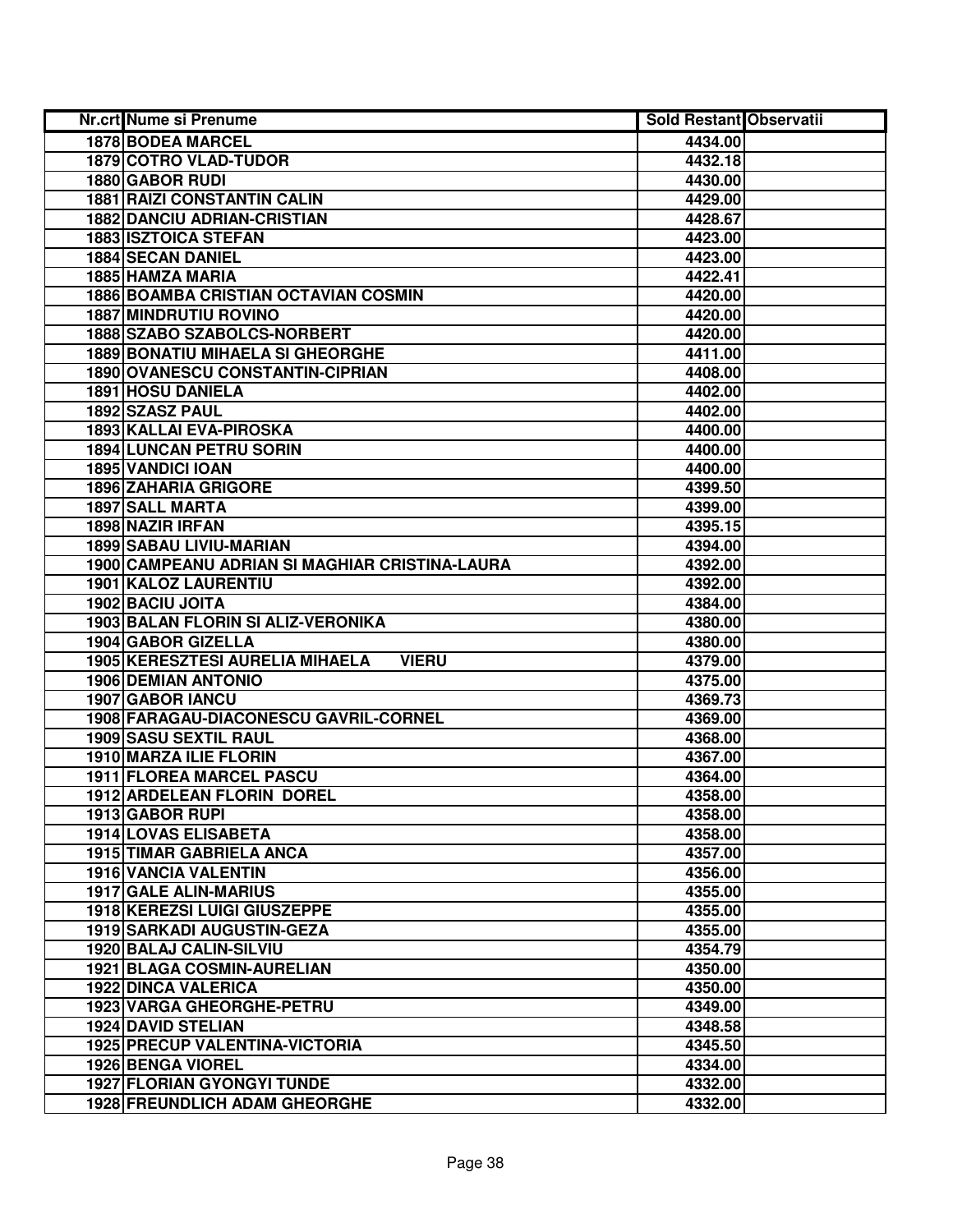| Nr.crt Nume si Prenume                           | <b>Sold Restant Observatii</b> |  |
|--------------------------------------------------|--------------------------------|--|
| <b>1929 MAIER CORNELIU</b>                       | 4331.00                        |  |
| <b>1930 COSTEA MARIUS COSTEL</b>                 | 4330.00                        |  |
| 1931 RACZ SANDOR                                 | 4330.00                        |  |
| 1932 SZABO IOAN                                  | 4330.00                        |  |
| 1933 TICUSAN ANCA-LIVIA                          | 4330.00                        |  |
| 1934 MOHACI JOZSEF-AUGUSTIN                      | 4329.00                        |  |
| 1935 ERDEI ADALBERT                              | 4325.00                        |  |
| 1936 LUPSE CAMELIA-MARIANA                       | 4322.00                        |  |
| <b>1937 LYBERIOU MAGDALINI</b>                   | 4319.00                        |  |
| 1938 VARGA ALEXANDRU-GYULA                       | 4317.00                        |  |
| <b>1939 CRISTEA CATALIN</b>                      | 4315.00                        |  |
| 1940 RADU VLAD-IONUT                             | 4314.00                        |  |
| 1941 SZABO CSABA SI LUIZA-MARGARETA              | 4312.00                        |  |
| 1942 SAVA GEORGE-ALEXANDRU                       | 4311.00                        |  |
| <b>1943 VENTEL KALMAN</b>                        | 4310.00                        |  |
| 1944 BOTA MARIUS-SORIN-OVIDIU                    | 4305.00                        |  |
| 1945 TRIFAN CAROL                                | 4302.50                        |  |
| <b>1946 BOUZIANE MOHAMED AMINE</b>               | 4300.00                        |  |
| <b>1947 FORIS ISTVAN</b>                         | 4300.00                        |  |
| 1948 PENZES IRINA                                | 4298.00                        |  |
| 1949 MODOG ROMEO-FELIX                           | 4294.00                        |  |
| 1950 OTVOS ANDREI-NORBERT                        | 4291.00                        |  |
| 1951 KHOVANYECZ MILAN                            | 4290.00                        |  |
| 1952 SZABO ADALBERT                              | 4290.00                        |  |
| 1953 GANEA GHEORGHE                              | 4289.00                        |  |
| 1954 CSERNA ADRIAN-FLORIN                        | 4282.00                        |  |
| 1955 CABINET DE AVOCATURA- LAZEA COSMIN          | 4276.00                        |  |
| 1956 COITA STEFAN MARIUS DA MARIO I I            | 4276.00                        |  |
| <b>1957 MOLDOVAN LUCICA</b>                      | 4270.00                        |  |
| <b>1958 POPA ADRIAN FLORIN</b>                   | 4270.00                        |  |
| 1959 SZEKELY ZOLTAN-ATTILA                       | 4268.00                        |  |
| <b>1960 INVERARDI FULVIO</b>                     | 4265.00                        |  |
| 1961 CERNAU MARIA                                | 4263.00                        |  |
| <b>1962 SFERLE VIOREL SI MARIA</b>               | 4262.00                        |  |
| 1963 IONUT IOAN                                  | 4260.00                        |  |
| <b>1964 ROSTAS IONAT</b>                         | 4259.00                        |  |
| <b>1965 SZONDI EDITH</b>                         | 4256.00                        |  |
| <b>1966 FURTOS TEODOR MARIN</b>                  | 4253.00                        |  |
| <b>1967 PUSCAS MARIA</b>                         | 4250.00                        |  |
| 1968 ROSTAS LAURA                                | 4245.00                        |  |
| 1969 GYERMAN FLORIN - SORIN SI NADIA-LAURA-MARIA | 4241.00                        |  |
| 1970 CABA ADELA-SIMONA                           | 4240.00                        |  |
| <b>1971 TANASE DORIAN</b>                        | 4240.00                        |  |
| <b>1972 MATEI SERGIU</b>                         | 4235.00                        |  |
| 1973 BROINAS ALEXANDRU MIHAI                     | 4228.00                        |  |
| 1974 AMBRUZS FRANCISC CSABA SI KATALIN           | 4227.00                        |  |
| <b>1975 NEMCEA FLORIAN</b>                       | 4225.00                        |  |
| 1976 MOHAMMED ELSAYED ANSAF ABDELLAH             | 4222.00                        |  |
| 1977 RETEG ROMEO-LASZLO                          | 4219.00                        |  |
| 1978 CICU VASILE-DANIEL                          | 4216.00                        |  |
| 1979 CODRIEAN VASILE-TEODOR                      | 4213.25                        |  |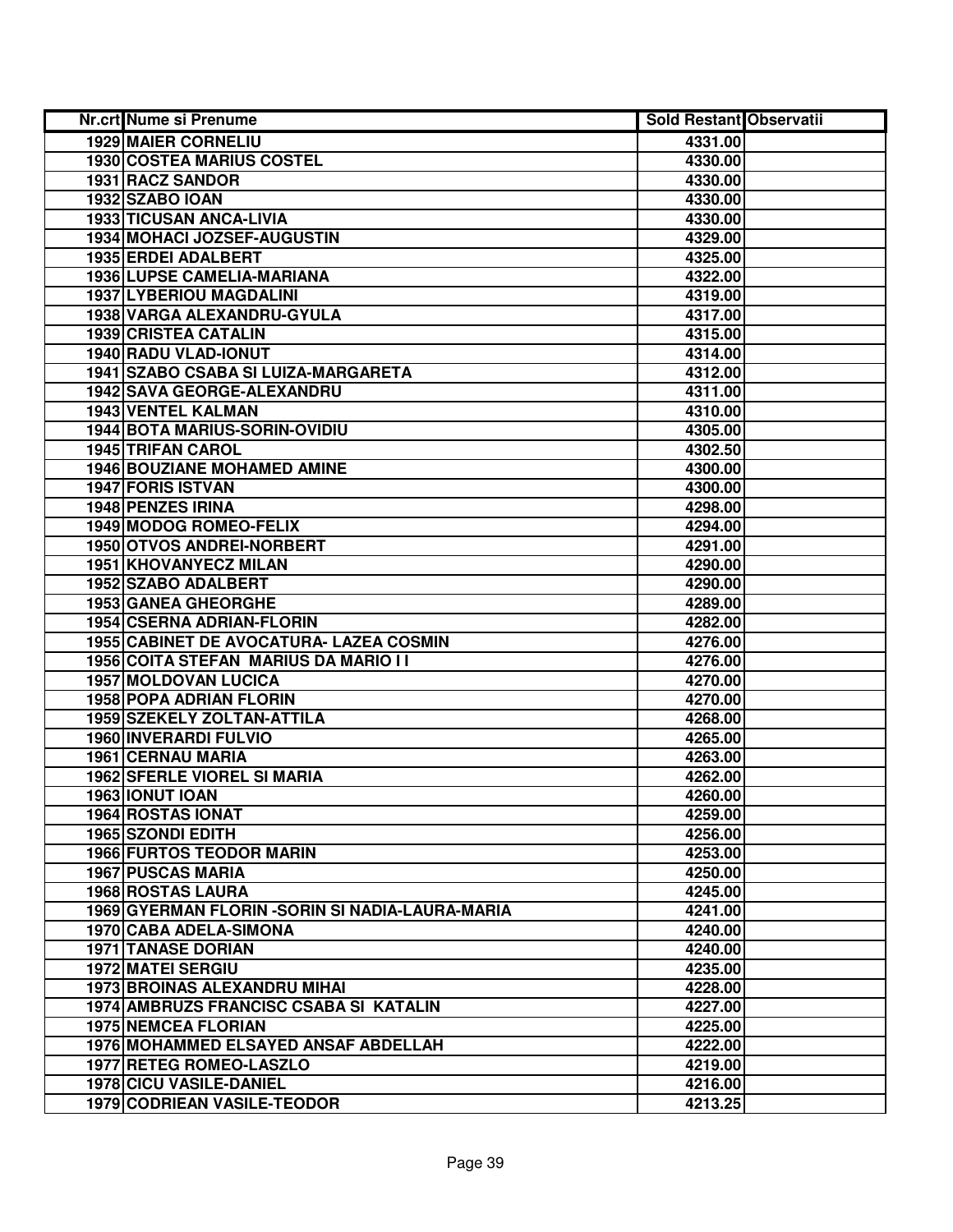| <b>Nr.crt Nume si Prenume</b>               | <b>Sold Restant Observatii</b> |  |
|---------------------------------------------|--------------------------------|--|
| 1980 HORVATH GIZELLA                        | 4210.00                        |  |
| <b>1981 CIRIL GABRIEL-FLORIN</b>            | 4209.00                        |  |
| <b>1982 CHEREGI FLORIN-MARIUS</b>           | 4208.00                        |  |
| 1983 TIRBAN-ZAHA AUREL-MATEL                | 4205.00                        |  |
| <b>1984 CIPCIRI ADRIAN-SORIN SI LILIANA</b> | 4203.00                        |  |
| 1985 BUNGAU GHEORGHE-IOAN                   | 4200.00                        |  |
| 1986 GABOR RITA MANDRA                      | 4200.00                        |  |
| 1987 HANGA ANA-VOICHITA                     | 4200.00                        |  |
| 1988 ANTOCI IONUT                           | 4199.83                        |  |
| <b>1989 DRIMBAU IOAN-NICOLAE</b>            | 4197.00                        |  |
| <b>1990 PIRTEA PAUL-RAZVAN</b>              | 4195.00                        |  |
| 1991 CIOCOIU IONEL SI GABRIELA              | 4190.20                        |  |
| <b>1992 COVACI DANIEL VISINEL</b>           | 4190.00                        |  |
| 1993 BOLOJAN FLORIN-CRISTIAN                | 4189.00                        |  |
| 1994 LAZA LUCIAN                            | 4180.00                        |  |
| <b>1995 ILISIE FLORIN NICOLAE</b>           | 4171.09                        |  |
| 1996 SFERLE DANIEL                          | 4170.00                        |  |
| <b>1997 FECHETE MARGARETA</b>               | 4167.00                        |  |
| 1998 BUMB JOZSEF                            | 4165.00                        |  |
| <b>1999 TONT GOMBOS FLORIAN</b>             | 4159.00                        |  |
| 2000 IMECS MARIA                            | 4152.00                        |  |
| 2001 BORA SORIN-IOSIF                       | 4150.00                        |  |
| 2002 JUDEA IOAN                             | 4140.00                        |  |
| 2003 POPOVICI IOAN-FLORIN                   | 4139.00                        |  |
| 2004 ROSTAS CAROLINA                        | 4138.00                        |  |
| 2005 CAB.AVOCATIAL MAN COSMIN               | 4137.00                        |  |
| 2006 MITAN IOANA                            | 4137.00                        |  |
| 2007 TITI ADALBERT                          | 4135.96                        |  |
| 2008 MEZEI ANDREI IOSIF SI VIOLA-MARIA      | 4135.00                        |  |
| 2009 TELEKI MIHAI-ROBERT-SAMUIL             | 4133.00                        |  |
| 2010 MATE LUDOVIC                           | 4132.60                        |  |
| 2011 ONCZ ROBERT-ROLAND                     | 4132.00                        |  |
| 2012 POPA DANIELA VIOLETA                   | 4131.00                        |  |
| 2013 KOVACS DAVID-GYORGY                    | 4130.00                        |  |
| <b>2014 MORARU CIPRIAN MARIAN</b>           | 4130.00                        |  |
| 2015 FODOR FLAVIUS COSMIN                   | 4127.00                        |  |
| 2016 BELCE DANIELA                          | 4124.00                        |  |
| 2017 SARKADI ATTILA                         | 4124.00                        |  |
| 2018 BOSZORMENYI BRIGITTA                   | 4120.00                        |  |
| 2019 ERDEI GHEORGHE                         | 4120.00                        |  |
| 2020 ROSTAS MATE                            | 4115.00                        |  |
| 2021 PETRILA RAMONA-IOANA                   | 4113.88                        |  |
| 2022 PAUL TEODOR SI ELISABETA               | 4108.00                        |  |
| 2023 POCSE ILEANA-LUCIA                     | 4105.00                        |  |
| 2024 CALIN VASILE                           | 4104.00                        |  |
| 2025 MITRASCA ANDREI-NICOLAE                | 4104.00                        |  |
| 2026 KUN SANDOR-VIKTOR                      | 4100.00                        |  |
| 2027 TAMAS IOSIF                            | 4100.00                        |  |
| 2028 GHERGHEV DANIELA AURELIA               | 4098.00                        |  |
| 2029 SZIKI IBOLYA SI LUDOVIC                | 4097.00                        |  |
| 2030 BATRANA POPA OVIDIU                    | 4095.00                        |  |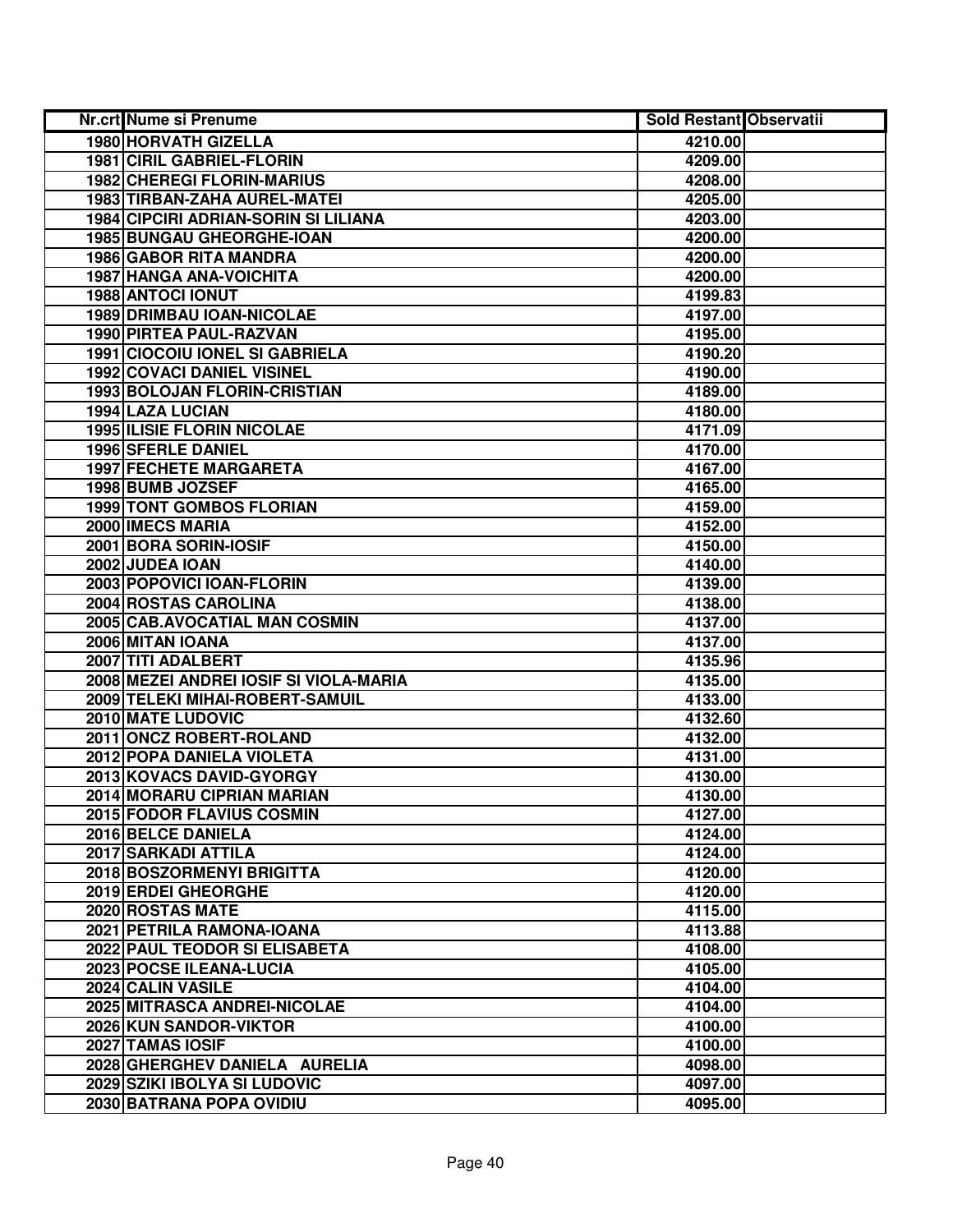| Nr.crt Nume si Prenume              | Sold Restant Observatii |  |
|-------------------------------------|-------------------------|--|
| 2031 ILLE ANDREI-TUDOR              | 4094.00                 |  |
| 2032 P.F.A. CUCURUZAN OVIDIU        | 4094.00                 |  |
| 2033 VLAS MARIAN-MANUEL             | 4089.00                 |  |
| 2034 SAS RAZVAN                     | 4088.00                 |  |
| 2035 KAPALAI ZSOLT-ARPAD            | 4086.00                 |  |
| 2036 BARBES DIXINA                  | 4085.00                 |  |
| 2037 MEGYERI ATTILA                 | 4085.00                 |  |
| 2038 SERES FLORIN CALIN             | 4083.00                 |  |
| 2039 VIDICAN ADRIAN                 | 4080.00                 |  |
| 2040 CHIRILA MIRCEA GEORGE          | 4079.00                 |  |
| 2041 BALINT DAVID                   | 4076.00                 |  |
| 2042 DAN IOSIF ATTILA               | 4075.72                 |  |
| 2043 FLUIERAS TEODOR-LEONTIN        | 4075.00                 |  |
| 2044 SERBAN MIHAI CLAUDIU           | 4074.00                 |  |
| 2045 TOTH VASILE                    | 4073.76                 |  |
| 2046 MOLNAR CAROL LADISLAU          | 4073.00                 |  |
| 2047 DOMBI ALEX-LUCIAN              | 4071.00                 |  |
| 2048 NAGY NOEMI                     | 4070.00                 |  |
| 2049 MIKLOS MATEI                   | 4067.00                 |  |
| 2050 BUNGAU MARIAN-CRISTIAN         | 4066.00                 |  |
| 2051 IOJA CLAUDIA DANIELA           | 4066.00                 |  |
| 2052 LAZAU CIPRIAN VLADUT           | 4066.00                 |  |
| 2053 PETRISOR DANIEL-PETRU SI DIANA | 4066.00                 |  |
| <b>2054 LAL IOAN</b>                | 4063.00                 |  |
| 2055 KOVACS LADISLAU DESIDERIU      | 4057.00                 |  |
| 2056 COMAN MONIKA                   | 4052.94                 |  |
| 2057 SARKADI EMIL                   | 4050.00                 |  |
| 2058 BODOG IOAN                     | 4049.48                 |  |
| 2059 CAMPEAN MIRCEA-COSMIN          | 4046.00                 |  |
| 2060 DURGHEU MIRCEA IONEL           | 4043.00                 |  |
| 2061 POP FLORIAN                    | 4043.00                 |  |
| 2062 BOKA IOZSEF                    | 4041.00                 |  |
| 2063 HAVA ALEXANDRU-IOAN            | 4040.00                 |  |
| <b>2064 VLADESAN NICODIM</b>        | 4040.00                 |  |
| 2065 BARATI ENEAS                   | 4038.00                 |  |
| 2066 CAB.AVOCAT SALLAK STEFAN       | 4036.00                 |  |
| 2067 BRSTYAK LEONA                  | 4035.00                 |  |
| 2068 GABOR IANCU                    | 4030.00                 |  |
| 2069 OPRIS TRAIAN MIREL             | 4029.00                 |  |
| 2070 CADAR ADRIAN                   | 4025.00                 |  |
| 2071 HORVATH ADALBERT               | 4025.00                 |  |
| 2072 LAKATOS RITA                   | 4025.00                 |  |
| 2073 KOVACS PETER SI DOINA          | 4024.00                 |  |
| 2074 SAMU IVAN                      | 4022.50                 |  |
| 2075 BUIE GIGEL-MIREL               | 4016.00                 |  |
| 2076 GABOR IOAN                     | 4014.00                 |  |
| 2077 POPA ROMEO                     | 4013.00                 |  |
| 2078 MARCU GHEORGHE                 | 4011.54                 |  |
| 2079 BOGDAN DOREL GAVRIL            | 4007.00                 |  |
| 2080 MARIAN IOACHIM-DOREL           | 4006.00                 |  |
| 2081 BALOG ISTVAN                   | 4000.00                 |  |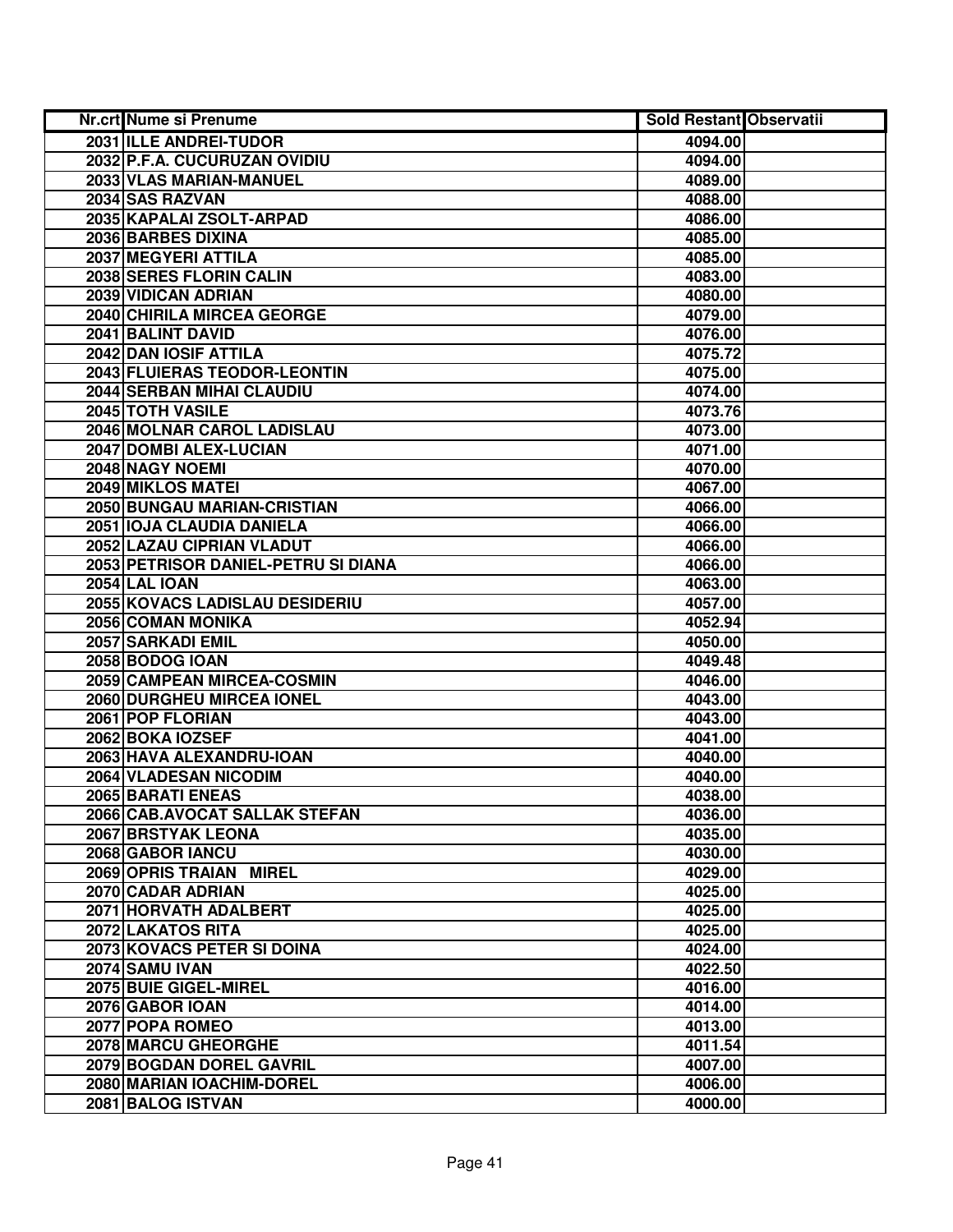| Nr.crt Nume si Prenume                    | <b>Sold Restant Observatii</b> |  |
|-------------------------------------------|--------------------------------|--|
| 2082 BALOGH RUDOLF KAJCZA MONICA          | 4000.00                        |  |
| 2083 BANYAI ARPAD ALBERT                  | 4000.00                        |  |
| 2084 BENTE CALIN-FLORIN                   | 4000.00                        |  |
| 2085 BIRO ZSOLT                           | 4000.00                        |  |
| 2086 BLAGE CAMELIA-BIANCA                 | 4000.00                        |  |
| 2087 BOCSA TIBERIU MIHAI                  | 4000.00                        |  |
| 2088 BOGA CLEMENTINTA GABRIELA            | 4000.00                        |  |
| 2089 BORA CIPRIAN                         | 4000.00                        |  |
| 2090 BOROS ANA INTREPRINDERE INDIVIDUALA  | 4000.00                        |  |
| <b>2091 BUT GHEORGHE SI DACIAN JULIEN</b> | 4000.00                        |  |
| 2092 CAMPAN NELU-FLORIN                   | 4000.00                        |  |
| <b>2093 CAVUS CIHAN ISKENDER</b>          | 4000.00                        |  |
| <b>2094 CORBEANU MIRCEA RAUL</b>          | 4000.00                        |  |
| 2095 COZMA FLORIN VALENTIN                | 4000.00                        |  |
| 2096 COZMI EMIL                           | 4000.00                        |  |
| 2097 DIMKOVSKI DRAGAN                     | 4000.00                        |  |
| 2098 GABOR KATALIN                        | 4000.00                        |  |
| 2099 GABOR MANDRA                         | 4000.00                        |  |
| 2100 GHERGHELEINIC DIANA-TEODORA          | 4000.00                        |  |
| 2101 GUI MARIA- NATALIA                   | 4000.00                        |  |
| 2102 GYORFI OVIDIU-LIVIU                  | 4000.00                        |  |
| 2103 HAMZA ZOLTAN-LASZLO                  | 4000.00                        |  |
| 2104 HANIS LASZLO                         | 4000.00                        |  |
| 2105 HAPA ECATERINA                       | 4000.00                        |  |
| 2106 HERMAN CIPRIAN MARIUS                | 4000.00                        |  |
| 2107 HOFFMAN CSABA-LEVENTE                | 4000.00                        |  |
| 2108 KISS ISTVAN-IOZSEF                   | 4000.00                        |  |
| 2109 KUDELASZ LEVENTE-TIBOR               | 4000.00                        |  |
| 2110 LAZAR ILDIKO                         | 4000.00                        |  |
| 2111 LENCAR IONUT                         | 4000.00                        |  |
| 2112 MARC IONELA                          | 4000.00                        |  |
| 2113 MARIS RADU ALEXANDRU                 | 4000.00                        |  |
| 2114 MOHOLEA CARMEN-LAURA                 | 4000.00                        |  |
| 2115 MOLDOVAN FLORIN                      | 4000.00                        |  |
| 2116 MOLDOVAN HORIA-LUCIAN                | 4000.00                        |  |
| 2117 NEGRUTI RODICA ELIZA                 | 4000.00                        |  |
| 2118 PATCAS MIRELA EMILIA                 | 4000.00                        |  |
| 2119 PETRICA ALINA RAMONA                 | 4000.00                        |  |
| 2120 POPA OCTAVIAN FLORIN                 | 4000.00                        |  |
| 2121 RIDY ILDIKO-MARGIT                   | 4000.00                        |  |
| 2122 ROMOCEA ELISAVETA                    | 4000.00                        |  |
| 2123 RUS ANIKO                            | 4000.00                        |  |
| 2124 SARATOC DANIEL-IOAN                  | 4000.00                        |  |
| 2125 SAS FERENC                           | 4000.00                        |  |
| 2126 SCORTE FLORIAN                       | 4000.00                        |  |
| 2127 SECAN ADRIANA-MIHAELA                | 4000.00                        |  |
| 2128 SEICHE FLORIN                        | 4000.00                        |  |
| 2129 SULE ANDREI SI ANDREA-ECATERINA      | 4000.00                        |  |
| 2130 TIBU DOINA OTILIA                    | 4000.00                        |  |
| 2131 TIGAN ANDA-CLAUDIA                   | 4000.00                        |  |
| 2132 TOTOS FERENC-ATTILA                  | 4000.00                        |  |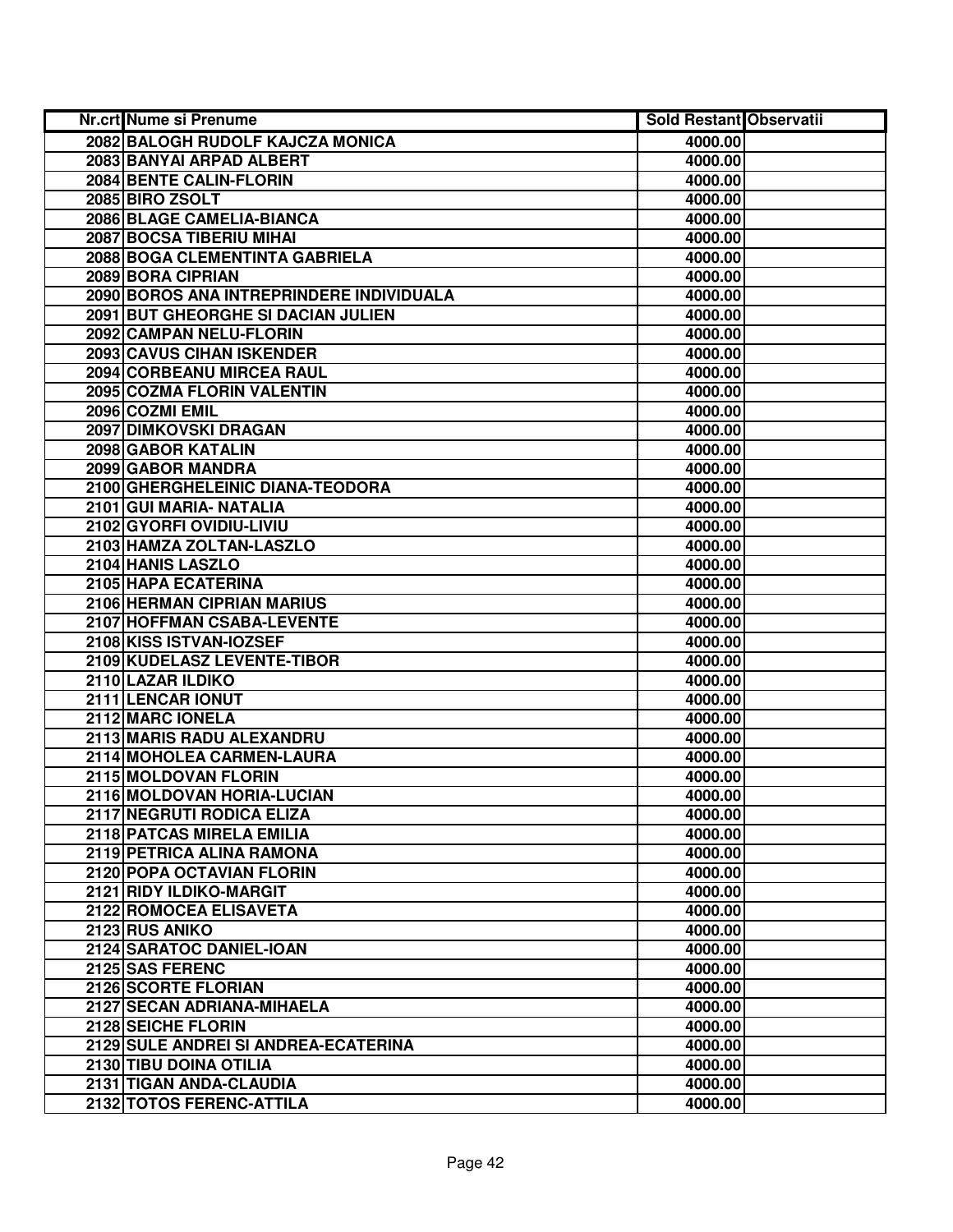| Nr.crt Nume si Prenume         | <b>Sold Restant Observatii</b> |  |
|--------------------------------|--------------------------------|--|
| 2133 VANCEA ALIN DANIEL        | 4000.00                        |  |
| 2134 VARGA AUGUSTIN ADRIAN     | 4000.00                        |  |
| 2135 ZANGRANDO ORIANO          | 4000.00                        |  |
| 2136 GERGYELY LAJOS            | 3999.00                        |  |
| 2137 LAKATOS ALEXANDRU         | 3998.00                        |  |
| 2138 DRAGAN CARMEN-ADRIANA     | 3994.00                        |  |
| 2139 MARCON DANIEL             | 3994.00                        |  |
| 2140 SIDOR CALIN               | 3993.87                        |  |
| 2141 BARNA GHEORGHE            | 3993.00                        |  |
| 2142 TOCAIU IOAN               | 3993.00                        |  |
| 2143 KENCSE RENATA             | 3992.00                        |  |
| 2144 ROSSI STEFAN-LEONTIN      | 3992.00                        |  |
| 2145 MATEA MARGARETA-EVA       | 3987.12                        |  |
| 2146 ONICA CARMEN-SIMONA       | 3984.00                        |  |
| 2147 TOROK TAMAS GYULA         | 3982.50                        |  |
| 2148 GYORGY-CSAKI SANDOR       | 3979.00                        |  |
| 2149 BUNDEA ALEXANDRU MIHAI    | 3973.00                        |  |
| 2150 PALADE PAULA ALEXANDRA    | 3972.00                        |  |
| 2151 BARANKA CATALINA          | 3968.00                        |  |
| 2152 CHERELEU DUMITRU-ADRIAN   | 3964.00                        |  |
| 2153 NAGY ANDREI MIHAI         | 3964.00                        |  |
| 2154 OLAH KRISZTIAN IMRE       | 3964.00                        |  |
| 2155 QUESLATI NESRINE          | 3963.00                        |  |
| 2156 SACACI ALEXANDRU-MARCEL   | 3961.00                        |  |
| 2157 SZTOIKA GABOR             | 3961.00                        |  |
| 2158 VERES MIHAI               | 3960.00                        |  |
| 2159 POSTOL STEFAN-VASILE      | 3958.00                        |  |
| 2160 FOGHIS CATALIN-FLORIN     | 3956.00                        |  |
| 2161 ROSEL SANDOR              | 3951.00                        |  |
| 2162 BARANKA RUPI              | 3950.00                        |  |
| 2163 COCIUBEI DUMITRU CLAUDIU  | 3946.00                        |  |
| 2164 KARACSONYI CONSTANTIN     | 3946.00                        |  |
| 2165 JOREANU VEACESLAV         | 3944.00                        |  |
| 2166 MAGYARI ROBERT-STEFAN     | 3942.00                        |  |
| 2167 POPOVICI GEORGE ALEX      | 3940.00                        |  |
| 2168 TABUS VIORICA             | 3936.00                        |  |
| 2169 MATIU IONEL OVIDIU        | 3931.00                        |  |
| 2170 COHAN ANNA-BELLA-YAHEL    | 3930.00                        |  |
| 2171 VIDICAN MARIUS SI FELICIA | 3927.00                        |  |
| 2172 VILCEANU MIHAI-SORIN      | 3923.00                        |  |
| 2173 GAL LEVENTE-LUDOVIC       | 3922.00                        |  |
| 2174 GABOR MARTIN              | 3920.00                        |  |
| 2175 MARCON VASILE GHEORGHE    | 3920.00                        |  |
| 2176 CRISAN DORIN              | 3918.00                        |  |
| 2177 ZAH-MANEA DANIEL-AVRAM    | 3917.00                        |  |
| 2178 BUZAS STEFAN              | 3915.00                        |  |
| 2179 VARGA ROMULUS             | 3914.00                        |  |
| 2180 IOVANOVICI MILAN IONUT    | 3913.40                        |  |
| 2181 TURCITU DUMITRU           | 3902.00                        |  |
| 2182 OLAH ALEXANDRU-REMUS      | 3900.00                        |  |
| 2183 ONITA TRAIAN              | 3900.00                        |  |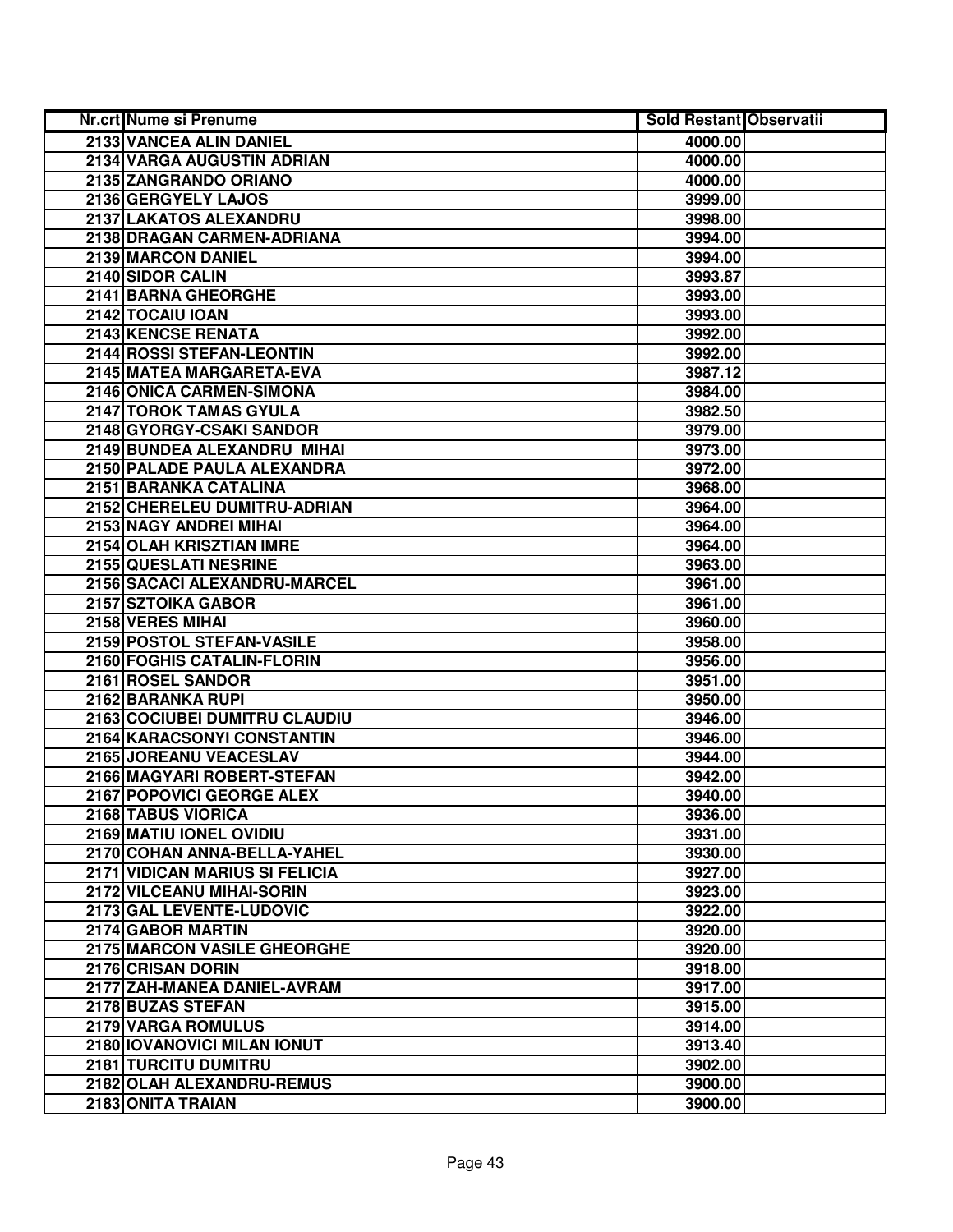| <b>Nr.crt Nume si Prenume</b>        | <b>Sold Restant Observatii</b> |  |
|--------------------------------------|--------------------------------|--|
| 2184 SCORTARI ILIE-CONSTANTIN        | 3899.00                        |  |
| 2185 GUI ADRIAN-ALEXANDRU            | 3897.00                        |  |
| 2186 BORODAN FLORIN                  | 3895.00                        |  |
| 2187 VIDICAN MARIUS-COSMIN           | 3895.00                        |  |
| 2188 BOLOGAN DANIELA-CARMEN          | 3894.00                        |  |
| 2189 FLORINCUTA GEORGIANA-LAURA      | 3891.95                        |  |
| 2190 LUKACS BELA ANDRAS              | 3890.00                        |  |
| 2191 POPESCU SERGIU-RAUL             | 3889.00                        |  |
| 2192 AVRAM IONUT LAVINIU             | 3887.00                        |  |
| 2193 BARANKA GAVRILA                 | 3881.00                        |  |
| 2194 DOBAI MARIANA                   | 3880.00                        |  |
| 2195 MARTIN IOAN                     | 3879.00                        |  |
| 2196 BLAGE IOAN NICOLAE              | 3878.00                        |  |
| 2197 GABOR GABORE SI ROZALIA         | 3874.00                        |  |
| 2198 POP DUMITRU SI ANA              | 3874.00                        |  |
| 2199 CODREA MARIAN VIOREL EMIL IONEL | 3872.00                        |  |
| 2200 LADANYI TIBOR-ISTVAN            | 3872.00                        |  |
| 2201 TAMAS IOANA-ANAMARIA            | 3872.00                        |  |
| 2202 BONCE ALIN                      | 3871.00                        |  |
| 2203 GNATESCU DEZIDERIU ROBERT       | 3868.94                        |  |
| 2204 LASCU EUGEN                     | 3867.98                        |  |
| 2205 LORINCZY FRANCISC - ALEXANDRU   | 3866.00                        |  |
| 2206 VARGA ALIN-COSMIN               | 3865.50                        |  |
| 2207 KISS GEORGIANA                  | 3863.36                        |  |
| 2208 NEGRUT DAN-SILVIU               | 3862.00                        |  |
| 2209 FLOREA DAN EUSEBIU              | 3860.00                        |  |
| 2210 URDE CRISTIAN-GHEORGHE          | 3860.00                        |  |
| 2211 BAICAN FLORIN-VASILE            | 3857.00                        |  |
| 2212 BEDO ERIKA-REKA                 | 3854.00                        |  |
| 2213 NAGY-PRATA GABRIELA             | 3853.25                        |  |
| 2214 BALOG GHEORGHE-ROMEO            | 3853.00                        |  |
| 2215 JUNJAN RAUL-CLAUDIU             | 3852.00                        |  |
| 2216 LUNGU IGOR-DUMITRU              | 3850.00                        |  |
| 2217 MUDURA ALIN IOAN                | 3848.00                        |  |
| 2218 PENTEK LADISLAU                 | 3847.00                        |  |
| 2219 LACATUS FLORIAN                 | 3845.00                        |  |
| 2220 LINGURAR TRAIAN                 | 3844.00                        |  |
| 2221 KOVACS OLIVER                   | 3842.00                        |  |
| 2222 SZTANKOVITS ALEXANDRU           | 3842.00                        |  |
| 2223 MARINCAS SZILVIA                | 3837.00                        |  |
| 2224 GEREBENES LUDOVIC               | 3835.52                        |  |
| 2225 GABOR STEFAN-SAMUEL             | 3832.58                        |  |
| 2226 GHETIVU VICTOR                  | 3827.00                        |  |
| 2227 TUSA CLAUDIU-CATALIN            | 3825.00                        |  |
| 2228 COSTIN SORIN - DAN              | 3815.00                        |  |
| 2229 PETRAS MATEI-SEBASTIAN          | 3813.00                        |  |
| 2230 GRAUR MARIANA                   | 3810.00                        |  |
| 2231 SILADI MARIUS-NICOLAE           | 3810.00                        |  |
| 2232 VARGA SIMION                    | 3808.00                        |  |
| 2233 COITA ADRIAN CALIN              | 3805.00                        |  |
| 2234 SCORTEA COSMIN-GHEORGHE         | 3804.00                        |  |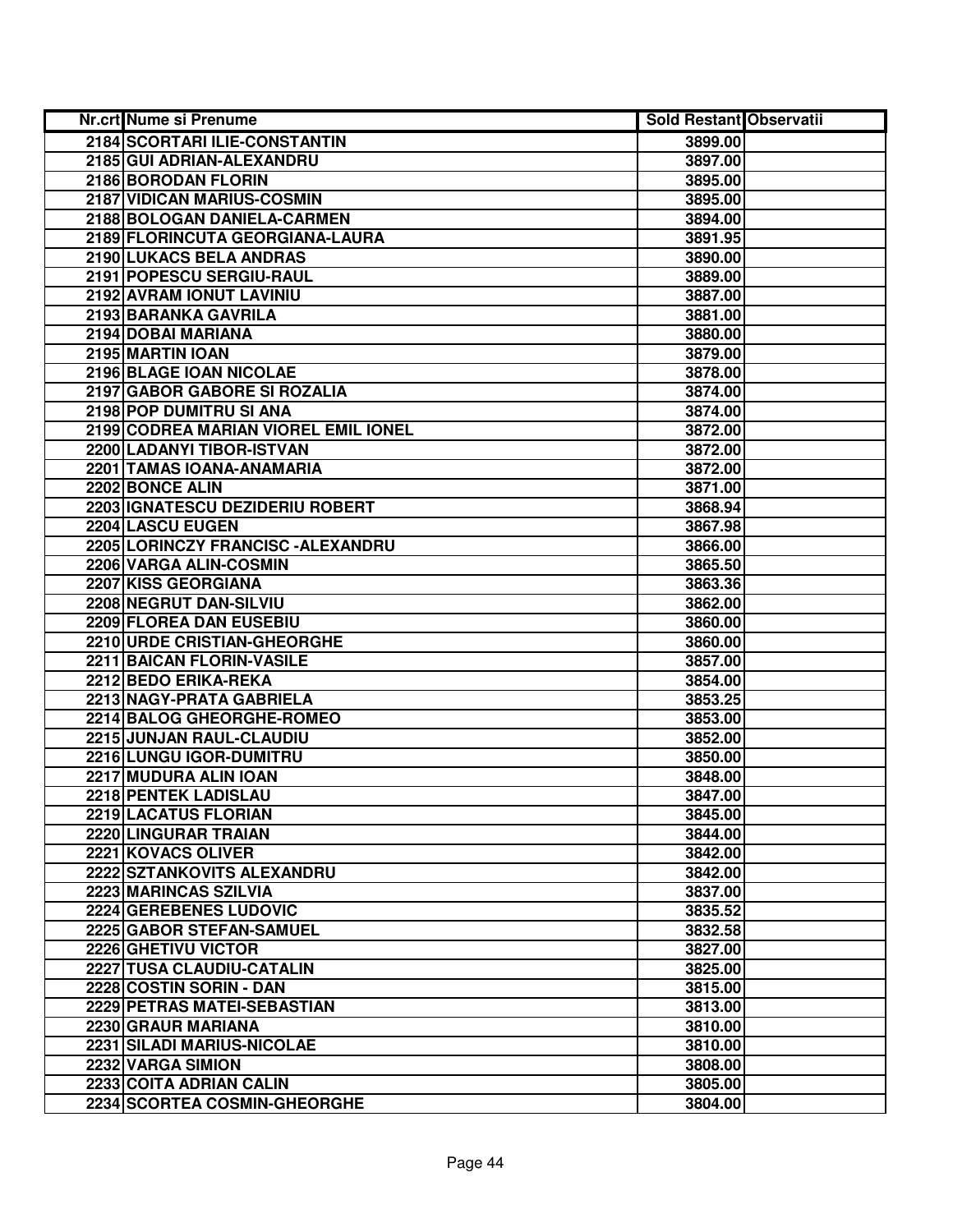| Nr.crt Nume si Prenume                           | <b>Sold Restant Observatii</b> |  |
|--------------------------------------------------|--------------------------------|--|
| 2235 LUPARU ALEXANDRINA                          | 3803.00                        |  |
| 2236 SZENTGYORGYI LASZLO                         | 3802.00                        |  |
| 2237 BAYCZAR FERENCZ                             | 3800.00                        |  |
| 2238 DONEI EVA ECATERINA                         | 3800.00                        |  |
| 2239 PFA TUDOSE MIRCEA                           | 3800.00                        |  |
| 2240 IOVA CIPRIAN NICOLAE                        | 3799.00                        |  |
| 2241 SZUCS GYULA-ATTILA                          | 3797.96                        |  |
| <b>2242 MAGHIAR GHEORGHE-MIHAI</b>               | 3795.00                        |  |
| 2243 FLORIAN IOSIF                               | 3794.00                        |  |
| 2244 KELEMEN S. LASZLO INTREPRINDERE INDIVIDUALA | 3794.00                        |  |
| 2245 CZAPP IOSIF                                 | 3792.70                        |  |
| 2246 BAHICA VASILE                               | 3790.00                        |  |
| 2247 GEREBENES RUDI                              | 3790.00                        |  |
| 2248 LARINT IOAN                                 | 3787.00                        |  |
| 2249 MERCSANYI IOSIF                             | 3784.00                        |  |
| 2250 MIHELE NICOLAE                              | 3783.00                        |  |
| 2251 POP ALINA-DORINA                            | 3778.00                        |  |
| 2252 VERES IOAN                                  | 3778.00                        |  |
| 2253 NISTOR BIANCA                               | 3777.34                        |  |
| 2254 MOLNAR KAROLY                               | 3775.50                        |  |
| 2255 MUNTEANU DOINA                              | 3774.00                        |  |
| 2256 ARDELEAN IOAN CALIN                         | 3771.00                        |  |
| 2257 MADA LUCIAN                                 | 3770.00                        |  |
| 2258 POPP GHEORGHE CAROL                         | 3768.00                        |  |
| 2259 LAZA LIVIU                                  | 3762.25                        |  |
| 2260 HORVATH GEZA-ROBERT                         | 3760.00                        |  |
| 2261 PATO FERENC - LASZLO                        | 3760.00                        |  |
| 2262 TRIPP ADRIAN-IOAN                           | 3760.00                        |  |
| 2263 SZABO GABOR                                 | 3753.00                        |  |
| 2264 BURCEA RUPI                                 | 3750.00                        |  |
| 2265 GABORAS SANDOR                              | 3750.00                        |  |
| 2266 SZTOJKA KLARA                               | 3750.00                        |  |
| 2267 BODOG CRISTIAN                              | 3738.00                        |  |
| 2268 ANDOR ALEXANDRU SI TEODORA                  | 3737.00                        |  |
| 2269 SABAU SEBASTIAN CALIN                       | 3734.00                        |  |
| 2270 KURUCZ LASZLO                               | 3730.00                        |  |
| 2271 MODA SANDOR                                 | 3725.00                        |  |
| <b>2272 SARCA EUGENIA</b>                        | 3723.00                        |  |
| 2273 ESER REMZI                                  | 3719.00                        |  |
| 2274 MATEI ADRIAN GHEORGHE                       | 3717.00                        |  |
| 2275 MESTER JOZSEF-CSABA                         | 3713.00                        |  |
| 2276 ISTOICA IANCU                               | 3711.00                        |  |
| 2277 ISTOICA STEFAN                              | 3709.55                        |  |
| 2278 SZIME-NECHIFOR RENATO-GABRIEL               | 3709.00                        |  |
| 2279 CRETU IONEL                                 | 3708.00                        |  |
| 2280 VLADICA GHEORGHE SI DANIELA                 | 3707.00                        |  |
| <b>2281 TUDUCE TRAIAN GEORGE</b>                 | 3702.00                        |  |
| 2282 DRONCA DACIAN-NICOLAE                       | 3700.00                        |  |
| 2283 GABOR GETA                                  | 3700.00                        |  |
| 2284 GABOR MARIA                                 | 3700.00                        |  |
| 2285 KOVACI GABRIEL                              | 3700.00                        |  |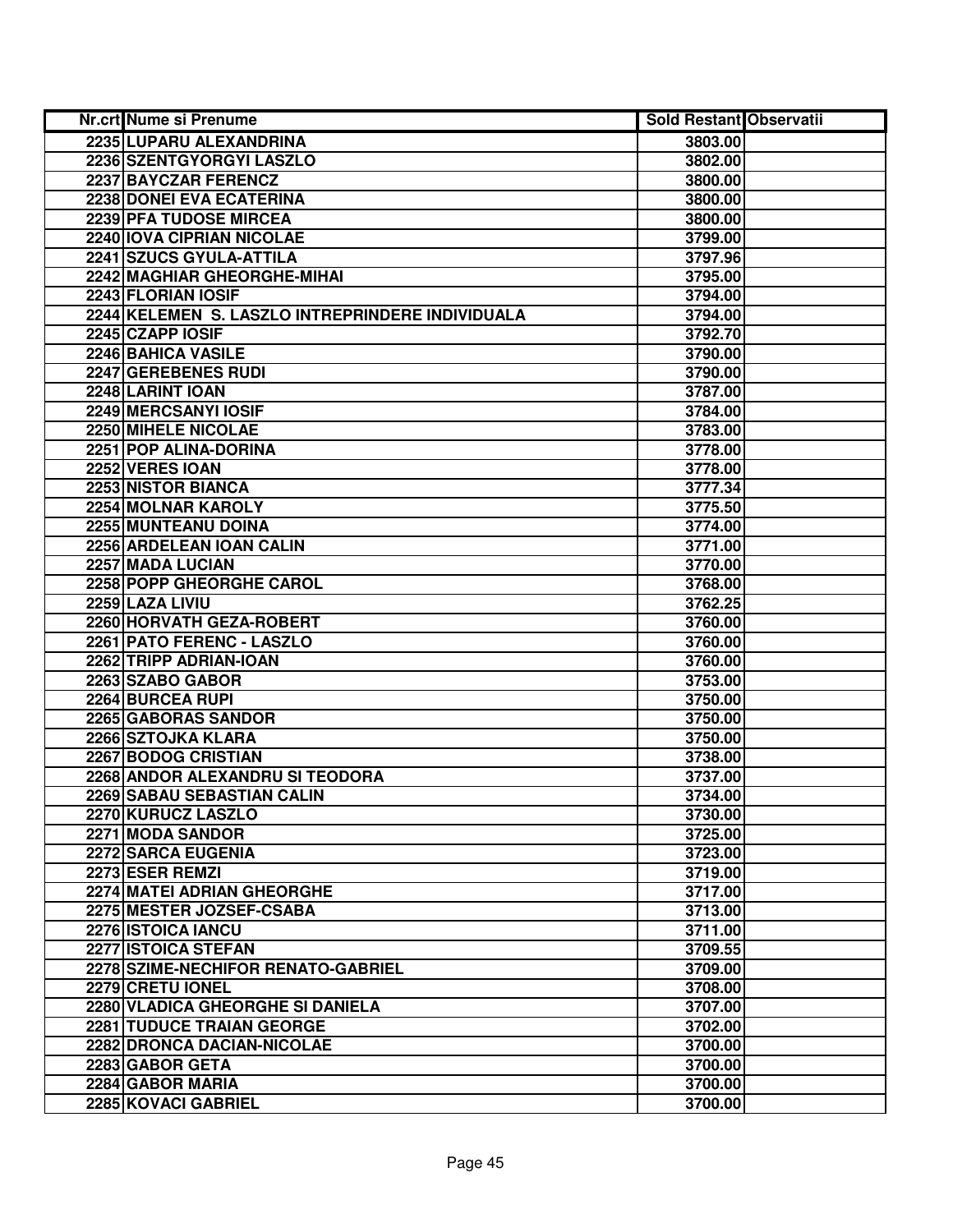| Nr.crt Nume si Prenume                   | <b>Sold Restant Observatii</b> |  |
|------------------------------------------|--------------------------------|--|
| 2286 TIUTIU SILVIAN-VLADUT               | 3700.00                        |  |
| 2287 VARGA ROMULUS-NICOLAE               | 3700.00                        |  |
| 2288 ARDELEAN GAVRIL                     | 3692.00                        |  |
| 2289 SOLOMIE VERONICA                    | 3692.00                        |  |
| 2290 BALAN HORATIU-MARIAN                | 3691.00                        |  |
| 2291 LAKATOS JOZSEF-ROBERT               | 3691.00                        |  |
| 2292 GABOR IANCU                         | 3690.00                        |  |
| 2293 OROS MARIA CATALINA                 | 3683.00                        |  |
| <b>2294 DEIAC MARIUS-DANIEL</b>          | 3681.00                        |  |
| 2295 CMECIU CRISTIAN-ROMULUS             | 3678.00                        |  |
| 2296 SANTER TIBERIU-ATTILA               | 3678.00                        |  |
| 2297 BARLA SZILARD-GYORGY                | 3673.00                        |  |
| 2298 SUR IUSTINA                         | 3672.00                        |  |
| 2299 CANALAS SERGIU-ALEX                 | 3670.00                        |  |
| 2300 MOGA RADU-FLORIN SI ROMINA-CRISTINA | 3669.00                        |  |
| 2301 THEISZ SANDOR                       | 3662.00                        |  |
| 2302 DUME SORIN - MARIAN SI VALENTINA    | 3661.00                        |  |
| 2303 PAINA IOANA-CRISTINA                | 3661.00                        |  |
| 2304 STOICA RUPERT                       | 3653.50                        |  |
| 2305 CORBU ADRIAN-PAUL                   | 3652.00                        |  |
| 2306 GABOR IANOS                         | 3650.00                        |  |
| 2307 ZLIBUT RODICA-OLIMPIA               | 3650.00                        |  |
| 2308 KUN ORSOLYA                         | 3646.00                        |  |
| 2309 STEFANESCU GHEORGHE-FLORIN          | 3645.00                        |  |
| 2310 GAZDAG ALEXANDRU                    | 3643.00                        |  |
| 2311 HARANGUS CAIUS-VASILIU              | 3641.00                        |  |
| 2312 POPOVICI FLORIN                     | 3636.41                        |  |
| 2313 IOVAN MARIA EVA                     | 3635.00                        |  |
| 2314 KABAI GYORGY                        | 3634.00                        |  |
| 2315 RUS CALIN-DUMITRU                   | 3632.31                        |  |
| 2316 POPA EMIL-NICOLAE                   | 3630.50                        |  |
| 2317 SILAGHI DORIN                       | 3630.00                        |  |
| 2318 ESER ANA-LOREDANA                   | 3629.00                        |  |
| 2319 BICA GHEORGHE                       | 3628.00                        |  |
| 2320 LUNCA IOSIF                         | 3628.00                        |  |
| 2321 CAVASDAN CORNEL-VALERIU             | 3626.00                        |  |
| 2322 CHENIB AYMEN                        | 3626.00                        |  |
| 2323 MAGHIAR ANDREI-MARCEL               | 3624.46                        |  |
| 2324 MOISA SERGIU IOAN                   | 3623.00                        |  |
| 2325 TIPLEA DANIEL CRISTIAN              | 3623.00                        |  |
| 2326 BUDA OCTAVIAN-VALENTIN SI ALIZ      | 3615.50                        |  |
| 2327 BALLA TIBOR-MIKLOS                  | 3605.45                        |  |
| 2328 GABOR IANCU                         | 3605.00                        |  |
| 2329 OROS ADRIAN                         | 3604.50                        |  |
| 2330 HAISAN DOINA                        | 3604.00                        |  |
| 2331 HALMAJAN COSMIN-IONUT               | 3602.00                        |  |
| 2332 IOVAN TRAIAN                        | 3600.00                        |  |
| 2333 MARIAN IOAN-IOSIF                   | 3600.00                        |  |
| 2334 RUS PETRU-NICOLAE                   | 3600.00                        |  |
| 2335 IUGA DANIEL                         | 3597.00                        |  |
| 2336 SERB VICTOR SI MARIOARA             | 3594.00                        |  |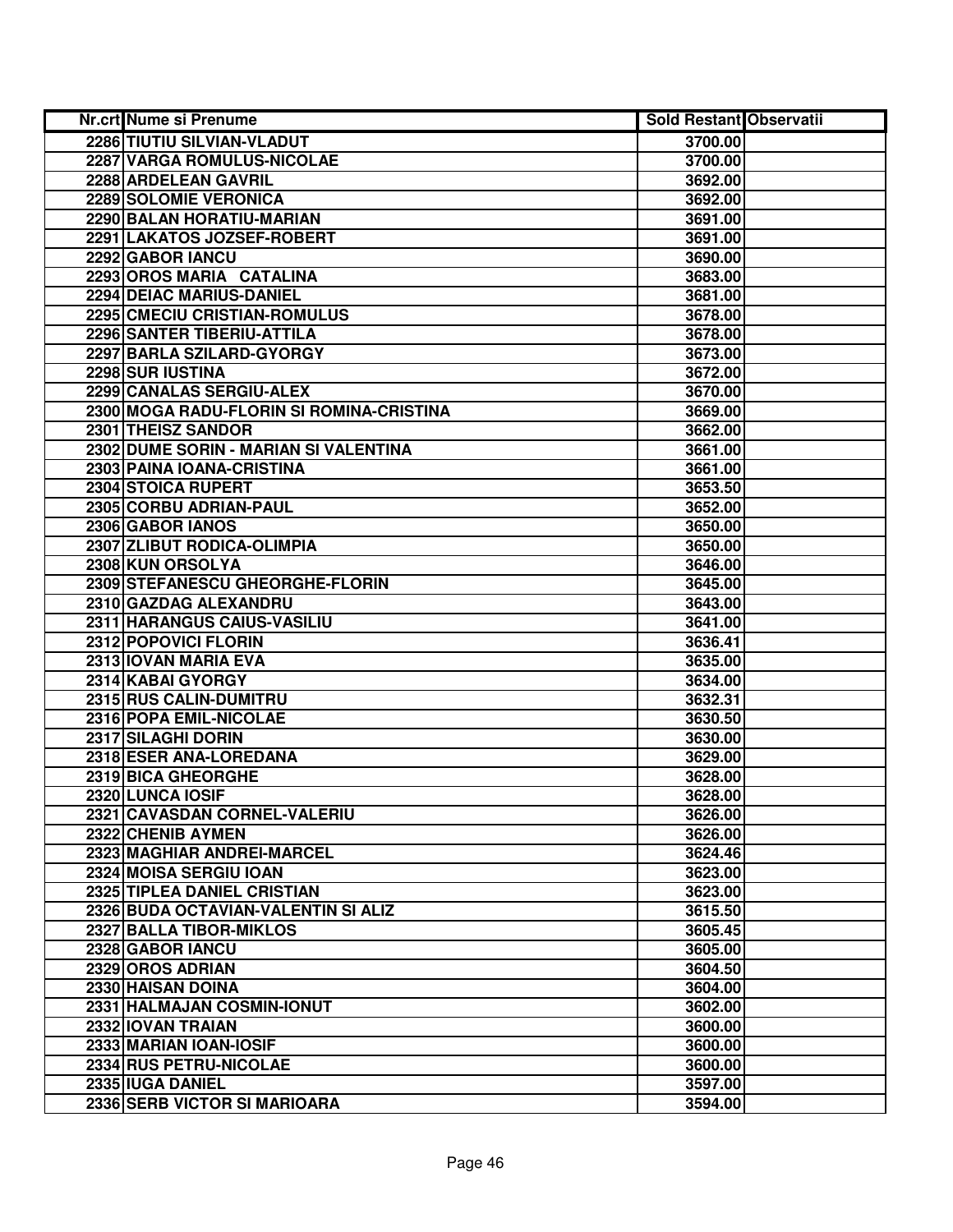| Nr.crt Nume si Prenume                  | <b>Sold Restant Observatii</b> |  |
|-----------------------------------------|--------------------------------|--|
| 2337 CHANTUS MAIER                      | 3592.50                        |  |
| 2338 BOTOS SEBASTIAN-CRISTIAN           | 3590.00                        |  |
| 2339 BRADAU CRISTIAN-GHEORGHE           | 3590.00                        |  |
| 2340 POIANA CRISTINEL                   | 3590.00                        |  |
| 2341 SABAU IOAN                         | 3585.00                        |  |
| 2342 VARGA ELEONORA-ILDIKO              | 3581.00                        |  |
| 2343 HAIAS EMIL                         | 3580.00                        |  |
| 2344 BERINDE MARIA                      | 3579.00                        |  |
| 2345 BARNA FLORIN-BOGDAN                | 3578.00                        |  |
| 2346 ROSTAS MALIN                       | 3577.00                        |  |
| 2347 MIKLOS GABOR                       | 3575.00                        |  |
| 2348 POPOVICI IONUT-SERBAN              | 3570.02                        |  |
| 2349 KOVACS IMRE                        | 3570.00                        |  |
| 2350 POPESCU SEBASTIAN TUDOR            | 3570.00                        |  |
| 2351 BONDOR VIORICA                     | 3567.00                        |  |
| 2352 FURTOS CALIN DAN                   | 3567.00                        |  |
| 2353 OZ ISMAIL                          | 3565.00                        |  |
| 2354 CALIN MARIUS-GHEORGHE              | 3562.00                        |  |
| 2355 CIOARA SORIN GABRIEL               | 3561.00                        |  |
| 2356 AVRAM FLAVIU SERGIU                | 3560.00                        |  |
| 2357 LUNCAN IOANA-ELENA                 | 3557.00                        |  |
| 2358 MERCE-SABAU DELIA-ROWELA SI DANIEL | 3557.00                        |  |
| 2359 LETEA SERGIU TEODOR                | 3556.00                        |  |
| 2360 ROMAN GAVRILA                      | 3555.00                        |  |
| 2361 MURVAI BRUNO                       | 3553.00                        |  |
| 2362 CHILLIK SANDOR-ZOLTAN              | 3552.73                        |  |
| 2363 GAL OVIDIU SERGIU                  | 3550.00                        |  |
| 2364 VARGA GHEORGHE COSMIN              | 3550.00                        |  |
| 2365 CIORDAS CONSTANTIN                 | 3549.00                        |  |
| 2366 CIORINGAN IOAN SI ADRIANA          | 3549.00                        |  |
| 2367 COPIL ADRIAN DOREL SI CARMEN       | 3547.00                        |  |
| 2368 BANCESCU COSMIN                    | 3545.00                        |  |
| 2369 MUNTEAN GEORGIANA-CAMELIA          | 3545.00                        |  |
| 2370 PAUL BALINT                        | 3545.00                        |  |
| 2371 HAMZA NICOLAE                      | 3544.00                        |  |
| 2372 KRISZTA ANAMARIA                   | 3540.00                        |  |
| 2373 SARBA CIPRIAN-GHEORGHE SI ANCUTA   | 3537.00                        |  |
| 2374 LAZAR RENATA-KATALIN               | 3536.00                        |  |
| <b>2375 BUTA CALIN MIHAL</b>            | 3530.00                        |  |
| 2376 PETRUSAN EUGEN                     | 3529.22                        |  |
| 2377 HETES-PESTEAN PASCU                | 3529.00                        |  |
| 2378 BURLAU MARIUS-LAVINIU              | 3526.00                        |  |
| 2379 KALMAR PARASCHIVA                  | 3520.00                        |  |
| 2380 POPOVICIU ALEXANDRU-ROMULUS        | 3520.00                        |  |
| 2381 SOLYOM MONIKA-ERIKA                | 3520.00                        |  |
| 2382 GABOR MATEI                        | 3515.00                        |  |
| 2383 ARDELEANU CRISTINA CARMEN          | 3510.00                        |  |
| 2384 GABOR GETA                         | 3509.00                        |  |
| 2385 GABOR GAVRIL                       | 3508.00                        |  |
| 2386 COVACI MARIA                       | 3500.00                        |  |
| 2387 DOBAI FLORICA                      | 3500.00                        |  |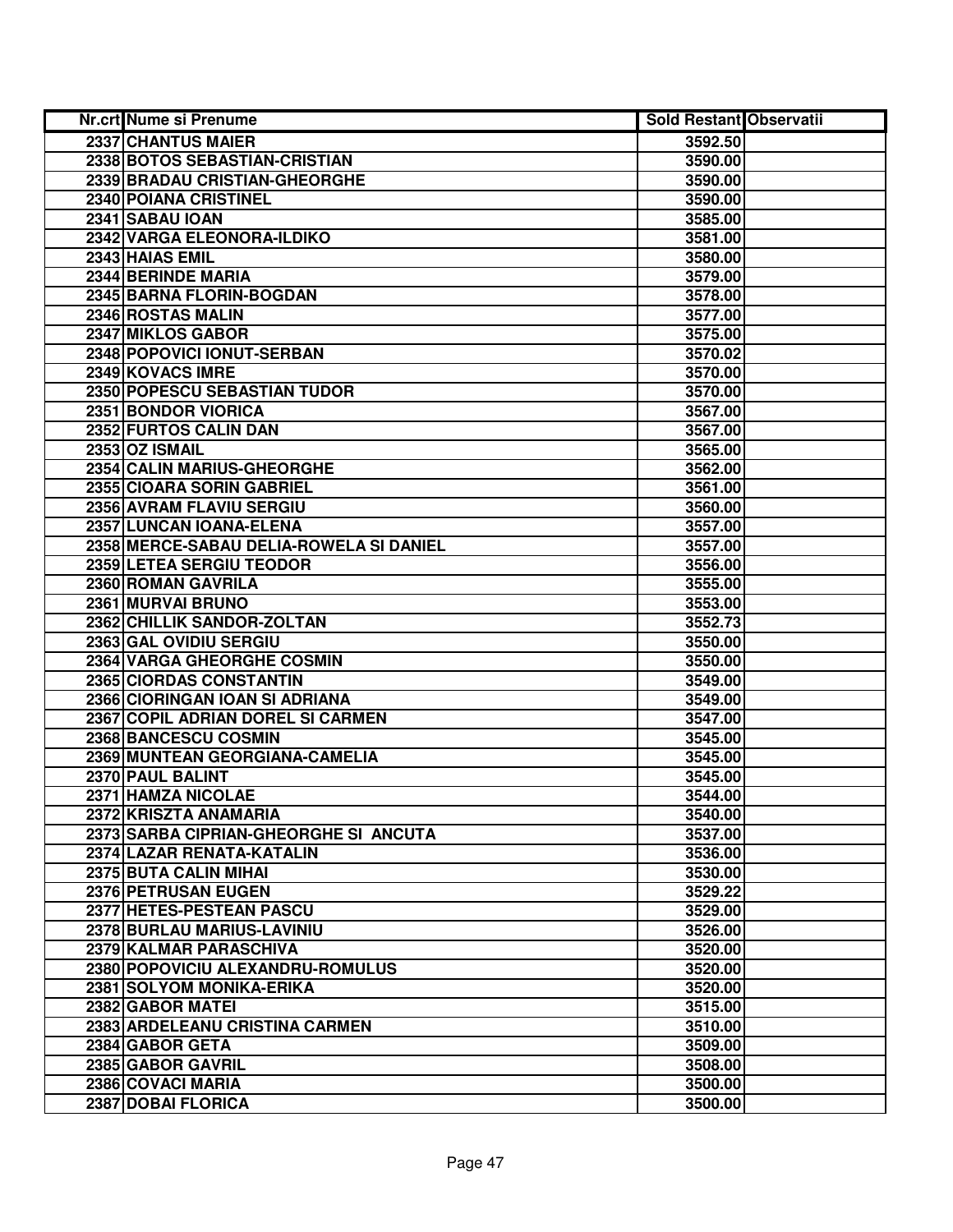| Nr.crt Nume si Prenume         | <b>Sold Restant Observatii</b> |  |
|--------------------------------|--------------------------------|--|
| 2388 DOJCINOVIC NEVEN          | 3500.00                        |  |
| 2389 GABOR SUSANA GIZELA       | 3500.00                        |  |
| 2390 HAICAI IOAN               | 3500.00                        |  |
| 2391 HAIDUC CALIN DANIEL       | 3500.00                        |  |
| 2392 KUPE MELINDA ANITA        | 3500.00                        |  |
| 2393 OROSZ MARKUSZ             | 3500.00                        |  |
| 2394 SAJN-GYORFI ILDIKO        | 3500.00                        |  |
| 2395 SUIUGAN CRISTIAN-IONUT    | 3500.00                        |  |
| 2396 TOPORAS SEBASTIAN         | 3500.00                        |  |
| 2397 BARNA FLORIAN             | 3499.50                        |  |
| 2398 TOCILA ANGELA-MARIANA     | 3499.00                        |  |
| 2399 ALB ANDREI                | 3496.00                        |  |
| 2400 BORS IOAN-VASILE          | 3495.00                        |  |
| 2401 PRECUP TRAIAN             | 3495.00                        |  |
| 2402 CIOFLEAC LAURA-EUGENIA    | 3493.00                        |  |
| 2403 SOTOC RAOUL ALEXANDRU     | 3490.00                        |  |
| 2404 PAINA LUCIAN-IOAN         | 3489.00                        |  |
| 2405 KOVACS IRMA-ROZALIA       | 3488.00                        |  |
| <b>2406 DANO TIBOR LEVENTE</b> | 3487.34                        |  |
| 2407 CIADI STEFAN SI DANIELA   | 3486.00                        |  |
| 2408 HEBRISTEAN SERGIU-DOREL   | 3482.00                        |  |
| 2409 DOMBI BERTALAN            | 3481.00                        |  |
| 2410 DEJI VIOREL               | 3480.00                        |  |
| 2411 BOCHIS SILVIA - FLORICA   | 3477.00                        |  |
| 2412 UNGUREANU MELINDA         | 3476.00                        |  |
| 2413 BAHICA GHEORGHE           | 3475.00                        |  |
| 2414 MOS SERGIU-BOGDAN         | 3475.00                        |  |
| 2415 VLASIN CODRUTA-MARIANA    | 3475.00                        |  |
| 2416 BLAGA VICTOR              | 3474.00                        |  |
| 2417 BERE CORINA-DELIA         | 3468.00                        |  |
| 2418 STANESCU SORIN GEORGE     | 3467.00                        |  |
| 2419 SUTAK NICOLAE MIHAI       | 3467.00                        |  |
| 2420 VANCEA DUMITRU-DOREL      | 3464.00                        |  |
| 2421 BARNA ANDREI-TIBERIUS     | 3463.08                        |  |
| 2422 KOVARI SANDOR             | 3460.00                        |  |
| 2423 VIDICAN FLORIN-DANIEL     | 3458.00                        |  |
| 2424 FAT COSMIN-FLORIN         | 3456.00                        |  |
| 2425 BARA MIRCEA               | 3455.00                        |  |
| 2426 IENCIU VLAD-OCTAVIAN      | 3455.00                        |  |
| 2427 SZABO EVA-IZABELA         | 3453.00                        |  |
| 2428 MEHES MARIA               | 3450.00                        |  |
| 2429 TOTH EDUARD               | 3450.00                        |  |
| 2430 MOLNAR TIHAMER-ZSOLT      | 3449.00                        |  |
| 2431 BUDAU VIOREL              | 3445.00                        |  |
| 2432 INDRIES CLAUDIA DOLORES   | 3441.00                        |  |
| 2433 SIPOS LAJOS               | 3440.00                        |  |
| 2434 POP LUCIAN-NICOLAE        | 3439.00                        |  |
| 2435 ISZTOJKA EVA              | 3438.00                        |  |
| 2436 GAVRIS HORATIU - VICTOR   | 3437.00                        |  |
| 2437 ARVAI CRISTIAN GHEORGHE   | 3430.00                        |  |
| 2438 PASCALAU IOAN             | 3430.00                        |  |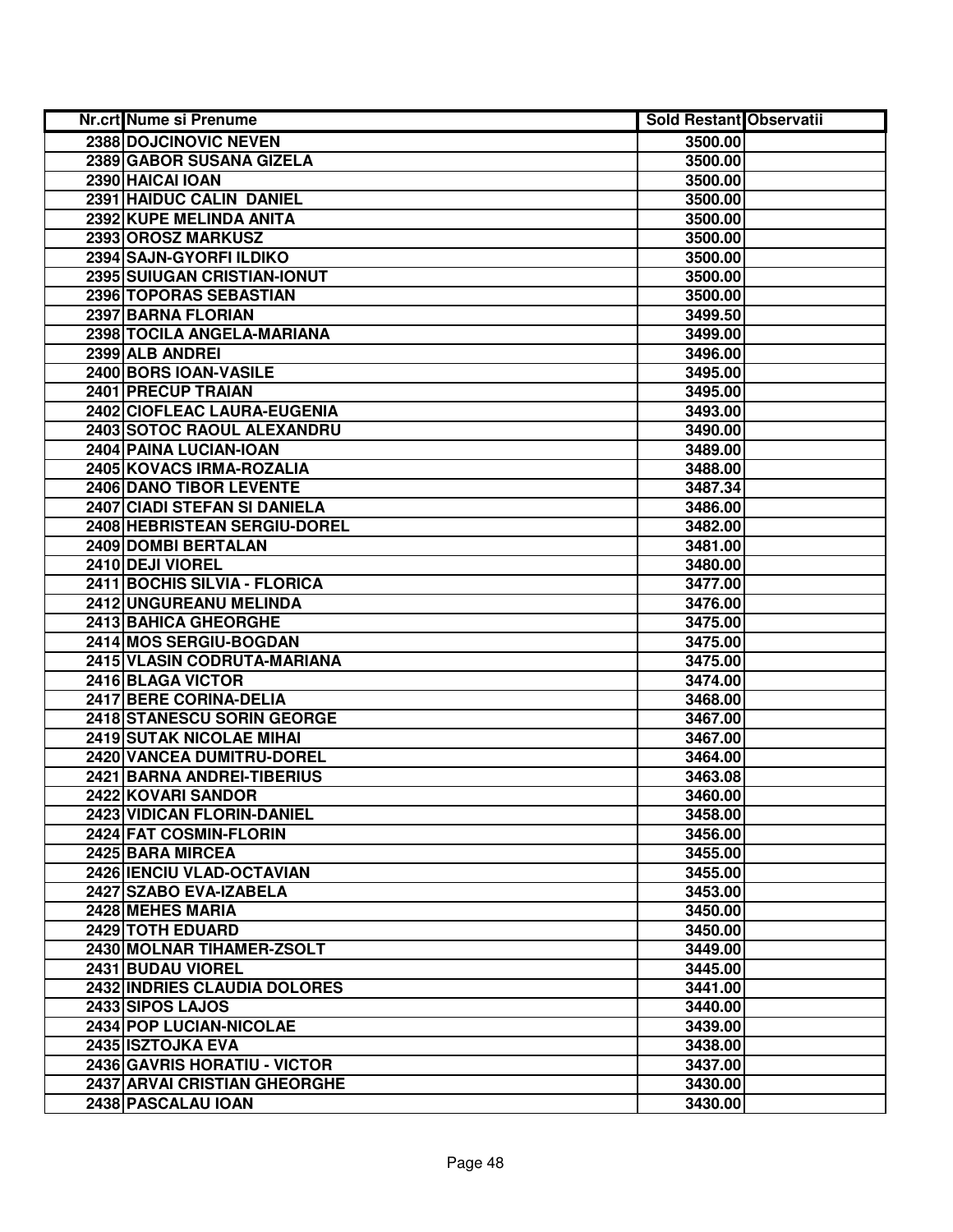| <b>Nr.crt Nume si Prenume</b>                | <b>Sold Restant Observatii</b> |                       |
|----------------------------------------------|--------------------------------|-----------------------|
| 2439 VARGA DANIEL-KAROLY                     | 3430.00                        |                       |
| 2440 OLAR LIANA                              | 3428.00                        |                       |
| 2441 ZEMBREA ALEXANDRU-FRANCISC              | 3426.30                        |                       |
| 2442 KAPAS PETER-ZSOLT SI NAOMI REBECA       | 3426.00                        |                       |
| 2443 HORJAN NICOLAE                          | 3424.00                        |                       |
| 2444 MINECAN MIRELA-VALENTINA                | 3419.00                        |                       |
| 2445 BARTA ALEXANDRU                         | 3418.00                        |                       |
| 2446 MOLNAR ERIKA                            | 3418.00                        |                       |
| 2447 MORAR IONEL SI AURICA                   | 3418.00                        |                       |
| 2448 TOMA NICOLAE-SILVIU                     | 3418.00                        |                       |
| 2449 UNGUR GHEORGHE-FLORIN                   | 3418.00                        |                       |
| 2450 CSENGERI JOZSEF                         | 3414.00                        |                       |
| 2451 NAGY CSABA-ISTVAN                       | 3410.00                        |                       |
| 2452 NAGY STEFAN-MARIUS                      | 3407.00                        |                       |
| 2453 IOO STEFAN-ROBERT                       | 3400.00                        |                       |
| 2454 ISZTOIKA SUSANA-EVA                     | 3400.00                        |                       |
| 2455 TIMINIMI CHARLES                        | 3400.00                        |                       |
| 2456 LIANU LAVINIA-EUGENIA SI ION-CONSTANTIN | 3399.00                        |                       |
| 2457 BONCSA MARTIN                           | 3398.00                        |                       |
| 2458 LATCAU LIVIU                            | 3395.00                        |                       |
| 2459 NIREAN GHEORGHE-ADRIAN                  | 3393.00                        |                       |
| 2460 TODOR CRISTIAN                          | 3392.00                        |                       |
| 2461 MILIAN FLORIAN LAZAR                    | 3391.00                        |                       |
| 2462 VASARI EVA                              |                                | 3391.00 PROCES PE ROL |
| 2463 DENUTA CEZAR IOAN                       | 3390.23                        |                       |
| 2464 MATE RAINER-ZSOLT                       | 3385.00                        |                       |
| 2465 BOLOJAN DUMITRU SI FLORICA              | 3382.00                        |                       |
| 2466 NEGRU PETRU                             | 3379.00                        |                       |
| 2467 ILUTA TRAIAN NICOLAE                    | 3378.00                        |                       |
| 2468 GABOR IANCU                             | 3377.00                        |                       |
| 2469 POPOVICI ADRIAN-IONUT                   | 3377.00                        |                       |
| 2470 CLEPE RAOUL-FLORIN                      | 3376.00                        |                       |
| 2471 BACIU GHEORGHE                          | 3375.00                        |                       |
| <b>2472 BEJAN DOCHIANA-SABINA</b>            | 3375.00                        |                       |
| 2473 RATIU ANA                               | 3374.00                        |                       |
| 2474 DAVID LUCRETIA                          | 3370.00                        |                       |
| 2475 ISZTOIKA IANCU                          | 3370.00                        |                       |
| 2476 MINDRUTIU PETRU PAL                     | 3370.00                        |                       |
| 2477 GABOR MATEL                             | 3365.00                        |                       |
| 2478 SZFERLE OVIDIU                          | 3365.00                        |                       |
| 2479 RATIU TATIANA-MARINELA                  | 3363.00                        |                       |
| 2480 JENEI GYORGY                            | 3360.00                        |                       |
| 2481 LUPU RAUL-RADU                          | 3355.00                        |                       |
| 2482 POPA PETRU                              | 3355.00                        |                       |
| 2483 SZUIOGAN CONSTANTIN-MARIUS              | 3352.00                        |                       |
| 2484 MAGHIAR DARIUS                          | 3350.00                        |                       |
| 2485 ROSTAS CRAISOR                          | 3350.00                        |                       |
| 2486 BARBU CORNEL                            | 3343.00                        |                       |
| 2487 KAJCZA ELISABETA                        | 3340.00                        |                       |
| 2488 GABOR STEFAN                            | 3334.00                        |                       |
| 2489 GHERGUT MARIUS                          | 3330.00                        |                       |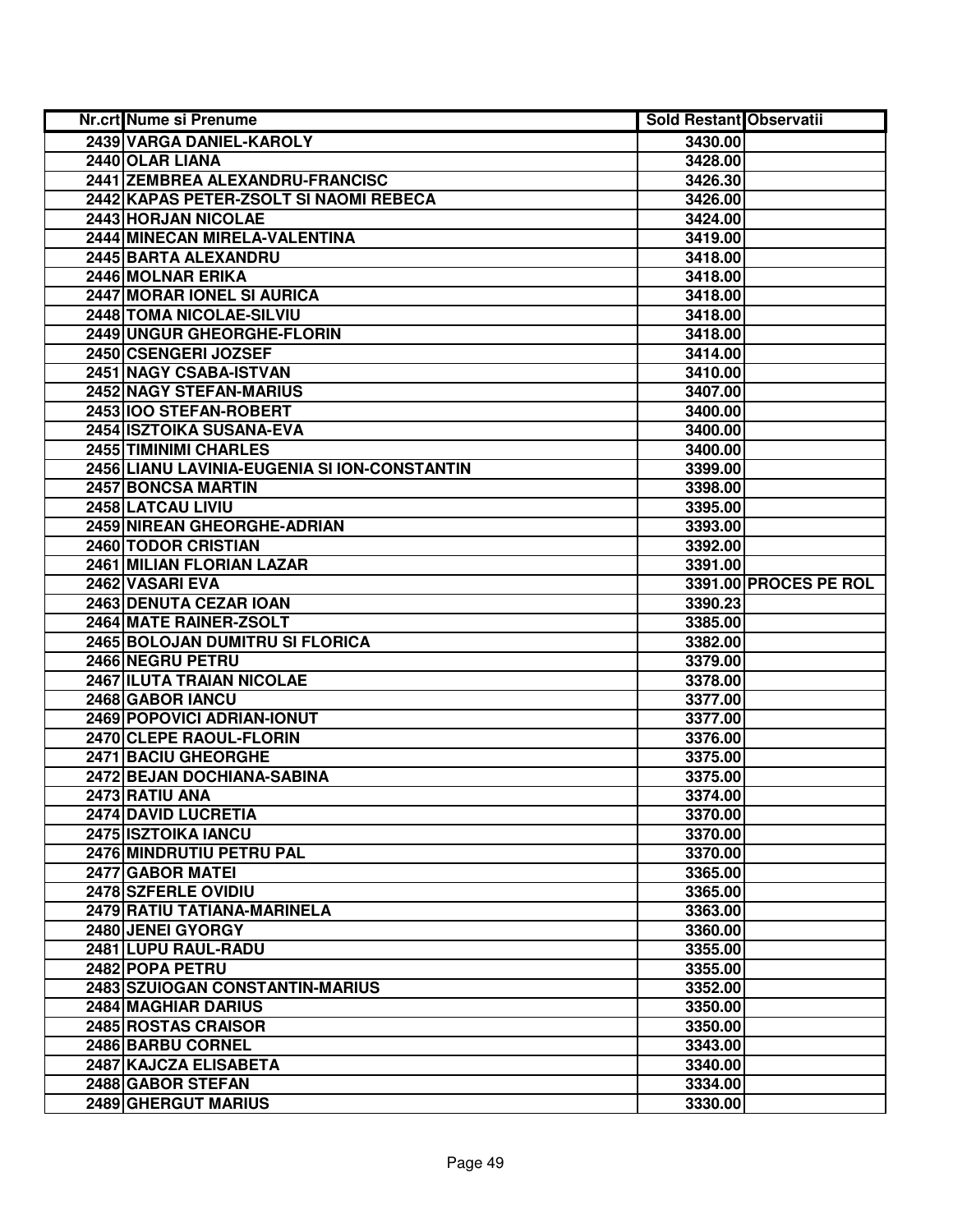| Nr.crt Nume si Prenume                  | <b>Sold Restant Observatii</b> |  |
|-----------------------------------------|--------------------------------|--|
| 2490 ROGOJAN SAMUIL-ANDREI              | 3329.00                        |  |
| 2491 LAZAR IOAN GAVRIL                  | 3324.00                        |  |
| 2492 SARAC GAVRIL ADRIAN                | 3320.00                        |  |
| 2493 VOICILA DORIAN-IONUT               | 3320.00                        |  |
| 2494 BORBELYI ALEXANDRU SI SAS MAGDOLNA | 3319.00                        |  |
| 2495 SPAGNUOLO MARIA                    | 3317.00                        |  |
| 2496 COSTEA FLORIN NICOLAE              | 3316.00                        |  |
| 2497 ISZTOJKA GAVRIL                    | 3315.00                        |  |
| 2498 LUP ALEXANDRU                      | 3310.00                        |  |
| 2499 ZAH LIA                            | 3308.00                        |  |
| 2500 BAICAN ANDREEA-NICOLETA            | 3306.00                        |  |
| 2501 BORA ILIE                          | 3305.41                        |  |
| 2502 JANCSO ERZSEBET                    | 3305.39                        |  |
| 2503 EDU VIOREL-VASILE                  | 3305.00                        |  |
| 2504 OVERBECK BERND                     | 3305.00                        |  |
| 2505 PETRUS TRAIAN                      | 3303.00                        |  |
| 2506 UNGUR MIRCEA ADRIAN                | 3301.00                        |  |
| 2507 MULCUTA MIHAI-FLORIN               | 3300.00                        |  |
| 2508 TUDOSESCU GEORGIANA - MARCELA      | 3300.00                        |  |
| 2509 IHOS MONICA-IOANA                  | 3298.00                        |  |
| 2510 CURTA BUJOR-MUGUREL-IOSIF          | 3297.50                        |  |
| 2511 BIHARI SANDOR-ZSOLT                | 3289.00                        |  |
| 2512 ROTAR DANIEL                       | 3288.00                        |  |
| 2513 BILTI LUCIA MARIETA                | 3283.00                        |  |
| 2514 POCIOIAN FLORIAN GHEORGHE          | 3283.00                        |  |
| 2515 TIRPE CALIN                        | 3282.00                        |  |
| 2516 SZEBENI GYONGYI SI SANDOR          | 3281.00                        |  |
| 2517 HAVA MIRCEA-DOREL                  | 3279.00                        |  |
| 2518 LACRARU ADRIAN                     | 3278.00                        |  |
| 2519 ROSTAS IOAN SI LINA                | 3278.00                        |  |
| 2520 CORB SUNITA                        | 3277.00                        |  |
| 2521 MOHAMED ELMAHDI-HASSAN OSMAN       | 3275.81                        |  |
| 2522 SIMINIE MIHAI-IOAN                 | 3275.21                        |  |
| 2523 ERDEI CIPRIAN-TEOFIL               | 3274.50                        |  |
| 2524 KELEMEN IOAN SI ROZALIA            | 3274.00                        |  |
| 2525 LELEA VASILE-CATALIN               | 3274.00                        |  |
| 2526 BLAGA DANIEL                       | 3273.00                        |  |
| 2527 BUDAI ERZSEBET                     | 3270.00                        |  |
| 2528 SZILAGY RUDOLF                     | 3270.00                        |  |
| 2529 COTUT RAZVAN-OVIDIU                | 3268.00                        |  |
| 2530 CHIS CORNEL - DANUT                | 3267.00                        |  |
| 2531 GELBERT SAMUIL                     | 3267.00                        |  |
| 2532 FASIE CORNELIA SI RADU             | 3266.00                        |  |
| 2533 MURVAI PETER                       | 3265.00                        |  |
| 2534 SAVA IOAN CAB. DE AVOCAT           | 3265.00                        |  |
| 2535 SZEKELY OFELIA-DORINA              | 3265.00                        |  |
| 2536 BIRTA IOAN SI VALERIA              | 3262.00                        |  |
| 2537 BICA MIHAELA-ELENA                 | 3261.00                        |  |
| 2538 CHIS MARIUS-DANIEL                 | 3258.00                        |  |
| 2539 SUCIU DAVID GABRIEL                | 3254.05                        |  |
| 2540 BUSUIOC ANAMARIA-FLORINA           | 3253.00                        |  |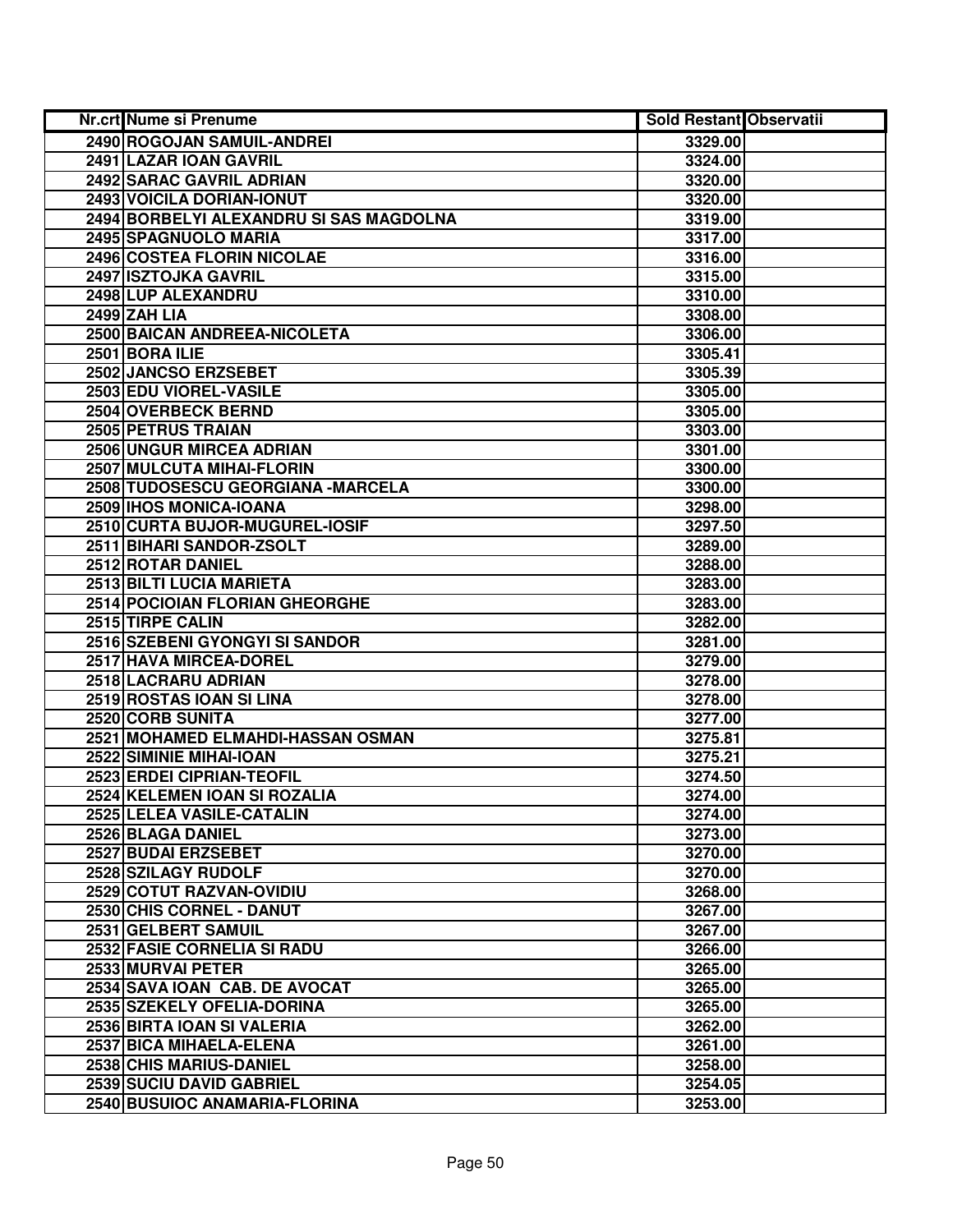| Nr.crt Nume si Prenume                          | <b>Sold Restant Observatii</b> |  |
|-------------------------------------------------|--------------------------------|--|
| 2541 BERTALAN LASZLO                            | 3250.00                        |  |
| 2542 KEREZSI RUDOLF                             | 3250.00                        |  |
| 2543 POP GHEORGHE                               | 3250.00                        |  |
| 2544 HODISAN BOGDAN                             | 3244.00                        |  |
| 2545 LUPSEA IRINA                               | 3242.00                        |  |
| 2546 CRISAN SERGIU-FLORIN                       | 3241.76                        |  |
| 2547 CLOP GIANINA - NICOLETA                    | 3239.00                        |  |
| 2548 OLAR DANIEL SI LIANA                       | 3239.00                        |  |
| 2549 ZAH MANEA OANA LAURA - INTREP. INDIVIDUALA | 3238.00                        |  |
| 2550 TOTH JENO                                  | 3237.00                        |  |
| 2551 BANDI DANIEL                               | 3234.50                        |  |
| 2552 OTVOS ROZALIA                              | 3234.10                        |  |
| 2553 VURA NORBERT TIBERIU                       | 3229.00                        |  |
| 2554 BENTAN ANGELA                              | 3228.00                        |  |
| 2555 CORAS FLOARE                               | 3225.00                        |  |
| 2556 TURA IOAN                                  | 3220.00                        |  |
| 2557 NEGRUT IOAN - VLADIMIR                     | 3215.00                        |  |
| 2558 TEKERES ANDREI ROBERT                      | 3215.00                        |  |
| 2559 TURAN YUSUF                                | 3213.00                        |  |
| 2560 SASVARI DANIEL-GEORGE                      | 3212.00                        |  |
| 2561 GUBA ERNO                                  | 3210.00                        |  |
| 2562 CACUCI GHEORGHE DOREL                      | 3206.00                        |  |
| 2563 KOVACS GABOR-ARPAD                         | 3204.00                        |  |
| 2564 PETRUS TEODOR-CIPRIAN                      | 3204.00                        |  |
| 2565 BEI LIVIA                                  | 3203.00                        |  |
| 2566 MEDREA MADALIN CLADIU                      | 3200.00                        |  |
| 2567 SZABO SANDOR JOZSEF                        | 3200.00                        |  |
| 2568 TAJAMAL HUSSAIN SHAH                       | 3200.00                        |  |
| 2569 TURBUCZ DALITA                             | 3200.00                        |  |
| 2570 COSTEA CORNELIA-ELVIRA                     | 3198.00                        |  |
| 2571 CIORDAS CATALIN-BOGDAN                     | 3197.50                        |  |
| 2572 VALCEANU TUDOR-VLADIMIR                    | 3197.00                        |  |
| 2573 BRONT DAN IULIAN SI CLAUDIA STELA          | 3193.00                        |  |
| 2574 MELEG KAROLY                               | 3193.00                        |  |
| 2575 DIREYBATOGULLARI MEVLUT                    | 3190.00                        |  |
| 2576 PASCA OVIDIU-ALIN                          | 3190.00                        |  |
| 2577 SIM MARIAN                                 | 3190.00                        |  |
| 2578 SCHOLLER EDUARD-LEVENTE                    | 3189.00                        |  |
| 2579 FORIS SANDOR-GYORGU                        | 3187.00                        |  |
| 2580 VLAD IONEL                                 | 3186.00                        |  |
| 2581 TOIA BOGDAN CORNEL                         | 3183.35                        |  |
| 2582 OMUT PETRU                                 | 3182.00                        |  |
| 2583 IONESCU ALEXANDER                          | 3180.00                        |  |
| 2584 MARIAN GHEORGHE-AURELIAN                   | 3180.00                        |  |
| 2585 MLADIN VIOLETA                             | 3180.00                        |  |
| 2586 BOKA JENO                                  | 3178.00                        |  |
| 2587 ASTALAS CLAUDIU- PETRU                     | 3176.00                        |  |
| 2588 PRECUP PETRICA SORIN                       | 3176.00                        |  |
| 2589 BLIKLING ELENA                             | 3174.00                        |  |
| 2590 TANCA ROMAN-RADU                           | 3171.00                        |  |
| 2591 VARGA CSONGOR-BELA                         | 3168.00                        |  |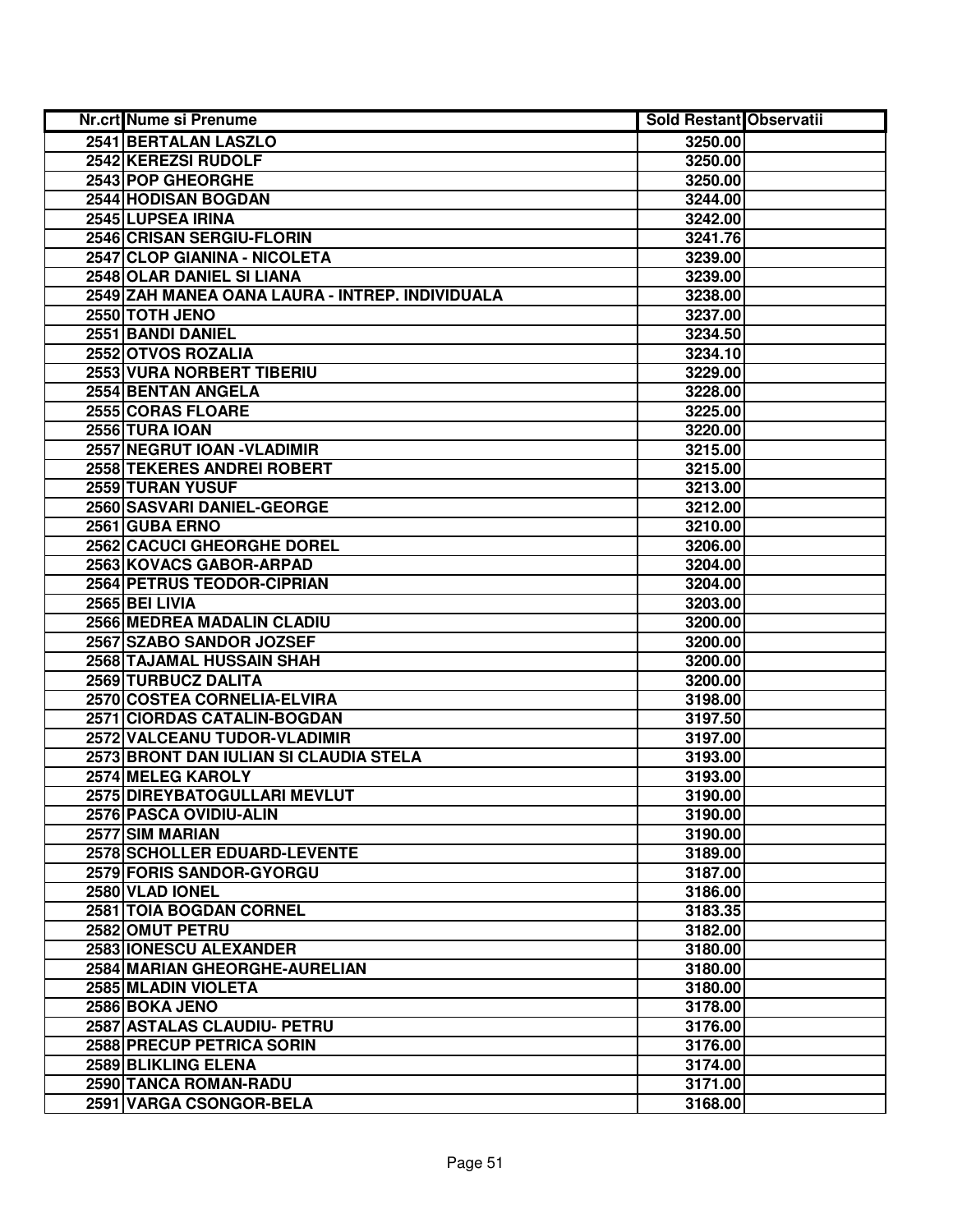| Nr.crt Nume si Prenume                     | <b>Sold Restant Observatii</b> |  |
|--------------------------------------------|--------------------------------|--|
| 2592 BAN LUCIAN-IONUT                      | 3166.00                        |  |
| 2593 OZOHANICS IOAN                        | 3166.00                        |  |
| 2594 HRIN GHEORGHE-DORIN                   | 3165.88                        |  |
| 2595 LAKATOS ALEXANDRU-EDUARD              | 3165.00                        |  |
| 2596 STEFAN ADRIAN MUGUREL SI NICOLETA MIR | 3163.00                        |  |
| 2597 TRIPA CORNEL IOAN                     | 3163.00                        |  |
| 2598 NEGRU ANNA                            | 3160.00                        |  |
| 2599 RADULESCU SIMONA                      | 3159.54                        |  |
| 2600 HAJYAHYA CERASELA-IOANA               | 3155.00                        |  |
| 2601 GABOR IOAN                            | 3153.00                        |  |
| 2602 ZUCHIATHI CSABA-ZOLTAN                | 3153.00                        |  |
| 2603 SZABO DAVID                           | 3150.00                        |  |
| 2604 SZILAGY ZOLTAN                        | 3150.00                        |  |
| 2605 SZABO ZOLTAN                          | 3144.00                        |  |
| 2606 DEMIAN IOAN                           | 3140.00                        |  |
| 2607 PALE ALEXANDRU                        | 3140.00                        |  |
| 2608 MORAR VIORICA                         | 3139.00                        |  |
| 2609 MANYAK ERIK-VIKTOR                    | 3133.00                        |  |
| 2610 VOICU CONSTANTIN                      | 3131.00                        |  |
| 2611 VERES OVIDIU-STEFAN                   | 3130.00                        |  |
| 2612 DEGAU DORINA-MARIANA                  | 3129.00                        |  |
| 2613 POENARU GEORGE                        | 3128.46                        |  |
| 2614 FARKAS IMRE JENO                      | 3124.00                        |  |
| 2615 MOS MIHAI-SILVIU                      | 3124.00                        |  |
| 2616 HALACU LUCIAN-GHEORGHE                | 3120.00                        |  |
| 2617 MOZA VIOREL-CRISTIAN                  | 3120.00                        |  |
| 2618 NAGY TIBERIU                          | 3120.00                        |  |
| 2619 SAMU GABRIEL DAVID                    | 3120.00                        |  |
| 2620 TOTH OLIVER                           | 3119.00                        |  |
| 2621 BAGULESCU FLORIAN-VASILE              | 3117.24                        |  |
| 2622 BACRAU PETRU-GYORGY                   | 3117.00                        |  |
| 2623 SALAJAN TEODOR-DOREL                  | 3116.00                        |  |
| 2624 SAV DOREL SI MARIANA FLORICA          | 3116.00                        |  |
| 2625 BOCHIS DOREL                          | 3114.00                        |  |
| 2626 FENYES ALEXANDRU STEFAN               | 3112.32                        |  |
| 2627 PELE IOAN                             | 3111.00                        |  |
| 2628 SACUI SORIN                           | 3109.76                        |  |
| 2629 GHEORGHE GABRIEL-SORIN                | 3109.00                        |  |
| 2630 CIOCAN GHEORGHE SI ANA                | 3106.00                        |  |
| 2631 RADU LIVIU SI CARMEN-CORINA           | 3106.00                        |  |
| 2632 CHHATARPAL SINGH                      | 3102.00                        |  |
| 2633 DOARNA IONUT-MIRCEA                   | 3100.00                        |  |
| 2634 MACRA MIRCEA SI MARIA                 | 3097.00                        |  |
| 2635 SELEJEAN AURICA                       | 3095.00                        |  |
| 2636 REZMUVES TUDOR-GHEORGHE               | 3094.00                        |  |
| <b>2637 JUDEA ANDREI-REMUS</b>             | 3093.26                        |  |
| 2638 GABOR MINDRA                          | 3090.00                        |  |
| 2639 STAVARACHE SEBASTIAN-MARIUS           | 3090.00                        |  |
| 2640 SAMOILA CRISTIAN SI GEORGETA CORNEL   | 3089.00                        |  |
| 2641 TINCA ADRIAN                          | 3087.50                        |  |
| 2642 MIHU SERGIU-NICOLAE                   | 3081.00                        |  |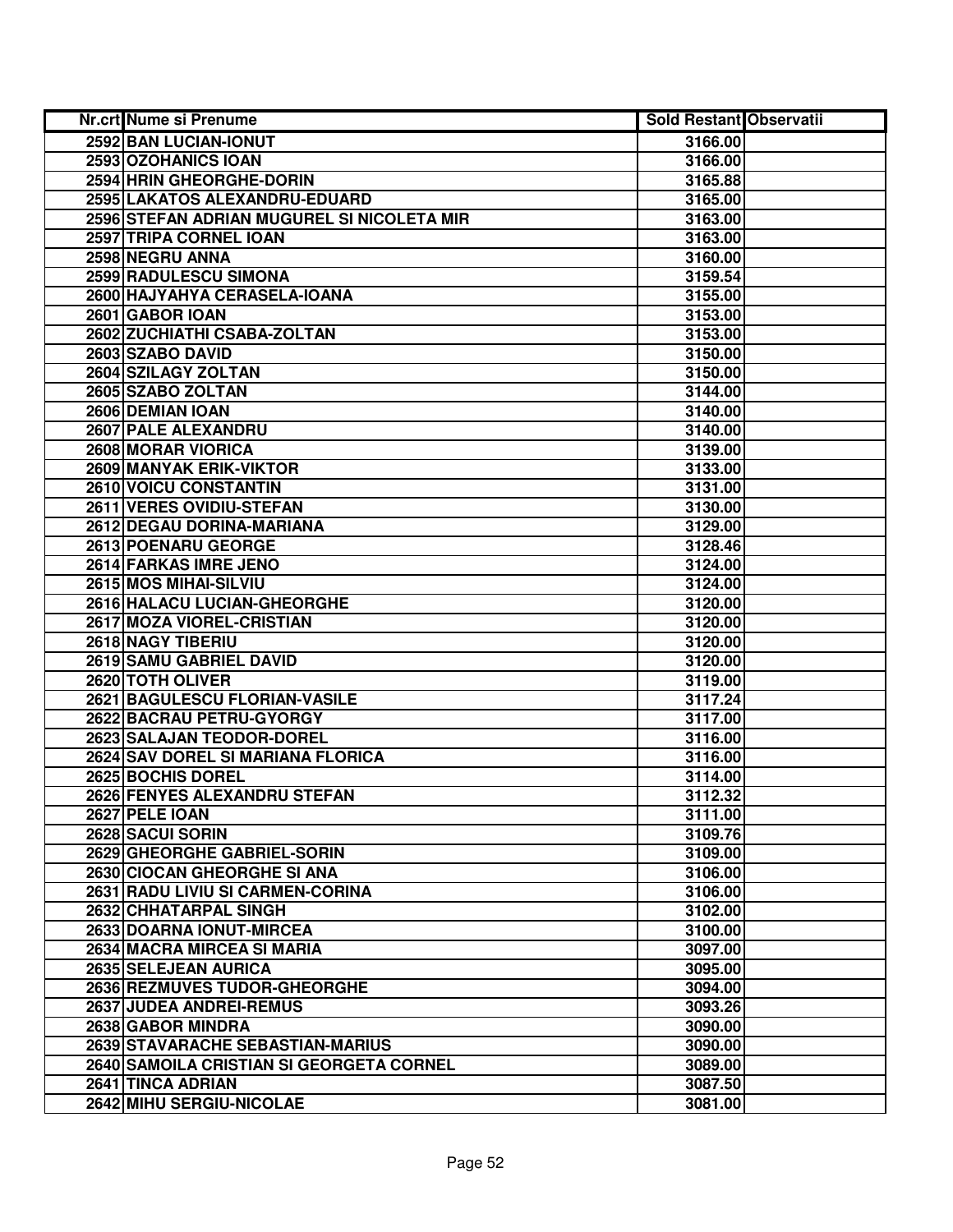| Nr.crt Nume si Prenume                   | <b>Sold Restant Observatii</b> |  |
|------------------------------------------|--------------------------------|--|
| 2643 MOTRIUC TIBERIU-EMILIAN             | 3078.00                        |  |
| 2644 KISS ELEMER                         | 3076.00                        |  |
| 2645 CERMIAN IOSIF ROBERT                | 3072.00                        |  |
| 2646 BULZAN ADRIAN-IOAN                  | 3071.00                        |  |
| 2647 SERFEZI OVIDIU-FLORIN               | 3067.00                        |  |
| 2648 STANCIU STEFAN                      | 3066.00                        |  |
| 2649 SZEKELY IOSIF                       | 3066.00                        |  |
| 2650 MAGYARI EDMOND-ROMEO                | 3065.00                        |  |
| 2651 SIPOS EUGEN CRISTIAN                | 3063.00                        |  |
| 2652 ILISIE OLIMPIA-DOINA                | 3062.00                        |  |
| 2653 MEZEI VICTOR                        | 3060.00                        |  |
| 2654 POPA ADRIAN-ARON SI LILIANA-VIORICA | 3058.00                        |  |
| 2655 GLIGOR TRAIAN SI LENUTA             | 3055.00                        |  |
| 2656 LUKACS ROBERT - ALEXANDRU           | 3055.00                        |  |
| 2657 MEZE LUIGY-VASILE                   | 3053.00                        |  |
| 2658 VAIDA DANIELA                       | 3053.00                        |  |
| 2659 MOHD SAID MOHD ABU MAHFOUZ          | 3050.00                        |  |
| 2660 NEGRU GEORGE-NICOLAE                | 3050.00                        |  |
| 2661 POP COSTEL-TEODOR                   | 3049.00                        |  |
| 2662 BOLOGAN HORIA-VASILE                | 3048.00                        |  |
| 2663 GYORGY CSAKI-ISTVAN, INTREP.INDIV.  | 3047.00                        |  |
| 2664 RACZ CLAUDIA-IRINA                  | 3047.00                        |  |
| 2665 MOS FLAVIU RADU SI ANCA CLAUDIA     | 3045.27                        |  |
| 2666 ANDOR MARIN                         | 3045.00                        |  |
| 2667 BOCANICIU MIHAI-SILVIU-ALEXANDRU    | 3045.00                        |  |
| 2668 HORGA GEANINA-ALEXANDRA             | 3045.00                        |  |
| 2669 CATANA ALEXANDRU                    | 3044.00                        |  |
| 2670 NISTOR CALIN IOAN                   | 3044.00                        |  |
| 2671 DR.SARCA EUGENIA CM.I.              | 3043.00                        |  |
| 2672 SZABO JOZSEF                        | 3043.00                        |  |
| 2673 FRIEDMANN ALEXANDRU LIVIU           | 3040.00                        |  |
| 2674 GABORAS SERGIU                      | 3040.00                        |  |
| 2675 AMBRO VASILE                        | 3036.00                        |  |
| 2676 TRUM CSABA                          | 3035.00                        |  |
| 2677 MOTOC ADINA-IOANA                   | 3032.00                        |  |
| 2678 HADI BELA                           | 3031.51                        |  |
| 2679 NEDELEA IONEL-DUMITRU               | 3031.00                        |  |
| 2680 BARANKA GAVRIL                      | 3030.00                        |  |
| 2681 GAVRIS DANIEL                       | 3030.00                        |  |
| 2682 VUSCAN PAUL EDUARD                  | 3025.00                        |  |
| 2683 MARINCA VASILE-ILIE                 | 3023.00                        |  |
| <b>2684 NAGHIU DORIN</b>                 | 3020.00                        |  |
| 2685 TOTH JANOS                          | 3020.00                        |  |
| 2686 CIARNAU GHEORGHE-DORIN              | 3019.00                        |  |
| 2687 TICU DIANA IOLANDA                  | 3017.00                        |  |
| 2688 DAVID ANDREEA-BIANCA                | 3015.00                        |  |
| 2689 PASC RAUL-PAUL                      | 3014.00                        |  |
| 2690 COSTEA CRISTIAN DANUT               | 3013.00                        |  |
| 2691 GABOR GAVRIL SI GHITA               | 3013.00                        |  |
| 2692 SZABO SANDOR                        | 3010.00                        |  |
| 2693 GABOR RUPI                          | 3008.00                        |  |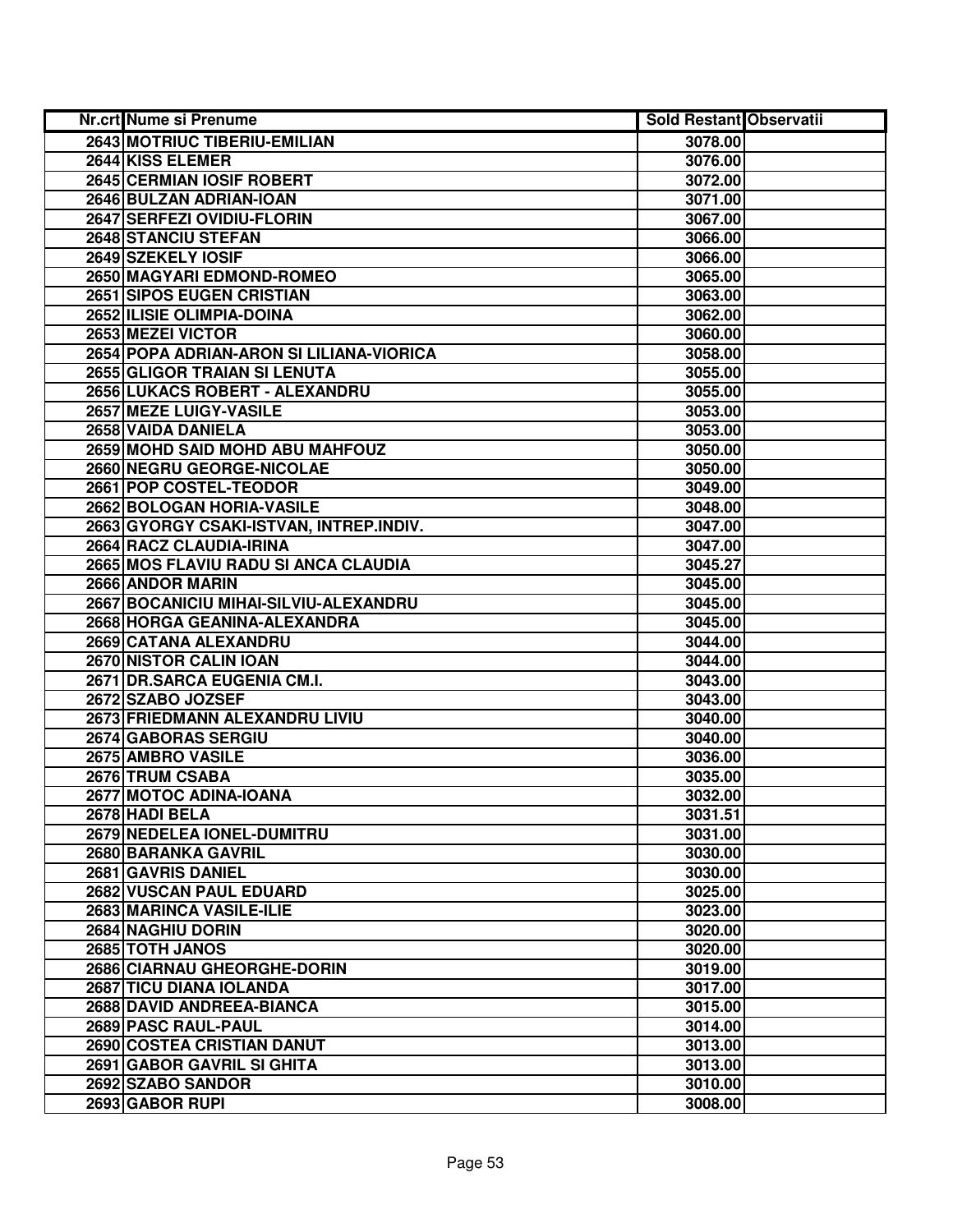| Nr.crt Nume si Prenume                      | <b>Sold Restant Observatii</b> |  |
|---------------------------------------------|--------------------------------|--|
| 2694 STURZ CIPRIAN-IOAN SI CRINA-IOANA      | 3004.00                        |  |
| 2695 BACIU IONUT-CALIN                      | 3000.00                        |  |
| 2696 BICA FLORIAN-AUREL                     | 3000.00                        |  |
| 2697 COVASDAN STEFAN-SEBASTIAN              | 3000.00                        |  |
| 2698 DERECICHEI GABRIEL-BENIAMIN            | 3000.00                        |  |
| 2699 ESER REMZI                             | 3000.00                        |  |
| 2700 FLONTA RAMONA IOANA                    | 3000.00                        |  |
| 2701 GABOR JUJCA                            | 3000.00                        |  |
| 2702 GABOR MARIA                            | 3000.00                        |  |
| 2703 GABOR RUPI                             | 3000.00                        |  |
| 2704 GABOR TEREZA                           | 3000.00                        |  |
| 2705 HULEA GABRIEL-ALEXANDRU                | 3000.00                        |  |
| 2706 KUN ANNAMARIA-IULIANA                  | 3000.00                        |  |
| 2707 LAKATOS BRIGITA-MELINDA                | 3000.00                        |  |
| 2708 MADUTA CATALIN ADRIAN                  | 3000.00                        |  |
| 2709 MOLNAR MARIAN-GABRIEL                  | 3000.00                        |  |
| 2710 ONITA MARIA-TUNDE                      | 3000.00                        |  |
| 2711 ONYEZEBE NONSO GODWIN                  | 3000.00                        |  |
| 2712 POPOVICI IOAN                          | 3000.00                        |  |
| 2713 SZABO SANDOR ROLAND                    | 3000.00                        |  |
| 2714 SZUCS IOAN                             | 3000.00                        |  |
| 2715 TRIFAN ALEXANDRA-MARIA                 | 3000.00                        |  |
| 2716 VARGA CSABA                            | 3000.00                        |  |
| 2717 VASADI ADINA                           | 3000.00                        |  |
| 2718 DULAU CLAUDIU-MIHAI SI SIMONA FLORINA  | 2998.42                        |  |
| 2719 DEJEU NICOLAE                          | 2997.50                        |  |
| 2720 COPIL-STOICA IONELA                    | 2994.00                        |  |
| 2721 CIOCAN DANUT ADRIAN                    | 2993.00                        |  |
| 2722 MILADI OUSSAMA                         | 2993.00                        |  |
| 2723 BALOGH VICTOR-ANDRAS                   | 2988.13                        |  |
| 2724 SUTEU IOAN                             | 2984.00                        |  |
| 2725 SALAGEAN VIOREL SI CRISTIAN            | 2982.00                        |  |
| 2726 LAZAR OLIVER                           | 2981.00                        |  |
| 2727 ZGIRD VASILE-VIOREL                    | 2981.00                        |  |
| 2728 BAK TAMAS                              | 2980.00                        |  |
| 2729 MOCAN CORNELIA-DACIANA                 | 2980.00                        |  |
| 2730 JONAS MELINDA-MARIA                    | 2978.60                        |  |
| 2731 LUCUTA DANIEL-MIRCEA                   | 2975.00                        |  |
| 2732 MOCA GABRIELA                          | 2975.00                        |  |
| 2733 TAMAS GEZA-MIHALY                      | 2975.00                        |  |
| 2734 TITI ROBERT                            | 2972.00                        |  |
| 2735 JUCA VIOREL                            | 2971.00                        |  |
| 2736 LACATUS ZOLTAN OLIVER                  | 2967.00                        |  |
| 2737 VASIU EMIL                             | 2960.00                        |  |
| 2738 MADAR PETRU ALIN, ALEXANDRA, IONUT, MA | 2958.00                        |  |
| 2739 KALLAY ANNAMARIA                       | 2956.00                        |  |
| 2740 TAMBA SIMONA IOANA                     | 2956.00                        |  |
| 2741 MINDRUTIU EDUARD NORBERT               | 2955.00                        |  |
| 2742 POPA LIVIU                             | 2955.00                        |  |
| 2743 SUTEU OVIDIU-HORIA                     | 2952.00                        |  |
| 2744 VARGA IMRE                             | 2951.00                        |  |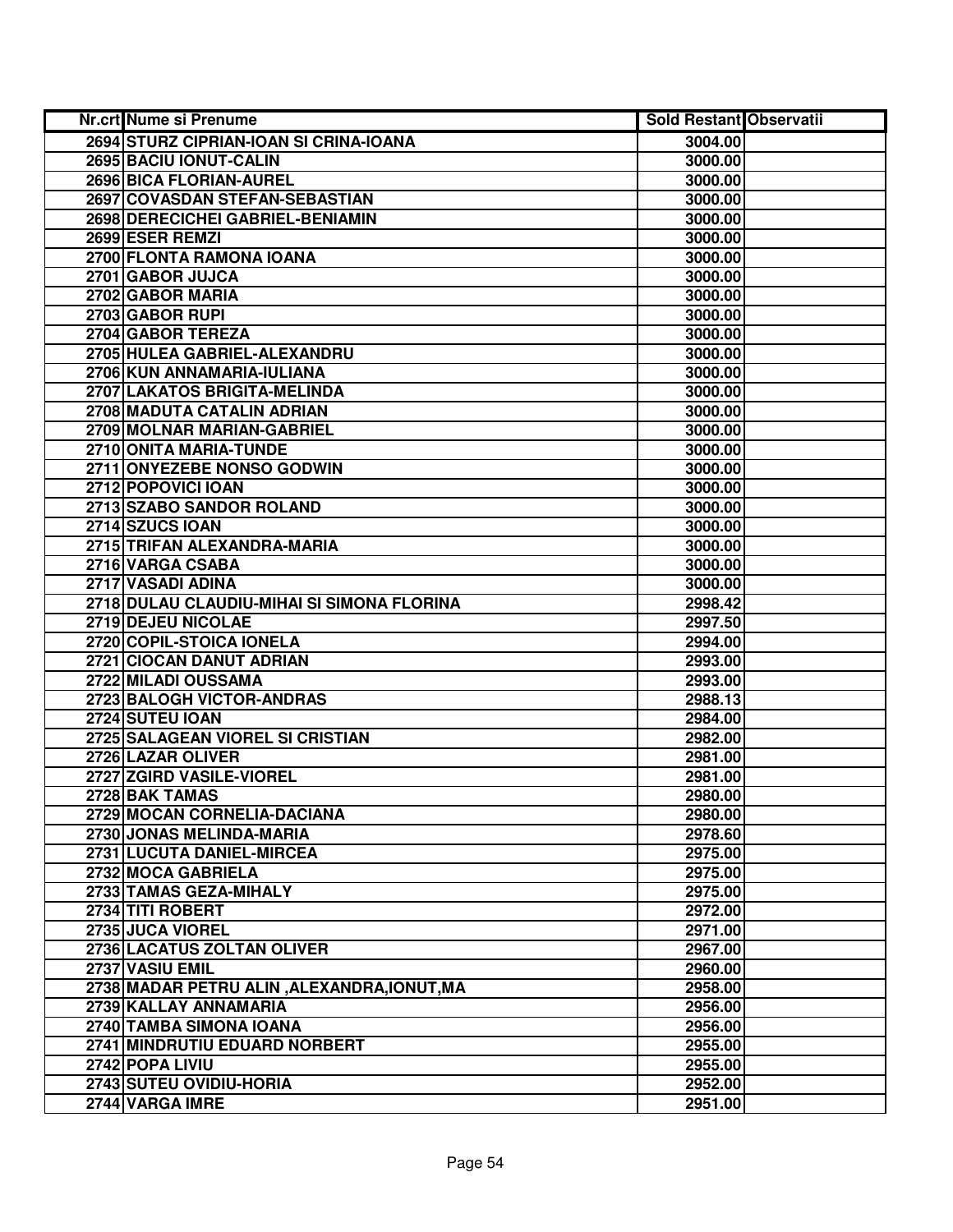| <b>Nr.crt Nume si Prenume</b>                      | <b>Sold Restant Observatii</b> |  |
|----------------------------------------------------|--------------------------------|--|
| 2745 BAHICA VASILE                                 | 2950.00                        |  |
| 2746 VERES TIBERIU-LEVENTE                         | 2950.00                        |  |
| 2747 UDREA ANTON-AURELIAN- MARIUS                  | 2944.00                        |  |
| 2748 TULKOS ROMEO EMERIC                           | 2942.00                        |  |
| 2749 POP CATALIN REMUS                             | 2940.00                        |  |
| 2750 TENTEA CSEPEI NORMAN                          | 2939.00                        |  |
| 2751 BORTIG ANCA-IOANA                             | 2937.00                        |  |
| 2752 SERE PAVEL-CORNELIU SI LUCIANA                | 2934.00                        |  |
| 2753 RADOVICI CIPRIAN ADRIAN                       | 2933.16                        |  |
| 2754 SANDOR ANDREI                                 | 2933.00                        |  |
| 2755 POPA GHEORGHE                                 | 2928.00                        |  |
| 2756 PANTEA PAUL-SORIN                             | 2926.00                        |  |
| 2757 GAL ATTILA                                    | 2925.00                        |  |
| 2758 STIOP ANDREI COSMIN                           | 2925.00                        |  |
| 2759 COROIU FLORINA-CODRUTA SI GHEORGHE-SERGIU     | 2923.00                        |  |
| 2760 OLAH HORATIU ALEXANDRU                        | 2923.00                        |  |
| 2761 BERGER SANDOR-DAVID                           | 2920.00                        |  |
| 2762 ZAINEA-MOLDOVAN SERGIU- EMIL                  | 2915.00                        |  |
| 2763 NISIPEANU CRISTINA-IONELA                     | 2913.00                        |  |
| 2764 OTVOS VERA                                    | 2910.00                        |  |
| 2765 TIODAR DANIEL PETRU                           | 2910.00                        |  |
| 2766 ONITA ADRIAN                                  | 2908.00                        |  |
| 2767 MARINCEAN DORU-GEORGE SI DIANA                | 2907.63                        |  |
| 2768 GABOR GAVRIL                                  | 2902.50                        |  |
| 2769 TODORAN LIVIU                                 | 2901.00                        |  |
| 2770 BICHIS RAMONA MELINDA                         | 2900.00                        |  |
| 2771 DRAGUTA MARINA                                | 2900.00                        |  |
| 2772 DURGHEU FLORENTINA - ANCA                     | 2900.00                        |  |
| 2773 FILIMON AUREL-SEBASTIAN                       | 2900.00                        |  |
| 2774 HOBINCU ACSINTE IOAN                          | 2900.00                        |  |
| 2775 ISZTOICA RUPI                                 | 2900.00                        |  |
| 2776 LEONTE COSTICA                                | 2900.00                        |  |
| 2777 TURDEAN COSMIN-GHEORGHE                       | 2900.00                        |  |
| 2778 GALI IOAN                                     | 2895.00                        |  |
| 2779 SASAREANU FLORINA INTR.IND.                   | 2894.00                        |  |
| 2780 UNGUREANU NICOLETA DANA                       | 2891.00                        |  |
| 2781 SFARLEA MIRCEA-FLORIAN                        | 2888.72                        |  |
| 2782 STEFAN FLORIAN                                | 2885.00                        |  |
| 2783 SUCIU IOAN                                    | 2885.00                        |  |
| 2784 BARTOK ILEANA                                 | 2879.00                        |  |
| 2785 BENE LORAND-CSABA                             | 2877.00                        |  |
| 2786 DRUGAS LUCIAN-FLORIAN SI ADRIANA              | 2876.00                        |  |
| 2787 ONODI CRISTIAN-ROBERT                         | 2876.00                        |  |
| 2788 ROSTAS AVERESCU                               | 2876.00                        |  |
| 2789 KOVACS LEVENTE-GYULA                          | 2874.00                        |  |
| 2790 CUCOLI CRISTINEL MARIAN                       | 2871.00                        |  |
| 2791 GUBENCO SERGHEI                               | 2870.00                        |  |
| 2792 PLASTIN ADRIAN FLORIN                         | 2869.54                        |  |
| 2793 COLTA ELISABETA                               | 2869.00                        |  |
| 2794 SIMUT LUCIAN                                  | 2869.00                        |  |
| 2795 PINTEA GABRIEL-OCTAVIAN SI EUGENIA-FLORENTINA | 2865.91                        |  |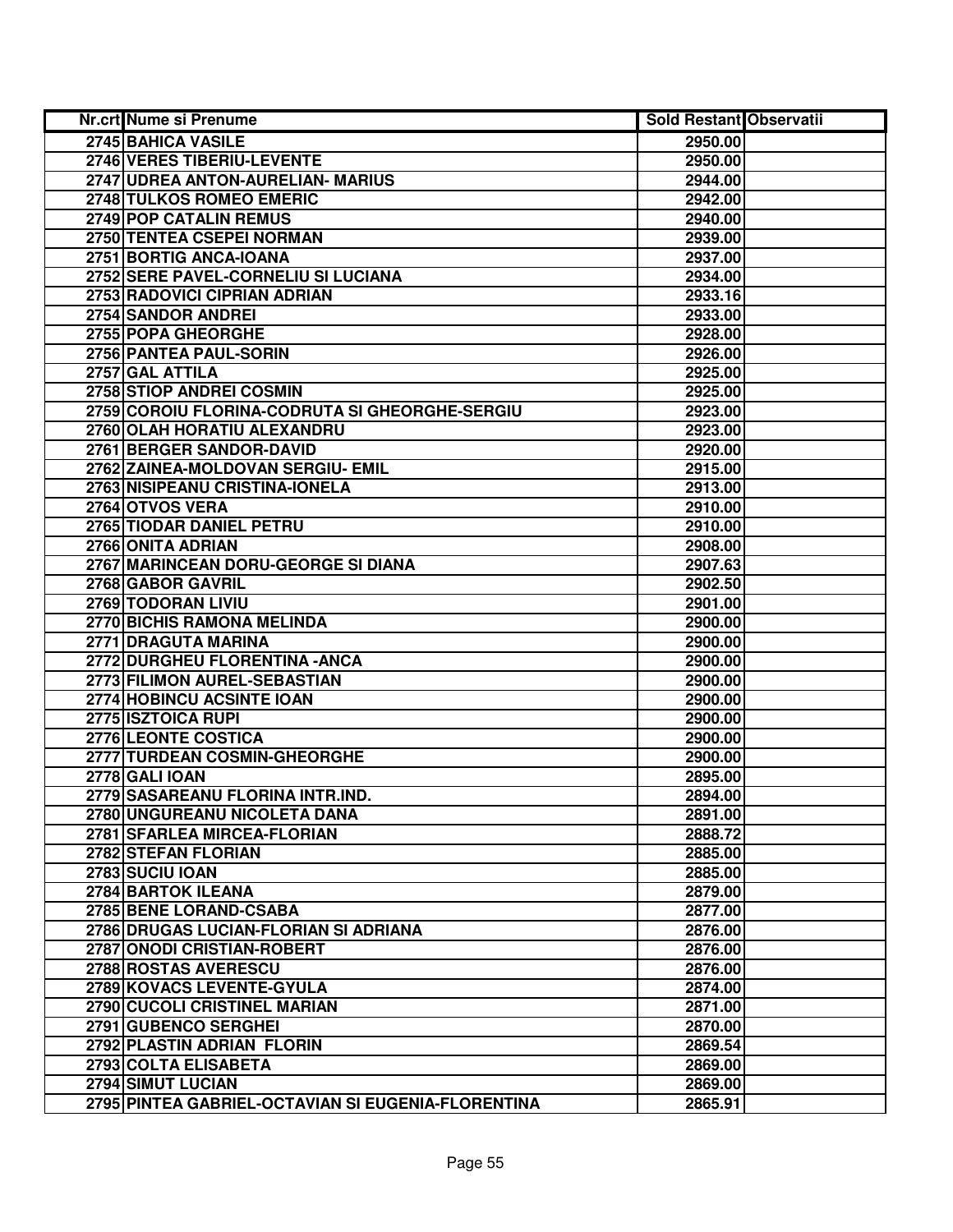| <b>Nr.crt Nume si Prenume</b>            | <b>Sold Restant Observatii</b> |  |
|------------------------------------------|--------------------------------|--|
| 2796 ISZTOIKA MATEI                      | 2865.00                        |  |
| 2797 SFRENGEU ILIE-IERONIM               | 2861.23                        |  |
| 2798 ABRUDAN RADU-ALIN                   | 2860.04                        |  |
| 2799 CUC ADRIAN-NICOLAE                  | 2860.00                        |  |
| 2800 POP MONICA SI MARCEL-DANIEL         | 2858.00                        |  |
| 2801 POP VASILE OVIDIU                   | 2857.00                        |  |
| 2802 BOT ADRIAN MIRCEA                   | 2850.00                        |  |
| 2803 BUZI AMBRUS                         | 2850.00                        |  |
| 2804 IVANYI ERZSEBET SI IOAN             | 2850.00                        |  |
| 2805 KOVACS RICHARD- GABOR               | 2850.00                        |  |
| <b>2806 POP IOAN</b>                     | 2850.00                        |  |
| 2807 SZABO VICTORIA                      | 2850.00                        |  |
| 2808 VASS VERONICA                       | 2850.00                        |  |
| 2809 POP DRAGOMIR                        | 2849.94                        |  |
| 2810 BODOG IOAN SI ELENA                 | 2848.00                        |  |
| 2811 STOICA IANCU                        | 2848.00                        |  |
| 2812 ARON ALEXANDRU-ILIE                 | 2844.00                        |  |
| 2813 CRAINIC MARIA-RODICA                | 2843.00                        |  |
| 2814 GABOR MINDRA                        | 2841.00                        |  |
| 2815 VARGA VICTOR                        | 2834.00                        |  |
| 2816 IENCIU ADRIAN-FLORIN                | 2830.43                        |  |
| 2817 CIUCIU LIVIA                        | 2830.35                        |  |
| 2818 CIURAR GUGU                         | 2830.00                        |  |
| 2819 CONTU VASILE COSTEL                 | 2830.00                        |  |
| 2820 CAVUS CAN                           | 2828.00                        |  |
| 2821 SANDRA SERGIU NICOLAE               | 2826.00                        |  |
| 2822 KOSA ZOLTAN                         | 2825.00                        |  |
| 2823 FEKETE BANDI PISTA CATALINA         | 2823.00                        |  |
| 2824 STAN ALEXANDRA RAMONA-INTR. IND.    | 2821.00                        |  |
| 2825 STURZ CORNELIA DANIELA              | 2821.00                        |  |
| 2826 CHIFIRIUC GHEORGHE                  | 2820.00                        |  |
| 2827 MAIER GHEORGHE                      | 2818.55                        |  |
| 2828 VASS TIBOR                          | 2818.00                        |  |
| 2829 NOVAC-IUHASZ OLIMPIU-NICOLAE        | 2810.00                        |  |
| 2830 BOCUT SEBASTIAN-PETRE               | 2809.00                        |  |
| 2831 IGNATESCU PAUL-GEORGE               | 2809.00                        |  |
| 2832 DASCALESCU DUMITRU CODRUT           | 2807.00                        |  |
| 2833 TIGAN DUMITRU-DAN SI LUMINITA       | 2807.00                        |  |
| 2834 BALLA DAVID                         | 2806.00                        |  |
| 2835 ERDEI SEBASTIAN-FLORIN              | 2806.00                        |  |
| 2836 CUC MARIUS - CIPRIAN                | 2805.00                        |  |
| 2837 PESCAR IOSIF                        | 2805.00                        |  |
| 2838 GABOR STEFAN                        | 2800.00                        |  |
| 2839 LAZA ANTON                          | 2800.00                        |  |
| 2840 VALCIU MIHAI DOREL                  | 2800.00                        |  |
| 2841 VARGA ISTVAN-SANDOR                 | 2800.00                        |  |
| 2842 CACUCI FLORIAN-CRISTIAN SI MARIOARA | 2799.00                        |  |
| 2843 IANC MAGDALENA                      | 2796.00                        |  |
| 2844 GYURKUCZA GYORGY                    | 2795.00                        |  |
| 2845 SOPORAN ALINA SI BENETTI ALFREDO    | 2795.00                        |  |
| 2846 BAICAN CLAUDIU SEBASTIAN            | 2790.00                        |  |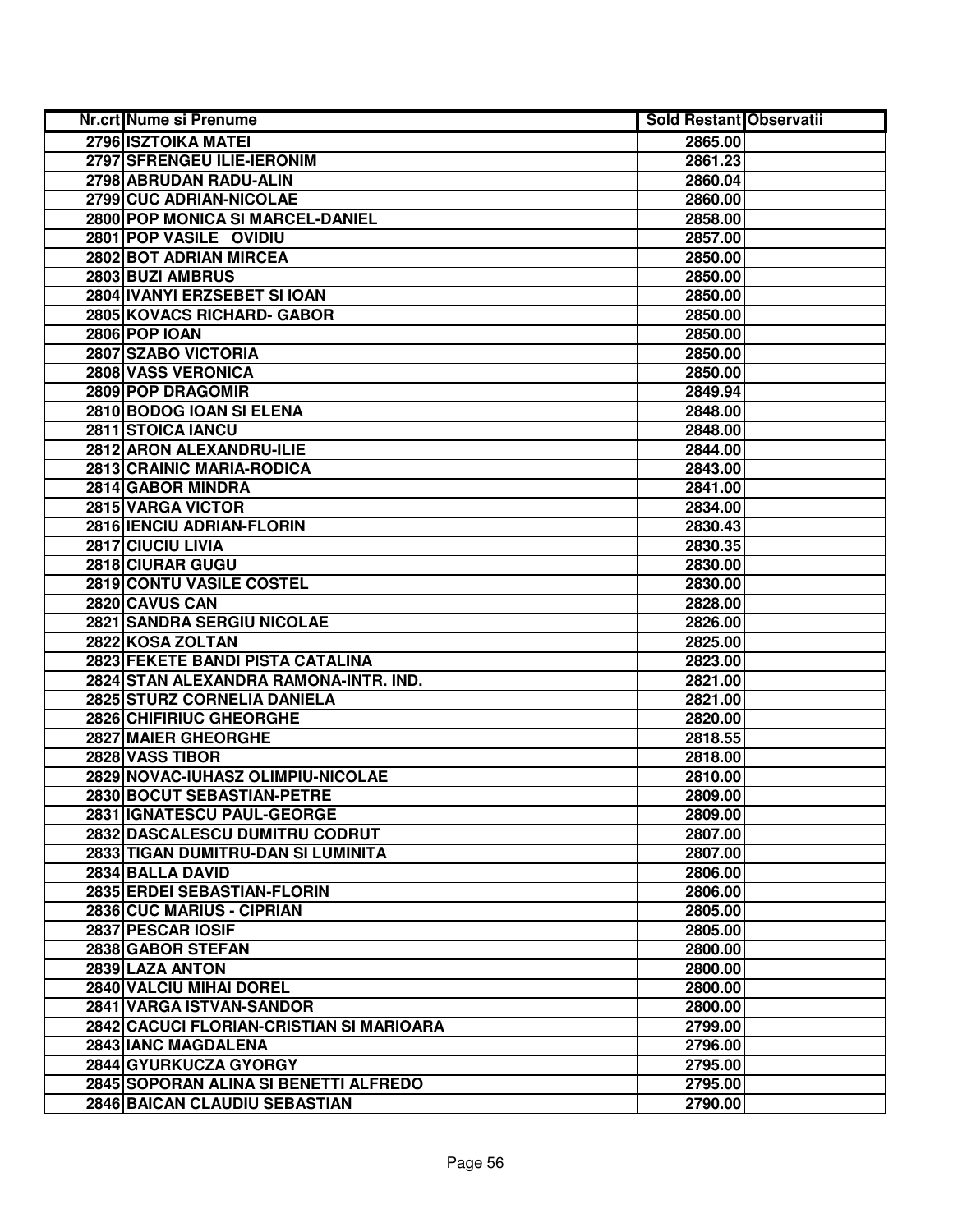| Nr.crt Nume si Prenume                 | <b>Sold Restant Observatii</b> |  |
|----------------------------------------|--------------------------------|--|
| 2847 KUSZTURA ROLAND CRISTIAN          | 2790.00                        |  |
| 2848 LUPU ADRIAN-NICOLAE               | 2790.00                        |  |
| 2849 BIROAS IONUT MARIAN               | 2787.00                        |  |
| 2850 KOVACS ANITA-IZABELA              | 2787.00                        |  |
| 2851 MORAR DAVID EMIL                  | 2787.00                        |  |
| 2852 CURPAS GHEORGHE                   | 2784.00                        |  |
| 2853 MANEA TIBERIU                     | 2784.00                        |  |
| 2854 CIORDAS FLORIN-GHEORGHE           | 2783.00                        |  |
| 2855 SIMON STEFAN                      | 2782.00                        |  |
| 2856 ACHENBACH DAN                     | 2777.00                        |  |
| 2857 LUPSEA PETRU-DOLLY                | 2777.00                        |  |
| 2858 VESA VALENTIN DAN                 | 2777.00                        |  |
| 2859 LAZAU MARIN                       | 2776.00                        |  |
| 2860 VASS RUDOLF                       | 2775.00                        |  |
| 2861 ZEYAD HUSSEIN SAEED ATIEH         | 2772.00                        |  |
| 2862 MEISTER-NICOLAESCU CRINA-ANAMARIA | 2771.00                        |  |
| 2863 SABAU BIANCA HEA                  | 2770.00                        |  |
| 2864 VLAD FLORIN                       | 2770.00                        |  |
| 2865 IUHAS CORNELIU CRISTIAN           | 2768.00                        |  |
| 2866 CUC NICOLETA                      | 2766.00                        |  |
| 2867 MOLNAR ANDREA-ETELKA              | 2762.00                        |  |
| 2868 FODOR LADISLAU                    | 2761.00                        |  |
| 2869 BUZGUTA JAN-SEBASTIAN ARON        | 2760.00                        |  |
| 2870 HERCUT OCTAV                      | 2760.00                        |  |
| 2871 OTVOS MIKLOS                      | 2760.00                        |  |
| 2872 CHERMAN BOGDAN-MADALIN            | 2759.00                        |  |
| 2873 UIVAROSAN COSMIN HORATIU DACIAN   | 2758.12                        |  |
| 2874 OPREA MARCEL-LUCIAN               | 2758.00                        |  |
| 2875 ROMAN MELANIA-GHEORGHINA          | 2758.00                        |  |
| 2876 GROZA ALIN                        | 2757.00                        |  |
| 2877 DANCIU GHEORGHE                   | 2755.00                        |  |
| 2878 MILIAN-SACULTET ALINA-FLORENTINA  | 2755.00                        |  |
| 2879 NAGY BELA ZOLTAN                  | 2755.00                        |  |
| 2880 PLES MARIUS-CRISTIAN              | 2755.00                        |  |
| 2881 CALO ALEXANDRU                    | 2751.70                        |  |
| 2882 ALKAYED KHALAF                    | 2751.00                        |  |
| 2883 MEZE IONUT GEORGE                 | 2750.00                        |  |
| 2884 SIMOCA VICTORIA                   | 2750.00                        |  |
| 2885 CHINDLE ANA                       | 2748.00                        |  |
| <b>2886 KOVACS IUDIT MARGIT</b>        | 2748.00                        |  |
| 2887 LETA VLAD-IULIAN                  | 2747.00                        |  |
| 2888 PAP SANDOR- ISTVAN                | 2747.00                        |  |
| 2889 BLANARU-MAIER IULIA               | 2745.50                        |  |
| 2890 BOROS LASZLO                      | 2745.00                        |  |
| 2891 BENDE ELISABETA-GABRIELA          | 2744.00                        |  |
| 2892 POP ALEXANDRU-CONSTANTIN          | 2741.00                        |  |
| 2893 BALAN RUDOLF-CONSTANTIN           | 2738.00                        |  |
| 2894 LAKATOS ZOLTAN-JANOS SI DANIELA   | 2738.00                        |  |
| 2895 PAP ARPAD-IOSIF                   | 2736.00                        |  |
| 2896 FELFOLDI MIHALY                   | 2734.00                        |  |
| 2897 RADAC AUREL-GHEORGHE              | 2733.87                        |  |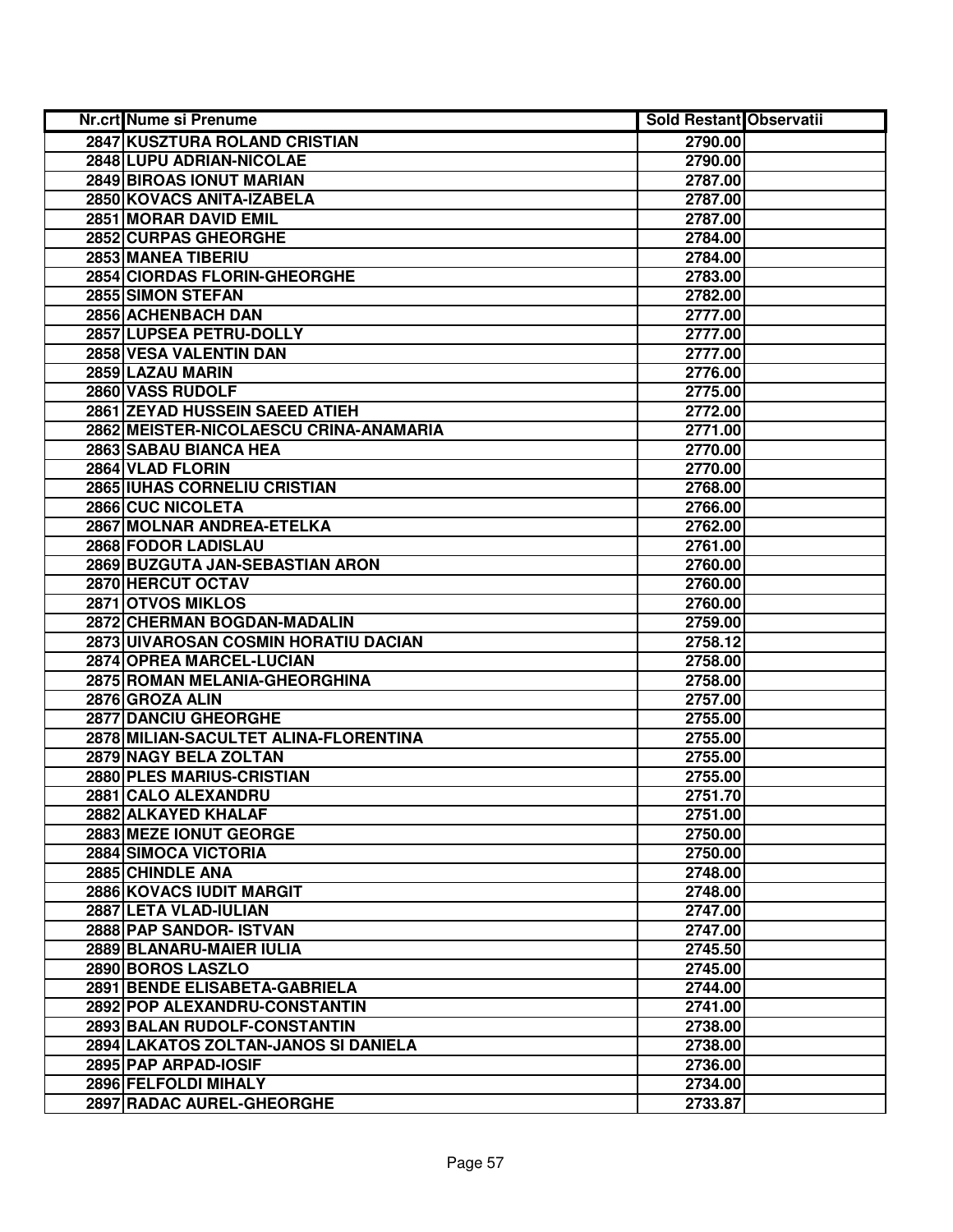| Nr.crt Nume si Prenume                        | <b>Sold Restant Observatii</b> |
|-----------------------------------------------|--------------------------------|
| 2898 BODOG ADAM                               | 2731.00                        |
| 2899 URS AUGUSTIN SI VALERIA                  | 2731.00                        |
| 2900 CORA CRISTIAN-PETRU                      | 2730.00                        |
| 2901 KUPAS ELISABETA                          | 2728.00                        |
| 2902 SERBAN LUCIAN DORIN                      | 2727.38                        |
| 2903 CIURAR LIZA                              | 2726.00                        |
| 2904 TALOS-KOSZEGHI ALINA OTILIA              | 2721.00                        |
| 2905 CIPLEU DANIEL-ANDREI                     | 2720.00                        |
| 2906 MAIER FLORIN                             | 2720.00                        |
| 2907 SERBAN GHEORGHE                          | 2720.00                        |
| 2908 HERE ADRIANA                             | 2719.00                        |
| 2909 DEMETER IOAN                             | 2718.67                        |
| 2910 ROXIN AUREL                              | 2714.05                        |
| 2911 SIM OCTAVIAN                             | 2714.00                        |
| 2912 BACIO MARIA TUNDE                        | 2713.00                        |
| 2913 HAINER MONICA ANNAMARIA                  | 2713.00                        |
| 2914 DERECICHEI ALEXANDRU                     | 2710.64                        |
| 2915 CIPLEU NICODIM-SOLOMON                   | 2709.00                        |
| 2916 MIKLOS ELENA SI MARTIN                   | 2709.00                        |
| 2917 GEREBENES IANCU                          | 2708.08                        |
| 2918 IACOB LOREDANA-FLORENTINA SI BUDA DANIEL | 2708.00                        |
| 2919 CIRSTEA CRISTIAN                         | 2707.00                        |
| 2920 MATE GABRIEL                             | 2707.00                        |
| 2921 NEMES VLAD                               | 2707.00                        |
| 2922 SZABO-LUNG DIANA-CRISTINA                | 2706.00                        |
| 2923 CAB. CONTABILITATE GUI KATALIN           | 2704.00                        |
| 2924 CHEREGI MIHAI AMAN                       | 2703.00                        |
| 2925 CICORTAS DANIEL FLORIN                   | 2701.00                        |
| 2926 CRISTE IONUT-ALEXANDRU                   | 2701.00                        |
| 2927 BOARU TONY-DARIUS                        | 2700.00                        |
| 2928 CALIN ROBERT                             | 2700.00                        |
| 2929 CIURAR GEZA-ALEXANDRU                    | 2700.00                        |
| 2930 GABOR CATALINA                           | 2700.00                        |
| 2931 ROSTAS CRENGUTA                          | 2700.00                        |
| 2932 TRIP PETRU                               | 2700.00                        |
| 2933 CIOBAN CONSTANTIN                        | 2699.74                        |
| 2934 CHIS RAZVAN-ADRIAN                       | 2699.47                        |
| 2935 FILIP CIPRIAN-CRISTIAN                   | 2698.00                        |
| 2936 POP GHEORGHE SI IOANA LIVIA              | 2693.00                        |
| 2937 URSUT GEORGE-SEBASTIAN                   | 2692.64                        |
| 2938 PIT COSMIN-IONUT-CIPRIAN                 | 2692.60                        |
| 2939 TIRTEU IOAN                              | 2692.00                        |
| 2940 BUZ IOAN SI CORINA-MARIA                 | 2690.00                        |
| 2941 MONENCIU FLORIAN OVIDIU                  | 2687.00                        |
| 2942 VARGA JANOS                              | 2685.00                        |
| 2943 PAVEL MARIA SI TRAIAN                    | 2684.00                        |
| 2944 TOTH ATTILA                              | 2682.00                        |
| 2945 BOROD CRISTIAN                           | 2681.35                        |
| 2946 ARDELEAN CONSTANTIN                      | 2680.00                        |
| 2947 CIOBOTA HORIA                            | 2680.00                        |
| 2948 OPREA IONUT-MIHAI                        | 2676.00                        |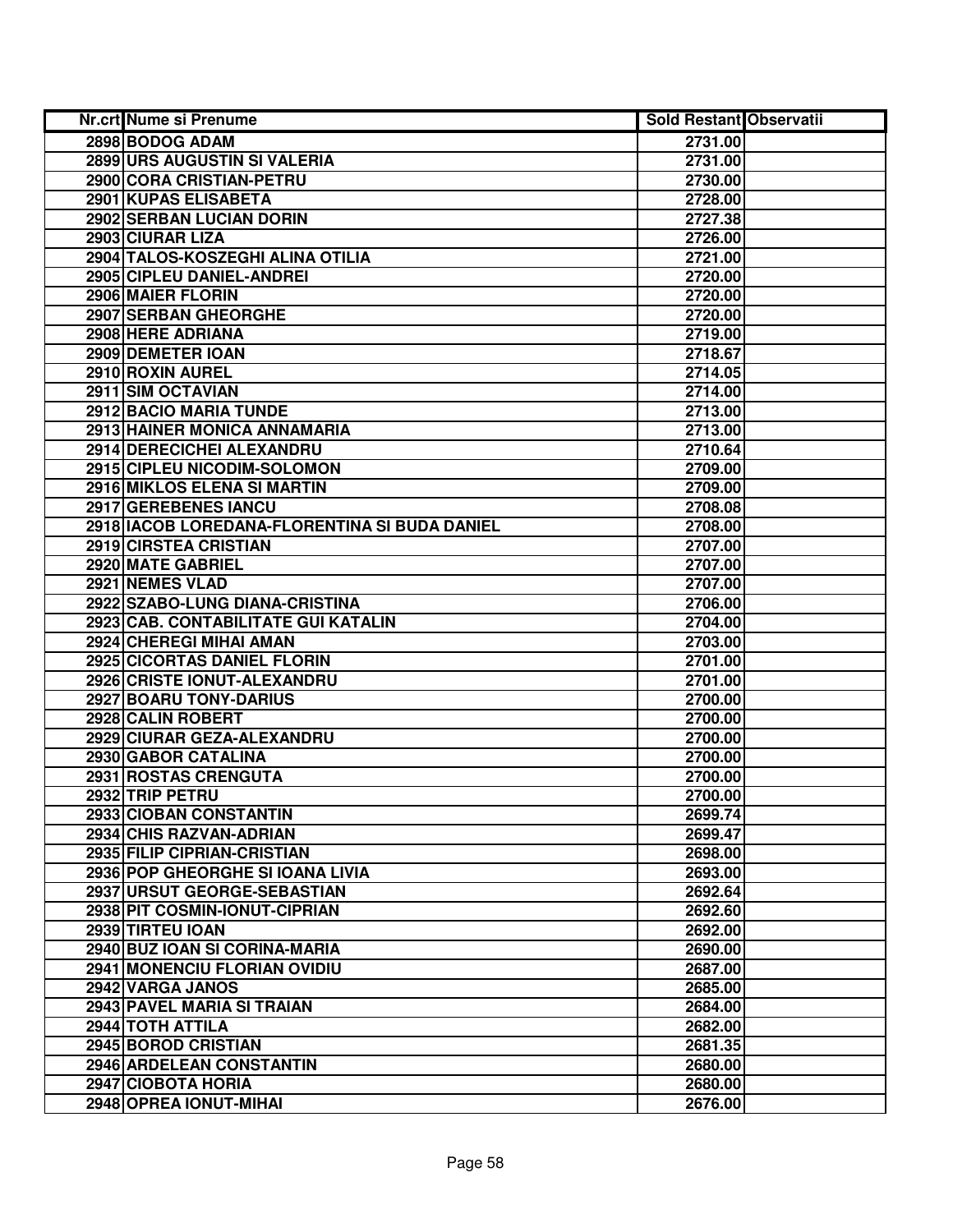| <b>Nr.crt Nume si Prenume</b>             | <b>Sold Restant Observatii</b> |  |
|-------------------------------------------|--------------------------------|--|
| 2949 ARON IOSIF-ALEXANDRU                 | 2675.00                        |  |
| 2950 COCIUBAN PAUL-CRISTIAN               | 2675.00                        |  |
| 2951 DRIMBA CIPRIAN MARIUS                | 2673.00                        |  |
| 2952 GULES FLORIN CALIN                   | 2673.00                        |  |
| 2953 BALLA ZOLTAN SANDOR                  | 2672.85                        |  |
| 2954 NENCIU MARIAN-TRAIAN                 | 2671.50                        |  |
| 2955 GUTI CRISTIAN                        | 2670.00                        |  |
| 2956 SANDU ILIE                           | 2670.00                        |  |
| 2957 DINCA CIPRIAN                        | 2667.00                        |  |
| 2958 MORVAI ELISAVETA                     | 2666.00                        |  |
| 2959 GHEORGHITA IOAN-DAN                  | 2665.00                        |  |
| 2960 OPREAN CATALIN GHEORGHE              | 2665.00                        |  |
| 2961 SZILAGYI BELA                        | 2665.00                        |  |
| 2962 TOTH ROBERT-EMERIC                   | 2664.00                        |  |
| 2963 SAITOS ANABELA                       | 2663.64                        |  |
| 2964 CABA ZOLTAN SI FRANCISCA             | 2663.00                        |  |
| 2965 GORDAN VESTIAN SI RODICA             | 2663.00                        |  |
| 2966 NEAGA CALIN-DANUT                    | 2662.00                        |  |
| 2967 PAULESCU RAZVAN NICOLAE SI ANGELA A  | 2659.00                        |  |
| 2968 CRISAN MIRCEA IOAN                   | 2657.00                        |  |
| 2969 BELDEAN VALERIU-ANDREI               | 2656.00                        |  |
| 2970 NASTA MARINELA LIANA                 | 2656.00                        |  |
| 2971 BURCA CRISTIAN IOAN                  | 2655.00                        |  |
| 2972 NEGREANU ERIC-ROLAND                 | 2654.00                        |  |
| 2973 PATCAS TEOFIL                        | 2654.00                        |  |
| 2974 MOTOS DANIELA SI MARCEL              | 2653.00                        |  |
| 2975 OLAR DANUT                           | 2651.00                        |  |
| 2976 ASTILEAN ADRIAN EMIL                 | 2650.00                        |  |
| 2977 GABOR GABOR                          | 2649.00                        |  |
| 2978 TOCUT CRISTIAN-FLORIAN               | 2648.00                        |  |
| 2979 KALLOS LORAND ALBERT SI RAMONA IOANA | 2646.00                        |  |
| 2980 COTE RARES-ALEXANDRU                 | 2645.00                        |  |
| 2981 NICULEA ROBERT-CLAUDIU               | 2641.00                        |  |
| 2982 VARADI ATTILA                        | 2641.00                        |  |
| 2983 GHETE ADRIAN-FLORIN                  | 2640.79                        |  |
| 2984 BOKA SANDOR                          | 2640.00                        |  |
| 2985 MUSTACCHIA SEVERINO                  | 2640.00                        |  |
| 2986 BLIDARU ADRIAN-SERBAN                | 2639.00                        |  |
| 2987 VARGA ROMEO-ADRIAN                   | 2633.00                        |  |
| 2988 CIRLIG FLORIN IOAN                   | 2632.93                        |  |
| 2989 GABOR IOAN SI MANDRA                 | 2632.00                        |  |
| 2990 SZILAGYI NORBERT ISTVAN              | 2630.00                        |  |
| 2991 SZABO AURICA MARGHARETA              | 2629.00                        |  |
| 2992 POPA IONUT-MARIUS                    | 2625.95                        |  |
| 2993 LAKATOS DANIEL KALMAN                | 2625.00                        |  |
| 2994 PUSCAS VLAD                          | 2625.00                        |  |
| 2995 SALAJEAN CRISTIAN-MIHAI              | 2625.00                        |  |
| 2996 BOTIS ILIE-MARIUS                    | 2624.00                        |  |
| 2997 PASCA VASILE SI CAMELIA              | 2623.00                        |  |
| 2998 LASCU MARIA CARMEN SI VALERIU        | 2622.00                        |  |
| 2999 CIUPA IOAN                           | 2621.06                        |  |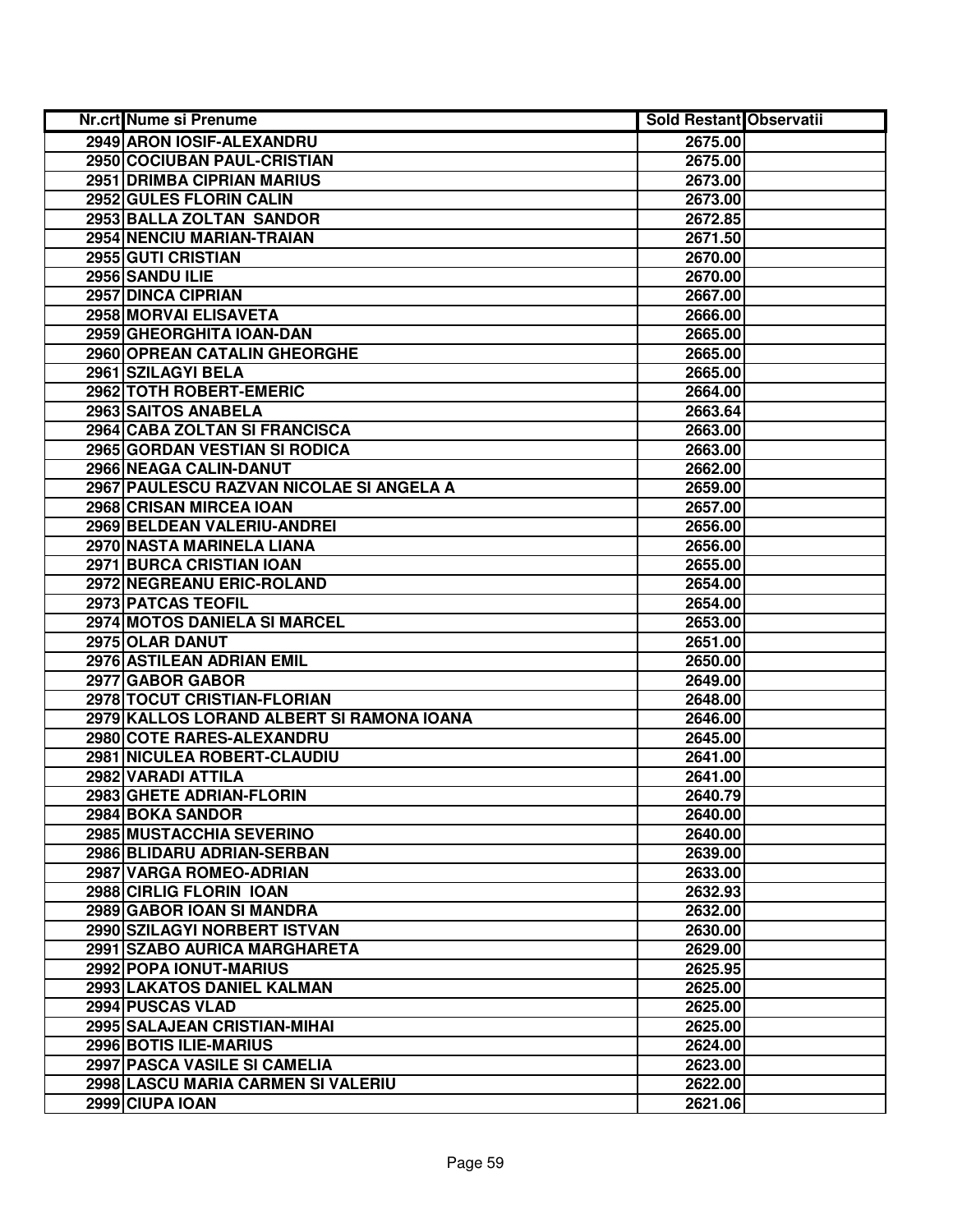| Nr.crt Nume si Prenume                 | <b>Sold Restant Observatii</b> |  |
|----------------------------------------|--------------------------------|--|
| 3000 BAHICA ION                        | 2620.00                        |  |
| 3001 NAGY-ERDEI ISTVAN                 | 2617.61                        |  |
| 3002 GABOR ANDREI                      | 2617.00                        |  |
| 3003 TOLDAN TRAIAN                     | 2616.00                        |  |
| 3004 OPRIS DUMITRU                     | 2615.00                        |  |
| 3005 SOANEA GEORGIANA-BIANCA           | 2612.11                        |  |
| 3006 CRAINIC VIRAG                     | 2611.00                        |  |
| 3007 CORA FLORIN                       | 2610.00                        |  |
| <b>3008 TERICI DOREL</b>               | 2610.00                        |  |
| 3009 FERARIU CRINA-MIOARA              | 2609.00                        |  |
| 3010 LAZAR GHEORGHE-DANIEL             | 2608.00                        |  |
| 3011 TALAGIU MARIUS GABRIEL            | 2606.00                        |  |
| 3012 NAN FELICIA-RAMONA                | 2605.00                        |  |
| 3013 BORA MIRCEA-DAN                   | 2604.00                        |  |
| 3014 CSIKAI ESTERA-ZSOFIA              | 2603.00                        |  |
| 3015 KLINCSE IOSIF-VASILE              | 2603.00                        |  |
| 3016 SOVARSCHI MARIUS-DORIN            | 2603.00                        |  |
| 3017 BARNA TIBERIU                     | 2600.00                        |  |
| 3018 BOTA VIOREL                       | 2600.00                        |  |
| 3019 BUZGO AGLAIA MARIA                | 2600.00                        |  |
| 3020 KOVACS ERZSEBET                   | 2600.00                        |  |
| 3021 LACATUS MARIUS-SANDOR             | 2600.00                        |  |
| 3022 MESTER ANDREI-GEORGE              | 2600.00                        |  |
| 3023 POP DANIEL                        | 2600.00                        |  |
| 3024 STOICA STEFAN                     | 2600.00                        |  |
| <b>3025 STOLK ADRIANUS</b>             | 2600.00                        |  |
| 3026 TUSA ROLAND-LUCIAN                | 2600.00                        |  |
| 3027 PILINSZKY ZOLTAN                  | 2599.00                        |  |
| 3028 MESESAN CORIOLAN-CRISTIAN         | 2597.50                        |  |
| 3029 TONT LUCIAN AURELIAN              | 2597.00                        |  |
| 3030 FECHETE OCTAVIAN-MARIUS           | 2596.50                        |  |
| 3031 GHERDAN LAVINIA RAMONA            | 2596.00                        |  |
| 3032 BAN DANIEL                        | 2595.00                        |  |
| 3033 VARGA ANDREI                      | 2595.00                        |  |
| 3034 NAGY ZSOLT                        | 2594.00                        |  |
| 3035 APOSTOL SORIN                     | 2593.55                        |  |
| 3036 BATRINA CRISTIAN                  | 2593.00                        |  |
| 3037 CRAZNIC FLAVIU-DAN                | 2590.00                        |  |
| 3038 FALUB COSMIN-FLORIN               | 2590.00                        |  |
| 3039 ISZTOIKA RUBEN                    | 2590.00                        |  |
| 3040 IVAN DANIELA                      | 2590.00                        |  |
| <b>3041 MICULA ANDREI - LUCIAN</b>     | 2590.00                        |  |
| 3042 SACULTET (MILIAN) IOAN            | 2590.00                        |  |
| 3043 VLAD FLORIAN                      | 2586.00                        |  |
| 3044 GUT ILEANA SI MOISE VLADUT        | 2585.00                        |  |
| 3045 KRALOVSZKI ATTILA-TEOFIL          | 2585.00                        |  |
| 3046 PETYAR SZABOLCS-LASZLO SI TUNDE   | 2584.00                        |  |
| 3047 TATAI ISTVAN-BALAZS               | 2584.00                        |  |
| 3048 SABAU FLORIN-VALENTIN             | 2582.00                        |  |
| 3049 JUDEA FLORIN-ALEX                 | 2580.00                        |  |
| 3050 LUCACIU FILIMON-VIRGIL SI VIOLETA | 2579.00                        |  |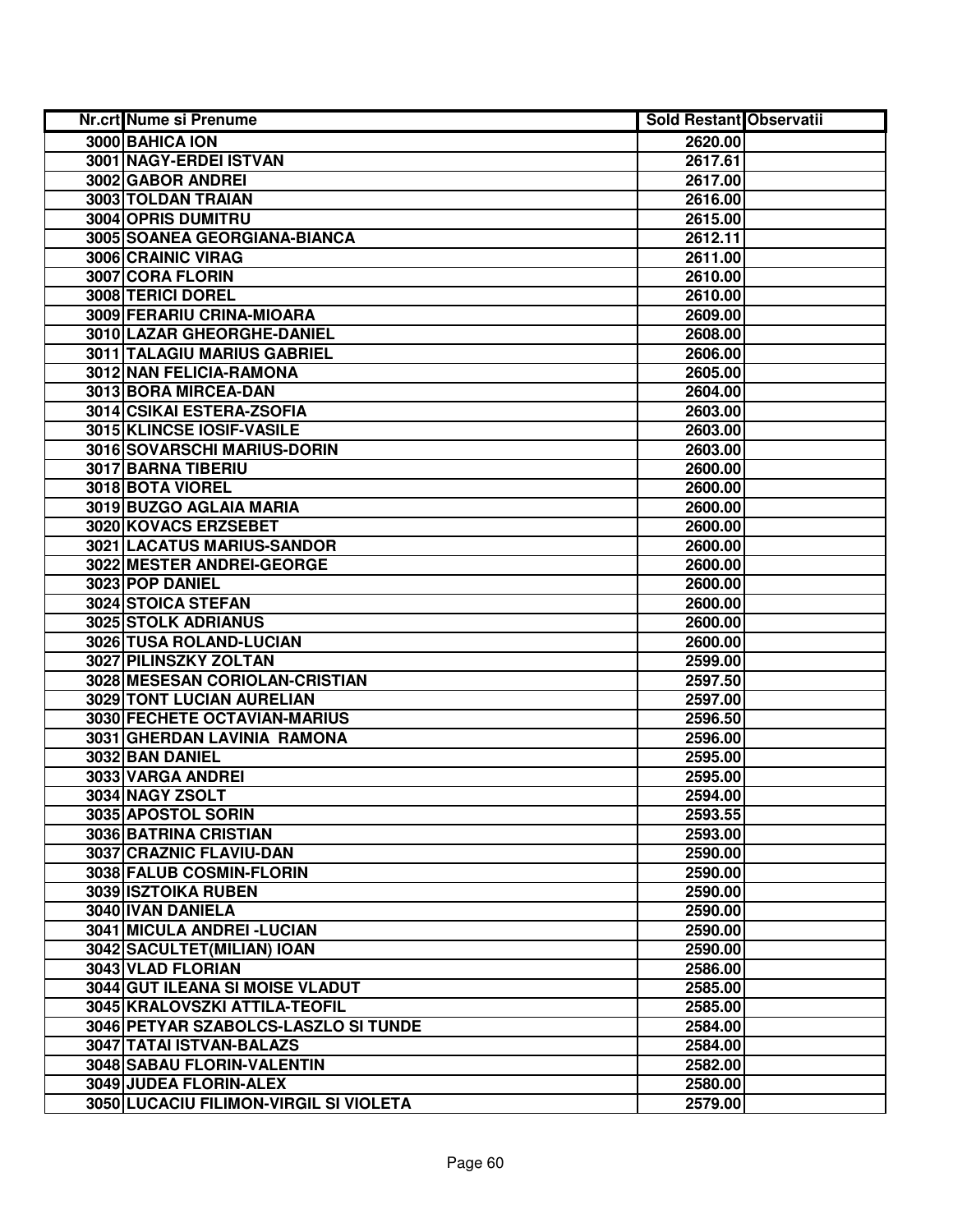| Nr.crt Nume si Prenume            | <b>Sold Restant Observatii</b> |  |
|-----------------------------------|--------------------------------|--|
| 3051 VARODI LEONTIN               | 2579.00                        |  |
| 3052 MIHELE ADRIAN-FLORIN         | 2578.00                        |  |
| 3053 EPLI EMA                     | 2577.00                        |  |
| 3054 BRADEA PETRU-ALEXANDRU       | 2575.00                        |  |
| 3055 POTRE GRATIAN HORATIUS       | 2574.00                        |  |
| 3056 FLORIAN IOSIF GH.            | 2573.00                        |  |
| 3057 FOIA CRISTIAN-DAN            | 2573.00                        |  |
| 3058 CATANA ION                   | 2571.00                        |  |
| 3059 ITTU MONICA-DORINA           | 2571.00                        |  |
| 3060 LUNG IOAN SI NICOLETA        | 2570.00                        |  |
| 3061 BORA ADELA SI ALIN VIOREL    | 2567.00                        |  |
| 3062 POP DOREL-GHEORGHE           | 2565.65                        |  |
| 3063 BOTA MARTA-LAURA             | 2564.00                        |  |
| 3064 KOVACS OLGA                  | 2563.00                        |  |
| 3065 POP MARIA                    | 2563.00                        |  |
| 3066 VARGICS MIHAI                | 2562.00                        |  |
| 3067 MADAU ADRIAN-PETRU           | 2559.00                        |  |
| 3068 CORA CLAUDIU-FLORIN          | 2558.00                        |  |
| 3069 DUMITRESCU JAN-BOGDAN        | 2558.00                        |  |
| 3070 MESTER DAN GABRIEL           | 2558.00                        |  |
| 3071 OROSZ GABOR                  | 2558.00                        |  |
| 3072 BACANA LIVIU                 | 2557.00                        |  |
| 3073 FOTACHE FLORIN               | 2555.00                        |  |
| 3074 NEGRUT SILVIU SI CORNELIA    | 2552.00                        |  |
| 3075 PLESCA VASILE                | 2552.00                        |  |
| 3076 PACURAR DAN MARCEL           | 2551.00                        |  |
| 3077 COJOCARI SVETLANA            | 2550.00                        |  |
| 3078 LINTMAYER JOZSEF-ROBERT      | 2550.00                        |  |
| 3079 MARTON VIKTOR                | 2550.00                        |  |
| 3080 ROSTAS COSTICA               | 2550.00                        |  |
| 3081 BANYAI VLAD                  | 2549.00                        |  |
| 3082 GHILEA BOGDAN IOAN           | 2547.00                        |  |
| 3083 GABOR STEFAN SI CATALINA     | 2543.89                        |  |
| 3084 JURESCHI VERONICA-AURELIA    | 2541.00                        |  |
| 3085 COSTACHE GHEORGHE-SORIN      | 2540.00                        |  |
| 3086 JUHASZ ZOLTAN                | 2540.00                        |  |
| <b>3087 STRIZU DIANA RUXANDRA</b> | 2539.17                        |  |
| 3088 KISS-JURGE LORAND-OSKAR      | 2539.00                        |  |
| 3089 LINGURAR GHEORGHE-CORNEL     | 2538.00                        |  |
| 3090 SARBA SORIN CRISTIAN         | 2535.00                        |  |
| 3091 VESA IOAN-FLORIN             | 2535.00                        |  |
| 3092 SUMALAN ALEXANDRU            | 2533.00                        |  |
| 3093 ISSA KHAWALED                | 2530.00                        |  |
| 3094 GHIULA CALIN                 | 2528.00                        |  |
| 3095 JUCA NICOLAE                 | 2527.00                        |  |
| 3096 AL JAAFAR SALAH JABER        | 2525.00                        |  |
| 3097 MOISI GHEORGHE DANUT         | 2525.00                        |  |
| 3098 PETRICA SANDU SI ALINA       | 2525.00                        |  |
| 3099 BARTALIS HUNOR               | 2520.00                        |  |
| 3100 BENCZIK IULIU                | 2520.00                        |  |
| 3101 DEJEU ALEXA-MARIUS           | 2520.00                        |  |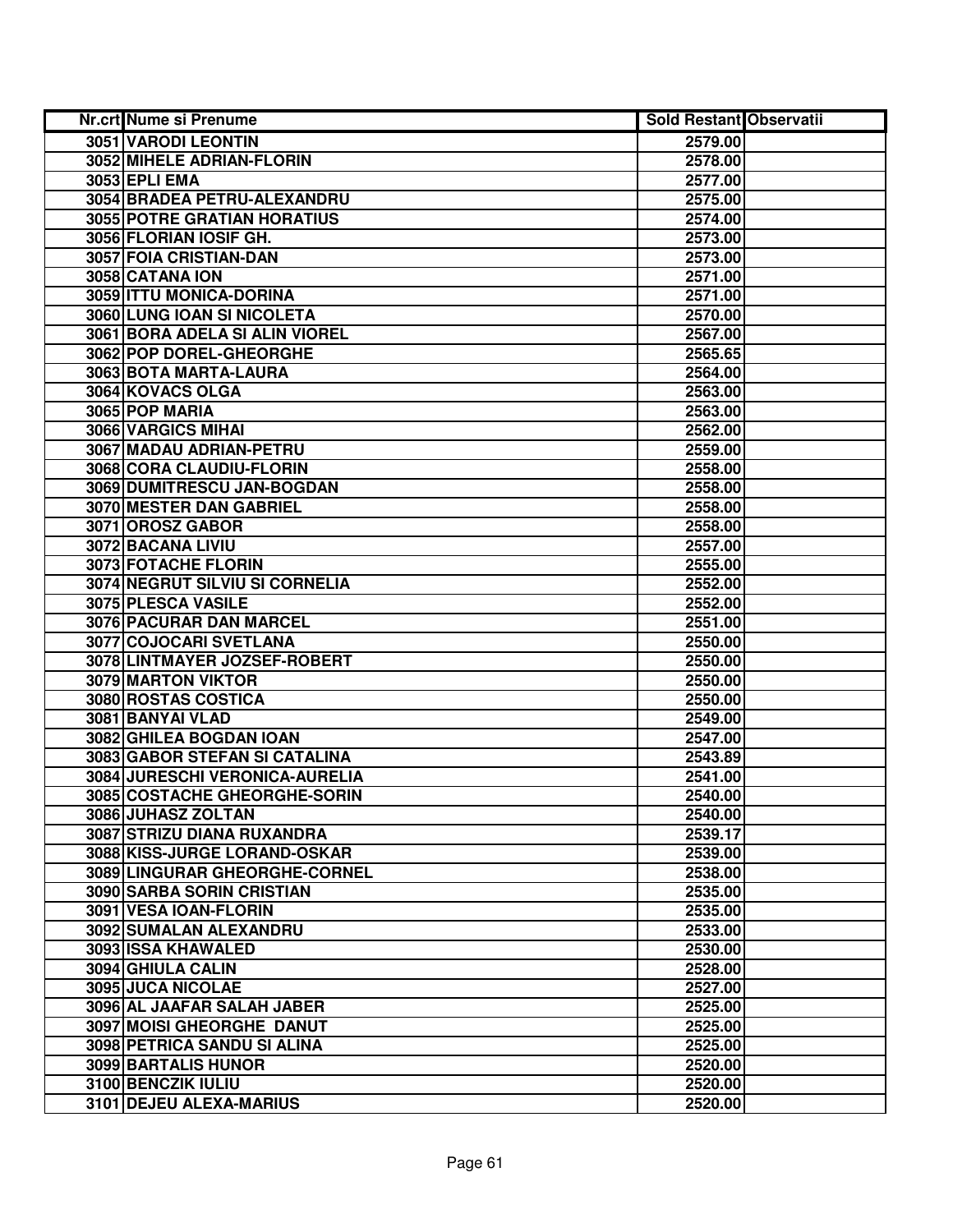| <b>Nr.crt Nume si Prenume</b>                         | <b>Sold Restant Observatii</b> |  |
|-------------------------------------------------------|--------------------------------|--|
| 3102 GABOR LUDOVIC                                    | 2520.00                        |  |
| 3103 POPOVICS GYULA-ZSOLT                             | 2520.00                        |  |
| 3104 MOHACSI BEATRICE-IOANA                           | 2515.00                        |  |
| 3105 SZABO LEVENTE                                    | 2512.00                        |  |
| 3106 ARDELEAN CONSTANTA SI IGNA FLORIAN               | 2510.00                        |  |
| 3107 ANDRU ROBERT COSMIN                              | 2508.00                        |  |
| 3108 PODILA GEORGE MARCEL                             | 2508.00                        |  |
| 3109 HURMUZ VASILE                                    | 2507.50                        |  |
| 3110 BALBONI FERDINANDO SI MELINTE ELENA-ALINA        | 2507.00                        |  |
| 3111 GHENT IOAN-TEODOR                                | 2505.00                        |  |
| 3112 GHERMAN TRAIAN SI ANA                            | 2505.00                        |  |
| 3113 DASCALU CONSTANTIN                               | 2504.00                        |  |
| 3114 POPA ALIN FLORIN                                 | 2504.00                        |  |
| 3115   I.I. BALAN RADU-CRISTIAN - INTREP. INDIVIDUALA | 2502.00                        |  |
| 3116 APATI ANDREEA-ELENA                              | 2500.00                        |  |
| 3117 BERCEA DIANA-ELENA                               | 2500.00                        |  |
| 3118 BIRAU-IANCU IONEL                                | 2500.00                        |  |
| 3119 CRACEA SERGIU-ANDREI                             | 2500.00                        |  |
| 3120 CRACIUN ALEXANDRU ANTONIO                        | 2500.00                        |  |
| 3121 CROITORU ADRIANA-LAVINIA                         | 2500.00                        |  |
| 3122 CUC CORNELIA P.F.A.                              | 2500.00                        |  |
| 3123 GABOR SUSANA                                     | 2500.00                        |  |
| 3124 KELE OTTO-LASZLO                                 | 2500.00                        |  |
| 3125 KEREKES ANDREEA EVA                              | 2500.00                        |  |
| 3126 KIS IOZSEF                                       | 2500.00                        |  |
| 3127 LESAK IOZSEF                                     | 2500.00                        |  |
| 3128 LUNKA EMOKE-CRUSITA                              | 2500.00                        |  |
| 3129 MERCA IOAN SI MARIA                              | 2500.00                        |  |
| 3130 NICULA DECEBAL MARIUS                            | 2500.00                        |  |
| 3131 PINTEAN RAUL-CALIN                               | 2500.00                        |  |
| 3132 POPA AURICA                                      | 2500.00                        |  |
| 3133 POPESCU TATIANA                                  | 2500.00                        |  |
| 3134 POPOVICI GHEORGHE SI IUSTINA                     | 2500.00                        |  |
| 3135 REBEGILA EMESE-MONIKA                            | 2500.00                        |  |
| 3136 ROHNER MARIA MAGDALENA                           | 2500.00                        |  |
| 3137 SELE KATALIN-MAGDOLNA                            | 2500.00                        |  |
| 3138 TOTH LILIANA                                     | 2500.00                        |  |
| 3139 VARGA FLORENTINA                                 | 2500.00                        |  |
| 3140 VERES LADISLAU                                   | 2500.00                        |  |
| 3141 BALA VALRIU-ANDREI                               | 2497.00                        |  |
| 3142 CHEREGI IULIANA                                  | 2497.00                        |  |
| 3143 DR. VERES ANNA ILEANA PFA                        | 2497.00                        |  |
| 3144 DU PLESSIS JACOBUS-HERCULUS                      | 2497.00                        |  |
| 3145 FILIP ILEANA - DORINA                            | 2497.00                        |  |
| 3146 HORJAN CODRUTA MEDA                              | 2497.00                        |  |
| 3147 PINTILIE VALERIU                                 | 2497.00                        |  |
| 3148 DONUTIU VASILE ALIN                              | 2495.00                        |  |
| 3149 GYORGY JOZSEF-ATTILA                             | 2495.00                        |  |
| 3150 ISTOICA LUDOVIC                                  | 2494.00                        |  |
| 3151 DEAC VLAD-CRISTIAN                               | 2493.00                        |  |
| 3152 KASZIBA IOAN                                     | 2491.00                        |  |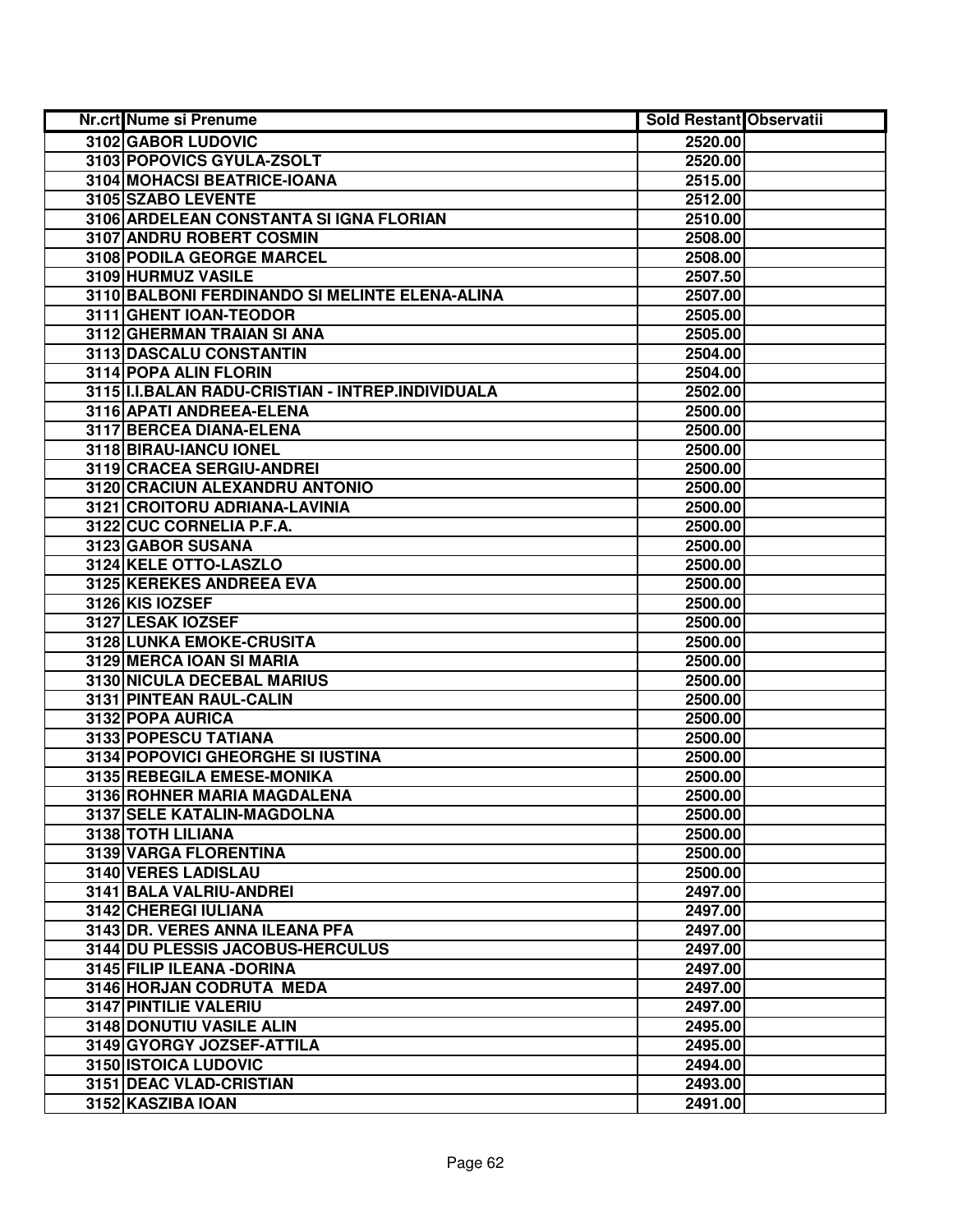| Nr.crt Nume si Prenume                   | <b>Sold Restant Observatii</b> |                       |
|------------------------------------------|--------------------------------|-----------------------|
| 3153 BONDAR LASZLO SI IULIANA            | 2490.00                        |                       |
| 3154 NAGHI IOAN SI FLORICA               | 2490.00                        |                       |
| 3155 TROK ANGELA-RENATA                  | 2490.00                        |                       |
| 3156 FAZEKAS GHEORGHE SI MARGARETA       | 2488.00                        |                       |
| 3157 KAJCZA TIBOR SI MARTA               | 2488.00                        |                       |
| 3158 FERARU GABRIEL MIHAI                | 2486.00                        |                       |
| 3159 GABOR IANCU                         | 2486.00                        |                       |
| 3160 SOTIUT MIHAELA CORINA               | 2484.00                        |                       |
| 3161 BALLA ROBERT GYORGY                 | 2480.00                        |                       |
| 3162 CAB AV TIBA MIRCEA                  | 2480.00                        |                       |
| 3163 GHIMAN REMUS-PAUL                   | 2480.00                        |                       |
| 3164 LAZAR IOAN-EMIL                     | 2480.00                        |                       |
| 3165 COMANCIUC BELA                      | 2479.00                        |                       |
| 3166 POPA TUNS DORIN LIVIU INTREP.INDIV. | 2477.00                        |                       |
| 3167 FARKAS FERENC-CSABA                 | 2475.00                        |                       |
| 3168 ALB DOREL OVIDIU                    | 2473.00                        |                       |
| 3169 MARGINEAN ALIN-CORNEL               | 2470.00                        |                       |
| <b>3170 BUT IOAN</b>                     | 2468.00                        |                       |
| 3171 KARANCSI IOAN-PAL                   | 2468.00                        |                       |
| 3172 MARC SEBASTIAN-FLORIAN              | 2468.00                        |                       |
| 3173 BENYO ROZALIA                       | 2466.00                        |                       |
| 3174 POP IOAN SI OLIMPIA                 | 2466.00                        |                       |
| 3175 CIOBOTEA SERGIU-ANDREI              | 2465.00                        |                       |
| 3176 PETER CAROL                         | 2465.00                        |                       |
| 3177 BSAT LUMINITA VALERIA               | 2464.00                        |                       |
| 3178 HENDRE ERNO                         | 2460.00                        |                       |
| 3179 HORHAT ROBERT-GHEORGHE              | 2460.00                        |                       |
| 3180 MADAU OVIDIU-VASILE                 | 2460.00                        |                       |
| 3181 BALACIU MIRELA-FLORICA              | 2458.00                        |                       |
| 3182 BENKE IOZSEF                        | 2458.00                        |                       |
| 3183 MALITA FLORIN                       | 2458.00                        |                       |
| 3184 PALICI RADU-NICOLAE                 | 2458.00                        |                       |
| 3185 BENTE FLORIN-CRISTIAN SI LILIANA    | 2456.00                        |                       |
| 3186 GOMBOS CORNEL-VIOREL SI CARMEN      | 2456.00                        |                       |
| 3187 SNIDER ANNA ANISOARA                | 2456.00                        |                       |
| 3188 DOVLETE STEFAN                      | 2455.00                        |                       |
| 3189 TOTH ROLLAND-MARK                   | 2455.00                        |                       |
| 3190 BOTIU LILIANA                       | 2450.00                        |                       |
| 3191 NAGY ALEXANDRU                      | 2450.00                        |                       |
| 3192 SIRCA DUMITRU                       | 2449.00                        |                       |
| <b>3193 DEBELKA RICHARD LAJOS</b>        | 2448.00                        |                       |
| 3194 POPA DANIEL-CORNEL SI FELICIA       | 2446.00                        |                       |
| 3195 KECSKES IOZSEF                      | 2445.00                        |                       |
| 3196 POCSE MIRCEA-LIVIU SI ILEANA        | 2445.00                        |                       |
| 3197 GABOR ISTVAN                        | 2443.00                        |                       |
| 3198 ILIE ADRIAN OVIDIU                  | 2443.00                        |                       |
| 3199 STEF TRAIAN                         | 2443.00                        |                       |
| 3200 ISTOICA EVA                         | 2440.00                        |                       |
| 3201 SZENASI MARIUS                      | 2440.00                        |                       |
| 3202 FODOR DANIEL CRACIUN                |                                | 2439.00 PROCES PE ROL |
| 3203 LINGURAR VERONICA                   | 2438.00                        |                       |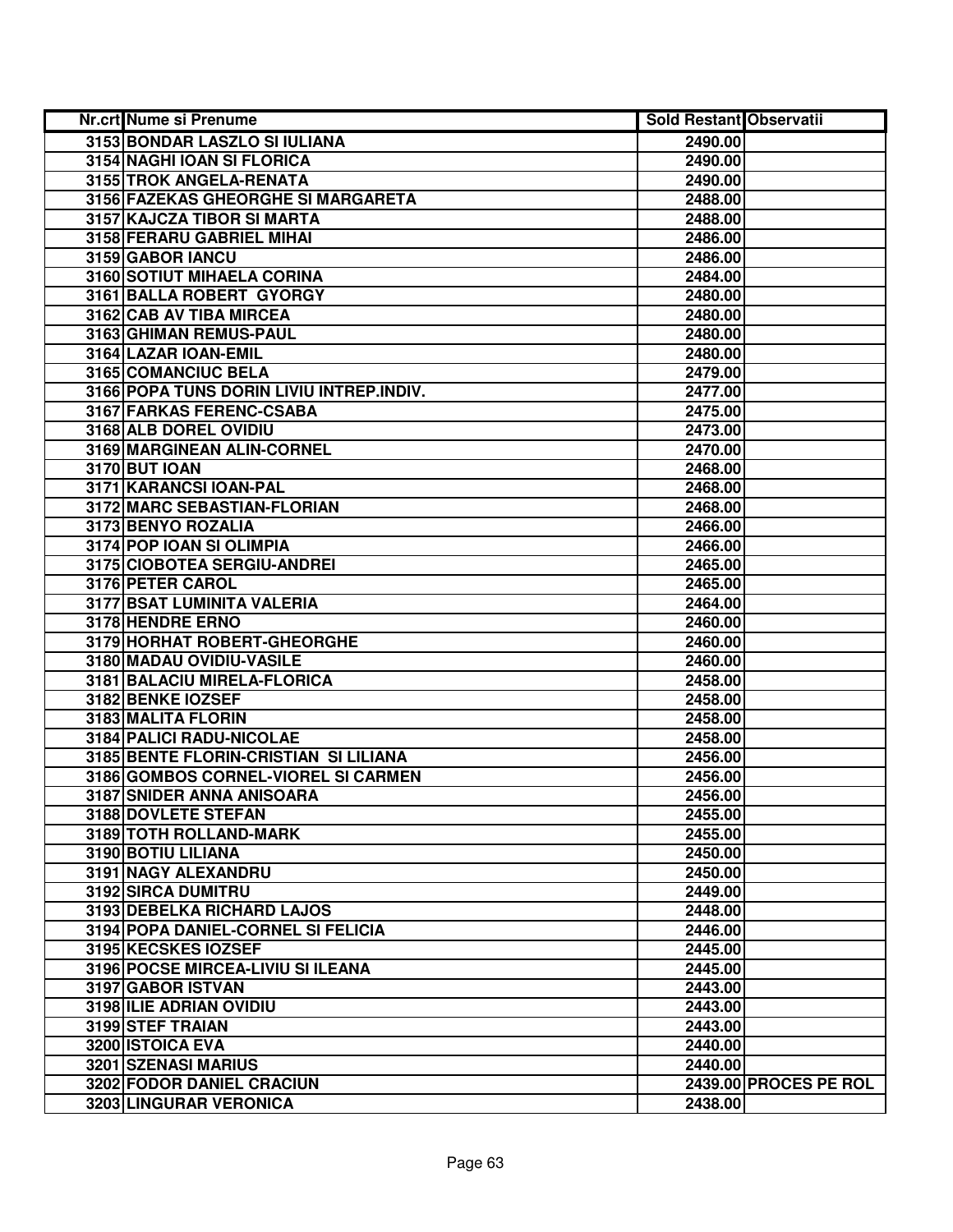| Nr.crt Nume si Prenume                   | <b>Sold Restant Observatii</b> |                       |
|------------------------------------------|--------------------------------|-----------------------|
| 3204 NAGY SIGHISMUND-NICOLAE             | 2430.00                        |                       |
| 3205 GAVRUTA LUCIAN CRISTIAN             | 2428.00                        |                       |
| 3206 OPRIS TRAIAN-BOGDAN                 | 2426.51                        |                       |
| 3207 MARIN MARIANA-GEORGETA              | 2426.00                        |                       |
| 3208 BOROS ANA-MARIA                     | 2425.00                        |                       |
| 3209 VASARHELYI MARIA                    |                                | 2424.00 PROCES PE ROL |
| 3210 VESEA DOMNICA                       | 2424.00                        |                       |
| 3211 MOGA ANCA                           | 2422.00                        |                       |
| 3212 NYUZO SANDOR                        | 2420.00                        |                       |
| 3213 CIRIL SANDU-JULIEN                  | 2419.00                        |                       |
| 3214 NAZSE JANOS                         | 2417.00                        |                       |
| 3215 POPA NELIA-DANIELA                  | 2415.00                        |                       |
| 3216 SABAU VIRGIL                        | 2414.00                        |                       |
| 3217 BALINT GHEORGHE OVIDIU              | 2412.00                        |                       |
| 3218 DEJEU IONUT CIPRIAN                 | 2412.00                        |                       |
| 3219 BOGDAN ADRIAN                       | 2411.00                        |                       |
| 3220 MATIS MARIUS-EUGEN                  | 2411.00                        |                       |
| 3221 TENT ALINA MARIA                    | 2411.00                        |                       |
| 3222 CALAU CALIN-ADRIAN                  | 2410.00                        |                       |
| 3223 EL HASSANI MOHAMED ANAS             | 2410.00                        |                       |
| 3224 ROZS SANDOR KAROLY                  | 2410.00                        |                       |
| 3225 VLADILA DECU-IULIAN                 | 2409.00                        |                       |
| 3226 BACI VIORICA SI KONDOR ARPAD        | 2408.00                        |                       |
| <b>3227 BATEA DARIUS</b>                 | 2404.00                        |                       |
| 3228 LAKATOS FLORIN                      | 2403.00                        |                       |
| 3229 ELES CSABA-SEBASTIAN-NICOLAE        | 2400.00                        |                       |
| 3230 FARCAS ALEXANDRU BOGDAN             | 2400.00                        |                       |
| 3231 HARSANYI-CRET ISTVAN-SANDOR         | 2400.00                        |                       |
| 3232 KEREZSI ARNOLD-ADRIAN               | 2400.00                        |                       |
| 3233 LEZEU DORIN-FLORIN                  | 2400.00                        |                       |
| 3234 SZTUFLIAK SANDOR-KRISZTIAN          | 2400.00                        |                       |
| 3235 VARGA FLORENTIN                     | 2400.00                        |                       |
| 3236 TATAR DAN-ALEXANDRU                 | 2399.00                        |                       |
| 3237 GABOR MATEI                         | 2397.65                        |                       |
| 3238 MAGDA ANDREI MIHAI                  | 2396.00                        |                       |
| 3239 GABOR IANCU                         | 2394.86                        |                       |
| <b>3240 TERME IONELA</b>                 | 2394.00                        |                       |
| 3241 VANCEA FLORIN-ADRIAN                | 2393.00                        |                       |
| 3242 SZATHMARI CSABA ZSOLT SI ANIKO      | 2392.00                        |                       |
| 3243 ILEA MIRCEA-ALIN                    | 2391.00                        |                       |
| <b>3244 HADADE MARCEL-ANDREI</b>         | 2390.00                        |                       |
| 3245 ISZTOJKA IANCU                      | 2390.00                        |                       |
| 3246 NISTOR VIOREL                       | 2390.00                        |                       |
| 3247 SIPOS ALEXANDRU                     | 2390.00                        |                       |
| 3248 SFERLE MATEI RADU                   | 2388.00                        |                       |
| 3249 DRIMBA MARCEL                       | 2387.00                        |                       |
| 3250 POPA VASILE CONSTANTIN              | 2385.00                        |                       |
| 3251 FOLTUT IOAN                         | 2381.00                        |                       |
| 3252 PERT LIVIU-IONEL SI TEODORA-MIHAELA | 2381.00                        |                       |
| 3253 MORNA MIHAIL                        | 2380.00                        |                       |
| 3254 BOTIU RADU IOAN                     | 2379.00                        |                       |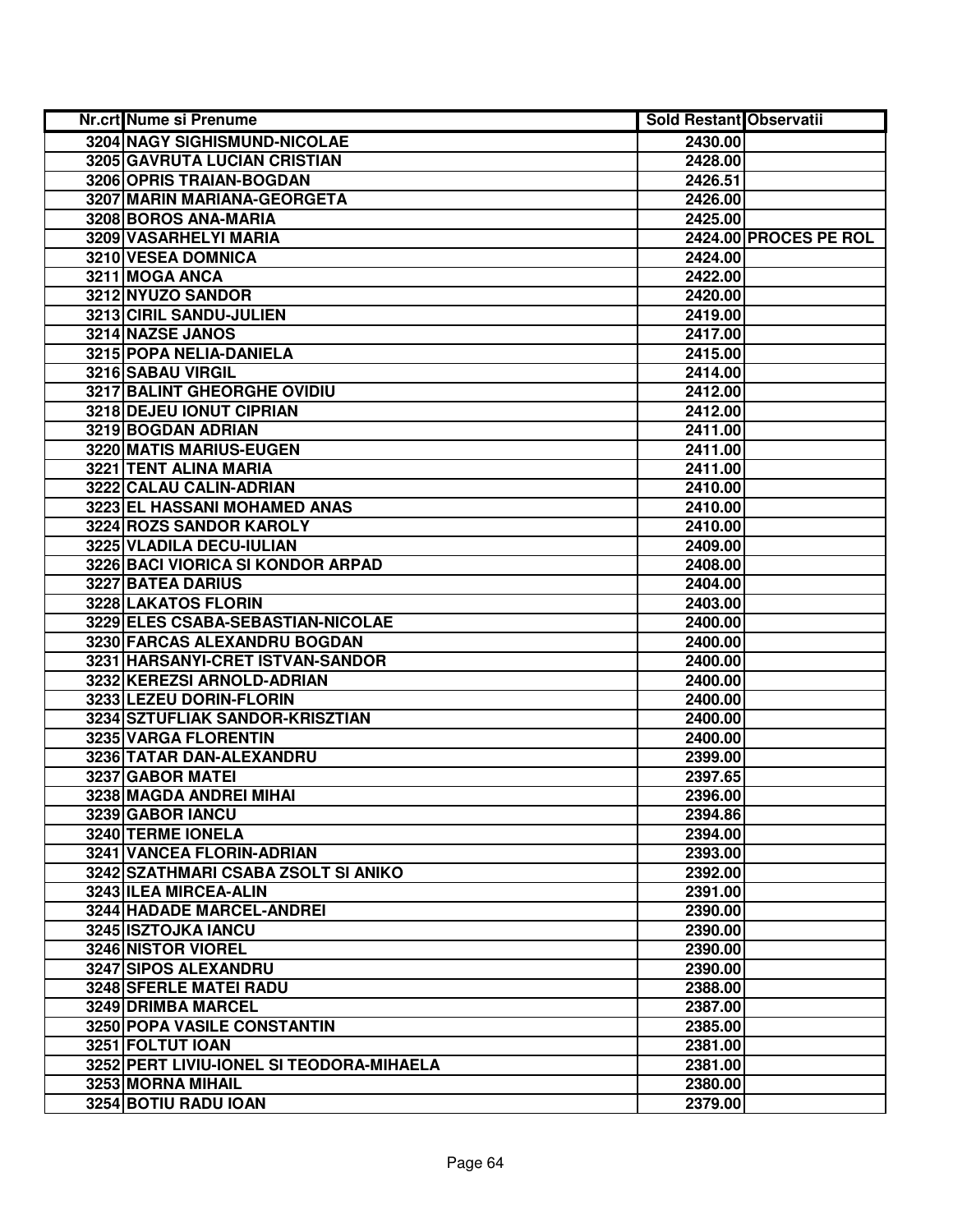| Nr.crt Nume si Prenume                        | <b>Sold Restant Observatii</b> |                       |
|-----------------------------------------------|--------------------------------|-----------------------|
| 3255 GABOR CORNEL-LUCIAN                      | 2379.00                        |                       |
| 3256 LAKATOS ANTONIO                          | 2378.00                        |                       |
| 3257 GHITA SAVU-VIOREL                        | 2377.59                        |                       |
| 3258 MAKLUCZ LAJOS-LEVENTE                    | 2375.00                        |                       |
| 3259 BANDEA CORNELIA-GABRIELA                 | 2374.00                        |                       |
| 3260 BALOTA VIOREL                            | 2373.57                        |                       |
| 3261 BRADEA ELENA                             | 2372.00                        |                       |
| 3262 BOKA GHEORGHE-DANIEL                     | 2370.00                        |                       |
| 3263 DEGAU DANIEL-PATRIK                      | 2370.00                        |                       |
| 3264 GABOR GHIZELA                            | 2370.00                        |                       |
| 3265 KENDERESI TIBERIU                        | 2370.00                        |                       |
| 3266 ROJAN VALENTINA-CORNELIA                 | 2370.00                        |                       |
| 3267 UNGUR MARINEL IOAN                       | 2370.00                        |                       |
| 3268 DUDOMA EUGEN                             | 2369.00                        |                       |
| 3269 GHERMAN VASILE                           |                                | 2367.00 PROCES PE ROL |
| 3270 BIRZANU CRISTINA-ANGELA                  | 2365.00                        |                       |
| 3271 KOVACS ADRIAN                            | 2365.00                        |                       |
| 3272 PETRICAS DOREL IOAN SI AGNETA            | 2365.00                        |                       |
| 3273 CHIRODEA PETRU                           | 2364.00                        |                       |
| 3274 MARISCAS-DEAC ADRIAN VLAD                | 2361.00                        |                       |
| 3275 SABAU VIORICA                            | 2360.00                        |                       |
| 3276 SANTA MINEL AUREL                        | 2360.00                        |                       |
| 3277 ONACA GHEORGHE-FLORIAN SI TUNDE-MIRABELA | 2353.17                        |                       |
| 3278 DANU PETRU STEFAN                        | 2350.00                        |                       |
| 3279 LOKOS JANOS-IOSIF                        | 2350.00                        |                       |
| 3280 STRATULAT VALENTIN-GABRIEL               | 2350.00                        |                       |
| 3281 TIMAR CRISTIAN MIHAI                     | 2350.00                        |                       |
| 3282 CIORBA ALEXANDRU                         | 2348.00                        |                       |
| 3283 KOMIVES IMRE                             | 2347.00                        |                       |
| 3284 DAVID CONSTANTIN-EUGEN                   | 2346.00                        |                       |
| 3285 CUCU MIRCEA-MARIAN                       | 2344.00                        |                       |
| 3286 POP TEODOR                               | 2344.00                        |                       |
| 3287 ALEXA AUREL                              | 2343.00                        |                       |
| <b>3288 NONEA VIOREL</b>                      | 2341.00                        |                       |
| 3289 GALVEZ RAMIREZ ISRAEL                    | 2340.00                        |                       |
| 3290 NICOARA PAUL MARIN                       | 2340.00                        |                       |
| 3291 SZATMARI LAJOS-ROBERT                    | 2340.00                        |                       |
| 3292 SZABO ANDREI SI AURICA MARGARETA         | 2339.00                        |                       |
| 3293 ELENES DUMITRU IOAN                      | 2337.00                        |                       |
| 3294 STANCU CHRISTIAN-ORLANDO                 | 2337.00                        |                       |
| 3295 FRIED ANA ALIZ                           | 2336.00                        |                       |
| 3296 ISZTOYKA LUDOVIC                         | 2335.00                        |                       |
| 3297 DRAGOS VASILE SI MARIA                   | 2333.00                        |                       |
| 3298 GABOR IANCU                              | 2331.00                        |                       |
| 3299 SAITI SUNAMITA-ROXANA                    | 2330.00                        |                       |
| 3300 TUNDUC ANA                               | 2326.00                        |                       |
| 3301 BECHERU LIVIU SI MIRELA-ELENA            | 2325.00                        |                       |
| 3302 JUDEA IOAN-DORU                          | 2324.00                        |                       |
| 3303 LELE IONEL                               | 2324.00                        |                       |
| 3304 BUDIURI GLORIA MARIA                     | 2322.00                        |                       |
| 3305 CALAMAR SIMION-GAVRIL SI DANIELA         | 2322.00                        |                       |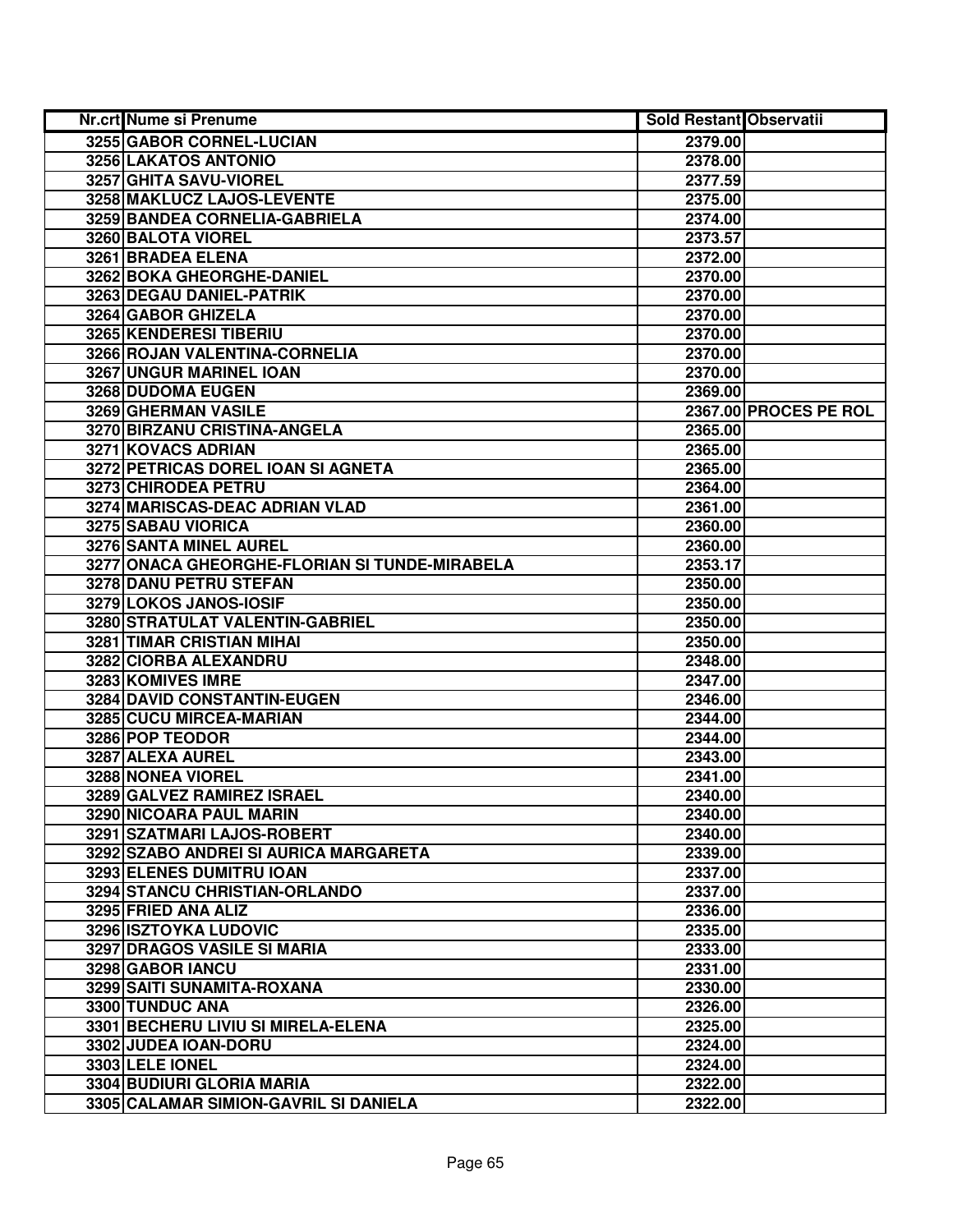| Nr.crt Nume si Prenume                     | <b>Sold Restant Observatii</b> |  |
|--------------------------------------------|--------------------------------|--|
| 3306 BUDAU REMUS-PETRU                     | 2320.00                        |  |
| 3307 BOITOS CRISTIAN                       | 2319.00                        |  |
| 3308 ZENECAN ALEXANDRU SI MARIANA-TEODORA  | 2319.00                        |  |
| 3309 POP IULIA-GEORGETA SI SAMIR           | 2317.00                        |  |
| 3310 VERZEA RADU                           | 2315.00                        |  |
| 3311 ISZTOJKA MATE                         | 2313.00                        |  |
| 3312 DOMBI ROMULUS EDUARD                  | 2312.00                        |  |
| 3313 SCURT DANIEL                          | 2312.00                        |  |
| 3314 BRANDAS CRISTIAN                      | 2310.18                        |  |
| 3315 CARTIS ALIN-IONUT                     | 2308.00                        |  |
| 3316 KOVACS PETER                          | 2308.00                        |  |
| 3317 SERAC ADRIAN-CALIN                    | 2308.00                        |  |
| 3318 ERDEI LAVINIA FELICIA                 | 2306.03                        |  |
| 3319 BARTOK ANIKO                          | 2305.00                        |  |
| 3320 ALI ACHRAF                            | 2304.00                        |  |
| 3321 LELEA RAZVAN                          | 2303.56                        |  |
| 3322 OROS MIRCEA-LIVIU SI IOANA - CATALINA | 2302.00                        |  |
| 3323 ARDELEANU MARIUS MIHAI                | 2300.00                        |  |
| 3324 BARANYKA MARGIT                       | 2300.00                        |  |
| 3325 CIARNAU MANUELA OLIMPIA               | 2300.00                        |  |
| 3326 COMAN NICOLAE MARIUS                  | 2300.00                        |  |
| 3327 DIACONU OANA-AMALIA                   | 2300.00                        |  |
| 3328 FAZEKAS IANOS                         | 2300.00                        |  |
| 3329 GAL SAMUIL-IONUT                      | 2300.00                        |  |
| 3330 KISS ELISABETA                        | 2300.00                        |  |
| 3331 KOVARI BELA                           | 2300.00                        |  |
| 3332 OKROS ZOLTAN                          | 2300.00                        |  |
| 3333 PALCZERT NORBERT-EMIL                 | 2300.00                        |  |
| 3334 POPA OVIDIU                           | 2300.00                        |  |
| 3335 REZMUVES ELISABETA                    | 2300.00                        |  |
| 3336 SALAJAN SORIN RAZVAN                  | 2300.00                        |  |
| 3337 SFERLE FLORIN-OVIDIU                  | 2300.00                        |  |
| 3338 TOTH ALEXANDRU-CRISTIAN               | 2300.00                        |  |
| 3339 TRIFA IULIU                           | 2300.00                        |  |
| 3340 ZETENYI (CASAT.ALI) EVA EDIT          | 2300.00                        |  |
| 3341 MEDER ZSOLT ZOLTAN                    | 2297.00                        |  |
| 3342 MOLNAR ZSOLT                          | 2296.00                        |  |
| 3343 DRINDA ALIN-SIMION                    | 2295.00                        |  |
| 3344 PONTOS ADRIAN-BOGDAN                  | 2294.00                        |  |
| 3345 TANCA ADRIAN GHEORGHE                 | 2294.00                        |  |
| 3346 SZERB ALEXANDRU                       | 2293.00                        |  |
| 3347 TRIPA IOANA ADELINA                   | 2292.50                        |  |
| 3348 BOCA EVA-BRIGITTA                     | 2292.00                        |  |
| 3349 COVACI CLAUDIU-FLORIN                 | 2292.00                        |  |
| 3350 NAGY-PRATA CRISTIAN                   | 2290.00                        |  |
| 3351 VINTER VIOREL-IONUT                   | 2290.00                        |  |
| 3352 GABOR IOAN                            | 2289.00                        |  |
| 3353 NAGY KATALIN                          | 2289.00                        |  |
| 3354 BOSCA IOAN SI LIANA NELA<br>A         | 2288.00                        |  |
| 3355 DAL POS ROMANO                        | 2288.00                        |  |
| 3356 VISOIU CLAUDIU-MARIAN                 | 2288.00                        |  |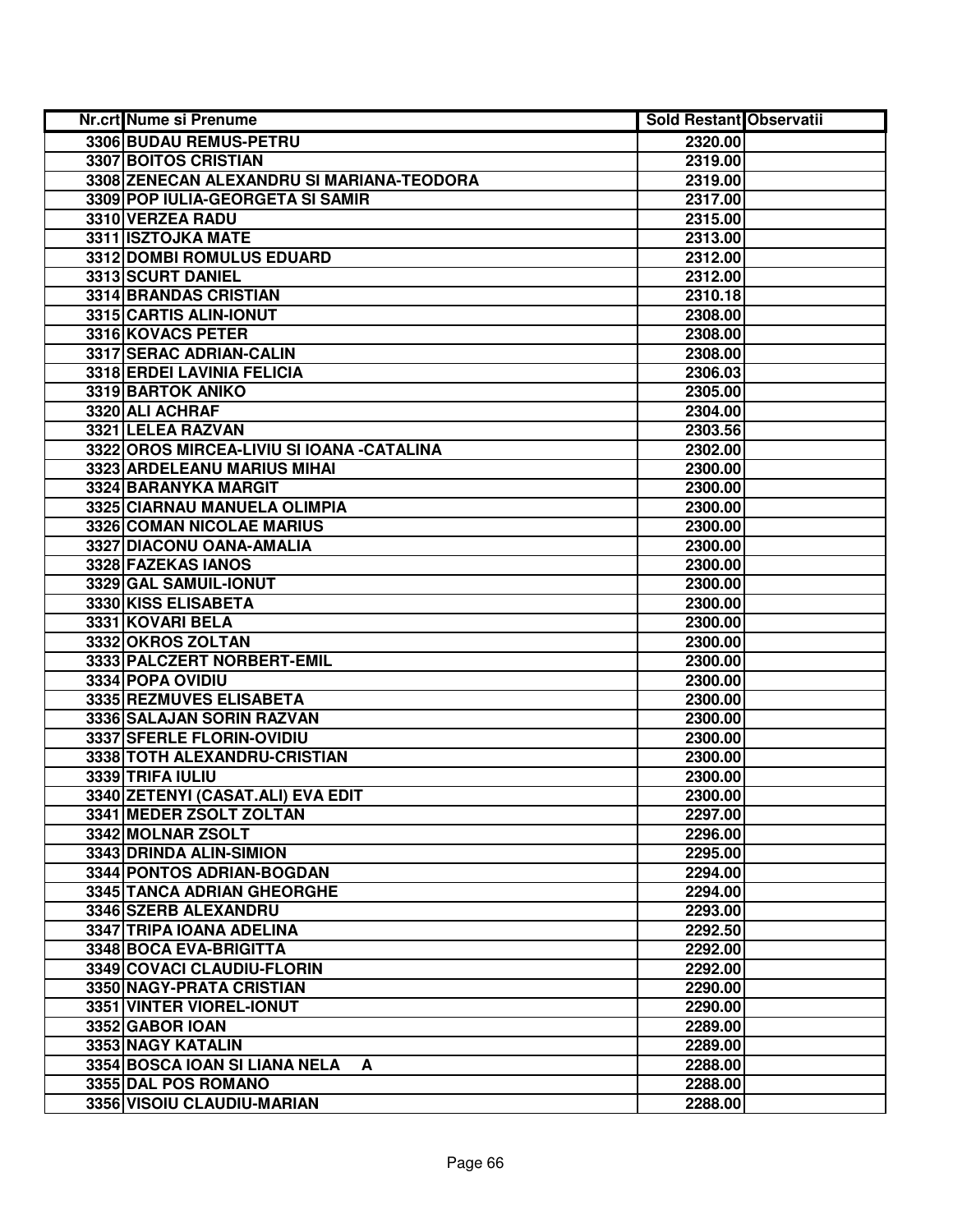| Nr.crt Nume si Prenume                           | <b>Sold Restant Observatii</b> |  |
|--------------------------------------------------|--------------------------------|--|
| 3357 OMAR ROXANA                                 | 2285.00                        |  |
| 3358 URDA CORINA                                 | 2281.00                        |  |
| 3359 BAMFI SANDOR ZOLTAN                         | 2280.00                        |  |
| 3360 VARGA IOSIF-ALIN                            | 2280.00                        |  |
| 3361 FIT NICOLAE                                 | 2278.50                        |  |
| 3362 PINTIUTA ADRIAN-VASILE - INTREPRINDERE IND. | 2277.00                        |  |
| 3363 VENTEL FLORIN                               | 2277.00                        |  |
| 3364 TOTH SANDOR SI LIDIA                        | 2275.00                        |  |
| 3365 GABOR MATEI                                 | 2273.00                        |  |
| 3366 RUSSELL ANIL                                | 2272.00                        |  |
| <b>3367 BLAGA GAVRIL SI MARIANA</b>              | 2270.00                        |  |
| 3368 COZMA ANDREI DRAGOS                         | 2270.00                        |  |
| 3369 DUTCAS NICOLAE-DANIEL                       | 2270.00                        |  |
| 3370 GABOR GABOR                                 | 2270.00                        |  |
| 3371 KOLUMPAR IOAN                               | 2270.00                        |  |
| 3372 SARKADI VIORICA                             | 2270.00                        |  |
| 3373 MATEI NICOLAE-DOREL                         | 2268.00                        |  |
| 3374 AYDIN KAMRAN AZZAM                          | 2267.00                        |  |
| 3375 EMBER RODICA                                | 2267.00                        |  |
| 3376 MOLNAR STEFAN-SORIN                         | 2267.00                        |  |
| 3377 FAUR CORNEL BOGDAN                          | 2265.00                        |  |
| 3378 SABIE SERGIU CONSTANTIN                     | 2265.00                        |  |
| 3379 BRAD COSTINELA-MARIANA                      | 2264.00                        |  |
| 3380 CIMBALA FLORIN                              | 2260.00                        |  |
| 3381 VEKERDI ATTILA                              | 2258.00                        |  |
| 3382 NAGY ZOLTAN-ISTVAN                          | 2257.00                        |  |
| 3383 TOTH DANIEL ALEXANDRU                       | 2257.00                        |  |
| 3384 STUPARU MARIN                               | 2255.00                        |  |
| 3385 SZILAGYI MARIA MAGDOLNA                     | 2255.00                        |  |
| 3386 CRISTEA CRISTIAN NICOLAE                    | 2252.00                        |  |
| 3387 MESNYI VICTOR                               | 2251.00                        |  |
| 3388 FEHER CAROL-NICOLAE                         | 2250.00                        |  |
| 3389 GHIURAU MIRCEA                              | 2250.00                        |  |
| 3390 LAL ANAMARIA                                | 2250.00                        |  |
| 3391 MOLDOVAN RADU-GEORGE                        | 2250.00                        |  |
| 3392 SIBINESCU EMIL-FELICIAN                     | 2250.00                        |  |
| 3393 SIMON EUGEN                                 | 2250.00                        |  |
| <b>3394 TESAN EUGEN-NISTOR</b>                   | 2250.00                        |  |
| 3395 ZAMAR LOREDANA-MARIA                        | 2250.00                        |  |
| 3396 VARHELYI CAROL SI KLARA                     | 2245.00                        |  |
| 3397 SABADIS IOAN                                | 2244.00                        |  |
| 3398 ONACA DORIN                                 | 2242.12                        |  |
| 3399 KAJCZA JOZSEF REMUS                         | 2242.00                        |  |
| 3400 GABOR MATEI                                 | 2241.00                        |  |
| 3401 KOVACS ALEXANDRU SI LIDIA                   | 2239.00                        |  |
| 3402 CABA PETRU SI BIANCA                        | 2235.00                        |  |
| 3403 CEBUC DANIEL DRAGOS                         | 2235.00                        |  |
| 3404 NICHITESCU BOGDAN                           | 2234.00                        |  |
| 3405 PASCU MARIA-ELENA                           | 2231.00                        |  |
| 3406 ILLE MIRCEA-GABRIEL                         | 2230.00                        |  |
| 3407 LUNKA IULIU                                 | 2230.00                        |  |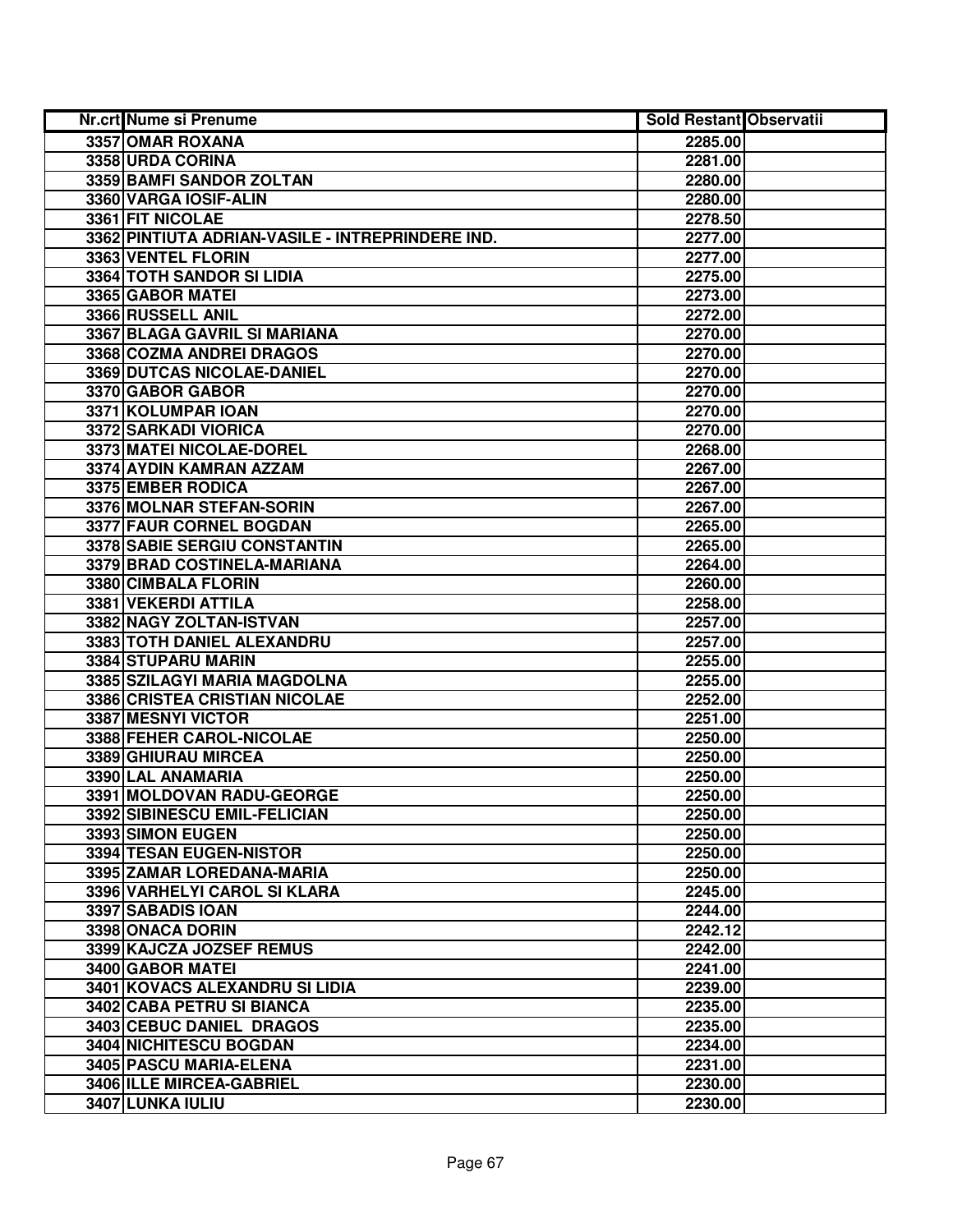| Nr.crt Nume si Prenume                               | <b>Sold Restant Observatii</b> |  |
|------------------------------------------------------|--------------------------------|--|
| 3408 REZMUVES JANOS                                  | 2230.00                        |  |
| 3409 HAIDU TEREZA                                    | 2226.00                        |  |
| 3410 KONYARI ZOLTAN TIBOR                            | 2226.00                        |  |
| 3411 TAPASZI IREN KISS EUGEN, KISS GEZA, KISS LASZLO | 2226.00                        |  |
| 3412 FARKAS DANIEL-BARNABA                           | 2225.00                        |  |
| 3413 GABOR GABI                                      | 2225.00                        |  |
| 3414 LAKATOS JOZSEF                                  | 2224.00                        |  |
| 3415 SZABO ATTILA-ZOLTAN                             | 2224.00                        |  |
| 3416 BALTSAVIAS SPYRIDON                             | 2223.00                        |  |
| <b>3417 PASCA ADRIAN</b>                             | 2220.00                        |  |
| 3418 RACZ IOSIF-IOAN                                 | 2220.00                        |  |
| 3419 PUIU PETRICA                                    | 2219.00                        |  |
| 3420 POPA DANIEL SI RODICA                           | 2218.00                        |  |
| 3421 SALAJAN DORINA NICULINA                         | 2216.00                        |  |
| 3422 VENTEL GHEORGHE                                 | 2214.00                        |  |
| 3423 MURG FLORIN-CLAUDIU                             | 2212.50                        |  |
| 3424 IANCU RAZVAN                                    | 2212.00                        |  |
| 3425 ROSTAS EMIL                                     | 2211.00                        |  |
| 3426 BOTAU SANDU - IOAN                              | 2210.00                        |  |
| 3427 CORODI NELU-CRISTIAN                            | 2210.00                        |  |
| 3428 DENES ANCA-CRISTINA                             | 2210.00                        |  |
| 3429 BOKOR ANTAL                                     | 2209.84                        |  |
| 3430 POP IOAN CRISTIAN                               | 2204.50                        |  |
| 3431 ROSTAS MUGUREL                                  | 2204.00                        |  |
| 3432 EMBER VIORICA (ENGBER IBOLYA)                   | 2202.00                        |  |
| 3433 BRANDUSAN FLORIN                                | 2200.00                        |  |
| 3434 GAVRILUT BIANCA NARCISA                         | 2200.00                        |  |
| 3435 IOVAN FLORIAN                                   | 2200.00                        |  |
| 3436 ISZTOICA EVA                                    | 2200.00                        |  |
| 3437 KONKOLY BETINA                                  | 2200.00                        |  |
| 3438 MATIUTA-HUNYADI MIRCEA-NELU                     | 2200.00                        |  |
| 3439 NOANEA TRAIAN                                   | 2200.00                        |  |
| 3440 PASCA REMUS CLAUDIU                             | 2200.00                        |  |
| 3441 VARGA ANGELA-VIOLETA                            | 2200.00                        |  |
| 3442 VURA FRANCISC-MIHAI                             | 2200.00                        |  |
| 3443 POP RALUCA                                      | 2199.07                        |  |
| 3444 HURMUZ VASILE                                   | 2199.00                        |  |
| 3445 ARDELEAN MARIA                                  | 2197.00                        |  |
| 3446 UNGUR LUMINITA VIOLETA                          | 2196.75                        |  |
| 3447 GEANTA ROBERT DUMITRU                           | 2196.00                        |  |
| 3448 CHIRICA GRIGORE                                 | 2195.00                        |  |
| 3449 DUME SIMONA-MARIANA SI FLORIN-GABRIEL           | 2195.00                        |  |
| 3450 GHIULAN LORENA-CARMEN                           | 2194.00                        |  |
| 3451 BARSAN JOAN SI ELENA KLOTILDA                   | 2192.00                        |  |
| 3452 HEVESI ANDREA                                   | 2190.00                        |  |
| 3453 IOVAN FLORIN-CLAUDIU                            | 2189.86                        |  |
| 3454 SZASZ(CORTEA) ERZSEBET                          | 2186.00                        |  |
| 3455 MILLE STEFAN-CAROL                              | 2185.00                        |  |
| 3456 TENT CRISTIAN PETRU                             | 2184.00                        |  |
| 3457 AVRAM BOGDAN-FLORIN                             | 2181.00                        |  |
| 3458 BOCA COLOMAN                                    | 2180.00                        |  |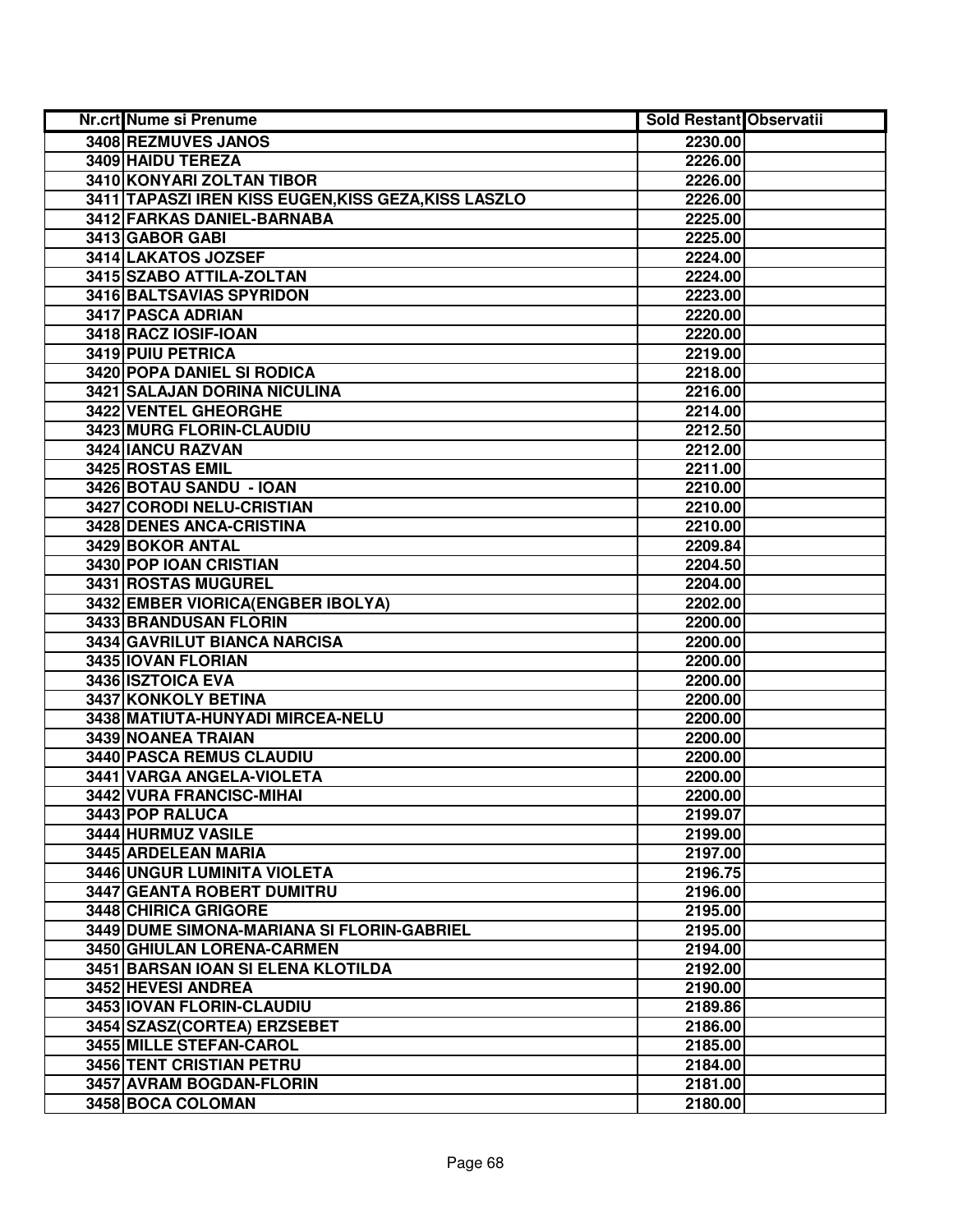| Nr.crt Nume si Prenume                       | <b>Sold Restant Observatii</b> |  |
|----------------------------------------------|--------------------------------|--|
| 3459 BREDICEANU MARIUS-CAIUS                 | 2179.00                        |  |
| 3460 VASADI CARMEN ANTOANETA                 | 2179.00                        |  |
| 3461 PANTEA ANCA-LACRIMIOARA                 | 2177.79                        |  |
| 3462 CADAR MIHAI SI RAMONA-MIHAELA           | 2177.00                        |  |
| 3463 CIMPIAN RADU                            | 2177.00                        |  |
| 3464 MIRON AMBROZIE-CORNEL                   | 2177.00                        |  |
| 3465 BAYCZAR MARCU-DUMITRU                   | 2175.03                        |  |
| 3466 CWIKLINSKI ANDRZEJ RYSZARD              | 2175.00                        |  |
| 3467 GABOR GABOR                             | 2175.00                        |  |
| 3468 MADA VLAD ADRIAN                        | 2175.00                        |  |
| 3469 SANA AIMAN                              | 2175.00                        |  |
| 3470 SZABO IMRE                              | 2175.00                        |  |
| 3471 ARON MARIUS                             | 2174.00                        |  |
| 3472 MOLDOVAN GHE.                           | 2174.00                        |  |
| 3473 BIRI JANOS IMRE                         | 2172.00                        |  |
| 3474 MIHES IOAN-MIHAITA                      | 2171.00                        |  |
| 3475 DEMETER ISTVAN-LASZLO SI DORINA         | 2170.00                        |  |
| 3476 HURBAN IOAN                             | 2170.00                        |  |
| 3477 NOVAC PETRU SI MARIOARA                 | 2170.00                        |  |
| 3478 POPA CIPRIAN DANIEL                     | 2170.00                        |  |
| 3479 REZMUVES MIHAI                          | 2170.00                        |  |
| 3480 BARNA RADU                              | 2168.00                        |  |
| <b>3481 MALAIES CRISTINA</b>                 | 2168.00                        |  |
| 3482 NEDELCU VASILE-COSMIN SI SERBAN ADRIANA | 2168.00                        |  |
| 3483 CARTIS GHEORGHE-IOAN                    | 2167.65                        |  |
| 3484 SAVITCHI CRISTINA-SILVIA                | 2167.18                        |  |
| 3485 GAVRIS GEORGIAN COSMIN SI MARIA         | 2166.00                        |  |
| 3486 CZUCZURA GHEORGHE                       | 2165.00                        |  |
| 3487 GABOR GAVRIL                            | 2165.00                        |  |
| 3488 LUCACIU-BOKENYI MARIUS-ALIN             | 2165.00                        |  |
| 3489 SUTU-MAGHIAR BOGDAN-ALEX                | 2164.00                        |  |
| 3490 MERK ETELKA AMALIA                      | 2163.00                        |  |
| 3491 REMES SEBASTIAN-BOGDAN                  | 2162.50                        |  |
| 3492 MUDURA FLOAREA                          | 2161.00                        |  |
| 3493 ORHA MIRCEA-RADU                        | 2161.00                        |  |
| 3494 BOJTE REGHINA-MARA                      | 2160.00                        |  |
| 3495 CIRPACI AURICA                          | 2160.00                        |  |
| 3496 LATCAU RUBEN                            | 2160.00                        |  |
| 3497 LUP RAUL-GEORGE                         | 2160.00                        |  |
| 3498 GHIURAU CRISTIAN FLORIN                 | 2159.00                        |  |
| 3499 LAZAR TUDOREANU FLORIAN GHEORGHE        | 2159.00                        |  |
| 3500 BIRTA FERENCZ INTR. INDIV.              | 2158.00                        |  |
| <b>3501 TIPONUT NICOLAE</b>                  | 2158.00                        |  |
| 3502 BUZGO SANDOR-ATTILA                     | 2157.00                        |  |
| 3503 KIS ZSOLT-KAROLY                        | 2156.00                        |  |
| 3504 POP SAMIR                               | 2156.00                        |  |
| 3505 LASZLO IULIANA-MARIA                    | 2154.00                        |  |
| 3506 BORZ LIVIU-AUGUSTIN                     | 2152.00                        |  |
| 3507 MONECIU-MIHUT AURICA                    | 2152.00                        |  |
| 3508 MURVAI SEBASTIAN-FLORIN                 | 2151.00                        |  |
| 3509 GEREBENES LUDOVIC-STEFAN                | 2150.00                        |  |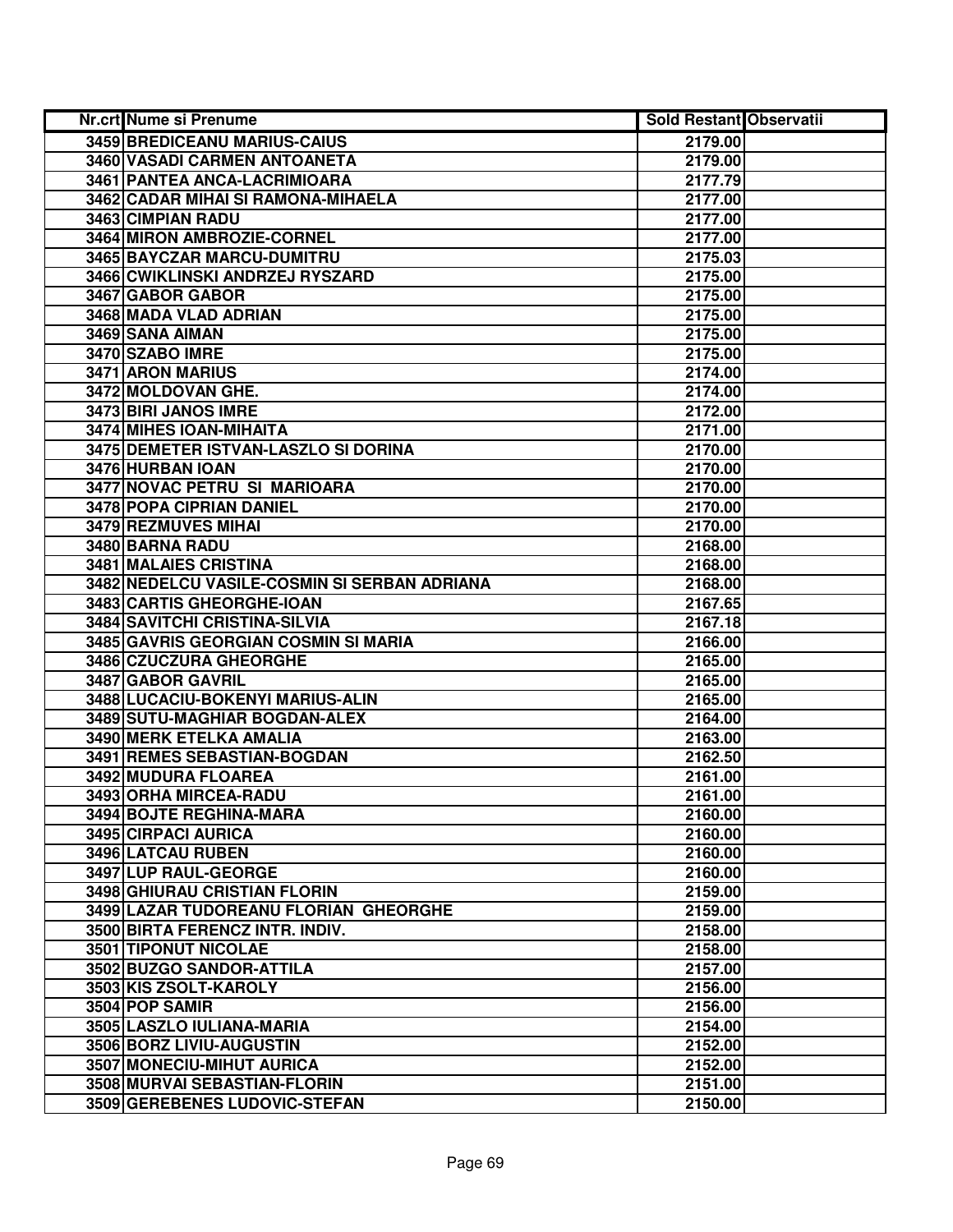| Nr.crt Nume si Prenume                                  | <b>Sold Restant Observatii</b> |  |
|---------------------------------------------------------|--------------------------------|--|
| 3510 SZILAGYI MIKLOS-JENO                               | 2150.00                        |  |
| 3511 ILIE COSMIN-MARIAN                                 | 2149.00                        |  |
| 3512 BIRAU IONUT PAVEL                                  | 2146.49                        |  |
| 3513 CHAMBRE ADRIAN                                     | 2146.00                        |  |
| 3514 CARTIS MARIAN LIVIU SI PANTEA ROZICA LUCICA        | 2145.00                        |  |
| 3515 MEZEI JUNIOR SAMUEL                                | 2145.00                        |  |
| 3516 TAR KAROLY- SHALOM                                 | 2145.00                        |  |
| 3517 ISZTOIKA GAVRIL                                    | 2144.56                        |  |
| 3518 OLTEANU GEORGETA DORINA                            | 2144.00                        |  |
| 3519 COLTA DIANA ELISABETA                              | 2140.00                        |  |
| 3520 IANCEU CORNEL-SORIN                                | 2140.00                        |  |
| 3521 OROSZ GYONGYI                                      | 2140.00                        |  |
| 3522 JURCUT OCTAVIAN                                    | 2139.00                        |  |
| 3523 BURCA ROXANA                                       | 2138.00                        |  |
| 3524 PANTEA SORIN-ALEXANDRU                             | 2138.00                        |  |
| 3525 POLEAC NICOLAE                                     | 2138.00                        |  |
| 3526 SZEKELY LAJOS SI EVA                               | 2137.00                        |  |
| 3527 BOZGAN GHEORGHINA                                  | 2136.00                        |  |
| 3528 CARLIG RAZVAN                                      | 2135.30                        |  |
| 3529 AVRAM SEBASTIAN-NICOLAE                            | 2135.00                        |  |
| 3530 DROZD RADU PETRU                                   | 2135.00                        |  |
| 3531 KAGYI LEVENTE FERENCZ                              | 2135.00                        |  |
| 3532 STOIE DANIELA FLORENTINA                           | 2135.00                        |  |
| 3533 BEJUSCA ANGELICA-RODICA                            | 2134.00                        |  |
| 3534 BOSCA-DAVID SEBASTIAN-NICOLAE                      | 2134.00                        |  |
| 3535 SONEA TEODORA-VIORICA                              | 2133.00                        |  |
| 3536 MOISE AUGUSTIN SI AURELIA                          | 2132.00                        |  |
| 3537 LASLO MIRCEA                                       | 2131.00                        |  |
| 3538 FARCAS DANIEL-ADRIAN                               | 2130.80                        |  |
| 3539 COPIL AVRAM-FLORIN                                 | 2130.00                        |  |
| 3540 FREUNDLICH SAMUEL ADAM - INTREPRINDERE INDIVIDUALA | 2130.00                        |  |
| 3541 SZASZ EMERIC-MIHAI                                 | 2130.00                        |  |
| 3542 SZEKELY LASZLO                                     | 2130.00                        |  |
| 3543 VESEA CARMEN ALINA                                 | 2129.95                        |  |
| <b>3544 CSARNOK IOLANDA</b>                             | 2125.00                        |  |
| 3545 MARCULESCU ALEX-DAN                                | 2125.00                        |  |
| 3546 MAGYARI IOAN MARCEL SI VIRGINIA-RAMONA             | 2124.00                        |  |
| <b>3547 MIKLOS GABRIEL-MARTON</b>                       | 2124.00                        |  |
| 3548 SAS MARIUS-GHITA                                   | 2124.00                        |  |
| 3549 GABOR MATEI                                        | 2122.68                        |  |
| 3550 LAZAU MARIN SI CONSTANTINA-GABRIELA                | 2121.00                        |  |
| 3551 BOGDAN VIOREL                                      | 2120.00                        |  |
| <b>3552 BUBELA IOSIF MARIUS</b>                         | 2120.00                        |  |
| 3553 STANESCU ALEXANDRU-MARIUS                          | 2120.00                        |  |
| 3554 STIUBE PETRU                                       | 2120.00                        |  |
| 3555 TAUT ADRIAN-GHEORGHE                               | 2119.00                        |  |
| 3556 COJOCARU VLAD-CONSTANTIN                           | 2118.00                        |  |
| 3557 ELENES MANOELA GABRIELA                            | 2118.00                        |  |
| 3558 MARAMI MARIANA                                     | 2116.00                        |  |
| 3559 HENDRE FELICIAN                                    | 2115.00                        |  |
| 3560 NYUZO IOAN                                         | 2115.00                        |  |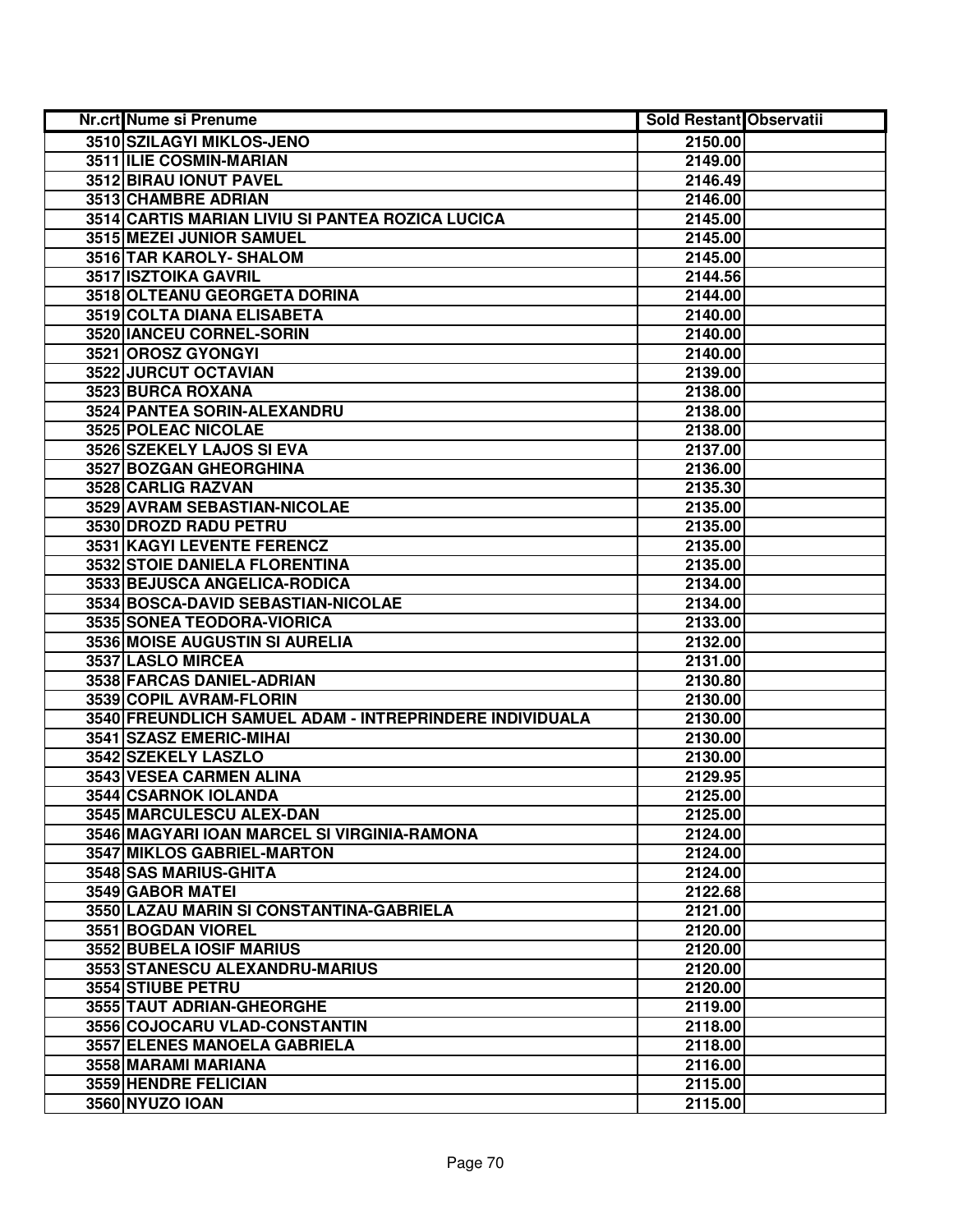| Nr.crt Nume si Prenume                 | <b>Sold Restant Observatii</b> |
|----------------------------------------|--------------------------------|
| 3561 POP ANCA-MANUELA                  | 2115.00                        |
| 3562 OROS RADU VASILE                  | 2113.00                        |
| 3563 RADULESCU CONSTANTIN              | 2113.00                        |
| 3564 POP ALIN-MIHAI                    | 2110.00                        |
| 3565 POTYOK SANDOR                     | 2109.00                        |
| 3566 CIUCIOIU HORIA                    | 2106.00                        |
| 3567 GAVREA DUMITRU                    | 2104.00                        |
| 3568 KORDA ZSOLT-JANOS                 | 2104.00                        |
| 3569 LESAK MARIA                       | 2100.00                        |
| 3570 POGOR MARINA                      | 2100.00                        |
| 3571 SIRBU CONSTANTIN-EDUARD           | 2100.00                        |
| 3572 ZOICA SORIN-CONSTANTIN            | 2100.00                        |
| 3573 OLAH ISTVAN-GYULA                 | 2099.00                        |
| 3574 MOSINCAT ALEXANDRU                | 2097.00                        |
| 3575 DEMJAN MARIA                      | 2095.00                        |
| 3576 VARGA NICOLAE                     | 2093.95                        |
| 3577 TUDOR ANGEL-VLADIMIR PFA          | 2093.00                        |
| 3578 MOTOC SEBASTIAN-RUBEN             | 2092.00                        |
| 3579 DOBRE CONSTANTIN                  | 2090.51                        |
| 3580 CEARNAU ALEXANDRU                 | 2090.00                        |
| 3581 GABOR DUMITRU                     | 2090.00                        |
| 3582 ROMAN CORNEL SI MONICA            | 2090.00                        |
| 3583 SOOS ELISABETA PARASCHIVA         | 2089.55                        |
| 3584 GABOR GABRIEL                     | 2089.00                        |
| 3585 SABAU LAURA SIMONA                | 2088.00                        |
| 3586 FERKE CRISTIAN-FLORIN             | 2085.00                        |
| 3587 PATAKI IULIU                      | 2085.00                        |
| 3588 SZUCS CSABA LASZLO                | 2084.00                        |
| 3589 FECHETE FLORIAN                   | 2083.00                        |
| 3590 BARUI ANCA                        | 2082.00                        |
| 3591 MACIU ALEXANDRU-EMANUIL           | 2082.00                        |
| 3592 SALAMON RUXANDRA SHEILLA          | 2080.00                        |
| 3593 TIPONUT FLORIN                    | 2080.00                        |
| 3594 ALUNGI MIHAI                      | 2078.00                        |
| 3595 MORAR AURICA                      | 2077.00                        |
| 3596 DAROCZI STEFAN SI GYONGYI IRMA    | 2076.00                        |
| 3597 FAZAKAS MONIKA SZUSZANNA          | 2076.00                        |
| 3598 ROZSDA IULIANA SI GRIGORE         | 2076.00                        |
| 3599 COSTEA MIRCEA MARCEL SI GABRIELA  | 2075.00                        |
| 3600 MATYAS RAMONA IRINA               | 2075.00                        |
| 3601 MATYUS CSABA-JOZSEF               | 2075.00                        |
| 3602 DRAGOS IOAN SI NICOLETA           | 2074.00                        |
| 3603 DORSONSZKY LASZLO                 | 2073.00                        |
| 3604 MADA DAVID MIHAI                  | 2070.44                        |
| 3605 MARCUS FLORINA-ALINA              | 2070.00                        |
| 3606 NAPRODEAN NICOLAE SI GABRIELA EVA | 2070.00                        |
| 3607 CRUCERU VALENTIN                  | 2069.00                        |
| 3608 IOVAN CLAUDIU-CRISTIAN            | 2068.00                        |
| 3609 OLARIU MIHAI DORIN                | 2068.00                        |
| 3610 PANTIS MARINELA-MAGDALENA         | 2068.00                        |
| 3611 BUZ ADRIANA SORINA                | 2065.00                        |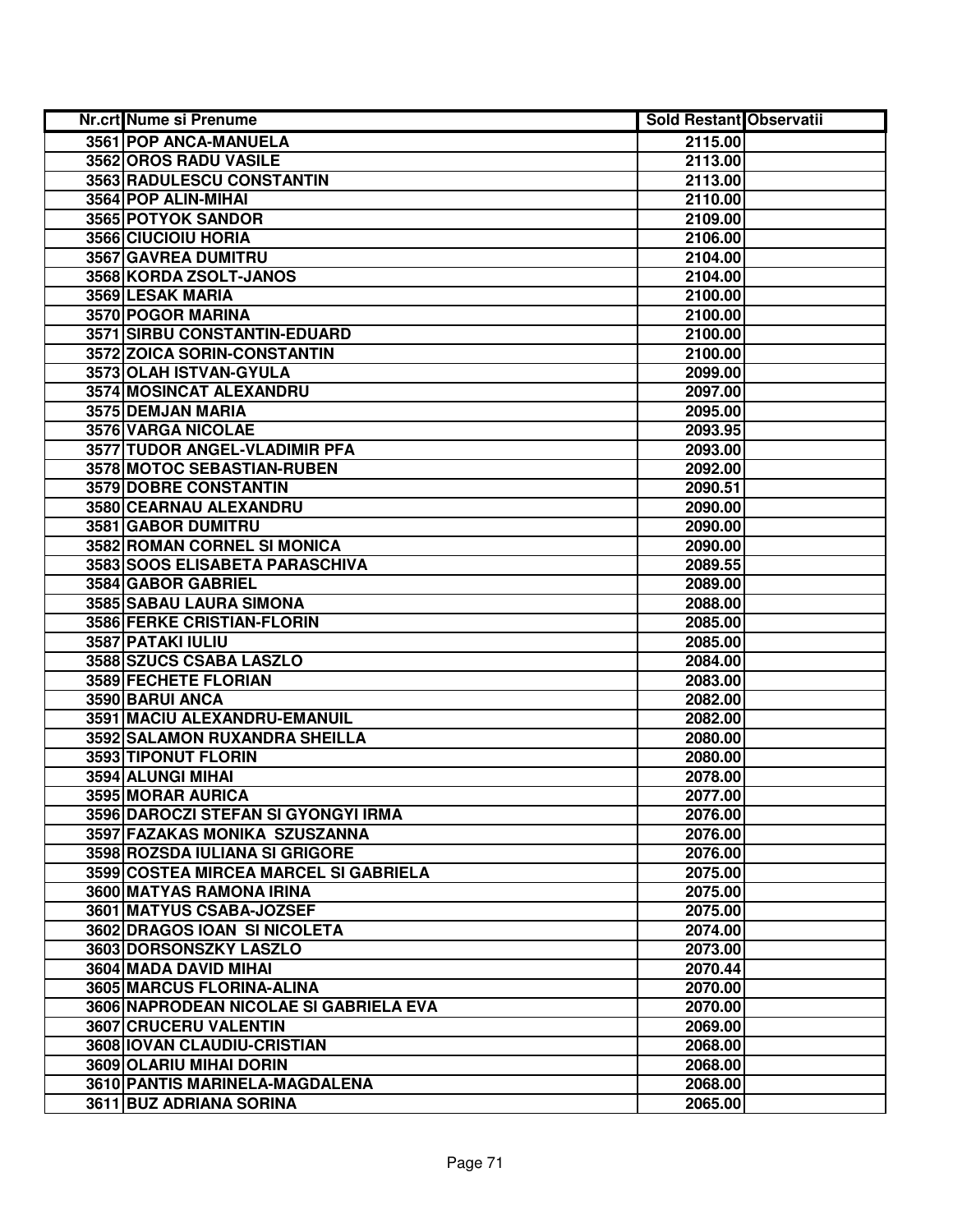| Nr.crt Nume si Prenume                 | <b>Sold Restant Observatii</b> |  |
|----------------------------------------|--------------------------------|--|
| <b>3612 GUT IOAN</b>                   | 2065.00                        |  |
| 3613 LUPO MARIOARA VOICHITA            | 2065.00                        |  |
| 3614 STEFAN LAURA-FELICIA              | 2065.00                        |  |
| 3615 AMARGHIOALEI SENORA ANGELICA      | 2064.62                        |  |
| <b>3616 CASU ION</b>                   | 2062.00                        |  |
| 3617 ANTONIE SORIN                     | 2061.00                        |  |
| 3618 KOSZEGI SANDOR                    | 2060.00                        |  |
| 3619 SCHVARCZ ROBERT                   | 2058.00                        |  |
| <b>3620 ISZTOIKA LUDOVIC</b>           | 2057.00                        |  |
| 3621 MATEI IOAN FLORIN SI CAMELIA      | 2056.00                        |  |
| 3622 REZMUVES KALMAN                   | 2056.00                        |  |
| 3623 CHIRODEA VIOREL                   | 2055.00                        |  |
| 3624 GOVOREANU LARISA                  | 2054.00                        |  |
| 3625 ISTOICA BOROS                     | 2051.00                        |  |
| 3626 BOJAN VESTITA                     | 2050.00                        |  |
| 3627 LUCIAN IOAN                       | 2050.00                        |  |
| 3628 TINKA KAROLY JOZSEF               | 2050.00                        |  |
| 3629 VARGA EMIL-GERENI                 | 2050.00                        |  |
| 3630 VENTEL TIBOR                      | 2050.00                        |  |
| 3631 ONICA IOAN SI ANAMARIA            | 2048.00                        |  |
| 3632 RUMUNA ANDRAS-LAJOS               | 2048.00                        |  |
| 3633 DUMITRESCU CORNEL                 | 2045.00                        |  |
| 3634 GHEORGHE IOAN SI ROMOLICA         | 2045.00                        |  |
| 3635 MERMEZE GAVRIL GHEORGHE SI SIMONA | 2045.00                        |  |
| 3636 PASCALAU DANIEL-SORIN             | 2045.00                        |  |
| 3637 TRIP FLORIAN                      | 2045.00                        |  |
| 3638 POP NORBERT-GASPAR                | 2043.00                        |  |
| 3639 HAIDAU TRAIAN SI VIORICA          | 2041.00                        |  |
| 3640 PASCA ADRIAN IONEL SI MARIANA     | 2040.58                        |  |
| 3641 CARDOS ARINA-DARIA                | 2040.00                        |  |
| 3642 FARKAS MARIA                      | 2040.00                        |  |
| 3643 MAGHIAR CRISTIAN-GAVRIL           | 2040.00                        |  |
| 3644 ROSTAS PARDALIAN                  | 2040.00                        |  |
| <b>3645 VASILE IULIAN SI MAGDALENA</b> | 2037.86                        |  |
| 3646 RAT MARCEL-NICOLAE                | 2036.13                        |  |
| 3647 CARTIS SERGIU-DAN                 | 2036.00                        |  |
| 3648 POPA LIVIA                        | 2036.00                        |  |
| 3649 CURTUI AUREL                      | 2035.00                        |  |
| <b>3650 KOCSIS PETER-ATTILA</b>        | 2035.00                        |  |
| 3651 LUCA OLIMPIU-PETRISOR             | 2035.00                        |  |
| 3652 NAGY JANOS                        | 2035.00                        |  |
| 3653 RADEANU CRISTIAN-MIHAI            | 2033.87                        |  |
| 3654 OGBARSCHI CIPRIAN-IONUT           | 2033.50                        |  |
| 3655 ERDELI MARIUS PETRU               | 2033.00                        |  |
| 3656 KOVACS ZSOLT-CSABA                | 2032.00                        |  |
| <b>3657 MUDURA GHEORGHE MIHAI</b>      | 2032.00                        |  |
| 3658 VERES MARIUS-FLORIN               | 2032.00                        |  |
| 3659 COPIL TRAIAN                      | 2030.00                        |  |
| 3660 MARIES CODRUT RAZVAN              | 2030.00                        |  |
| 3661 PASTITA BIANCA-CRISTINA           | 2030.00                        |  |
| 3662 STOICA RUPI                       | 2030.00                        |  |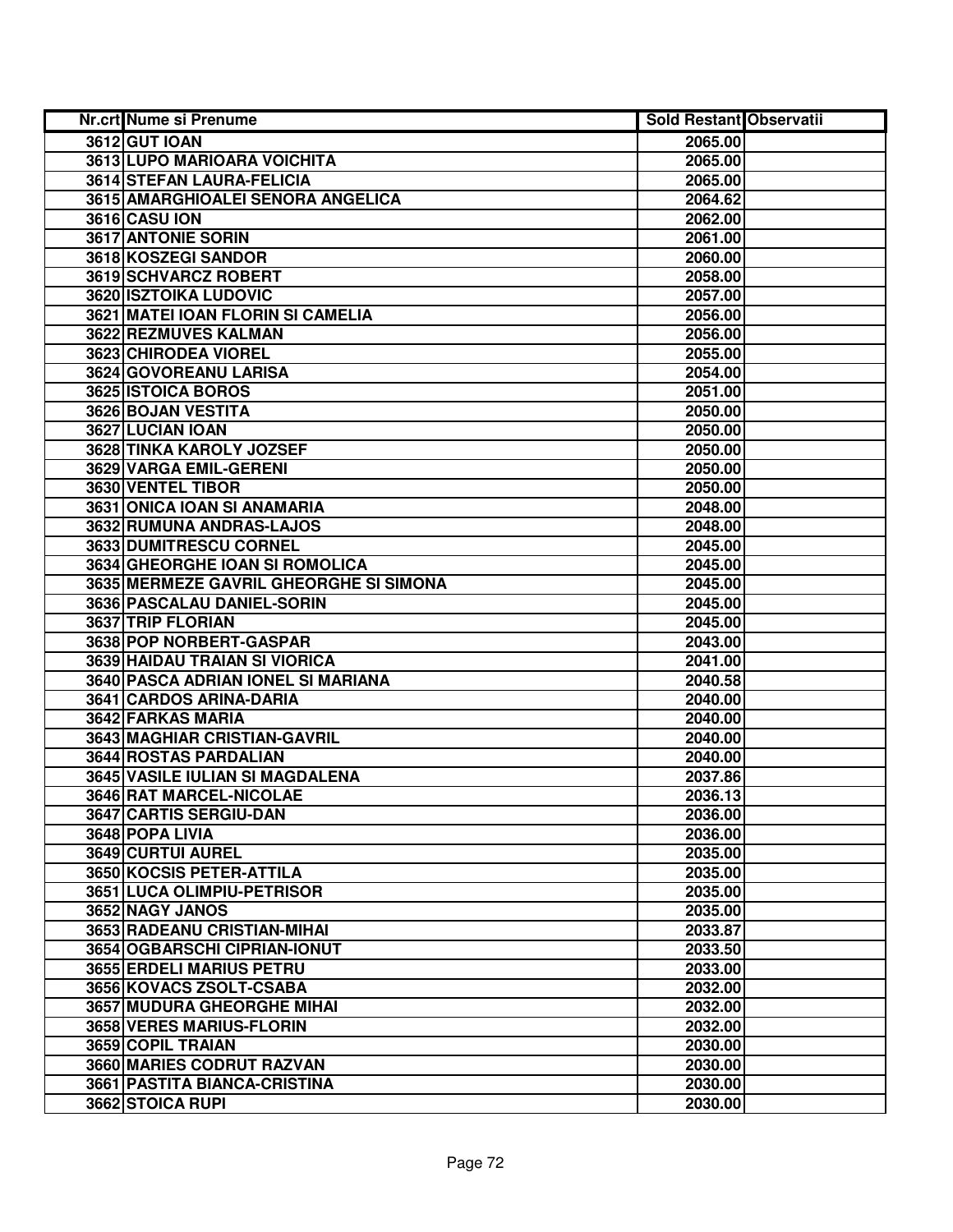| Nr.crt Nume si Prenume                      | <b>Sold Restant Observatii</b> |  |
|---------------------------------------------|--------------------------------|--|
| 3663 HURMUZ MARIANA                         | 2028.05                        |  |
| 3664 ROMAN ALEXANDRU-MARCEL                 | 2028.00                        |  |
| 3665 COITA DANIEL                           | 2027.36                        |  |
| 3666 BLAGA TEODOR                           | 2027.00                        |  |
| 3667 POP GABRIELA                           | 2025.00                        |  |
| <b>3668 BONATIU GHEORGHE</b>                | 2024.00                        |  |
| 3669 CHIS PETRU-DANIEL                      | 2024.00                        |  |
| 3670 GROZEF SVETLANA-NICOLETA               | 2024.00                        |  |
| 3671 DONINI MARCO                           | 2022.00                        |  |
| 3672 CURPAS CALIN-FLORENTIN                 | 2019.00                        |  |
| 3673 SZABO STEFAN ZSOLT                     | 2019.00                        |  |
| 3674 MIRCEA VIORICA                         | 2018.00                        |  |
| 3675 DUDAS ANDRAS SI GABRIELA               | 2017.00                        |  |
| 3676 IACOB CRISTIAN-GHEORGHE                | 2017.00                        |  |
| 3677 AMBRO ADRIAN                           | 2016.00                        |  |
| 3678 GABOR GETA                             | 2015.00                        |  |
| 3679 VOLOSEN LUCIAN                         | 2013.00                        |  |
| 3680 GORDAN LIVIA                           | 2011.00                        |  |
| 3681 BUHAS IOAN                             | 2010.00                        |  |
| 3682 MAGHIAR DORINA LAURA                   | 2010.00                        |  |
| 3683 LAZA FLORENTINA                        | 2008.00                        |  |
| 3684 ILIES IOAN                             | 2007.50                        |  |
| 3685 GYEPAR CRISTIAN-EMERIC                 | 2007.00                        |  |
| 3686 EDER VASILE                            | 2006.00                        |  |
| 3687 HORGA FLORIN SI NICOLETA FLORICA       | 2006.00                        |  |
| 3688 ROJAN NICOLAE                          | 2005.00                        |  |
| 3689 TOMSA ROBERT                           | 2005.00                        |  |
| 3690 MILAC GHEORGHE RICHARD                 | 2003.00                        |  |
| 3691 BARATI GEORG                           | 2001.00                        |  |
| 3692 ABU AHMAD HASSAN                       | 2000.00                        |  |
| 3693 ALBU SEBASTIAN-CLAUDIU                 | 2000.00                        |  |
| 3694 ALSAYED IBRAHIM ALMOWAFY ALSHHAT GOODA | 2000.00                        |  |
| 3695 ANANIA LUCIAN SI ADELA                 | 2000.00                        |  |
| 3696 ARDELEAN ADRIANA                       | 2000.00                        |  |
| 3697 ARDELEAN DOREL-MARIUS                  | 2000.00                        |  |
| 3698 BACRITA ADRIAN                         | 2000.00                        |  |
| <b>3699 BADIA VALENTIN</b>                  | 2000.00                        |  |
| 3700 BALAN LIANA-DANIELA                    | 2000.00                        |  |
| 3701 BALINT IOSIF                           | 2000.00                        |  |
| 3702 BALLA IOANA-MELINDA                    | 2000.00                        |  |
| 3703 BARNA MARIANA-RODICA                   | 2000.00                        |  |
| 3704 BEJAN MARIA-LIA                        | 2000.00                        |  |
| 3705 BELCEA PETRU                           | 2000.00                        |  |
| 3706 BENE ISABELA-CRISTINA                  | 2000.00                        |  |
| 3707 BEREZCKI MIHAELA                       | 2000.00                        |  |
| 3708 BERTOJA BEREND-ANDRAS-GYORGY           | 2000.00                        |  |
| 3709 BIBART ARMAND-HORATIU                  | 2000.00                        |  |
| 3710 BLAGA LEONTINA                         | 2000.00                        |  |
| 3711 BLAJ LAVINIA                           | 2000.00                        |  |
| 3712 BLIDAR DOINA                           | 2000.00                        |  |
| 3713 BODIU FLAVIA-DIANA                     | 2000.00                        |  |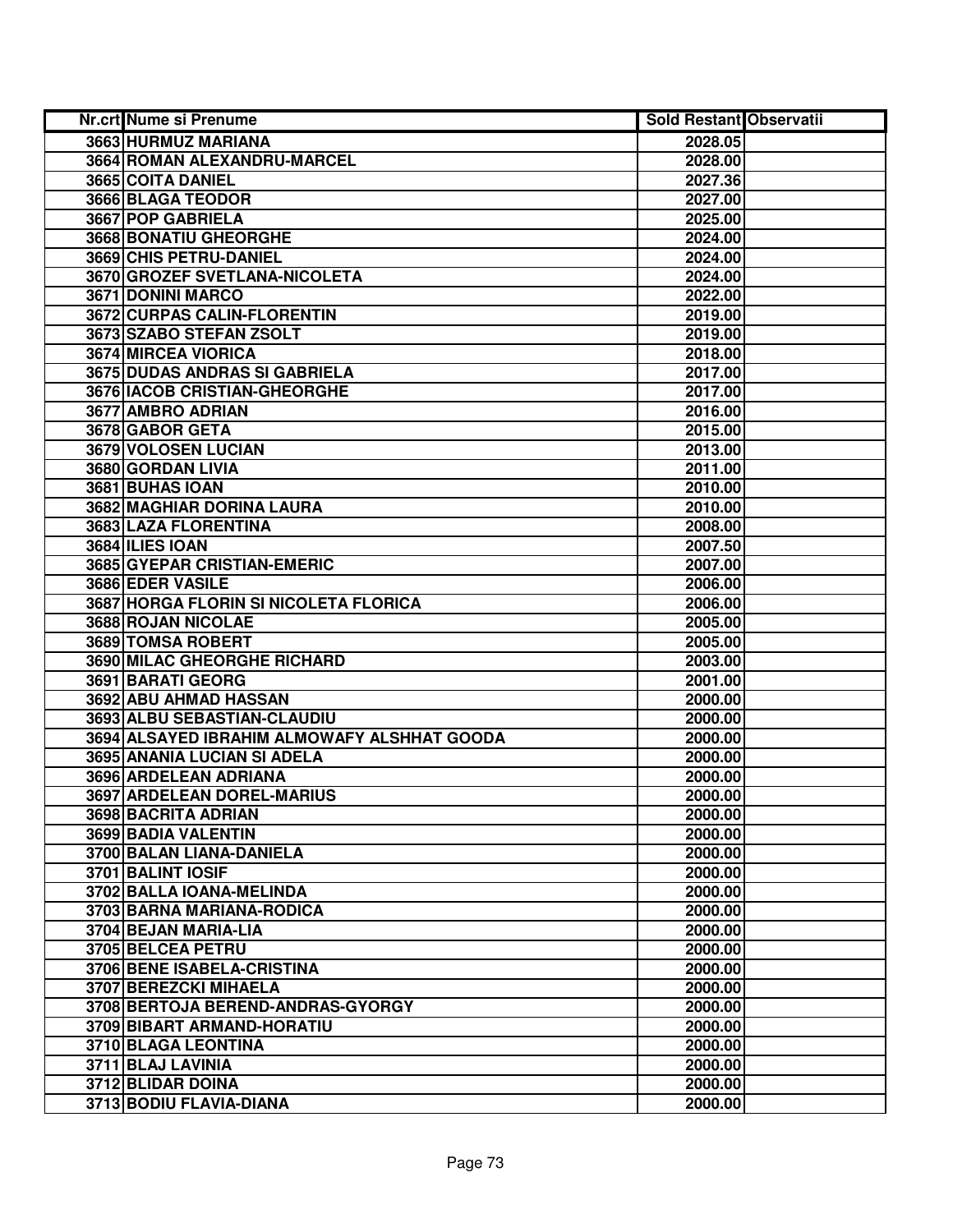| <b>Nr.crt Nume si Prenume</b>              | <b>Sold Restant Observatii</b> |                       |
|--------------------------------------------|--------------------------------|-----------------------|
| 3714 BOJANI ADRIAN GRIGORE                 | 2000.00                        |                       |
| 3715 BORZ ADRIAN IOAN                      | 2000.00                        |                       |
| 3716 BORZ CIPRIAN                          | 2000.00                        |                       |
| 3717 BOSCA VIRGILIU IONUT                  | 2000.00                        |                       |
| 3718 BRANCSIK ARPAD                        | 2000.00                        |                       |
| 3719 BUKOVICS IMRE-ANDRAS                  | 2000.00                        |                       |
| 3720 BURCEA MANDRA                         | 2000.00                        |                       |
| 3721 BUT VALERIA                           | 2000.00                        |                       |
| 3722 CADAR MONICA-IOANA                    | 2000.00                        |                       |
| 3723 CADAR SORIN DUMITRU SI ANGELA         | 2000.00                        |                       |
| 3724 CALDARE VLADIMIR                      | 2000.00                        |                       |
| 3725 CALIN TAMARA                          | 2000.00                        |                       |
| 3726 CERNAT EUGEN                          | 2000.00                        |                       |
| 3727 CHIRCEA ANDREA                        | 2000.00                        |                       |
| 3728 CHIRILA SERGIU DANIEL                 | 2000.00                        |                       |
| 3729 CHITORAGA DINU                        | 2000.00                        |                       |
| 3730 CIORDAS ADRIANA-GEORGETA              | 2000.00                        |                       |
| 3731 CIZNADIA ANITA                        | 2000.00                        |                       |
| 3732 CLEJAN MELANIA                        | 2000.00                        |                       |
| 3733 COITA GHEORGHE                        | 2000.00                        |                       |
| 3734 COSTACHE CARMEN-CRISTINA              | 2000.00                        |                       |
| 3735 CRISAN FLORICA                        |                                | 2000.00 PROCES PE ROL |
| 3736 CUTULA IOAN FLORIN                    | 2000.00                        |                       |
| 3737 DANI ALEXANDRU FELIX                  | 2000.00                        |                       |
| 3738 DAVID SERGIU-IOAN                     | 2000.00                        |                       |
| 3739 DE PIERI VALERIE GENEVIEVE THERESE    | 2000.00                        |                       |
| 3740 DIANU STELA                           | 2000.00                        |                       |
| 3741 DOBAI SIMONA MIRABELA                 | 2000.00                        |                       |
| 3742 DRAHY JIRI                            | 2000.00                        |                       |
| 3743 DUDAS LIDIA MONICA                    | 2000.00                        |                       |
| 3744 DUME CORNELIA                         | 2000.00                        |                       |
| 3745 DUMITRACHESCU IOANA RALUCA            | 2000.00                        |                       |
| 3746 EHRET CRISTOPHE JACOUES ANTOINE       | 2000.00                        |                       |
| 3747 ELAZZAZI MOHAMED AHMED                | 2000.00                        |                       |
| 3748 FABIAN ERZSEBET                       | 2000.00                        |                       |
| 3749 FACONTI MARCO                         | 2000.00                        |                       |
| 3750 FARAGO LAIOS-ZOLTAN                   | 2000.00                        |                       |
| 3751 FASOLO RENZO                          | 2000.00                        |                       |
| 3752 FIBIK ILDIKO-ILONA                    | 2000.00                        |                       |
| 3753 FILIP ANGELA VIORICA                  | 2000.00                        |                       |
| 3754 FLORUT SEBASTIAN                      | 2000.00                        |                       |
| 3755 FOIT LIVIA AURORA                     | 2000.00                        |                       |
| 3756 FORGACIU TEODORA VIORICA              | 2000.00                        |                       |
| 3757 FORIS ATTILA                          | 2000.00                        |                       |
| 3758 GABOR MANDRA                          | 2000.00                        |                       |
| 3759 GABOR ROZALIA                         | 2000.00                        |                       |
| 3760 GAL RAMONA-NICOLETA                   | 2000.00                        |                       |
| 3761 GARABAN ANDRADA DIANA                 | 2000.00                        |                       |
| 3762 GHITEA GABRIELA                       | 2000.00                        |                       |
| 3763 GOMBOS REMUS-IONEL SI MIRELA-LUMINITA | 2000.00                        |                       |
| 3764 GRECU IOAN                            | 2000.00                        |                       |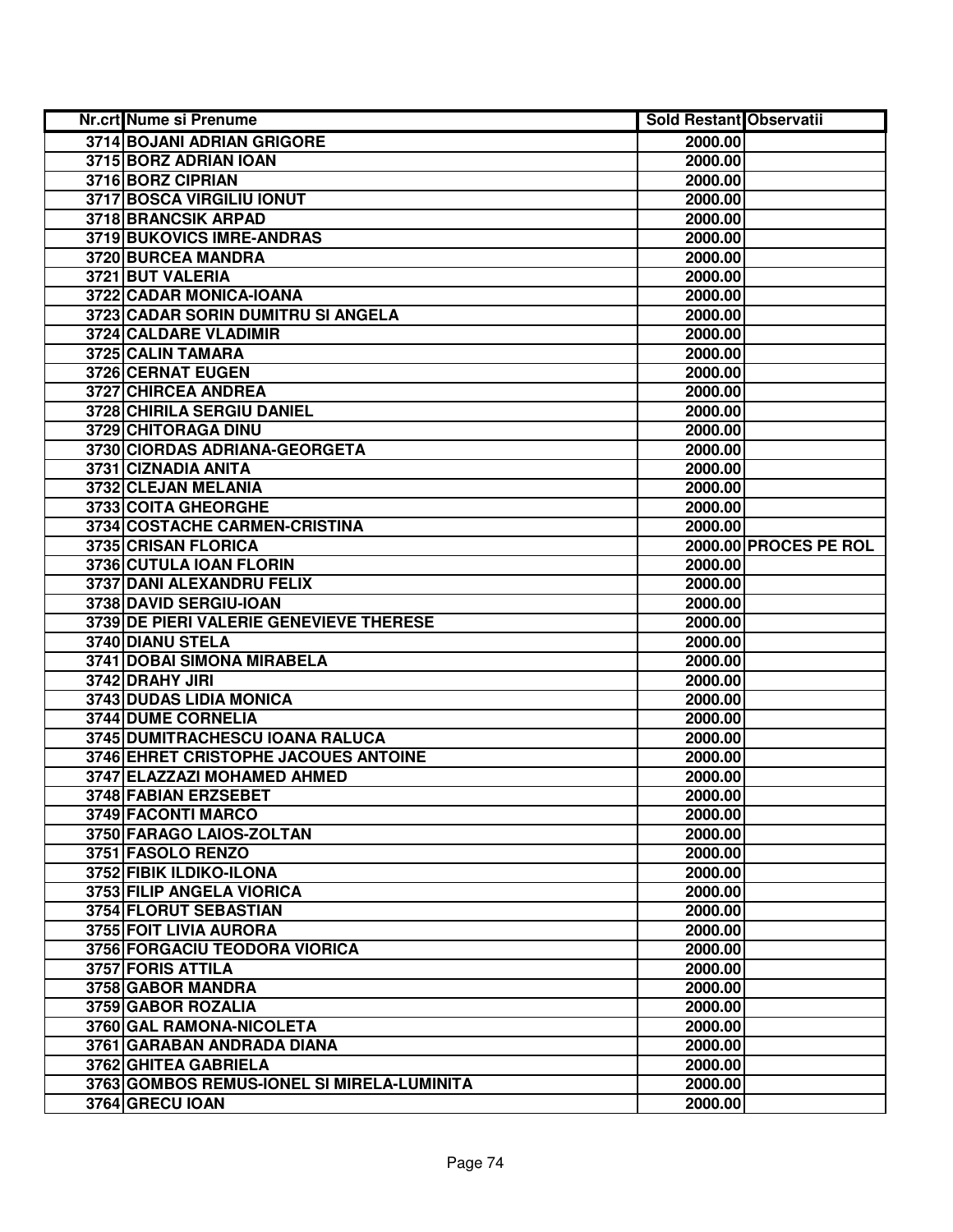| Nr.crt Nume si Prenume                      | <b>Sold Restant Observatii</b> |  |
|---------------------------------------------|--------------------------------|--|
| 3765 GROZA CARMEN-FLORENTINA                | 2000.00                        |  |
| 3766 GUNTER ELENA                           | 2000.00                        |  |
| 3767 GUTI SEBASTIAN LUCIAN                  | 2000.00                        |  |
| 3768 HAINER LAURA                           | 2000.00                        |  |
| 3769 HAITA CRISTIAN LUCIAN                  | 2000.00                        |  |
| 3770 HAJNER ERIK-ROBERT                     | 2000.00                        |  |
| 3771 HORVAT PETRICA                         | 2000.00                        |  |
| 3772 HURGOIU ADRIANA-LAVINIA                | 2000.00                        |  |
| 3773 ISTOICA LUIZA                          | 2000.00                        |  |
| 3774 ISZTOIKA DUMITRU-IOAN                  | 2000.00                        |  |
| 3775 ISZTOIKA TEREZA                        | 2000.00                        |  |
| 3776 ITU CARMEN-ELENA                       | 2000.00                        |  |
| 3777 IVAN CARMEN                            | 2000.00                        |  |
| 3778 KIS VILMOS MIHAI                       | 2000.00                        |  |
| 3779 KOSA EVA                               | 2000.00                        |  |
| 3780 KOSZTIN JANOS                          | 2000.00                        |  |
| 3781 KOVACS ANDREA                          | 2000.00                        |  |
| 3782 LACATUS SZELURINA                      | 2000.00                        |  |
| 3783 LAKATOS SZELURINA                      | 2000.00                        |  |
| 3784 LAZAR CIPRIAN                          | 2000.00                        |  |
| 3785 LAZAR ELENA                            | 2000.00                        |  |
| 3786 LINTNER ADALBERT-FRANCISC              | 2000.00                        |  |
| 3787 LUNCAN LUCIA                           | 2000.00                        |  |
| 3788 LUNCAN LUCIAN-SABIN                    | 2000.00                        |  |
| 3789 MAGYARI ELISABETA                      | 2000.00                        |  |
| 3790 MALEK GUSZTAV JOZSEF                   | 2000.00                        |  |
| 3791 MANEA ADINA-VALENTINA                  | 2000.00                        |  |
| 3792 MARC MIHAI                             | 2000.00                        |  |
| 3793 MARIAN DAN-SEBASTIAN                   | 2000.00                        |  |
| 3794 MARINICA MIHAELA                       | 2000.00                        |  |
| 3795 MARINO RODICA ALINA                    | 2000.00                        |  |
| 3796 MATEAS MARIOARA MIRELA                 | 2000.00                        |  |
| 3797 MATIUTA-HUNYADI ANA MARIA              | 2000.00                        |  |
| 3798 MATULA ERZSEBET                        | 2000.00                        |  |
| 3799 MELAN ANAMARIA                         | 2000.00                        |  |
| 3800 MICLAUS MARIANA-CLAUDIA                | 2000.00                        |  |
| 3801 MILITARU MADALINA- ADRIANA             | 2000.00                        |  |
| 3802 MOHAMED AHMED                          | 2000.00                        |  |
| 3803 MOLDOVAN FLORIN-PETRU                  | 2000.00                        |  |
| 3804 MOLNAR BOBBY-MARK                      | 2000.00                        |  |
| 3805 MONE MARIA                             | 2000.00                        |  |
| 3806 MONENCIU SERBAN-IOAN                   | 2000.00                        |  |
| 3807 MOS NICOLAE                            | 2000.00                        |  |
| 3808 MOZA GRATIAN                           | 2000.00                        |  |
| 3809 MURESAN DOINA                          | 2000.00                        |  |
| 3810 MURESAN RADU CRISTIAN SI EDIT          | 2000.00                        |  |
| 3811 MUTHU GABRIEL-VICTOR SI CARLA - RAMONA | 2000.00                        |  |
| 3812 NAGY ANNAMARIA                         | 2000.00                        |  |
| 3813 NAN MARIA-ANNA                         | 2000.00                        |  |
| 3814 NEGRUT VALERICA                        | 2000.00                        |  |
| 3815 NELSON BRACALENTE                      | 2000.00                        |  |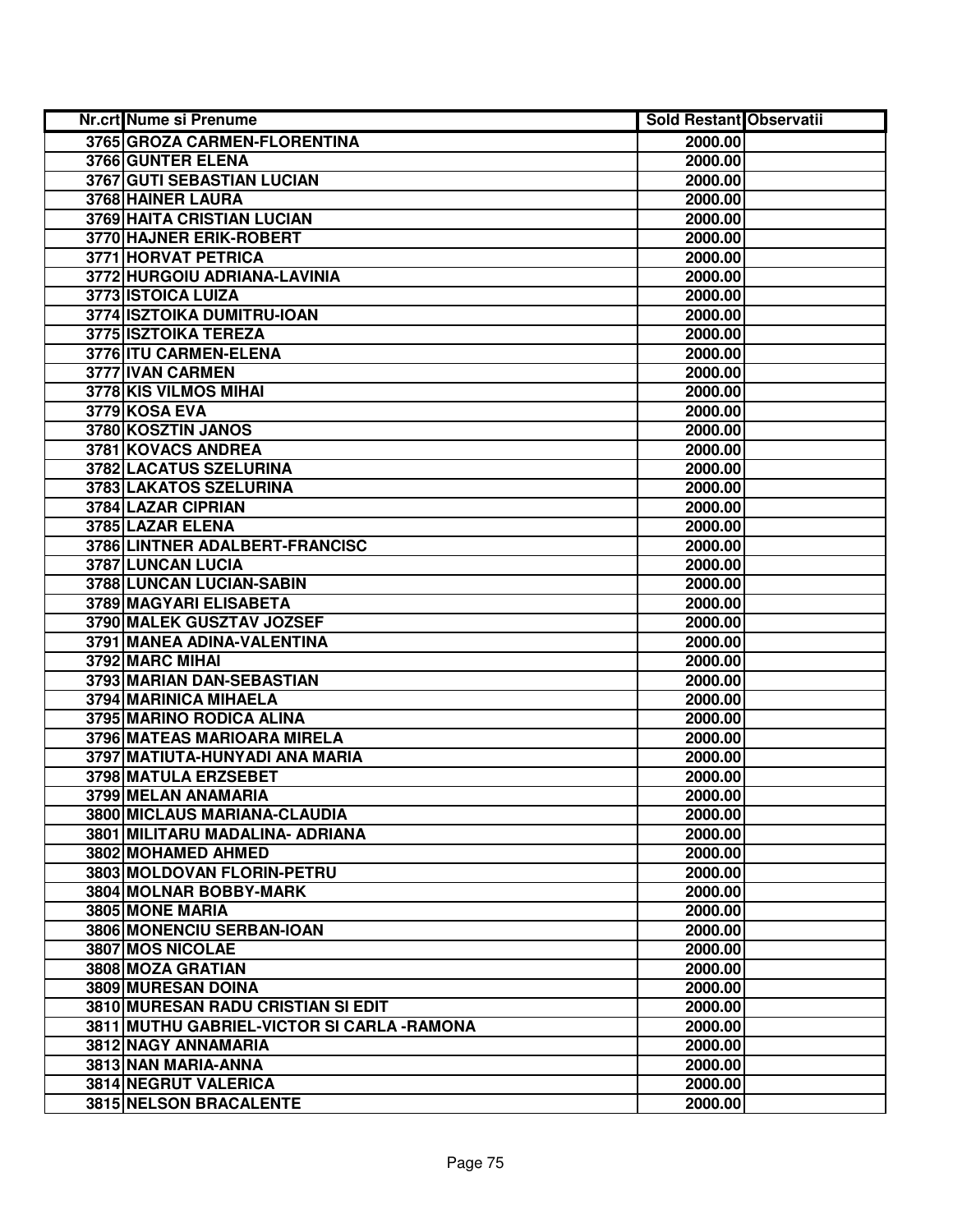| <b>Nr.crt Nume si Prenume</b>              | <b>Sold Restant Observatii</b> |  |
|--------------------------------------------|--------------------------------|--|
| 3816 NEMET ALEXANDRU                       | 2000.00                        |  |
| 3817 OLAH VIOREL-PAVEL                     | 2000.00                        |  |
| 3818 ONEL RAZVAN-CALIN                     | 2000.00                        |  |
| 3819 OPRE ELISABETA EDITH                  | 2000.00                        |  |
| 3820 ORAS MAGDALENA AURICA                 | 2000.00                        |  |
| 3821 PAGNANI MAURO                         | 2000.00                        |  |
| 3822 PALKOVICS GYONGYI-MARTA               | 2000.00                        |  |
| 3823 PANITI JUDIT                          | 2000.00                        |  |
| <b>3824 PANTIS SALOMEA-LIANA</b>           | 2000.00                        |  |
| 3825 PAPA RINALDO                          | 2000.00                        |  |
| 3826 PAPP ZSOLT                            | 2000.00                        |  |
| 3827 PASCA CRISTINA-LIGIA                  | 2000.00                        |  |
| 3828 PASCALAU VERONICA ANDRONICA           | 2000.00                        |  |
| 3829 PATER ANGELA-DACIANA                  | 2000.00                        |  |
| 3830 PAUBLUSZTIG ERZSEBET                  | 2000.00                        |  |
| 3831 POPA CALIN SI LAVINIA-ALINA           | 2000.00                        |  |
| 3832 POP-COMAN VASILE                      | 2000.00                        |  |
| 3833 POPOVICI MARIUS-EMIL SI CORINA-RODICA | 2000.00                        |  |
| 3834 PORTAN TIMEA-ANDREA                   | 2000.00                        |  |
| 3835 PORUMB LILIANA-DANIELA                | 2000.00                        |  |
| 3836 POTI MELINDA                          | 2000.00                        |  |
| 3837 PRECUP CARMEN-LAVINIA                 | 2000.00                        |  |
| 3838 PUSTEA VIOLETA MARIANA                | 2000.00                        |  |
| 3839 RADUCAN FLORENTINA                    | 2000.00                        |  |
| 3840 RAT NICOLAE-BOGDAN-GABRIEL            | 2000.00                        |  |
| 3841 ROMAN VALENTIN CLAUDIU                | 2000.00                        |  |
| 3842 RONASZEKI ROBERT-JOZSEF               | 2000.00                        |  |
| 3843 SABAU RAMONA-MARIA                    | 2000.00                        |  |
| 3844 SANDOR OLIMPIA                        | 2000.00                        |  |
| 3845 SAS MARIUS RADU                       | 2000.00                        |  |
| 3846 SCHIOP VASILE-CORNEL                  | 2000.00                        |  |
| 3847 SCHMIDT ATTILA IOZSEF                 | 2000.00                        |  |
| 3848 SHERLOCK PATRICK JOHN                 | 2000.00                        |  |
| 3849 SILAGHI MIRCEA ALEXANDRU              | 2000.00                        |  |
| 3850 SIRBU VALENTIN                        | 2000.00                        |  |
| 3851 STEFAN VIORICA                        | 2000.00                        |  |
| 3852 STOKKER DESIDERIU                     | 2000.00                        |  |
| 3853 SUN KEYU                              | 2000.00                        |  |
| 3854 SUSANU RICHARD-GIUSEUIUS-OCTAVIAN     | 2000.00                        |  |
| 3855 SZABO ALEXANDRU                       | 2000.00                        |  |
| 3856 SZILAGYI SANDOR                       | 2000.00                        |  |
| 3857 SZTANKOVITS ROZALIA                   | 2000.00                        |  |
| 3858 TAKACS KRISZTIAN                      | 2000.00                        |  |
| 3859 TAMAS VLADIMIR                        | 2000.00                        |  |
| 3860 TARB ANA-MARIA                        | 2000.00                        |  |
| 3861 TEM RAMONA MARIANA                    | 2000.00                        |  |
| 3862 TENT MIHAI                            | 2000.00                        |  |
| 3863 TOTH BRIGITA-ELEONORA                 | 2000.00                        |  |
| 3864 TRINCA LIVIU                          | 2000.00                        |  |
| 3865 TROMBONI SILVANO                      | 2000.00                        |  |
| 3866 VAIDA RADU-CALIN                      | 2000.00                        |  |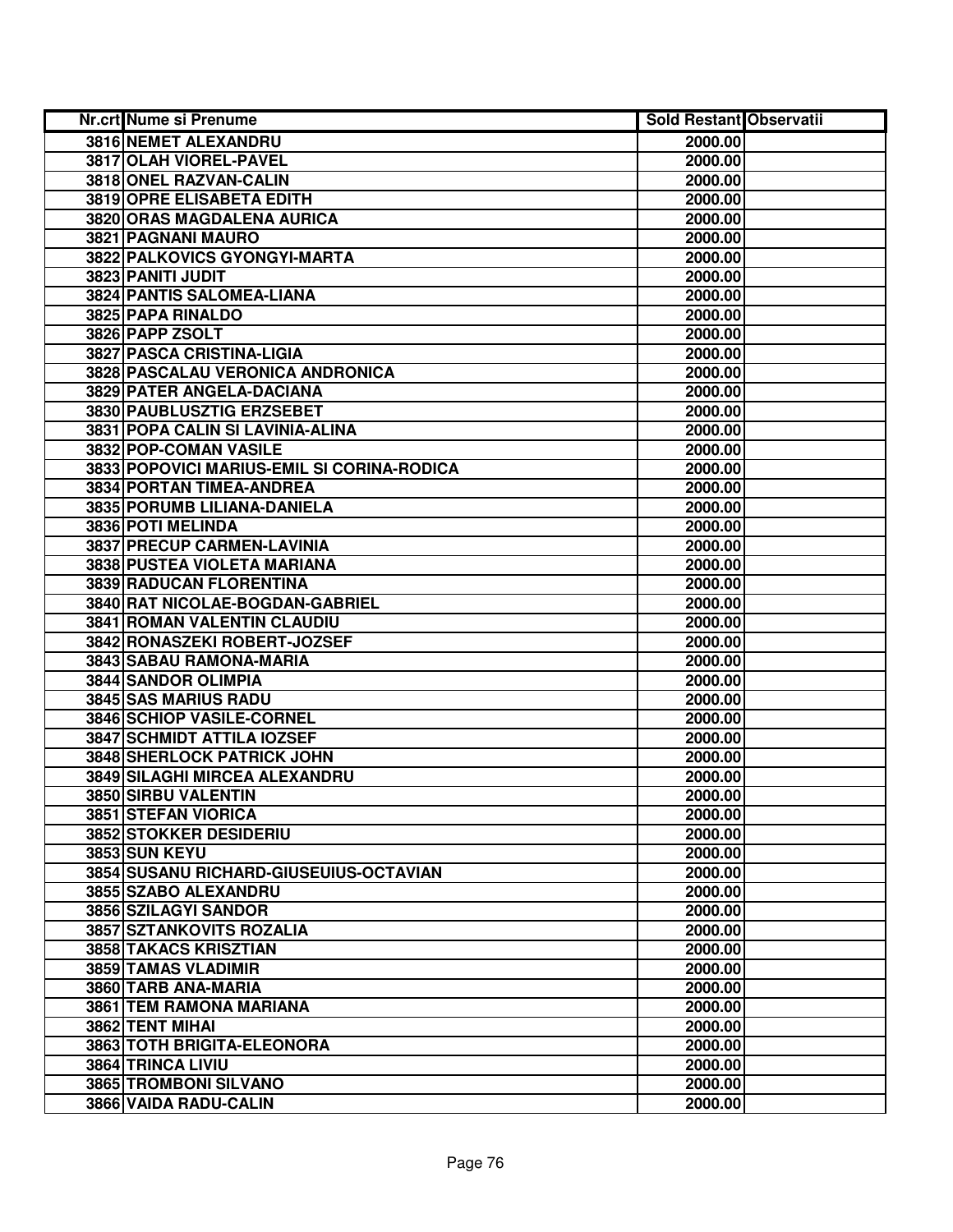| Nr.crt Nume si Prenume                      | <b>Sold Restant Observatii</b> |                       |
|---------------------------------------------|--------------------------------|-----------------------|
| 3867 VAJDA DENES ZSOLT                      | 2000.00                        |                       |
| 3868 VANCA FLORIN MARCEL                    | 2000.00                        |                       |
| 3869 VANT NICOLAE                           | 2000.00                        |                       |
| 3870 VARGA JOZSEF                           | 2000.00                        |                       |
| 3871 VARODI SVETLANA-VIORICA                | 2000.00                        |                       |
| 3872 VASILESCU MIHAELA                      | 2000.00                        |                       |
| 3873 VATAMAN PETRU-AUREL                    | 2000.00                        |                       |
| 3874 VIDICAN GHEORGHE- CRISTIAN SI CRISTINA | 2000.00                        |                       |
| <b>3875 VILCIUC DANA SIMONA</b>             | 2000.00                        |                       |
| 3876 VINTER STELA-CORINA                    | 2000.00                        |                       |
| 3877 ZAHARI ANDREI SORIN                    | 2000.00                        |                       |
| 3878 ZANCA IOLANDA EMOKE                    | 2000.00                        |                       |
| 3879 ZDRINCA IONEL-MARIUS                   | 2000.00                        |                       |
| 3880 ZDROBA MARIANA                         | 2000.00                        |                       |
| 3881 ZOICAS LILIANA-ANCA                    | 2000.00                        |                       |
| 3882 DRIMBEA EMIL-ILIE                      | 1999.76                        |                       |
| 3883 GYONGYOSI VIOLETA                      | 1999.00                        |                       |
| 3884 PECSI TABITA-MARIA                     | 1999.00                        |                       |
| 3885 IVAN VLAD - ADRIAN SI IVAN DRAGOS      | 1998.00                        |                       |
| 3886 CIOARA FLORICA SI AUREL VIOREL         | 1997.00                        |                       |
| 3887 FAUR FLORINA                           | 1996.00                        |                       |
| 3888 GABOR IANCU                            | 1995.00                        |                       |
| 3889 POCIAN IOAN-GHEORGHE                   | 1995.00                        |                       |
| 3890 MAGYARI GABOR                          | 1993.00                        |                       |
| 3891 SERDULT KATALIN IOLAN                  | 1993.00                        |                       |
| 3892 TURCUT RADU-IOAN                       | 1992.50                        |                       |
| 3893 STIUBE LUCIAN EMANUEL                  | 1990.48                        |                       |
| 3894 COITA DENISA-VASILICA                  | 1990.00                        |                       |
| 3895 PINTILIE GEORGE BENIAMIN               | 1990.00                        |                       |
| 3896 REZMUVES ELISABETA                     | 1990.00                        |                       |
| 3897 RUJA ALEXANDRU                         | 1990.00                        |                       |
| 3898 ZETOCHA IOAN                           | 1990.00                        |                       |
| 3899 ABRUDAN CRISTIAN-TUDOR                 | 1989.00                        |                       |
| 3900 GABOR MINDRA                           | 1988.00                        |                       |
| <b>3901 TATAR ADELINA CRISTINA</b>          | 1988.00                        |                       |
| 3902 MERCEA SEVERUS-IOAN                    | 1987.06                        |                       |
| 3903 CSEKE MOZES                            | 1987.00                        |                       |
| 3904 GAVRIS STEFAN DANIEL                   | 1987.00                        |                       |
| 3905 LOVAS ALEXANDRU                        | 1987.00                        |                       |
| 3906 OLTEANU RADU                           | 1986.00                        |                       |
| 3907 NEDELEA TRAIAN-EUGEN                   | 1985.00                        |                       |
| 3908 HORVAT CAMELIA ALEXANDRA               | 1982.00                        |                       |
| <b>3909 MORAR PENELOPA</b>                  |                                | 1982.00 PROCES PE ROL |
| 3910 GASPAR VASILE                          | 1980.00                        |                       |
| 3911 POPA DARIUS-PAUL                       | 1980.00                        |                       |
| 3912 ROSTAS RADU                            | 1980.00                        |                       |
| 3913 DOBINDA ADRIAN                         | 1978.00                        |                       |
| 3914 HEGYI GABRIELA                         | 1978.00                        |                       |
| 3915 TRIFAN PAULA                           | 1978.00                        |                       |
| 3916 NAGY PETER JOZSEF SI OLGA              | 1977.00                        |                       |
| <b>3917 CHINDLE DORINA</b>                  | 1976.00                        |                       |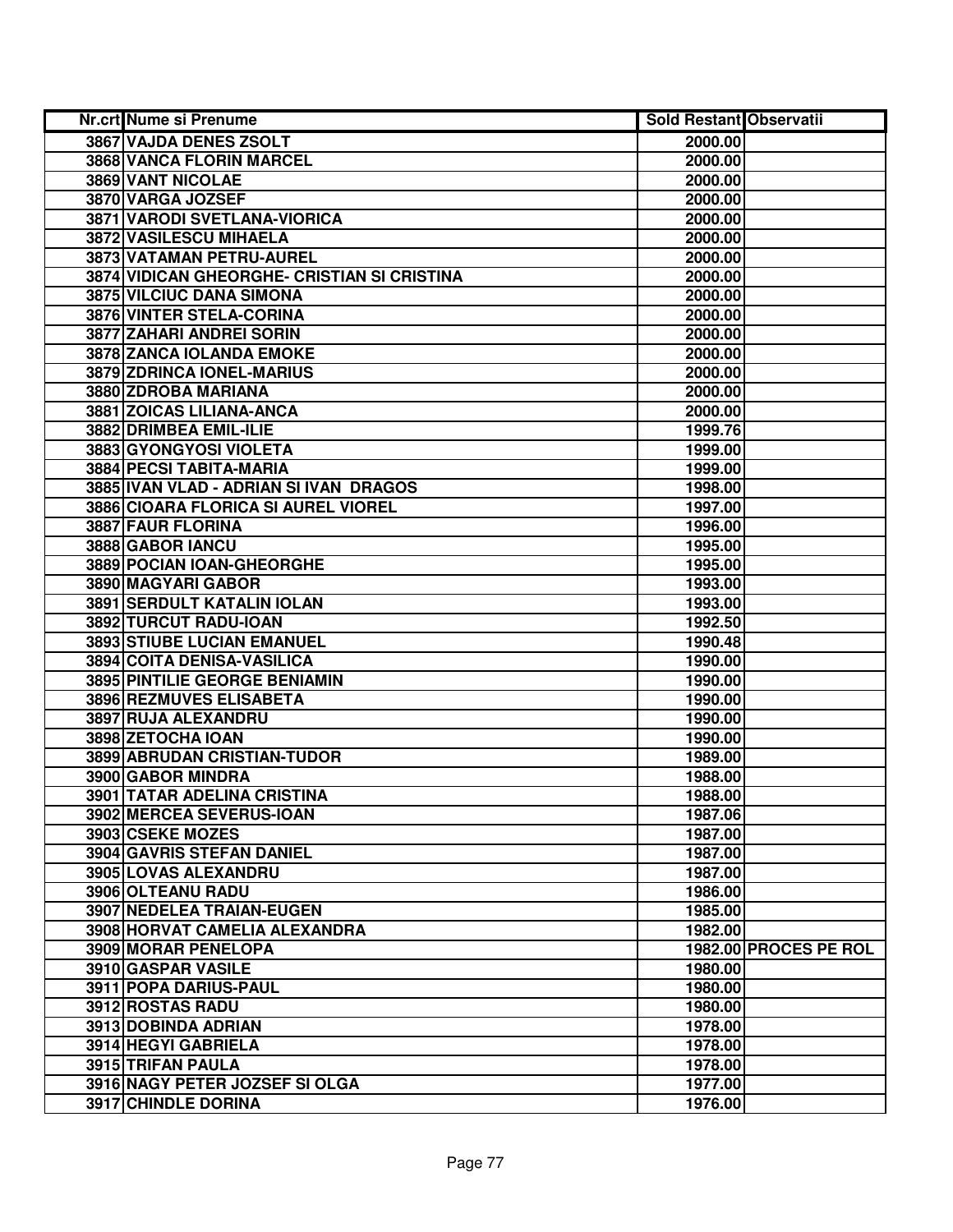| <b>Nr.crt Nume si Prenume</b>                       | <b>Sold Restant Observatii</b> |  |
|-----------------------------------------------------|--------------------------------|--|
| 3918 TAMAS CLAUDIA                                  | 1974.00                        |  |
| 3919 VARGA EDUARD-TOMI                              | 1974.00                        |  |
| 3920 GALEA NUREDIN-FLORIN                           | 1973.00                        |  |
| 3921 LAZAR FLAVIU-CORNELIU                          | 1973.00                        |  |
| 3922 GYORI FLORIN-MARIUS                            | 1972.00                        |  |
| 3923 STANIK STEFAN IOAN                             | 1972.00                        |  |
| 3924 MARINA MARIUS FLORIN                           | 1970.00                        |  |
| 3925 TODINCA DANIEL                                 | 1970.00                        |  |
| 3926 CAB.AV.IND.LUCIAN FLORINA                      | 1968.00                        |  |
| 3927 POPA TEODOR-LUCIAN                             | 1967.00                        |  |
| 3928 FLORIA NICOLETA                                | 1965.03                        |  |
| 3929 GABOR GAVRIL                                   | 1965.00                        |  |
| 3930 MATEI SORIN-CRISTIAN                           | 1964.00                        |  |
| 3931 BACIU IULIA-TEODORA                            | 1963.02                        |  |
| 3932 BARCAN FLORIN SILVIU                           | 1963.00                        |  |
| 3933 GULER IOAN SI ANGELA                           | 1963.00                        |  |
| 3934 PANTIS VALEAN-ADRIAN                           | 1961.00                        |  |
| 3935 LACATOS ERZSEBET-GYONGYI SI GAVRIL             | 1960.00                        |  |
| 3936 MEZEI IULIANA                                  | 1960.00                        |  |
| 3937 ISZTOIKA IOAN                                  | 1959.00                        |  |
| <b>3938 PLES ANA</b>                                | 1957.00                        |  |
| 3939 FABIAN MARIA MAGDOLNA                          | 1956.00                        |  |
| 3940 GALATANU ALEXANDRU SI ILEANA                   | 1955.00                        |  |
| 3941 MORAR CLAUDIA-JANETA                           | 1955.00                        |  |
| 3942 TIRITEU CALIN GHEORGHE                         | 1955.00                        |  |
| 3943 KORNYA IOAN-CSONGOR                            | 1953.09                        |  |
| 3944 AVRAM CIPRIAN-NICOLAE                          | 1952.00                        |  |
| 3945 SPRIDON CRISTIAN                               | 1952.00                        |  |
| 3946 OROS IOSIF                                     | 1951.00                        |  |
| 3947 BAKI ARPAD                                     | 1950.00                        |  |
| 3948 DANCULEA COSTEL DORIN                          | 1950.00                        |  |
| 3949 PENTIE VIORICA                                 | 1950.00                        |  |
| 3950 VLAD LUCRETIA VIOLETA                          | 1950.00                        |  |
| 3951 CHISVARI REKA                                  | 1947.00                        |  |
| 3952 CIOBAN MIHAELA-DOLORES                         | 1947.00                        |  |
| 3953 BOCHIS ADRIAN-VASILE                           | 1941.34                        |  |
| 3954 CHEREGI SANDA                                  | 1940.00                        |  |
| 3955 CHIRICA GABRIEL-ATTILA                         | 1940.00                        |  |
| <b>3956 GHEORGHE ROMOLICA</b>                       | 1939.55                        |  |
| 3957 COSMA BOGDAN                                   | 1935.00                        |  |
| 3958 JURGIU TITUS TREBONIU                          | 1935.00                        |  |
| 3959 TANASESCU JAN-LIVIU SI NICOLETA-MANUELA        | 1933.00                        |  |
| 3960 MARCUTIU CRINA                                 | 1931.00                        |  |
| 3961 BOKA BOBI                                      | 1930.00                        |  |
| 3962 HEGEDUS ZOLTAN-ROBERT                          | 1930.00                        |  |
| 3963 POINAR DUMITRU-ADRIAN                          | 1930.00                        |  |
| 3964 LAKATOS SANDOR-ADAM                            | 1929.00                        |  |
| 3965 PAP IULIU                                      | 1929.00                        |  |
| 3966 ANTON IOAN SANDU                               | 1928.00                        |  |
| 3967 PACURAR ALEXANDRA-BIANCA SI BOHUS IOANA-CARMEN | 1927.00                        |  |
| 3968 SIMON MARIUS-RAUL                              | 1927.00                        |  |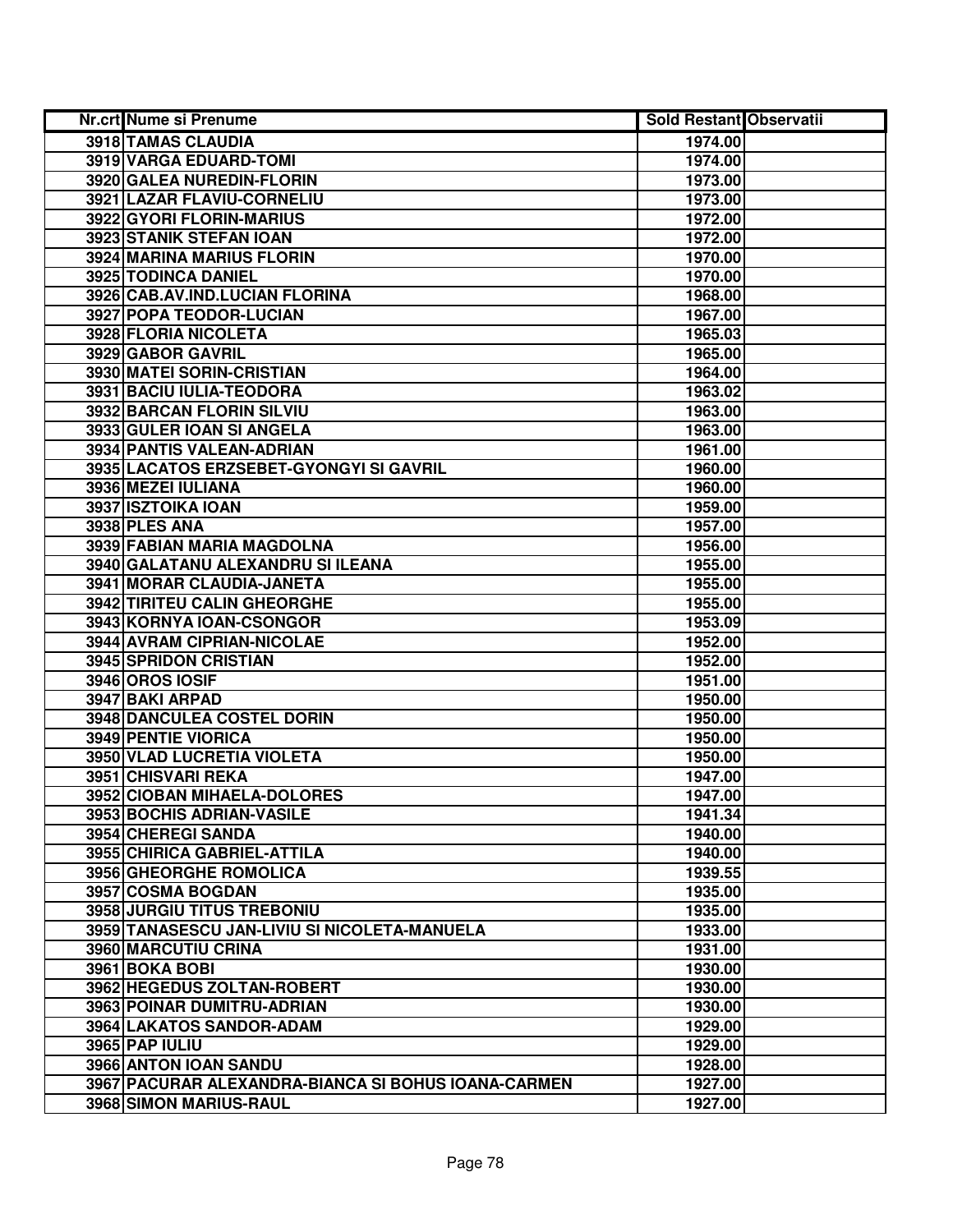| Nr.crt Nume si Prenume                      | <b>Sold Restant Observatii</b> |  |
|---------------------------------------------|--------------------------------|--|
| 3969 POPA SEBASTIAN MARIUS - DRUGAS ADRIANA | 1926.00                        |  |
| 3970 SABAU CARMEN                           | 1926.00                        |  |
| 3971 CERCEA STEFAN SI ADRIANA-GEORGETA      | 1925.00                        |  |
| 3972 NAGY VIKTOR                            | 1925.00                        |  |
| 3973 ZACH ANA                               | 1925.00                        |  |
| 3974 HEGEDUS HAJNALKA-KATALIN               | 1924.00                        |  |
| 3975 SIPOS IULIU                            | 1924.00                        |  |
| 3976 AGUD GHEORGHE FLORIAN                  | 1920.00                        |  |
| 3977 BRAD MADALINA                          | 1920.00                        |  |
| 3978 GOBLYOSNE TAJTI-ILONA                  | 1920.00                        |  |
| 3979 LAFI MAROUANE                          | 1920.00                        |  |
| 3980 PONTOS SERGIU PAUL                     | 1920.00                        |  |
| 3981 PANTIS STELIAN                         | 1919.00                        |  |
| 3982 GHETE ALEXANDRU SI ANNAMARIA           | 1918.00                        |  |
| 3983 LASZLO IOAN SI ANNAMARIA               | 1918.00                        |  |
| 3984 BRAN FLORENTINA-DANIELA                | 1917.00                        |  |
| 3985 BRSTYAK JOAN                           | 1916.00                        |  |
| 3986 DUMITRAS ROBERT                        | 1915.00                        |  |
| 3987 ANDOR OLIMPIA-GABRIELA                 | 1914.00                        |  |
| 3988 GYORGY ILDIKO-RENATA                   | 1914.00                        |  |
| 3989 HARN IOAN-ALEXANDRU                    | 1913.00                        |  |
| 3990 SOLYOM ZSOLT-PETER                     | 1913.00                        |  |
| 3991 ALB LILIANA-SIMONA                     | 1912.00                        |  |
| 3992 NICORUT MARIUS-DUMITRU                 | 1910.00                        |  |
| 3993 SIMOC NORBERT-STEFAN                   | 1910.00                        |  |
| 3994 SCURT COSMIN MARCEL                    | 1907.29                        |  |
| 3995 BALOGH AKOS-IMRE SI IOLANDA            | 1907.00                        |  |
| 3996 BUNDIK RAYMOND-JOZSEF                  | 1906.00                        |  |
| 3997 FERCHE CIPRIAN-FLORIN                  | 1906.00                        |  |
| 3998 MOISA DANIELA SI CRISTIAN              | 1906.00                        |  |
| 3999 NAGY EMIL-ALEXANDRU                    | 1906.00                        |  |
| 4000 IONESCU CIPRIAN-GEORGE                 | 1905.00                        |  |
| 4001 PORDEA EUGENIA                         | 1904.00                        |  |
| 4002 SUSANU LIVIA SI VALERICA               | 1903.00                        |  |
| 4003 SARKA JOZSEF                           | 1902.00                        |  |
| 4004 CANTOR OVIDIIU                         | 1900.00                        |  |
| <b>4005 CRISAN MARCEL-BOBI</b>              | 1900.00                        |  |
| 4006 DAVID ROBERTO IONUT                    | 1900.00                        |  |
| <b>4007 GABOR STEFAN</b>                    | 1900.00                        |  |
| 4008 KOTELES ROBERT-JANOS                   | 1900.00                        |  |
| 4009 KOVACS CARLA-NASTASIA                  | 1900.00                        |  |
| 4010 LINGURAR AUREL                         | 1900.00                        |  |
| 4011 MIKO JANOS                             | 1900.00                        |  |
| 4012 TAMAS MIHAI-RAZVAN                     | 1900.00                        |  |
| 4013 KALMAR ZSOLT-ENDRE                     | 1899.00                        |  |
| 4014 CRACIUN SORIN-IOAN                     | 1898.00                        |  |
| 4015 SHIBLI MAHMUD                          | 1897.50                        |  |
| 4016 BALOGH IULIANA                         | 1897.00                        |  |
| 4017 LELE TEODOR SI ILEANA                  | 1896.00                        |  |
| 4018 BARANKA TEREZ SI RUPI                  | 1895.00                        |  |
| 4019 CIRRINCIONE ANTONIO                    | 1895.00                        |  |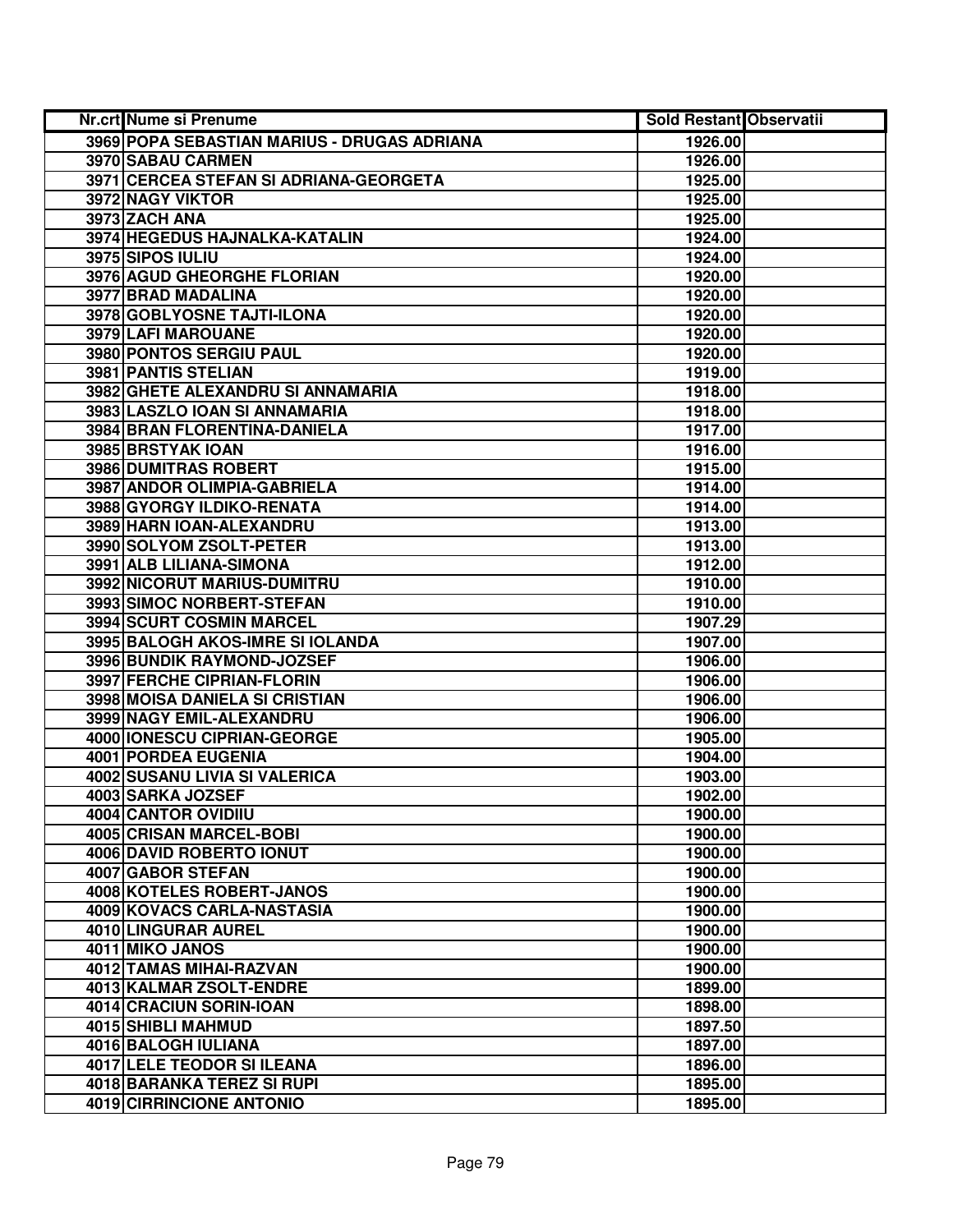| Nr.crt Nume si Prenume                       | <b>Sold Restant Observatii</b> |
|----------------------------------------------|--------------------------------|
| 4020 TOMODAN IRINA NICOLETA SI TOMODAN IRINA | 1894.06                        |
| 4021 COSTEA GELU                             | 1892.00                        |
| 4022 CUC ADINA-NICOLETA                      | 1892.00                        |
| <b>4023 DANCS MONIKA-ANDREA</b>              | 1892.00                        |
| 4024 DAVID KATALIN GABRIELA                  | 1891.25                        |
| 4025 FLORUTA DINU                            | 1890.00                        |
| 4026 MARC MIRCEA                             | 1890.00                        |
| 4027 SPIN SEBASTIAN-CALIN                    | 1888.70                        |
| <b>4028 BARATI ANTONIUS</b>                  | 1888.00                        |
| <b>4029 BODE MAGDALENA</b>                   | 1888.00                        |
| 4030 HORA FLORICA                            | 1888.00                        |
| 4031 POP MIHAI                               | 1888.00                        |
| <b>4032 TAMAS NICOLAE</b>                    | 1887.00                        |
| 4033 BUNGAU PETRA                            | 1886.00                        |
| 4034 BALOGH GEORGE                           | 1885.00                        |
| 4035 POP MARK-OCTAVIAN                       | 1885.00                        |
| 4036 BALOG FERENC                            | 1880.00                        |
| 4037 ISZTOIKA EVA                            | 1880.00                        |
| 4038 LEAC ALINA-DANA                         | 1880.00                        |
| 4039 POP OVIDIU DACIAN                       | 1880.00                        |
| <b>4040 COSTIN DUMITRU LIVIU</b>             | 1879.00                        |
| 4041 POP ADRIAN                              | 1877.00                        |
| 4042 ISTOICA DUMITRU                         | 1875.00                        |
| 4043 BORSI JOZSEF-ROBERT                     | 1874.00                        |
| 4044 LAZAR ALBERT                            | 1873.74                        |
| 4045 MUSCAS IOSIF SI RODICA                  | 1872.00                        |
| 4046 BODEA DANUT GAVRIL SI SIMONA            | 1871.00                        |
| 4047 GAL GRATIAN-ROMEO                       | 1870.00                        |
| 4048 BALLA ZOLTAN                            | 1869.00                        |
| 4049 BUCSA IOAN-CALIN                        | 1869.00                        |
| 4050 GABOR CLARA                             | 1868.00                        |
| 4051 HEGEDUS IOAN-STEFAN                     | 1867.00                        |
| 4052 KAPALAI ILEANA-EMA                      | 1866.00                        |
| 4053 PACALA GELU FLORIN                      | 1865.00                        |
| 4054 PORUMB FLORIN                           | 1864.00                        |
| 4055 KIS ZOLTAN                              | 1863.00                        |
| <b>4056 CHEREGI AGNETA SI GHEORGHE</b>       | 1861.00                        |
| 4057 KISS BARNA                              | 1861.00                        |
| 4058 FLORIAN AUGUSTIN ADALBERT               | 1860.00                        |
| 4059 GABOR DUMITRU                           | 1860.00                        |
| 4060 KRENEK IOSIF PETRU                      | 1860.00                        |
| 4061 MOLDOVAN IOAN                           | 1860.00                        |
| 4062 PUPAZA AUREL SI GABRIELA                | 1860.00                        |
| 4063 SAS CATALIN-MIRCEA                      | 1860.00                        |
| 4064 ISZTOIKA IOAN                           | 1859.00                        |
| 4065 GABOR SUSANA                            | 1856.00                        |
| 4066 DUDAS ATTILA                            | 1853.51                        |
| 4067 RAFAEL ALFRED BARNABAS                  | 1853.08                        |
| 4068 DEAK LEONORA                            | 1853.06                        |
| 4069 HARSAN EUGEN                            | 1853.00                        |
| 4070 POPA STEFAN EMIL                        | 1853.00                        |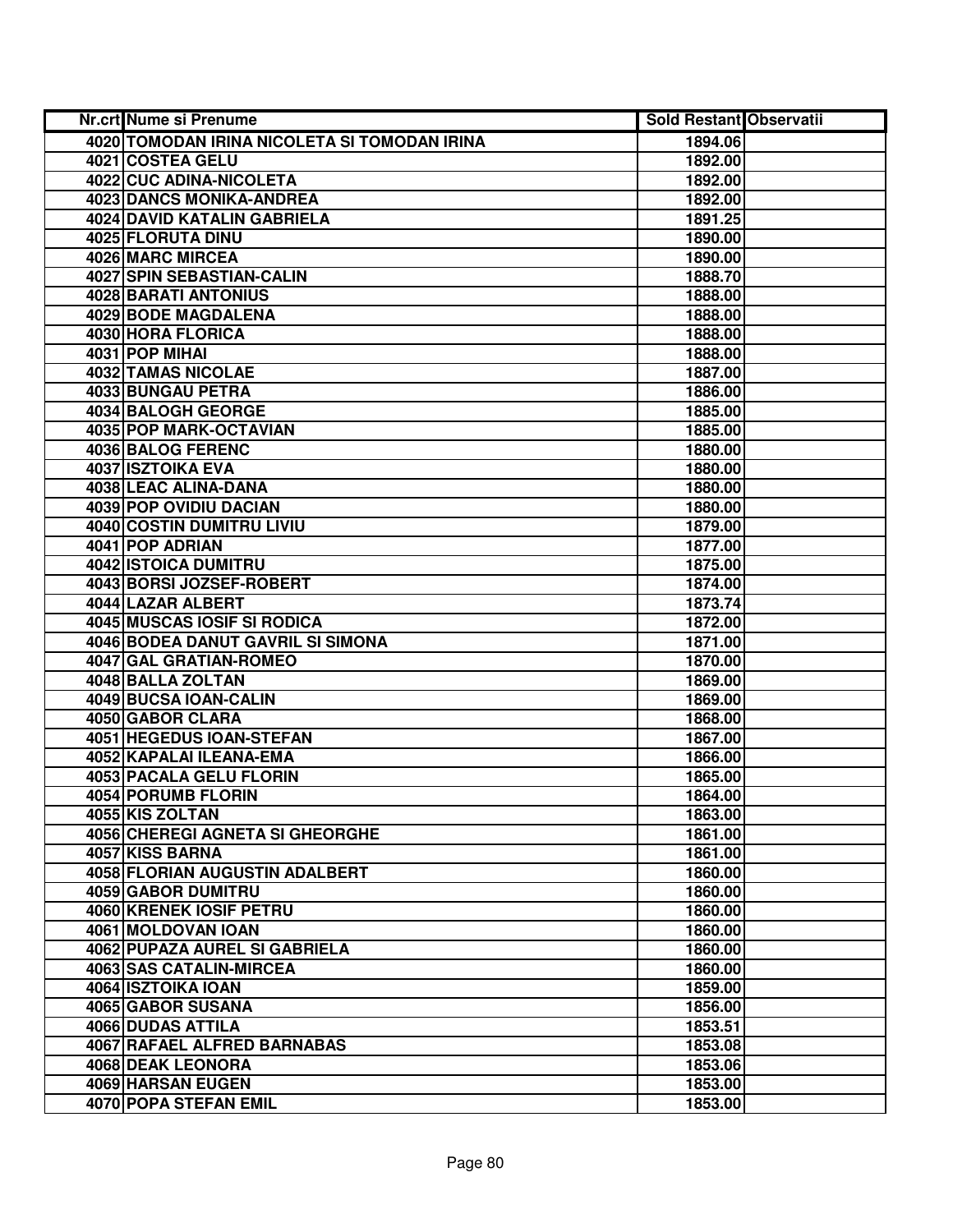| Nr.crt Nume si Prenume                | <b>Sold Restant Observatii</b> |  |
|---------------------------------------|--------------------------------|--|
| 4071 CIOCLU BOTOND-PETRU              | 1851.00                        |  |
| 4072 CHEREGI DANIEL                   | 1850.00                        |  |
| 4073 GAIDOS PAVEL FLORIN              | 1850.00                        |  |
| 4074 HALASZ IMRE                      | 1850.00                        |  |
| <b>4075 IAKOB MIHAIL STEFAN</b>       | 1850.00                        |  |
| 4076 ROSTAS CATALINA                  | 1850.00                        |  |
| 4077 PACALA IOAN-ALEXANDRU            | 1848.00                        |  |
| 4078 JURCUT FLORIAN                   | 1847.00                        |  |
| <b>4079 SARAEV ALEXANDRU SILVIU</b>   | 1845.00                        |  |
| 4080 GAJE VIOREL-VASILE               | 1844.00                        |  |
| 4081 NAGY MARTA                       | 1843.00                        |  |
| <b>4082 TRASCA ALINA FELICIA II</b>   | 1843.00                        |  |
| 4083 PLESESCU IOAN                    | 1842.00                        |  |
| 4084 BOJAN ION-SAMIR                  | 1840.00                        |  |
| 4085 BUCUR GHEORGHE                   | 1840.00                        |  |
| 4086 KOVACS FLORIN-ALEXANDRU          | 1840.00                        |  |
| 4087 SARCA LAURA                      | 1840.00                        |  |
| 4088 KOVACS FRANCISC                  | 1838.00                        |  |
| 4089 GULYAS KATALIN                   | 1837.00                        |  |
| 4090 REZMUVES ALEXANDRU               | 1837.00                        |  |
| 4091 ILUTA TANEA NICULINA             | 1834.50                        |  |
| 4092 BALASCO SEBASTIAN                | 1834.00                        |  |
| 4093 FODRE ETEL                       | 1833.00                        |  |
| 4094 TOCAI TRAIAN                     | 1833.00                        |  |
| 4095 BALINT IONUT                     | 1830.00                        |  |
| 4096 LAZAU STEFANIA-MIHAELA           | 1830.00                        |  |
| 4097 PRECUP CLAUDIU-IULIAN            | 1830.00                        |  |
| 4098 ZOT FLORIN- LUCIAN               | 1827.16                        |  |
| 4099 GURAU MARIA                      | 1827.00                        |  |
| 4100 ILE ANA                          | 1827.00                        |  |
| 4101 MARIAN FLORICA                   | 1827.00                        |  |
| 4102 SAHI MARTON                      | 1827.00                        |  |
| 4103 SAITOS COSMIN                    | 1827.00                        |  |
| 4104 HORJA GAVRIL                     | 1826.00                        |  |
| <b>4105 BANCSIK TIBERIU CRISTIAN</b>  | 1825.00                        |  |
| 4106 PALLO IZABELLA INT. IND.         | 1825.00                        |  |
| <b>4107 SCHEIPNER ANITA-RAMONA</b>    | 1825.00                        |  |
| <b>4108 POP RAVEICA</b>               | 1821.00                        |  |
| <b>4109 FISCHER-FODOR ROMULUS</b>     | 1820.00                        |  |
| 4110 NISTOR RODICA                    | 1816.00                        |  |
| 4111 GROZAV SAMUEL                    | 1815.00                        |  |
| 4112 POP MARIUS                       | 1815.00                        |  |
| 4113 SERES GIZELLA                    | 1815.00                        |  |
| 4114 HERCUT GHEORGHE-ADRIAN           | 1812.00                        |  |
| 4115 BERE SORIN                       | 1811.47                        |  |
| 4116 BANTO JANOS ZOLTAN               | 1811.00                        |  |
| 4117 MONE RAZVAN-MADALIN              | 1811.00                        |  |
| 4118 BARA FLORINA-RODICA              | 1810.00                        |  |
| 4119 GROZA IOAN                       | 1810.00                        |  |
| 4120 IPIA GABRIELA                    | 1810.00                        |  |
| 4121 VASLOVIC COSTICA-CALIN SI CARMEN | 1810.00                        |  |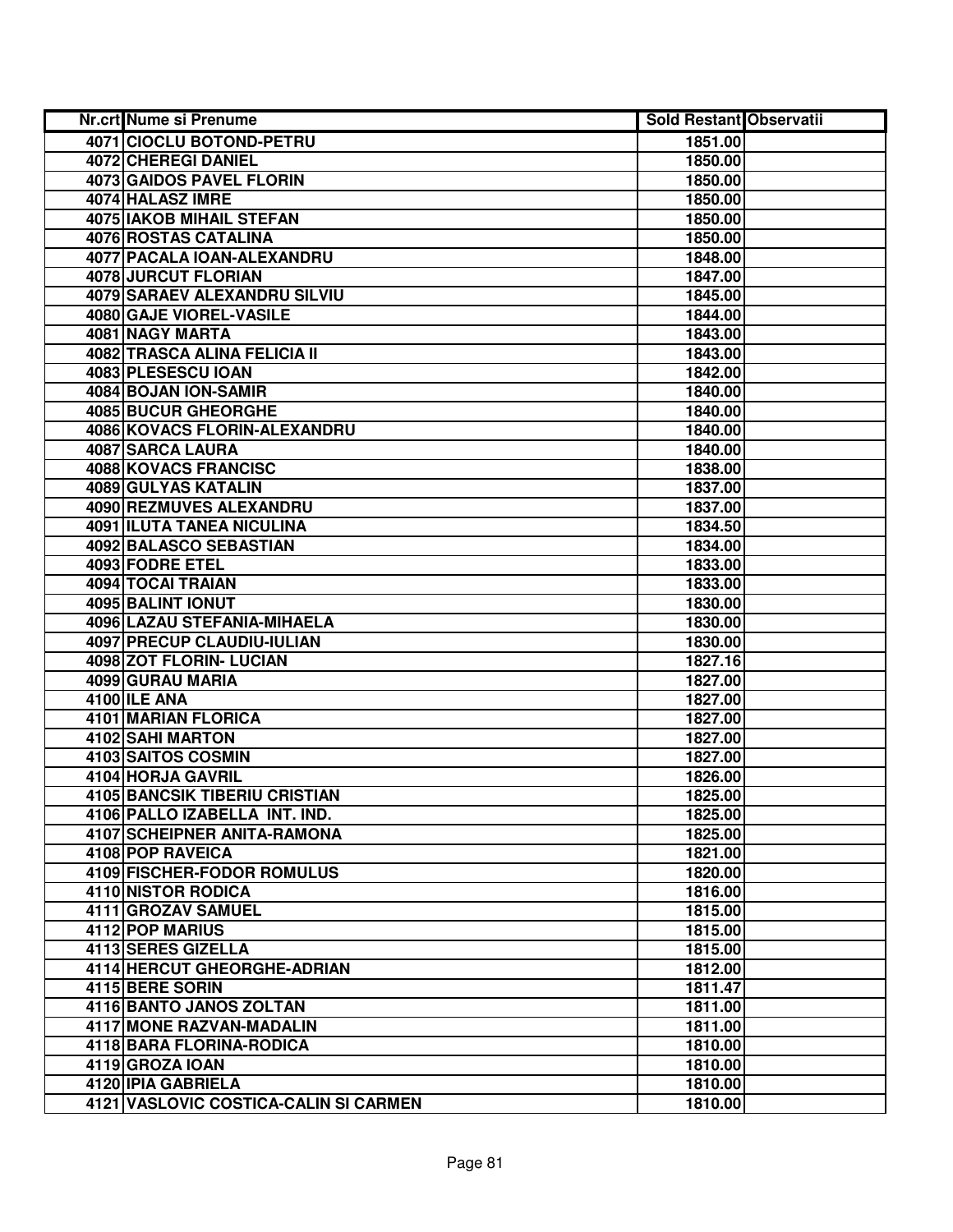| <b>Nr.crt Nume si Prenume</b>                          | <b>Sold Restant Observatii</b> |  |
|--------------------------------------------------------|--------------------------------|--|
| 4122 SHIBLI KAREEM                                     | 1809.00                        |  |
| 4123 SZABO ROBERT-IMRE                                 | 1809.00                        |  |
| 4124 GABOR LAJOS                                       | 1808.50                        |  |
| 4125 KOVACS ARPAD                                      | 1807.00                        |  |
| 4126 BAIDUCA ANA SI IOAN                               | 1806.00                        |  |
| 4127 TON IOSIF                                         | 1806.00                        |  |
| 4128 BOROS ANIKO-ENIKO                                 | 1805.00                        |  |
| 4129 PUIE VIOLETA-FLORINA SI NICOLAE                   | 1805.00                        |  |
| <b>4130 ARDELEAN PHILIP-TOBIAS</b>                     | 1803.00                        |  |
| 4131 GULES IULIANA                                     | 1803.00                        |  |
| 4132 CODILA MARIUS-GHEORGHE                            | 1802.00                        |  |
| 4133 SANDOR ALIN-FLORENTIN                             | 1802.00                        |  |
| <b>4134 BALINT OTILIA SIMONA</b>                       | 1800.02                        |  |
| 4135 ABRUDAN IONUT-PETRISOR                            | 1800.00                        |  |
| 4136 BORSI ZOLTAN - SIGISMUND, ANDREA-MONICA SI EVETKE | 1800.00                        |  |
| 4137 FARKAS JOZSEF                                     | 1800.00                        |  |
| <b>4138 KOTELES ROBERT</b>                             | 1800.00                        |  |
| 4139 MARKOVICS ROMULUS-IULIU                           | 1800.00                        |  |
| 4140 NYUZO ANA                                         | 1800.00                        |  |
| 4141 RADU FLORIN-JASMIN                                | 1800.00                        |  |
| 4142 SALAJAN MARIOARA                                  | 1800.00                        |  |
| 4143 STROIA MARIA                                      | 1800.00                        |  |
| 4144 STEFAN ALEXANDRU-MARIUS                           | 1798.00                        |  |
| 4145 CHERELEU ANDA-IOANA                               | 1797.57                        |  |
| 4146 DRIMBA ROZALIA                                    | 1797.00                        |  |
| 4147 SFERLE DENIS ALEXANDRU                            | 1795.00                        |  |
| 4148 BREBAN VASILE                                     | 1794.00                        |  |
| 4149 ZBIRCEA ESTERA-EMILIA                             | 1794.00                        |  |
| 4150 PETRILA LAURENTIU                                 | 1793.00                        |  |
| 4151 BALAJ ANDREI CATALIN I.I.                         | 1792.00                        |  |
| 4152 BENCZIK ROBERT GABOR                              | 1790.00                        |  |
| 4153 CIORA IOANA-NICOLETA                              | 1790.00                        |  |
| 4154 FESUS IOAN                                        | 1790.00                        |  |
| 4155 GEREBENES GIZELLA                                 | 1790.00                        |  |
| 4156 TEKERES SANDOR JOZSEF                             | 1790.00                        |  |
| <b>4157 HEILMAN ZOLTAN</b>                             | 1789.00                        |  |
| 4158 LUCA SERGIU IOAN                                  | 1788.00                        |  |
| 4159 MALITA MARIANA                                    | 1786.00                        |  |
| 4160 SIMUT CIPRIAN-FLORIAN SI DANIELA                  | 1786.00                        |  |
| 4161 LOVAS CAROL                                       | 1785.00                        |  |
| 4162 BLAJ FLORICA SI ADRIAN - EUGEN                    | 1784.00                        |  |
| 4163 KISS JUDIT-ERZSEBET                               | 1784.00                        |  |
| 4164 ISZTOJKA ISTVAN                                   | 1783.00                        |  |
| 4165 SZABO ADRIANA-RAMONA                              | 1783.00                        |  |
| <b>4166 DEMIAN IONUT CORNEL</b>                        | 1782.00                        |  |
| 4167 HAJDU CAROL                                       | 1782.00                        |  |
| 4168 GLIGOR CONSTANTIN                                 | 1780.52                        |  |
| 4169 CHILBA AUREL - CSABA                              | 1780.00                        |  |
| 4170 FURTOS DAN MARIUS                                 | 1780.00                        |  |
| 4171 RADA IONUT ALEXANDRU                              | 1780.00                        |  |
| 4172 SEBESTIEN NORBERT-MIHALY                          | 1780.00                        |  |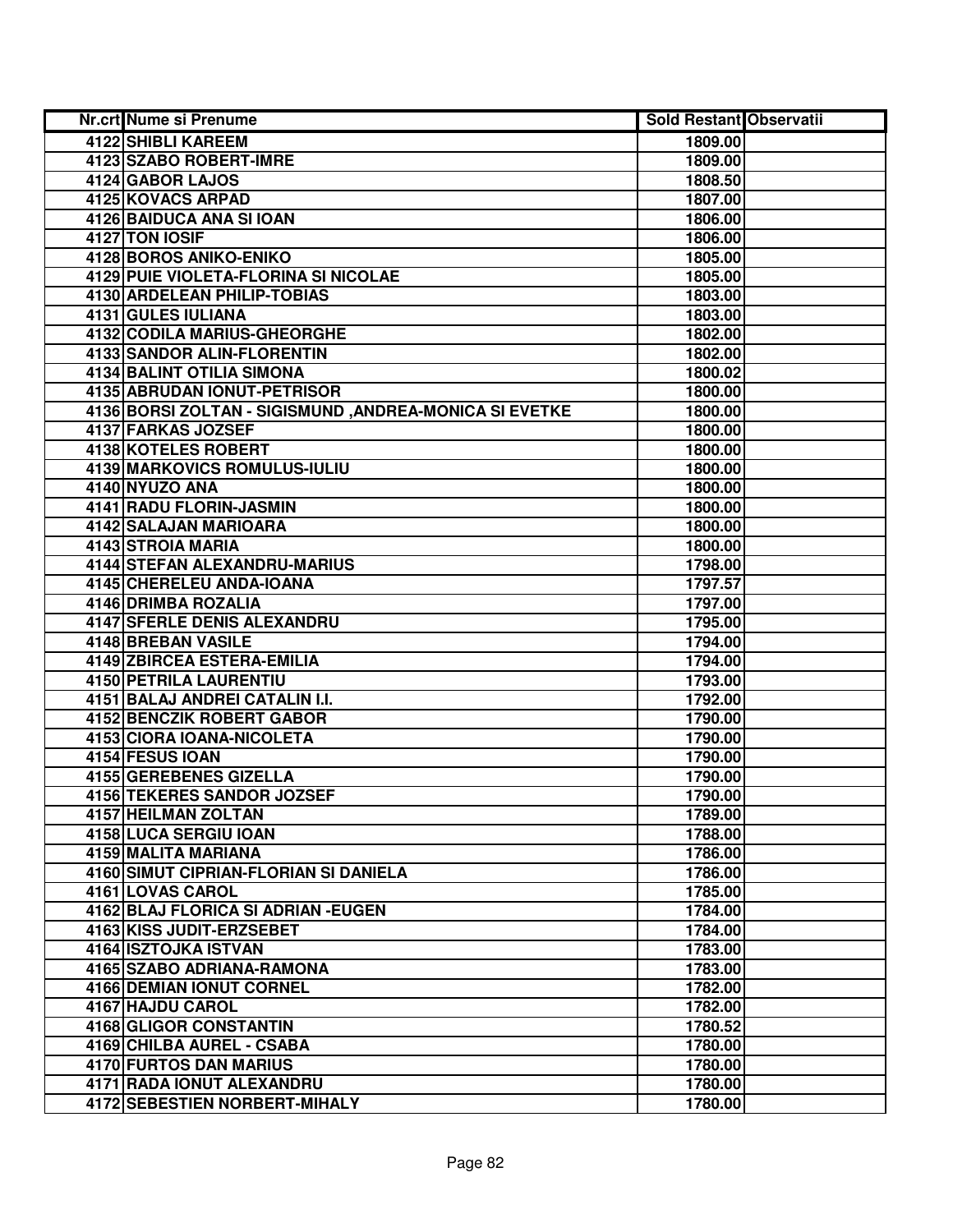| Nr.crt Nume si Prenume                        | <b>Sold Restant Observatii</b> |  |
|-----------------------------------------------|--------------------------------|--|
| 4173 OLTEANU ALEXANDRU-DRAGOS                 | 1778.00                        |  |
| 4174 GABOR RUPI                               | 1775.00                        |  |
| 4175 LUNGU RAZVAN                             | 1774.00                        |  |
| 4176 SFIRLEA OTILIA-MARCELA                   | 1774.00                        |  |
| 4177 AVRAM ALEXANDRU-NICOLAE                  | 1773.63                        |  |
| 4178 IVAN MARIANA - RODICA                    | 1772.18                        |  |
| 4179 KOSA KLARA                               | 1772.00                        |  |
| <b>4180 HADADE FLORIN-NICOLAE</b>             | 1770.00                        |  |
| 4181 MUSCA IMRE-EMERIC                        | 1770.00                        |  |
| 4182 POPA IOAN                                | 1770.00                        |  |
| 4183 MOLNAR ANAMARIA                          | 1768.00                        |  |
| <b>4184 DEMETER TRAIAN</b>                    | 1767.29                        |  |
| 4185 ANDRAS ADRIAN-DANIEL                     | 1767.00                        |  |
| <b>4186 TONCA VASILE</b>                      | 1767.00                        |  |
| 4187 KEREZSI BIANCA ROXANA INTREP.INDIVIDUALA | 1766.00                        |  |
| 4188 ACHIM SEBASTIAN-CRISTIAN                 | 1765.00                        |  |
| 4189 POPA IOAN-CODRUT SI RAMONA               | 1765.00                        |  |
| 4190 LUP IOANA ADELINA                        | 1764.00                        |  |
| 4191 CHICHINEJDI DAVID                        | 1762.76                        |  |
| 4192 BRISC IRINA-LUMINITA                     | 1762.00                        |  |
| 4193 DEDA ALINA-AMALIA                        | 1761.51                        |  |
| 4194 COSTEA MARIA DIANA                       | 1761.00                        |  |
| 4195 SIPOS ALINA                              | 1761.00                        |  |
| 4196 ADORJAN ATTILA                           | 1760.00                        |  |
| 4197 CRISTOREANU DAN-EDUARD                   | 1760.00                        |  |
| 4198 COSTEA HORATIU OVIDIU                    | 1759.00                        |  |
| <b>4199 INDRIES NICOLAE</b>                   | 1758.00                        |  |
| 4200 MORAR IOAN-ADRIAN                        | 1757.00                        |  |
| 4201 MATEIU IOAN                              | 1755.00                        |  |
| 4202 POGANA IONEL-MARCEL                      | 1754.17                        |  |
| 4203 MIKLOVITS IULIU                          | 1753.00                        |  |
| 4204 ARDELEAN IONEL DUMITRU                   | 1751.00                        |  |
| 4205 FERAR VIOREL SI FLOARE                   | 1751.00                        |  |
| 4206 ARDELEAN DANIEL SI MARIOARA              | 1750.00                        |  |
| 4207 BIRTA PAUL-MARCEL                        | 1750.00                        |  |
| 4208 ISZTOJKA EVA                             | 1750.00                        |  |
| 4209 NAGY ARPAD                               | 1750.00                        |  |
| 4210 TARB VIOREL PUIU                         | 1750.00                        |  |
| 4211 VARGA ANGELA                             | 1750.00                        |  |
| 4212 ROIBU TEODOR SI FLORICA MARIANA          | 1748.00                        |  |
| 4213 SARKADI ATTILA                           | 1748.00                        |  |
| 4214 CHEREGI DANIEL-CALIN                     | 1747.00                        |  |
| 4215 ROSTAS CLAUDIA                           | 1747.00                        |  |
| 4216 BUMBUI IULIANA - ANA                     | 1746.00                        |  |
| 4217 MATEA NICOLAE                            | 1746.00                        |  |
| 4218 GINGU BOGDAN-GHEORGHE                    | 1745.00                        |  |
| 4219 MASCAS MIHAI                             | 1743.00                        |  |
| 4220 BUT-GROZAVESCU CLAUDIU                   | 1740.00                        |  |
| 4221 CHABOSCHVILI GIA                         | 1740.00                        |  |
| 4222 KASSAI ALIN-LUDOVIC                      | 1740.00                        |  |
| 4223 ONACA VASILE DAN                         | 1740.00                        |  |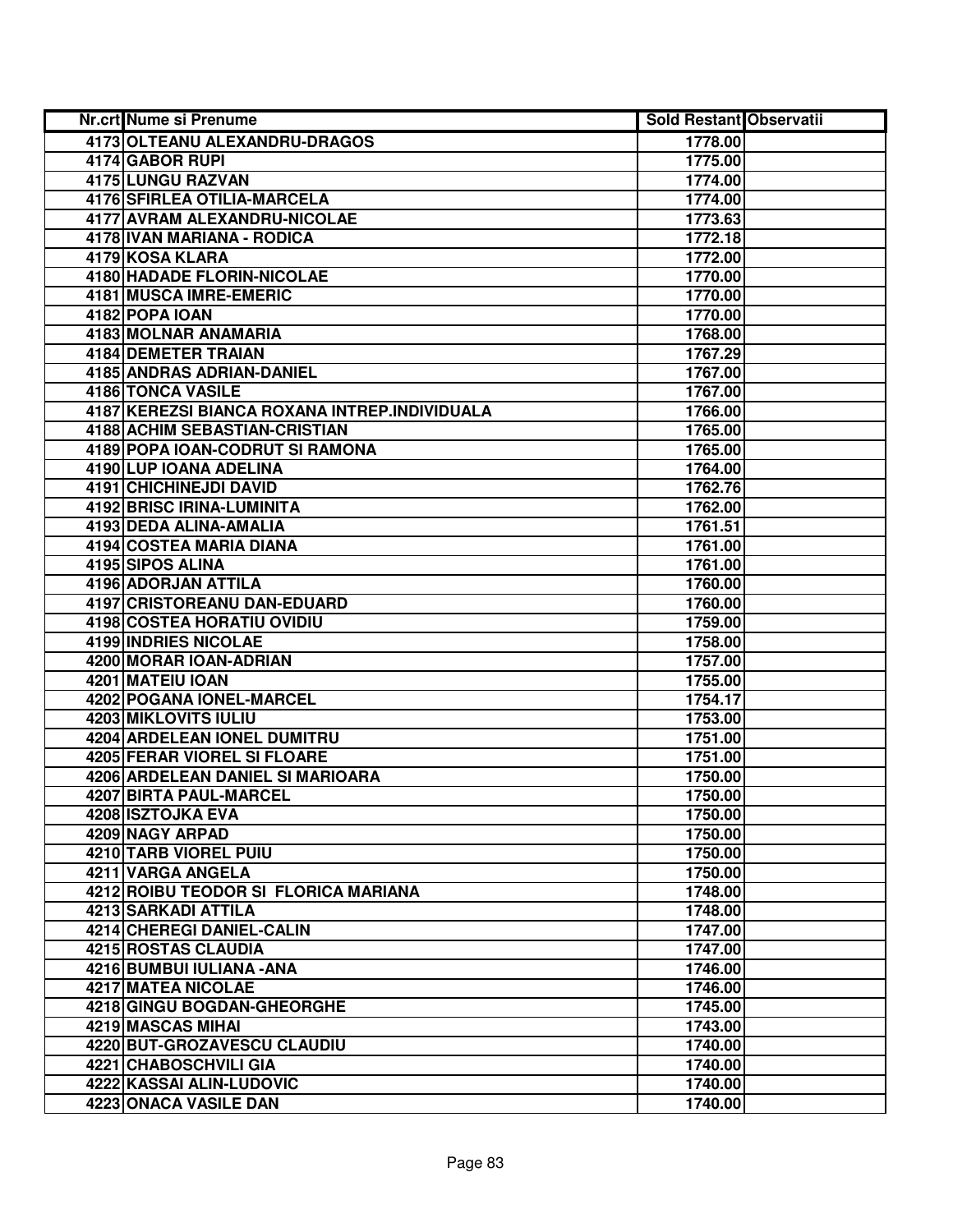| Nr.crt Nume si Prenume                  | <b>Sold Restant Observatii</b> |  |
|-----------------------------------------|--------------------------------|--|
| <b>4224 PASULA DORIN DANUT</b>          | 1740.00                        |  |
| 4225 RACZ ZOLTAN                        | 1740.00                        |  |
| 4226 SONEA DORIN                        | 1740.00                        |  |
| 4227 CRISTEA IOAN                       | 1739.00                        |  |
| 4228 NEGRU ANNA                         | 1736.00                        |  |
| <b>4229 PETRUT GEORGE OCTAVIAN</b>      | 1736.00                        |  |
| 4230 ROTAR RAUL-DUMITRU                 | 1734.00                        |  |
| 4231 ANGELESCU LENUTA-NICULINA          | 1733.00                        |  |
| 4232 MOISI AVRAM                        | 1732.00                        |  |
| 4233 ANTAL BELA JANOS SI ANTAL ADALBERT | 1730.00                        |  |
| 4234 MOGA IOANA PAMELA                  | 1730.00                        |  |
| 4235 PURLE LARISA ROXANA                | 1730.00                        |  |
| 4236 BORA IOAN-RADU                     | 1729.00                        |  |
| 4237 COZMAN FLORIN                      | 1729.00                        |  |
| 4238 BUNTA ANA-MARIA GEORGETA           | 1727.00                        |  |
| 4239 TOTH IOLANDA                       | 1727.00                        |  |
| 4240 IOVAN DANIELA                      | 1726.00                        |  |
| 4241 PATCAS CRISTIAN                    | 1725.00                        |  |
| 4242 GABOR PETER                        | 1724.00                        |  |
| 4243 ILISIA CORINA                      | 1724.00                        |  |
| 4244 PACURAR ALINA-CODRUTA              | 1722.38                        |  |
| <b>4245 PETRILA MIHAI</b>               | 1722.00                        |  |
| 4246 ZAH GHEORGHE SI LIA                | 1721.00                        |  |
| 4247 CILIAN FLORIN                      | 1720.00                        |  |
| 4248 FILIP SERGIU                       | 1720.00                        |  |
| 4249 GABOR GABOR                        | 1720.00                        |  |
| 4250 PAL RAZVAN OVIDIU                  | 1720.00                        |  |
| 4251 ISZTOIKA STEFAN                    | 1719.00                        |  |
| 4252 SERB AVRAM-DANUT                   | 1719.00                        |  |
| 4253 BUT GYORGY                         | 1718.00                        |  |
| <b>4254 KISS STEFAN FRANCISC</b>        | 1718.00                        |  |
| 4255 MOLDOVAN MARIANA-LAURA             | 1718.00                        |  |
| <b>4256 EHIK ZOLTAN KAROLY</b>          | 1717.00                        |  |
| 4257 CAZACU RAUL-OVIDIU                 | 1715.00                        |  |
| <b>4258 FEKETE CORINA MIHAELA</b>       | 1715.00                        |  |
| 4259 GABOR MATEI                        | 1715.00                        |  |
| 4260 MOSINCAT VASILE                    | 1715.00                        |  |
| 4261 TODINCA IONUT-ONORIU               | 1715.00                        |  |
| 4262 VLADILA MARIA IOANA                | 1715.00                        |  |
| 4263 GURGU ANTON-IEREMIA                | 1714.00                        |  |
| <b>4264 SERBAN JOAN VASILE</b>          | 1714.00                        |  |
| 4265 OROS IOAN MARCEL                   | 1713.00                        |  |
| 4266 POPA NICOLAE-ALEXANDRU             | 1710.00                        |  |
| 4267 TIVADAR GABRIEL RAZVAN             | 1710.00                        |  |
| 4268 VAIDA FLORIN                       | 1710.00                        |  |
| 4269 APOSTOL CELUS-VLADIMIR             | 1709.00                        |  |
| 4270 COCIUBA DANIEL-MIHAI               | 1707.00                        |  |
| 4271 LUNCAN ZOLTAN                      | 1707.00                        |  |
| 4272 MIHALI ANDREI SI MARIA             | 1706.37                        |  |
| 4273 LABAU DOREL                        | 1706.00                        |  |
| 4274 HOWARD LEONA- VIOLETA              | 1704.00                        |  |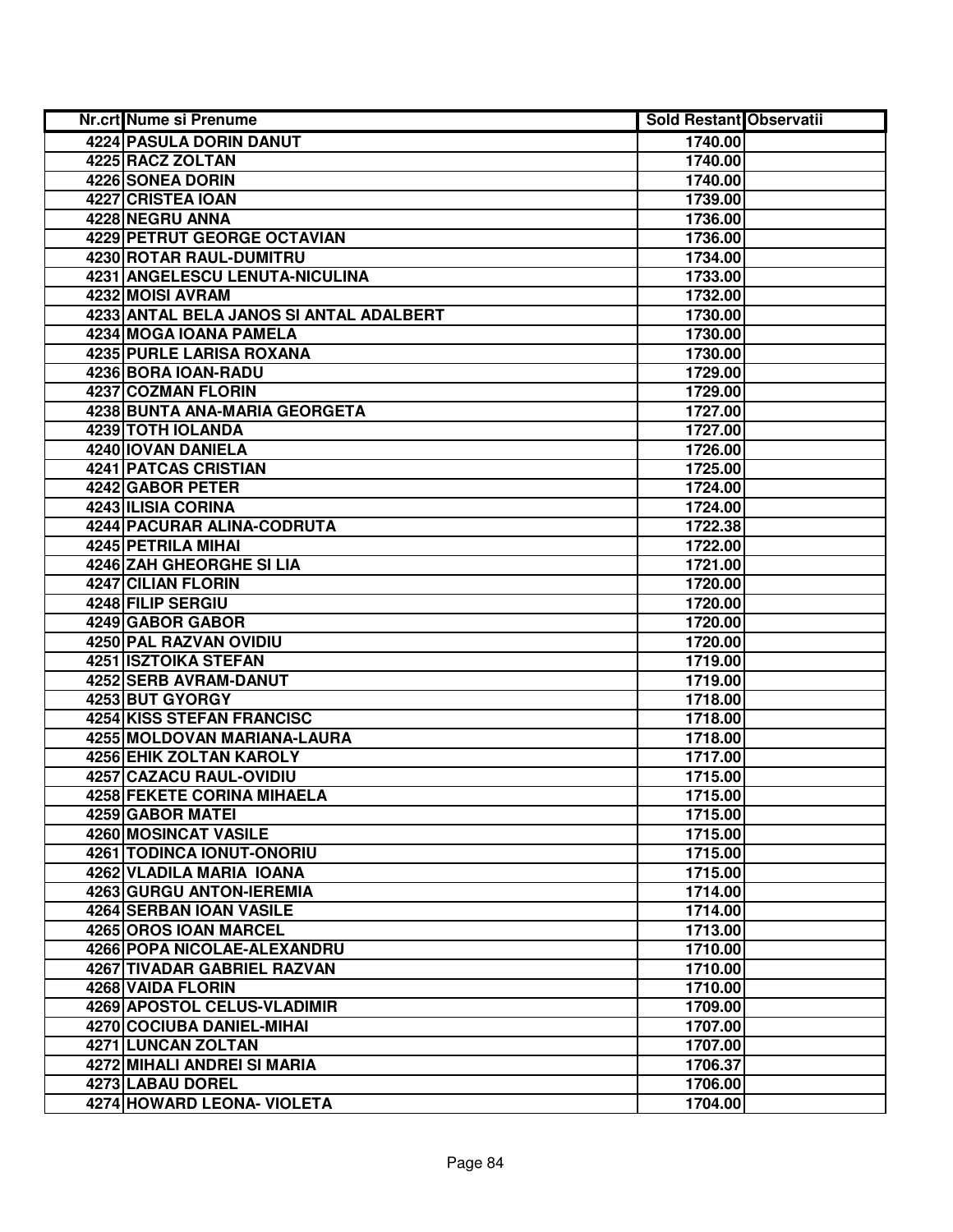| Nr.crt Nume si Prenume                      | <b>Sold Restant Observatii</b> |  |
|---------------------------------------------|--------------------------------|--|
| <b>4275 LOBONTIU ILIE FLORIN SI LILIANA</b> | 1703.00                        |  |
| <b>4276 ROSTAS MARIA</b>                    | 1703.00                        |  |
| 4277 VINTER ALEXANDRA                       | 1703.00                        |  |
| <b>4278 FANEA LUCIAN-AUGUSTIN</b>           | 1702.00                        |  |
| 4279 BRUMA MIHAI                            | 1701.50                        |  |
| 4280 SZEKELY KATALIN-ANNA                   | 1700.54                        |  |
| 4281 RAD CRISTIAN-DOREL                     | 1700.50                        |  |
| 4282 BACIU ALEX RAMON                       | 1700.00                        |  |
| <b>4283 BENCZIK KLARA</b>                   | 1700.00                        |  |
| <b>4284 BURLEA CRISTINA</b>                 | 1700.00                        |  |
| 4285 CIRCIUMARU ONCEL-OVIDIU                | 1700.00                        |  |
| <b>4286 CIURAR MELINDA</b>                  | 1700.00                        |  |
| 4287 COSMAN VASILE                          | 1700.00                        |  |
| 4288 GAL ADRIAN IOSIF                       | 1700.00                        |  |
| 4289 MACAI MIHAI-IONUT                      | 1700.00                        |  |
| 4290 MAGYARI KAROLY                         | 1700.00                        |  |
| 4291 MICLOS GHEORGHE-MARIUS                 | 1700.00                        |  |
| 4292 POP OVIDIU MIRON                       | 1700.00                        |  |
| 4293 STUPARU CONSTANTIN                     | 1700.00                        |  |
| 4294 SZILAGYI ANGELA                        | 1700.00                        |  |
| 4295 TOTH ANA-NICOLETA                      | 1700.00                        |  |
| <b>4296 VITAN CRISTIAN-FLORIN</b>           | 1700.00                        |  |
| <b>4297 PANTEA CIPRIAN-DORIN</b>            | 1698.00                        |  |
| 4298 LAZAR-POJEGA DUMITRU SI MARTA          | 1697.00                        |  |
| 4299 MINDRU VICTOR                          | 1696.88                        |  |
| 4300 GABOR MARGARETA                        | 1696.00                        |  |
| 4301 HULEA PETRU SI FLOARE                  | 1696.00                        |  |
| 4302 KOZAK IULIANA                          | 1696.00                        |  |
| 4303 VARGA ZOLTAN                           | 1696.00                        |  |
| 4304 GYOKERES ZOLTAN                        | 1695.00                        |  |
| 4305 FARCAS MIRCEA SI IZABELLA              | 1694.00                        |  |
| 4306 FIKO ROBERT-ZSOLT                      | 1692.00                        |  |
| 4307 MARCUT DAVID CAROL                     | 1692.00                        |  |
| <b>4308 PAPAY MIHNEA-PAUL</b>               | 1692.00                        |  |
| 4309 AGH ADALBERT                           | 1691.00                        |  |
| 4310 KULCZCKI FERENCZ ROMULUS               | 1691.00                        |  |
| 4311 DEMIR RAMAZAN SI ELENA                 | 1690.00                        |  |
| 4312 LAZURAN CLAUDIU SEBASTIAN              | 1690.00                        |  |
| 4313 FETEA ADRIAN-ZOLTAN                    | 1689.00                        |  |
| 4314 GABOR TEODOR-TIBERIU-FLORIAN           | 1688.50                        |  |
| 4315 GHIURA NICOLAE                         | 1687.00                        |  |
| 4316 ANTON GHEORGHE-CRISTIAN                | 1686.00                        |  |
| 4317 PURDA ANA SI DUMITRU                   | 1685.00                        |  |
| 4318 TODERAS BOGDAN-IOAN                    | 1684.00                        |  |
| 4319 TACIULET SORINEL                       | 1681.00                        |  |
| 4320 BUIBAS EVA<br>4321 BULZAN DANUT        | 1680.00                        |  |
| 4322 CRISAN CLAUDIU                         | 1680.00<br>1680.00             |  |
| 4323 LEAHU LUCIA MARIANA                    | 1680.00                        |  |
| 4324 POPOVICI CRINA-MARIANA                 | 1680.00                        |  |
| 4325 TOTH ZSUZSANNA KATALIN EVA             | 1680.00                        |  |
|                                             |                                |  |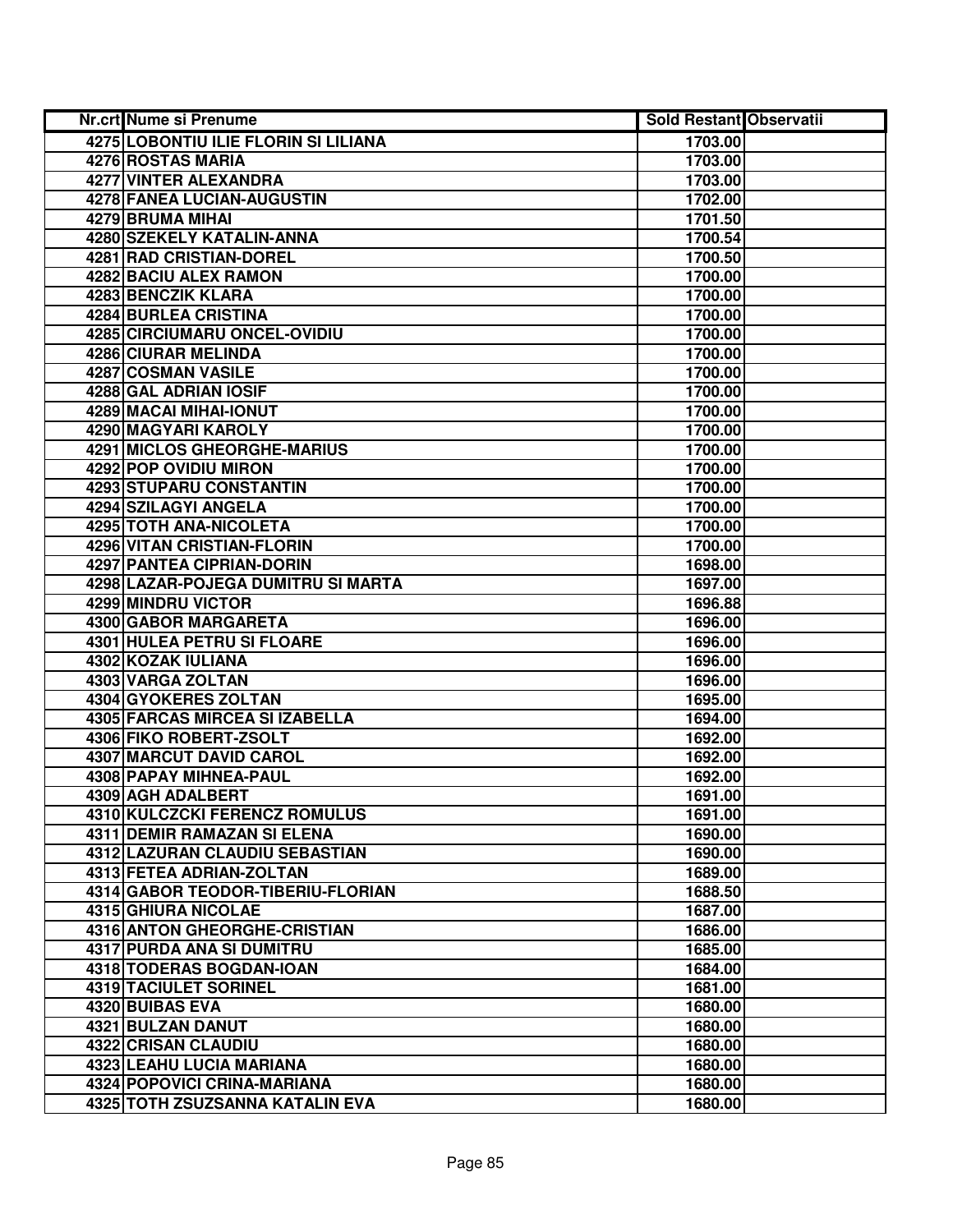| <b>Nr.crt Nume si Prenume</b>                     | <b>Sold Restant Observatii</b> |  |
|---------------------------------------------------|--------------------------------|--|
| 4326 DOMOCOS CORINA                               | 1679.00                        |  |
| 4327 PATRONEA AUREL SI MIOARA-DANIELA             | 1679.00                        |  |
| 4328 OLAR DARIUS-PETRU PFA                        | 1678.00                        |  |
| 4329 PASCALAU MIRCEA-VASILE                       | 1678.00                        |  |
| 4330 LAKATOS ANETA-DANIELA                        | 1676.00                        |  |
| 4331 FARCAS IULIANA                               | 1675.00                        |  |
| 4332 GRAUR ALEXANDRU GABRIEL                      | 1675.00                        |  |
| 4333 POP OCTAVIAN-BOGDAN                          | 1675.00                        |  |
| 4334 SIM COSMIN                                   | 1675.00                        |  |
| 4335 LELESCU DORIAN-CRISTIAN                      | 1674.00                        |  |
| <b>4336 PETRICAS FLORIAN</b>                      | 1674.00                        |  |
| <b>4337 MARCUT PAUL</b>                           | 1673.00                        |  |
| <b>4338 LACATUS MARCEL</b>                        | 1672.00                        |  |
| 4339 SAVA GHEORGHE                                | 1672.00                        |  |
| 4340 GYORFI MARTON                                | 1670.00                        |  |
| 4341 KOVACS GYORGY                                | 1670.00                        |  |
| 4342 MOGA (MESZAROS) ZITA                         | 1668.00                        |  |
| 4343 PETRICAS GHEORGHE                            | 1668.00                        |  |
| <b>4344 CZOBOR EMERIC SI IREN</b>                 | 1667.00                        |  |
| <b>4345 PANTIS CLAUDIU CATALIN</b>                | 1667.00                        |  |
| 4346 MARUNTEL FLORINA-MARIA - PERS.FIZ.AUTORIZATA | 1666.00                        |  |
| 4347 CORB CORNELIU BENIAMIN                       | 1665.00                        |  |
| 4348 KOVACS SZALAKNAI MERCZEDESZ INTR.INDIV       | 1665.00                        |  |
| <b>4349 VECON GHEORGHE</b>                        | 1665.00                        |  |
| 4350 PENTEA (GRADINARU) FLORICA SI DRAGOS-ILIE    | 1664.00                        |  |
| <b>4351 JURCA GAVRIL SI MARGARETA</b>             | 1663.00                        |  |
| 4352 TARNOCZY ELVIRA                              | 1662.00                        |  |
| 4353 FEIER ANNAMARIA                              | 1661.94                        |  |
| 4354 KARACSONYI ROBERT-PAVEL                      | 1661.00                        |  |
| 4355 AMARANDEI MARIA ANA SI RADU LORAND           | 1660.00                        |  |
| 4356 BABASA ROMEO CRISTIAN                        | 1660.00                        |  |
| 4357 BORBIRO LASZLO                               | 1660.00                        |  |
| 4358 DEMIAN HORIA-TRANDAFIR                       | 1660.00                        |  |
| <b>4359 GABOR MARGHIT</b>                         | 1660.00                        |  |
| 4360 GASPAR KLARA                                 | 1660.00                        |  |
| 4361 GRECU ADRIANA                                | 1660.00                        |  |
| 4362 PUTNOKI RAUL                                 | 1660.00                        |  |
| 4363 KRZYKOWSKI-JURCA SIMONA-MARIA                | 1659.00                        |  |
| <b>4364 TENT MARIANA</b>                          | 1659.00                        |  |
| 4365 NAGY ANDRAS                                  | 1658.00                        |  |
| 4366 SZILAGYI CSABA                               | 1658.00                        |  |
| 4367 VARADI IOZSEF                                | 1658.00                        |  |
| 4368 BLAGEA NICOLIN-LUCIAN                        | 1657.09                        |  |
| 4369 BIRTA ISTVAN TAMAS                           | 1655.63                        |  |
| 4370 CHIPE IONEL SI FLORICA                       | 1655.00                        |  |
| 4371 MADA STEFAN-TUDOR                            | 1655.00                        |  |
| 4372 PUIU LIVIU                                   | 1655.00                        |  |
| 4373 LASZLO ZOLTAN - KRISZTIAN                    | 1654.00                        |  |
| 4374 POP CSABA                                    | 1654.00                        |  |
| 4375 BORDEI-KISS EVA                              | 1653.00                        |  |
| 4376 COLEMAN BRISTENA-OLIVIA                      | 1653.00                        |  |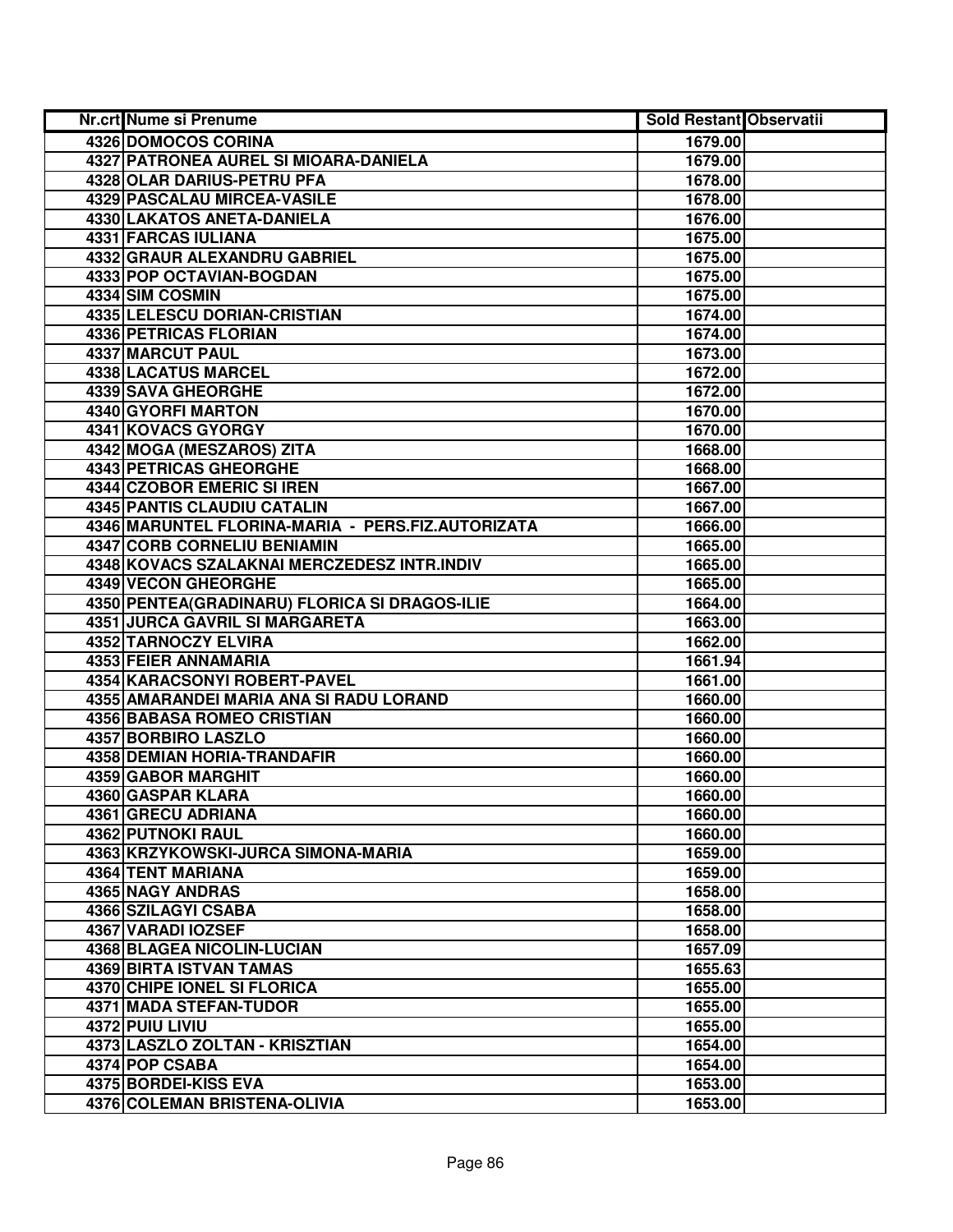| Nr.crt Nume si Prenume                                | <b>Sold Restant Observatii</b> |  |
|-------------------------------------------------------|--------------------------------|--|
| 4377 POP IOAN                                         | 1653.00                        |  |
| <b>4378 PUSKAS ROBERTO</b>                            | 1653.00                        |  |
| 4379 CIOLOCA OCTAVIAN, AUGUSTIN, VICTOR, BEJAN FLOARE | 1651.00                        |  |
| 4380 OLA SANDA-LEONTINA                               | 1651.00                        |  |
| 4381 GABOR GABOR                                      | 1650.00                        |  |
| 4382 ROSTAS ROMEO PETRU                               | 1650.00                        |  |
| 4383 TOROK LUDOVIC                                    | 1650.00                        |  |
| 4384 ZEMPLENYI ZOLTAN-LASZLO                          | 1650.00                        |  |
| 4385 GATEJ CRISTINA-IOANA                             | 1649.00                        |  |
| 4386 ADANY BEATA                                      | 1647.00                        |  |
| 4387 DEDIU ALINA-DANIELA                              | 1647.00                        |  |
| 4388 IGNAT FLORIN SI MONICA                           | 1647.00                        |  |
| 4389 KOVACS IOAN IOSIF                                | 1645.00                        |  |
| 4390 DRAGAN GEORGE-EMILIAN                            | 1643.00                        |  |
| 4391 HAMZA NORBERT                                    | 1642.50                        |  |
| 4392 CSIKI FRANCISC-IOSIF SI ANDREA-BEATA             | 1642.00                        |  |
| 4393 CHEREGI IOAN                                     | 1641.00                        |  |
| 4394 KULCSAR MIHAI SI ERZSEBET                        | 1641.00                        |  |
| 4395 KOVACS ZSOLT-ATTILA                              | 1640.00                        |  |
| 4396 RUSU DANIELA                                     | 1640.00                        |  |
| 4397 VARGA GEZA                                       | 1640.00                        |  |
| 4398 COCIS MARIUS DAN SI BONA MIRELA                  | 1639.00                        |  |
| <b>4399 MUSET FLORIN SI DORINA</b>                    | 1638.00                        |  |
| 4400 ROCA MARTIN                                      | 1638.00                        |  |
| 4401 BRONT CLAUDIA-STELA SI DAN-IULIAN                | 1637.00                        |  |
| 4402 MALITA AUGUSTIN                                  | 1637.00                        |  |
| 4403 PACALA MAGDALINA                                 | 1637.00                        |  |
| 4404 BONDICI BRINDUSA-AMALIA                          | 1636.00                        |  |
| 4405 TIRITEU BOGDAN IONUT                             | 1636.00                        |  |
| 4406 VARODI FLORIN                                    | 1636.00                        |  |
| 4407 GABOR STEFAN                                     | 1635.00                        |  |
| 4408 BERES FERENCZ ZOLTAN                             | 1634.00                        |  |
| 4409 SANDOR MARIA                                     | 1633.00                        |  |
| 4410 TAAR LASZLO-ENDRE                                | 1633.00                        |  |
| 4411 FAUR PETRU SI IRINA                              | 1632.00                        |  |
| 4412 DUCA EMIL-FLORIN                                 | 1630.00                        |  |
| 4413 ABRUDAN ALIN DANIEL                              | 1628.00                        |  |
| 4414 SZABO ILDIKO                                     | 1627.00                        |  |
| <b>4415 BOBOTAN OVIDIU-VASILE</b>                     | 1626.00                        |  |
| 4416 TASNADE TEODOR                                   | 1626.00                        |  |
| 4417 MOS AUREL-GHEORGHE                               | 1624.00                        |  |
| 4418 GABOR GAVRIL                                     | 1623.00                        |  |
| 4419 POPOVICI IULIANA                                 | 1623.00                        |  |
| 4420 MIHELE GEORGE AUREL                              | 1621.00                        |  |
| 4421 BALAJ CRISTIAN IULIAN                            | 1620.00                        |  |
| 4422 CALDARAR CIPRIAN FLORIN                          | 1620.00                        |  |
| 4423 GAL ZOLTAN MARIN                                 | 1620.00                        |  |
| 4424 LIANU ION - CONSTANTIN                           | 1620.00                        |  |
| 4425 COTE FLORICICA                                   | 1619.00                        |  |
| 4426 DUME FLORIN - GABRIEL                            | 1619.00                        |  |
| 4427 PINTYE ISTVAN-GYORGY                             | 1619.00                        |  |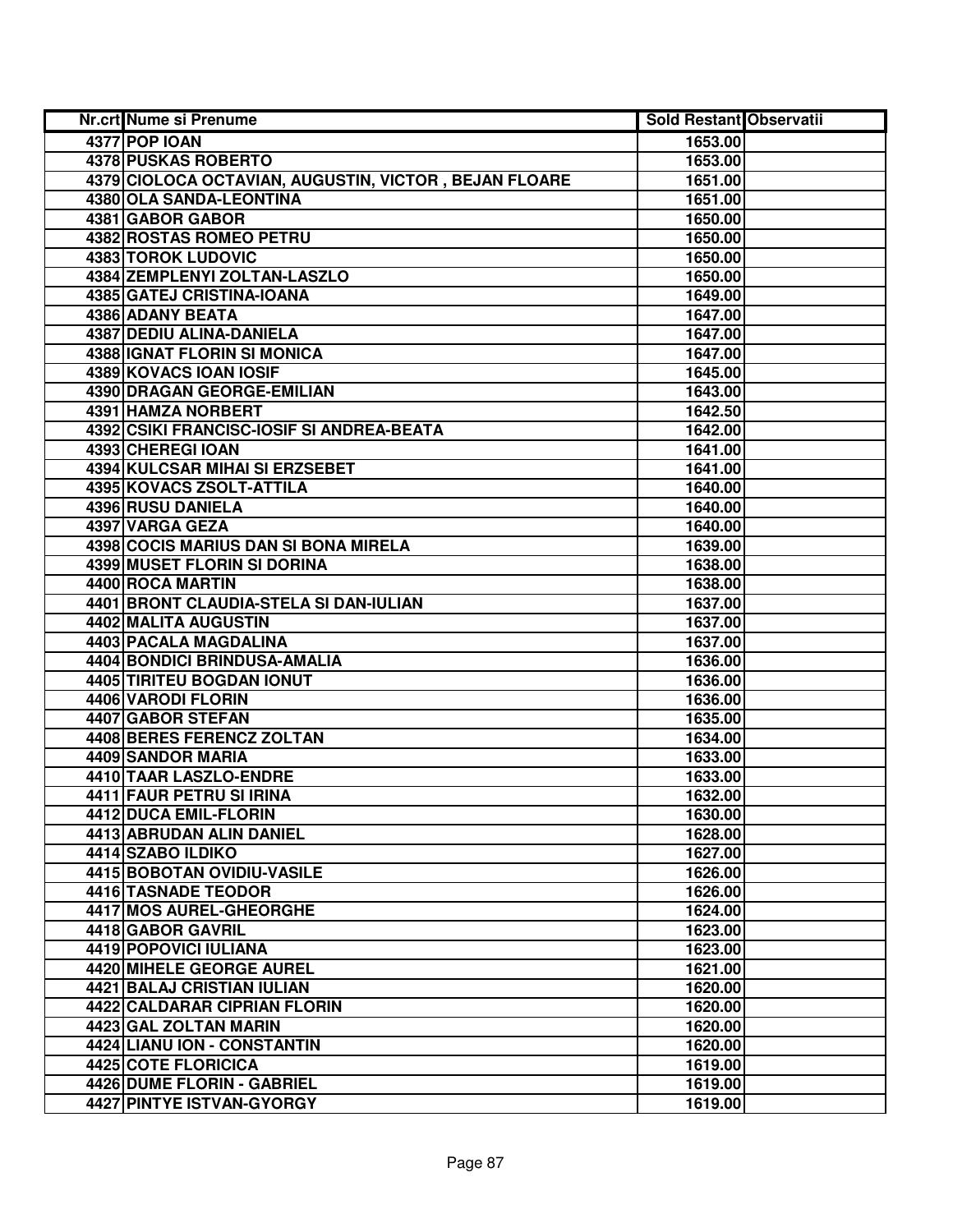| Nr.crt Nume si Prenume           | <b>Sold Restant Observatii</b> |  |
|----------------------------------|--------------------------------|--|
| <b>4428 BALOG MIHAI</b>          | 1618.00                        |  |
| 4429 VLAS DANIELA - FLORICA      | 1618.00                        |  |
| 4430 LAZAR COSMIN                | 1617.00                        |  |
| 4431 BODONEA MIHAELA-FLORENTINA  | 1616.00                        |  |
| 4432 BUNTA NICOLAE SI ANA MARIA  | 1614.00                        |  |
| 4433 VLAD TRAIAN MARIUS          | 1614.00                        |  |
| 4434 GABOR GAVRIL                | 1613.00                        |  |
| 4435 COSMA LIVIA-LAURA           | 1612.00                        |  |
| 4436 DARIDA LIVIU                | 1612.00                        |  |
| 4437 FAZEKAS ROBERT              | 1612.00                        |  |
| <b>4438 GAL NORBERT</b>          | 1612.00                        |  |
| 4439 SZATMARI TIBERIU            | 1612.00                        |  |
| 4440 IOVAN FLAVIUS               | 1611.00                        |  |
| 4441 AVRAM PETRU SI VIOLETA      | 1610.00                        |  |
| 4442 BALOGH ALEXANDRU            | 1610.00                        |  |
| 4443 PETRI NORBERT-SANDOR        | 1609.00                        |  |
| 4444 TOIA-CRET NICOLAE SI DORINA | 1609.00                        |  |
| 4445 BRINGYE GABRIEL-ADRIAN      | 1605.92                        |  |
| 4446 MOGA PETRU                  | 1605.00                        |  |
| 4447 GABOR IOAN ROMULUS SI LIVIA | 1604.00                        |  |
| 4448 VESE FLORENTIN SI MARIANA   | 1604.00                        |  |
| 4449 ERDEI MARIA                 | 1603.00                        |  |
| 4450 OLAR SEBASTIAN              | 1602.00                        |  |
| 4451 SZABADOS NORBERT SANDOR     | 1602.00                        |  |
| 4452 HADI ATTILA                 | 1601.00                        |  |
| 4453 ILEA SORIN-FLORIN           | 1601.00                        |  |
| 4454 ADESOZE EMMANUEL SOJI       | 1600.00                        |  |
| 4455 ALADWAN MASHHOUR-MAHMMOUD   | 1600.00                        |  |
| 4456 BARTHA LASZLO ADALBERT      | 1600.00                        |  |
| 4457 BELICCIU IULIA-CORINA       | 1600.00                        |  |
| 4458 DEME ALEXANDRU              | 1600.00                        |  |
| 4459 EL AIDI MOULAY MEHDI        | 1600.00                        |  |
| 4460 FULIAS MARIN CORNEL         | 1600.00                        |  |
| 4461 GABOR LIZA                  | 1600.00                        |  |
| 4462 KEREZSI GYULA               | 1600.00                        |  |
| 4463 KOVACS OLGA                 | 1600.00                        |  |
| 4464 MAGYARI ALEXANDRU           | 1600.00                        |  |
| 4465 MARIAN RADU ION             | 1600.00                        |  |
| 4466 MESZAROS IULIU-ROBERT       | 1600.00                        |  |
| 4467 PAINA SORIN                 | 1600.00                        |  |
| 4468 PINTEAN COSMIN IOAN         | 1600.00                        |  |
| 4469 RACOLTA SIMONA ANCA         | 1600.00                        |  |
| 4470 SISIANU OLEG                | 1600.00                        |  |
| 4471 TODERAS CLAUDIU ANDREI      | 1600.00                        |  |
| 4472 TRABELSI MOHAMED MAHDI      | 1600.00                        |  |
| 4473 BALINT IOAN                 | 1599.00                        |  |
| 4474 GHIURAU DORIN-STELIAN       | 1598.00                        |  |
| 4475 SILAGHI RADU                | 1598.00                        |  |
| 4476 MAGHIAR CORNELIA            | 1597.00                        |  |
| 4477 PASCA RAUL                  | 1595.00                        |  |
| 4478 POPA IOAN BOGDAN            | 1595.00                        |  |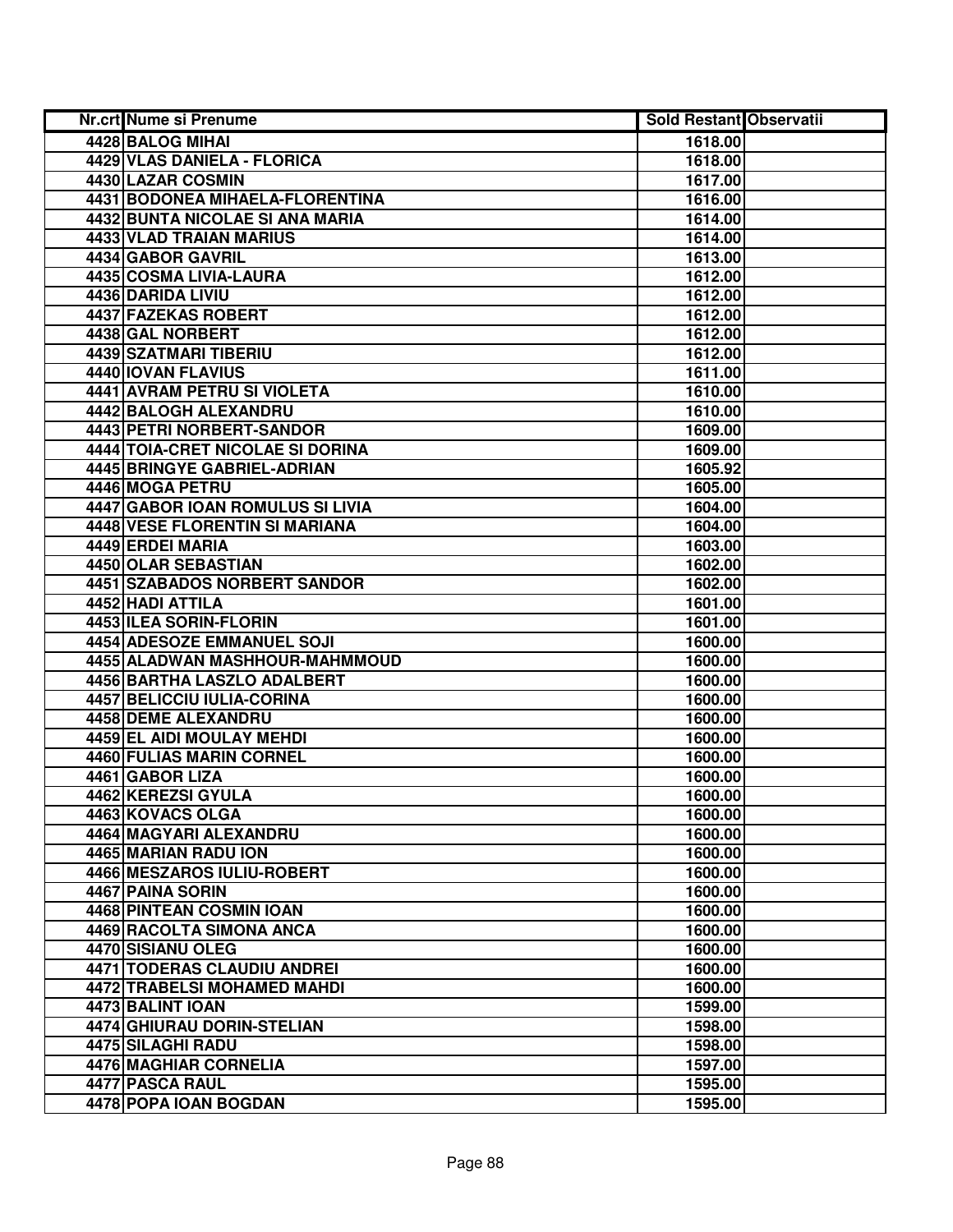| <b>Nr.crt Nume si Prenume</b>                     | <b>Sold Restant Observatii</b> |  |
|---------------------------------------------------|--------------------------------|--|
| 4479 ABU NASRA CASIAN                             | 1592.00                        |  |
| <b>4480 ONITA CRISTIAN SEBASTIAN</b>              | 1590.00                        |  |
| 4481 COFAR ONISIM - TRANDAFIR                     | 1589.00                        |  |
| 4482 LASZLO ILDIKO                                | 1586.00                        |  |
| 4483 LUCACI FLORIN CALIN                          | 1586.00                        |  |
| 4484 OSZACZKY LADISLAU TOMA                       | 1585.00                        |  |
| 4485 UNGUR VIOREL-OCTAVIAN                        | 1585.00                        |  |
| <b>4486 PANTEA ROZICA-LUCICA</b>                  | 1584.00                        |  |
| <b>4487 CABA FLORIAN</b>                          | 1583.00                        |  |
| 4488 LAZAU LEONTIN                                | 1583.00                        |  |
| 4489 GAVRUTA MARIUS IOAN - INTR. IND.             | 1582.00                        |  |
| 4490 CSAKVARY EVA                                 | 1581.67                        |  |
| 4491 BODEA DENIS SERBAN                           | 1580.00                        |  |
| 4492 BURCA BOGDAN-MARIUS                          | 1580.00                        |  |
| 4493 DABACAN MADALIN - ALEXANDRU                  | 1580.00                        |  |
| 4494 DUDAS FLORIAN                                | 1580.00                        |  |
| 4495 HEVESI RAUL IOSIF                            | 1580.00                        |  |
| 4496 JENEI ISTVAN                                 | 1580.00                        |  |
| 4497 GYONGYOSI IOSIF                              | 1575.00                        |  |
| 4498 POP IONEL MARCEL                             | 1575.00                        |  |
| 4499 NEAGOTA STELIAN IOAN                         | 1573.00                        |  |
| 4500 BLAJ MARIUS-COSMIN                           | 1572.00                        |  |
| 4501 BORLEAN MIRCEA-FLORIN                        | 1571.00                        |  |
| 4502 MUNTEAN MARIA-ILDIKO                         | 1570.00                        |  |
| 4503 CICU MARIUS-ADRIAN                           | 1568.00                        |  |
| 4504 JUCAN AUGUSTIN-DOREL                         | 1568.00                        |  |
| 4505 ROMAN CALIN - GHEORGHE SI MELANIA-GHEORGHINA | 1568.00                        |  |
| 4506 TIRB GEORGETA OCTAVIA                        | 1567.00                        |  |
| 4507 PAP CSABA STEFAN                             | 1565.00                        |  |
| 4508 CIURDAR SORIN-PETRU SI IOANA                 | 1564.00                        |  |
| 4509 IENCIU VASILE-MUGUREL                        | 1561.00                        |  |
| 4510 PLES IOAN                                    | 1560.00                        |  |
| 4511 TANT TUDOR IOAN                              | 1560.00                        |  |
| <b>4512 VINTER PETRU</b>                          | 1560.00                        |  |
| 4513 GYURKO IOAN - COSTEL SI CORNELIA-ADRIANA     | 1559.00                        |  |
| <b>4514 STROIU VASILE</b>                         | 1558.79                        |  |
| 4515 FEKETE JOZSEF ANDRAS                         | 1558.00                        |  |
| <b>4516 BEIUSANU ADRIAN-LUCIAN SI GABRIELA</b>    | 1557.00                        |  |
| <b>4517 GAL MIHAI SI LENUTA</b>                   | 1557.00                        |  |
| 4518 DICU GHEORGHE                                | 1556.00                        |  |
| <b>4519 POP FLORIN ADRIAN SI PAULA</b>            | 1555.00                        |  |
| 4520 STANCIU ANDREI-ALEX                          | 1555.00                        |  |
| 4521 POPP TEODOR-LIVIU                            | 1553.42                        |  |
| 4522 PRAJA MARIA                                  | 1553.00                        |  |
| 4523 LASLAU DUMITRU SI MARIANA                    | 1552.00                        |  |
| 4524 BUSTEA MARIANA OLIMPIA                       | 1551.00                        |  |
| 4525 BALOGH ROBERT                                | 1550.00                        |  |
| 4526 REPCIUC VIOREL                               | 1550.00                        |  |
| 4527 ROMAN MARIUS-LAURENTIU                       | 1550.00                        |  |
| 4528 TAILBOT FRANCOIS JULIEN PIERRE               | 1550.00                        |  |
| 4529 MAKKAI COLOMAN                               | 1546.00                        |  |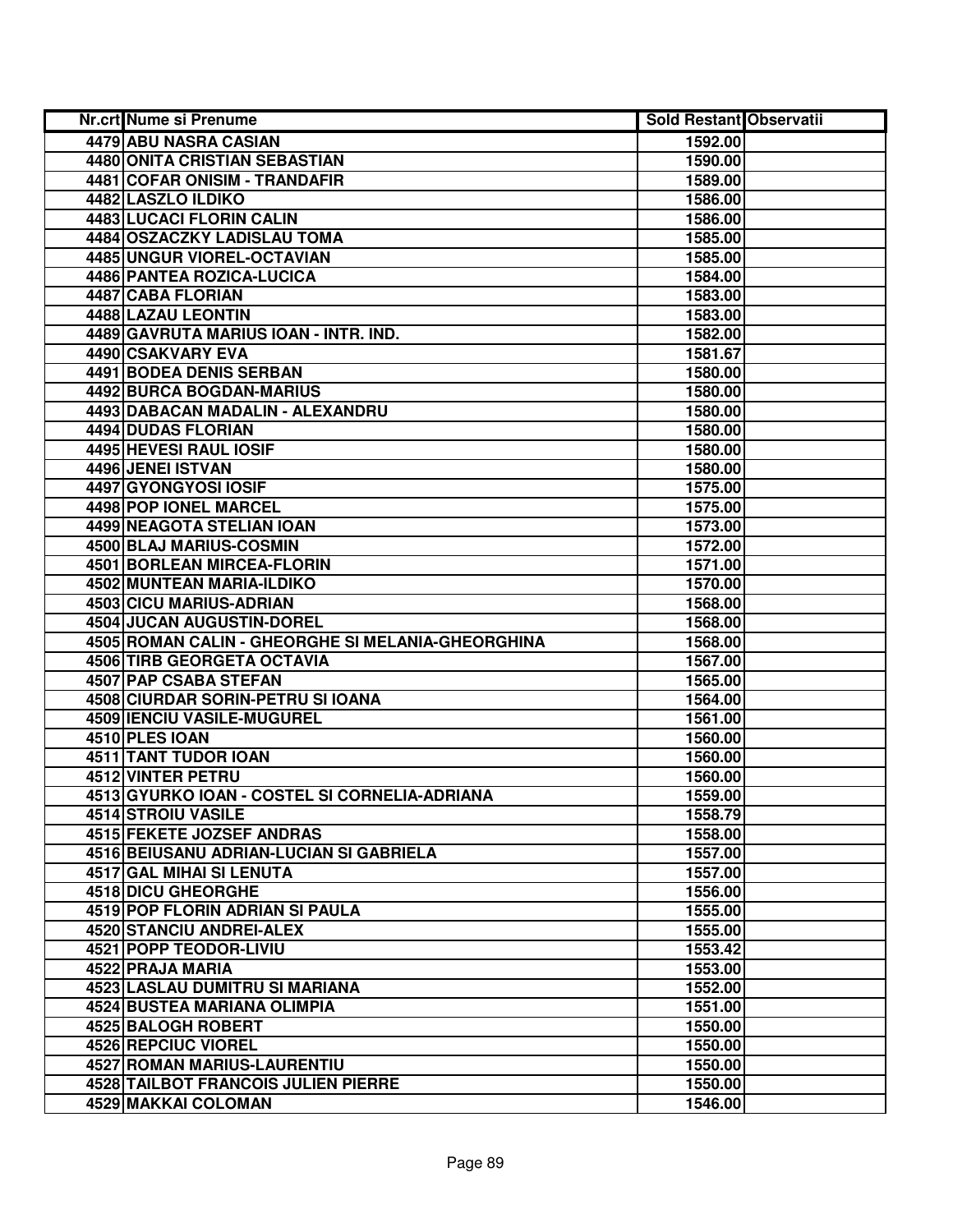| Nr.crt Nume si Prenume                       | <b>Sold Restant Observatii</b> |  |
|----------------------------------------------|--------------------------------|--|
| 4530 ZAMA CONSTANTIN                         | 1546.00                        |  |
| <b>4531 FARKAS IANOS</b>                     | 1545.00                        |  |
| <b>4532 FRANCU RARES-MARIUS</b>              | 1545.00                        |  |
| 4533 PINTO ANDREA                            | 1545.00                        |  |
| 4534 RASVANTA VASILE-ADRIAN                  | 1545.00                        |  |
| 4535 BRAN FLORIAN                            | 1543.00                        |  |
| 4536 CEARNAU DANUT GHEORGHE                  | 1543.00                        |  |
| 4537 FEKETE CIPRIAN MARIUS SI CORINA-MIHAELA | 1543.00                        |  |
| 4538 KOVACS KINGA                            | 1543.00                        |  |
| 4539 OPREA RONELA TEODORA                    | 1543.00                        |  |
| 4540 POTROVITA MARGARETA - ELISABETA         | 1542.30                        |  |
| 4541 GONDOR-OZSVATH ATENA-LILO               | 1542.00                        |  |
| 4542 PENZES IOAN SI MARGARETA                | 1541.00                        |  |
| 4543 C.M.I.DR.MEER IOAN PAUL                 | 1540.00                        |  |
| 4544 CSOMOS ISTVAN-PETER                     | 1540.00                        |  |
| 4545 ORBAN OTTO                              | 1540.00                        |  |
| 4546 GABOR GETA                              | 1537.00                        |  |
| 4547 HODISAN BOGDAN-FLORIN                   | 1537.00                        |  |
| 4548 KOVACS ADRIAN                           | 1537.00                        |  |
| 4549 KISS ALEXANDRU                          | 1535.00                        |  |
| 4550 SAS GABRIELA-DORINA                     | 1535.00                        |  |
| 4551 PANTIS SERGIU                           | 1534.00                        |  |
| 4552 ELEK BENIAMIN                           | 1533.00                        |  |
| 4553 KOVACS JOZSEF-ZSOLT                     | 1533.00                        |  |
| 4554 LELE MARIANA-IULIANA                    | 1533.00                        |  |
| 4555 GURBAI BELA                             | 1531.00                        |  |
| 4556 BOKA GHEORGHE                           | 1530.00                        |  |
| 4557 VARGA RICHARD ROMARIO                   | 1530.00                        |  |
| 4558 VOINEA GABRIEL                          | 1530.00                        |  |
| 4559 MADA VICTOR                             | 1529.00                        |  |
| 4560 PENTE CRISTIAN-SILVIU SI DOINA-MONICA   | 1529.00                        |  |
| 4561 LUKACS LIVIU                            | 1527.00                        |  |
| 4562 BORDAS STEFAN                           | 1525.00                        |  |
| <b>4563 SZABO GABRIEL CRISTIAN</b>           | 1525.00                        |  |
| <b>4564 NICA ALEXANDRU SI ELENA</b>          | 1524.00                        |  |
| 4565 MESESAN CORIOLAN                        | 1522.00                        |  |
| 4566 DRAGHICI ANDREI-VICTOR                  | 1521.00                        |  |
| 4567 FECHETE IOAN-RADU                       | 1520.38                        |  |
| 4568 BEKE STEFAN-FELIX                       | 1520.00                        |  |
| 4569 BIRAU FLORIN-AUREL                      | 1520.00                        |  |
| 4570 ISTOICA IANCU                           | 1520.00                        |  |
| 4571 KAJCZA ZSOLT FERENCZ                    | 1520.00                        |  |
| 4572 LINGURAR RAMONA-SIMONA                  | 1520.00                        |  |
| <b>4573 MONUS ROZA</b>                       | 1520.00                        |  |
| 4574 NECULAI BENIAMIN SI ILEANA              | 1520.00                        |  |
| 4575 GALIS IOAN                              | 1517.00                        |  |
| 4576 GALL LEVENTE SI ANDREA                  | 1517.00                        |  |
| 4577 LACZKO DENIS ROLAND                     | 1517.00                        |  |
| 4578 SECAN LAURA                             | 1517.00                        |  |
| 4579 ARDELEAN GHEORGHE-CATALIN               | 1516.00                        |  |
| 4580 POTRE LIVIUS GABRIEL                    | 1516.00                        |  |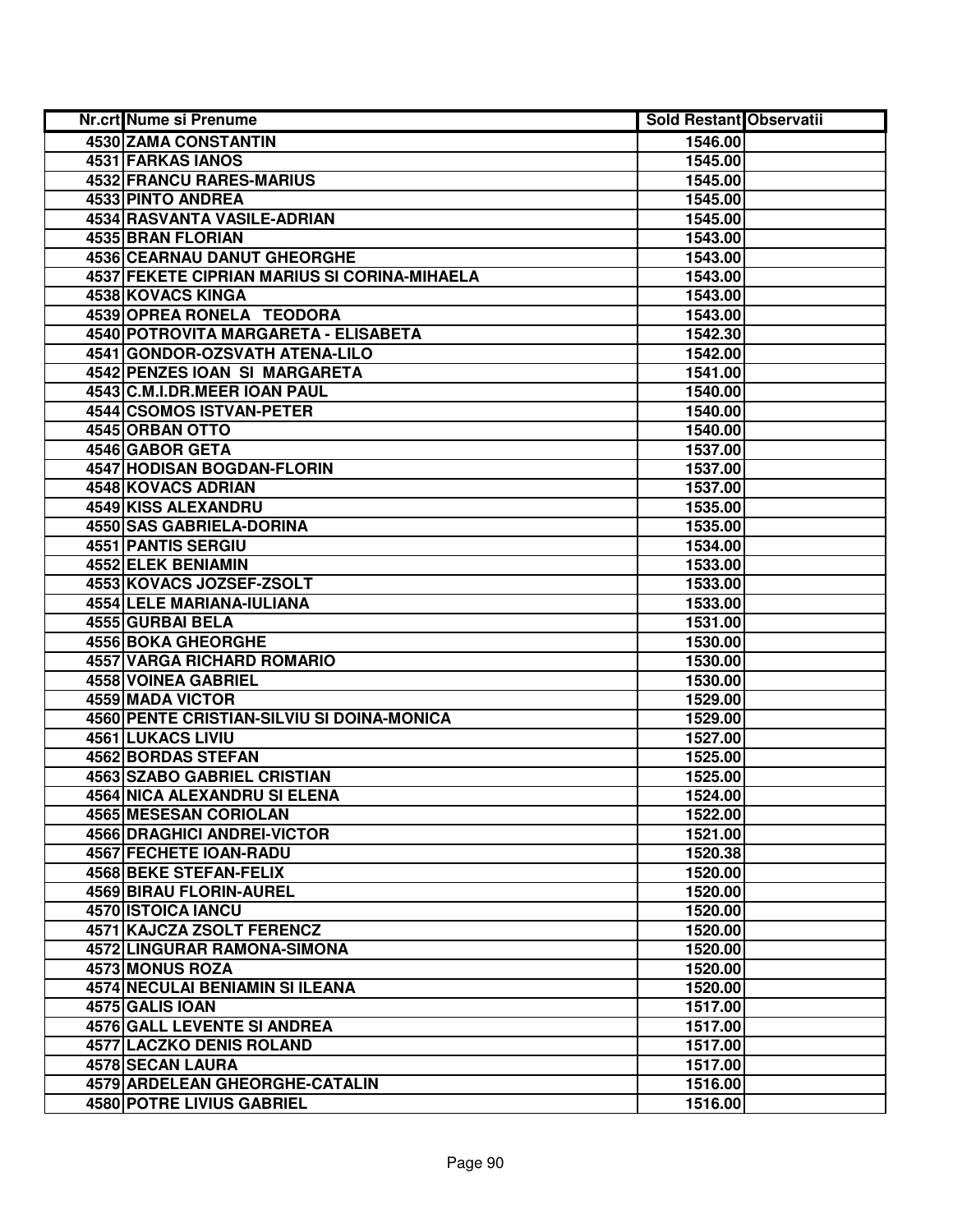| Nr.crt Nume si Prenume             | <b>Sold Restant Observatii</b> |  |
|------------------------------------|--------------------------------|--|
| <b>4581 LESAK SANDOR</b>           | 1514.00                        |  |
| 4582 STEFAN ADRIAN SI NATALIA      | 1514.00                        |  |
| 4583 BRETAN ERNEST                 | 1512.00                        |  |
| 4584 PAL BOGDAN IOAN               | 1512.00                        |  |
| 4585 HANT CSABA KALMAR             | 1511.00                        |  |
| 4586 GEREBENES GABOR               | 1510.00                        |  |
| 4587 GUBA SANDOR                   | 1510.00                        |  |
| <b>4588 MOISIN OVIDIU</b>          | 1510.00                        |  |
| <b>4589 KABAI ROBERT GYORGY</b>    | 1509.00                        |  |
| <b>4590 BUDAU DAN ALEXANDRU</b>    | 1505.00                        |  |
| <b>4591 MIHALY ROBERT KRISTIAN</b> | 1505.00                        |  |
| 4592 NAGY ROLAND SI ANITA          | 1505.00                        |  |
| 4593 PLATONA GHEORGHE              | 1505.00                        |  |
| <b>4594 STANIK BENCE</b>           | 1505.00                        |  |
| 4595 GECZI CAROL                   | 1504.00                        |  |
| 4596 ANTONICS TEODORA EMILIA       | 1500.00                        |  |
| <b>4597 BALOTA CARMEN RENATA</b>   | 1500.00                        |  |
| 4598 BARTA JOZSEF-ZOLTAN           | 1500.00                        |  |
| 4599 BEJUSCA FLORIN                | 1500.00                        |  |
| 4600 BRADEA MIRON                  | 1500.00                        |  |
| 4601 BRINDA DOINA                  | 1500.00                        |  |
| 4602 BURCSA GITA                   | 1500.00                        |  |
| 4603 BURLAU GABRIEL ADRIAN         | 1500.00                        |  |
| 4604 CHINTOVAN VASILE              | 1500.00                        |  |
| 4605 CSAK KRISZTINA P.F.A          | 1500.00                        |  |
| 4606 CUTULA DANA ANCA              | 1500.00                        |  |
| 4607 CZIGLER NOBERT ZSOLT          | 1500.00                        |  |
| 4608 DACUNNA VICHIE BRYAN ANDRE    | 1500.00                        |  |
| 4609 DAVID MARIUS                  | 1500.00                        |  |
| 4610 GABOR GAVRIL                  | 1500.00                        |  |
| 4611 GABOR MANDRA                  | 1500.00                        |  |
| 4612 GABOR MINDRA                  | 1500.00                        |  |
| 4613 GHENT PAVEL                   | 1500.00                        |  |
| 4614 GHIMIS GEORGETA-CECILIA       | 1500.00                        |  |
| <b>4615 HORVAT KATALIN</b>         | 1500.00                        |  |
| 4616 IAMBOR TUDOR-RADU             | 1500.00                        |  |
| <b>4617 ISZTOJKA TEREZIA</b>       | 1500.00                        |  |
| <b>4618 IVAN LUCIAN-ARON</b>       | 1500.00                        |  |
| 4619 JUHASZ IANOS                  | 1500.00                        |  |
| 4620 JUHASZ MARIA                  | 1500.00                        |  |
| 4621 JUZON MARCIN-JACEK            | 1500.00                        |  |
| 4622 KIRALY IGNAC                  | 1500.00                        |  |
| 4623 KORDOVAN IOSIF                | 1500.00                        |  |
| 4624 KOVACS ATTILA                 | 1500.00                        |  |
| 4625 LAZA RAZVAN-TRAIAN            | 1500.00                        |  |
| 4626 LINZENBOLD MIHAI-IOAN         | 1500.00                        |  |
| 4627 LUCACIU EUGEN                 | 1500.00                        |  |
| 4628 MARTINAO ANDRE RAFAEL         | 1500.00                        |  |
| <b>4629 MIHAI FLORENTINA</b>       | 1500.00                        |  |
| 4630 MITA COSMINA - ANGELA         | 1500.00                        |  |
| 4631 MOANE ALIN CATALIN            | 1500.00                        |  |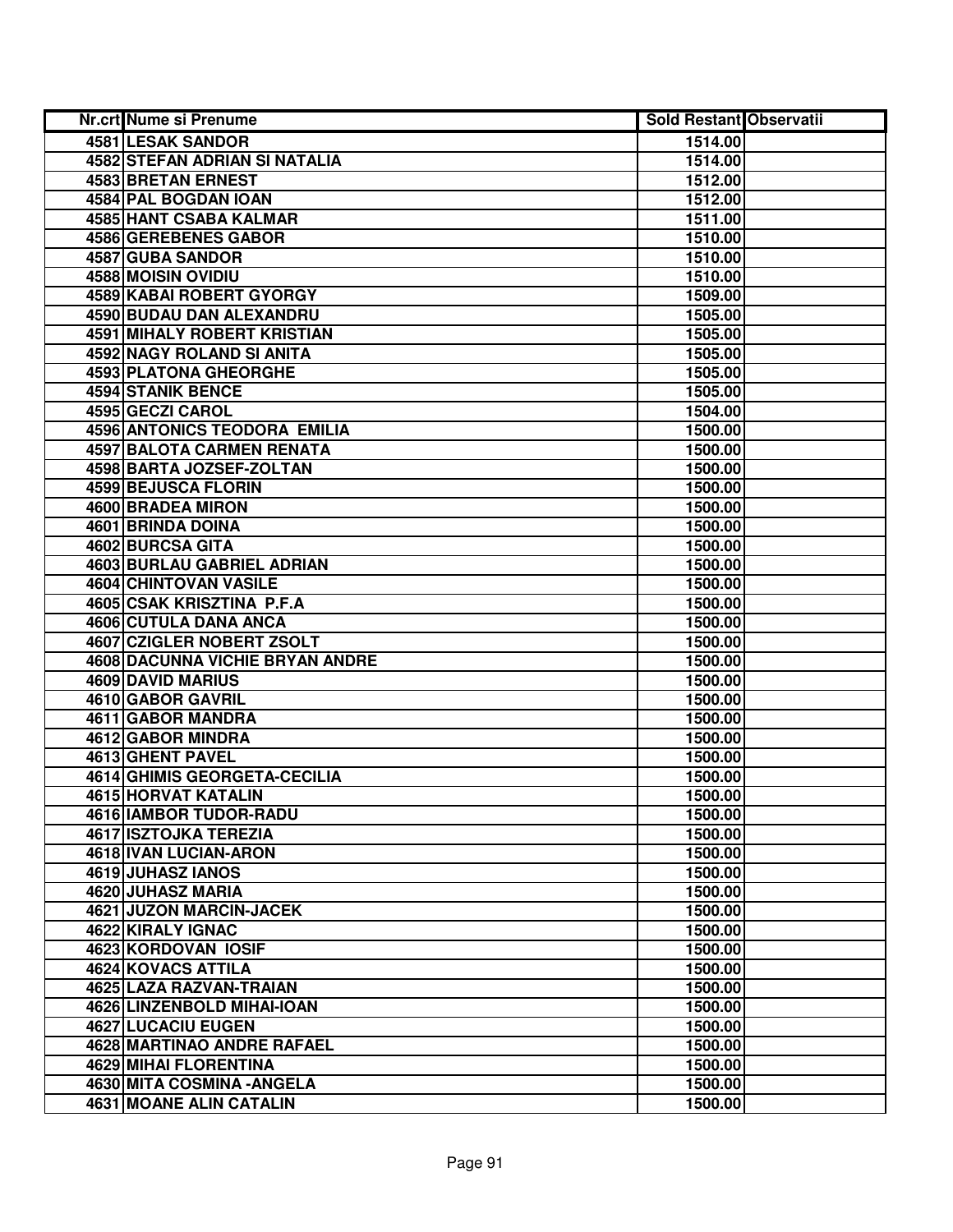| <b>Nr.crt Nume si Prenume</b>          | <b>Sold Restant Observatii</b> |  |
|----------------------------------------|--------------------------------|--|
| 4632 MONDRUT CALIN                     | 1500.00                        |  |
| 4633 MONENCIU FLORIN-GHEORGHE          | 1500.00                        |  |
| 4634 NITE MARIUS                       | 1500.00                        |  |
| 4635 OBANWONYI AMBROSE                 | 1500.00                        |  |
| 4636 ORGOVAN VIORICA                   | 1500.00                        |  |
| 4637 OROS VICTOR CALIN                 | 1500.00                        |  |
| 4638 OTVOS KAROLY-MARIUS               | 1500.00                        |  |
| <b>4639 PIRVU MARCEL</b>               | 1500.00                        |  |
| 4640 REDNIC VASILE                     | 1500.00                        |  |
| 4641 SABAU IULIANA                     | 1500.00                        |  |
| <b>4642 SALAJAN TEODORA-ROXANA</b>     | 1500.00                        |  |
| 4643 SAMU RUPI                         | 1500.00                        |  |
| 4644 SUSANU WILIAM DAN                 | 1500.00                        |  |
| <b>4645 SVAB LUCIAN-BENIAMIN</b>       | 1500.00                        |  |
| 4646 SZABO JANOS CSONGOR               | 1500.00                        |  |
| 4647 SZUCS IOSIF                       | 1500.00                        |  |
| 4648 TOCILA ANDREI                     | 1500.00                        |  |
| 4649 VARGA RUDOLF                      | 1500.00                        |  |
| 4650 VARGA RUDOLF                      | 1500.00                        |  |
| 4651 VINCZE KECSKES MATEI GHEORGHE     | 1500.00                        |  |
| 4652 YOUNAS MOHAMMAD                   | 1500.00                        |  |
| 4653 BUDA-DINDELEGAN VALERIU           | 1498.00                        |  |
| 4654 GABOR IOAN                        | 1498.00                        |  |
| <b>4655 VESA LOREDANA SIMINA</b>       | 1498.00                        |  |
| 4656 DOMOCOS ARON                      | 1497.00                        |  |
| <b>4657 VOICU FLORIN-DRAGOMIR</b>      | 1496.00                        |  |
| <b>4658 CHERMAN SERGIU IONEL</b>       | 1495.00                        |  |
| 4659 MUDURA RADU FLORIN                | 1495.00                        |  |
| 4660 BANCSA EMERIC                     | 1494.74                        |  |
| 4661 ALB ROMULUS                       | 1494.00                        |  |
| 4662 BIRO IULIANA-STELA                | 1494.00                        |  |
| 4663 STOICA BOGDAN IONUT               | 1494.00                        |  |
| 4664 BECSKY ISTVAN SI IOANA NADIA      | 1493.00                        |  |
| 4665 KALMAR GYORGY                     | 1492.50                        |  |
| <b>4666 GABOR MATEI</b>                | 1491.00                        |  |
| 4667 CIURAR IOLAND                     | 1490.00                        |  |
| <b>4668 TOTOREAN MARCEL ALEXANDRU</b>  | 1490.00                        |  |
| 4669 VARGA ADALBERT                    | 1490.00                        |  |
| 4670 KOVARI COSTEL                     | 1489.00                        |  |
| 4671 VIRGINAS ANDREI CIPRIAN           | 1488.00                        |  |
| <b>4672 GHETE MIHAELA CAMELIA</b>      | 1486.00                        |  |
| 4673 IUHOS SANDOR- CSABA               | 1486.00                        |  |
| 4674 BILA PAUL-SEBASTIAN               | 1485.00                        |  |
| 4675 BABAN CIPRIAN - CABINET DE AVOCAT | 1484.00                        |  |
| 4676 BALOGH SANDOR                     | 1484.00                        |  |
| 4677 MOGYOROSI LUDOVIC                 | 1484.00                        |  |
| 4678 MOTOACA MARIAN                    | 1484.00                        |  |
| 4679 PLUGAR MARIAN                     | 1483.70                        |  |
| 4680 VOLSITZ PAUL                      | 1483.00                        |  |
| <b>4681 TAMAS LORANT - TIBERIU</b>     | 1482.00                        |  |
| 4682 MAG CIPRIAN-BOGDAN                | 1481.00                        |  |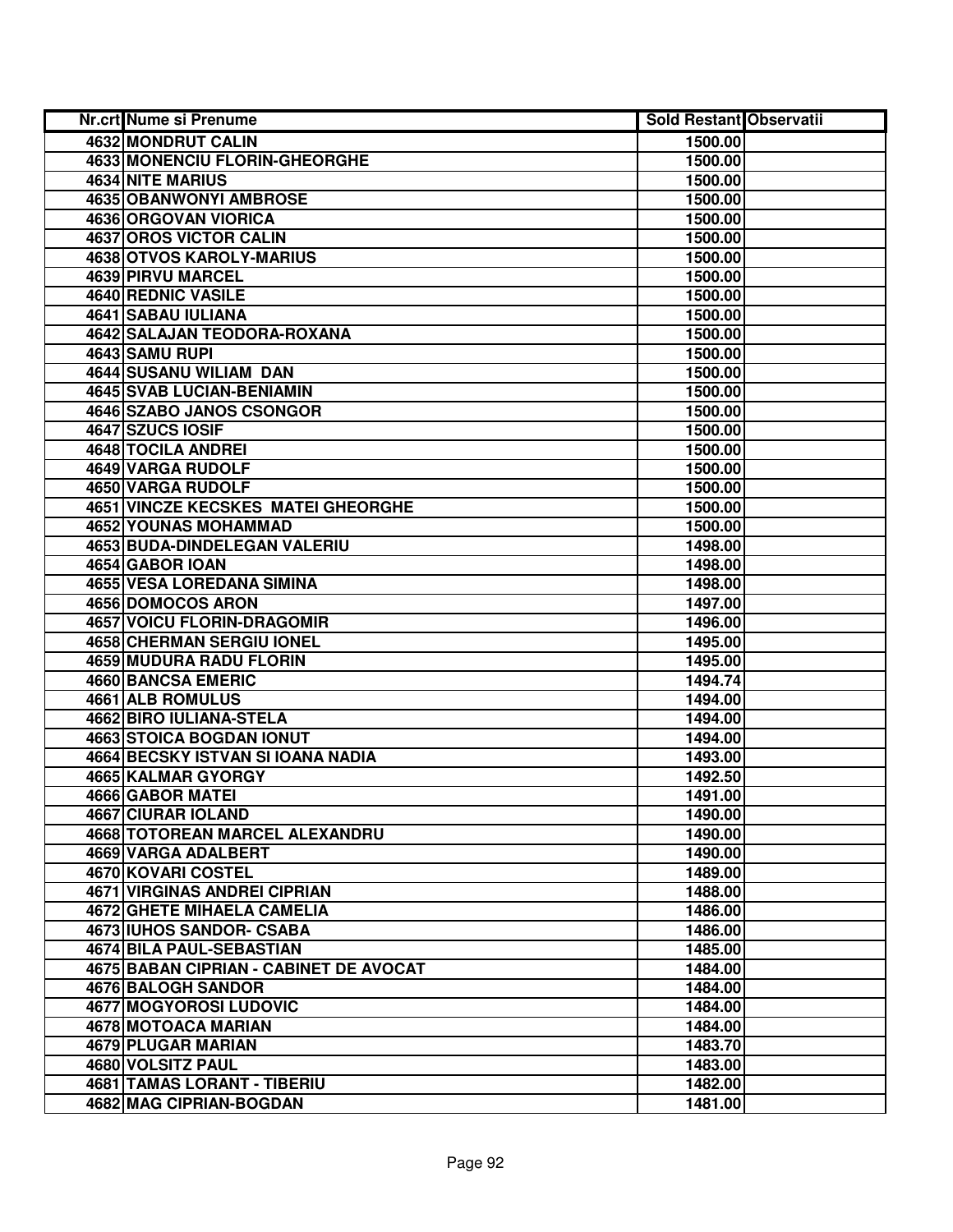| Nr.crt Nume si Prenume                         | <b>Sold Restant Observatii</b> |  |
|------------------------------------------------|--------------------------------|--|
| <b>4683 CUC ADRIAN-NICOLAE</b>                 | 1480.00                        |  |
| <b>4684 DUDAS SANDU DANUT</b>                  | 1480.00                        |  |
| <b>4685 DUME AUREL SI VICTORIA</b>             | 1480.00                        |  |
| <b>4686 HADADE TUDOR</b>                       | 1480.00                        |  |
| <b>4687 PINTEA DRAGOMIR ALIN</b>               | 1480.00                        |  |
| 4688 ZLIBUT ADRIANA                            | 1480.00                        |  |
| 4689 SUSTER GHEORGHE                           | 1477.80                        |  |
| 4690 BAKO JENO-JANOS                           | 1477.00                        |  |
| <b>4691 CULICI CALIN-PETRU SI ANAMARIA</b>     | 1477.00                        |  |
| 4692 MOT MARIUS-CORNEL                         | 1477.00                        |  |
| 4693 POPA ARTIMON                              | 1477.00                        |  |
| 4694 CARP PAUL EUGEN                           | 1476.00                        |  |
| 4695 DINCA ION SI RAMONA-DIANA                 | 1476.00                        |  |
| 4696 PUPAZA ADRIAN                             | 1476.00                        |  |
| 4697 BABO PETRU                                | 1474.00                        |  |
| 4698 IAMBOR TEODOR-LUCIAN                      | 1473.08                        |  |
| 4699 MARIAN OLIVIU                             | 1471.00                        |  |
| 4700 STROE-DURINA CATALIN-MIHAI SI CRISTINA    | 1471.00                        |  |
| 4701 ALECU VIOREL-ION                          | 1470.00                        |  |
| 4702 BENTE VLAD CRISTIAN                       | 1470.00                        |  |
| 4703 FEIER SORIN-ADRIAN                        | 1470.00                        |  |
| 4704 FLORIAN ZSOLT                             | 1470.00                        |  |
| 4705 SAVA VASILE SI ILEANA-ALEXANDRA           | 1470.00                        |  |
| 4706 STOIKA TABITA-GETA                        | 1470.00                        |  |
| 4707 TOLNA FRANCISC                            | 1470.00                        |  |
| 4708 DANEA CONSTANTIN                          | 1468.00                        |  |
| 4709 POPA VIORICA                              | 1468.00                        |  |
| 4710 HOTCA LUCIAN-GIGEL                        | 1467.00                        |  |
| 4711 RUSNEAC SILVIA JANINE                     | 1467.00                        |  |
| 4712 SUCIU GABRIEL-NICOLAE                     | 1467.00                        |  |
| 4713 BURDAN IOSIF                              | 1466.98                        |  |
| 4714 MATICIUC ALIN-FLORIN                      | 1465.00                        |  |
| 4715 STEF CRISTIAN                             | 1465.00                        |  |
| 4716 BRUDASCA DANUT                            | 1464.00                        |  |
| <b>4717 ILAS CALIN ANDRONIC</b>                | 1464.00                        |  |
| 4718 SOCACIU SERGIU-GHEORGHE                   | 1464.00                        |  |
| 4719 BIRO ISTVAN SI IRINA                      | 1462.00                        |  |
| 4720 LUCUTA ANA-MARIA                          | 1462.00                        |  |
| 4721 MOLOCEA CLAUDIU-DUMITRU SI LOREDANA-LAURA | 1462.00                        |  |
| 4722 BARNUTIU CALIN                            | 1461.88                        |  |
| 4723 GROZA DANIEL-GEORGE                       | 1460.00                        |  |
| 4724 PERTICAS GEORGE-CALIN                     | 1460.00                        |  |
| 4725 ROATIS MIHAI-ANTON                        | 1460.00                        |  |
| 4726 BORA GHEORGHE ADRIAN                      | 1458.00                        |  |
| 4727 POP EMILIA                                | 1456.00                        |  |
| 4728 BICA DAN-GEORGE SI ANCA-VALERIA           | 1455.00                        |  |
| 4729 POP ALEXANDRU-TIBERU                      | 1455.00                        |  |
| 4730 STIUBE AGNES                              | 1455.00                        |  |
| 4731 TIRLE RADU                                | 1455.00                        |  |
| 4732 TOCAI TRAIAN-CALIN                        | 1455.00                        |  |
| 4733 ALAFI LAVINIU-CORNEL                      | 1454.00                        |  |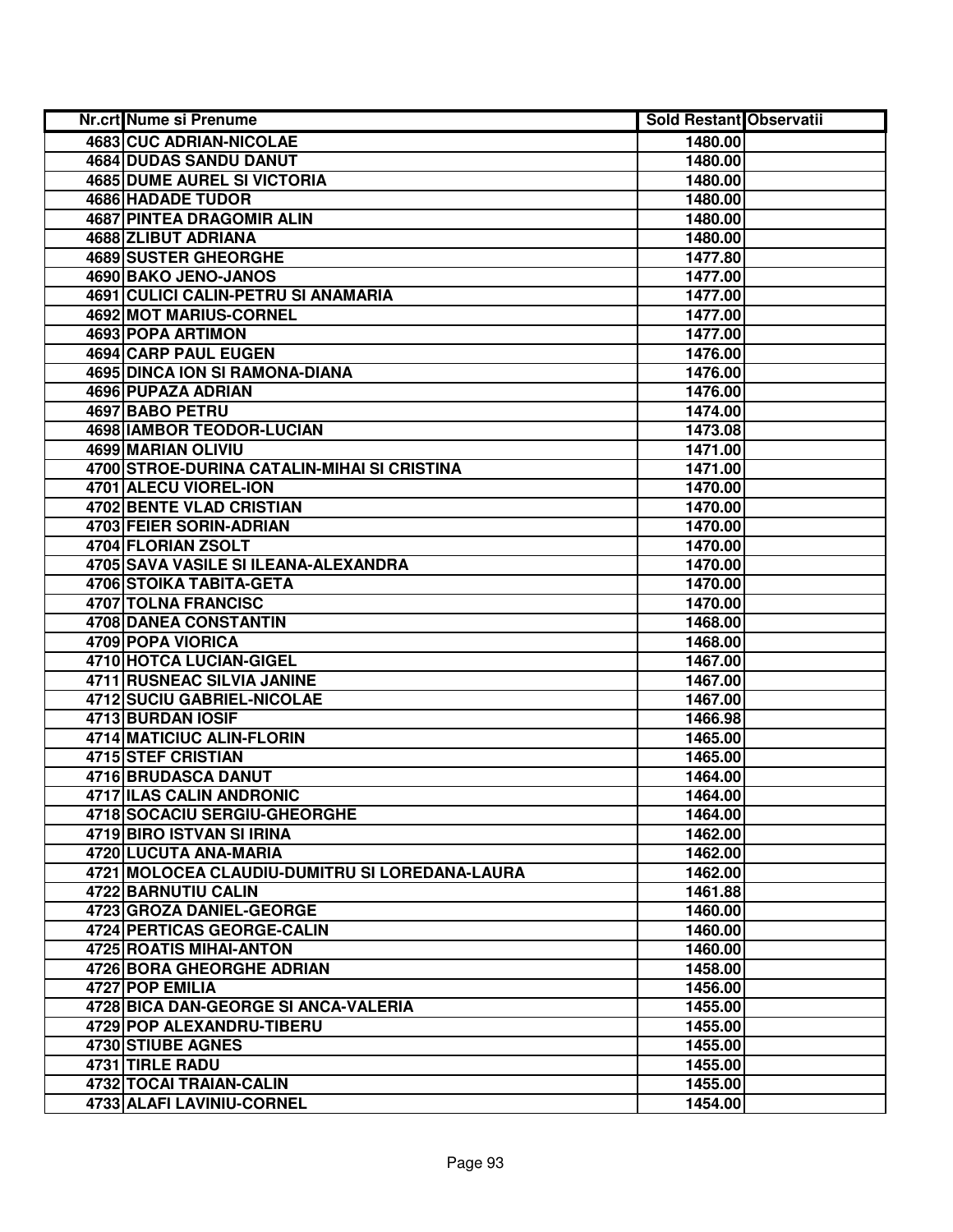| Nr.crt Nume si Prenume                   | <b>Sold Restant Observatii</b> |  |
|------------------------------------------|--------------------------------|--|
| 4734 NISTOR CARMEN-DANIELA               | 1454.00                        |  |
| 4735 VOLGYESI FRANCISC                   | 1454.00                        |  |
| 4736 FARCALAU AURELIA SI GHE.            | 1453.00                        |  |
| 4737 ISTRATE ANA                         | 1453.00                        |  |
| 4738 NAGY KAROLY                         | 1453.00                        |  |
| 4739 POPOVICIU AUREL                     | 1453.00                        |  |
| 4740 KUCHEL FRANCISC                     | 1452.00                        |  |
| 4741 POP CATALIN-DANIEL                  | 1452.00                        |  |
| <b>4742 GHEORGHIES CATALIN</b>           | 1451.00                        |  |
| 4743 BRINDBA OLIMPIA-NICOLETA            | 1450.00                        |  |
| 4744 CAMPORESI LORENZO                   | 1450.00                        |  |
| 4745 CRICLEVITI COSMIN-VALENTIN          | 1450.00                        |  |
| 4746 DAN EUGEN-CORNEL                    | 1450.00                        |  |
| 4747 DENQ QIFENG                         | 1450.00                        |  |
| 4748 DULAU CIPRIAN-FLORINEL              | 1450.00                        |  |
| 4749 GABOR DEMETER SI ROZALIA            | 1450.00                        |  |
| 4750 GABOR GABOR                         | 1450.00                        |  |
| <b>4751 GABOR STEFAN</b>                 | 1450.00                        |  |
| 4752 GORDAN ADRIAN CRISTIAN              | 1450.00                        |  |
| 4753 KIS LEVENTE-NORBERT                 | 1450.00                        |  |
| 4754 LUNGEANU DAN-CRISTIAN               | 1450.00                        |  |
| 4755 PREDESCU ADRIAN-FLORIN              | 1450.00                        |  |
| 4756 ROTAR MARIUS-IONUT                  | 1450.00                        |  |
| 4757 STANCA ALEXANDRU                    | 1450.00                        |  |
| 4758 TORJ RAZVAN ANDREI                  | 1450.00                        |  |
| 4759 VETISAN VASILE-COSMIN               | 1450.00                        |  |
| 4760 OTVOS GAVRIL SI GHETE MARIAN        | 1449.00                        |  |
| 4761 CLEPE LIANA ROZALIA SI FLORIN SABIN | 1447.00                        |  |
| 4762 FILIMON DORIN                       | 1447.00                        |  |
| 4763 LAKATOS MARIA-SILVIA                | 1447.00                        |  |
| 4764 SAS LUCIA- RAMONA                   | 1447.00                        |  |
| 4765 KOVACS AGNES                        | 1445.00                        |  |
| 4766 OPREAN IOAN                         | 1444.00                        |  |
| 4767 TER CSILLA                          | 1444.00                        |  |
| <b>4768 GABOR STEFAN-MARCEL</b>          | 1443.96                        |  |
| 4769 CHETAN IOAN DANIEL                  | 1443.00                        |  |
| <b>4770 CRACIUN FLORIN</b>               | 1442.66                        |  |
| 4771 BAGI TAMAS-ZSOLT                    | 1440.00                        |  |
| <b>4772 BERECZKI STEFAN</b>              | 1440.00                        |  |
| 4773 BERI IOZSEF                         | 1440.00                        |  |
| 4774 COSMESCU ANDREIA MICHAELA           | 1440.00                        |  |
| 4775 LUKACS GABRIELA-EVA-MIRELA          | 1440.00                        |  |
| 4776 MURARIU CSABA-SZILVESZTER           | 1440.00                        |  |
| 4777 UNGVARI JOZSEF                      | 1440.00                        |  |
| 4778 ARDELEAN FLORIN NELU                | 1439.00                        |  |
| 4779 ORBULOV BOGDAN-DANIEL P.F.A.        | 1439.00                        |  |
| 4780 MOGA REMUS OVIDIU                   | 1438.00                        |  |
| 4781 TAPOS TEODORA-ELENA                 | 1437.00                        |  |
| 4782 STANCIU SIMONA MARCELA              | 1436.00                        |  |
| 4783 COTE GEORGE-CATALIN                 | 1435.00                        |  |
| 4784 DACIN VLADUT-LUCIAN                 | 1435.00                        |  |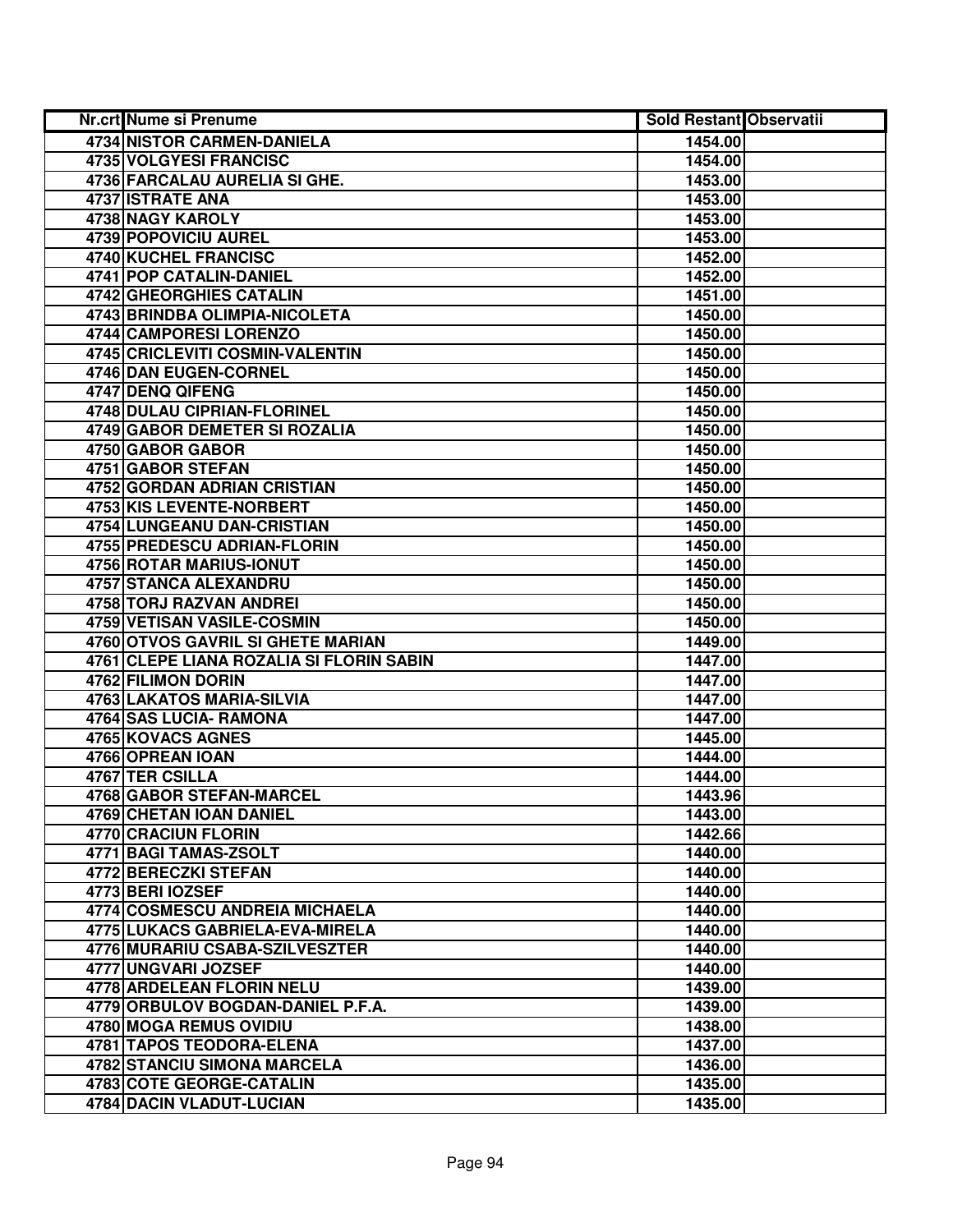| Nr.crt Nume si Prenume                 | <b>Sold Restant Observatii</b> |  |
|----------------------------------------|--------------------------------|--|
| <b>4785 GAVRIS LAURENTIU-PETRU</b>     | 1435.00                        |  |
| <b>4786 ANANI GEORGE-CRISTIAN</b>      | 1434.00                        |  |
| 4787 ISZTOIKA GAVRIL                   | 1434.00                        |  |
| 4788 SERES IOSIF                       | 1434.00                        |  |
| 4789 PORTAN MIRCEA-FLORIN              | 1433.00                        |  |
| 4790 MATYAS JOZSEF                     | 1432.53                        |  |
| 4791 BAK CAROL                         | 1432.00                        |  |
| 4792 POTRE GABRIEL-FLORIN              | 1432.00                        |  |
| 4793 SZABO ANETT MARIA                 | 1431.00                        |  |
| 4794 KEREZSI JOZSEF                    | 1430.00                        |  |
| <b>4795 POP FLORIAN</b>                | 1430.00                        |  |
| <b>4796 GABOR ECATERINA</b>            | 1428.00                        |  |
| 4797 ILEA FLORINA - PAULA              | 1428.00                        |  |
| 4798 IONESCU OTILIA-MONICA             | 1428.00                        |  |
| 4799 AVRAM LIA-MARINELA                | 1427.00                        |  |
| 4800 POPP ANDREI-GRIG                  | 1427.00                        |  |
| 4801 BLINDAS GABOR                     | 1425.00                        |  |
| <b>4802 CIURAR AURICA</b>              | 1425.00                        |  |
| 4803 POTRE IOAN-MARIUS                 | 1425.00                        |  |
| 4804 VARGA NORBERT-GABOR               | 1425.00                        |  |
| 4805 CORNACIU ALINA-DIANA              | 1423.00                        |  |
| 4806 SZOKE ANGELA                      | 1423.00                        |  |
| <b>4807 BUTOI IONELA</b>               | 1422.50                        |  |
| 4808 VASILE GIGEL-BOGDAN               | 1420.79                        |  |
| 4809 BELADI ISTVAN-COROY               | 1420.00                        |  |
| 4810 BOCSE IOAN CORNEL                 | 1420.00                        |  |
| 4811 PACURAR MIRCEA                    | 1420.00                        |  |
| 4812 FISCHER CONSTANTIN                | 1418.00                        |  |
| 4813 PETER ANDA- CORNELIA SI CAROL     | 1418.00                        |  |
| 4814 PUI CSABA                         | 1418.00                        |  |
| <b>4815 NAZDRAVAN CATALIN VOICU</b>    | 1417.00                        |  |
| 4816 IAS IOANA-CLAUDIA SI SORIN ADRIAN | 1415.00                        |  |
| 4817 PRECUP TUDOR VLAD                 | 1415.00                        |  |
| <b>4818 DELIMAN VIORICA</b>            | 1414.00                        |  |
| <b>4819 ARDELEAN ANCA FLORINA</b>      | 1413.00                        |  |
| 4820 LIPAI VANESA-IULIA                | 1413.00                        |  |
| 4821 SZABO KAROLY                      | 1412.00                        |  |
| 4822 BRINZAS FLORIAN                   | 1410.00                        |  |
| 4823 CRISAN GHEORGHE SI MARIA          | 1410.00                        |  |
| 4824 MERGE TEODOR-EUTIH                | 1410.00                        |  |
| 4825 NAGY ATTILA-JANOS                 | 1410.00                        |  |
| 4826 NAGY ZOIA LENCHE LUCIA SI STEFAN  | 1410.00                        |  |
| 4827 NICOLAESCU ALIN-DAN               | 1410.00                        |  |
| 4828 ROSU ALIN-CORNEL                  | 1410.00                        |  |
| 4829 TABARA ADRIAN                     | 1410.00                        |  |
| 4830 DOMOCOS IOAN                      | 1409.00                        |  |
| 4831 BACIU FILOFTEIA                   | 1407.00                        |  |
| 4832 HAJDU TIBOR                       | 1406.41                        |  |
| 4833 BORTA MARIUS                      | 1406.00                        |  |
| 4834 DEMIAN BOGDAN-ADRIAN              | 1405.00                        |  |
| 4835 HAITA CONSTANTIN                  | 1405.00                        |  |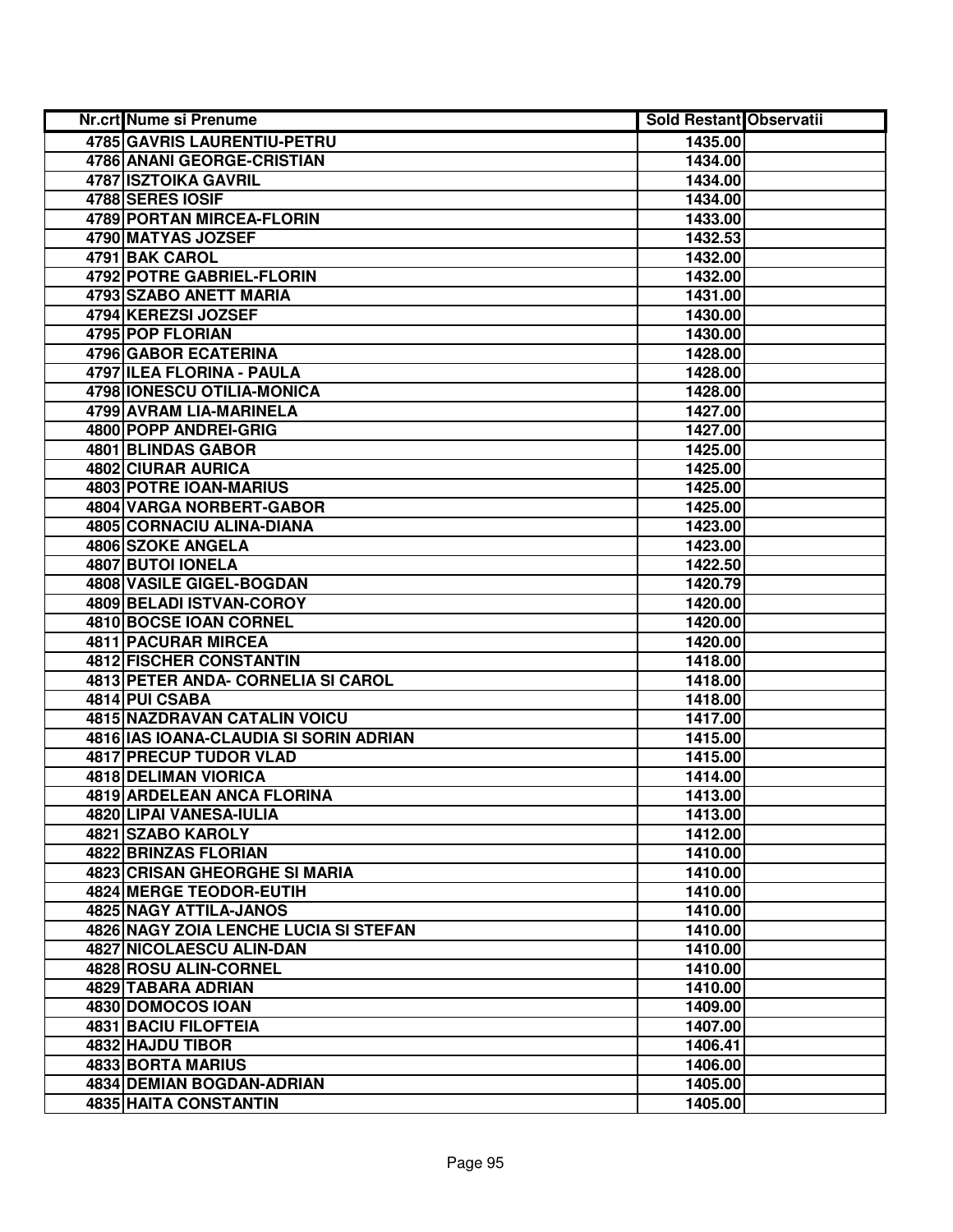| Nr.crt Nume si Prenume                       | <b>Sold Restant Observatii</b> |  |
|----------------------------------------------|--------------------------------|--|
| 4836 MUT AURICA                              | 1405.00                        |  |
| <b>4837 VINTER FLORIN SI STELA CORINA</b>    | 1405.00                        |  |
| <b>4838 BAN RAZVAN CRISTIAN</b>              | 1403.00                        |  |
| 4839 BOLDIS LUMINITA-GEORGETA                | 1403.00                        |  |
| 4840 NAGY ROBERT                             | 1403.00                        |  |
| 4841 I.I. FIZESAN RAMONA NICOLETA            | 1402.00                        |  |
| 4842 VARGA ISTVAN ROBERT                     | 1402.00                        |  |
| 4843 ALI MUDASSAR                            | 1400.00                        |  |
| 4844 BIRTA GYORGY-ZSOLT                      | 1400.00                        |  |
| <b>4845 BOKA BARNUS</b>                      | 1400.00                        |  |
| <b>4846 BULZAN NICOLAE-CALIN</b>             | 1400.00                        |  |
| 4847 CODRE ADRIAN-LUCIAN                     | 1400.00                        |  |
| <b>4848 DUMA DOROTHEA</b>                    | 1400.00                        |  |
| <b>4849 GIRDAN RODICA</b>                    | 1400.00                        |  |
| 4850 HALASZ PETER-ATTILA                     | 1400.00                        |  |
| 4851 HORVATH ALEXANDRU                       | 1400.00                        |  |
| 4852 KUCZAPSKI NORA                          | 1400.00                        |  |
| 4853 MANGRA FLORIAN SI FLORICA               | 1400.00                        |  |
| 4854 PERSENCO IURIE                          | 1400.00                        |  |
| 4855 PUSCAS ALEXANDRU-DAN, P.F.A.            | 1400.00                        |  |
| 4856 ROSTAS PATROI SI SAVA CRIJMARITA        | 1400.00                        |  |
| 4857 SARAZ OLIVIA                            | 1400.00                        |  |
| 4858 SAVA REMUS PFA                          | 1400.00                        |  |
| 4859 STRUGAREAN MARIN                        | 1400.00                        |  |
| 4860 SZOCS VERONIKA                          | 1400.00                        |  |
| 4861 TORUN SEDA                              | 1400.00                        |  |
| 4862 STURZU MARIOARA MARIANA                 | 1399.00                        |  |
| 4863 DEMIAN BOGDAN                           | 1397.88                        |  |
| 4864 ABRUDAN DANIEL                          | 1397.00                        |  |
| 4865 JUNC TUNDE                              | 1397.00                        |  |
| 4866 STEFAN DANIEL                           | 1397.00                        |  |
| 4867 TOROK ALBERT                            | 1397.00                        |  |
| 4868 MAN ANDREI-VASILE                       | 1396.93                        |  |
| <b>4869 VERES LASZLO ROLAND</b>              | 1395.00                        |  |
| 4870 CIOBANU AUREL                           | 1394.00                        |  |
| 4871 VESZPREMI ZOLTAN LASZLO                 | 1393.00                        |  |
| 4872 MOLDOVAN VASILE SI FLORINA              | 1392.00                        |  |
| 4873 ANDOR FERENCZ                           | 1390.00                        |  |
| 4874 BUDA ELENA-VIOLETA                      | 1390.00                        |  |
| 4875 LUPSA LUCIAN BOGDAN                     | 1390.00                        |  |
| 4876 MOCIAR SANDOR                           | 1390.00                        |  |
| 4877 NICHITA MIHAI-DAN                       | 1390.00                        |  |
| 4878 ONACA IOANA-ANCUTA                      | 1390.00                        |  |
| 4879 OROS ALEXANDRU                          | 1390.00                        |  |
| 4880 PENTEA FLORIN SI DANIELA                | 1390.00                        |  |
| 4881 SANTA ALEXANDRU - TEODOR                | 1390.00                        |  |
| 4882 ILISIE PATRIC-ADRIAN                    | 1388.00                        |  |
| 4883 DOGAR GEORGIANA-FELICIA SI SORIN-ADRIAN | 1386.00                        |  |
| 4884 BRINDA FLORIN-DANUT                     | 1385.00                        |  |
| 4885 CIURAR VIOLETA                          | 1385.00                        |  |
| 4886 DUDOMA ZSOLT                            | 1385.00                        |  |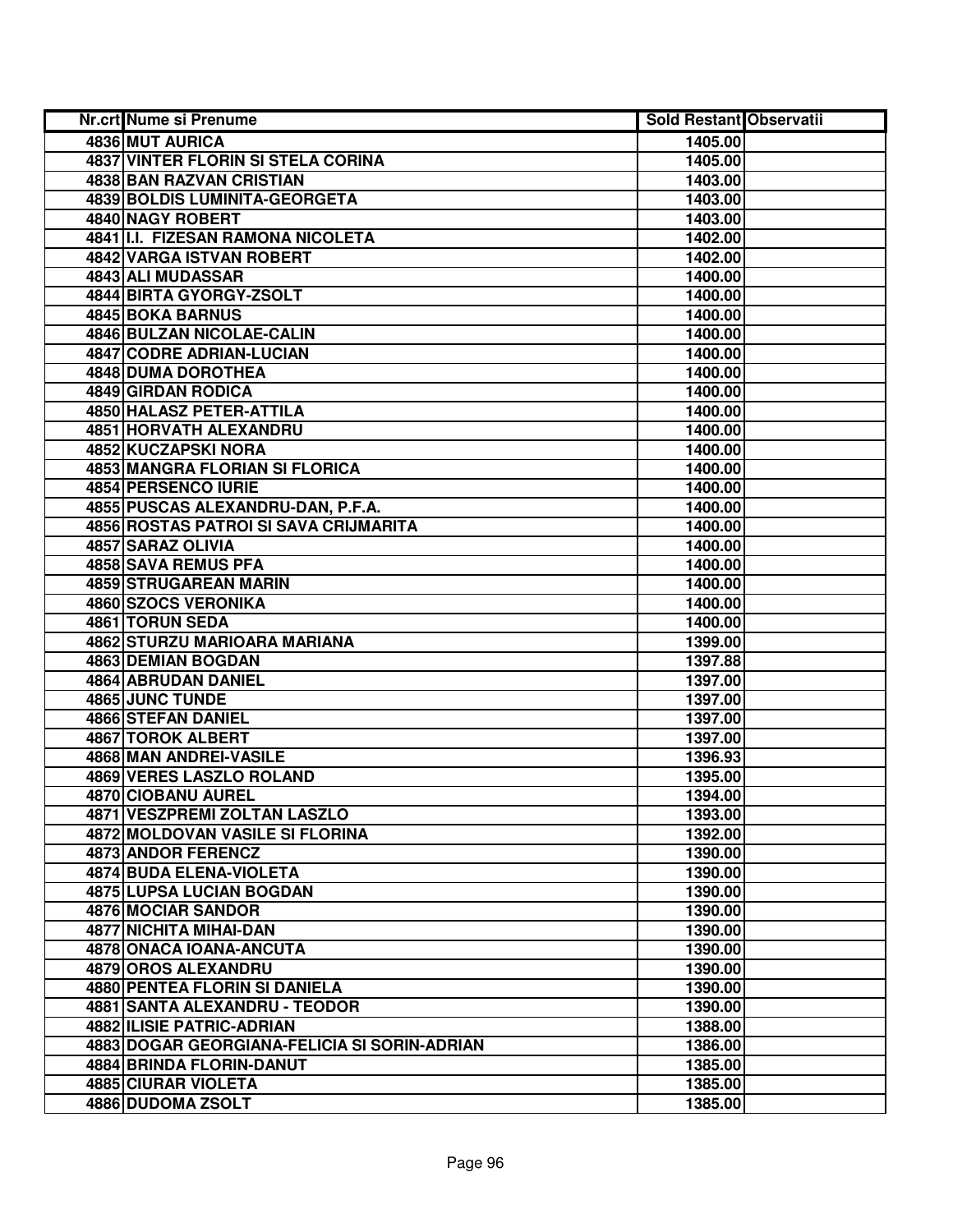| Nr.crt Nume si Prenume                             | <b>Sold Restant Observatii</b> |  |
|----------------------------------------------------|--------------------------------|--|
| <b>4887 FLORIAN EMIL-GHEORGHE</b>                  | 1385.00                        |  |
| 4888 POPA OVIDIU                                   | 1385.00                        |  |
| 4889 GAVRILAS OVIDIU GHEORGHE                      | 1384.00                        |  |
| 4890 HORVATH EVA                                   | 1384.00                        |  |
| <b>4891 FECHETE IULIU SORIN</b>                    | 1383.00                        |  |
| <b>4892 ZAHARIE LUCICA INTR.IND.</b>               | 1383.00                        |  |
| 4893 GABOR STEFAN                                  | 1382.00                        |  |
| <b>4894 BALAN CRISTINEL</b>                        | 1380.00                        |  |
| 4895 KOVARI DANIEL                                 | 1380.00                        |  |
| <b>4896 PARCALAB IONUT PETRU</b>                   | 1380.00                        |  |
| <b>4897 PRECUB GHEORGHE-CRISTIAN</b>               | 1380.00                        |  |
| <b>4898 MAN IOAN</b>                               | 1379.00                        |  |
| 4899 BARBURA CALIN                                 | 1378.00                        |  |
| 4900 FEHER MARIANA DANA                            | 1378.00                        |  |
| 4901 ITTU CALIN FLORENTIN                          | 1378.00                        |  |
| 4902 BOGOLE CLAUDIA MARIA SI PANTIS GHEORGHE.SORIN | 1377.00                        |  |
| 4903 PALLO TIBOR                                   | 1376.00                        |  |
| 4904 BULZAN DUMITRU-FLORIN                         | 1375.00                        |  |
| <b>4905 DEMIAN FLORIAN SI CORINA DOINA</b>         | 1375.00                        |  |
| 4906 MAL ROGER-IOAN SI IULIANA-MARINELA            | 1375.00                        |  |
| 4907 MOISI CALIN REMUS                             | 1374.00                        |  |
| 4908 FARAGO-SCHAVER PETER-ANDREAS SI BARANY PAUL   | 1373.00                        |  |
| 4909 FEFLEA RUXANDRA-IOANA                         | 1372.50                        |  |
| 4910 SFERLEA CATALIN                               | 1372.50                        |  |
| 4911 NAGY ANDRAS                                   | 1371.00                        |  |
| 4912 OPREA IOAN                                    | 1371.00                        |  |
| 4913 STANCA AMILIAN                                | 1370.27                        |  |
| 4914 CABA RAUL-SEBASTIAN                           | 1370.00                        |  |
| 4915 COSTE ANDREA                                  | 1370.00                        |  |
| 4916 COZI GHEORGHE ADRIAN                          | 1370.00                        |  |
| 4917 FLOREA MARIUS                                 | 1370.00                        |  |
| 4918 GRIGORE ADRIAN                                | 1370.00                        |  |
| 4919 HANGA LIVIU SI ANDRADA                        | 1370.00                        |  |
| <b>4920 KOVACS DANIEL RAZVAN</b>                   | 1370.00                        |  |
| 4921 RUS IONEL-FLORIN                              | 1370.00                        |  |
| 4922 TENT FLORIAN                                  | 1370.00                        |  |
| <b>4923 TUDUSCIUC ADRIAN</b>                       | 1370.00                        |  |
| 4924 BALAJ ADRIAN CLAUDIU                          | 1369.00                        |  |
| <b>4925 AVRAMESCU NICUSOR</b>                      | 1365.00                        |  |
| <b>4926 BELCE CRISTIAN-DANIEL</b>                  | 1365.00                        |  |
| 4927 POP RADU-ILIE                                 | 1365.00                        |  |
| <b>4928 SHIBLI NEYMAR</b>                          | 1365.00                        |  |
| 4929 BOBSEA FLORIN                                 | 1363.00                        |  |
| 4930 BALOGH KATALIN                                | 1362.00                        |  |
| 4931 CATANA ALEXANDRU SI FLOAREA                   | 1362.00                        |  |
| 4932 COVACIU CALIN CIPRIAN                         | 1362.00                        |  |
| 4933 IONESCU ANDREA-DIANA                          | 1362.00                        |  |
| 4934 ZMARANDA MARIUS-FLORIAN                       | 1362.00                        |  |
| 4935 DR. GALEOS TELAMON - C.M.I.                   | 1361.00                        |  |
| 4936 SZABO IOSIF                                   | 1361.00                        |  |
| 4937 DRAGAN MUGUREL-PETRU                          | 1360.00                        |  |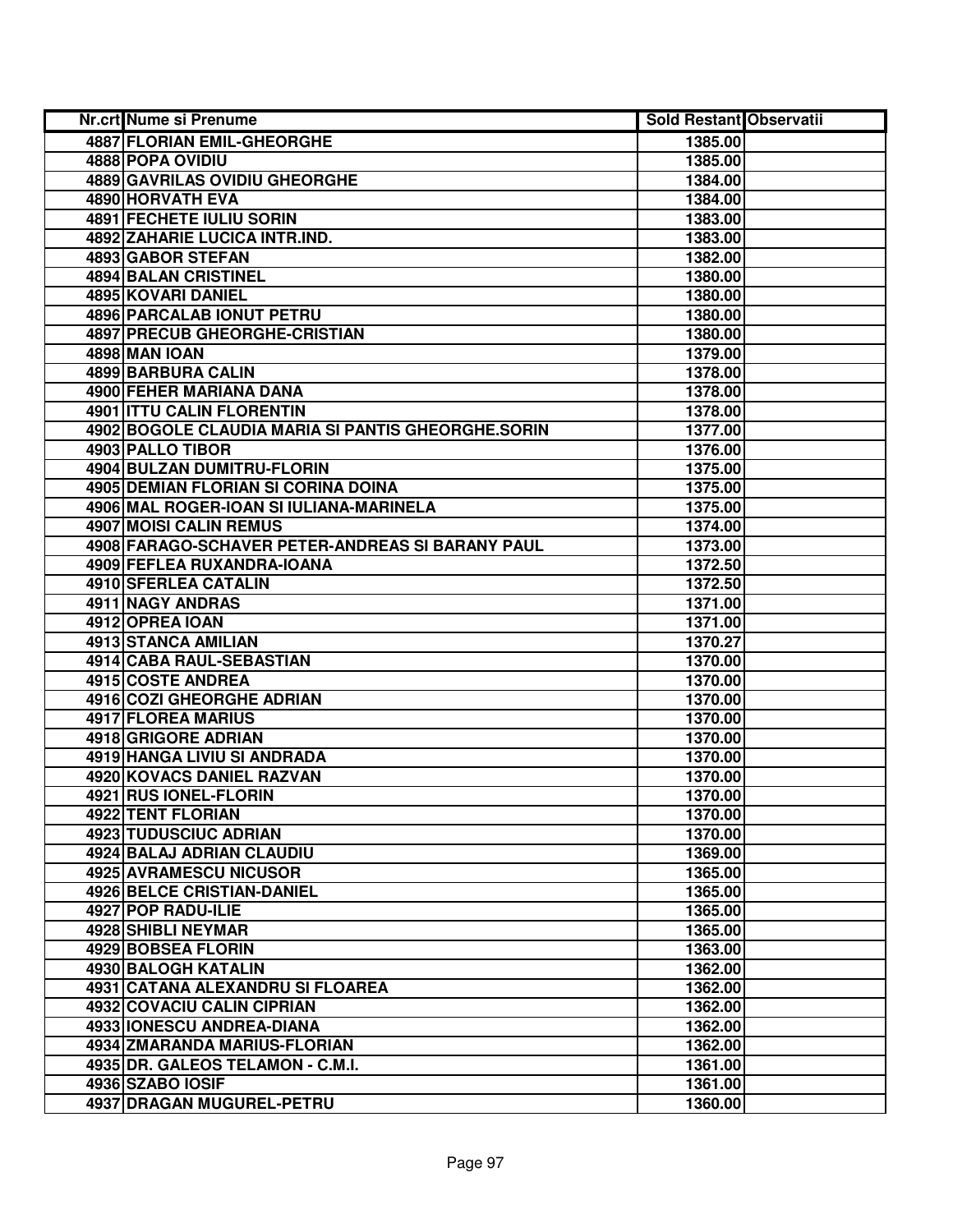| Nr.crt Nume si Prenume                          | <b>Sold Restant Observatii</b> |  |
|-------------------------------------------------|--------------------------------|--|
| <b>4938 ISZTOJKA RUDI</b>                       | 1360.00                        |  |
| 4939 BODEA TEODOR-ROMEO                         | 1358.00                        |  |
| 4940 BOROS FLORIN                               | 1357.00                        |  |
| 4941 BUSURCA YGLESIAS                           | 1357.00                        |  |
| 4942 SARBU DAN ROMUL                            | 1357.00                        |  |
| 4943 FLORUTA VASILE SI CORNELIA                 | 1355.00                        |  |
| 4944 IRIMIAS CLAUDIU                            | 1353.00                        |  |
| 4945 RACAZOV MILORAD-GELU                       | 1352.00                        |  |
| 4946 APETREI VIORICA                            | 1350.00                        |  |
| 4947 BOCA CRISTIAN                              | 1350.00                        |  |
| 4948 CICU NICOLETA LACRIMIOARA                  | 1350.00                        |  |
| 4949 GABOR GAVRIL                               | 1350.00                        |  |
| 4950 JURCA LUCIAN-ALIN                          | 1350.00                        |  |
| 4951 ROSTAS CRENGUTA                            | 1350.00                        |  |
| 4952 VERES JOZSEF                               | 1350.00                        |  |
| 4953 BULBUCA TEODOR                             | 1349.00                        |  |
| 4954 LASCAU DANUT                               | 1348.53                        |  |
| 4955 POPOVICI ALEXANDRA-DELIA                   | 1348.00                        |  |
| 4956 BOSCA ADRIAN-RAZVAN                        | 1347.00                        |  |
| 4957 LUNKUI GYORGY                              | 1346.00                        |  |
| 4958 LUPSE FLORIN-EMIL                          | 1346.00                        |  |
| 4959 MUDURA FLORIN VALENTIN                     | 1346.00                        |  |
| 4960 FARCUTIU ALINA-GINA                        | 1344.00                        |  |
| 4961 LACATUS FLORIAN SI ANA                     | 1344.00                        |  |
| 4962 BALOG GASPAR                               | 1340.00                        |  |
| 4963 HORVATH TIBOR RAYMOND                      | 1340.00                        |  |
| 4964 PLOESTEANU MIHAI CATALIN                   | 1340.00                        |  |
| 4965 POPUTE VALENTIN-TUDOR                      | 1340.00                        |  |
| 4966 VARGA IOAN                                 | 1340.00                        |  |
| 4967 ZAMA ROBERT-LAURENTIU                      | 1340.00                        |  |
| 4968 BIRTA FERENC FLORIAN                       | 1339.59                        |  |
| 4969 BALOG GHEORGHE                             | 1339.00                        |  |
| 4970 PLES OVIDIU                                | 1338.00                        |  |
| <b>4971 PURTAN TEODOR</b>                       | 1338.00                        |  |
| 4972 HUSERAS GABRIEL SI ELENA CLAUDIA           | 1337.00                        |  |
| <b>4973 ISTOICA TEREZ</b><br>4974 KOVACS IOSIF  | 1337.00                        |  |
|                                                 | 1337.00                        |  |
| <b>4975 MACOVEI VASILE</b><br>4976 SZABO MIRCEA | 1337.00                        |  |
|                                                 | 1337.00                        |  |
| 4977 VARGA ROMULUS<br>4978 VENTEL OLIMPIA       | 1337.00<br>1337.00             |  |
| 4979 BEJUSCA IOAN                               | 1335.00                        |  |
| 4980 MARIAN ANDREI-TEODOR                       | 1335.00                        |  |
| <b>4981 CIARNAU ETELCA-IBOLYA</b>               | 1334.00                        |  |
| 4982 BADEU MARCEL-DOREL SI SIMONA-MARINA        | 1333.00                        |  |
| 4983 GUIAS LUCIA                                | 1333.00                        |  |
| 4984 MATEAS TRAIAN-SORIN                        | 1333.00                        |  |
| 4985 DAVID ILEANA                               | 1332.00                        |  |
| 4986 BIRTA OTTILIA-MARIA                        | 1331.00                        |  |
| 4987 DUTCAS GHITA-MIHAI                         | 1331.00                        |  |
| 4988 BARTA ISTVAN                               | 1330.00                        |  |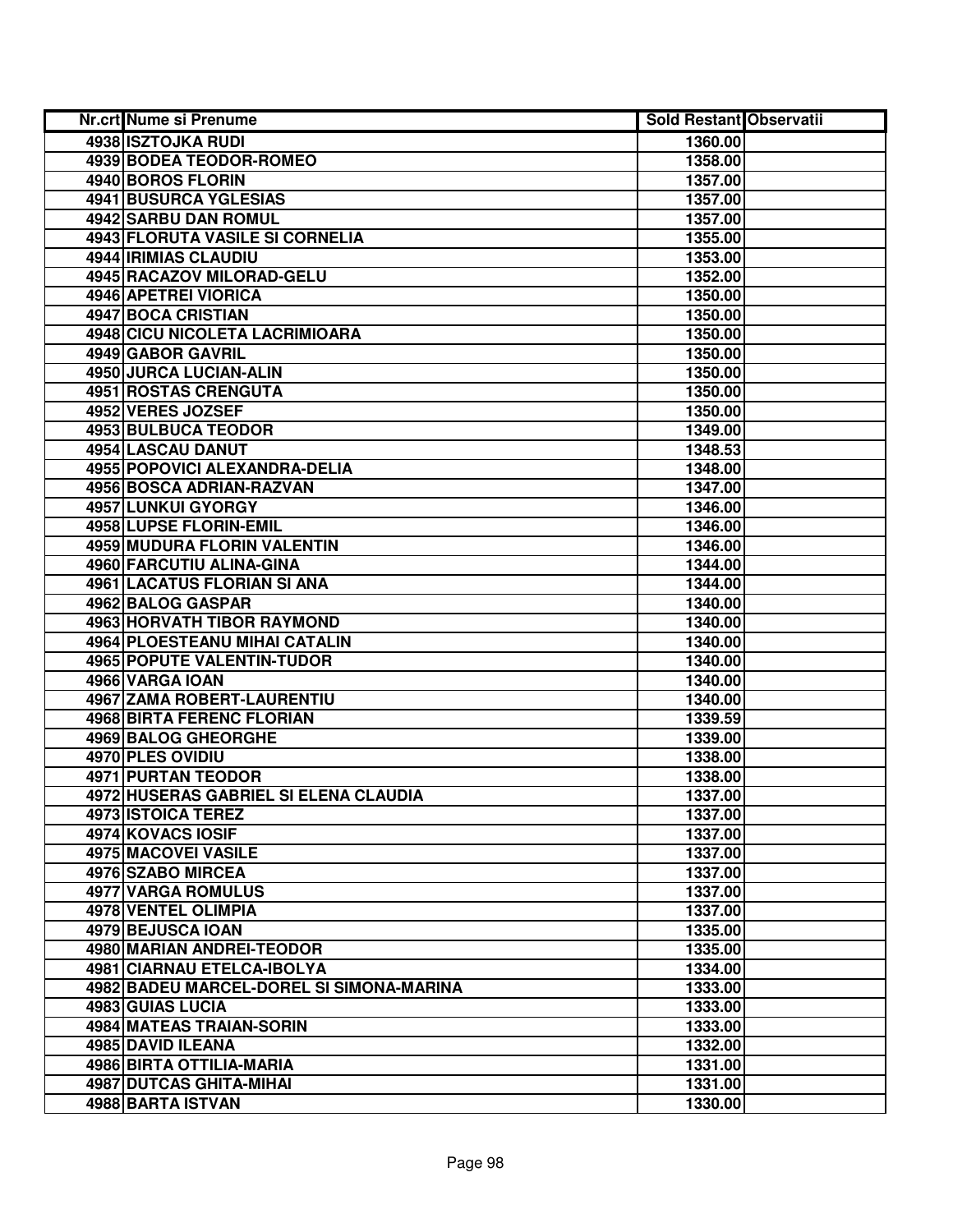| Nr.crt Nume si Prenume                 | <b>Sold Restant Observatii</b> |  |
|----------------------------------------|--------------------------------|--|
| 4989 COSTAS CRISTIAN-GEORGE            | 1330.00                        |  |
| 4990 GABOR RUPI                        | 1330.00                        |  |
| 4991 POP ALEXANDRU SI ALINA            | 1329.00                        |  |
| 4992 SOTIUT IRINA                      | 1329.00                        |  |
| <b>4993 PANC FLORIAN</b>               | 1328.00                        |  |
| 4994 PARANICI CONSTANTIN               | 1328.00                        |  |
| 4995 PETROVICI SERGIU-SEBASTIAN        | 1328.00                        |  |
| 4996 VESA DUMITRU                      | 1327.68                        |  |
| 4997 OBERMAJER EVA                     | 1327.00                        |  |
| 4998 HULEA IONUT-FLORIN                | 1326.15                        |  |
| 4999 BOCIA VETURIA                     | 1326.00                        |  |
| 5000 CIOBAN-JUNC MARIUS-VASILE         | 1326.00                        |  |
| 5001 ONACA COSMIN ADRIAN               | 1325.00                        |  |
| 5002 BUTNARASU IOANA                   | 1324.04                        |  |
| 5003 REZMUVES IOSIF                    | 1324.00                        |  |
| 5004 DUDAS CRISTIAN                    | 1323.00                        |  |
| 5005 FAUR IONUT-FLAVIUS                | 1323.00                        |  |
| 5006 GAVRA MARIA-AURORA                | 1323.00                        |  |
| 5007 JURCA GHEORGHE SI MARIANA         | 1323.00                        |  |
| 5008 OLAH TEODOR-MARIUS                | 1322.00                        |  |
| 5009 BIRO MARIA MAGDOLNA               | 1320.00                        |  |
| 5010 BROZBAN STELIAN-STEFAN            | 1320.00                        |  |
| 5011 DUDOMA SANDOR SI MARIANA-ANETA    | 1320.00                        |  |
| 5012 FARKAS JOZSEF IMRE                | 1320.00                        |  |
| 5013 GABOR MINDRA                      | 1320.00                        |  |
| 5014 MARC FELICIA-ELENA                | 1320.00                        |  |
| 5015 ANTAL ZSENI-LENKE                 | 1319.00                        |  |
| 5016 BURCIA GAVRIL                     | 1319.00                        |  |
| 5017 SALAJAN MARIUS ADRIAN             | 1319.00                        |  |
| 5018 CODREAN RARES-GEORGE              | 1315.00                        |  |
| 5019 SIME CRISTIAN DUMITRU             | 1315.00                        |  |
| 5020 TUSAN LASZLO MIKLOS               | 1315.00                        |  |
| 5021 MICU MIHAI                        | 1314.50                        |  |
| 5022 CAPUS FLORIN SI MARGARETA CLAUDIA | 1314.00                        |  |
| 5023 MUDURA DANIELA-VESTITA            | 1314.00                        |  |
| 5024 RUSU CRISTINA-ANA                 | 1313.64                        |  |
| 5025 KRIZSAN SANDOR SI IBOLYA          | 1313.00                        |  |
| 5026 ARDELEAN ANGELA                   | 1311.00                        |  |
| 5027 BREANC GABRIEL-DANIEL             | 1311.00                        |  |
| 5028 KADOS STELA SI KORNEL             | 1311.00                        |  |
| 5029 MISAROS SERBAN-FLAVIU             | 1310.00                        |  |
| 5030 MATEAS REMUS SEBASTIAN            | 1309.00                        |  |
| 5031 KONETZKI SIMONA                   | 1308.00                        |  |
| 5032 MAKKOS ZOLTAN                     | 1308.00                        |  |
| 5033 ALEXA ADRIAN                      | 1305.00                        |  |
| 5034 ANDRISCA FLAVIA-FLORINA           | 1305.00                        |  |
| 5035 AXENTE DAN TIBERIU                | 1305.00                        |  |
| 5036 BARBU JANOS                       | 1305.00                        |  |
| 5037 BARTHA LAJOS                      | 1305.00                        |  |
| 5038 BENCHIS DOREL SI RODICA           | 1305.00                        |  |
| 5039 BINSELAN MIHAIL                   | 1305.00                        |  |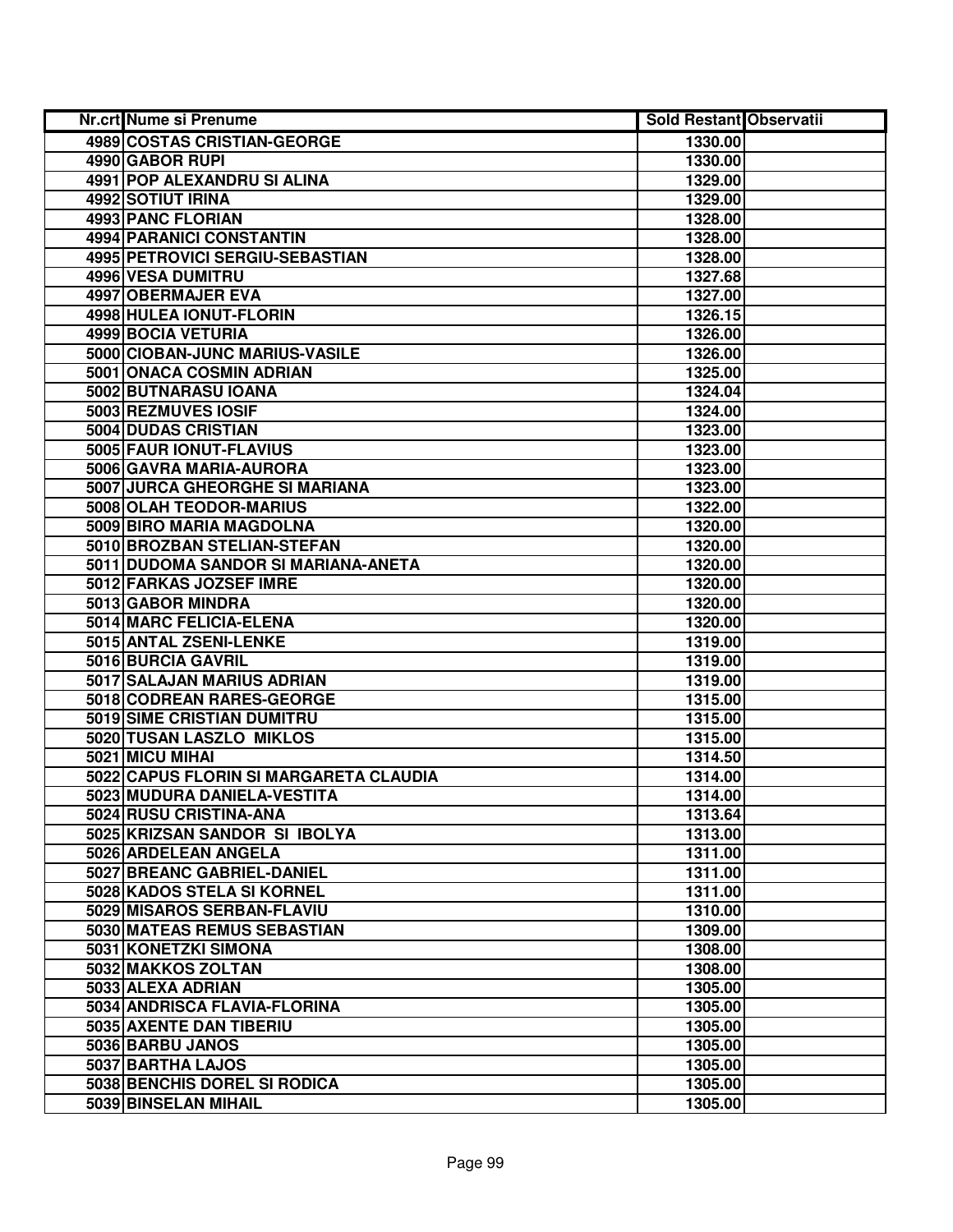| Nr.crt Nume si Prenume                   | <b>Sold Restant Observatii</b> |  |
|------------------------------------------|--------------------------------|--|
| 5040 BIRO BARNA SI ROZALIA IBOLYA        | 1305.00                        |  |
| 5041 BLAZHEVICH PANEL                    | 1305.00                        |  |
| 5042 BOSCARDIN ANTONIO                   | 1305.00                        |  |
| 5043 BOTEA MIHAI-GHEORGHE                | 1305.00                        |  |
| 5044 BRADUCEAN VALERIU                   | 1305.00                        |  |
| 5045 BREBE NERONE AUREL                  | 1305.00                        |  |
| 5046 BUSTEA ADRIAN                       | 1305.00                        |  |
| 5047 BUSTEAN IOAN CORNEL SI ADRIANA      | 1305.00                        |  |
| 5048 CABAU TEODOR                        | 1305.00                        |  |
| 5049 CARTIS RADU-VALENTIN                | 1305.00                        |  |
| 5050 CIOCLUT TRAIAN                      | 1305.00                        |  |
| 5051 COPCELEAN TODIAN                    | 1305.00                        |  |
| 5052 COPIL LUCIAN                        | 1305.00                        |  |
| 5053 CRACIUN MIRCEA-PAVEL                | 1305.00                        |  |
| 5054 DAN AURELIAN                        | 1305.00                        |  |
| 5055 DEMIAN LIVIU-STELIAN                | 1305.00                        |  |
| 5056 DOMINTEANU STEFAN TEODOR            | 1305.00                        |  |
| 5057 FAGADAR RARES                       | 1305.00                        |  |
| 5058 FARKAS ISTVAN-ARNOLD                | 1305.00                        |  |
| 5059 GABOR GHEZA                         | 1305.00                        |  |
| 5060 GALL ALEXANDRU                      | 1305.00                        |  |
| 5061 GHERGHELES BOGDAN LIVIU             | 1305.00                        |  |
| 5062 GYORGY TIBERIU-IULIU                | 1305.00                        |  |
| 5063 HINZ CLAUDIO                        | 1305.00                        |  |
| 5064 HORVATH BOGDAN-RAZVAN               | 1305.00                        |  |
| 5065 KOSTOV GRIGOR ALEXANDROV            | 1305.00                        |  |
| 5066 KUDOR DUKA ANDREI SI DRUGAS GEORGET | 1305.00                        |  |
| 5067 LITEV PETCO                         | 1305.00                        |  |
| 5068 MARIAN MARIUS MIHAI                 | 1305.00                        |  |
| 5069 MICLAUS DAN SORIN                   | 1305.00                        |  |
| 5070 MICULA NICOLAE DAN                  | 1305.00                        |  |
| 5071 MILIAN ADRIAN                       | 1305.00                        |  |
| 5072 MOCANU ADRIAN CONSTANTIN            | 1305.00                        |  |
| 5073 MONEV DELCHO IVANOV                 | 1305.00                        |  |
| 5074 NAGY LAJOS                          | 1305.00                        |  |
| 5075 NAGY ZOLTAN                         | 1305.00                        |  |
| 5076 NEGRAU IONUT-TEODOR SI ADELA-MARIA  | 1305.00                        |  |
| 5077 PATER CRISTIAN                      | 1305.00                        |  |
| 5078 PAUSELLI FAUSTO                     | 1305.00                        |  |
| 5079 PETRILA MARIUS SORIN                | 1305.00                        |  |
| 5080 PIPALA PAWEL                        | 1305.00                        |  |
| 5081 PLUMBAS CRISTIAN-CALIN              | 1305.00                        |  |
| 5082 POKRUPA ANTONIN                     | 1305.00                        |  |
| 5083 POPA MARIUS-CRISTIAN                | 1305.00                        |  |
| 5084 POPOVICIU FLORICA MARIANA           | 1305.00                        |  |
| 5085 ROGOJAN CRISTIAN DACIAN             | 1305.00                        |  |
| 5086 SANTINI FABRIZIO                    | 1305.00                        |  |
| 5087 SECAN ANDREI DENIS                  | 1305.00                        |  |
| 5088 SOLYOM IBOLYA                       | 1305.00                        |  |
| 5089 SOTIUT CATALIN-GEORGE               | 1305.00                        |  |
| 5090 STAN OLIVIU- DUMITRU                | 1305.00                        |  |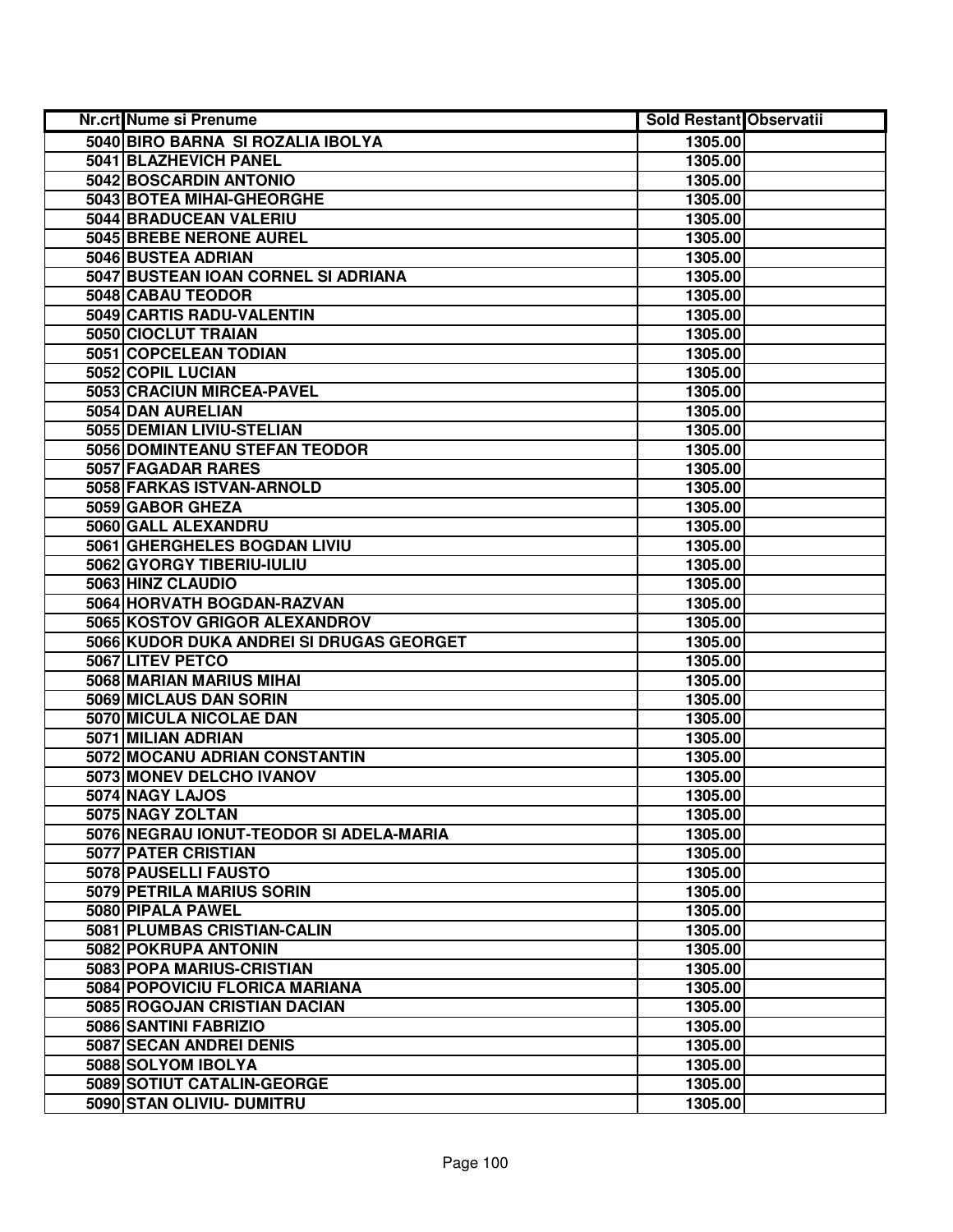| Nr.crt Nume si Prenume                     | <b>Sold Restant Observatii</b> |  |
|--------------------------------------------|--------------------------------|--|
| 5091 STOICOVICI MIHAELA ALINA              | 1305.00                        |  |
| 5092 SUCIU ALEXANDRU-LUCIAN                | 1305.00                        |  |
| 5093 SZABO ARPAD                           | 1305.00                        |  |
| 5094 SZABONE ERDEI ANIKO                   | 1305.00                        |  |
| 5095 SZAKACS SERGIU ADRIAN                 | 1305.00                        |  |
| 5096 SZEIDLER CSABA                        | 1305.00                        |  |
| 5097 TIMBUS GHEORGHE STEFAN                | 1305.00                        |  |
| 5098 TIRIPLICA BOGDAN-ALEXANDRU            | 1305.00                        |  |
| 5099 TIRLA RARES                           | 1305.00                        |  |
| 5100 TOC IOAN MARCEL                       | 1305.00                        |  |
| 5101 TRASNEA ANCA-EMILIA                   | 1305.00                        |  |
| 5102 TRIPE DAVID-CRISTIAN                  | 1305.00                        |  |
| 5103 TURI IMRE                             | 1305.00                        |  |
| 5104 VARGA ADRIAN-NELU                     | 1305.00                        |  |
| 5105 VINCZE CSILLA                         | 1305.00                        |  |
| 5106 VARGA NICOLAE                         | 1304.00                        |  |
| 5107 BODOGAI PETRE-MIREL                   | 1303.00                        |  |
| 5108 DICU SERGIU-PETRU                     | 1303.00                        |  |
| 5109 CROITORU ROBERT                       | 1302.00                        |  |
| 5110 UVEGHES BOGDAN-DACIAN                 | 1302.00                        |  |
| 5111 POP DANA-GABRIELA                     | 1301.00                        |  |
| 5112 BALOGH PETER                          | 1300.00                        |  |
| 5113 BARBURA MIRCEA VLAD                   | 1300.00                        |  |
| 5114 BOKA GHEORGHE                         | 1300.00                        |  |
| 5115 ERDEI MIHAI                           | 1300.00                        |  |
| 5116 FLORE CATITA                          | 1300.00                        |  |
| 5117 FOIA RAUL SERBAN                      | 1300.00                        |  |
| 5118 GABOR MARIA                           | 1300.00                        |  |
| 5119 GABOR STEFAN                          | 1300.00                        |  |
| 5120 GORDAN MARIUS CASIAN SI FLORICA-LIANA | 1300.00                        |  |
| 5121 HODUT CALIN MIRCEA                    | 1300.00                        |  |
| 5122 LAKATOS AUGUSTIN                      | 1300.00                        |  |
| 5123 MEMETEA CORNEL-CSABA                  | 1300.00                        |  |
| 5124 NAGY SANDOR                           | 1300.00                        |  |
| 5125 PAP GILDA                             | 1300.00                        |  |
| 5126 SARKADI ROBERT                        | 1300.00                        |  |
| 5127 TRIFAN MIRCEA                         | 1300.00                        |  |
| 5128 TUDUK VIORICA-MARIA                   | 1300.00                        |  |
| 5129 VARGA ROBERT-ZSOLT                    | 1300.00                        |  |
| 5130 VARGA ZOLTAN                          | 1300.00                        |  |
| 5131 VENTEL ANDRAS                         | 1300.00                        |  |
| 5132 SIRCA CRISTIAN-MARIUS                 | 1299.02                        |  |
| 5133 CISMAS MARCEL ENESCU                  | 1299.00                        |  |
| 5134 TOD SERGIU-DAN CAB.IND. DE INSOLVENTA | 1299.00                        |  |
| 5135 BOTIU MARIUS VIRGIL SI SIMONA MARILE  | 1298.00                        |  |
| 5136 GAL VASILE-MARIUS                     | 1298.00                        |  |
| 5137 LAZAU GHEORGHE-LEONTIN                | 1298.00                        |  |
| 5138 LIBERT IOAN                           | 1298.00                        |  |
| 5139 LORINCZ BELA SI NATALIA-GEORGETA      | 1298.00                        |  |
| 5140 TERAZZI DIEGO, TERAZZI ARINA DARIA    | 1298.00                        |  |
| 5141 RIF SIMONA-FLORENITNA                 | 1297.00                        |  |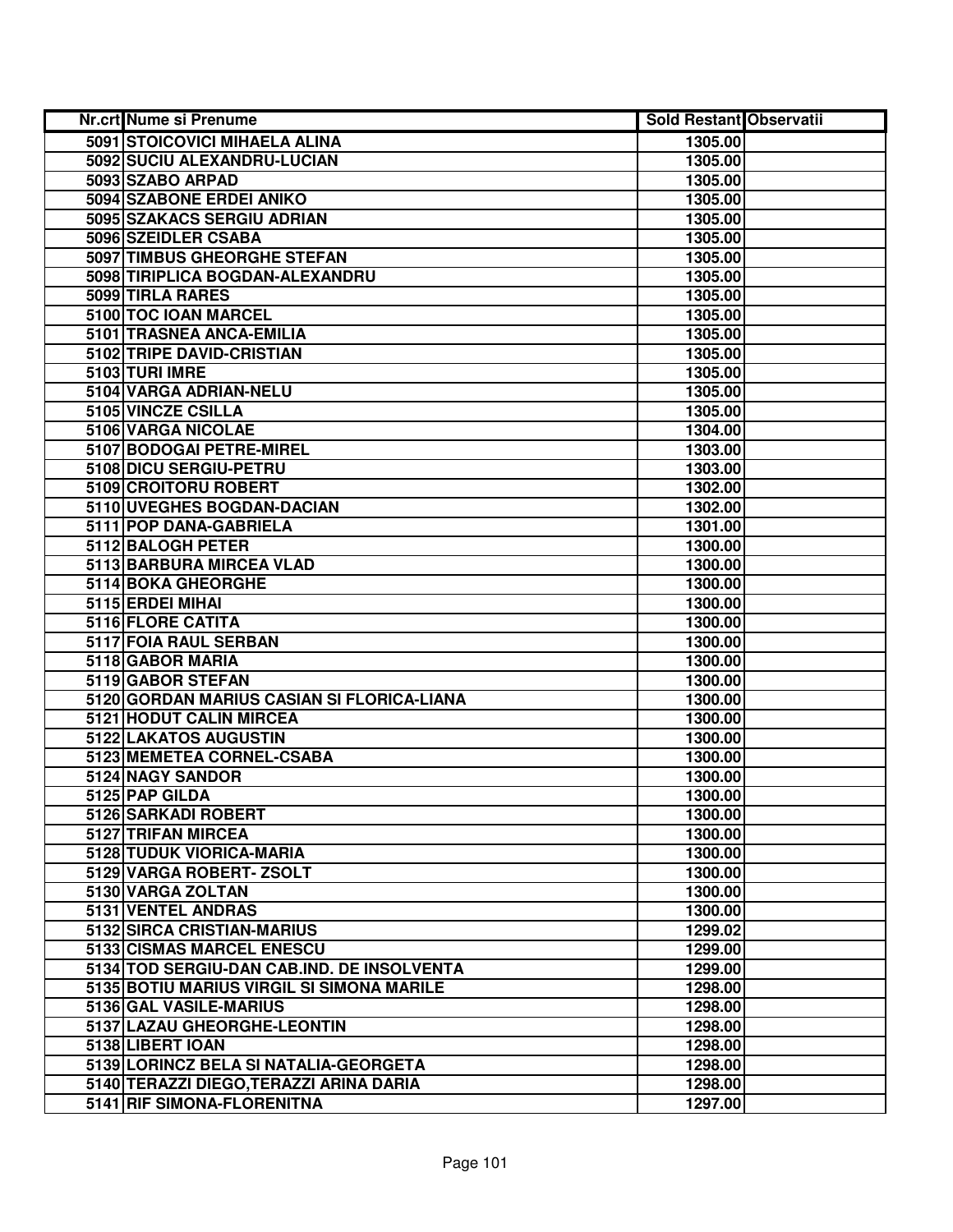| Nr.crt Nume si Prenume                             | <b>Sold Restant Observatii</b> |  |
|----------------------------------------------------|--------------------------------|--|
| 5142 VALKO VILMOS                                  | 1296.00                        |  |
| 5143 ABRUDAN LUCIAN-OVIDIU                         | 1295.00                        |  |
| 5144 BUZDUG DAN                                    | 1295.00                        |  |
| 5145 DOCZI FRANCISC-FLORIN                         | 1295.00                        |  |
| 5146 ROSTAS SORIN                                  | 1295.00                        |  |
| 5147 ACHIM DAN-SILVIU                              | 1294.00                        |  |
| 5148 VARGA LORAND                                  | 1294.00                        |  |
| 5149 HARSANYI MONICA                               | 1291.00                        |  |
| 5150 MOCSAR ZOLTAN                                 | 1291.00                        |  |
| 5151 ZAHARI JENEL                                  | 1291.00                        |  |
| 5152 ALBU SORIN MIHAI                              | 1290.00                        |  |
| 5153 BOCSA MIRCEA-OVIDIU SI MONICA                 | 1290.00                        |  |
| 5154 CARTIS ANA SIMONA                             | 1290.00                        |  |
| 5155 COITA SERGIU-EUGEN                            | 1290.00                        |  |
| 5156 DUCA IONEL                                    | 1290.00                        |  |
| 5157 DUMITRU CORNEL                                | 1290.00                        |  |
| 5158 ILLE VLAD MIHI                                | 1290.00                        |  |
| 5159 KISS MIKLOS                                   | 1290.00                        |  |
| 5160 LAKATOS BRIGHITA                              | 1290.00                        |  |
| 5161 LESAK JANOS - ROBERT                          | 1290.00                        |  |
| 5162 SPULNYIK DAVID RAYMOND ROMULUS                | 1290.00                        |  |
| 5163 ISZTOJKA GABOR                                | 1289.00                        |  |
| 5164 NISTOR TIBERIU-TEODOR                         | 1289.00                        |  |
| 5165 SIPOS BOGDAN ADRIAN SI ANA RAMONA             | 1289.00                        |  |
| 5166 MEISAROS FLORIN MARIUS                        | 1287.00                        |  |
| 5167 TAMPU EDUARD                                  | 1287.00                        |  |
| 5168 GULES SERGIU-IONUT                            | 1286.00                        |  |
| 5169 SABAU DOREL SI ANDREEA MARIA                  | 1286.00                        |  |
| 5170 POPSA SILVIU-DOREL                            | 1285.00                        |  |
| 5171 CIPLEU SILVIA                                 | 1284.00                        |  |
| 5172 ILE GABRIEL                                   | 1284.00                        |  |
| 5173 OLAR ALEXANDRU                                | 1284.00                        |  |
| 5174 SALAJEAN OVIDIU-DUMITRU                       | 1284.00                        |  |
| 5175 TEGZES MIHAI SI AURELIA                       | 1282.00                        |  |
| 5176 BODOG MARIUS-FLORIN                           | 1281.00                        |  |
| 5177 CONTERIO GIANLUIGI                            | 1281.00                        |  |
| 5178 MAGISTRALI PAOLO                              | 1281.00                        |  |
| 5179 NAGY ANDREI-CRISTIAN                          | 1281.00                        |  |
| 5180 RAJKLI REMUS-ANDREI                           | 1281.00                        |  |
| 5181 SZABO MAGDALENA-TUNDE                         | 1281.00                        |  |
| 5182 ARDELEAN RAYMOND OVIDIU                       | 1280.00                        |  |
| 5183 CIOCIAN RAMONA-ZENOVIA SI CIOCIAN FLORIN-GHE. | 1280.00                        |  |
| 5184 LAZAR ALEXANDRA GEORGIANA                     | 1280.00                        |  |
| 5185 MANGRA FLORIN                                 | 1280.00                        |  |
| 5186 MIHUTIU IOAN-MIHAI                            | 1280.00                        |  |
| 5187 ROCA FLORIN DANIEL                            | 1280.00                        |  |
| 5188 HAPA ELVIS MARIUS                             | 1278.73                        |  |
| 5189 GORDAN CORNELIU DORIN                         | 1278.00                        |  |
| 5190 MEZEI AURELIA                                 | 1276.00                        |  |
| 5191 CHIS OLIMPIA GABRIELA                         | 1275.00                        |  |
| 5192 GEORGESCU ANA-MARIA                           | 1275.00                        |  |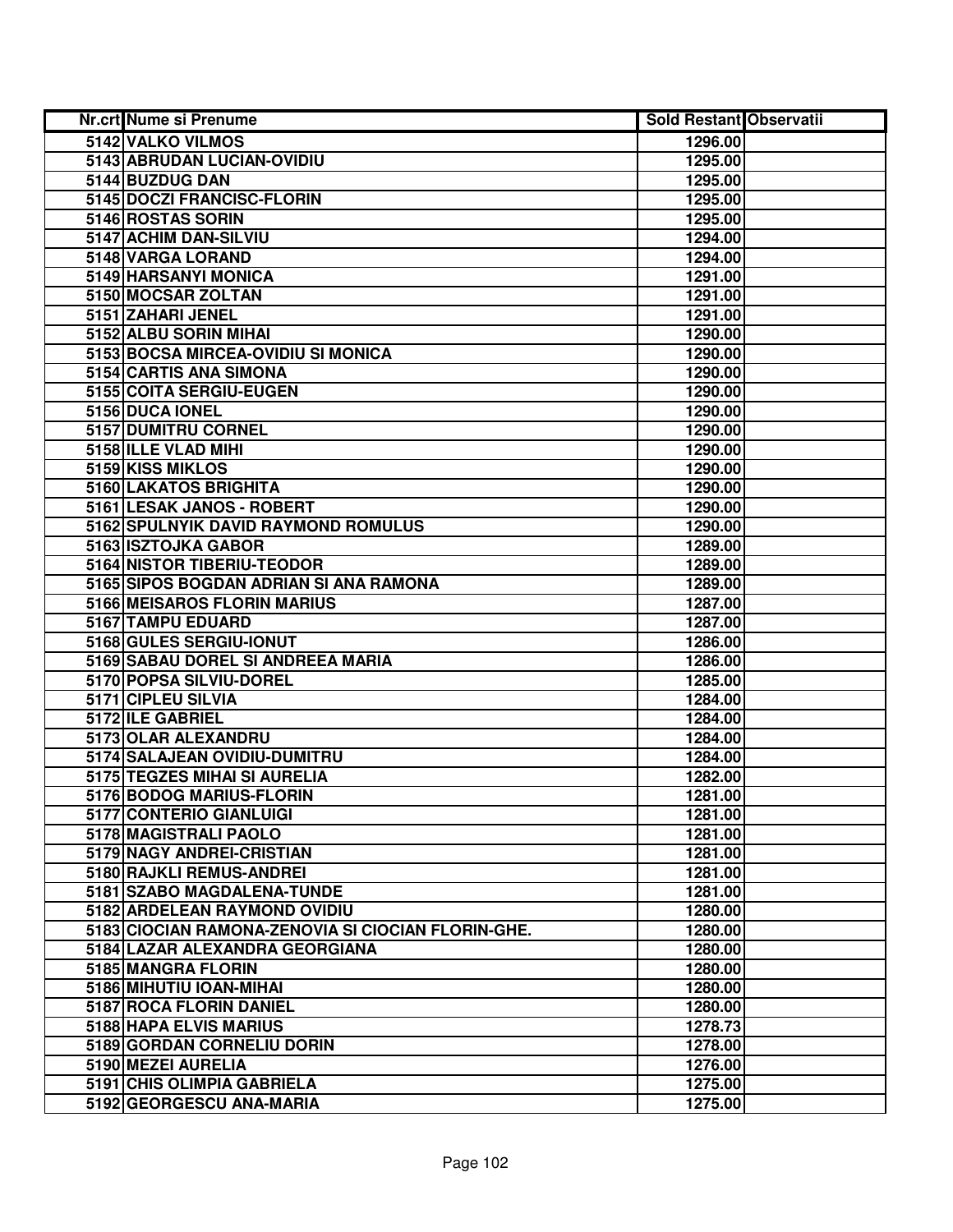| Nr.crt Nume si Prenume           | <b>Sold Restant Observatii</b> |  |
|----------------------------------|--------------------------------|--|
| 5193 GHEMES ANDREI               | 1275.00                        |  |
| 5194 MERA CIPRIAN-ALIN           | 1275.00                        |  |
| 5195 CRET MARIA-CARMEN           | 1274.00                        |  |
| 5196 GHILE IOAN GHEORGHE         | 1273.00                        |  |
| 5197 HARAGOS LIVIU SI MONICA     | 1273.00                        |  |
| 5198 BUNGAU CRISTIAN-ALIN        | 1272.00                        |  |
| 5199 FLORUTA MARIA-CLAUDIA       | 1272.00                        |  |
| 5200 FULOP ISTVAN                | 1271.29                        |  |
| 5201 NEGRE GHEORGHE              | 1271.00                        |  |
| <b>5202 BOKOR ANTAL ROBERT</b>   | 1270.00                        |  |
| 5203 CABA COSMIN-NICOLAE         | 1270.00                        |  |
| 5204 DRAGAN ALINA-CRISTINA       | 1270.00                        |  |
| 5205 VERDES MADALIN FLORIN       | 1270.00                        |  |
| 5206 FUSCAS MARIANA-ELENA        | 1269.00                        |  |
| 5207 MATEI FLOARE SI MIHAELA     | 1269.00                        |  |
| 5208 P.F.A.SIRCA MIHAELA-FLORICA | 1269.00                        |  |
| 5209 TOMELE CIPRIAN-NICOLAE      | 1268.34                        |  |
| 5210 JONAS VALENTIN-GHEORGHE     | 1267.00                        |  |
| 5211 TOTH ATTILA-ISTVAN          | 1267.00                        |  |
| 5212 JAKOB RAMONA                | 1265.00                        |  |
| 5213 OROSZ ANTHONIO-MIODORO      | 1265.00                        |  |
| 5214 TRIFAN VIORICA              | 1265.00                        |  |
| 5215 CHISBORA MARIUS             | 1264.00                        |  |
| 5216 SZABO GYULA                 | 1264.00                        |  |
| 5217 BLAGA MARIUS                | 1262.00                        |  |
| 5218 SORHENT MIHAI               | 1261.00                        |  |
| 5219 VERES ANDREEA-MARIA         | 1261.00                        |  |
| 5220 FODOR GHEORGHE              | 1260.00                        |  |
| 5221 BONCIDAI VALENTIN           | 1259.00                        |  |
| 5222 KOVACS IOAN-CSABA           | 1259.00                        |  |
| 5223 SUSTREAN LIDIA              | 1259.00                        |  |
| 5224 BOGHEAN NICOLAE             | 1258.00                        |  |
| 5225 GEORGESCU IOANA-FLORICA     | 1257.00                        |  |
| 5226 CHISALITA LUCIAN-CONSTANTIN | 1256.00                        |  |
| 5227 GAVRIS VICTOR               | 1256.00                        |  |
| 5228 COSTA MARIN SI IOAN EMIL    | 1255.00                        |  |
| 5229 HERCUT GAVRIL               | 1255.00                        |  |
| 5230 FODOR TIBOR                 | 1254.00                        |  |
| 5231 ZELINA JANOS                | 1254.00                        |  |
| 5232 BIDIAN (FOSTA BACIU) CARLA  | 1252.00                        |  |
| 5233 MAI LILIANA-RODICA          | 1252.00                        |  |
| 5234 BAILEFF GHEORGHE LUCIAN     | 1250.00                        |  |
| 5235 BANCIU SUPERMAN-TARZAN      | 1250.00                        |  |
| 5236 BATRIN ANA                  | 1250.00                        |  |
| 5237 BERKE TIBOR                 | 1250.00                        |  |
| 5238 BOCHIE CRISTINA-SUSANA      | 1250.00                        |  |
| 5239 COSTA IOAN                  | 1250.00                        |  |
| 5240 COSTEA CRISTIAN-DANUT PFA   | 1250.00                        |  |
| 5241 DEAK KRISTOF                | 1250.00                        |  |
| 5242 DUMEA DANIEL VIOREL         | 1250.00                        |  |
| 5243 GIOSANU LEONARD             | 1250.00                        |  |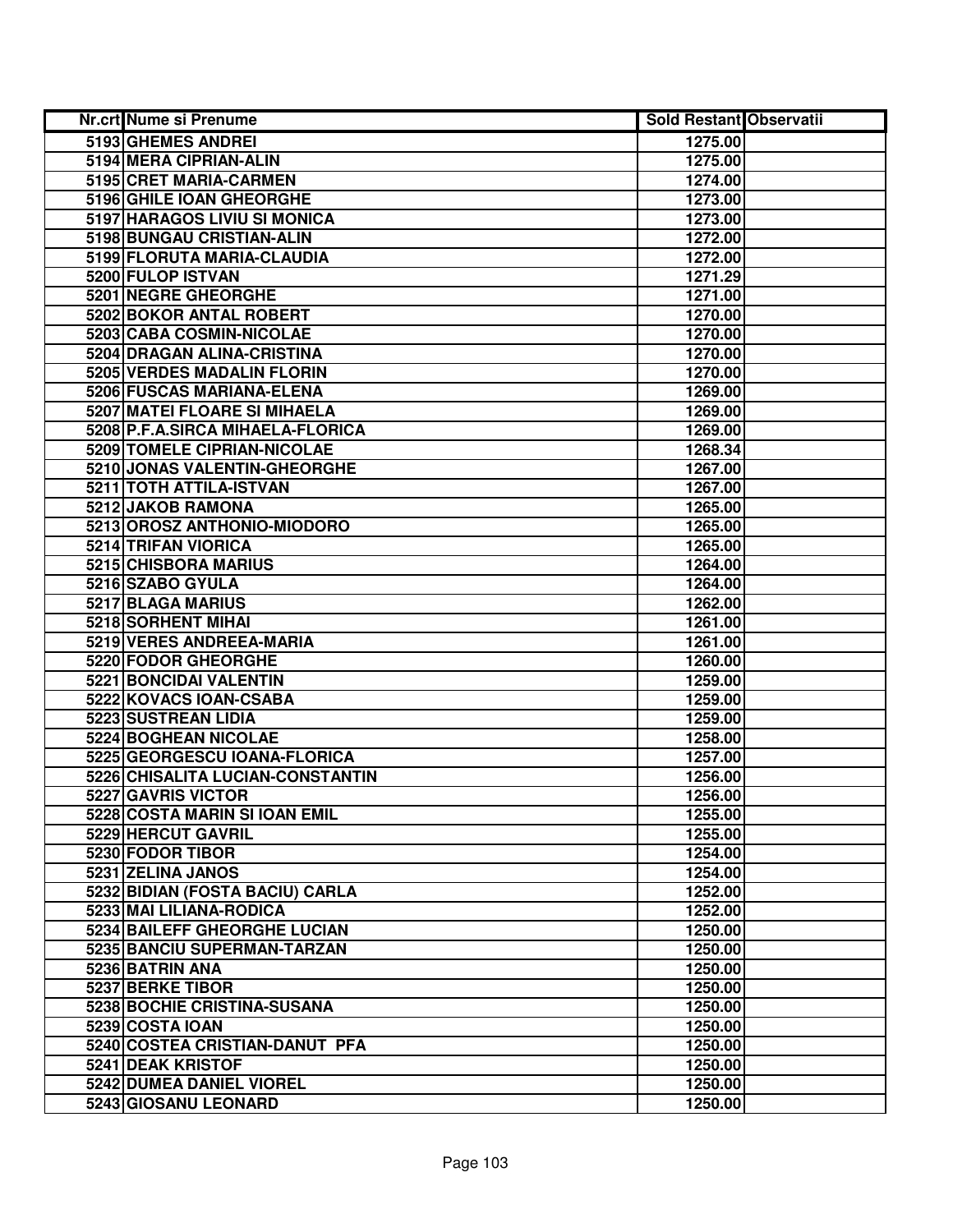| Nr.crt Nume si Prenume                              | <b>Sold Restant Observatii</b> |  |
|-----------------------------------------------------|--------------------------------|--|
| 5244 IOVAN ANA NICOLETA                             | 1250.00                        |  |
| 5245 KAJCZA DIANA                                   | 1250.00                        |  |
| 5246 KASTSA KAROLY IMRE                             | 1250.00                        |  |
| 5247 KHALLFALLAH MOSBAH                             | 1250.00                        |  |
| 5248 LUPSE SERGIU-ROBERTO                           | 1250.00                        |  |
| 5249 MAKAI VINCZE-LORANT                            | 1250.00                        |  |
| 5250 MARNEA COSMIN OVIDIU                           | 1250.00                        |  |
| 5251 MATYASI ROBERT                                 | 1250.00                        |  |
| 5252 PARFENE RAZVAN-OLIMPIU                         | 1250.00                        |  |
| 5253 PATAKI FELIX-FERENCZ                           | 1250.00                        |  |
| 5254 PETRUS GEORGINA-ANA                            | 1250.00                        |  |
| 5255 PRAGE ADRIAN GHEORGHE                          | 1250.00                        |  |
| 5256 SACUI CALIN-CONSTANTIN                         | 1250.00                        |  |
| 5257 SILAGHI GABRIELLA-ENIKO                        | 1250.00                        |  |
| 5258 SZTOIKA STEFAN CSABA                           | 1250.00                        |  |
| 5259 UNGUREANU LILIAN                               | 1250.00                        |  |
| 5260 MEZEI TIBOR CAROL                              | 1249.00                        |  |
| 5261 VERCHE DORU-PETRU                              | 1249.00                        |  |
| 5262 BERES EMIL                                     | 1248.00                        |  |
| 5263 DEMIAN DANIEL-PETRU SI FLORINA-ANDREEA         | 1248.00                        |  |
| 5264 MOLDOVAN DORIN                                 | 1248.00                        |  |
| 5265 SZABO CSABA-ROBERT                             | 1248.00                        |  |
| 5266 CIARNAU ANCA CRISTINA                          | 1247.14                        |  |
| 5267 GIRZ ELISABETA                                 | 1247.00                        |  |
| 5268 CHISE VALERIAN FLORIN                          | 1246.00                        |  |
| 5269 BOT MARIA-CAROLINA                             | 1245.00                        |  |
| 5270 CINDEA MARIN                                   | 1245.00                        |  |
| 5271 CSUZI ISTVAN SI EMESE                          | 1245.00                        |  |
| 5272 MINZ GEORGE-DACIAN                             | 1245.00                        |  |
| 5273 SILAGHI GAVRIL                                 | 1242.00                        |  |
| 5274 TERHES ALIN-AUGUSTIN                           | 1242.00                        |  |
| 5275 MAZILU CONSTANTIN-GHEORGHE SI GABRIELA-CLAUDIA | 1241.00                        |  |
| 5276 MIKO JANOS                                     | 1241.00                        |  |
| 5277 BOKA BARNA                                     | 1240.00                        |  |
| 5278 HULBER VASILE CRISTIAN                         | 1240.00                        |  |
| 5279 KOVACS DOINA                                   | 1240.00                        |  |
| 5280 MOLCUT ADRIAN-FLORIN                           | 1240.00                        |  |
| 5281 POPA PAUL                                      | 1240.00                        |  |
| 5282 ROSTAS EVA                                     | 1240.00                        |  |
| 5283 DOMOCOS DUMITRU                                | 1236.00                        |  |
| 5284 CALIN ANITA                                    | 1235.00                        |  |
| 5285 GHIURAU ALINA-MIHAELA                          | 1235.00                        |  |
| 5286 PELE SORIN                                     | 1235.00                        |  |
| 5287 CERNEA RAMONA                                  | 1234.00                        |  |
| 5288 LUCZO MARIA-MAGDALENA SI STEFAN                | 1231.00                        |  |
| 5289 POPUS LEONTINA                                 | 1231.00                        |  |
| 5290 TOTOREAN HORTENZIA OLIMPIA                     | 1231.00                        |  |
| 5291 BEC IOAN-TIMOTEI                               | 1230.00                        |  |
| 5292 BENE ROMINA-ADELA                              | 1230.00                        |  |
| 5293 EL HAJRI M HAMED                               | 1230.00                        |  |
| 5294 TASNADE DUMITRU                                | 1230.00                        |  |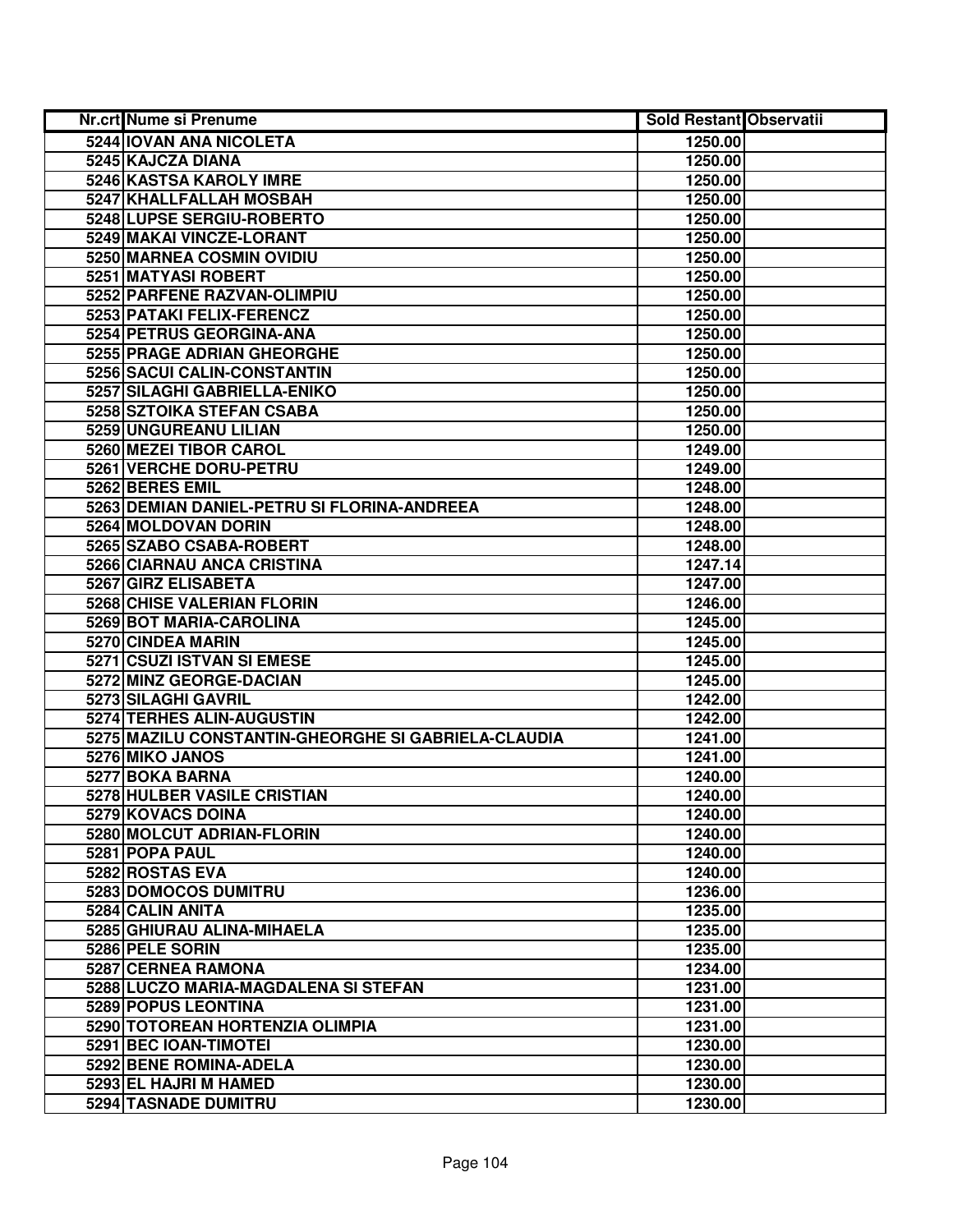| Nr.crt Nume si Prenume                          | <b>Sold Restant Observatii</b> |  |
|-------------------------------------------------|--------------------------------|--|
| 5295 CROITORIU VASILE                           | 1229.00                        |  |
| <b>5296 DAMIAN ANDI SEBASTIAN</b>               | 1229.00                        |  |
| 5297 HAIDUC RAUL-MARIUS                         | 1229.00                        |  |
| 5298 MATEAS FLORINA-CRINA                       | 1229.00                        |  |
| 5299 MATEI DANIEL                               | 1229.00                        |  |
| 5300 STIUBE GABRIELA                            | 1229.00                        |  |
| 5301 CHIRIAC LENUTA-FLORENTINA SI SILVIU FLORIN | 1228.00                        |  |
| 5302 TRIP IOAN SI SUCIU CORNELIA                | 1228.00                        |  |
| 5303 BULE FLORIAN                               | 1225.00                        |  |
| 5304 FARKAS ERNO-JANOS                          | 1225.00                        |  |
| 5305 ISAIA NELU SI MARIA                        | 1225.00                        |  |
| 5306 ANTONICA ADRIAN-ROBERT                     | 1224.00                        |  |
| 5307 BORAC ELENA-VIERCA                         | 1224.00                        |  |
| 5308 HORVATH IOZSEF                             | 1224.00                        |  |
| 5309 GLIGOR CLAUDIU TRAIAN                      | 1223.00                        |  |
| 5310 LAZAR LUCIAN-ANTON                         | 1223.00                        |  |
| 5311 LUCA DELIA-MARIA                           | 1223.00                        |  |
| 5312 ASOWED MUSTAFA HUSSEIN                     | 1222.00                        |  |
| 5313 FLOROI ALEXANDRU SI PINTIUTA DANA          | 1222.00                        |  |
| 5314 GOROVEI ANCA                               | 1221.00                        |  |
| 5315 LIPTAK ZOLTAN                              | 1220.17                        |  |
| 5316 CAPUS-SZFURA CRISTIAN FLORIN               | 1220.00                        |  |
| 5317 GABOR STEFAN                               | 1220.00                        |  |
| 5318 LACATUS SANDOR                             | 1220.00                        |  |
| 5319 KANDRA VASILE MARIA                        | 1219.00                        |  |
| 5320 BOTOS ATTILA                               | 1218.00                        |  |
| 5321 GABOR PETRU                                | 1218.00                        |  |
| 5322 POP SORIN-DAN SI LILIANA                   | 1218.00                        |  |
| 5323 TONT MARIUS-COSMIN                         | 1217.97                        |  |
| 5324 POP-DURINA ADRIAN-MIRCEA                   | 1217.16                        |  |
| 5325 ILE ROMAN-CRISTIAN SI MONICA               | 1217.00                        |  |
| 5326 KENDERESI TUNDE TIMEA                      | 1215.00                        |  |
| 5327 BAICAN PETRU-NICOLAE                       | 1214.00                        |  |
| 5328 BENCIC IRINA-FLORICA                       | 1214.00                        |  |
| 5329 SUCIU IULIANA                              | 1214.00                        |  |
| 5330 IGNA ADRIAN SI ELISABETA                   | 1213.00                        |  |
| 5331 TUCUDEAN IOAN-FLORIN                       | 1213.00                        |  |
| 5332 BODEA CALIN-SEBASTIAN                      | 1212.00                        |  |
| 5333 COSARBA FLORINA                            | 1212.00                        |  |
| 5334 SZALAI ELISABETA                           | 1212.00                        |  |
| 5335 BARGAU OVIDIU-DOREL SI FELICIA             | 1210.00                        |  |
| 5336 MILOTAI DAVID                              | 1210.00                        |  |
| 5337 MOZA SERGIU IONUT                          | 1210.00                        |  |
| 5338 POTOROACA LOREDANA-MARIANA                 | 1210.00                        |  |
| 5339 TARLA FLORIN-GHEORGHE                      | 1210.00                        |  |
| 5340 TREBUIAN ALEXANDRU-SANDU SI RAMONA-IOANA   | 1210.00                        |  |
| 5341 HAINER TIBOR                               | 1209.00                        |  |
| 5342 LASCAU GABRIELA ANAMARIA                   | 1208.00                        |  |
| 5343 MARTIN CLAUDIU-IOAN                        | 1208.00                        |  |
| 5344 SANDOR RODICA                              | 1208.00                        |  |
| 5345 ARDELEAN MARIUS GHEORGHE                   | 1207.90                        |  |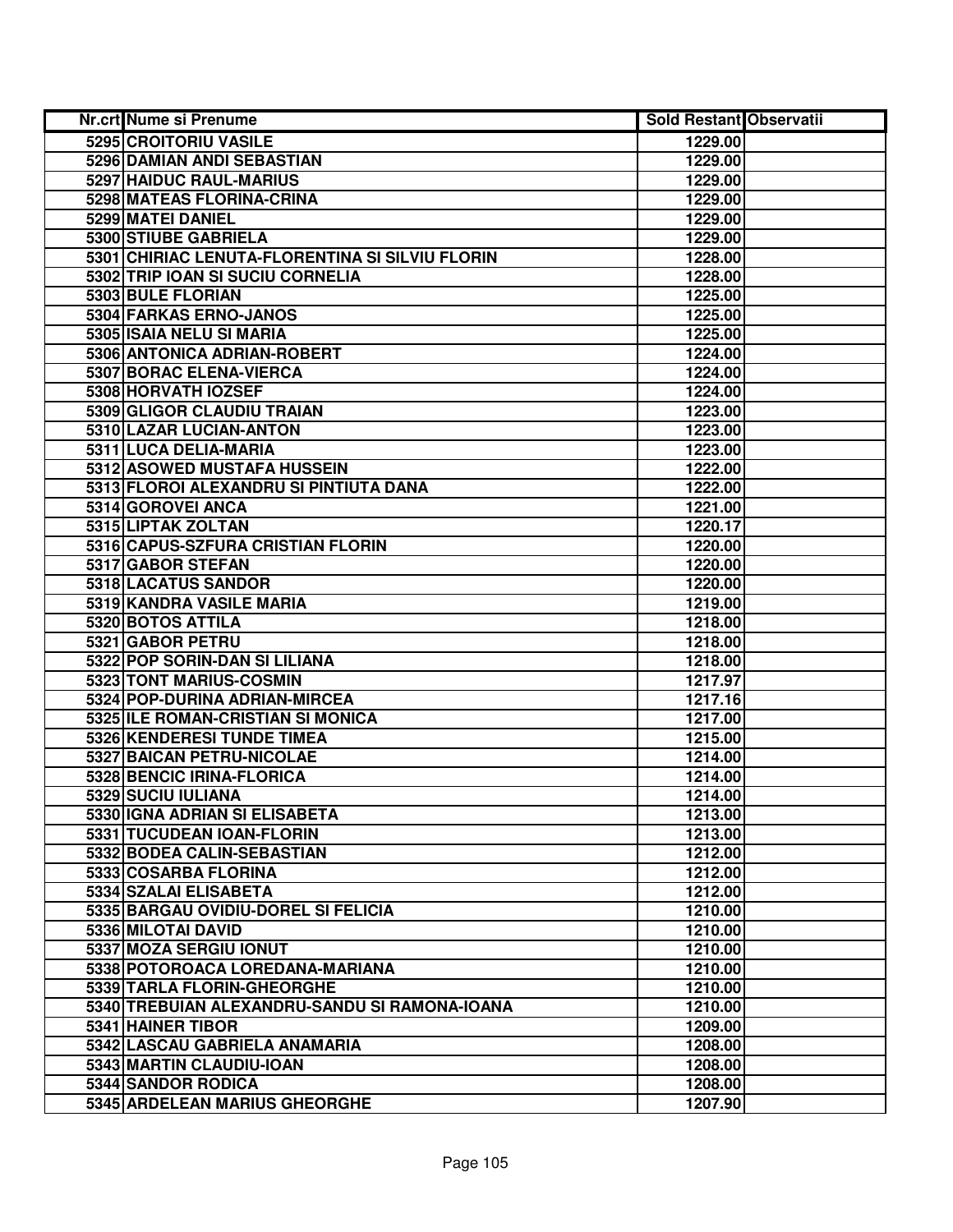| Nr.crt Nume si Prenume                                   | <b>Sold Restant Observatii</b> |  |
|----------------------------------------------------------|--------------------------------|--|
| 5346 BERKI ROBERT                                        | 1206.00                        |  |
| 5347 PUPAZA CORNEL                                       | 1205.70                        |  |
| 5348 GHERMAN SILVIA ANA                                  | 1205.58                        |  |
| 5349 DANA LUCIAN DANIEL                                  | 1205.00                        |  |
| 5350 GABOR GABOR SI LIZA                                 | 1205.00                        |  |
| 5351 SZILAGYI JANOS-ROBERT                               | 1205.00                        |  |
| 5352 POPA LOREDANA - BAMBUCAFE INTREPRINDERE INDIVIDUALA | 1204.00                        |  |
| 5353 BOCA FLAVIUS                                        | 1203.00                        |  |
| 5354 BOHM ZOLTAN                                         | 1203.00                        |  |
| 5355 PANTIS EMANUEL                                      | 1202.00                        |  |
| 5356 POP CLAUDIA                                         | 1202.00                        |  |
| 5357 BARLA GYORGY                                        | 1201.00                        |  |
| 5358 DODITA ELISABETA                                    | 1201.00                        |  |
| 5359 GLIGA DANIELA                                       | 1201.00                        |  |
| 5360 AWAN SULTAN MUHAMMAD AITTZAZ                        | 1200.00                        |  |
| 5361 AWAWDIN ALI                                         | 1200.00                        |  |
| 5362 BALOG LASZLO-FERENCZ                                | 1200.00                        |  |
| 5363 BARTA ATTILA                                        | 1200.00                        |  |
| 5364 BELE TRAIAN                                         | 1200.00                        |  |
| 5365 BELENESI DARIUS-CRISTIAN-ADRIAN                     | 1200.00                        |  |
| 5366 BERES GHIZELA                                       | 1200.00                        |  |
| 5367 CIUNTU GHEORGHE-GABRIEL                             | 1200.00                        |  |
| 5368 COBE SEBASTIAN                                      | 1200.00                        |  |
| 5369 COVACI IOANA                                        | 1200.00                        |  |
| 5370 COZMA ILIE                                          | 1200.00                        |  |
| 5371 DEJEU ALIN                                          | 1200.00                        |  |
| 5372 DEVAI JEANA                                         | 1200.00                        |  |
| 5373 FARCAS ADRIAN SORIN                                 | 1200.00                        |  |
| 5374 GANGOS SORIN-FLORIN                                 | 1200.00                        |  |
| 5375 HEGEDUS LADISLAU                                    | 1200.00                        |  |
| 5376 HLAIM NOUSSAIR                                      | 1200.00                        |  |
| 5377 HORKI NICOLAE                                       | 1200.00                        |  |
| 5378 HORVATH ALEXANDRU                                   | 1200.00                        |  |
| 5379 IONESCU ROMEO                                       | 1200.00                        |  |
| 5380 KERESZTES ISTVAN                                    | 1200.00                        |  |
| 5381 KEREZSI ATTILA-MIHALY                               | 1200.00                        |  |
| 5382 KOVACS MELINDA-ANGELA                               | 1200.00                        |  |
| 5383 MEER MUHAMMAD SHABBIR AHMAD                         | 1200.00                        |  |
| 5384 NICORUT AURELIAN                                    | 1200.00                        |  |
| 5385 ONYENOBI CHUKWUNYERE EMMANUEL                       | 1200.00                        |  |
| 5386 OTVOS CALIN                                         | 1200.00                        |  |
| 5387 OTVOS SURAJ CRISTIAN                                | 1200.00                        |  |
| 5388 PAPP VIKTOR ROBERT                                  | 1200.00                        |  |
| 5389 PATINTARU MIHAI                                     | 1200.00                        |  |
| 5390 ROMAN RAMONA                                        | 1200.00                        |  |
| 5391 SONEA SEBASTIAN-IOAN                                | 1200.00                        |  |
| 5392 STRANGO VLADUT-NICOLAE                              | 1200.00                        |  |
| 5393 TALPA CRACIUN                                       | 1200.00                        |  |
| 5394 BERE TEODORA-MARIANA                                | 1199.00                        |  |
| 5395 NICA ADRIAN                                         | 1199.00                        |  |
| 5396 BOTHAZY ATTILA                                      | 1197.00                        |  |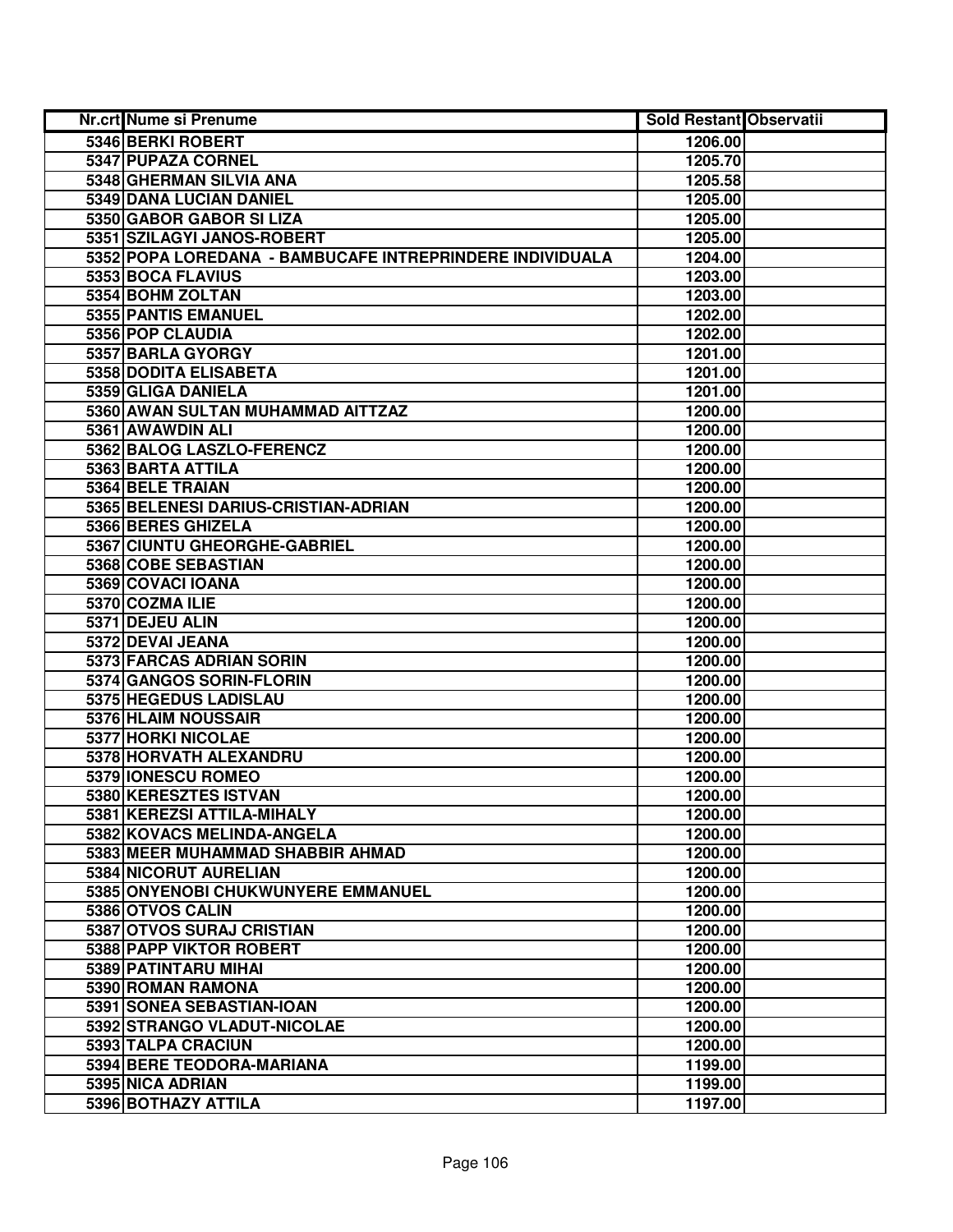| Nr.crt Nume si Prenume                    | <b>Sold Restant Observatii</b> |  |
|-------------------------------------------|--------------------------------|--|
| 5397 SARAC ADRIAN-CIPRIAN SI DIANA CARMEN | 1197.00                        |  |
| 5398 BRINDAS IOAN SI MIRELA-MAGDALENA     | 1196.00                        |  |
| 5399 BUDA ANDREI                          | 1195.00                        |  |
| 5400 LIBANT CONSTANTIN-MARIUS             | 1195.00                        |  |
| 5401 RETI ISTVAN                          | 1195.00                        |  |
| 5402 STATE PASCARIU VALERIAN              | 1195.00                        |  |
| 5403 BRATEANU VASILE                      | 1193.00                        |  |
| 5404 LACATOS NELU-MARIN                   | 1193.00                        |  |
| 5405 CIOARA VOICU CORNEL                  | 1191.00                        |  |
| <b>5406 SZOKE GABRIELA DANA</b>           | 1191.00                        |  |
| 5407 BUDAU MARIUS - ROMEO                 | 1190.00                        |  |
| 5408 GUBA JOSZEF                          | 1190.00                        |  |
| 5409 HORVATH SOFIA                        | 1190.00                        |  |
| 5410 KOLCSAR ROMEO-JOZSEF                 | 1190.00                        |  |
| 5411 MARINCAS DANIELA-MIRELA              | 1190.00                        |  |
| 5412 MIHALI ANDREI                        | 1190.00                        |  |
| 5413 SAVITCHI SIDONIA-MELINDA             | 1190.00                        |  |
| 5414 TUSA FRANCISC                        | 1189.97                        |  |
| 5415 ARANY ALEXANDRU                      | 1189.00                        |  |
| 5416 IONESCU CORNEL                       | 1189.00                        |  |
| 5417 FURTOS GEORGE-ALEX                   | 1188.00                        |  |
| 5418 BODI ISTVAN                          | 1187.00                        |  |
| 5419 GASCA NICOLAE-DANIEL                 | 1186.00                        |  |
| 5420 IUHASTIC CONSTANTIN SI DANIELA       | 1186.00                        |  |
| 5421 MARUSCA FELICIA                      | 1186.00                        |  |
| 5422 DEIAC IOANA                          | 1185.00                        |  |
| 5423 MUSCAS RODICA                        | 1184.26                        |  |
| 5424 ROSU MIHAELA - CLAUDIA               | 1184.00                        |  |
| 5425 SOLOSI ATTILA-DANIELA                | 1184.00                        |  |
| 5426 TALLODI OLIVER-ALEXANDRU             | 1184.00                        |  |
| 5427 BUGNAR ILINCA                        | 1183.00                        |  |
| 5428 BUGNAR MARIA-MIRUNA                  | 1183.00                        |  |
| 5429 PALOS VLAD CRISTIAN                  | 1182.50                        |  |
| 5430 MATE ADRIAN SI ADINA-FLORINA         | 1181.00                        |  |
| 5431 MODOG ANA                            | 1181.00                        |  |
| 5432 PURDI SIMONA-MONICA                  | 1181.00                        |  |
| 5433 VARGA ATTILA                         | 1180.00                        |  |
| 5434 BURSASIU AUREL COSTEL                | 1179.00                        |  |
| 5435 SARKADI VIORICA-IULIANA              | 1179.00                        |  |
| 5436 TIMARU NICOLAE                       | 1179.00                        |  |
| 5437 NAGY STEFAN IOAN SI ANA MARIA        | 1178.00                        |  |
| 5438 SZTUFLIAK LASZLO-SANDOR              | 1178.00                        |  |
| 5439 SERB CALIN-IOAN                      | 1177.00                        |  |
| 5440 STEGAROIU ADRIAN                     | 1177.00                        |  |
| 5441 MUSZKAS NORBERT-PAUL                 | 1176.00                        |  |
| 5442 VODA FLORENTINA-TEODORA              | 1176.00                        |  |
| 5443 PORTAN ROLAND-LASZLO                 | 1175.00                        |  |
| 5444 BALLA ISTVAN SI MARIANA              | 1174.00                        |  |
| 5445 LUDESCHER CSABA-JANOS                | 1172.00                        |  |
| 5446 OROS CIPRIAN-NICOLAE                 | 1172.00                        |  |
| 5447 TUTUIANU ILIE SI LUCIA MARGARETA     | 1171.00                        |  |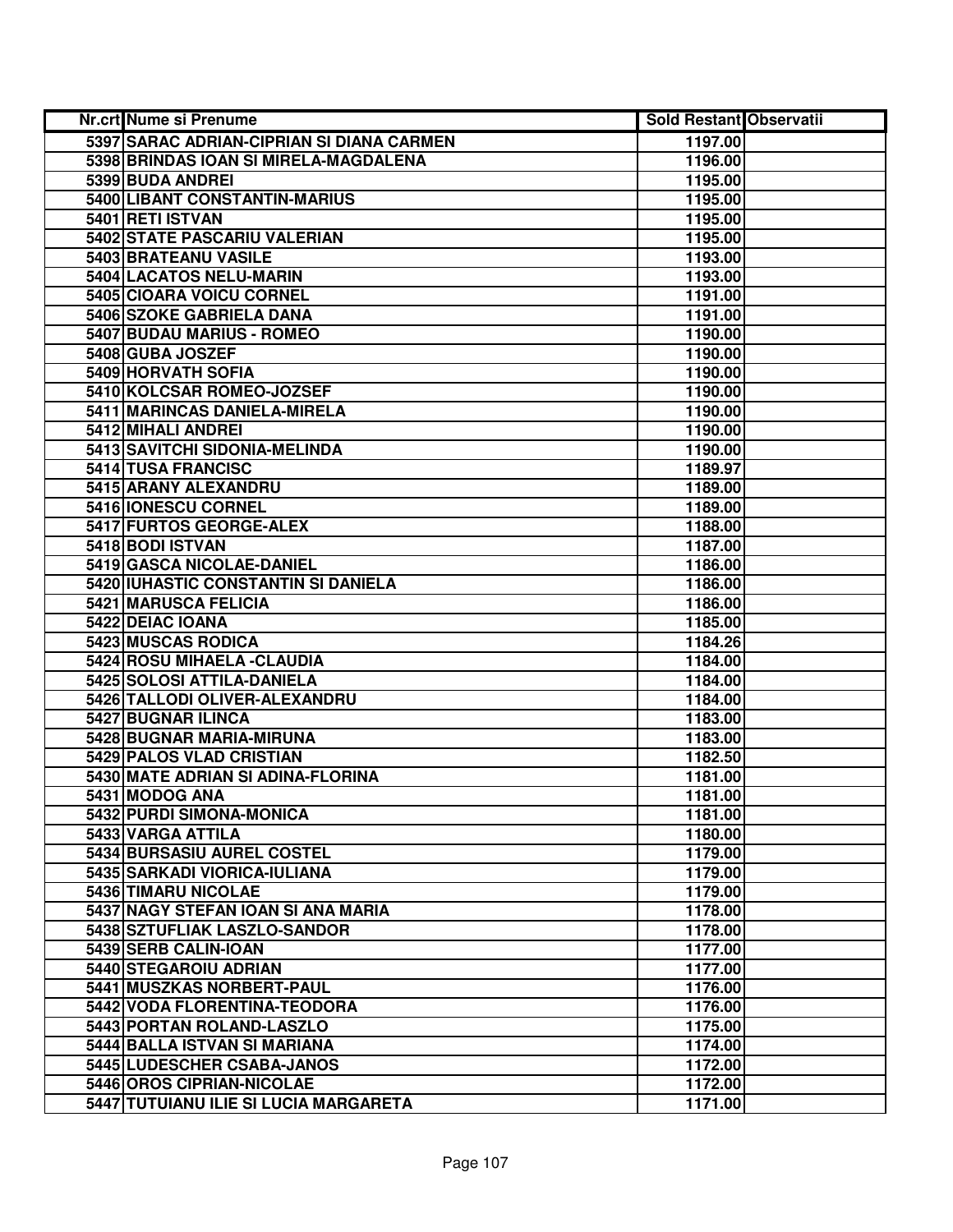| Nr.crt Nume si Prenume                        | <b>Sold Restant Observatii</b> |  |
|-----------------------------------------------|--------------------------------|--|
| 5448 AMARITEI FLORIN-GABRIEL                  | 1170.00                        |  |
| <b>5449 BHATTACHARYA SUOMO</b>                | 1170.00                        |  |
| 5450 BLAJ EMILIAN                             | 1170.00                        |  |
| 5451 BURCA LUCIAN ALIN                        | 1170.00                        |  |
| 5452 HORVATH ELVIRA                           | 1170.00                        |  |
| 5453 IONOI ALEXANDRU SERBAN                   | 1170.00                        |  |
| 5454 IVAN IONEL                               | 1170.00                        |  |
| 5455 CSATI IOSIF                              | 1169.00                        |  |
| 5456 BALAJ ALINA LACRIMIOARA                  | 1168.00                        |  |
| 5457 BLAGA MARIA                              | 1168.00                        |  |
| <b>5458 BUDAI MARIUS</b>                      | 1168.00                        |  |
| 5459 SERBAN OVIDIU-CODRUT                     | 1168.00                        |  |
| 5460 POPA RAUL-CIPRIAN                        | 1165.03                        |  |
| 5461 CIOBOTARU ADRIAN-SERGIU SI LAURA-DANIELA | 1165.00                        |  |
| 5462 LUKACS TAMAS-ROLLAND SI MARIA-MAGDOLNA   | 1165.00                        |  |
| 5463 MARIAN RAMONA-MARIA                      | 1165.00                        |  |
| 5464 VARGA SIRENA                             | 1165.00                        |  |
| 5465 POP DUMITRU GABRIEL                      | 1164.00                        |  |
| 5466 BRADEA EMIL SI SORINA CATALINA           | 1163.00                        |  |
| 5467 POPOVICI GHEORGHE SI MARIANA             | 1162.00                        |  |
| 5468 FLONTA JHONNY-DANNIEL                    | 1161.25                        |  |
| 5469 BODEA DANIEL                             | 1161.00                        |  |
| 5470 POPOVICI IOAN SI MARIA                   | 1161.00                        |  |
| 5471 ARDELEANU MARIAN                         | 1160.00                        |  |
| 5472 BERCE CRISTIAN DORIN                     | 1160.00                        |  |
| 5473 BOLOG ADRIAN                             | 1160.00                        |  |
| 5474 BUDAI TOMI                               | 1160.00                        |  |
| 5475 CABA MARIA-MIRABELA                      | 1160.00                        |  |
| 5476 CADAR CATALIN SI CRISTINA                | 1160.00                        |  |
| 5477 DOBRONDI MARK                            | 1160.00                        |  |
| 5478 GABOR IANCU                              | 1160.00                        |  |
| 5479 GHEMIS DANUT TEODOR SI MARIANA           | 1160.00                        |  |
| 5480 GROZA ANDREA-MARIA                       | 1160.00                        |  |
| 5481 GYURASZIK KALMAN                         | 1160.00                        |  |
| 5482 HAINER(FOST LAKATOS) GABRIEL             | 1160.00                        |  |
| 5483 MICULA ROBERTA GIORGIA                   | 1160.00                        |  |
| <b>5484 MICULA VICTOR</b>                     | 1160.00                        |  |
| 5485 MOGA CRISTIAN-IONUT                      | 1160.00                        |  |
| 5486 MOISE PAUL                               | 1160.00                        |  |
| 5487 MOLDOVAN VLAD                            | 1160.00                        |  |
| 5488 RADU OVIDIU                              | 1160.00                        |  |
| 5489 RADU OVIDIU                              | 1160.00                        |  |
| 5490 SIMARGU-GHITA ALEXANDRU                  | 1160.00                        |  |
| 5491 VLADILA DENIS                            | 1160.00                        |  |
| 5492 VLAICA MARIUS                            | 1160.00                        |  |
| 5493 PAUBLUSZTIG CSABA                        | 1159.00                        |  |
| 5494 DUKAI IOAN SI FLORENTINA-ANCA            | 1158.00                        |  |
| 5495 NEDISAN TEOFIL                           | 1157.00                        |  |
| 5496 SOLTAN LAURA CARMEN                      | 1156.00                        |  |
| 5497 FOTACHE IONEL-GHEORGHE                   | 1155.00                        |  |
| 5498 FURIC IOAN-CRISTIAN                      | 1155.00                        |  |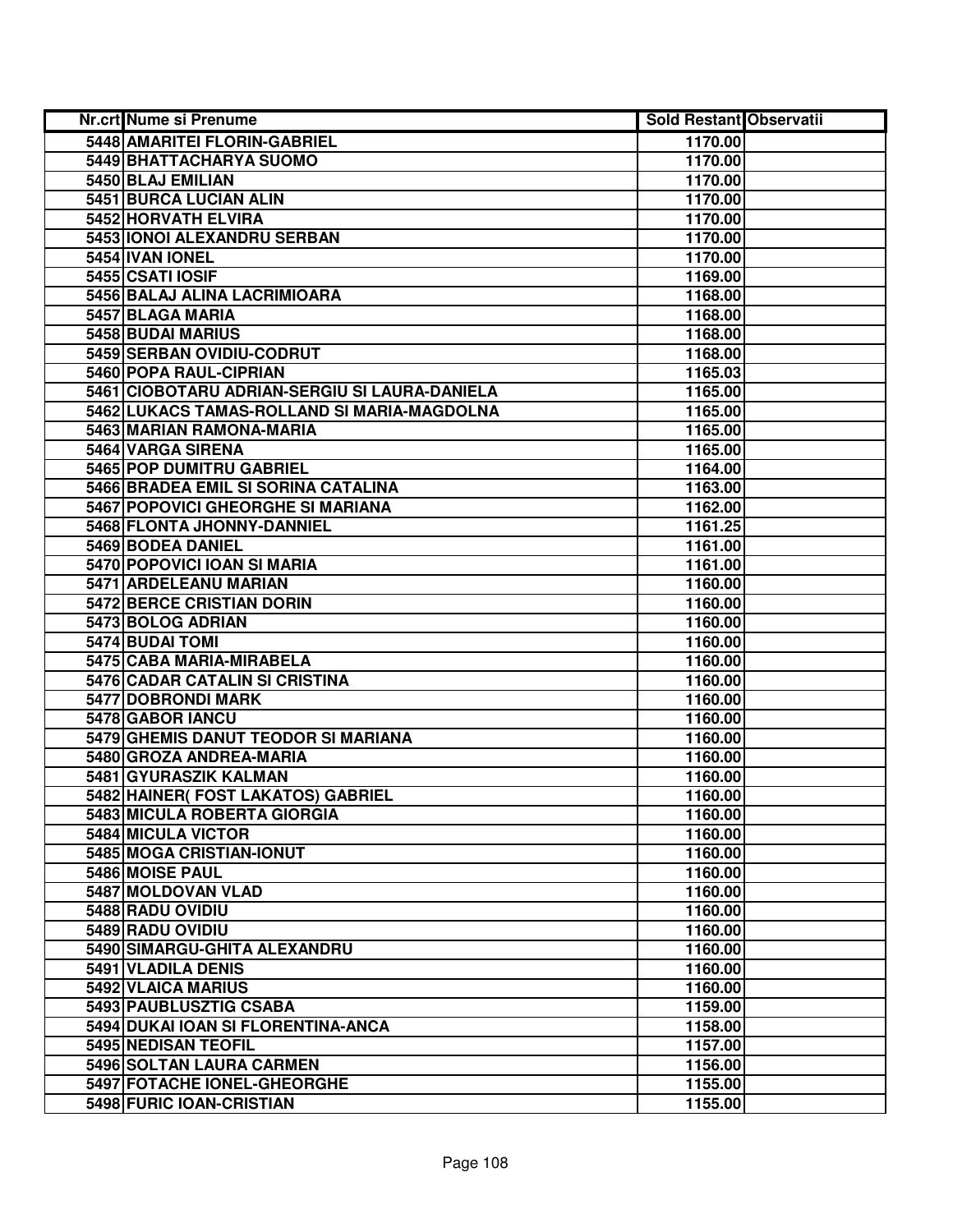| Nr.crt Nume si Prenume                 | <b>Sold Restant Observatii</b> |  |
|----------------------------------------|--------------------------------|--|
| 5499 MICULESCU SIMONA-LAURA            | 1155.00                        |  |
| 5500 CIORNEI ERIKA-NORI                | 1154.00                        |  |
| 5501 PANTEA ADRIANA-ANA                | 1154.00                        |  |
| 5502 FARCUTIU CIPRIAN-ROBERT           | 1153.00                        |  |
| 5503 LAZAR GABRIEL-GHEORGHE            | 1152.51                        |  |
| 5504 IANCU LAURA-CLARA                 | 1152.00                        |  |
| 5505 OLAH ERNO-LASZLO                  | 1152.00                        |  |
| 5506 DAVID SIMONA                      | 1151.00                        |  |
| 5507 PACURAR FLORICA-MARIA             | 1151.00                        |  |
| 5508 BARA ADRIAN                       | 1150.00                        |  |
| 5509 BUT DAVID-RICHARD                 | 1150.00                        |  |
| 5510 CAVASDAN SEBASTIAN PATRIK         | 1150.00                        |  |
| 5511 CONSTANTIN IOANA-MARIA            | 1150.00                        |  |
| 5512 CUCI IONUT-COSTEL                 | 1150.00                        |  |
| 5513 FARKAS NORBERT                    | 1150.00                        |  |
| 5514 FAUR REMUS-IONUT                  | 1150.00                        |  |
| 5515 GROZA DAN-RONALD                  | 1150.00                        |  |
| 5516 IONESCU CATALIN                   | 1150.00                        |  |
| 5517 KOVACS DIANA                      | 1150.00                        |  |
| 5518 MARCUS IOAN                       | 1150.00                        |  |
| 5519 ROSTAS DINU                       | 1150.00                        |  |
| 5520 VARGA FLORIN                      | 1150.00                        |  |
| 5521 VARGA MARCEL                      | 1150.00                        |  |
| 5522 ZOT LIVIU-DANIEL                  | 1150.00                        |  |
| 5523 BRIGEAN VIOREL                    | 1149.00                        |  |
| 5524 CIOCAN NICOLAE SI CLAUDIA         | 1149.00                        |  |
| 5525 HANZA IOAN                        | 1149.00                        |  |
| 5526 ROMAN TEODOR-DOREL                | 1149.00                        |  |
| 5527 VERES FLORICA                     | 1149.00                        |  |
| 5528 GLIGA CIANITA SI COSTACHE VIOLETA | 1148.00                        |  |
| 5529 HAJNER EMIL                       | 1147.00                        |  |
| 5530 HALASZ SANDOR SI ILDIKO-DANIELA   | 1147.00                        |  |
| 5531 SUCIU MIHAIL                      | 1147.00                        |  |
| 5532 MOTRESCU MONA TEODORA             | 1146.00                        |  |
| 5533 SZOMBATI ZOLTAN                   | 1146.00                        |  |
| 5534 FLORIAN FLORIAN RAUL RENALDO      | 1145.00                        |  |
| 5535 CALIN ONITA                       | 1144.00                        |  |
| 5536 PIRVU ADRIAN FLORIN               | 1144.00                        |  |
| 5537 SZENTESI ROLAND                   | 1144.00                        |  |
| 5538 DOTA FLORINA - RODICA             | 1143.00                        |  |
| 5539 FECHETE SORIN AUREL               | 1143.00                        |  |
| 5540 ROSTAS ARGENTINA                  | 1143.00                        |  |
| 5541 CORMOS RAUL                       | 1142.50                        |  |
| 5542 SIME PAVEL                        | 1142.00                        |  |
| 5543 SALEH AL MAHMOUD                  | 1141.00                        |  |
| 5544 AFLOARE CRISTINA SI MILUTA        | 1140.00                        |  |
| 5545 MIKLOS RITA                       | 1139.00                        |  |
| 5546 MOTOS PETRU SI FLOAREA            | 1139.00                        |  |
| 5547 VLADUT ADRIAN                     | 1139.00                        |  |
| 5548 BLAGA OVIDIU-RADU                 | 1138.00                        |  |
| 5549 BOT SAMUEL                        | 1138.00                        |  |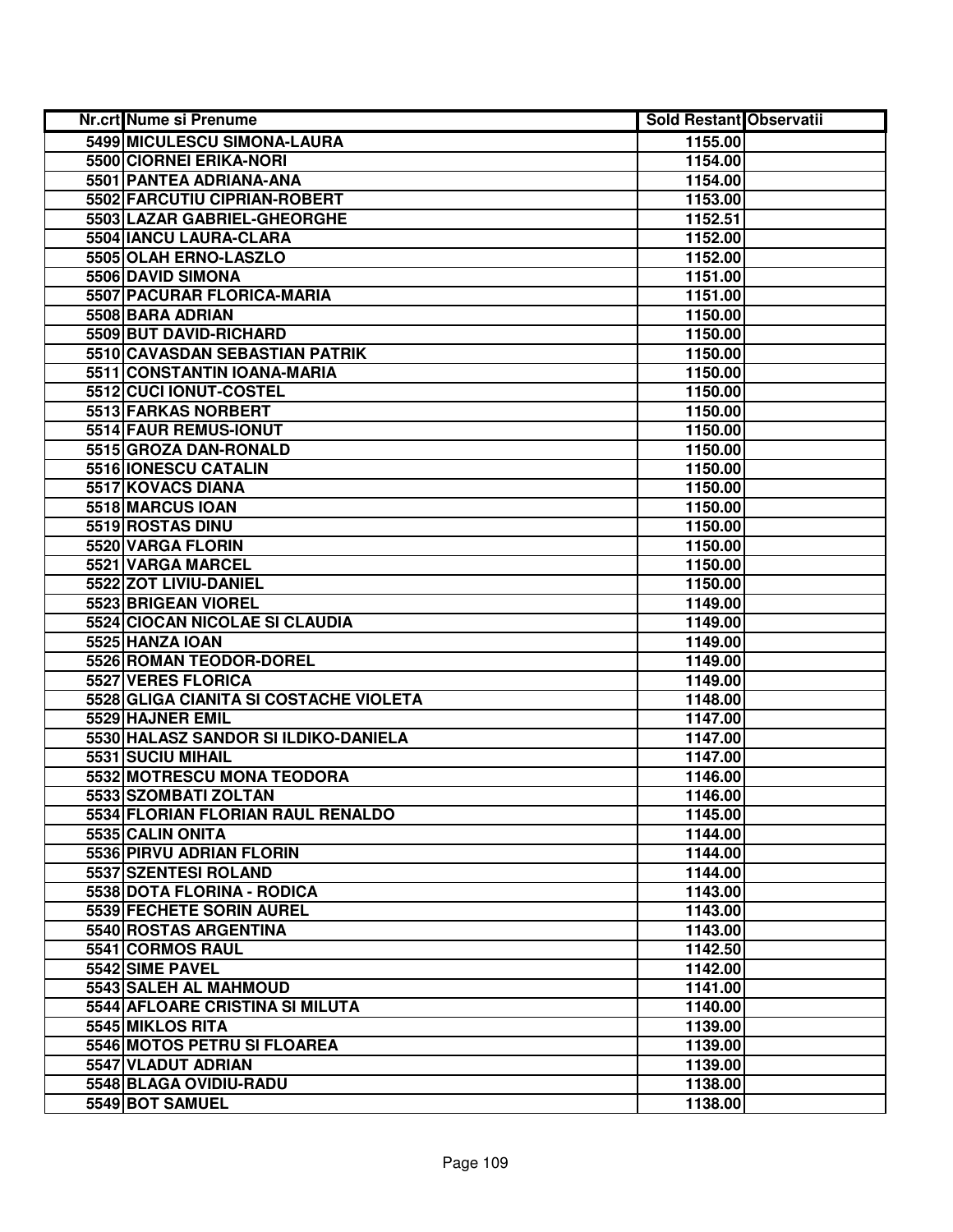| Nr.crt Nume si Prenume                                      | <b>Sold Restant Observatii</b> |  |
|-------------------------------------------------------------|--------------------------------|--|
| 5550 CIONTOS CRISTIAN                                       | 1138.00                        |  |
| 5551 IOAJA FLORIN-CLAUDIU                                   | 1138.00                        |  |
| 5552 KOVACS, KADAR & ASOCIATII SOC. CIVILA PROF. DE AVOCATI | 1138.00                        |  |
| 5553 BARTA IOAN-STEFAN                                      | 1137.00                        |  |
| 5554 I.I. BALOGH PAL GABOR                                  | 1137.00                        |  |
| 5555 LAUFF ILDIKO-BEATA                                     | 1137.00                        |  |
| 5556 MAGDACI CIPRIAN SERGIU                                 | 1137.00                        |  |
| 5557 BANCIU IOAN SI GEORGETA                                | 1136.00                        |  |
| 5558 CIMPAN FIRUTA                                          | 1136.00                        |  |
| 5559 JURCA COSMIN ADRIAN                                    | 1136.00                        |  |
| 5560 RUSU IOANA                                             | 1136.00                        |  |
| 5561 BOTAU IOAN                                             | 1134.00                        |  |
| 5562 FLORUTA LIDIA                                          | 1134.00                        |  |
| 5563 NEDELCU SERBAN-VASILE                                  | 1134.00                        |  |
| 5564 PALLO MIHAIL                                           | 1134.00                        |  |
| 5565 MASTAN ANNA                                            | 1133.00                        |  |
| 5566 BALAJ IOAN SI VIORICA                                  | 1132.00                        |  |
| 5567 ARDELEAN PATRICIA                                      | 1131.00                        |  |
| 5568 BIRAU RADU GHEORGHE                                    | 1131.00                        |  |
| 5569 BRANDAS ELISABETA                                      | 1131.00                        |  |
| 5570 VESCAN ANDREI MARIUS SI MARCEL                         | 1131.00                        |  |
| 5571 ZBIRCEA IOAN GABRIEL                                   | 1131.00                        |  |
| 5572 DINULESCU DANIELA CRISTINA                             | 1130.00                        |  |
| 5573 ISZTOIKA GETA                                          | 1130.00                        |  |
| 5574 MESAROS ALEXANDRU                                      | 1130.00                        |  |
| 5575 MOT DANIEL-CLAUDIU                                     | 1130.00                        |  |
| 5576 NAGHI MARIA                                            | 1130.00                        |  |
| 5577 ROSTAS GABOR                                           | 1130.00                        |  |
| 5578 STANCIU IULIU                                          | 1130.00                        |  |
| 5579 SZEGHALMI NORBERT KALMAN                               | 1130.00                        |  |
| 5580 TOMA DOINA-SANDA                                       | 1130.00                        |  |
| 5581 VERZEA DANA-CRISTINA                                   | 1130.00                        |  |
| 5582 BORZASI LASZLO-CSABA                                   | 1129.73                        |  |
| 5583 ROSCA VLAD                                             | 1128.09                        |  |
| 5584 CONOLOS IOAN SORIN                                     | 1128.00                        |  |
| 5585 CSERVID ISTVAN-ATTILLA                                 | 1128.00                        |  |
| 5586 PUSCAS ALEXANDRU-DAN                                   | 1126.00                        |  |
| 5587 FUSCAS CAMELIA                                         | 1125.00                        |  |
| 5588 GABOR RUPERT                                           | 1125.00                        |  |
| 5589 GANTOUS ELIAS                                          | 1125.00                        |  |
| 5590 HALASZ CSABA                                           | 1125.00                        |  |
| 5591 HARI MIHAIL                                            | 1125.00                        |  |
| 5592 HORVATH SANDOR                                         | 1125.00                        |  |
| 5593 KABAI SIGISMOND                                        | 1125.00                        |  |
| 5594 MALCZAK CEZARY ADAM                                    | 1125.00                        |  |
| 5595 MANAGADZE IOSEB                                        | 1125.00                        |  |
| 5596 MASCAS PAUL-CIPRIAN                                    | 1125.00                        |  |
| 5597 NAGY MIHALY                                            | 1125.00                        |  |
| 5598 POTLOG IOAN                                            | 1125.00                        |  |
| 5599 SANTI MAURO                                            | 1125.00                        |  |
| 5600 SAVER ROLAND                                           | 1125.00                        |  |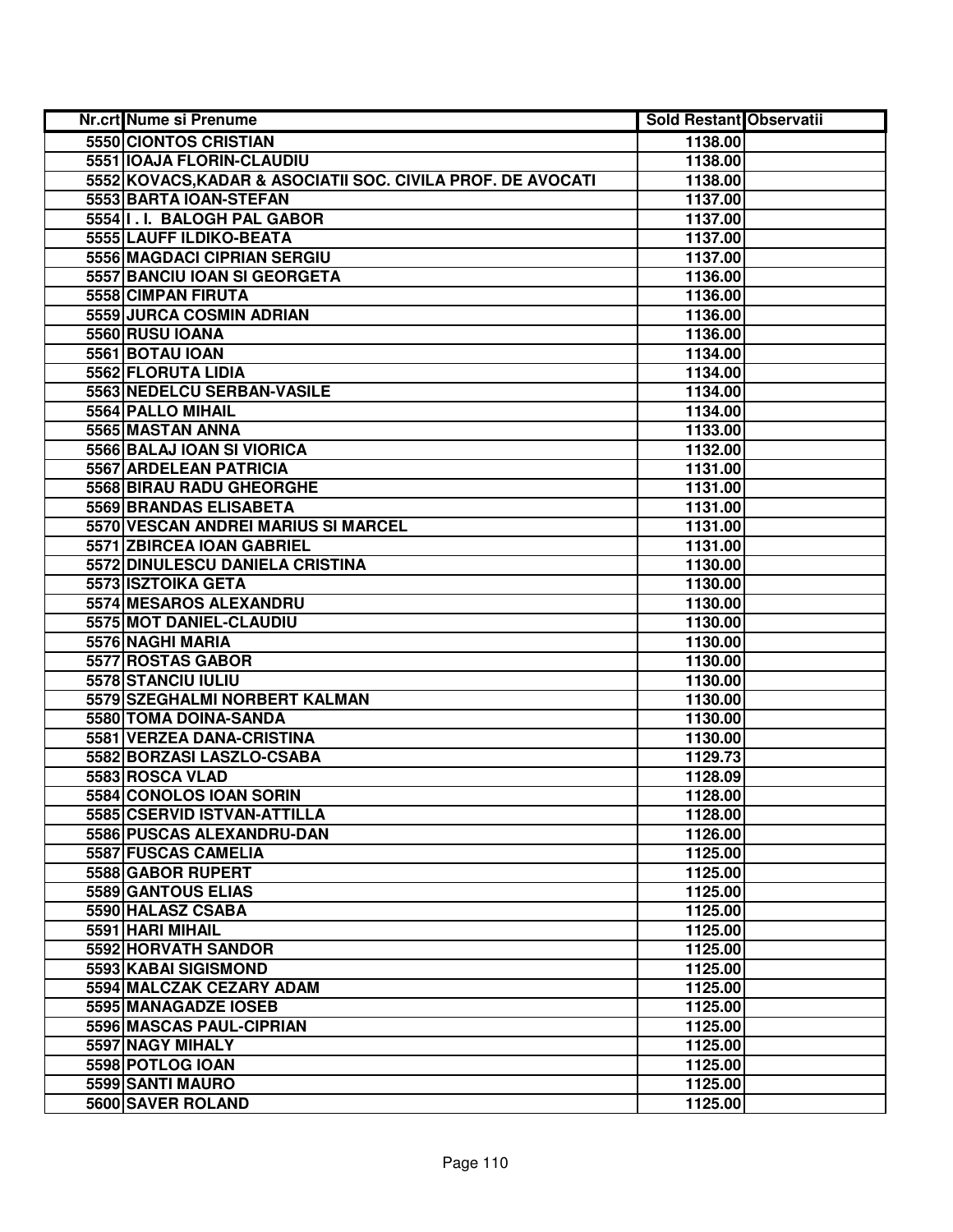| Nr.crt Nume si Prenume                           | <b>Sold Restant Observatii</b> |  |
|--------------------------------------------------|--------------------------------|--|
| 5601 SZUCS ZSOLT TIBORNE                         | 1125.00                        |  |
| 5602 TIMAR JANOS                                 | 1125.00                        |  |
| 5603 ZOMBORI JANOS                               | 1125.00                        |  |
| 5604 CAPITANU VASILE                             | 1124.00                        |  |
| 5605 GABOR GAVRIL                                | 1124.00                        |  |
| 5606 ILISIE GHEORGHE SI ANCUTA                   | 1124.00                        |  |
| 5607 KERCSO BALAZS                               | 1124.00                        |  |
| 5608 MLADIN CORNELIU-DACIAN SI CRISTINA-IO       | 1124.00                        |  |
| 5609 VARGA SILVIA                                | 1124.00                        |  |
| 5610 VESE MIRCEA PAUL                            | 1124.00                        |  |
| 5611 NICORICI ADRIANA-ANAMARIA                   | 1123.50                        |  |
| 5612 CRACIUN FLORIN                              | 1123.00                        |  |
| 5613 CSEH ANDRAS-JANOS                           | 1123.00                        |  |
| 5614 SKRIPEK ROBERT LUCIAN                       | 1122.00                        |  |
| 5615 STROIE VASILE-ALEXANDRU SI SAVETA-RODICA    | 1122.00                        |  |
| 5616 DOBRE TUDOR                                 | 1120.00                        |  |
| 5617 FECHETE GABRIELA-LEORINA                    | 1120.00                        |  |
| 5618 GABOR JANKO                                 | 1120.00                        |  |
| 5619 MAGHIAR NICOLAE                             | 1120.00                        |  |
| 5620 NAGHIU GABRIELA                             | 1120.00                        |  |
| 5621 NAGY SANDOR                                 | 1120.00                        |  |
| 5622 PINZARIU LUMINITA-EMILIA                    | 1120.00                        |  |
| 5623 REZMUVES LUCIAN-MARIUS                      | 1120.00                        |  |
| 5624 TORJOC DAN-MIRCEA                           | 1120.00                        |  |
| 5625 CSUCSUJ TIBOR SI KRISZTINA                  | 1119.00                        |  |
| 5626 DELOREAN ION-IULIUS                         | 1119.00                        |  |
| 5627 FUSTOS ILONA ANITA                          | 1118.00                        |  |
| 5628 ARDELEAN MARIUS-IOAN                        | 1116.42                        |  |
| 5629 MIHUTA SORIN DAN                            | 1116.00                        |  |
| 5630 MORAR SIMION PETRU                          | 1116.00                        |  |
| 5631 MESESAN DUMITRU                             | 1115.00                        |  |
| 5632 ARDELEAN MIRCEA IOAN SI DANIELA             | 1114.00                        |  |
| 5633 KULCSAR STEFAN-GHEORGHE SI MARIANA-CORNELIA | 1114.00                        |  |
| 5634 NOMIKOS EMMANOUIL                           | 1113.00                        |  |
| 5635 SARB ALESSYA MARIA                          | 1113.00                        |  |
| <b>5636 BONACIU GHEORGHE SI FLOARE</b>           | 1111.00                        |  |
| 5637 ARDELEAN FLORICA                            | 1110.00                        |  |
| 5638 STEFANESCU LOREDANA-FLORENTINA              | 1110.00                        |  |
| 5639 TRIFAN MIRCEA                               | 1109.56                        |  |
| 5640 MARITAN ADRIAN                              | 1109.00                        |  |
| 5641 PAL KATALIN-EDIT                            | 1109.00                        |  |
| 5642 BANYAI IOSIF                                | 1108.00                        |  |
| 5643 HECLER ANTAL                                | 1108.00                        |  |
| 5644 MUSTEATA-ERDODI ZSOLT-KRISZTIAN             | 1108.00                        |  |
| 5645 GABOR PETRU SI VIORICA                      | 1107.00                        |  |
| 5646 KANALAS MARIUS                              | 1107.00                        |  |
| 5647 POP-DILA LUCIAN EMIL                        | 1107.00                        |  |
| 5648 ZAHAN IONELA-LUMINITA                       | 1107.00                        |  |
| 5649 JAMAL PIERRE                                | 1106.00                        |  |
| 5650 BOTA GEORGE-CIPRIAN                         | 1104.00                        |  |
| 5651 FOGHIS GHEORGHE                             | 1103.00                        |  |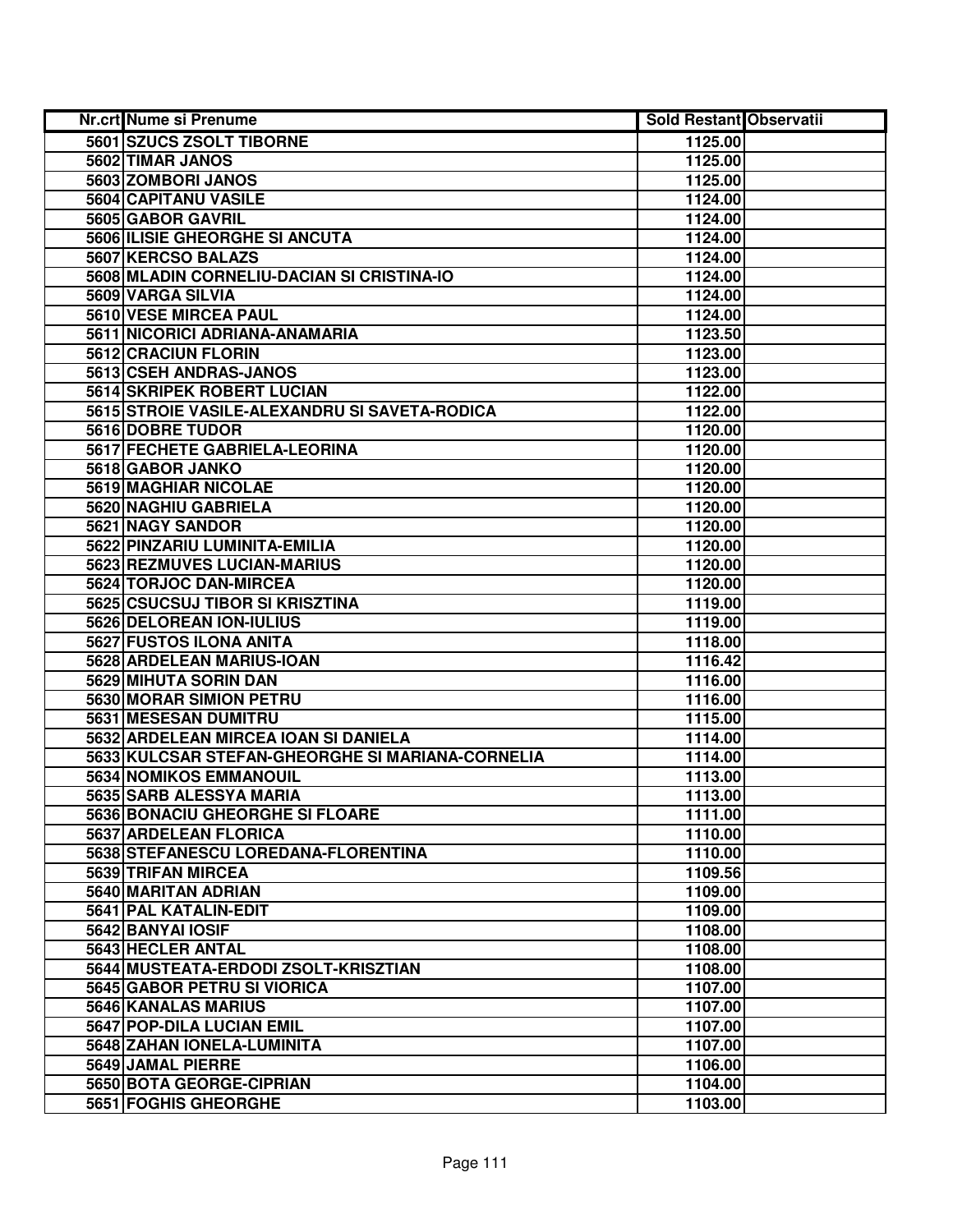| Nr.crt Nume si Prenume                        | <b>Sold Restant Observatii</b> |  |
|-----------------------------------------------|--------------------------------|--|
| 5652 VENTER FRANCISC SI IANO IOSIF            | 1103.00                        |  |
| 5653 AVRAM EUGEN-DUMITRU                      | 1102.00                        |  |
| 5654 INDRIE IOAN-CRISTIAN                     | 1102.00                        |  |
| 5655 BODOG CRACIUN                            | 1101.63                        |  |
| 5656 HAJNER ENIKO                             | 1101.00                        |  |
| 5657 BALOG ELENA                              | 1100.00                        |  |
| 5658 BALOG IOANA-ANAMARIA                     | 1100.00                        |  |
| 5659 BARTHA DAVID                             | 1100.00                        |  |
| 5660 CRACIUN OCTAVIAN NICOLAE                 | 1100.00                        |  |
| 5661 EPUREANU MAGDA                           | 1100.00                        |  |
| 5662 GABOR SUSANA                             | 1100.00                        |  |
| 5663 HEGEDUS IULIANA                          | 1100.00                        |  |
| 5664 HEGEDUS SANDOR-GYORGY                    | 1100.00                        |  |
| 5665 HORVATH TIBOR-IANOS                      | 1100.00                        |  |
| 5666 ILYES ZOLTAN CSABA                       | 1100.00                        |  |
| 5667 JOO COSMIN                               | 1100.00                        |  |
| 5668 KISS IULIANA                             | 1100.00                        |  |
| 5669 LUCA DRAGOS-MADALIN                      | 1100.00                        |  |
| 5670 MASCAS PETRU                             | 1100.00                        |  |
| 5671 MIHAI DUMITRU                            | 1100.00                        |  |
| 5672 OKAYTEKIN KENAN                          | 1100.00                        |  |
| 5673 ROMAN GHEORGHE                           | 1100.00                        |  |
| 5674 ROSTAS ANGELINA                          | 1100.00                        |  |
| 5675 ROSTAS SAMUEL RADU                       | 1100.00                        |  |
| 5676 SZABO FLORIN RAUL                        | 1100.00                        |  |
| 5677 SZILAGYI ZSOLT                           | 1100.00                        |  |
| 5678 OTVOS ANDREI SI DORINA                   | 1099.00                        |  |
| 5679 TOMUTA MARIUS-IONICA                     | 1099.00                        |  |
| 5680 VUSCAN LIVIA-ANDREEA                     | 1097.00                        |  |
| 5681 PARAU RADU - LUCIAN                      | 1095.62                        |  |
| 5682 COVACI MELINDA                           | 1095.00                        |  |
| 5683 TESAN LUCIAN                             | 1095.00                        |  |
| <b>5684 TOTH LUDOVIC</b>                      | 1095.00                        |  |
| 5685 DURGHEU ILEANA                           | 1093.00                        |  |
| 5686 POP ZOLTAN SI MONIKA CRISTINA            | 1092.00                        |  |
| 5687 ZARO IRINA                               | 1092.00                        |  |
| 5688 ZETOCHA FLORICA MONICA                   | 1092.00                        |  |
| 5689 CADAR IOAN                               | 1090.00                        |  |
| 5690 KOVACS ROMEO                             | 1090.00                        |  |
| 5691 LINCAR CALIN-FLORIN                      | 1090.00                        |  |
| <b>5692 LINGURAR VOICHITA</b>                 | 1090.00                        |  |
| 5693 MAJOROS IULIU-EUGEN                      | 1090.00                        |  |
| 5694 SERE DANIEL                              | 1090.00                        |  |
| 5695 VESA ADRIAN-TRAIAN                       | 1090.00                        |  |
| 5696 BUNA GEORGE-CRISTIAN SI IOANA-FLORENTINA | 1089.00                        |  |
| 5697 MANEIA MARGHERITA                        | 1089.00                        |  |
| 5698 MILAS GAVRIL                             | 1088.00                        |  |
| 5699 COJOCARU LUCRETIA                        | 1086.00                        |  |
| 5700 COTETIU FLORIAN SI MARIOARA              | 1086.00                        |  |
| 5701 BETEG OVIDIU-VALENTIN                    | 1085.00                        |  |
| 5702 ROSTAS IOAN                              | 1085.00                        |  |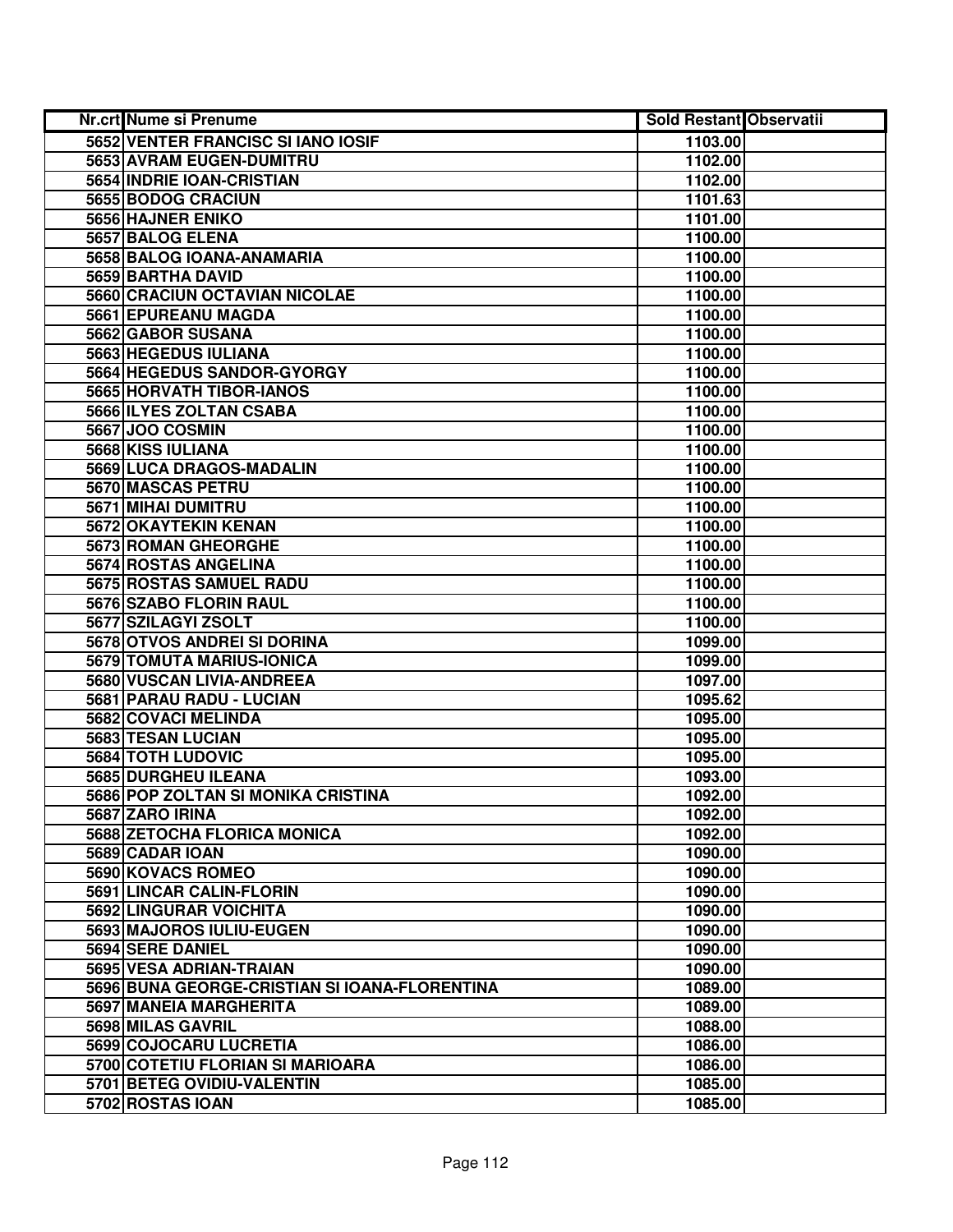| Nr.crt Nume si Prenume                    | <b>Sold Restant Observatii</b> |  |
|-------------------------------------------|--------------------------------|--|
| <b>5703 BARCAUAN VASILE IOAN</b>          | 1084.00                        |  |
| 5704 GABOR GHITA                          | 1082.43                        |  |
| 5705 BAR IOAN COSMIN                      | 1082.00                        |  |
| 5706 LAZAR FLORICA SI VIOREL-IONEL        | 1082.00                        |  |
| 5707 BULZAN ANCUTA                        | 1081.00                        |  |
| 5708 DUMA VICTOR-IOAN                     | 1081.00                        |  |
| 5709 MANGRA FLORIN-MARIUS                 | 1081.00                        |  |
| 5710 MATEAS SORIN FLORIN                  | 1081.00                        |  |
| 5711 TEMPFLI GHEORGHE-BERNAT SI ELISABETA | 1081.00                        |  |
| 5712 BARATKI ADALBERT                     | 1080.01                        |  |
| 5713 APATI ALEXANDRU-BOZO                 | 1080.00                        |  |
| 5714 CHIS GRIGORE                         | 1080.00                        |  |
| 5715 CIORBA CAMELIA ELISABETA             | 1080.00                        |  |
| 5716 COLOMPAR BOGDAN-CORNEL               | 1080.00                        |  |
| 5717 EDER CATALIN DORIN                   | 1080.00                        |  |
| 5718 GABOR RUPI                           | 1080.00                        |  |
| 5719 HEGEDUS ANITA                        | 1080.00                        |  |
| 5720 LUPSA DAN FLORIN                     | 1080.00                        |  |
| 5721 SINCA ADRIAN-LAURENTIU               | 1080.00                        |  |
| 5722 TOTH IBOLYA                          | 1080.00                        |  |
| 5723 BOT MIHAI SI ANGELA                  | 1079.00                        |  |
| 5724 BODIAN ALEXANDRU SI MARIA            | 1078.00                        |  |
| 5725 CIOARA FELICIAN-CRACIUN              | 1078.00                        |  |
| 5726 FLOREA MARIOARA-DANIELA              | 1078.00                        |  |
| 5727 SZEKERES TIBOR-KAROLY                | 1078.00                        |  |
| 5728 VLADICA ELENA                        | 1077.00                        |  |
| 5729 DOARNA FLOAREA                       | 1075.00                        |  |
| 5730 MIHALY HAJNALKA ERZSEBET             | 1075.00                        |  |
| 5731 SZORADI TIBOR                        | 1074.00                        |  |
| 5732 ANDRISCA IOAN                        | 1071.00                        |  |
| 5733 GAVRIS SILVIA-RALUCA                 | 1071.00                        |  |
| 5734 IVAN SEBASTIAN-DAN                   | 1070.18                        |  |
| 5735 HEGEDUS FERENCZ                      | 1070.00                        |  |
| 5736 KOVACS SANDOR                        | 1070.00                        |  |
| 5737 LASCA MIHAI-IOAN                     | 1070.00                        |  |
| 5738 LASZLO BELA                          | 1070.00                        |  |
| 5739 SEICHE DANIEL SI ANA                 | 1070.00                        |  |
| 5740 IVAN PETRU MARCEL                    | 1069.70                        |  |
| 5741 LEVAI LACRIMA                        | 1068.00                        |  |
| 5742 UNGUR IOAN SI LIVIA                  | 1068.00                        |  |
| 5743 GAVRUTA MONICA-NICOLETA              | 1067.00                        |  |
| 5744 CROSMAN DRAGOIU                      | 1066.00                        |  |
| 5745 MAVRICHI OCTAVIAN                    | 1066.00                        |  |
| 5746 SILAGHI VIORICA                      | 1065.00                        |  |
| 5747 MOGA VIOREL-AUGUSTIN                 | 1064.00                        |  |
| 5748 ORBAI NICOLAE ALIN FLORIN            | 1064.00                        |  |
| 5749 NEGRUTIU LUCIAN DAN                  | 1063.00                        |  |
| 5750 PANEA ALEXANDRU SI DUMITRU           | 1063.00                        |  |
| 5751 GAL CRISTIAN-FLORIN                  | 1062.73                        |  |
| 5752 BALOG RAUL-SORIN                     | 1062.00                        |  |
| 5753 HUBNER ETELCA SI IOAN                | 1062.00                        |  |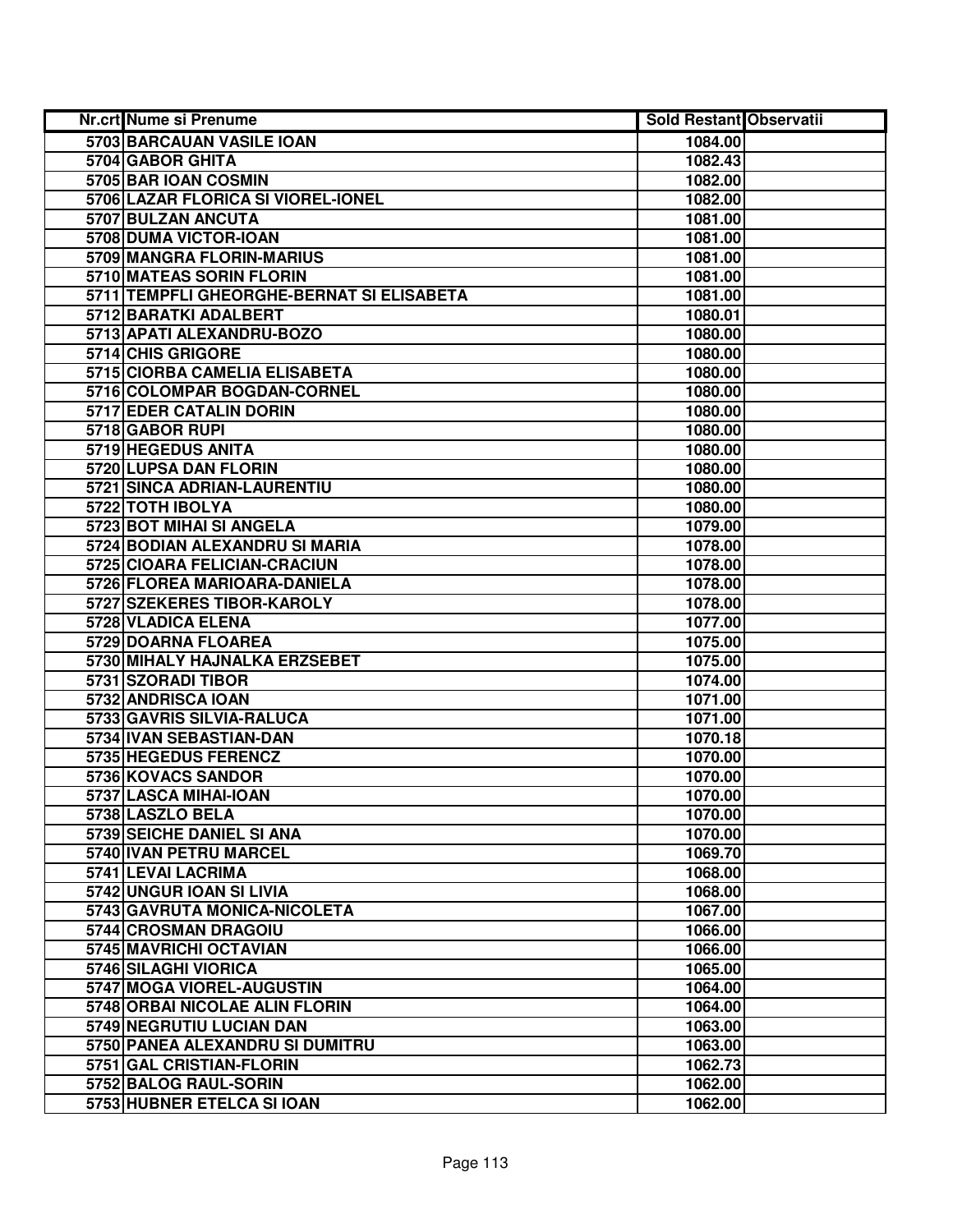| Nr.crt Nume si Prenume                       | <b>Sold Restant Observatii</b> |  |
|----------------------------------------------|--------------------------------|--|
| 5754 POPA GHEORGHE                           | 1062.00                        |  |
| 5755 COMANCIUC MARIA                         | 1061.00                        |  |
| 5756 GABOR MATEI                             | 1061.00                        |  |
| 5757 IPIA DORIN                              | 1061.00                        |  |
| 5758 LUKACS ZSOLT- LASZLO                    | 1061.00                        |  |
| 5759 PIROS ALIN IOAN                         | 1061.00                        |  |
| 5760 HADADE MIRCEA-CONSTANTIN SI DACIANA     | 1060.00                        |  |
| 5761 PENZES SANDA-ADINA                      | 1060.00                        |  |
| 5762 ROSTAS ARGENTINA                        | 1060.00                        |  |
| 5763 SFERLE FLORIAN-SEBASTIAN                | 1060.00                        |  |
| 5764 SZENTGYORGYI ERZSEBET-IULIANA           | 1060.00                        |  |
| 5765 ANDREICA BIANCA-IOANA                   | 1059.00                        |  |
| 5766 DITIU ANNAMARIA                         | 1058.00                        |  |
| 5767 MINAN SIRHAN                            | 1058.00                        |  |
| 5768 PUSCAS ELENA - LUCIA - SIMONA           | 1058.00                        |  |
| 5769 TYEPAK NANDOR-ANDRAS                    | 1058.00                        |  |
| 5770 KOLAK HORTENZIA                         | 1057.00                        |  |
| 5771 LINCAR IOAN                             | 1057.00                        |  |
| 5772 BENGA TEODORA-ADRIANA                   | 1056.00                        |  |
| 5773 BOROS OLIMPIA                           | 1056.00                        |  |
| 5774 GAL FLORINA-CAMELIA                     | 1056.00                        |  |
| 5775 HAVA GAVRIL SI MARIOARA                 | 1055.00                        |  |
| 5776 HODISAN IONUT COSMIN                    | 1055.00                        |  |
| 5777 SZUCS LASZLO                            | 1055.00                        |  |
| 5778 DEAC MARIANA                            | 1054.00                        |  |
| 5779 PASCALAU CRISTIAN-COSTEL                | 1054.00                        |  |
| 5780 POP ELISABETA                           | 1054.00                        |  |
| 5781 SLIEDER KRISZTIAN-ZSOLT                 | 1054.00                        |  |
| 5782 PASCA FLORIAN CRISTIAN SI MIHAELA       | 1053.00                        |  |
| 5783 SINKOVICS FERENC                        | 1053.00                        |  |
| 5784 BUZAS IULIU SI ROZA                     | 1052.00                        |  |
| 5785 PAPP IOAN-GAVRIL                        | 1052.00                        |  |
| 5786 SULINCA ELISABETA                       | 1052.00                        |  |
| 5787 CABA PAULA-DENISA                       | 1050.00                        |  |
| 5788 CASAPU CRISTIAN-AURELIAN                | 1050.00                        |  |
| 5789 CHIRIAC RAZVAN-SEVER-MARCIAN SI VIVIANA | 1050.00                        |  |
| 5790 CIONTOS AURICA-ANA                      | 1050.00                        |  |
| 5791 FAZECAS CRISTIAN ANDREI                 | 1050.00                        |  |
| 5792 GALIS VERONICA                          | 1050.00                        |  |
| 5793 GAVRILA ALIN-ROBERT                     | 1050.00                        |  |
| 5794 HERE ADRIAN DUMITRU                     | 1050.00                        |  |
| 5795 NAGY ROLAND                             | 1050.00                        |  |
| <b>5796 PERTICAS DIANA CLAUDIA</b>           | 1050.00                        |  |
| 5797 POPA FELICIA                            | 1050.00                        |  |
| 5798 SPEHUTA GABRIEL                         | 1050.00                        |  |
| 5799 STANCE LAURENTIU-PETRU                  | 1050.00                        |  |
| 5800 VAIDA GEANINA MELANIA.                  | 1050.00                        |  |
| 5801 ARON CALIN-MIRCEA                       | 1049.98                        |  |
| 5802 FABIAN FERENC SI ERZSEBET               | 1049.00                        |  |
| 5803 FITIU MARIUS                            | 1049.00                        |  |
| 5804 MARCHIS DORIN-MADALIN                   | 1048.00                        |  |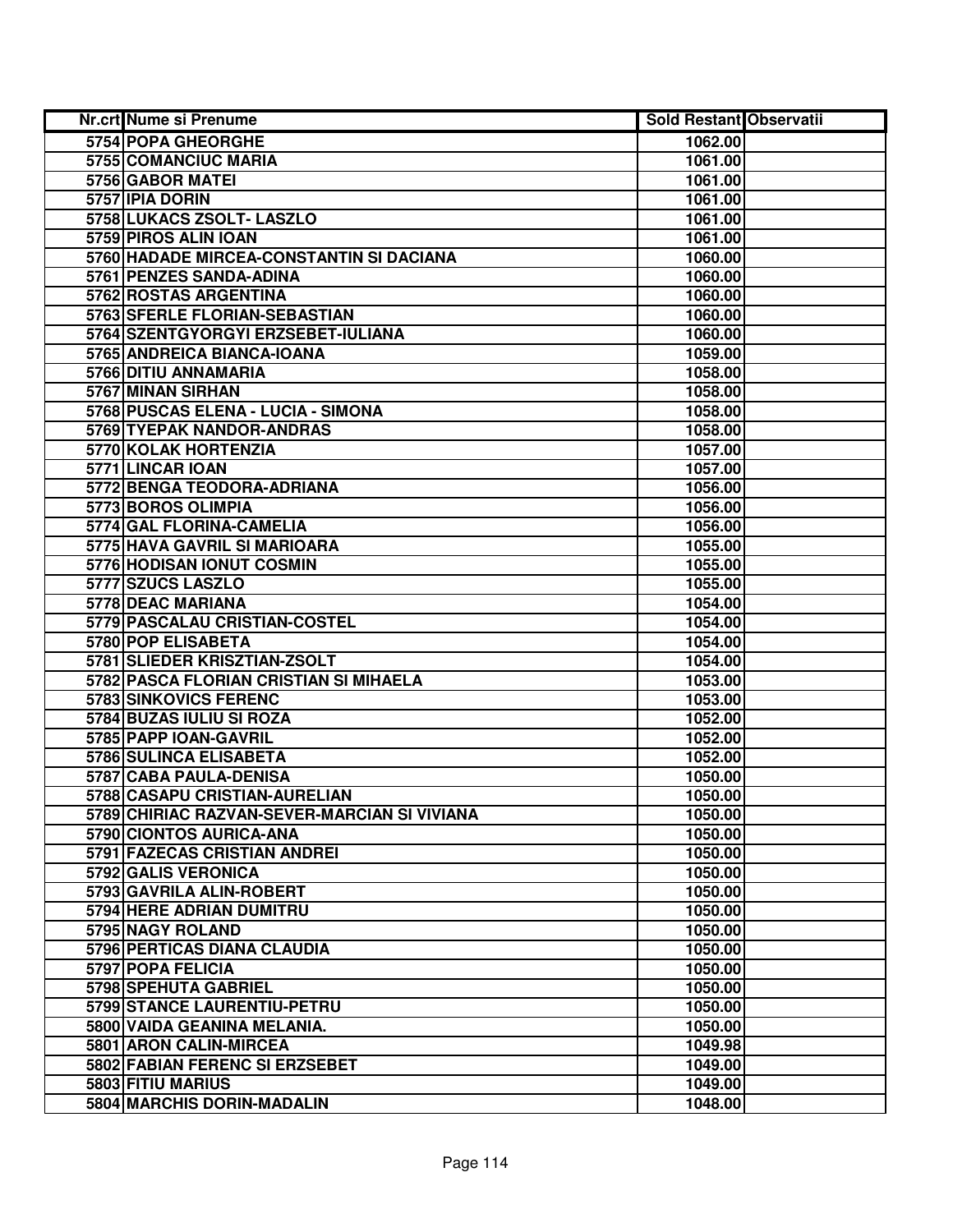| Nr.crt Nume si Prenume                    | <b>Sold Restant Observatii</b> |  |
|-------------------------------------------|--------------------------------|--|
| 5805 MATEAS CONSTANTIN-CALIN SI RAMONA    | 1047.00                        |  |
| 5806 SZABO GYULA                          | 1046.00                        |  |
| 5807 CORAS DANIEL                         | 1045.00                        |  |
| 5808 DOMOCOS PETRU RADU SI LIOARA         | 1045.00                        |  |
| 5809 MIKLOS SUSANA                        | 1045.00                        |  |
| 5810 JUCA MIHAELA                         | 1044.00                        |  |
| 5811 GIUSCA CORNELIU                      | 1042.00                        |  |
| 5812 LAZARCIUC ALEXANDRA-LUDMILA          | 1042.00                        |  |
| 5813 POPA IOAN                            | 1042.00                        |  |
| 5814 PAP BELA ZSOLT                       | 1041.00                        |  |
| 5815 TIRIL GABRIELA CECILIA               | 1041.00                        |  |
| 5816 CURPAN LUCIAN-PETRICA                | 1040.00                        |  |
| 5817 GAIDI KRISTOF-SANDOR                 | 1040.00                        |  |
| 5818 IENCIU GERARD-ADRIAN SI MIRELA MARIA | 1040.00                        |  |
| 5819 KOTELES ALEXANDRU                    | 1040.00                        |  |
| 5820 LUPSAN GHEORGHE                      | 1040.00                        |  |
| 5821 MAGO TIBERIU                         | 1040.00                        |  |
| 5822 MATE JACINT-ZSOLT                    | 1040.00                        |  |
| 5823 MUDURA MADALIN-IONUT                 | 1040.00                        |  |
| 5824 ORBAI COSMIN GAVRIL                  | 1040.00                        |  |
| 5825 OSACENCO RENATE-MIHAELA              | 1040.00                        |  |
| 5826 POPA FLORIAN                         | 1040.00                        |  |
| 5827 POPEL DANIEL CATALIN                 | 1040.00                        |  |
| 5828 RACZ NICOLAE                         | 1040.00                        |  |
| 5829 STEFAN-LUNG DAN-GEORGE               | 1040.00                        |  |
| 5830 TROK HAJNALKA MARIA                  | 1040.00                        |  |
| 5831 VASILOV REMUS-ALEXANDRU              | 1040.00                        |  |
| 5832 FILIP VASILE                         | 1039.00                        |  |
| 5833 CSEH IOSIF                           | 1038.21                        |  |
| 5834 VARY LEVENTE SI ILDIKO-IULIANNA      | 1038.00                        |  |
| 5835 KOCSIS ERIKA SI ANDREI               | 1037.00                        |  |
| 5836 BREJE DUMITRU DAN                    | 1036.00                        |  |
| 5837 FERENCZ LEVENTE-DANIEL SI DANIELA    | 1036.00                        |  |
| 5838 BEJUSCA HORIA SEBASTIAN              | 1035.00                        |  |
| 5839 SZUCS ADALBERT                       | 1035.00                        |  |
| 5840 CHEREGI FLORIN                       | 1034.00                        |  |
| 5841 MARCUT GHEORGHE SI VALERIA LILIANA   | 1033.00                        |  |
| 5842 TRIPEA VASILE                        | 1033.00                        |  |
| 5843 HERMANN ANA                          | 1032.00                        |  |
| 5844 MIHELE FLORIAN                       | 1032.00                        |  |
| 5845 TOTH IOZSEF                          | 1032.00                        |  |
| 5846 BANCSA ANDREI-ALEXANDRU SI KATALIN   | 1031.00                        |  |
| 5847 BOROS DAN-IOAN                       | 1031.00                        |  |
| 5848 FODOR ROBERT                         | 1031.00                        |  |
| 5849 SLEIDER GYONGYI SI NORBET ISTVAN     | 1031.00                        |  |
| 5850 BALOG EVA                            | 1030.00                        |  |
| 5851 BODOG MARIN                          | 1030.00                        |  |
| 5852 CMS. DR. IHOS ALINA-GABRIELA         | 1030.00                        |  |
| 5853 HEGEDUS PAMELA-LUSI                  | 1030.00                        |  |
| 5854 LATA LIVIU                           | 1030.00                        |  |
| 5855 ROSTASU RADU                         | 1030.00                        |  |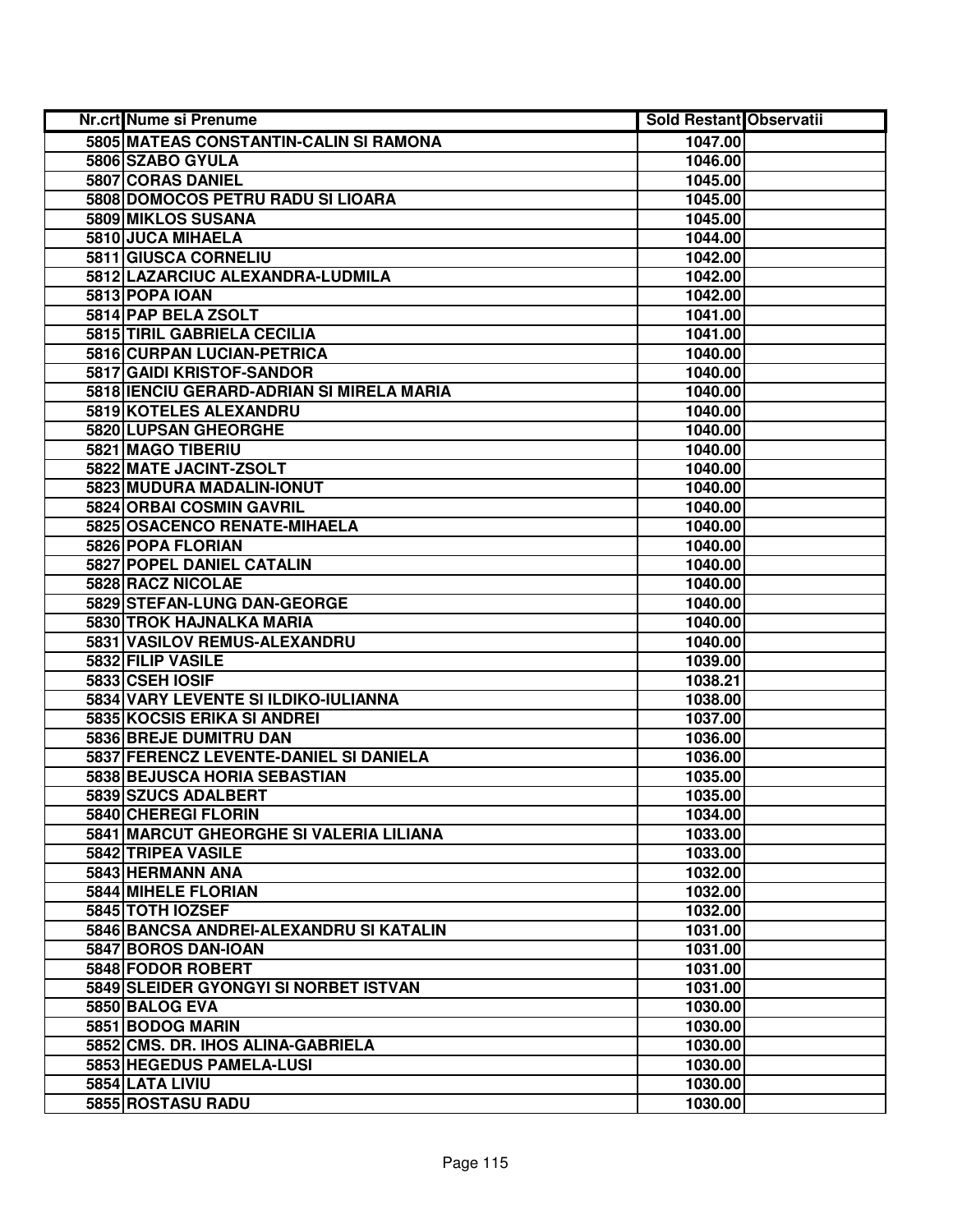| Nr.crt Nume si Prenume                    | <b>Sold Restant Observatii</b> |  |
|-------------------------------------------|--------------------------------|--|
| <b>5856 VERES LEVENTE ZOLTAN</b>          | 1030.00                        |  |
| 5857 CIUCIUI BOGDAN CRISTIAN              | 1029.00                        |  |
| 5858 COSTEA CONSTANTIN                    | 1029.00                        |  |
| 5859 TAKACS TAMAS-PAVEL SI TEREZIA        | 1028.00                        |  |
| 5860 TOIA IOAN-SEBASTIAN                  | 1028.00                        |  |
| 5861 BAJTI VIORICA                        | 1027.00                        |  |
| 5862 PETRICA CORINA-ROXANA                | 1027.00                        |  |
| 5863 POP STEFAN-COSMIN                    | 1027.00                        |  |
| <b>5864 KOMAROMI LUDOVIC</b>              | 1026.00                        |  |
| 5865 DUMEA OVIDIU-IOSIF                   | 1025.40                        |  |
| 5866 HAITA SORIN-LIVIU                    | 1025.00                        |  |
| <b>5867 HAIVAS TUDOR MARIUS</b>           | 1025.00                        |  |
| 5868 IENCIU MARIUS                        | 1025.00                        |  |
| 5869 LUPAN BOGDAN ALEXANDRU               | 1025.00                        |  |
| 5870 SERBAN CRISTINA-CLAUDIA              | 1025.00                        |  |
| 5871 STANCIU FLORIN-IOAN                  | 1025.00                        |  |
| 5872 UNGUR COSMIN IOAN                    | 1025.00                        |  |
| 5873 BOKA ATTILA                          | 1024.00                        |  |
| 5874 LAZAU MARIA                          | 1024.00                        |  |
| 5875 POPA ALEXANDRU-FLORIN                | 1024.00                        |  |
| 5876 GOLDEA CRISTINA-MARIOARA             | 1023.00                        |  |
| 5877 FAZEKAS CAROL                        | 1021.00                        |  |
| 5878 SARA MELEK                           | 1020.85                        |  |
| 5879 BUZLA SAMUEL                         | 1020.00                        |  |
| 5880 FARKAS ISTVAN-MIHALY                 | 1020.00                        |  |
| 5881 IMRE ANDREA                          | 1020.00                        |  |
| 5882 LUNKUI NISTOR                        | 1020.00                        |  |
| 5883 MARINESCU RADU ADRIAN                | 1020.00                        |  |
| 5884 PASCOIU SEBASTIAN TUDOR              | 1020.00                        |  |
| 5885 TIMAR VALERIA-ENIKO                  | 1019.00                        |  |
| 5886 DOMOCOS IOAN                         | 1018.00                        |  |
| 5887 KORNHOFFER MARIA-MAGDOLNA            | 1018.00                        |  |
| 5888 CORRIDONI MIRKO                      | 1017.00                        |  |
| 5889 DANELIUC GHEORGHE MIRCEA             | 1017.00                        |  |
| <b>5890 MODOG CRISTIAN FLORIN</b>         | 1017.00                        |  |
| 5891 CODOBAN SERGIU                       | 1016.00                        |  |
| 5892 HALASZ NORBERT ALEXANDRU             | 1016.00                        |  |
| 5893 NAGHI CRISTIAN-OVIDIU                | 1016.00                        |  |
| 5894 SZABO CLAUDIA-MARIA                  | 1016.00                        |  |
| 5895 AL MAHMOUD CASSIM ALEXANDRU          | 1015.00                        |  |
| 5896 CIUPA ALEX-EUGEN                     | 1015.00                        |  |
| 5897 ERDELI MIHAI MARIUS                  | 1015.00                        |  |
| 5898 MOS IOANA MARIA                      | 1015.00                        |  |
| 5899 BRANZAS CIPRIAN SI PATRICE SEBASTIAN | 1014.00                        |  |
| 5900 IANCU IONUT-ANDREI                   | 1014.00                        |  |
| 5901 URSU ADRIAN VIOREL INTR. IND.        | 1014.00                        |  |
| 5902 PAUL GHEORGHE                        | 1013.00                        |  |
| 5903 ANCA HOREA                           | 1012.00                        |  |
| 5904 DRAGAN MARINELA SI TEODOR DORIN      | 1012.00                        |  |
| 5905 ARDELEAN GHEORGHE-PETRU              | 1011.00                        |  |
| 5906 VALKAI ISTVAN-LASZLO                 | 1011.00                        |  |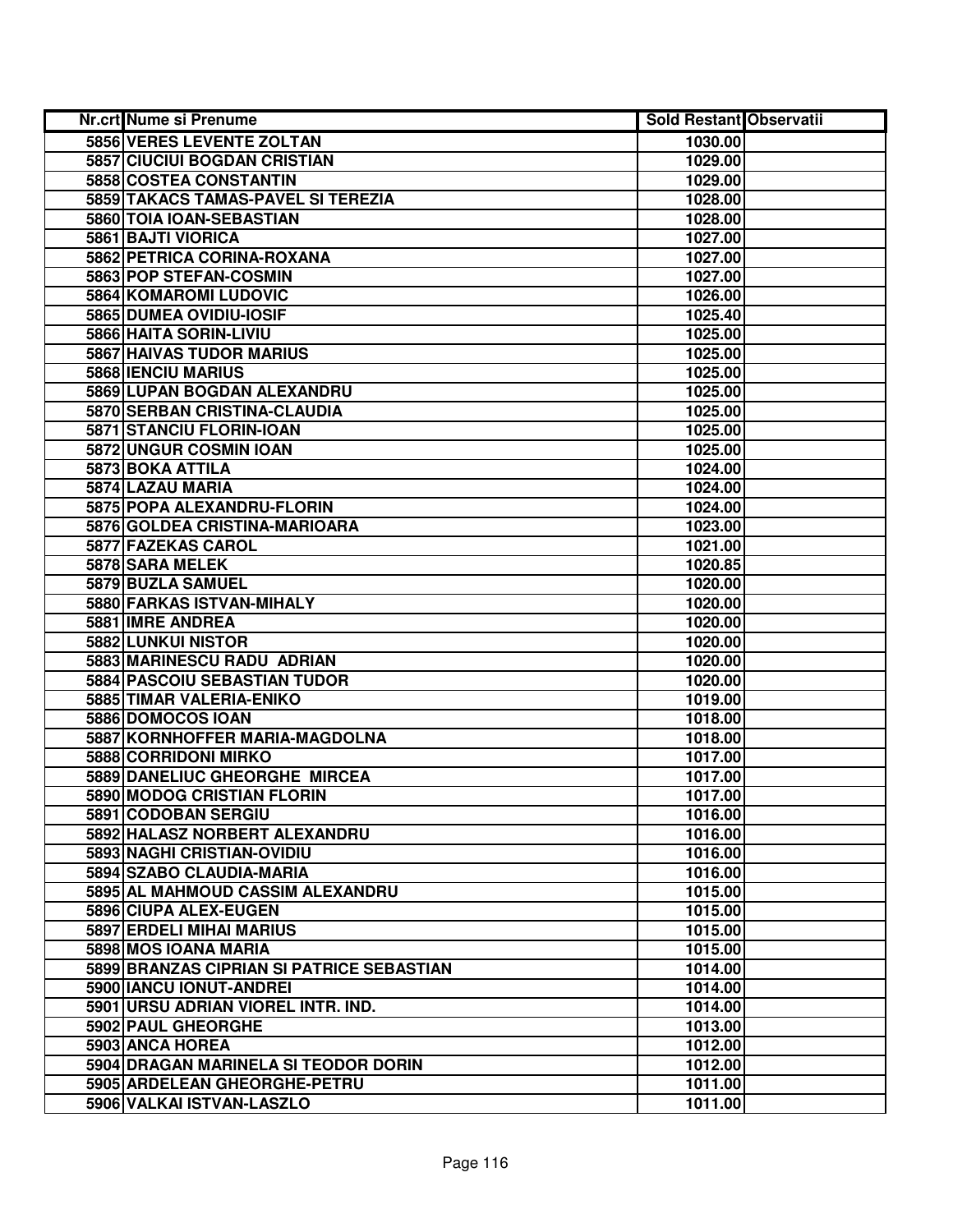| Nr.crt Nume si Prenume           | <b>Sold Restant Observatii</b> |  |
|----------------------------------|--------------------------------|--|
| 5907 KADAS ALEXANDRU-LADISLAU    | 1010.00                        |  |
| 5908 PETRICAS EVA                | 1010.00                        |  |
| 5909 VANCEA VIORICA              | 1010.00                        |  |
| 5910 BEKE ATTILA CSABA           | 1009.00                        |  |
| <b>5911 ERDEI DANA VERONICA</b>  | 1009.00                        |  |
| 5912 GECZI IRINA                 | 1009.00                        |  |
| 5913 MORAR MARTA                 | 1009.00                        |  |
| 5914 CARTIS MIHAELA-ADELA        | 1008.00                        |  |
| 5915 LUCACIU FLORIAN             | 1008.00                        |  |
| 5916 TESAN AMALIA-MANUELA        | 1008.00                        |  |
| 5917 HALASZ NORBERT              | 1007.00                        |  |
| 5918 LAZAR IONEL ADRIAN          | 1007.00                        |  |
| 5919 CABA IOAN SI FLORICA-SILVIA | 1006.00                        |  |
| 5920 LUPSE ANNA                  | 1006.00                        |  |
| 5921 SILAGHI ANDRAS              | 1006.00                        |  |
| 5922 TRIFAN DANIEL-EMANUEL       | 1004.00                        |  |
| 5923 AV.TRIF PAUL-CAB. DE AVOCAT | 1002.00                        |  |
| 5924 BOKA TIHAMER-CSABA          | 1002.00                        |  |
| 5925 ROSTAS ZAHARIA              | 1002.00                        |  |
| 5926 SABAU MARIUS                | 1002.00                        |  |
| 5927 ZHANG WEIPING               | 1002.00                        |  |
| 5928 BARUTA GABRIEL              | 1001.98                        |  |
| 5929 WEKERLE IACOB               | 1001.00                        |  |
| 5930 ABRUDAN FLAVIU IONUT        | 1000.00                        |  |
| 5931 ALEXAN ILEANA               | 1000.00                        |  |
| 5932 ALI BILAL KHALIF            | 1000.00                        |  |
| 5933 ANDRICA LAURA GEORGETA      | 1000.00                        |  |
| 5934 ANTON AURORA                | 1000.00                        |  |
| 5935 APATI ROBERT ERNO           | 1000.00                        |  |
| 5936 ARON SUSANA-IULIANA         | 1000.00                        |  |
| 5937 BABALAI IOAN                | 1000.00                        |  |
| 5938 BABAU ADINA                 | 1000.00                        |  |
| 5939 BABENKO IVAN                | 1000.00                        |  |
| 5940 BAICAN IOAN ADRIAN          | 1000.00                        |  |
| 5941 BALINT FRANCISC             | 1000.00                        |  |
| 5942 BAN LUCIAN                  | 1000.00                        |  |
| 5943 BARLEA GHEORGHE             | 1000.00                        |  |
| 5944 BARNA PETRU-DAN             | 1000.00                        |  |
| 5945 BARTAN SERGIU LUCIAN        | 1000.00                        |  |
| 5946 BATORI NORBERT ISTVAN       | 1000.00                        |  |
| 5947 BEALCOVSCHI TEREZIA         | 1000.00                        |  |
| 5948 BELTEKI CIPRIAN-ROMEO       | 1000.00                        |  |
| 5949 BIRO ISTVAN                 | 1000.00                        |  |
| 5950 BIRTA MONICA NICOLETA       | 1000.00                        |  |
| 5951 BOHACS IOSIF                | 1000.00                        |  |
| 5952 BOKA BELA                   | 1000.00                        |  |
| 5953 BOLEA CANDIN                | 1000.00                        |  |
| 5954 BOT IOAN-HOREA              | 1000.00                        |  |
| 5955 BRATA LARISA-MARLENA        | 1000.00                        |  |
| 5956 BRISCAN DOINA LEONTINA      | 1000.00                        |  |
| 5957 BRUMA BIANCA                | 1000.00                        |  |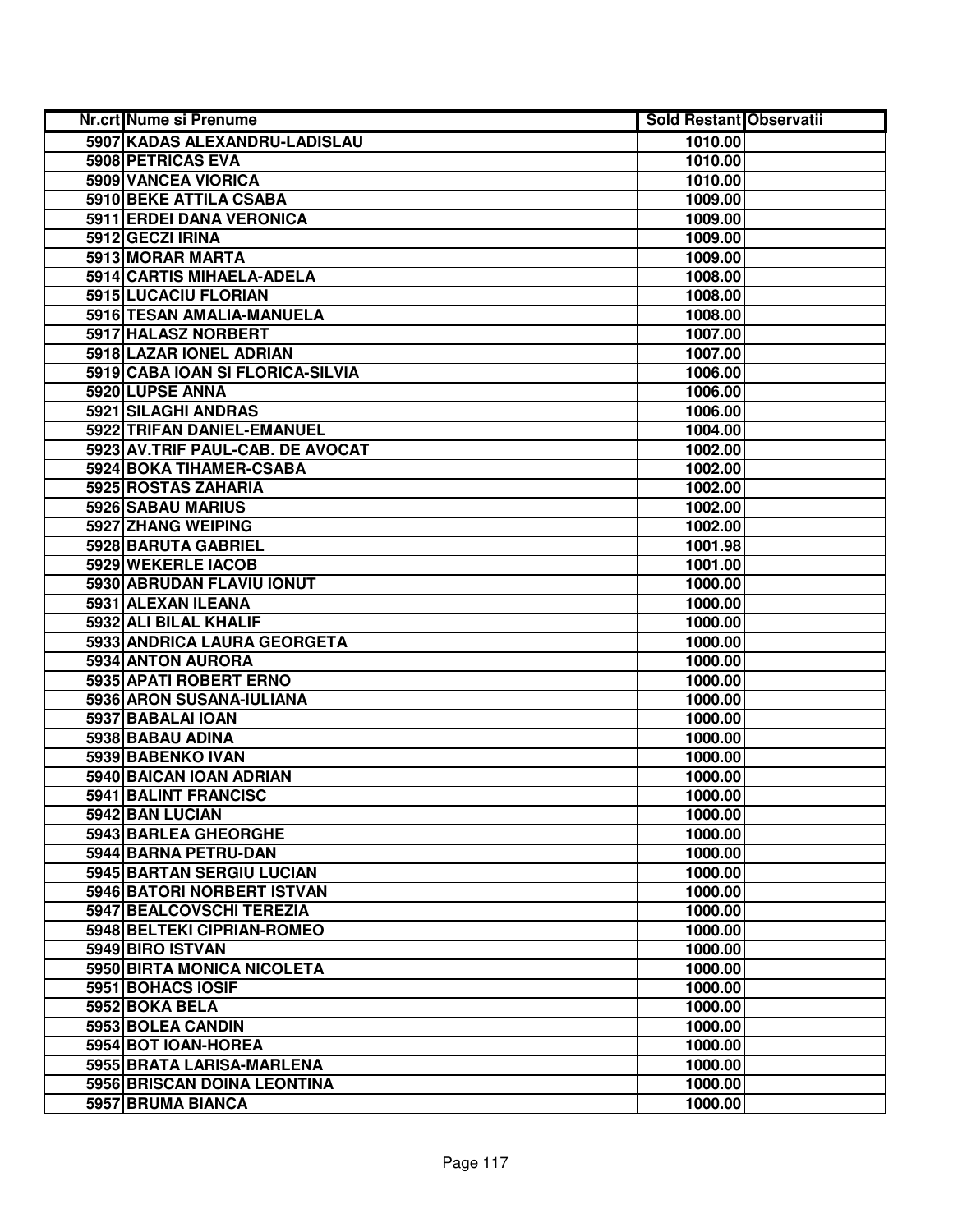| <b>Nr.crt Nume si Prenume</b>  | <b>Sold Restant Observatii</b> |  |
|--------------------------------|--------------------------------|--|
| 5958 BUDA ADRIAN-IOAN          | 1000.00                        |  |
| 5959 BUDA DELIA IOANA          | 1000.00                        |  |
| 5960 BUDA TUDOR ADRIAN         | 1000.00                        |  |
| 5961 BUDAU GHEORGHE            | 1000.00                        |  |
| 5962 BURESCU MARIUS LIVIU      | 1000.00                        |  |
| 5963 CABAU RUBEN-IOIEL         | 1000.00                        |  |
| 5964 CABULEA VASILE-SEBASTIAN  | 1000.00                        |  |
| 5965 CACIORA VLAD MARIUS       | 1000.00                        |  |
| 5966 CALAUZ CRISTIAN-MIHAI     | 1000.00                        |  |
| 5967 CALIN TITI                | 1000.00                        |  |
| 5968 CAMPAN STEFAN             | 1000.00                        |  |
| 5969 CARTIS TIBERIU-VIOREL     | 1000.00                        |  |
| 5970 CAVASDAN IOAN-RADU        | 1000.00                        |  |
| 5971 CHEREJA CAMELIA           | 1000.00                        |  |
| 5972 CIOCANACHE VINICIUS       | 1000.00                        |  |
| 5973 CIOROBONTEA EDI           | 1000.00                        |  |
| 5974 CMECIU CALIN-ADRIAN       | 1000.00                        |  |
| 5975 COSTIN ADRIAN             | 1000.00                        |  |
| 5976 COVACIU CORNEL            | 1000.00                        |  |
| 5977 CRESCIULLO LEONARD        | 1000.00                        |  |
| 5978 CSEPEI ARNOLD-ROBERT      | 1000.00                        |  |
| 5979 DARABAN CASIAN CLAUDIU    | 1000.00                        |  |
| 5980 DEBRECZENI ISTVAN         | 1000.00                        |  |
| 5981 DOLTU CAMELIA SI VALERIAN | 1000.00                        |  |
| 5982 DUCA GHEORGHE             | 1000.00                        |  |
| 5983 DUDLER ALIONA             | 1000.00                        |  |
| 5984 DUMEA ADRIAN FLORIN       | 1000.00                        |  |
| 5985 DUMITRAS CRISTIAN-MARCEL  | 1000.00                        |  |
| 5986 ELLENES IOAN              | 1000.00                        |  |
| 5987 FABIAN ATTILA             | 1000.00                        |  |
| 5988 FARAGO ZOLTAN-ATTILA      | 1000.00                        |  |
| 5989 FILDAN MIRELA-ADRIANA     | 1000.00                        |  |
| 5990 FLEISZ ANA                | 1000.00                        |  |
| 5991 FLORA CSABA PAL           | 1000.00                        |  |
| 5992 GABOR BANU                | 1000.00                        |  |
| 5993 GABOR GABRIEL             | 1000.00                        |  |
| 5994 GABOR GABRIEL             | 1000.00                        |  |
| 5995 GABOR GAVRIL              | 1000.00                        |  |
| 5996 GABOR IOAN                | 1000.00                        |  |
| 5997 GABOR KLARA               | 1000.00                        |  |
| 5998 GABOR STEFAN              | 1000.00                        |  |
| 5999 GABOR TEREZ               | 1000.00                        |  |
| 6000 GABOR ZSUZSANA            | 1000.00                        |  |
| 6001 GAL ANDREA-IREN           | 1000.00                        |  |
| 6002 GALEA MARIOARA SI MIHAI   | 1000.00                        |  |
| 6003 GAVRAS LIVIA              | 1000.00                        |  |
| 6004 GAZSAK MIRKO              | 1000.00                        |  |
| 6005 GHERGHEL PAVEL            | 1000.00                        |  |
| 6006 GHETINA VICTOR            | 1000.00                        |  |
| 6007 GLIGOR LUCRETIA           | 1000.00                        |  |
| 6008 GOVOREANU ELENA           | 1000.00                        |  |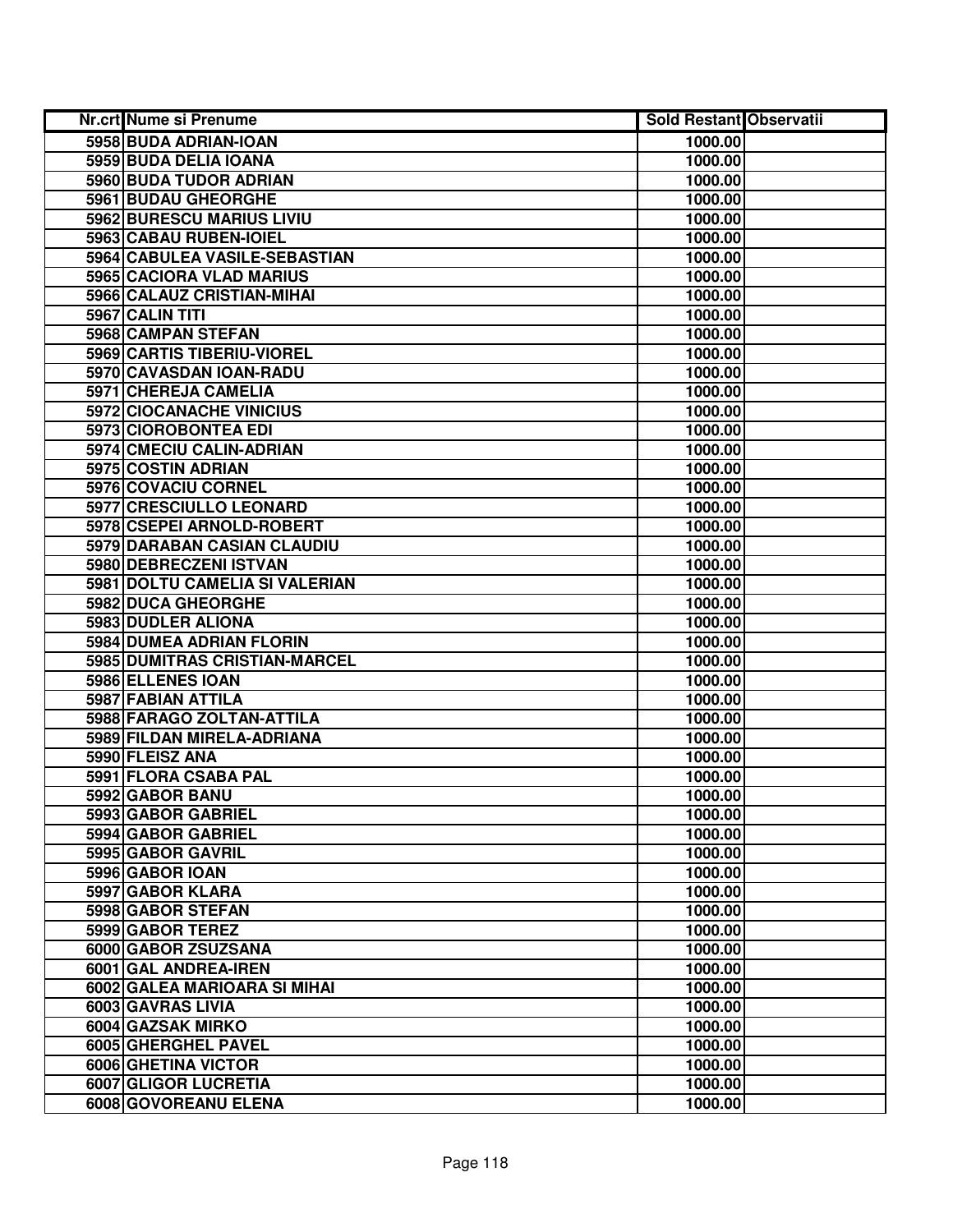| Nr.crt Nume si Prenume             | <b>Sold Restant Observatii</b> |                       |
|------------------------------------|--------------------------------|-----------------------|
| 6009 GURAU PAVEL DUMITRU SI SIMONA | 1000.00                        |                       |
| 6010 HARAGALY ILDIKO-ERZSEBET      | 1000.00                        |                       |
| 6011 HIRTEA ANCA                   | 1000.00                        |                       |
| 6012 HORVATH TUNDE-IRINA           | 1000.00                        |                       |
| 6013 HUDRICIU BOGDAN ION           | 1000.00                        |                       |
| 6014 HULUJAN SORIN COSMIN          | 1000.00                        |                       |
| 6015 I.I. GAVRA BIANCA SAMIRA      | 1000.00                        |                       |
| 6016 ILISIE LUCRETIA-MARIA         | 1000.00                        |                       |
| 6017 ISTRATE IONEL                 | 1000.00                        |                       |
| 6018 ISZTOICA MARIA                | 1000.00                        |                       |
| 6019 ISZTOIKA ECATERINA            | 1000.00                        |                       |
| 6020 ISZTOIKA GEZA                 |                                | 1000.00 PROCES PE ROL |
| 6021 ISZTOIKA ROZALIA              | 1000.00                        |                       |
| 6022 ISZTOJKA IOAN                 | 1000.00                        |                       |
| 6023 JELIC LUCA                    | 1000.00                        |                       |
| 6024 JUNC MARCELA                  | 1000.00                        |                       |
| 6025 KAKAS SORIN                   | 1000.00                        |                       |
| 6026 KALMAR TUNDE                  | 1000.00                        |                       |
| 6027 KOVACS ALEXANDRU-MIHAI I.I.   | 1000.00                        |                       |
| 6028 KOVACS IMRE-MARIUS            | 1000.00                        |                       |
| 6029 KOZAK BELU                    | 1000.00                        |                       |
| 6030 LAKATOS ERZSEBET              | 1000.00                        |                       |
| 6031 LAKATOS TIBOR-JANOS           | 1000.00                        |                       |
| 6032 LAKATOS ZOLTAN                | 1000.00                        |                       |
| <b>6033 LAZAR FLORIN COSMIN</b>    | 1000.00                        |                       |
| 6034 LAZAR MIHAI CRISTIAN          | 1000.00                        |                       |
| 6035 LEAHU VALENTIN                | 1000.00                        |                       |
| 6036 LINGURAR CORINA               | 1000.00                        |                       |
| 6037 LUCAN ANA                     | 1000.00                        |                       |
| 6038 LUCUTA MOISE SI MARIOARA      | 1000.00                        |                       |
| 6039 LUKACS DANIEL                 | 1000.00                        |                       |
| 6040 LUNG NICOLETA - LAURA         | 1000.00                        |                       |
| 6041 LUNGU DIANA                   | 1000.00                        |                       |
| 6042 LUPO IOAN SI IOANA            | 1000.00                        |                       |
| 6043 LUPO IOANA MONICA             | 1000.00                        |                       |
| 6044 MARIAN SEBASTIAN DORIN        | 1000.00                        |                       |
| <b>6045 MATIUT DOREL SI ERIKA</b>  | 1000.00                        |                       |
| 6046 MEHESZ IULIANA                | 1000.00                        |                       |
| 6047 MERCEA NICOLAE-MIRCEA         | 1000.00                        |                       |
| 6048 MEZEI MARGIT                  | 1000.00                        |                       |
| 6049 MIHAI VALERIA                 | 1000.00                        |                       |
| 6050 MIHALY FLORICA ZINA           | 1000.00                        |                       |
| 6051 MOHAMED ZEESHAN ZAMEER        | 1000.00                        |                       |
| 6052 MOHAN RALUCA-ALINA            | 1000.00                        |                       |
| 6053 MOHUT RAUL                    | 1000.00                        |                       |
| 6054 MOISEI PETRU                  | 1000.00                        |                       |
| 6055 MOLNAR ANDREI                 | 1000.00                        |                       |
| 6056 MONCEA LUCIAN-SAVA            | 1000.00                        |                       |
| 6057 MOSKOVICZ RAMONA-MARINELA     | 1000.00                        |                       |
| 6058 MUDURA FLORIN                 | 1000.00                        |                       |
| 6059 MUNOZ JIMENEZ JESUS           | 1000.00                        |                       |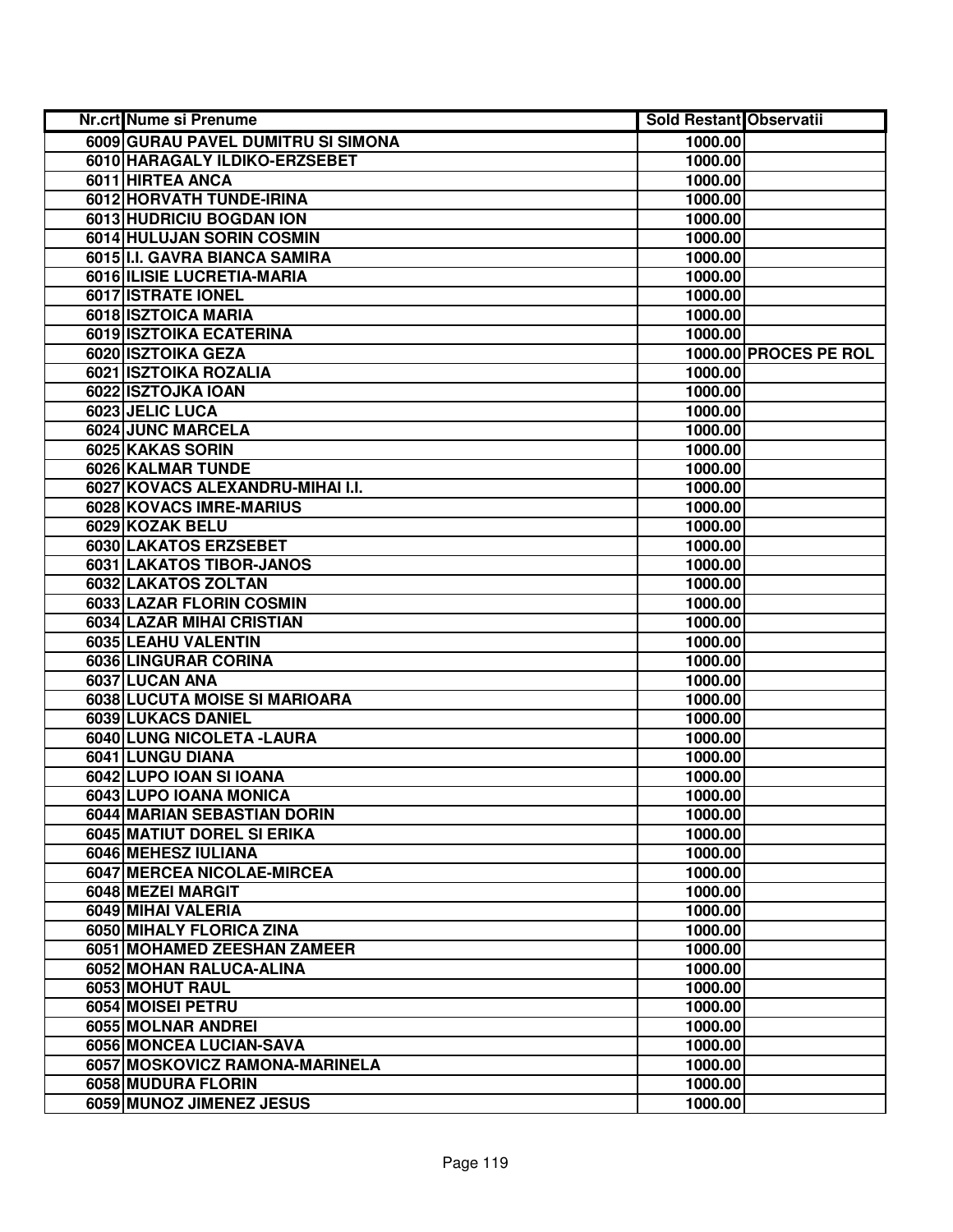| Nr.crt Nume si Prenume               | <b>Sold Restant Observatii</b> |  |
|--------------------------------------|--------------------------------|--|
| 6060 NAGY ROZALIA                    | 1000.00                        |  |
| 6061 NAGY ZSOLT                      | 1000.00                        |  |
| 6062 NEAGA NICUSOR                   | 1000.00                        |  |
| 6063 NEMETH ANDRAS                   | 1000.00                        |  |
| 6064 NICA MARINELA-ANDREEA           | 1000.00                        |  |
| 6065 NISTOR SIMINA-OANA              | 1000.00                        |  |
| 6066 NYISZTOR JANOS                  | 1000.00                        |  |
| 6067 OLAH DARIUS                     | 1000.00                        |  |
| 6068 OLAH ERZSEBET                   | 1000.00                        |  |
| 6069 OLAH STEFAN                     | 1000.00                        |  |
| 6070 ONITA ANAMARIA-MINELA SI OVIDIU | 1000.00                        |  |
| 6071 OTVOS MARIUS-SANDOR             | 1000.00                        |  |
| 6072 PACULA VALENTINA                | 1000.00                        |  |
| 6073 PANEA LIVIU                     | 1000.00                        |  |
| 6074 PASCALAU ALIN-DAVID             | 1000.00                        |  |
| 6075 PATAKI ENIKO AGNES              | 1000.00                        |  |
| 6076 PATCAS PAVEL                    | 1000.00                        |  |
| 6077 PAUL NICOLAIE                   | 1000.00                        |  |
| 6078 PAULOVICS ATTILA GABOR          | 1000.00                        |  |
| 6079 PAVEL LUCIAN-DANIEL             | 1000.00                        |  |
| 6080 PETRICA SORIN                   | 1000.00                        |  |
| 6081 POP MARCEL DAVID                | 1000.00                        |  |
| 6082 POP SORANA-MADALINA             | 1000.00                        |  |
| 6083 POP ZENOVIA                     | 1000.00                        |  |
| 6084 POPA AUREL SI ANA               | 1000.00                        |  |
| 6085 PUSCAU CRACIUN                  | 1000.00                        |  |
| 6086 RADITA DUMITRU SI ILEANA        | 1000.00                        |  |
| 6087 RAT MARIANA                     | 1000.00                        |  |
| 6088 RIDI ISTVAN SI ELENA            | 1000.00                        |  |
| 6089 ROITI RAZVAN                    | 1000.00                        |  |
| 6090 ROSTAS ANNAMARIA                | 1000.00                        |  |
| 6091 ROSTAS VIJAN                    | 1000.00                        |  |
| 6092 SABAU GAVRIL SI SARA            | 1000.00                        |  |
| 6093 SARCA IONEL                     | 1000.00                        |  |
| 6094 SFARLE CORNEL SI CORINA         | 1000.00                        |  |
| 6095 SONEA DORIN-MARCEL              | 1000.00                        |  |
| 6096 STANCIU SIMONA                  | 1000.00                        |  |
| 6097 STANESCU ADRIANA                | 1000.00                        |  |
| 6098 STENDER ANGELO CLAUDIU          | 1000.00                        |  |
| 6099 STOICA SORIN-STELIAN            | 1000.00                        |  |
| 6100 STRUGARI VASILE IOSIF           | 1000.00                        |  |
| 6101 SZABO IDA-ILONA                 | 1000.00                        |  |
| 6102 SZABO MONIKA                    | 1000.00                        |  |
| 6103 SZENTGYORGY LASZLO              | 1000.00                        |  |
| 6104 SZENTKIRALYI IBOLYA-ANNA        | 1000.00                        |  |
| 6105 SZILAGHI MARGARETA              | 1000.00                        |  |
| 6106 SZILAGYI IULIU LEVENTE          | 1000.00                        |  |
| 6107 SZOKAI EVA-ILONA                | 1000.00                        |  |
| 6108 SZONDI FERENCZ JOZSEF           | 1000.00                        |  |
| 6109 SZTOLARIK TIMEEA                | 1000.00                        |  |
| 6110 SZUCS ALEXANDRU                 | 1000.00                        |  |